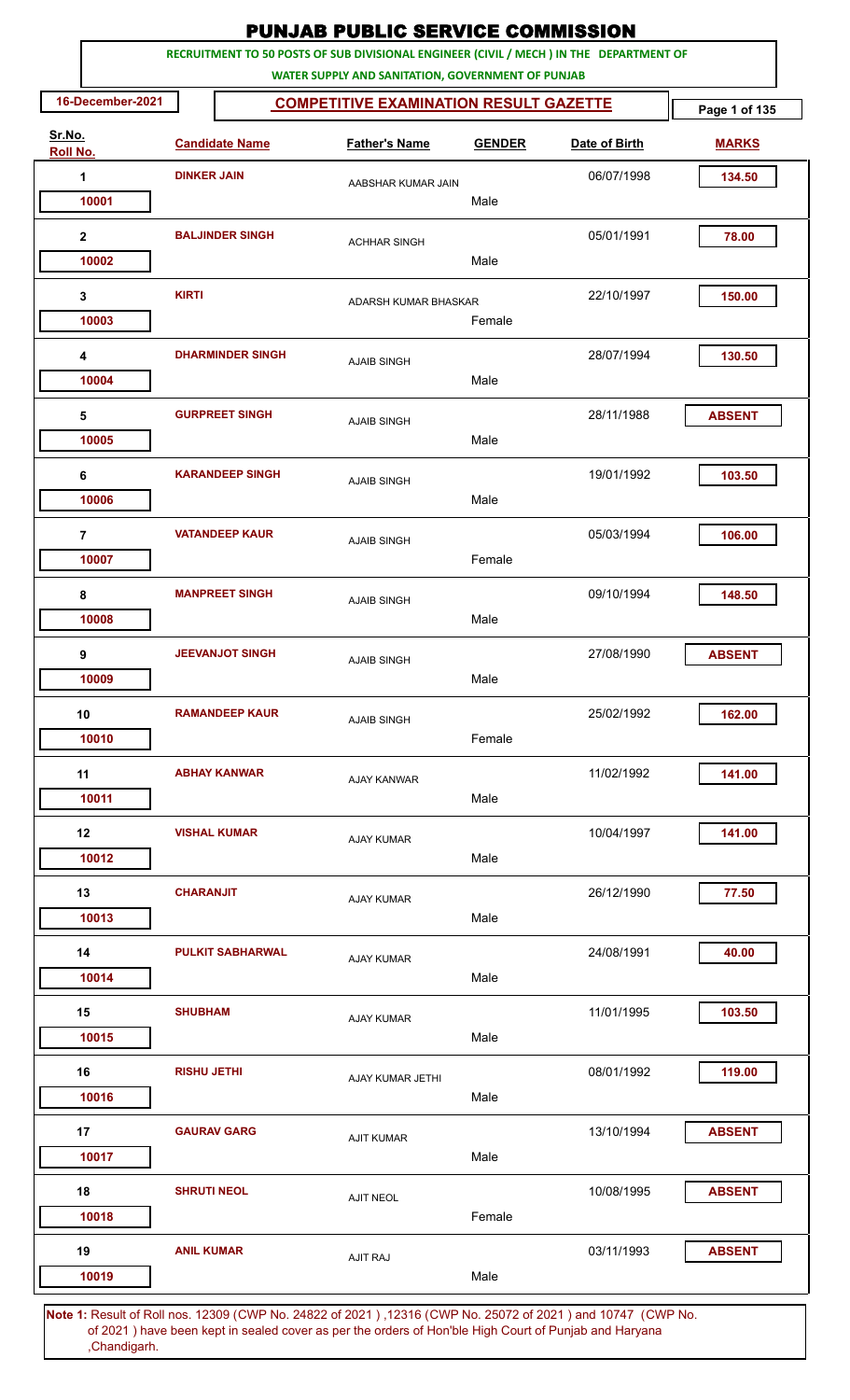|                    |                       |                                               | <b>PUNJAB PUBLIC SERVICE COMMISSION</b>                                                                                                      |        |               |               |
|--------------------|-----------------------|-----------------------------------------------|----------------------------------------------------------------------------------------------------------------------------------------------|--------|---------------|---------------|
|                    |                       |                                               | RECRUITMENT TO 50 POSTS OF SUB DIVISIONAL ENGINEER (CIVIL / MECH ) IN THE DEPARTMENT OF<br>WATER SUPPLY AND SANITATION, GOVERNMENT OF PUNJAB |        |               |               |
| 16-December-2021   |                       | <b>COMPETITIVE EXAMINATION RESULT GAZETTE</b> | Page 2 of 135                                                                                                                                |        |               |               |
| Sr.No.<br>Roll No. | <b>Candidate Name</b> |                                               | <b>Father's Name</b><br><b>GENDER</b>                                                                                                        |        | Date of Birth | <b>MARKS</b>  |
| 20                 | <b>ABHISHEK KUMAR</b> |                                               | <b>AJIT RAJ</b>                                                                                                                              |        | 30/01/1996    | 121.00        |
| 10020              |                       |                                               |                                                                                                                                              | Male   |               |               |
| 21                 |                       | <b>DEVINDER SINGH</b>                         | <b>AJIT SINGH</b>                                                                                                                            |        | 27/11/1989    | 132.00        |
| 10021              |                       |                                               |                                                                                                                                              | Male   |               |               |
| 22                 |                       | <b>MANPREET SINGH</b>                         | <b>AJMER SINGH</b>                                                                                                                           |        | 13/01/1997    | 115.50        |
| 10022              |                       |                                               |                                                                                                                                              | Male   |               |               |
| 23                 |                       | <b>ABHISHEK BANSAL</b>                        | <b>ALKESH BANSAL</b>                                                                                                                         |        | 31/10/1994    | <b>ABSENT</b> |
| 10023              |                       |                                               |                                                                                                                                              | Male   |               |               |
| 24                 | <b>SAGAR MAINI</b>    |                                               | <b>AMAN MAINI</b>                                                                                                                            |        | 08/11/1997    | 82.50         |
| 10024              |                       |                                               |                                                                                                                                              | Male   |               |               |
| 25                 |                       | <b>ARSHDEEP KANG</b>                          | AMANDEEP SINGH KANG                                                                                                                          |        | 26/10/1997    | 116.50        |
| 10025              |                       |                                               |                                                                                                                                              | Female |               |               |
| 26                 | <b>SUNNY</b>          |                                               | <b>AMAR DASS</b>                                                                                                                             |        | 19/07/1989    | 100.00        |
| 10026              |                       |                                               |                                                                                                                                              | Male   |               |               |
| 27                 | <b>AJAY MISHRA</b>    |                                               | <b>AMAR MISHRA</b>                                                                                                                           |        | 13/10/1998    | 132.00        |
| 10027              |                       |                                               |                                                                                                                                              | Male   |               |               |
| 28                 |                       | <b>ANAND KUMAR</b>                            | <b>AMAR NATH</b>                                                                                                                             |        | 29/12/1998    | 122.50        |
| 10028              |                       |                                               |                                                                                                                                              | Male   |               |               |
| 29                 |                       | <b>ANSHUL SANDHU</b>                          | <b>AMAR NATH</b>                                                                                                                             |        | 22/10/1993    | 117.50        |
| 10029              |                       |                                               |                                                                                                                                              | Male   |               |               |
| 30                 |                       | <b>GURSHARAN SINGH</b>                        | <b>AMAR SINGH</b>                                                                                                                            |        | 01/05/1993    | 114.50        |
| 10030              |                       |                                               |                                                                                                                                              | Male   |               |               |
| 31                 |                       | <b>NAVJOT AKUR</b>                            | <b>AMAR SINGH</b>                                                                                                                            |        | 15/08/1997    | 104.00        |
| 10031              |                       |                                               |                                                                                                                                              | Female |               |               |
| 32                 |                       | <b>VIKRAMVIR SINGH DHINDSA</b>                | AMAR SINGH DHINDSA                                                                                                                           |        | 07/03/1986    | 78.00         |
| 10032              |                       |                                               |                                                                                                                                              | Male   |               |               |
| 33                 |                       | <b>GUNTASH SINGH BASSI</b>                    | AMARDEEP SINGH BASSI                                                                                                                         |        | 07/10/1993    | 60.50         |
| 10033              |                       |                                               |                                                                                                                                              | Male   |               |               |
| 34                 |                       | <b>KUNAL SHARMA</b>                           | AMARJEET KUMAR                                                                                                                               |        | 01/10/1991    | 120.00        |
| 10034              |                       |                                               |                                                                                                                                              | Male   |               |               |
| 35                 |                       | <b>HARPREET SHARMA</b>                        | AMARJEET SHARMA                                                                                                                              |        | 01/02/1988    | 127.50        |
| 10035              |                       |                                               |                                                                                                                                              | Male   |               |               |
| 36                 |                       | <b>RAVINDER SINGH</b>                         | <b>AMARJEET SINGH</b>                                                                                                                        |        | 12/11/1994    | 109.00        |
| 10036              |                       |                                               |                                                                                                                                              | Male   |               |               |
| 37                 |                       | <b>NAVALJOT SINGH</b>                         | AMARJEET SINGH                                                                                                                               |        | 18/07/1994    | 120.50        |
| 10037              |                       |                                               |                                                                                                                                              | Male   |               |               |
| 38                 |                       | <b>SUKHLEEN SINGH</b>                         | AMARJEET SINGH                                                                                                                               |        | 23/01/1991    | 139.00        |
| 10038              |                       |                                               |                                                                                                                                              | Male   |               |               |
|                    |                       |                                               | Note 1: Result of Roll nos. 12309 (CWP No. 24822 of 2021), 12316 (CWP No. 25072 of 2021) and 10747. (CWP No.                                 |        |               |               |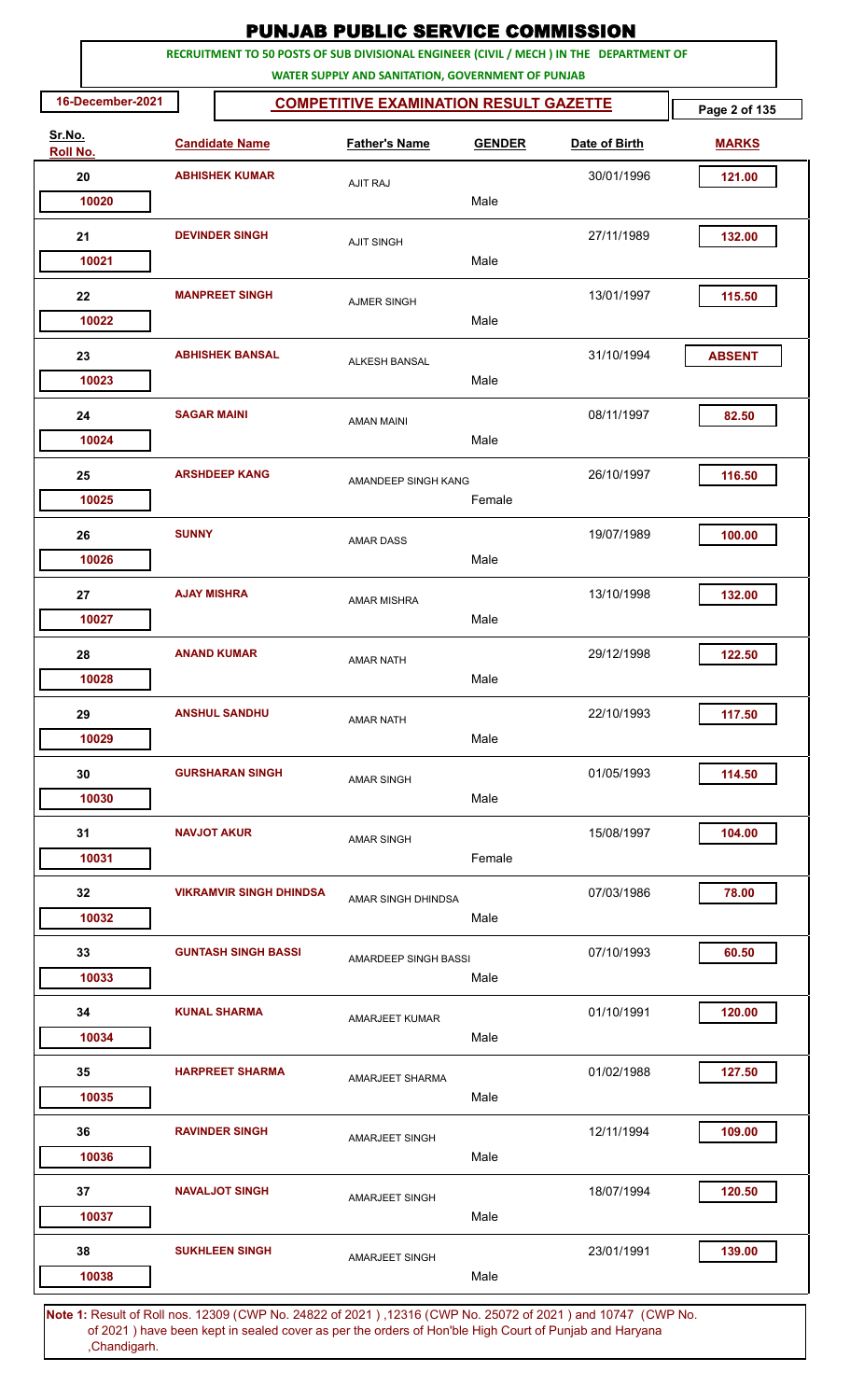|                    |                       |                            | <b>PUNJAB PUBLIC SERVICE COMMISSION</b>                                                                                                      |               |            |               |
|--------------------|-----------------------|----------------------------|----------------------------------------------------------------------------------------------------------------------------------------------|---------------|------------|---------------|
|                    |                       |                            | RECRUITMENT TO 50 POSTS OF SUB DIVISIONAL ENGINEER (CIVIL / MECH ) IN THE DEPARTMENT OF<br>WATER SUPPLY AND SANITATION, GOVERNMENT OF PUNJAB |               |            |               |
| 16-December-2021   |                       | Page 3 of 135              |                                                                                                                                              |               |            |               |
| Sr.No.<br>Roll No. | <b>Candidate Name</b> |                            | <b>Father's Name</b>                                                                                                                         | <b>GENDER</b> |            | <b>MARKS</b>  |
| 39                 | <b>PRIYANKA</b>       |                            | <b>AMARJIT PAL</b>                                                                                                                           |               | 20/10/1998 | 133.00        |
| 10039              |                       |                            |                                                                                                                                              | Female        |            |               |
| 40                 |                       | <b>TARLOCHAN SINGH</b>     | <b>AMARJIT SINGH</b>                                                                                                                         |               | 03/08/1997 | 160.50        |
| 10040              |                       |                            |                                                                                                                                              | Male          |            |               |
| 41                 |                       | <b>PUNEET SINGH</b>        | <b>AMARJIT SINGH</b>                                                                                                                         |               | 29/02/1996 | 59.00         |
| 10041              |                       |                            |                                                                                                                                              | Male          |            |               |
| 42                 | <b>DHINDSA</b>        | <b>GURPRINDER SINGH</b>    | <b>AMARJIT SINGH</b>                                                                                                                         |               | 14/04/1985 | 141.00        |
| 10042              |                       |                            |                                                                                                                                              | Male          |            |               |
| 43<br>10043        |                       | <b>LOVEPREET SINGH</b>     | <b>AMARJIT SINGH</b>                                                                                                                         | Male          | 30/06/1994 | 77.50         |
|                    |                       |                            |                                                                                                                                              |               |            |               |
| 44<br>10044        |                       | <b>PARVINDER SINGH</b>     | <b>AMARJIT SINGH</b>                                                                                                                         | Male          | 12/09/1992 | 119.50        |
|                    |                       |                            |                                                                                                                                              |               |            |               |
| 45<br>10045        |                       | <b>RAMNEEK SINGH</b>       | <b>AMARJIT SINGH</b>                                                                                                                         | Male          | 22/10/1987 | <b>ABSENT</b> |
| 46                 |                       | <b>ZISHAN SINGH</b>        |                                                                                                                                              |               | 18/06/1997 | 138.50        |
| 10046              |                       |                            | <b>AMARJIT SINGH</b>                                                                                                                         | Male          |            |               |
| 47                 |                       | <b>LOVEPREET SINGH</b>     |                                                                                                                                              |               | 17/01/1992 | 107.50        |
| 10047              |                       |                            | <b>AMARJIT SINGH</b>                                                                                                                         | Male          |            |               |
| 48                 |                       | <b>GURPREET SINGH GILL</b> | AMARJIT SINGH GILL                                                                                                                           |               | 29/01/1998 | 102.00        |
| 10048              |                       |                            |                                                                                                                                              | Male          |            |               |
| 49                 |                       | <b>SUMINDER KAUR</b>       | AMARJOT SINGH                                                                                                                                |               | 25/11/1991 | 169.50        |
| 10049              |                       |                            |                                                                                                                                              | Female        |            |               |
| 50                 |                       | <b>AARON AMBROSE</b>       | <b>AMBROSE MASIH</b>                                                                                                                         |               | 01/01/1995 | 148.50        |
| 10050              |                       |                            |                                                                                                                                              | Male          |            |               |
| 51                 |                       | <b>AVINASH VASHISHT</b>    | <b>AMIR CHAND</b>                                                                                                                            |               | 19/08/1997 | 146.00        |
| 10051              |                       |                            |                                                                                                                                              | Male          |            |               |
| 52                 |                       | <b>KETAN TIWARI</b>        | <b>AMITAB TIWARI</b>                                                                                                                         |               | 21/08/1996 | 103.00        |
| 10052              |                       |                            |                                                                                                                                              | Male          |            |               |
| 53                 |                       | <b>BALJINDER SINGH</b>     | <b>AMRIK SINGH</b>                                                                                                                           |               | 10/07/1993 | 130.00        |
| 10053              |                       |                            |                                                                                                                                              | Male          |            |               |
| 54                 |                       | <b>DHARATVEER SINGH</b>    | <b>AMRIK SINGH</b>                                                                                                                           |               | 23/04/1997 | 168.00        |
| 10054              |                       |                            |                                                                                                                                              | Male          |            |               |
| 55<br>10055        |                       | <b>ANGREJ SINGH</b>        | <b>AMRIK SINGH</b>                                                                                                                           | Male          | 08/08/1994 | 146.00        |
|                    |                       |                            |                                                                                                                                              |               |            |               |
| 56<br>10056        |                       | <b>SHIVRAJ SINGH</b>       | <b>AMRIK SINGH</b>                                                                                                                           | Male          | 06/04/1997 | 122.00        |
| 57                 |                       | <b>HARPREET SINGH</b>      |                                                                                                                                              |               | 22/12/1992 | 124.50        |
| 10057              |                       |                            | <b>AMRIK SINGH</b>                                                                                                                           | Male          |            |               |
|                    |                       |                            | Note 1: Result of Roll nos. 12309 (CWP No. 24822 of 2021), 12316 (CWP No. 25072 of 2021) and 10747. (CWP No.                                 |               |            |               |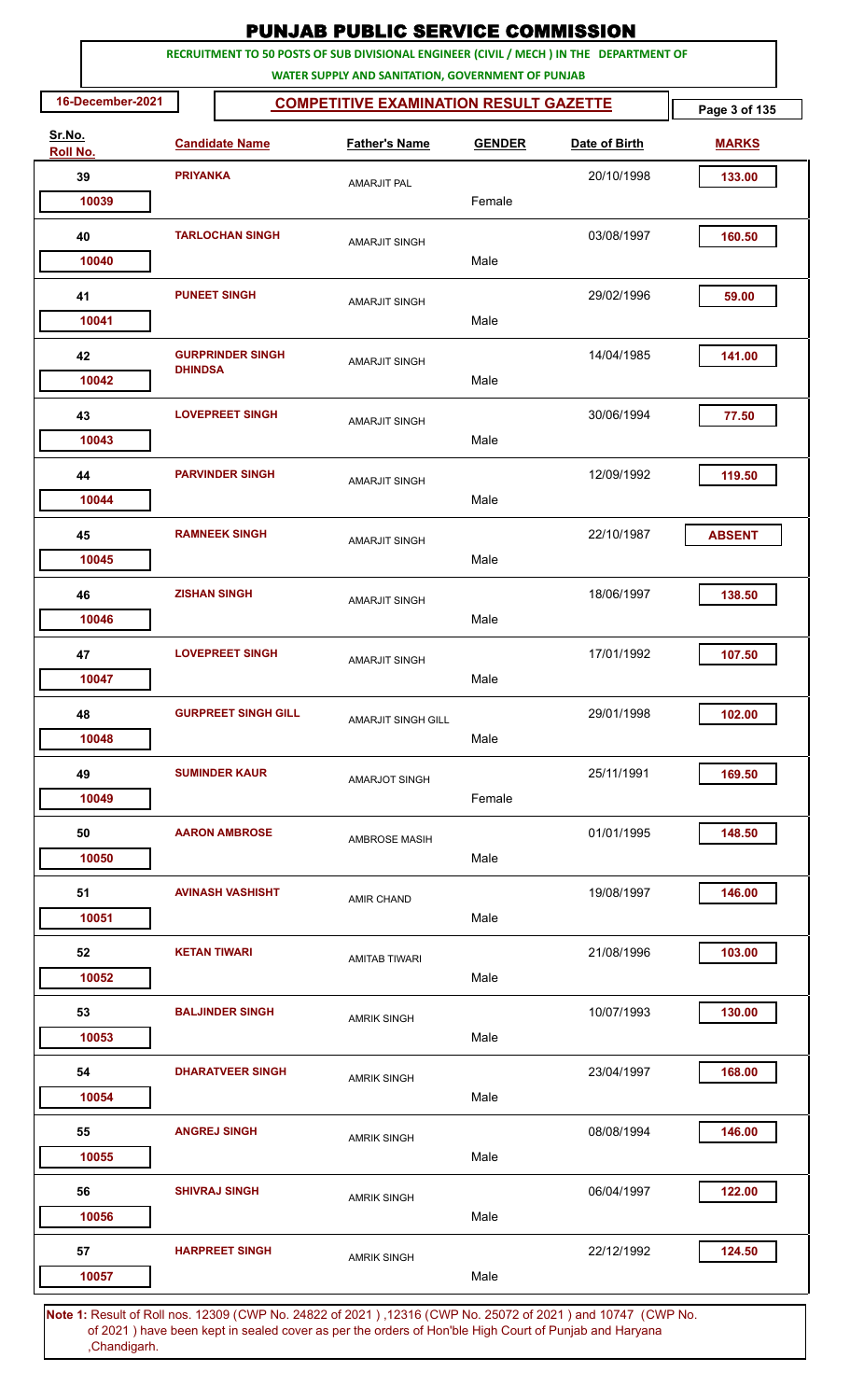|                    |                      |                              | <b>PUNJAB PUBLIC SERVICE COMMISSION</b>           |               |                                                                                                             |               |
|--------------------|----------------------|------------------------------|---------------------------------------------------|---------------|-------------------------------------------------------------------------------------------------------------|---------------|
|                    |                      |                              | WATER SUPPLY AND SANITATION, GOVERNMENT OF PUNJAB |               | RECRUITMENT TO 50 POSTS OF SUB DIVISIONAL ENGINEER (CIVIL / MECH ) IN THE DEPARTMENT OF                     |               |
| 16-December-2021   |                      |                              | <b>COMPETITIVE EXAMINATION RESULT GAZETTE</b>     |               |                                                                                                             | Page 4 of 135 |
| Sr.No.<br>Roll No. |                      | <b>Candidate Name</b>        | <b>Father's Name</b>                              | <b>GENDER</b> | Date of Birth                                                                                               | <b>MARKS</b>  |
| 58                 | <b>JAGSEER SINGH</b> |                              | <b>AMRIK SINGH</b>                                |               | 31/12/1995                                                                                                  | 152.50        |
| 10058              |                      |                              |                                                   | Male          |                                                                                                             |               |
| 59                 |                      | <b>NAVPREET SINGH</b>        | <b>AMRIK SINGH</b>                                |               | 13/08/1993                                                                                                  | 130.50        |
| 10059              |                      |                              |                                                   | Male          |                                                                                                             |               |
| 60                 |                      | <b>PAVNEET PENNY</b>         | <b>AMRIK SINGH</b>                                |               | 05/06/1996                                                                                                  | 141.00        |
| 10060              |                      |                              |                                                   | Male          |                                                                                                             |               |
| 61                 |                      | <b>KARANJEET SINGH</b>       | <b>AMRIK SINGH</b>                                |               | 03/07/1993                                                                                                  | 58.00         |
| 10061              |                      |                              |                                                   | Male          |                                                                                                             |               |
| 62                 |                      | <b>GURAMRIT PAL SINGH</b>    | <b>AMRIK SINGH</b>                                |               | 30/11/1995                                                                                                  | 141.00        |
| 10062              |                      |                              |                                                   | Male          |                                                                                                             |               |
| 63                 |                      | <b>GURWINDER SINGH</b>       | <b>AMRIK SINGH</b>                                |               | 29/12/1994                                                                                                  | 152.00        |
| 10063              |                      |                              |                                                   | Male          |                                                                                                             |               |
| 64                 |                      | <b>NAVNEET SINGH</b>         | <b>AMRIK SINGH</b>                                |               | 16/04/1993                                                                                                  | 132.50        |
| 10064              |                      |                              |                                                   | Male          |                                                                                                             |               |
| 65                 |                      | <b>HARPREET SINGH</b>        | <b>AMRIK SINGH</b>                                |               | 25/02/1996                                                                                                  | 84.00         |
| 10065              |                      |                              |                                                   | Male          |                                                                                                             |               |
| 66                 |                      | <b>ANKIT VERMA</b>           | <b>AMRIT LAL VERMA</b>                            |               | 07/10/1993                                                                                                  | 106.00        |
| 10066              |                      |                              |                                                   | Male          |                                                                                                             |               |
| 67                 |                      | <b>RAJINDER KUMAR</b>        | <b>AMRIT PAL</b>                                  |               | 01/09/1995                                                                                                  | 136.50        |
| 10067              |                      |                              |                                                   | Male          |                                                                                                             |               |
| 68                 |                      | <b>JIMMY GUPTA</b>           | <b>AMRIT PAL GUPTA</b>                            |               | 10/06/1993                                                                                                  | 108.00        |
| 10068              |                      |                              |                                                   | Male          |                                                                                                             |               |
| 69                 |                      | <b>ABHINAV HATTA</b>         | <b>AMRIT RAI</b>                                  |               | 27/10/1993                                                                                                  | 51.00         |
| 10069              |                      |                              |                                                   | Male          |                                                                                                             |               |
| 70<br>10070        |                      | <b>PRABHJOT SINGH LONGIA</b> | AMRIT SINGH LONGIA                                | Male          | 17/08/1991                                                                                                  | 146.50        |
|                    |                      |                              |                                                   |               |                                                                                                             |               |
| 71<br>10071        |                      | <b>NUPUR SINGLA</b>          | <b>AMRITPAL SINGLA</b>                            | Female        | 20/10/1992                                                                                                  | 73.50         |
|                    |                      |                              |                                                   |               |                                                                                                             |               |
| 72<br>10072        |                      | <b>RAKESH KUMAR</b>          | <b>ANANT RAM</b>                                  | Male          | 20/05/1996                                                                                                  | 68.00         |
| 73                 |                      | <b>JASPREET SINGH</b>        |                                                   |               | 01/10/1995                                                                                                  | 109.50        |
| 10073              |                      |                              | ANGREJ SINGH                                      | Male          |                                                                                                             |               |
| 74                 | <b>AJAY ATTRI</b>    |                              |                                                   |               | 09/03/1984                                                                                                  | 63.50         |
| 10074              |                      |                              | <b>ANIL ATTRI</b>                                 | Male          |                                                                                                             |               |
| 75                 |                      | <b>ANSHUL CHOPRA</b>         |                                                   |               | 09/11/1991                                                                                                  | 119.00        |
| 10075              |                      |                              | ANIL CHOPRA                                       | Male          |                                                                                                             |               |
| 76                 |                      | <b>RAJAT SIDANA</b>          |                                                   |               | 01/05/1994                                                                                                  | 53.50         |
| 10076              |                      |                              | <b>ANIL KUMAR</b>                                 | Male          |                                                                                                             |               |
|                    |                      |                              |                                                   |               | Note 1: Result of Roll nos. 12309 (CWP No. 24822 of 2021), 12316 (CWP No. 25072 of 2021) and 10747 (CWP No. |               |

 of 2021 ) have been kept in sealed cover as per the orders of Hon'ble High Court of Punjab and Haryana ,Chandigarh.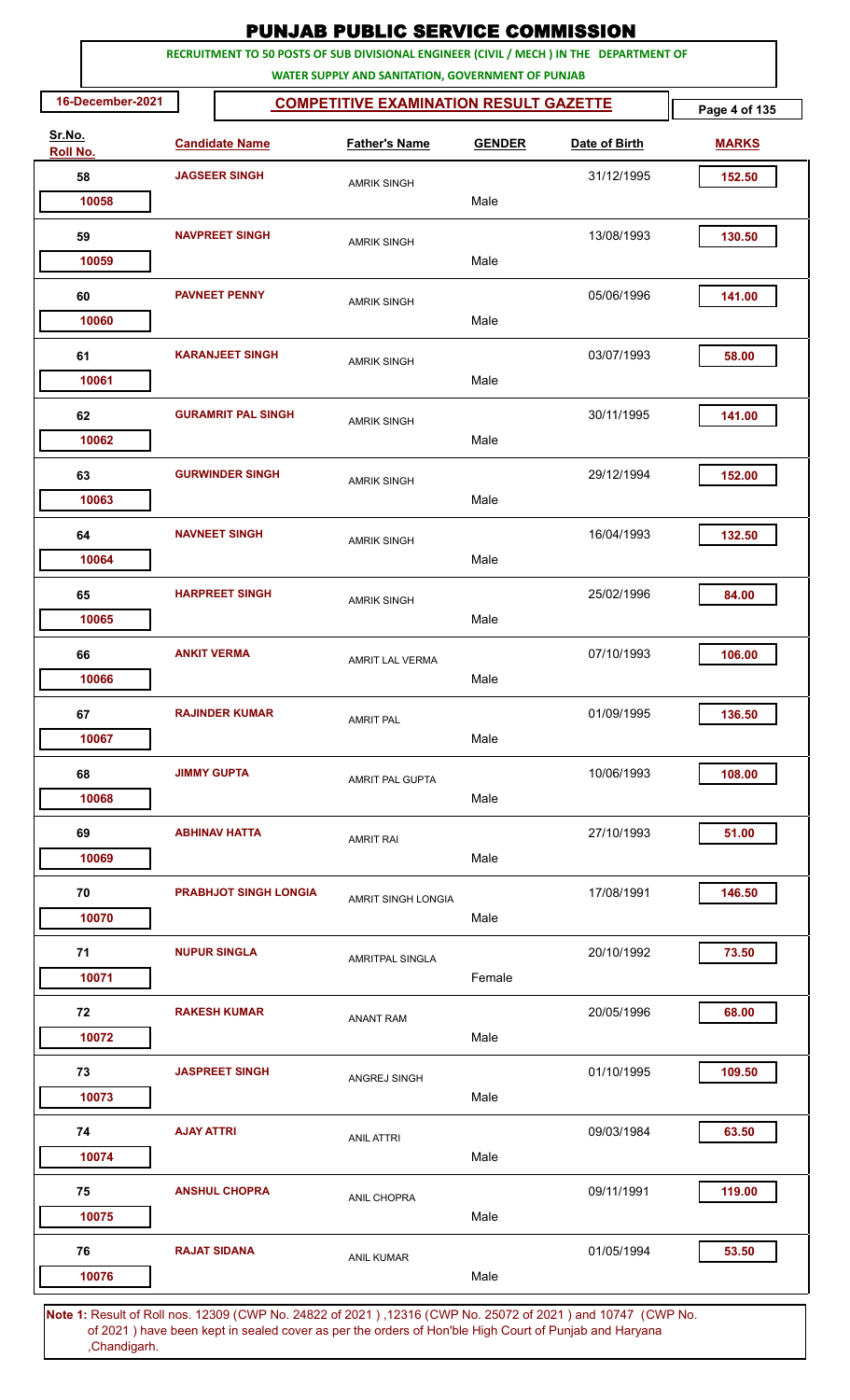| RECRUITMENT TO 50 POSTS OF SUB DIVISIONAL ENGINEER (CIVIL / MECH ) IN THE DEPARTMENT OF<br>WATER SUPPLY AND SANITATION, GOVERNMENT OF PUNJAB<br>16-December-2021<br><b>COMPETITIVE EXAMINATION RESULT GAZETTE</b><br>Sr.No.<br><b>Candidate Name</b><br><b>Father's Name</b><br><b>GENDER</b><br>Date of Birth<br><b>MARKS</b><br><b>Roll No.</b><br>77<br><b>YUVRAJ SHARMA</b><br>10/12/1996<br><b>ABSENT</b><br><b>ANIL KUMAR</b><br>10077<br>Male<br><b>AKSHAY KASHYAP</b><br>16/05/1996<br>78<br><b>ABSENT</b><br><b>ANIL KUMAR</b><br>Male<br>10078 | Page 5 of 135 |
|----------------------------------------------------------------------------------------------------------------------------------------------------------------------------------------------------------------------------------------------------------------------------------------------------------------------------------------------------------------------------------------------------------------------------------------------------------------------------------------------------------------------------------------------------------|---------------|
|                                                                                                                                                                                                                                                                                                                                                                                                                                                                                                                                                          |               |
|                                                                                                                                                                                                                                                                                                                                                                                                                                                                                                                                                          |               |
|                                                                                                                                                                                                                                                                                                                                                                                                                                                                                                                                                          |               |
|                                                                                                                                                                                                                                                                                                                                                                                                                                                                                                                                                          |               |
|                                                                                                                                                                                                                                                                                                                                                                                                                                                                                                                                                          |               |
|                                                                                                                                                                                                                                                                                                                                                                                                                                                                                                                                                          |               |
|                                                                                                                                                                                                                                                                                                                                                                                                                                                                                                                                                          |               |
| 12/01/1995<br>79<br><b>UMANG AHUJA</b><br><b>ANIL KUMAR</b><br>10079<br>Male                                                                                                                                                                                                                                                                                                                                                                                                                                                                             | 138.00        |
| 80<br><b>RAHULBATRA</b><br>02/02/1998                                                                                                                                                                                                                                                                                                                                                                                                                                                                                                                    | 128.50        |
| <b>ANIL KUMAR</b><br>Male<br>10080                                                                                                                                                                                                                                                                                                                                                                                                                                                                                                                       |               |
| <b>ANKUR SHARMA</b><br>07/09/1995<br>81<br><b>ANIL KUMAR</b>                                                                                                                                                                                                                                                                                                                                                                                                                                                                                             | 117.50        |
| Male<br>10081                                                                                                                                                                                                                                                                                                                                                                                                                                                                                                                                            |               |
| 82<br><b>MOHIT GARG</b><br>19/06/1993<br><b>ANIL KUMAR</b><br>10082<br>Male                                                                                                                                                                                                                                                                                                                                                                                                                                                                              | 81.00         |
|                                                                                                                                                                                                                                                                                                                                                                                                                                                                                                                                                          |               |
| <b>PUNEET BHANDARI</b><br>10/08/1986<br>83<br>ANIL KUMAR BHANDARI<br>10083<br>Male                                                                                                                                                                                                                                                                                                                                                                                                                                                                       | 82.50         |
| <b>MAYUR GARG</b><br>84<br>27/07/1998                                                                                                                                                                                                                                                                                                                                                                                                                                                                                                                    | 123.00        |
| ANIL KUMAR GARG<br>Male<br>10084                                                                                                                                                                                                                                                                                                                                                                                                                                                                                                                         |               |
| 26/03/1996<br>85<br><b>PUNITA MANOCHA</b><br>ANIL KUMAR MANOCHA                                                                                                                                                                                                                                                                                                                                                                                                                                                                                          | 83.00         |
| 10085<br>Female                                                                                                                                                                                                                                                                                                                                                                                                                                                                                                                                          |               |
| <b>ATUL KUMAR SHARMA</b><br>86<br>27/09/1987<br><b>ABSENT</b><br><b>ANIL KUMAR SHARMA</b>                                                                                                                                                                                                                                                                                                                                                                                                                                                                |               |
| 10086<br>Male                                                                                                                                                                                                                                                                                                                                                                                                                                                                                                                                            |               |
| <b>AMAN SAMRAT</b><br>09/04/1996<br>87<br>ANIL KUMAR SHARMA                                                                                                                                                                                                                                                                                                                                                                                                                                                                                              | 180.00        |
| 10087<br>Male                                                                                                                                                                                                                                                                                                                                                                                                                                                                                                                                            |               |
| 88<br><b>ROHIT SINGLA</b><br>31/01/1997<br>ANIL KUMAR SINGLA                                                                                                                                                                                                                                                                                                                                                                                                                                                                                             | 115.00        |
| 10088<br>Male                                                                                                                                                                                                                                                                                                                                                                                                                                                                                                                                            |               |
| 89<br><b>RAHIL LAKHANPAL</b><br>05/02/1995<br><b>ANIL SHARMA</b>                                                                                                                                                                                                                                                                                                                                                                                                                                                                                         | 115.00        |
| 10089<br>Male                                                                                                                                                                                                                                                                                                                                                                                                                                                                                                                                            |               |
| <b>JAGMANPREET SINGH</b><br>90<br>08/04/1993<br><b>APAR SINGH</b><br>Male<br>10090                                                                                                                                                                                                                                                                                                                                                                                                                                                                       | 118.50        |
| 01/12/1995<br>91<br><b>VIVEK KUMAR</b>                                                                                                                                                                                                                                                                                                                                                                                                                                                                                                                   | 58.50         |
| ARJENDER SINGH<br>Male<br>10091                                                                                                                                                                                                                                                                                                                                                                                                                                                                                                                          |               |
| 92<br><b>AJITESH PRATAP SINGH</b><br>25/12/1998<br><b>ARJINDER SINGH</b><br><b>SIDHU</b><br>Male<br>10092                                                                                                                                                                                                                                                                                                                                                                                                                                                | 100.50        |
|                                                                                                                                                                                                                                                                                                                                                                                                                                                                                                                                                          |               |
| <b>VARUN SHARMA</b><br>10/10/1998<br>93<br><b>ARJUN DEV</b><br>10093<br>Male                                                                                                                                                                                                                                                                                                                                                                                                                                                                             | 60.00         |
| <b>GURPREET SINGH BUTTAR</b><br>12/09/1994<br>94<br><b>ARJUN SINGH</b>                                                                                                                                                                                                                                                                                                                                                                                                                                                                                   | 126.00        |
| 10094<br>Male                                                                                                                                                                                                                                                                                                                                                                                                                                                                                                                                            |               |
| <b>GURSIMRAT SINGH</b><br>25/10/1996<br>95<br>ARSHDEEP SINGH                                                                                                                                                                                                                                                                                                                                                                                                                                                                                             | 63.00         |
| Male<br>10095                                                                                                                                                                                                                                                                                                                                                                                                                                                                                                                                            |               |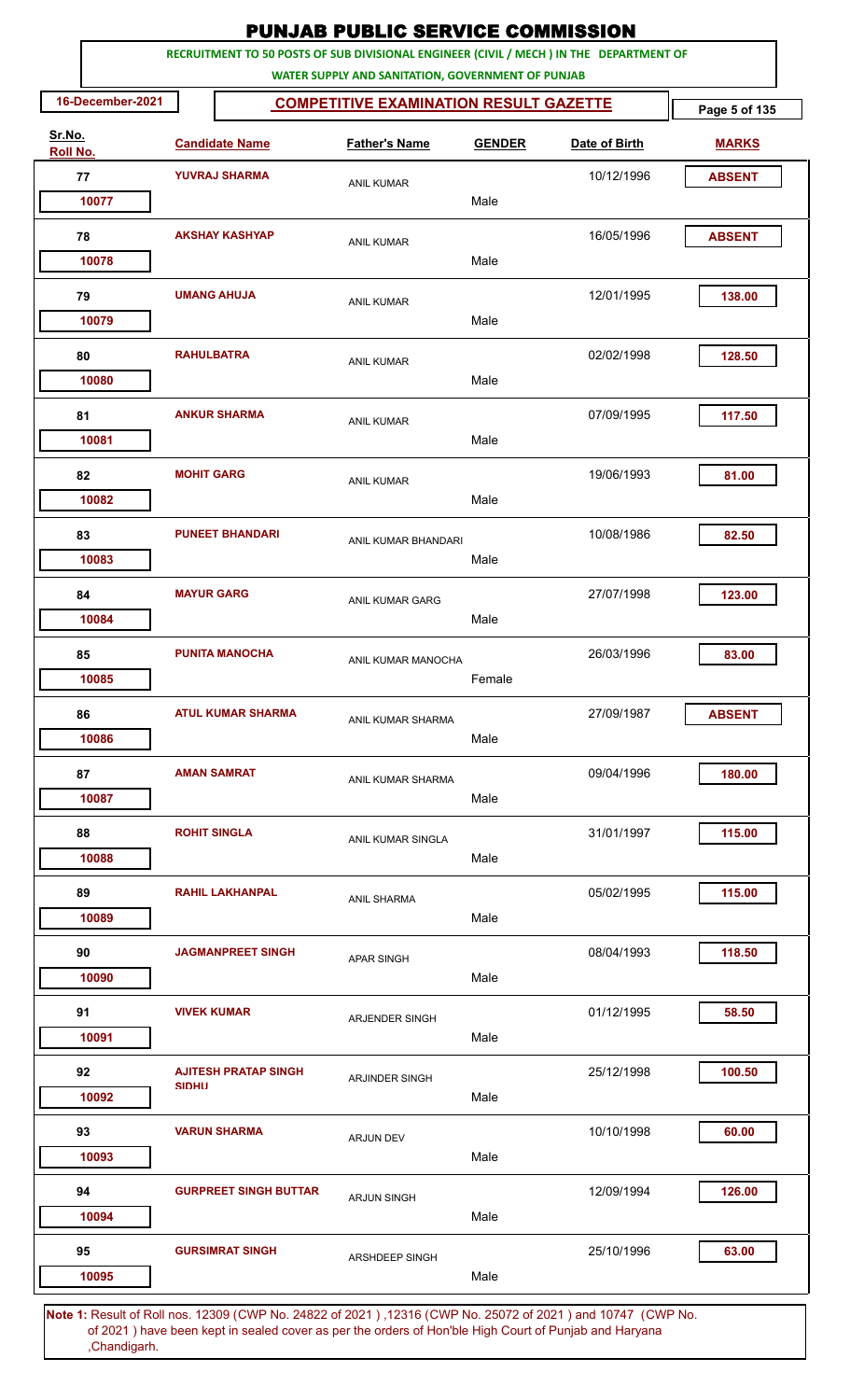|                    |                    |                        | <b>PUNJAB PUBLIC SERVICE COMMISSION</b>                                                                                                      |                                               |               |               |  |
|--------------------|--------------------|------------------------|----------------------------------------------------------------------------------------------------------------------------------------------|-----------------------------------------------|---------------|---------------|--|
|                    |                    |                        | RECRUITMENT TO 50 POSTS OF SUB DIVISIONAL ENGINEER (CIVIL / MECH ) IN THE DEPARTMENT OF<br>WATER SUPPLY AND SANITATION, GOVERNMENT OF PUNJAB |                                               |               |               |  |
| 16-December-2021   |                    |                        |                                                                                                                                              | <b>COMPETITIVE EXAMINATION RESULT GAZETTE</b> |               |               |  |
| Sr.No.<br>Roll No. |                    | <b>Candidate Name</b>  | <b>Father's Name</b>                                                                                                                         | <b>GENDER</b>                                 | Date of Birth | <b>MARKS</b>  |  |
| 96                 | <b>MANIK BRIDI</b> |                        | <b>ARUN BIRDI</b>                                                                                                                            |                                               | 09/01/1996    | 153.00        |  |
| 10096              |                    |                        |                                                                                                                                              | Male                                          |               |               |  |
| 97                 |                    | <b>MANAV GUPTA</b>     | <b>ARUN GUPTA</b>                                                                                                                            |                                               | 11/02/1998    | 144.50        |  |
| 10097              |                    |                        |                                                                                                                                              | Male                                          |               |               |  |
| 98                 |                    | <b>YAKSH KAKKAR</b>    | ARUN KUMAR KAKKAR                                                                                                                            |                                               | 10/12/1996    | 118.00        |  |
| 10098              |                    |                        |                                                                                                                                              | Male                                          |               |               |  |
| 99                 |                    | <b>SAKSHAM SHARMA</b>  | <b>ARVIND SHARMA</b>                                                                                                                         |                                               | 15/08/1997    | 138.00        |  |
| 10099              |                    |                        |                                                                                                                                              | Male                                          |               |               |  |
| 100                | <b>SHRESHTH</b>    |                        | <b>ARVINDER SINGH</b>                                                                                                                        |                                               | 02/06/1997    | 111.50        |  |
| 10100              |                    |                        |                                                                                                                                              | Male                                          |               |               |  |
| 101                |                    | <b>SUMIT KUMAR</b>     | <b>ASHA SINGH</b>                                                                                                                            |                                               | 10/12/1995    | <b>ABSENT</b> |  |
| 10101              |                    |                        |                                                                                                                                              | Male                                          |               |               |  |
| 102                |                    | <b>KARAN AGGARWAL</b>  | <b>ASHOK AGGARWAL</b>                                                                                                                        |                                               | 13/03/1991    | <b>ABSENT</b> |  |
| 10102              |                    |                        |                                                                                                                                              | Male                                          |               |               |  |
| 103                |                    | <b>ARSHDEEP SINGLA</b> | <b>ASHOK KUMAR</b>                                                                                                                           |                                               | 17/11/1995    | 169.00        |  |
| 10103              |                    |                        |                                                                                                                                              | Male                                          |               |               |  |
| 104                |                    | <b>PRITPAL BADHAN</b>  | <b>ASHOK KUMAR</b>                                                                                                                           |                                               | 15/10/1996    | 85.50         |  |
| 10104              |                    |                        |                                                                                                                                              | Male                                          |               |               |  |
| 105                |                    | <b>SHUBHAM KUMAR</b>   | <b>ASHOK KUMAR</b>                                                                                                                           |                                               | 30/09/1994    | 89.50         |  |
| 10105              |                    |                        |                                                                                                                                              | Male                                          |               |               |  |
| 106                |                    | <b>VIKAS KAMBOJ</b>    | <b>ASHOK KUMAR</b>                                                                                                                           |                                               | 04/07/1992    | <b>ABSENT</b> |  |
| 10106              |                    |                        |                                                                                                                                              | Male                                          |               |               |  |
| 107                |                    | <b>PANKAJ GOYAL</b>    | <b>ASHOK KUMAR</b>                                                                                                                           |                                               | 07/09/1994    | 75.00         |  |
| 10107              |                    |                        |                                                                                                                                              | Male                                          |               |               |  |
| 108                | <b>DEEPAK</b>      |                        | <b>ASHOK KUMAR</b>                                                                                                                           |                                               | 09/03/1989    | 88.00         |  |
| 10108              |                    |                        |                                                                                                                                              | Male                                          |               |               |  |
| 109                |                    | <b>AKSHIT PHUTELA</b>  | <b>ASHOK KUMAR</b>                                                                                                                           |                                               | 31/05/1997    | 131.00        |  |
| 10109              |                    |                        |                                                                                                                                              | Male                                          |               |               |  |
| 110                |                    | <b>RUPINDER KUMAR</b>  | <b>ASHOK KUMAR</b>                                                                                                                           |                                               | 26/04/1994    | <b>ABSENT</b> |  |
| 10110              |                    |                        |                                                                                                                                              | Male                                          |               |               |  |
| 111<br>10111       |                    | <b>HARISH SHARMA</b>   | <b>ASHOK KUMAR</b>                                                                                                                           | Male                                          | 20/11/1988    | 97.00         |  |
|                    |                    |                        |                                                                                                                                              |                                               |               |               |  |
| 112<br>10112       |                    | <b>ADITYA VIKRMA</b>   | <b>ASHOK KUMAR</b>                                                                                                                           | Male                                          | 24/08/1995    | 124.00        |  |
|                    |                    |                        |                                                                                                                                              |                                               |               |               |  |
| 113<br>10113       |                    | <b>VIVEK BANSAL</b>    | <b>ASHOK KUMAR</b>                                                                                                                           | Male                                          | 08/02/1995    | 141.00        |  |
|                    |                    |                        |                                                                                                                                              |                                               |               |               |  |
| 114<br>10114       | <b>MUNISH</b>      |                        | <b>ASHOK KUMAR</b>                                                                                                                           | Male                                          | 04/08/1992    | 64.00         |  |
|                    |                    |                        | Note 1: Posult of Pollipps, 12300 (CMP No. 24822 of 2021), 12316 (CMP No. 25072 of 2021) and 10747. (CMP No.                                 |                                               |               |               |  |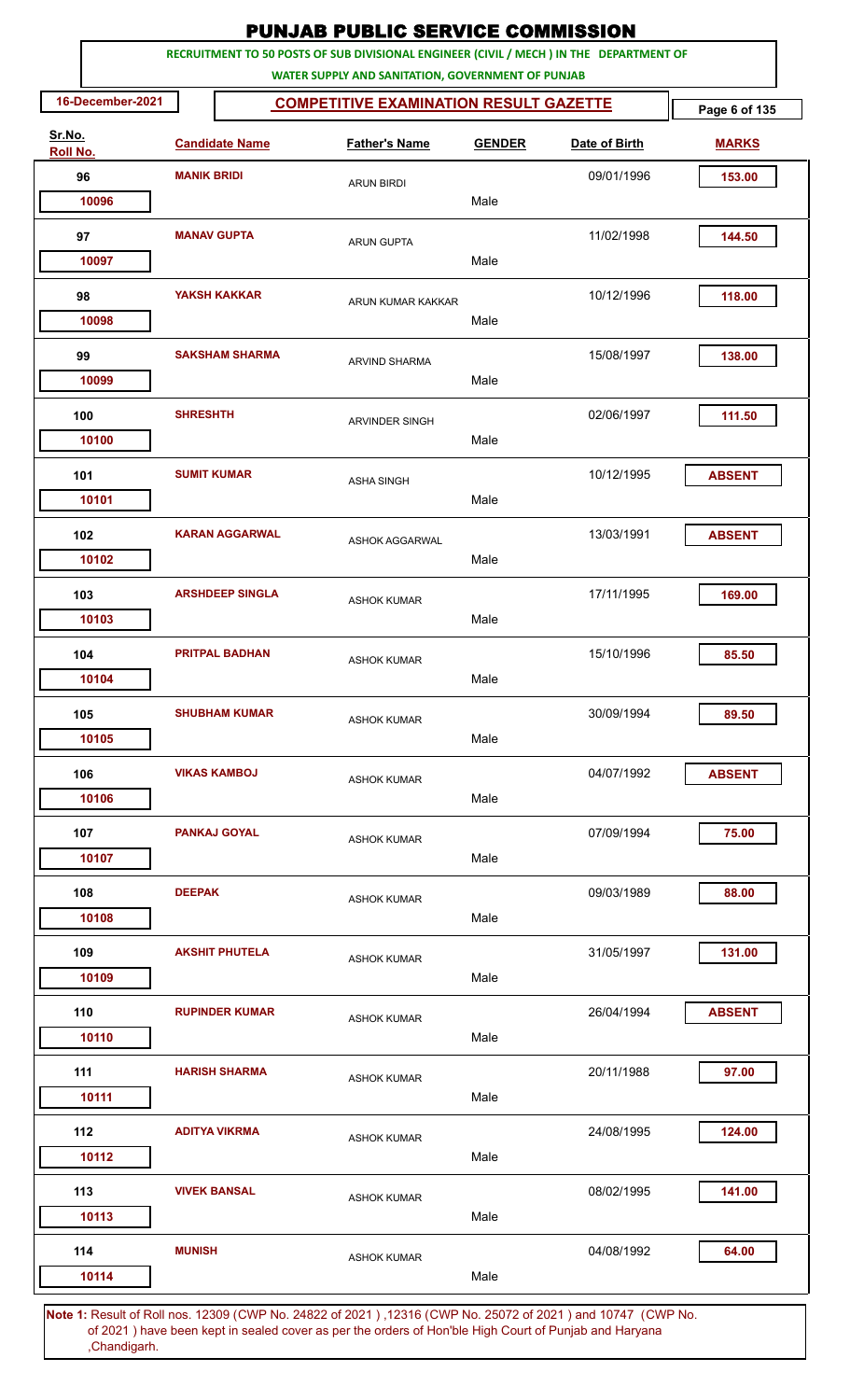|                    |                  |                     |                          |                                                   |                       |        |               | <b>PUNJAB PUBLIC SERVICE COMMISSION</b>                                                               |               |
|--------------------|------------------|---------------------|--------------------------|---------------------------------------------------|-----------------------|--------|---------------|-------------------------------------------------------------------------------------------------------|---------------|
|                    |                  |                     |                          | WATER SUPPLY AND SANITATION, GOVERNMENT OF PUNJAB |                       |        |               | RECRUITMENT TO 50 POSTS OF SUB DIVISIONAL ENGINEER (CIVIL / MECH ) IN THE DEPARTMENT OF               |               |
|                    | 16-December-2021 |                     |                          | <b>COMPETITIVE EXAMINATION RESULT GAZETTE</b>     |                       |        |               |                                                                                                       | Page 7 of 135 |
| Sr.No.<br>Roll No. |                  |                     | <b>Candidate Name</b>    |                                                   | <b>Father's Name</b>  |        | <b>GENDER</b> | Date of Birth                                                                                         | <b>MARKS</b>  |
| 115                |                  | <b>RUPALI</b>       |                          |                                                   | <b>ASHOK KUMAR</b>    |        |               | 30/05/1996                                                                                            | 146.50        |
|                    | 10115            |                     |                          |                                                   |                       | Female |               |                                                                                                       |               |
| 116                |                  |                     | <b>SHUBHAM NARANG</b>    |                                                   | <b>ASHOK KUMAR</b>    |        |               | 29/10/1995                                                                                            | 96.00         |
|                    | 10116            |                     |                          |                                                   |                       | Male   |               |                                                                                                       |               |
|                    | 117<br>10117     |                     | <b>MOHIT KANSAL</b>      |                                                   | <b>ASHOK KUMAR</b>    | Male   |               | 24/04/1992                                                                                            | 114.00        |
|                    |                  |                     |                          |                                                   |                       |        |               |                                                                                                       |               |
| 118                | 10118            |                     | <b>ANKIT AGGARWAL</b>    |                                                   | <b>ASHOK KUMAR</b>    | Male   |               | 24/07/1991                                                                                            | <b>ABSENT</b> |
| 119                |                  | <b>DIXIT BANSAL</b> |                          |                                                   | <b>ASHOK KUMAR</b>    |        |               | 02/02/1998                                                                                            | 174.00        |
|                    | 10119            |                     |                          |                                                   |                       | Male   |               |                                                                                                       |               |
| 120                |                  |                     | YOGESH DANG              |                                                   | <b>ASHOK KUMAR</b>    |        |               | 07/01/1997                                                                                            | 165.00        |
|                    | 10120            |                     |                          |                                                   |                       | Male   |               |                                                                                                       |               |
| 121                |                  |                     | <b>MUNISH KUMAR</b>      |                                                   | <b>ASHOK KUMAR</b>    |        |               | 19/04/1987                                                                                            | 150.00        |
|                    | 10121            |                     |                          |                                                   |                       | Male   |               |                                                                                                       |               |
|                    | 122              |                     | <b>KAMAL ARORA</b>       |                                                   | <b>ASHOK KUMAR</b>    |        |               | 21/09/1995                                                                                            | 123.00        |
|                    | 10122            |                     |                          |                                                   |                       | Male   |               |                                                                                                       |               |
| 123                |                  |                     | <b>ANKUSH KATHURIA</b>   |                                                   | <b>ASHOK KUMAR</b>    |        |               | 07/08/1992                                                                                            | 93.50         |
|                    | 10123            |                     |                          |                                                   |                       | Male   |               |                                                                                                       |               |
| 124                |                  |                     | <b>NIKHIL LAKRA</b>      |                                                   | <b>ASHOK KUMAR</b>    |        |               | 13/08/1997                                                                                            | 143.50        |
|                    | 10124            |                     |                          |                                                   |                       | Male   |               |                                                                                                       |               |
|                    | 125              |                     | <b>ABHISHEK GARG</b>     |                                                   | <b>ASHOK KUMAR</b>    |        |               | 01/08/1997                                                                                            | 54.00         |
|                    | 10125            |                     |                          |                                                   |                       | Male   |               |                                                                                                       |               |
| 126                |                  |                     | <b>RAHUL KUMAR</b>       |                                                   | <b>ASHOK KUMAR</b>    |        |               | 07/03/1995                                                                                            | 93.50         |
|                    | 10126            |                     |                          |                                                   |                       | Male   |               |                                                                                                       |               |
| 127                |                  |                     | <b>ANOOP SHARMA</b>      |                                                   | <b>ASHOK KUMAR</b>    |        |               | 19/07/1991                                                                                            | <b>ABSENT</b> |
|                    | 10127            |                     |                          |                                                   |                       | Male   |               |                                                                                                       |               |
| 128                |                  | <b>SAHIL</b>        |                          |                                                   | <b>ASHOK KUMAR</b>    |        |               | 20/03/1993                                                                                            | 114.50        |
|                    | 10128            |                     |                          |                                                   |                       | Male   |               |                                                                                                       |               |
| 129                |                  |                     | <b>TEJINDER KUMAR</b>    |                                                   | <b>ASHOK KUMAR</b>    |        |               | 02/04/1991                                                                                            | 147.00        |
|                    | 10129            |                     |                          |                                                   |                       | Male   |               |                                                                                                       |               |
| 130                |                  |                     | <b>HARPREET RAI</b>      |                                                   | <b>ASHOK KUMAR</b>    |        |               | 31/07/1990                                                                                            | 74.50         |
|                    | 10130            |                     |                          |                                                   |                       | Male   |               |                                                                                                       |               |
| 131                |                  |                     | <b>RAJAT KUMAR</b>       |                                                   | <b>ASHOK KUMAR</b>    |        |               | 27/09/1991                                                                                            | 53.50         |
|                    | 10131            |                     |                          |                                                   |                       | Male   |               |                                                                                                       |               |
|                    | 132              | <b>AMAN KUMAR</b>   |                          |                                                   | <b>ASHOK KUMAR</b>    |        |               | 18/11/1994                                                                                            | 144.00        |
|                    | 10132            |                     |                          |                                                   |                       | Male   |               |                                                                                                       |               |
| 133                |                  |                     | <b>SHUBHAM AHLUWALIA</b> |                                                   | ASHOK KUMAR AHLUWALIA |        |               | 08/10/1994                                                                                            | 92.00         |
|                    | 10133            |                     |                          |                                                   |                       | Male   |               |                                                                                                       |               |
|                    |                  |                     |                          |                                                   |                       |        |               | 4. Result of Bellinge, 19200 (CMD Ne. 34892 of 2021), 19346 (CMD Ne. 35072 of 2021) and 10747 (CMD Ne |               |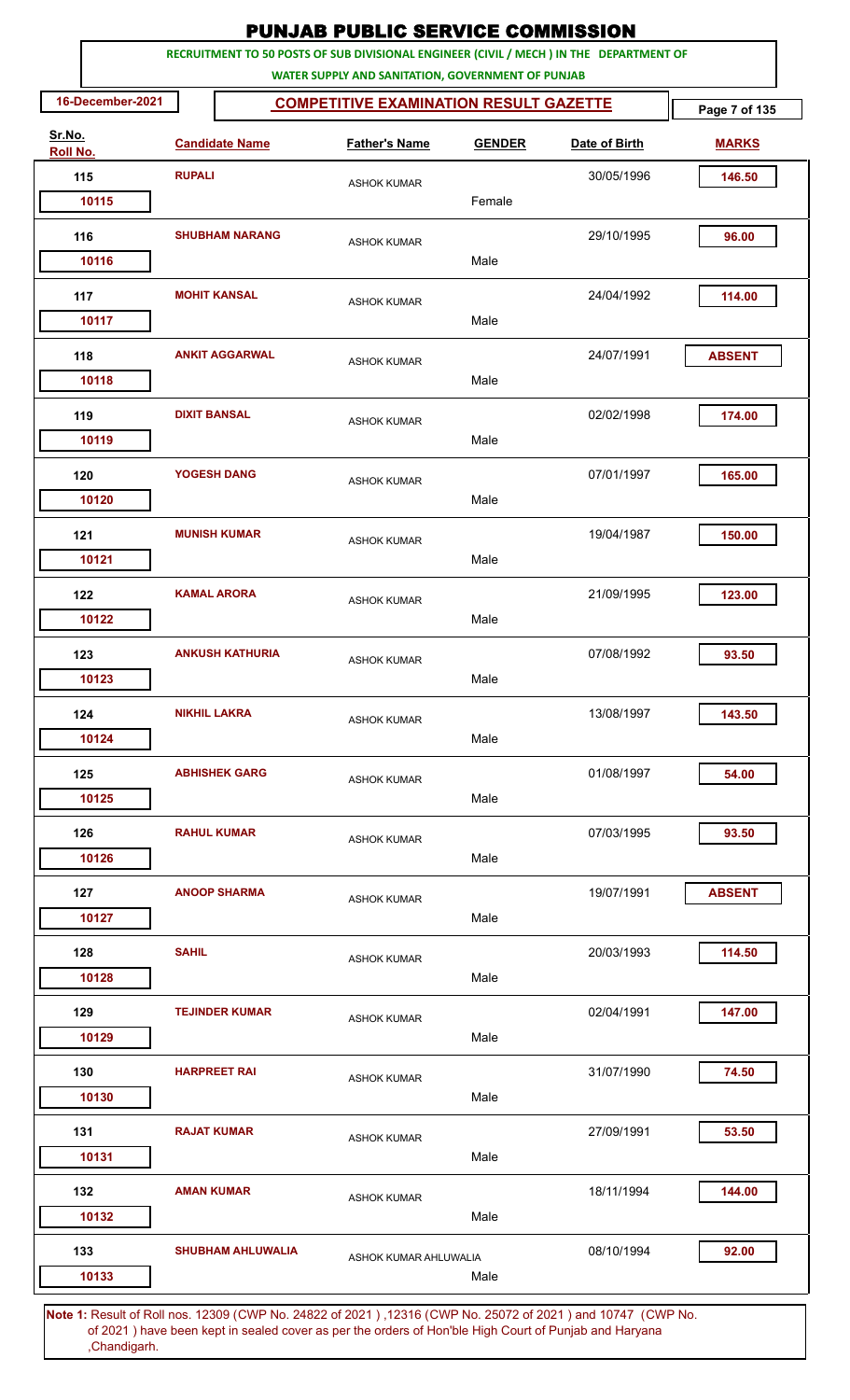|                    |                    |                            | <b>PUNJAB PUBLIC SERVICE COMMISSION</b>                                                                                                      |               |               |              |  |
|--------------------|--------------------|----------------------------|----------------------------------------------------------------------------------------------------------------------------------------------|---------------|---------------|--------------|--|
|                    |                    |                            | RECRUITMENT TO 50 POSTS OF SUB DIVISIONAL ENGINEER (CIVIL / MECH ) IN THE DEPARTMENT OF<br>WATER SUPPLY AND SANITATION, GOVERNMENT OF PUNJAB |               |               |              |  |
| 16-December-2021   |                    |                            | <b>COMPETITIVE EXAMINATION RESULT GAZETTE</b>                                                                                                |               |               |              |  |
| Sr.No.<br>Roll No. |                    | <b>Candidate Name</b>      | <b>Father's Name</b>                                                                                                                         | <b>GENDER</b> | Date of Birth | <b>MARKS</b> |  |
| 134                |                    | <b>ARPAN CHABBA</b>        | ASHOK KUMAR CHABBA                                                                                                                           |               | 18/04/1993    | 115.50       |  |
| 10134              |                    |                            |                                                                                                                                              | Male          |               |              |  |
| 135                | <b>HARSH GOYAL</b> |                            | ASHOK KUMAR GOYAL                                                                                                                            |               | 08/02/1998    | 162.50       |  |
| 10135              |                    |                            |                                                                                                                                              | Male          |               |              |  |
| 136                |                    | <b>ANKUSH HANDA</b>        | <b>ASHOK KUMAR HANDA</b>                                                                                                                     |               | 13/10/1992    | 51.00        |  |
| 10136              |                    |                            |                                                                                                                                              | Male          |               |              |  |
| 137                | <b>HARISH JAIN</b> |                            | ASHOK KUMAR JAIN                                                                                                                             |               | 14/04/1994    | 117.00       |  |
| 10137              |                    |                            |                                                                                                                                              | Male          |               |              |  |
| 138                |                    | <b>NITESH JOHAR</b>        | <b>ASHOK KUMAR JOHAR</b>                                                                                                                     |               | 13/06/1993    | 159.00       |  |
| 10138              |                    |                            |                                                                                                                                              | Male          |               |              |  |
| 139                |                    | <b>SOURAV KUMAR</b>        | ASHOK KUMAR SINGLA                                                                                                                           |               | 12/01/1995    | 174.00       |  |
| 10139              |                    |                            |                                                                                                                                              | Male          |               |              |  |
| 140                |                    | <b>AYUSH GIRDHER</b>       | <b>ASHWANI</b>                                                                                                                               |               | 16/11/1998    | 126.00       |  |
| 10140              |                    |                            |                                                                                                                                              | Male          |               |              |  |
| 141                | <b>VIPUL GOYAL</b> |                            | ASHWANI GOYAL                                                                                                                                |               | 02/06/1994    | 135.50       |  |
| 10141              |                    |                            |                                                                                                                                              | Male          |               |              |  |
| 142                |                    | <b>SOHAIL GOYAL</b>        | ASHWANI GOYAL                                                                                                                                |               | 20/08/1997    | 146.00       |  |
| 10142              |                    |                            |                                                                                                                                              | Male          |               |              |  |
| 143                |                    | <b>RAHUL SHARMA</b>        | <b>ASHWANI KUMAR</b>                                                                                                                         |               | 25/08/1986    | 125.00       |  |
| 10143              |                    |                            |                                                                                                                                              | Male          |               |              |  |
| 144                |                    | <b>NEERAJ KUMAR</b>        | <b>ASHWANI KUMAR</b>                                                                                                                         |               | 19/07/1994    | 63.50        |  |
| 10144              |                    |                            |                                                                                                                                              | Male          |               |              |  |
| 145                |                    | <b>AMAN KUMAR DHIMAN</b>   | <b>ASHWANI KUMAR</b>                                                                                                                         |               | 17/08/1992    | 129.00       |  |
| 10145              |                    |                            |                                                                                                                                              | Male          |               |              |  |
| 146                | <b>ANIRUDH</b>     |                            | <b>ASHWANI KUMAR</b>                                                                                                                         |               | 04/11/1991    | 105.00       |  |
| 10146              |                    |                            |                                                                                                                                              | Male          |               |              |  |
| 147                | <b>NITIN KUMAR</b> |                            | <b>ASHWANI KUMAR</b>                                                                                                                         |               | 19/07/1994    | 45.00        |  |
| 10147              |                    |                            |                                                                                                                                              | Male          |               |              |  |
| 148                |                    | <b>SUDHANSHUDEEP SINGH</b> | <b>ASHWANI KUMAR</b>                                                                                                                         |               | 28/06/1997    | 104.00       |  |
| 10148              |                    |                            |                                                                                                                                              | Male          |               |              |  |
| 149                |                    | <b>ABHINAV MAHAJAN</b>     | <b>ASHWANI KUMAR</b>                                                                                                                         |               | 24/02/1998    | 127.50       |  |
| 10149              |                    |                            |                                                                                                                                              | Male          |               |              |  |
| 150                |                    | <b>LOMASH RAHANOO</b>      | ASHWANI KUMAR RAHANOO                                                                                                                        |               | 06/06/1994    | 69.00        |  |
| 10150              |                    |                            |                                                                                                                                              | Male          |               |              |  |
| 151                | <b>SHIVAM AERI</b> |                            | ASHWANI KUMAR SHARMA                                                                                                                         |               | 28/09/1998    | 114.50       |  |
| 10151              |                    |                            |                                                                                                                                              | Male          |               |              |  |
| 152                |                    | <b>LOVEPREET SINGH</b>     | <b>ASSA SINGH</b>                                                                                                                            |               | 05/08/1994    | 123.50       |  |
| 10152              |                    |                            |                                                                                                                                              | Male          |               |              |  |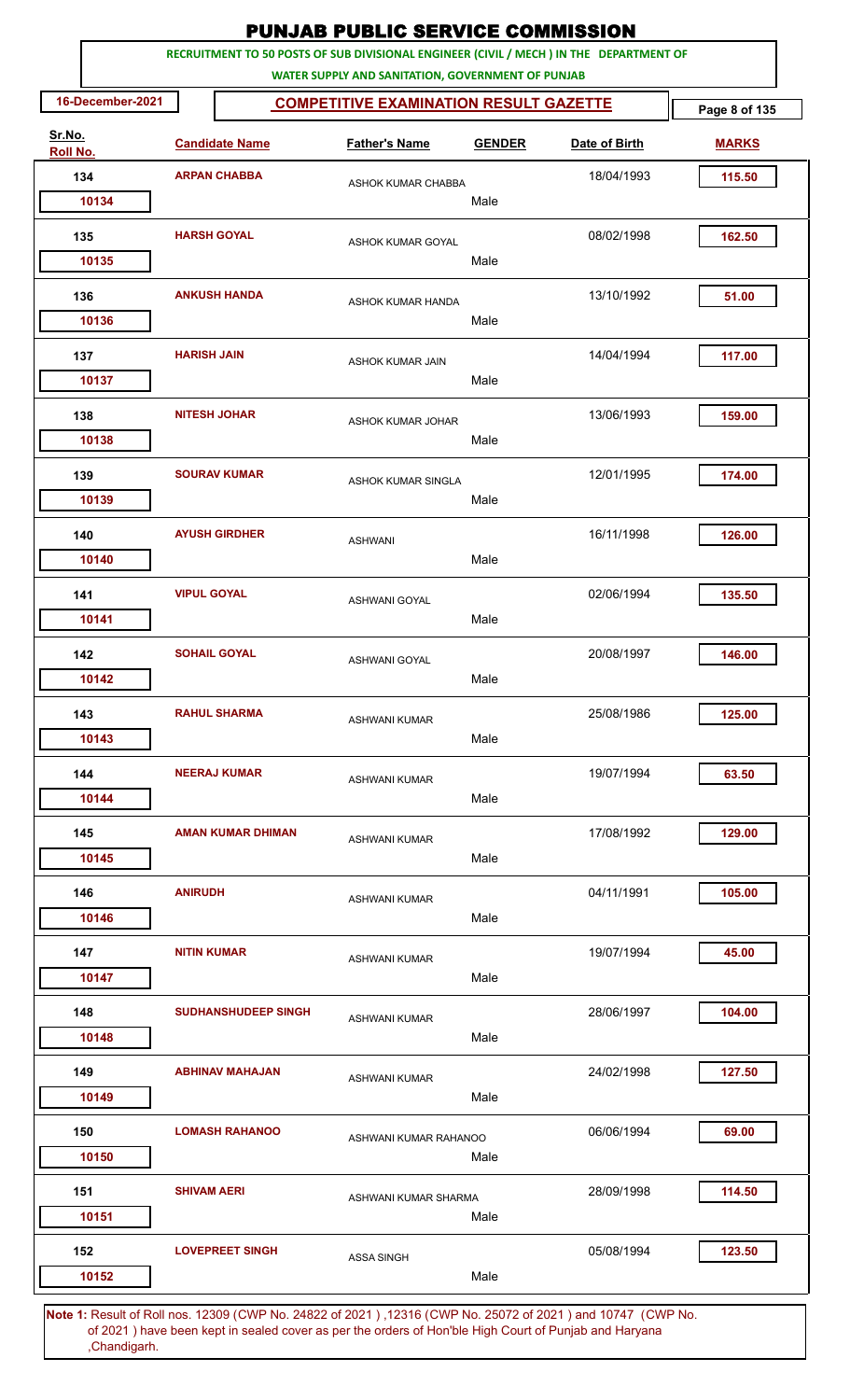| RECRUITMENT TO 50 POSTS OF SUB DIVISIONAL ENGINEER (CIVIL / MECH ) IN THE DEPARTMENT OF<br>WATER SUPPLY AND SANITATION, GOVERNMENT OF PUNJAB<br>16-December-2021<br><b>COMPETITIVE EXAMINATION RESULT GAZETTE</b><br>Page 9 of 135<br>Sr.No.<br><b>Candidate Name</b><br><b>Father's Name</b><br>Date of Birth<br><b>GENDER</b><br><b>MARKS</b><br>Roll No.<br>153<br><b>JABARJOT SINGH</b><br>04/12/1990<br><b>ABSENT</b><br><b>ATMA SINGH</b><br>Male<br>10153<br><b>GURMEET SINGH</b><br>10/11/1992<br>133.50<br>154<br><b>ATMA SINGH</b><br>Male<br>10154<br>25/06/1998<br>155<br><b>HARWINDER SINGH</b><br>118.50<br><b>ATMA SINGH</b><br>Male<br>10155<br><b>GOPAL KRISHAN</b><br>156<br>10/01/1995<br>148.00<br>AVDHESH KUMAR<br>Male<br>10156<br><b>ADARSH GUPTA</b><br>27/11/1997<br>62.50<br>157<br>AVINASH GUPTA<br>Male<br>10157<br><b>AJAY KAJLA</b><br>09/03/1998<br>158<br>80.50<br><b>AVTAR CHAND</b><br>10158<br>Male<br><b>GURDEV SINGH</b><br>10/05/1995<br>159<br>75.00<br><b>AVTAR SINGH</b><br>Male<br>10159<br><b>HARSIMRAN SINGH</b><br>23/10/1993<br>160<br>79.00<br><b>AVTAR SINGH</b><br>Male<br>10160<br>28/09/1996<br>161<br><b>JAGJIT SINGH</b><br>77.00<br><b>AVTAR SINGH</b><br>Male<br>10161<br><b>PARDEEP SINGH GHALIB</b><br>162<br>02/02/1989<br>123.00<br><b>AVTAR SINGH</b><br>Male<br>10162<br><b>NAVJOT SINGH</b><br>07/12/1994<br>111.00<br>163<br><b>AVTAR SINGH</b><br>10163<br>Male<br>164<br><b>DESHVEER SINGH KHAROUD</b><br>14/11/1994<br>72.00<br><b>AVTAR SINGH</b><br>Male<br>10164<br><b>GURPREET SINGH</b><br>165<br>09/02/1995<br>132.50<br><b>AVTAR SINGH</b><br>10165<br>Male<br><b>JASHANPREET SINGH</b><br>13/11/1997<br>81.00<br>166<br><b>AVTAR SINGH</b><br>Male<br>10166<br>16/09/1990<br><b>ABSENT</b><br>167<br><b>GURPREET KAUR DHINGRA</b><br><b>AVTAR SINGH</b><br>Female<br>10167<br><b>JASPREET SINGH</b><br>168<br>16/10/1992<br>117.00<br><b>AVTAR SINGH HARI</b><br>Male<br>10168<br><b>DEEPAK KUMAR</b><br>28/06/1994<br>116.50<br>169<br><b>BABU SINGH</b><br>10169<br>Male<br>21/05/1995<br>130.50<br>170<br><b>MUNISH KUMAR</b><br><b>BACHAN CHAND</b><br>10170<br>Male<br><b>NAVKARAN SINGH</b><br>05/11/1996<br>171<br>84.50<br><b>BACHITTAR SINGH</b> |  |  | <b>PUNJAB PUBLIC SERVICE COMMISSION</b> |  |  |
|-------------------------------------------------------------------------------------------------------------------------------------------------------------------------------------------------------------------------------------------------------------------------------------------------------------------------------------------------------------------------------------------------------------------------------------------------------------------------------------------------------------------------------------------------------------------------------------------------------------------------------------------------------------------------------------------------------------------------------------------------------------------------------------------------------------------------------------------------------------------------------------------------------------------------------------------------------------------------------------------------------------------------------------------------------------------------------------------------------------------------------------------------------------------------------------------------------------------------------------------------------------------------------------------------------------------------------------------------------------------------------------------------------------------------------------------------------------------------------------------------------------------------------------------------------------------------------------------------------------------------------------------------------------------------------------------------------------------------------------------------------------------------------------------------------------------------------------------------------------------------------------------------------------------------------------------------------------------------------------------------------------------------------------------------------------------------------------------------------------------------------------------------------------------------------------------------------------------------------------|--|--|-----------------------------------------|--|--|
|                                                                                                                                                                                                                                                                                                                                                                                                                                                                                                                                                                                                                                                                                                                                                                                                                                                                                                                                                                                                                                                                                                                                                                                                                                                                                                                                                                                                                                                                                                                                                                                                                                                                                                                                                                                                                                                                                                                                                                                                                                                                                                                                                                                                                                     |  |  |                                         |  |  |
|                                                                                                                                                                                                                                                                                                                                                                                                                                                                                                                                                                                                                                                                                                                                                                                                                                                                                                                                                                                                                                                                                                                                                                                                                                                                                                                                                                                                                                                                                                                                                                                                                                                                                                                                                                                                                                                                                                                                                                                                                                                                                                                                                                                                                                     |  |  |                                         |  |  |
|                                                                                                                                                                                                                                                                                                                                                                                                                                                                                                                                                                                                                                                                                                                                                                                                                                                                                                                                                                                                                                                                                                                                                                                                                                                                                                                                                                                                                                                                                                                                                                                                                                                                                                                                                                                                                                                                                                                                                                                                                                                                                                                                                                                                                                     |  |  |                                         |  |  |
|                                                                                                                                                                                                                                                                                                                                                                                                                                                                                                                                                                                                                                                                                                                                                                                                                                                                                                                                                                                                                                                                                                                                                                                                                                                                                                                                                                                                                                                                                                                                                                                                                                                                                                                                                                                                                                                                                                                                                                                                                                                                                                                                                                                                                                     |  |  |                                         |  |  |
|                                                                                                                                                                                                                                                                                                                                                                                                                                                                                                                                                                                                                                                                                                                                                                                                                                                                                                                                                                                                                                                                                                                                                                                                                                                                                                                                                                                                                                                                                                                                                                                                                                                                                                                                                                                                                                                                                                                                                                                                                                                                                                                                                                                                                                     |  |  |                                         |  |  |
|                                                                                                                                                                                                                                                                                                                                                                                                                                                                                                                                                                                                                                                                                                                                                                                                                                                                                                                                                                                                                                                                                                                                                                                                                                                                                                                                                                                                                                                                                                                                                                                                                                                                                                                                                                                                                                                                                                                                                                                                                                                                                                                                                                                                                                     |  |  |                                         |  |  |
|                                                                                                                                                                                                                                                                                                                                                                                                                                                                                                                                                                                                                                                                                                                                                                                                                                                                                                                                                                                                                                                                                                                                                                                                                                                                                                                                                                                                                                                                                                                                                                                                                                                                                                                                                                                                                                                                                                                                                                                                                                                                                                                                                                                                                                     |  |  |                                         |  |  |
|                                                                                                                                                                                                                                                                                                                                                                                                                                                                                                                                                                                                                                                                                                                                                                                                                                                                                                                                                                                                                                                                                                                                                                                                                                                                                                                                                                                                                                                                                                                                                                                                                                                                                                                                                                                                                                                                                                                                                                                                                                                                                                                                                                                                                                     |  |  |                                         |  |  |
|                                                                                                                                                                                                                                                                                                                                                                                                                                                                                                                                                                                                                                                                                                                                                                                                                                                                                                                                                                                                                                                                                                                                                                                                                                                                                                                                                                                                                                                                                                                                                                                                                                                                                                                                                                                                                                                                                                                                                                                                                                                                                                                                                                                                                                     |  |  |                                         |  |  |
|                                                                                                                                                                                                                                                                                                                                                                                                                                                                                                                                                                                                                                                                                                                                                                                                                                                                                                                                                                                                                                                                                                                                                                                                                                                                                                                                                                                                                                                                                                                                                                                                                                                                                                                                                                                                                                                                                                                                                                                                                                                                                                                                                                                                                                     |  |  |                                         |  |  |
|                                                                                                                                                                                                                                                                                                                                                                                                                                                                                                                                                                                                                                                                                                                                                                                                                                                                                                                                                                                                                                                                                                                                                                                                                                                                                                                                                                                                                                                                                                                                                                                                                                                                                                                                                                                                                                                                                                                                                                                                                                                                                                                                                                                                                                     |  |  |                                         |  |  |
|                                                                                                                                                                                                                                                                                                                                                                                                                                                                                                                                                                                                                                                                                                                                                                                                                                                                                                                                                                                                                                                                                                                                                                                                                                                                                                                                                                                                                                                                                                                                                                                                                                                                                                                                                                                                                                                                                                                                                                                                                                                                                                                                                                                                                                     |  |  |                                         |  |  |
|                                                                                                                                                                                                                                                                                                                                                                                                                                                                                                                                                                                                                                                                                                                                                                                                                                                                                                                                                                                                                                                                                                                                                                                                                                                                                                                                                                                                                                                                                                                                                                                                                                                                                                                                                                                                                                                                                                                                                                                                                                                                                                                                                                                                                                     |  |  |                                         |  |  |
|                                                                                                                                                                                                                                                                                                                                                                                                                                                                                                                                                                                                                                                                                                                                                                                                                                                                                                                                                                                                                                                                                                                                                                                                                                                                                                                                                                                                                                                                                                                                                                                                                                                                                                                                                                                                                                                                                                                                                                                                                                                                                                                                                                                                                                     |  |  |                                         |  |  |
|                                                                                                                                                                                                                                                                                                                                                                                                                                                                                                                                                                                                                                                                                                                                                                                                                                                                                                                                                                                                                                                                                                                                                                                                                                                                                                                                                                                                                                                                                                                                                                                                                                                                                                                                                                                                                                                                                                                                                                                                                                                                                                                                                                                                                                     |  |  |                                         |  |  |
|                                                                                                                                                                                                                                                                                                                                                                                                                                                                                                                                                                                                                                                                                                                                                                                                                                                                                                                                                                                                                                                                                                                                                                                                                                                                                                                                                                                                                                                                                                                                                                                                                                                                                                                                                                                                                                                                                                                                                                                                                                                                                                                                                                                                                                     |  |  |                                         |  |  |
|                                                                                                                                                                                                                                                                                                                                                                                                                                                                                                                                                                                                                                                                                                                                                                                                                                                                                                                                                                                                                                                                                                                                                                                                                                                                                                                                                                                                                                                                                                                                                                                                                                                                                                                                                                                                                                                                                                                                                                                                                                                                                                                                                                                                                                     |  |  |                                         |  |  |
|                                                                                                                                                                                                                                                                                                                                                                                                                                                                                                                                                                                                                                                                                                                                                                                                                                                                                                                                                                                                                                                                                                                                                                                                                                                                                                                                                                                                                                                                                                                                                                                                                                                                                                                                                                                                                                                                                                                                                                                                                                                                                                                                                                                                                                     |  |  |                                         |  |  |
|                                                                                                                                                                                                                                                                                                                                                                                                                                                                                                                                                                                                                                                                                                                                                                                                                                                                                                                                                                                                                                                                                                                                                                                                                                                                                                                                                                                                                                                                                                                                                                                                                                                                                                                                                                                                                                                                                                                                                                                                                                                                                                                                                                                                                                     |  |  |                                         |  |  |
|                                                                                                                                                                                                                                                                                                                                                                                                                                                                                                                                                                                                                                                                                                                                                                                                                                                                                                                                                                                                                                                                                                                                                                                                                                                                                                                                                                                                                                                                                                                                                                                                                                                                                                                                                                                                                                                                                                                                                                                                                                                                                                                                                                                                                                     |  |  |                                         |  |  |
|                                                                                                                                                                                                                                                                                                                                                                                                                                                                                                                                                                                                                                                                                                                                                                                                                                                                                                                                                                                                                                                                                                                                                                                                                                                                                                                                                                                                                                                                                                                                                                                                                                                                                                                                                                                                                                                                                                                                                                                                                                                                                                                                                                                                                                     |  |  |                                         |  |  |
|                                                                                                                                                                                                                                                                                                                                                                                                                                                                                                                                                                                                                                                                                                                                                                                                                                                                                                                                                                                                                                                                                                                                                                                                                                                                                                                                                                                                                                                                                                                                                                                                                                                                                                                                                                                                                                                                                                                                                                                                                                                                                                                                                                                                                                     |  |  |                                         |  |  |
|                                                                                                                                                                                                                                                                                                                                                                                                                                                                                                                                                                                                                                                                                                                                                                                                                                                                                                                                                                                                                                                                                                                                                                                                                                                                                                                                                                                                                                                                                                                                                                                                                                                                                                                                                                                                                                                                                                                                                                                                                                                                                                                                                                                                                                     |  |  |                                         |  |  |
|                                                                                                                                                                                                                                                                                                                                                                                                                                                                                                                                                                                                                                                                                                                                                                                                                                                                                                                                                                                                                                                                                                                                                                                                                                                                                                                                                                                                                                                                                                                                                                                                                                                                                                                                                                                                                                                                                                                                                                                                                                                                                                                                                                                                                                     |  |  |                                         |  |  |
|                                                                                                                                                                                                                                                                                                                                                                                                                                                                                                                                                                                                                                                                                                                                                                                                                                                                                                                                                                                                                                                                                                                                                                                                                                                                                                                                                                                                                                                                                                                                                                                                                                                                                                                                                                                                                                                                                                                                                                                                                                                                                                                                                                                                                                     |  |  |                                         |  |  |
|                                                                                                                                                                                                                                                                                                                                                                                                                                                                                                                                                                                                                                                                                                                                                                                                                                                                                                                                                                                                                                                                                                                                                                                                                                                                                                                                                                                                                                                                                                                                                                                                                                                                                                                                                                                                                                                                                                                                                                                                                                                                                                                                                                                                                                     |  |  |                                         |  |  |
|                                                                                                                                                                                                                                                                                                                                                                                                                                                                                                                                                                                                                                                                                                                                                                                                                                                                                                                                                                                                                                                                                                                                                                                                                                                                                                                                                                                                                                                                                                                                                                                                                                                                                                                                                                                                                                                                                                                                                                                                                                                                                                                                                                                                                                     |  |  |                                         |  |  |
| Male<br>10171                                                                                                                                                                                                                                                                                                                                                                                                                                                                                                                                                                                                                                                                                                                                                                                                                                                                                                                                                                                                                                                                                                                                                                                                                                                                                                                                                                                                                                                                                                                                                                                                                                                                                                                                                                                                                                                                                                                                                                                                                                                                                                                                                                                                                       |  |  |                                         |  |  |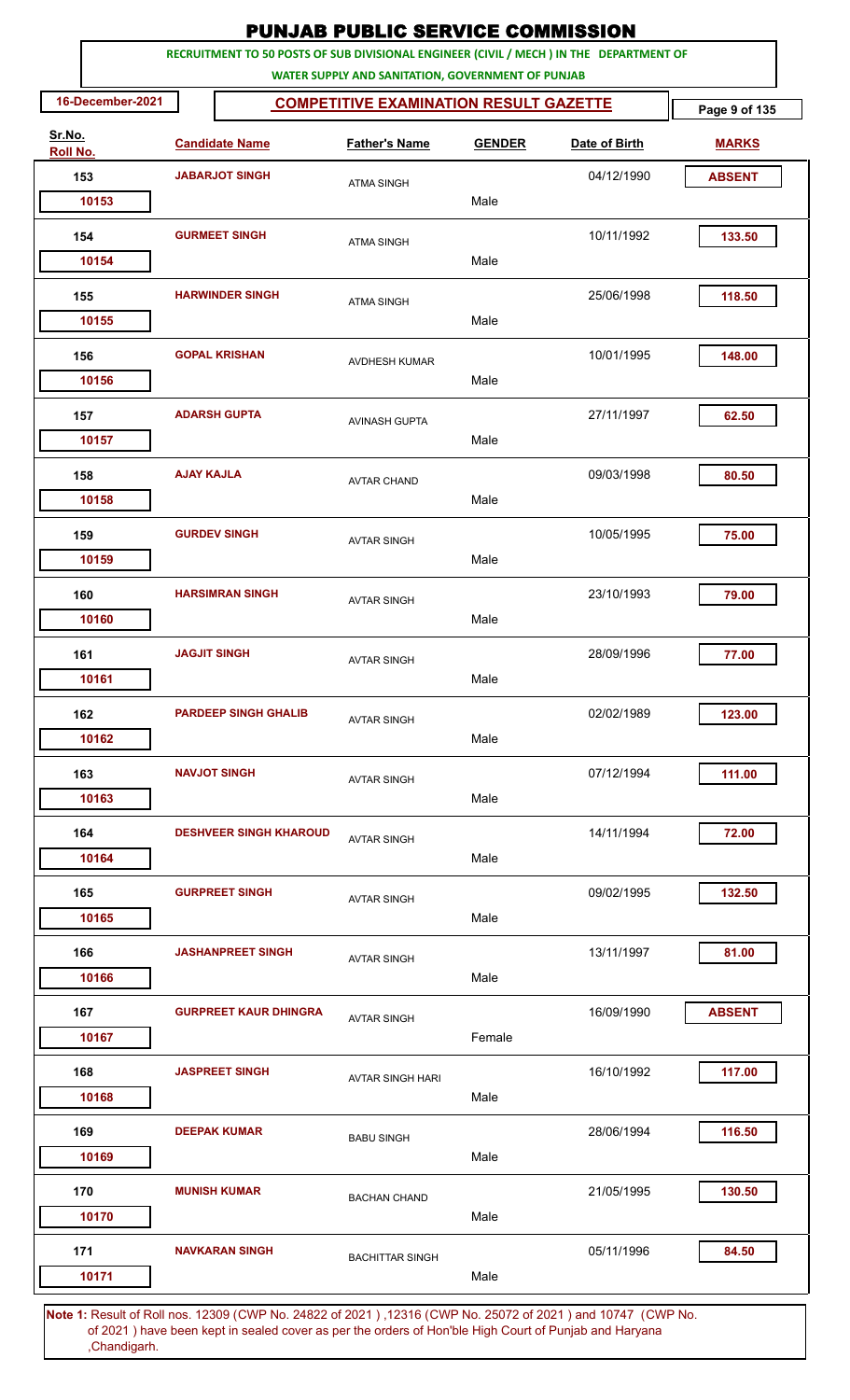|                           |                 |                          | <b>PUNJAB PUBLIC SERVICE COMMISSION</b>                                                                                                      |               |               |                |
|---------------------------|-----------------|--------------------------|----------------------------------------------------------------------------------------------------------------------------------------------|---------------|---------------|----------------|
|                           |                 |                          | RECRUITMENT TO 50 POSTS OF SUB DIVISIONAL ENGINEER (CIVIL / MECH ) IN THE DEPARTMENT OF<br>WATER SUPPLY AND SANITATION, GOVERNMENT OF PUNJAB |               |               |                |
| 16-December-2021          |                 |                          | <b>COMPETITIVE EXAMINATION RESULT GAZETTE</b>                                                                                                |               |               | Page 10 of 135 |
| Sr.No.<br><b>Roll No.</b> |                 | <b>Candidate Name</b>    | <b>Father's Name</b>                                                                                                                         | <b>GENDER</b> | Date of Birth | <b>MARKS</b>   |
| 172                       |                 | <b>VIKRAMPREET SINGH</b> | <b>BACHITTER SINGH</b>                                                                                                                       |               | 18/03/1991    | 110.50         |
| 10172                     |                 |                          |                                                                                                                                              | Male          |               |                |
| 173                       |                 | <b>NARINDER SINGH</b>    | <b>BAHADAR SINGH</b>                                                                                                                         |               | 23/07/1994    | 66.00          |
| 10173                     |                 |                          |                                                                                                                                              | Male          |               |                |
| 174<br>10174              | <b>RANDHAWA</b> | <b>INDERVEER SINGH</b>   | <b>BAHADAR SINGH RANDHAWA</b>                                                                                                                | Male          | 27/01/1994    | 108.00         |
| 175                       |                 | <b>HARPREET KAUR</b>     |                                                                                                                                              |               | 25/07/1993    | 87.50          |
| 10175                     |                 |                          | <b>BAHADER SINGH</b>                                                                                                                         | Female        |               |                |
| 176                       |                 | <b>SARABJIT SINGH</b>    | <b>BAHADUR SINGH</b>                                                                                                                         |               | 06/10/1995    | 96.00          |
| 10176                     |                 |                          |                                                                                                                                              | Male          |               |                |
| 177<br>10177              |                 | <b>MANINDER SINGH</b>    | <b>BAHADUR SINGH</b>                                                                                                                         | Male          | 27/08/1997    | 91.00          |
|                           |                 |                          |                                                                                                                                              |               |               |                |
| 178<br>10178              |                 | <b>HARMINDER SINGH</b>   | <b>BAHADUR SINGH</b>                                                                                                                         | Male          | 07/06/1993    | 126.50         |
| 179                       |                 | <b>AMINDER SINGH</b>     |                                                                                                                                              |               | 28/10/1987    | 102.50         |
| 10179                     |                 |                          | <b>BAHADUR SINGH</b>                                                                                                                         | Male          |               |                |
| 180                       |                 | <b>KAMALPREET SINGH</b>  | <b>BAHADUR SINGH</b>                                                                                                                         |               | 21/04/1991    | 96.00          |
| 10180                     |                 |                          |                                                                                                                                              | Male          |               |                |
| 181                       |                 | <b>AMANDEEP SINGH</b>    | <b>BAHADUR SINGH</b>                                                                                                                         |               | 03/11/1992    | 57.50          |
| 10181                     |                 |                          |                                                                                                                                              | Male          |               |                |
| 182                       |                 | <b>ARASHPREET SINGH</b>  | <b>BAKHSHIS SINGH</b>                                                                                                                        |               | 28/07/1995    | 38.50          |
| 10182                     |                 |                          |                                                                                                                                              | Male          |               |                |
| 183                       |                 | <b>BALDEEP SINGH</b>     | <b>BAKHSHISH SINGH</b>                                                                                                                       |               | 11/08/1996    | 130.50         |
| 10183                     |                 |                          |                                                                                                                                              | Male          |               |                |
| 184                       |                 | <b>RESHAM SINGH</b>      | <b>BAKHSIS SINGH</b>                                                                                                                         |               | 02/06/1996    | 137.00         |
| 10184                     |                 |                          |                                                                                                                                              | Male          |               |                |
| 185                       |                 | <b>KAWARBIR SINGH</b>    | <b>BAKHTAWAR SINGH</b>                                                                                                                       |               | 30/06/1996    | 88.50          |
| 10185                     |                 |                          |                                                                                                                                              | Male          |               |                |
| 186                       |                 | <b>NAVJOT BHATOWA</b>    | <b>BAKSHI RAM BHATOWA</b>                                                                                                                    |               | 26/07/1996    | 156.00         |
| 10186                     |                 |                          |                                                                                                                                              | Male          |               |                |
| 187                       |                 | <b>NEERAJ PANCHAL</b>    | <b>BAL KRISHAN</b>                                                                                                                           |               | 24/08/1995    | 117.50         |
| 10187                     |                 |                          |                                                                                                                                              | Male          |               |                |
| 188                       |                 | <b>NEHA PANCHAL</b>      | <b>BAL KRISHAN</b>                                                                                                                           |               | 07/02/1998    | 159.00         |
| 10188                     |                 |                          |                                                                                                                                              | Female        |               |                |
| 189<br>10189              |                 | <b>KARAN MOUDGILL</b>    | <b>BAL KRISHAN</b>                                                                                                                           | Male          | 11/01/1997    | 85.50          |
|                           |                 |                          |                                                                                                                                              |               |               |                |
| 190<br>10190              | <b>AVINASH</b>  |                          | <b>BAL KRISHAN</b>                                                                                                                           | Male          | 18/01/1990    | 151.50         |
|                           |                 |                          |                                                                                                                                              |               |               |                |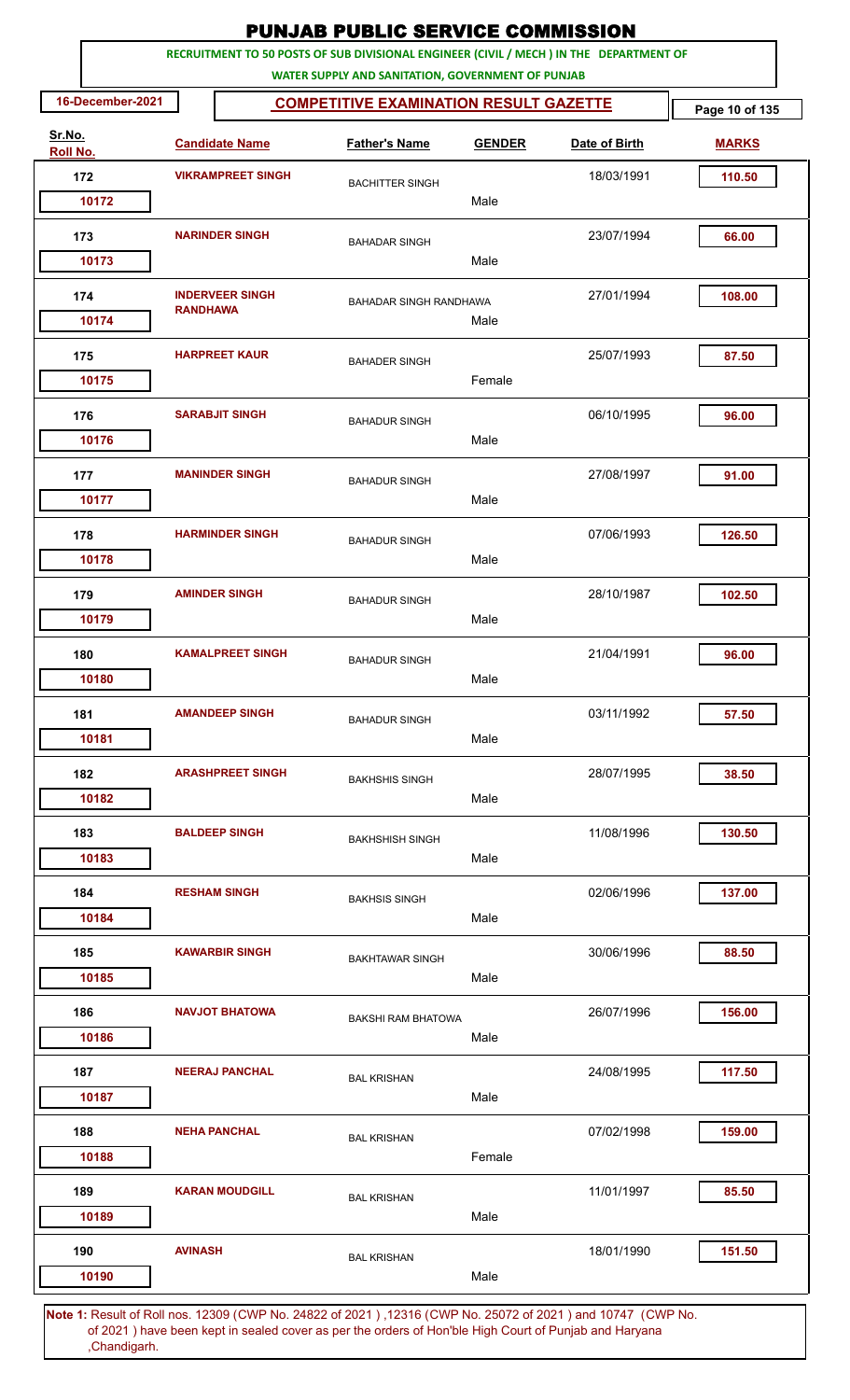|                    |                      |                          | <b>PUNJAB PUBLIC SERVICE COMMISSION</b>                                                                                                      |               |            |               |
|--------------------|----------------------|--------------------------|----------------------------------------------------------------------------------------------------------------------------------------------|---------------|------------|---------------|
|                    |                      |                          | RECRUITMENT TO 50 POSTS OF SUB DIVISIONAL ENGINEER (CIVIL / MECH ) IN THE DEPARTMENT OF<br>WATER SUPPLY AND SANITATION, GOVERNMENT OF PUNJAB |               |            |               |
| 16-December-2021   |                      | Page 11 of 135           |                                                                                                                                              |               |            |               |
| Sr.No.<br>Roll No. |                      | <b>Candidate Name</b>    | <b>Father's Name</b>                                                                                                                         | <b>GENDER</b> |            | <b>MARKS</b>  |
| 191                | <b>PRINCE SINGLA</b> |                          | <b>BAL KRISHAN SINGLA</b>                                                                                                                    |               | 26/09/1996 | 93.50         |
| 10191              |                      |                          |                                                                                                                                              | Male          |            |               |
| 192                |                      | <b>SUKHVIR SINGH</b>     | <b>BALA SINGH</b>                                                                                                                            |               | 27/08/1988 | 92.00         |
| 10192              |                      |                          |                                                                                                                                              | Male          |            |               |
| 193                |                      | <b>MANINDER SINGH</b>    | <b>BALBIR CHAND</b>                                                                                                                          |               | 15/06/1994 | 79.50         |
| 10193              |                      |                          |                                                                                                                                              | Male          |            |               |
| 194                | <b>RAJBIR</b>        |                          | <b>BALBIR KUMAR</b>                                                                                                                          |               | 14/02/1996 | 142.00        |
| 10194              |                      |                          |                                                                                                                                              | Male          |            |               |
| 195                |                      | <b>AMBIK KUMAR</b>       | <b>BALBIR RAJ</b>                                                                                                                            |               | 23/03/1995 | 126.50        |
| 10195              |                      |                          |                                                                                                                                              | Male          |            |               |
| 196                |                      | <b>KAMALJEET SINGH</b>   | <b>BALBIR SINGH</b>                                                                                                                          |               | 06/01/1992 | 87.50         |
| 10196              |                      |                          |                                                                                                                                              | Male          |            |               |
| 197                |                      | <b>CHARNJEET SINGH</b>   | <b>BALBIR SINGH</b>                                                                                                                          |               | 26/01/1992 | 44.00         |
| 10197              |                      |                          |                                                                                                                                              | Male          |            |               |
| 198                |                      | <b>KARANBIR SINGH</b>    | <b>BALBIR SINGH</b>                                                                                                                          |               | 02/11/1984 | <b>ABSENT</b> |
| 10198              |                      |                          |                                                                                                                                              | Male          |            |               |
| 199                |                      | <b>VIKRAM SINGH</b>      | <b>BALBIR SINGH</b>                                                                                                                          |               | 26/11/1997 | 65.00         |
| 10199              |                      |                          |                                                                                                                                              | Male          |            |               |
| 200                |                      | <b>SAPANDEEP SINGH</b>   | <b>BALBIR SINGH</b>                                                                                                                          |               | 03/01/1995 | 64.00         |
| 10200              |                      |                          |                                                                                                                                              | Male          |            |               |
| 201                |                      | <b>NEERAJ KUMAR</b>      | <b>BALBIR SINGH</b>                                                                                                                          |               | 01/01/1994 | 93.00         |
| 10201              |                      |                          |                                                                                                                                              | Male          |            |               |
| 202                | <b>MUNISHA</b>       |                          | <b>BALBIR SINGH</b>                                                                                                                          |               | 04/10/1993 | 92.00         |
| 10202              |                      |                          |                                                                                                                                              | Female        |            |               |
| 203                |                      | <b>RAJBIR SINGH</b>      | <b>BALBIR SINGH</b>                                                                                                                          |               | 25/04/1997 | 46.00         |
| 10203              |                      |                          |                                                                                                                                              | Male          |            |               |
| 204                |                      | <b>ALLAM PREET BANTY</b> | <b>BALBIR SINGH</b>                                                                                                                          |               | 09/09/1995 | 120.50        |
| 10204              |                      |                          |                                                                                                                                              | Male          |            |               |
| 205                |                      | <b>PARVEEN KUMAR</b>     | <b>BALBIR SINGH</b>                                                                                                                          |               | 02/04/1997 | 101.50        |
| 10205              |                      |                          |                                                                                                                                              | Male          |            |               |
| 206                |                      | <b>HARVINDER SINGH</b>   | <b>BALBIR SINGH</b>                                                                                                                          |               | 15/05/1996 | 89.00         |
| 10206              |                      |                          |                                                                                                                                              | Male          |            |               |
| 207                | <b>KAUSHAL</b>       |                          | <b>BALBIR SINGH</b>                                                                                                                          |               | 26/01/1997 | 72.50         |
| 10207              |                      |                          |                                                                                                                                              | Male          |            |               |
| 208                |                      | <b>VARUN BHATTI</b>      | <b>BALBIR SINGH</b>                                                                                                                          |               | 15/01/1989 | 105.00        |
| 10208              |                      |                          |                                                                                                                                              | Male          |            |               |
| 209                |                      | <b>KIRAN PATHANIA</b>    | <b>BALBIR SINGH</b>                                                                                                                          |               | 05/03/1990 | 81.00         |
| 10209              |                      |                          |                                                                                                                                              | Female        |            |               |
|                    |                      |                          | Note 1: Result of Roll nos. 12309 (CWP No. 24822 of 2021). 12316 (CWP No. 25072 of 2021) and 10747. (CWP No.                                 |               |            |               |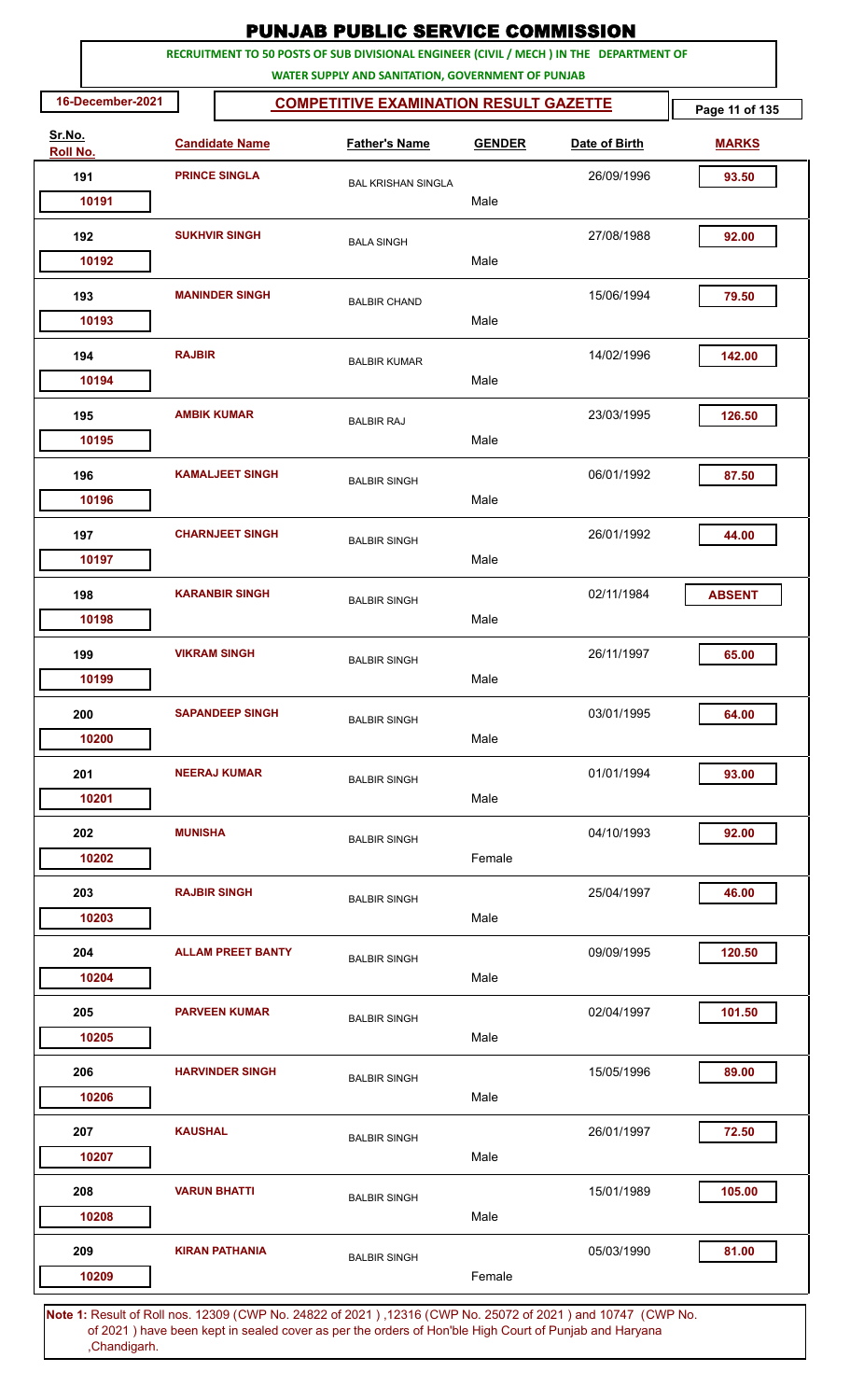|                    |                       |                                               | <b>PUNJAB PUBLIC SERVICE COMMISSION</b>                                                                                                      |               |               |              |  |  |
|--------------------|-----------------------|-----------------------------------------------|----------------------------------------------------------------------------------------------------------------------------------------------|---------------|---------------|--------------|--|--|
|                    |                       |                                               | RECRUITMENT TO 50 POSTS OF SUB DIVISIONAL ENGINEER (CIVIL / MECH ) IN THE DEPARTMENT OF<br>WATER SUPPLY AND SANITATION, GOVERNMENT OF PUNJAB |               |               |              |  |  |
| 16-December-2021   |                       | <b>COMPETITIVE EXAMINATION RESULT GAZETTE</b> |                                                                                                                                              |               |               |              |  |  |
| Sr.No.<br>Roll No. | <b>Candidate Name</b> |                                               | <b>Father's Name</b>                                                                                                                         | <b>GENDER</b> | Date of Birth | <b>MARKS</b> |  |  |
| 210                |                       | <b>KANWERAJIT SINGH</b>                       | <b>BALBIR SINGH</b>                                                                                                                          |               | 19/01/1992    | 77.00        |  |  |
| 10210              |                       |                                               |                                                                                                                                              | Male          |               |              |  |  |
| 211                |                       | <b>SUKHVIR SINGH</b>                          | <b>BALBIR SINGH</b>                                                                                                                          | Male          | 29/09/1993    | 77.00        |  |  |
| 10211              |                       |                                               |                                                                                                                                              |               |               |              |  |  |
| 212<br>10212       |                       | <b>KARANDEEP SINGH</b>                        | <b>BALBIR SINGH</b>                                                                                                                          | Male          | 03/07/1996    | 80.50        |  |  |
| 213                |                       | <b>JYOTI SHARMA</b>                           | <b>BALDEV RAJ</b>                                                                                                                            |               | 11/10/1990    | 123.00       |  |  |
| 10213              |                       |                                               |                                                                                                                                              | Female        |               |              |  |  |
| 214<br>10214       | <b>MOHIT</b>          |                                               | <b>BALDEV RAJ</b>                                                                                                                            | Male          | 13/04/1992    | 72.50        |  |  |
| 215                |                       | <b>TUSHAR GARG</b>                            | <b>BALDEV SAHAI GARG</b>                                                                                                                     |               | 08/07/1995    | 88.50        |  |  |
| 10215              |                       |                                               |                                                                                                                                              | Male          |               |              |  |  |
| 216<br>10216       |                       | <b>GURPREET SINGH</b>                         | <b>BALDEV SINGH</b>                                                                                                                          | Male          | 02/03/1993    | 113.00       |  |  |
| 217                |                       | <b>KANWALDIP SINGH</b>                        |                                                                                                                                              |               | 02/03/1998    | 130.50       |  |  |
| 10217              |                       |                                               | <b>BALDEV SINGH</b>                                                                                                                          | Male          |               |              |  |  |
| 218                |                       | <b>PAVITER SINGH RAI</b>                      | <b>BALDEV SINGH</b>                                                                                                                          |               | 14/01/1987    | 75.00        |  |  |
| 10218              |                       |                                               |                                                                                                                                              | Male          |               |              |  |  |
| 219<br>10219       |                       | <b>JAGPREET SINGH</b>                         | <b>BALDEV SINGH</b>                                                                                                                          | Male          | 09/12/1990    | 110.50       |  |  |
|                    |                       |                                               |                                                                                                                                              |               |               |              |  |  |
| 220<br>10220       |                       | <b>NAVMEET SINGH</b>                          | <b>BALDEV SINGH</b>                                                                                                                          | Male          | 30/03/1993    | 152.50       |  |  |
| 221                |                       | <b>GAGANDIP SINGH</b>                         | <b>BALDEV SINGH</b>                                                                                                                          |               | 05/05/1992    | 125.50       |  |  |
| 10221              |                       |                                               |                                                                                                                                              | Male          |               |              |  |  |
| 222<br>10222       |                       | <b>JUGRAJ SINGH</b>                           | <b>BALDEV SINGH</b>                                                                                                                          | Male          | 25/05/1998    | 181.50       |  |  |
|                    |                       |                                               |                                                                                                                                              |               |               |              |  |  |
| 223<br>10223       |                       | <b>RAMANDEEP SINGH</b>                        | <b>BALDEV SINGH</b>                                                                                                                          | Male          | 18/05/1992    | 98.50        |  |  |
| 224                |                       | <b>RUPINDER SINGH</b>                         | <b>BALDEV SINGH</b>                                                                                                                          |               | 02/09/1996    | 110.50       |  |  |
| 10224              |                       |                                               |                                                                                                                                              | Male          |               |              |  |  |
| 225                |                       | <b>KAMALPREET SINGH</b>                       | <b>BALDEV SINGH</b>                                                                                                                          |               | 17/03/1997    | 148.00       |  |  |
| 10225              |                       |                                               |                                                                                                                                              | Male          |               |              |  |  |
| 226<br>10226       |                       | <b>SUKHWINDER SINGH</b>                       | <b>BALDEV SINGH</b>                                                                                                                          | Male          | 15/09/1989    | 59.00        |  |  |
| 227                |                       | <b>SAMANPREET SINGH</b>                       |                                                                                                                                              |               | 02/06/1996    | 45.50        |  |  |
| 10227              |                       |                                               | <b>BALDEV SINGH</b>                                                                                                                          | Male          |               |              |  |  |
| 228                | <b>MANIK BEDI</b>     |                                               | <b>BALDEV SINGH BEDI</b>                                                                                                                     |               | 24/10/1997    | 81.50        |  |  |
| 10228              |                       |                                               |                                                                                                                                              | Male          |               |              |  |  |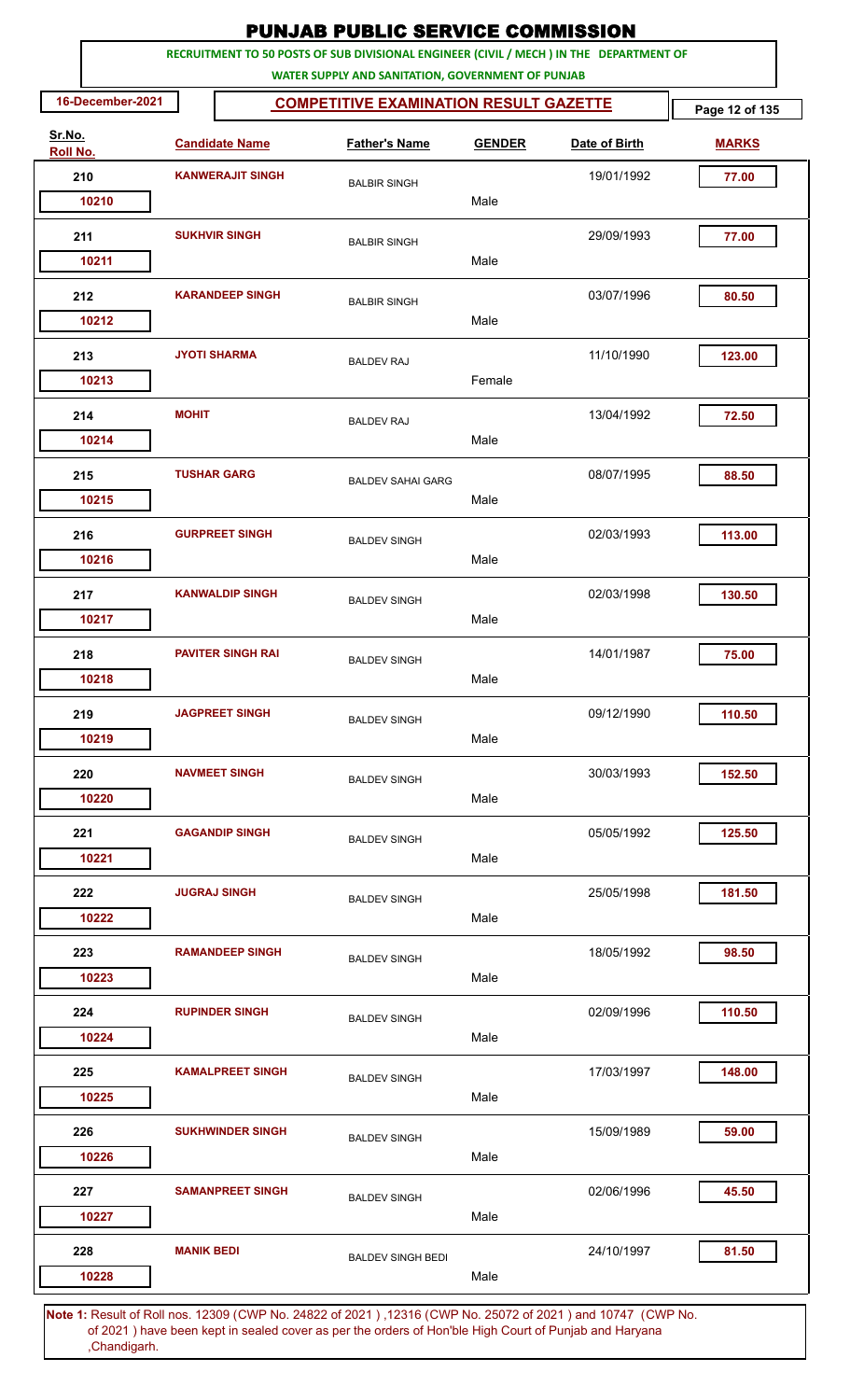|                    |                                               |                               | <b>PUNJAB PUBLIC SERVICE COMMISSION</b>                                                                                                      |               |               |              |
|--------------------|-----------------------------------------------|-------------------------------|----------------------------------------------------------------------------------------------------------------------------------------------|---------------|---------------|--------------|
|                    |                                               |                               | RECRUITMENT TO 50 POSTS OF SUB DIVISIONAL ENGINEER (CIVIL / MECH ) IN THE DEPARTMENT OF<br>WATER SUPPLY AND SANITATION, GOVERNMENT OF PUNJAB |               |               |              |
| 16-December-2021   | <b>COMPETITIVE EXAMINATION RESULT GAZETTE</b> | Page 13 of 135                |                                                                                                                                              |               |               |              |
| Sr.No.<br>Roll No. |                                               | <b>Candidate Name</b>         | <b>Father's Name</b>                                                                                                                         | <b>GENDER</b> | Date of Birth | <b>MARKS</b> |
| 229                | <b>RUPINDER SINGH KATARIA</b>                 |                               | <b>BALDEV SINGH KATARIA</b>                                                                                                                  |               | 05/01/1995    | 139.00       |
| 10229              |                                               |                               |                                                                                                                                              | Male          |               |              |
| 230                |                                               | <b>NEETU SINGH SODHI</b>      | <b>BALDEV SINGH SODHI</b>                                                                                                                    |               | 03/10/1983    | 51.00        |
| 10230              |                                               |                               |                                                                                                                                              | Female        |               |              |
| 231                |                                               | <b>SIDHARTH SHARMA</b>        | <b>BALJEET RAI</b>                                                                                                                           |               | 29/05/1992    | 92.00        |
| 10231              |                                               |                               |                                                                                                                                              | Male          |               |              |
| 232                |                                               | <b>NAVROOP SINGH</b>          | <b>BALJEET SINGH</b>                                                                                                                         |               | 18/08/1998    | 107.00       |
| 10232              |                                               |                               |                                                                                                                                              | Male          |               |              |
| 233                |                                               | <b>GURVINDER SINGH</b>        | <b>BALJEET SINGH</b>                                                                                                                         |               | 31/03/1994    | 75.00        |
| 10233              |                                               |                               |                                                                                                                                              | Male          |               |              |
| 234                |                                               | <b>NAVJOT SINGH</b>           | <b>BALJEET SINGH</b>                                                                                                                         |               | 20/06/1996    | 155.50       |
| 10234              |                                               |                               |                                                                                                                                              | Male          |               |              |
| 235                |                                               | <b>JAGWINDER SINGH</b>        | <b>BALJEET SINGH</b>                                                                                                                         |               | 14/06/1995    | 75.00        |
| 10235              |                                               |                               |                                                                                                                                              | Male          |               |              |
| 236                |                                               | <b>DHARMPREET SINGH WALIA</b> | <b>BALJEET SINGH</b>                                                                                                                         |               | 15/08/1994    | 80.50        |
| 10236              |                                               |                               |                                                                                                                                              | Male          |               |              |
| 237                |                                               | <b>JASPREET SINGH</b>         | <b>BALJINDER SINGH</b>                                                                                                                       |               | 19/07/1995    | 111.00       |
| 10237              |                                               |                               |                                                                                                                                              | Male          |               |              |
| 238                |                                               | <b>JAGJEET SINGH</b>          | <b>BALJINDER SINGH</b>                                                                                                                       | Male          | 04/10/1993    | 121.00       |
| 10238              |                                               |                               |                                                                                                                                              |               |               |              |
| 239<br>10239       |                                               | <b>SANDEEP SINGH</b>          | <b>BALJINDER SINGH</b>                                                                                                                       | Male          | 20/01/1988    | 137.00       |
|                    |                                               |                               |                                                                                                                                              |               |               |              |
| 240<br>10240       |                                               | <b>NAVDEEP SINGH BIDHAN</b>   | <b>BALJIT</b>                                                                                                                                | Male          | 02/09/1995    | 156.00       |
|                    |                                               |                               |                                                                                                                                              |               |               |              |
| 241<br>10241       | <b>VINAY KUMAR</b>                            |                               | <b>BALJIT KUMAR</b>                                                                                                                          | Male          | 19/09/1993    | 94.00        |
|                    |                                               |                               |                                                                                                                                              |               |               |              |
| 242<br>10242       |                                               | <b>KULWINDER RAM</b>          | <b>BALJIT RAM</b>                                                                                                                            | Male          | 07/06/1997    | 84.00        |
| 243                |                                               | <b>JEEVANJOT SINGH</b>        |                                                                                                                                              |               | 21/06/1998    | 129.00       |
| 10243              |                                               |                               | <b>BALJIT SINGH</b>                                                                                                                          | Male          |               |              |
| 244                |                                               | <b>KANWAR PARTAP SINGH</b>    |                                                                                                                                              |               | 05/04/1993    | 87.00        |
| 10244              |                                               |                               | <b>BALJIT SINGH</b>                                                                                                                          | Male          |               |              |
| 245                |                                               | <b>KULBIR SINGH</b>           | <b>BALJIT SINGH</b>                                                                                                                          |               | 14/04/1984    | 76.50        |
| 10245              |                                               |                               |                                                                                                                                              | Male          |               |              |
| 246                |                                               | <b>KAMALDEEP SINGH</b>        | <b>BALJIT SINGH</b>                                                                                                                          |               | 13/08/1994    | 109.00       |
| 10246              |                                               |                               |                                                                                                                                              | Male          |               |              |
| 247                |                                               | <b>GURIQBAL SINGH</b>         | <b>BALJIT SINGH</b>                                                                                                                          |               | 02/11/1992    | 87.00        |
| 10247              |                                               |                               |                                                                                                                                              | Male          |               |              |
|                    |                                               |                               |                                                                                                                                              |               |               |              |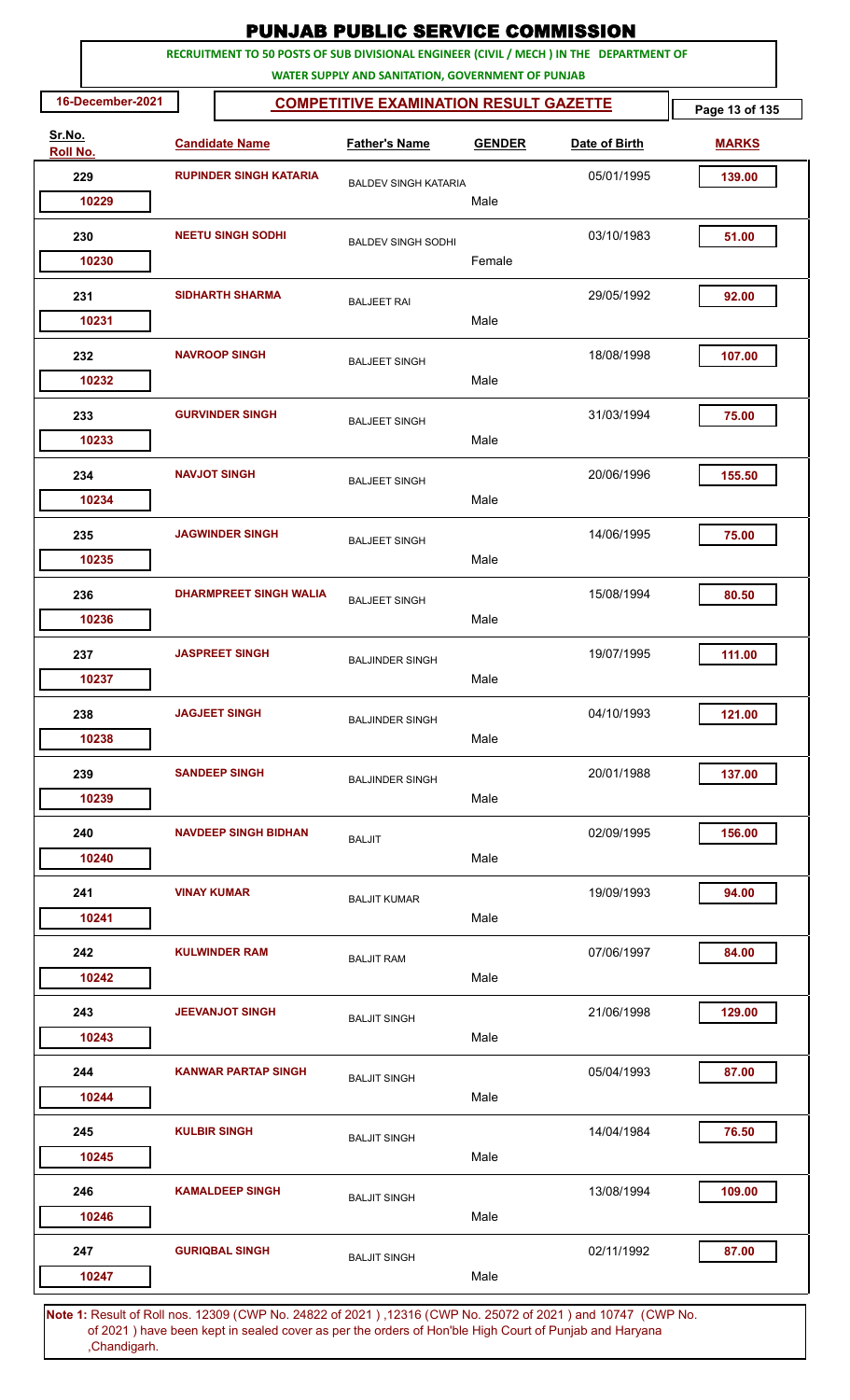|                    |                              |                              | <b>PUNJAB PUBLIC SERVICE COMMISSION</b>                                                                                                      |               |               |                |
|--------------------|------------------------------|------------------------------|----------------------------------------------------------------------------------------------------------------------------------------------|---------------|---------------|----------------|
|                    |                              |                              | RECRUITMENT TO 50 POSTS OF SUB DIVISIONAL ENGINEER (CIVIL / MECH ) IN THE DEPARTMENT OF<br>WATER SUPPLY AND SANITATION, GOVERNMENT OF PUNJAB |               |               |                |
| 16-December-2021   |                              |                              | <b>COMPETITIVE EXAMINATION RESULT GAZETTE</b>                                                                                                |               |               | Page 14 of 135 |
| Sr.No.<br>Roll No. | <b>Candidate Name</b>        |                              | <b>Father's Name</b>                                                                                                                         | <b>GENDER</b> | Date of Birth | <b>MARKS</b>   |
| 248                | <b>PREET EKAM SINGH BEDI</b> |                              | <b>BALJIT SINGH BEDI</b>                                                                                                                     |               | 23/03/1995    | 172.00         |
| 10248              |                              |                              |                                                                                                                                              | Male          |               |                |
| 249                |                              | <b>DEEPIKA BIDHAN</b>        | <b>BALJIT SINGH BIDHAN</b>                                                                                                                   | Female        | 04/10/1994    | 96.00          |
| 10249              |                              |                              |                                                                                                                                              |               |               |                |
| 250<br>10250       | <b>PARAG RAJ</b>             |                              | <b>BALKAR CHAND</b>                                                                                                                          | Male          | 21/07/1990    | <b>ABSENT</b>  |
| 251<br>10251       |                              | <b>LOVEPREET SINGH</b>       | <b>BALKAR SINGH</b>                                                                                                                          | Male          | 05/04/1997    | 72.00          |
| 252<br>10252       |                              | <b>MANVEER SINGH</b>         | <b>BALKAR SINGH</b>                                                                                                                          | Male          | 04/03/1996    | 84.50          |
| 253<br>10253       |                              | <b>HARSHDEEP SINGH RAYAT</b> | <b>BALLAM SINGH RAYAT</b>                                                                                                                    | Male          | 26/07/1995    | 108.50         |
| 254<br>10254       |                              | <b>ANIKET GOYAL</b>          | <b>BALRAJ KUMAR GOYAL</b>                                                                                                                    | Male          | 25/11/1997    | 112.50         |
| 255<br>10255       |                              | <b>LOVEPREET SINGH</b>       | <b>BALRAJ SINGH</b>                                                                                                                          | Male          | 18/05/1997    | 95.00          |
| 256<br>10256       |                              | <b>PARDEEP SINGH</b>         | <b>BALRAJ SINGH</b>                                                                                                                          | Male          | 20/06/1992    | 88.50          |
| 257<br>10257       |                              | <b>RAVNEET SINGH</b>         | <b>BALRAJ SINGH</b>                                                                                                                          | Male          | 07/05/1994    | 102.00         |
| 258<br>10258       |                              | <b>TARANPREET SINGH</b>      | <b>BALRAJ SINGH</b>                                                                                                                          | Male          | 22/12/1997    | <b>ABSENT</b>  |
| 259<br>10259       |                              | <b>SUKHRAJ SINGH CHAUHAN</b> | <b>BALRAJ SINGH CHAUHAN</b>                                                                                                                  | Male          | 16/12/1997    | 46.50          |
| 260<br>10260       | <b>HIMANI</b>                |                              | <b>BALRAM SINGH</b>                                                                                                                          | Female        | 13/09/1991    | 106.00         |
| 261<br>10261       |                              | <b>JASWINDER SINGH</b>       | <b>BALVEER SINGH</b>                                                                                                                         | Male          | 06/09/1996    | 59.50          |
| 262<br>10262       |                              | <b>KULWINDER SINGH</b>       | <b>BALVEER SINGH</b>                                                                                                                         | Male          | 01/04/1992    | 96.00          |
| 263<br>10263       |                              | <b>GURMEET KAUR</b>          | <b>BALVEER SINGH</b>                                                                                                                         | Female        | 28/08/1993    | 87.50          |
| 264<br>10264       | <b>SIMRAN JEET</b>           |                              | <b>BALVIR CHAND</b>                                                                                                                          | Male          | 22/09/1990    | 82.00          |
| 265<br>10265       | <b>KALA SINGH</b>            |                              | <b>BALVIR SINGH</b>                                                                                                                          | Male          | 01/05/1987    | 82.50          |
| 266<br>10266       |                              | <b>JAGDEEP SINGH</b>         | <b>BALVIR SINGH</b>                                                                                                                          | Male          | 04/04/1992    | 121.50         |
|                    |                              |                              | 1. Result of Bollings, 19200 (CMB No. 24922 of 2021), 19216 (CMB No. 25072 of 2021) and 10747 (CMB No                                        |               |               |                |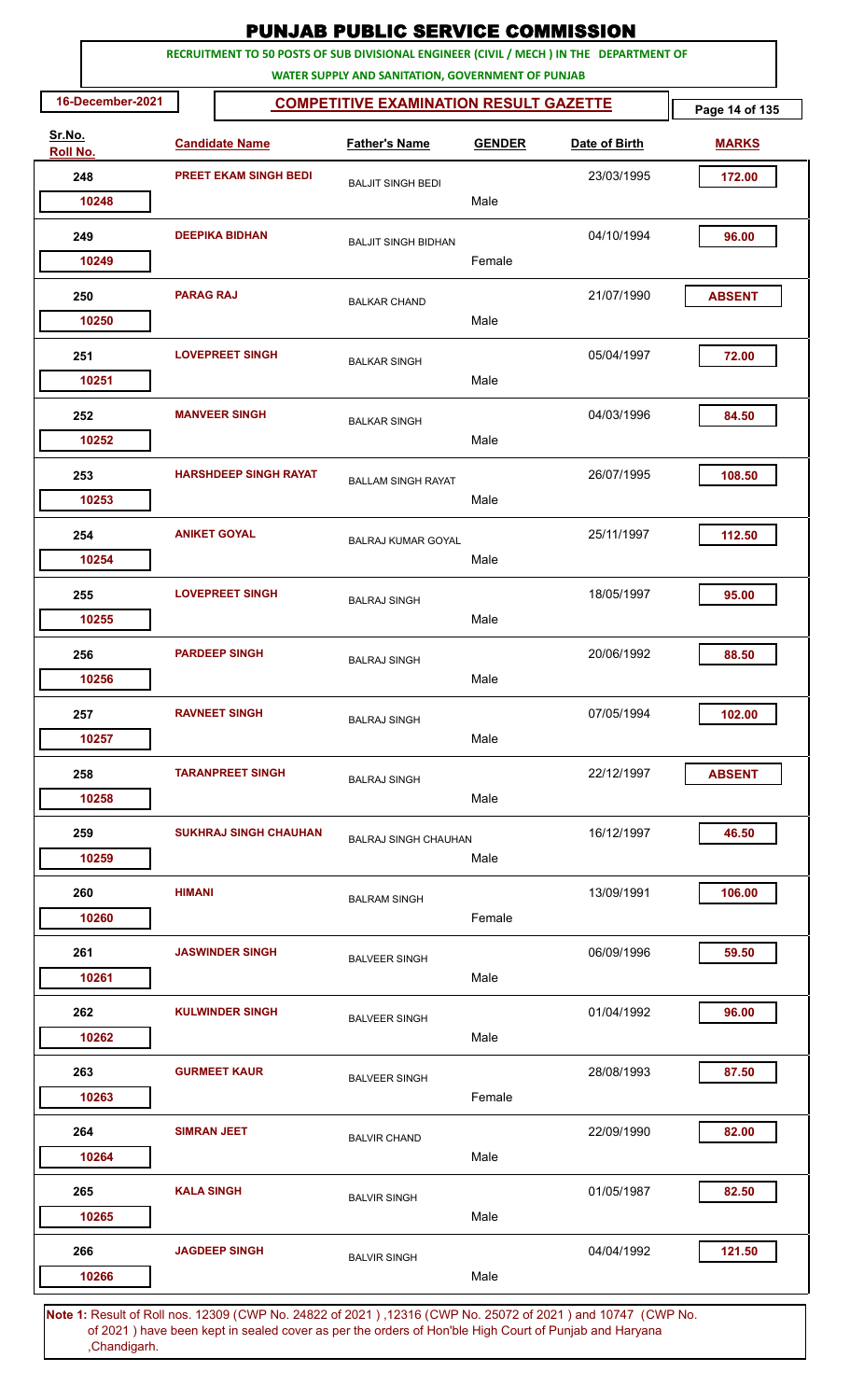|                    |                       |                            | <b>PUNJAB PUBLIC SERVICE COMMISSION</b>                                                                                                      |               |               |                |
|--------------------|-----------------------|----------------------------|----------------------------------------------------------------------------------------------------------------------------------------------|---------------|---------------|----------------|
|                    |                       |                            | RECRUITMENT TO 50 POSTS OF SUB DIVISIONAL ENGINEER (CIVIL / MECH ) IN THE DEPARTMENT OF<br>WATER SUPPLY AND SANITATION, GOVERNMENT OF PUNJAB |               |               |                |
| 16-December-2021   |                       |                            | <b>COMPETITIVE EXAMINATION RESULT GAZETTE</b>                                                                                                |               |               | Page 15 of 135 |
| Sr.No.<br>Roll No. |                       | <b>Candidate Name</b>      | <b>Father's Name</b>                                                                                                                         | <b>GENDER</b> | Date of Birth | <b>MARKS</b>   |
| 267                | <b>RAVINDER SINGH</b> |                            | <b>BALVIR SINGH</b>                                                                                                                          |               | 03/07/1998    | 153.50         |
| 10267              |                       |                            |                                                                                                                                              | Male          |               |                |
| 268                |                       | <b>ACHHAR SINGH</b>        | <b>BALVIR SINGH</b>                                                                                                                          | Male          | 20/01/1991    | 125.50         |
| 10268              |                       |                            |                                                                                                                                              |               |               |                |
| 269<br>10269       | <b>PRIYANKA</b>       |                            | <b>BALVIR SINGH</b>                                                                                                                          | Female        | 30/11/1991    | 83.50          |
| 270                |                       | <b>PARDEEP KUMAR</b>       | <b>BALWAN SINGH</b>                                                                                                                          |               | 08/08/1990    | 69.00          |
| 10270              |                       |                            |                                                                                                                                              | Male          |               |                |
| 271<br>10271       | <b>PUNEET</b>         |                            | <b>BALWANT RAI</b>                                                                                                                           | Male          | 01/05/1986    | 92.50          |
| 272<br>10272       |                       | <b>ROBANDEEP SINGH</b>     | <b>BALWANT SINGH</b>                                                                                                                         | Male          | 05/10/1997    | 97.00          |
| 273                |                       | <b>MANPREET SINGH GILL</b> | <b>BALWANT SINGH</b>                                                                                                                         |               | 08/06/1993    | 107.50         |
| 10273              |                       |                            |                                                                                                                                              | Male          |               |                |
| 274<br>10274       |                       | <b>SPINDER SINGH</b>       | <b>BALWANT SINGH</b>                                                                                                                         | Male          | 15/08/1988    | 150.50         |
|                    |                       |                            |                                                                                                                                              |               |               |                |
| 275<br>10275       |                       | <b>KULDEEP SINGH</b>       | <b>BALWANT SINGH</b>                                                                                                                         | Male          | 11/09/1995    | 127.00         |
| 276<br>10276       |                       | <b>AMRITPAL SINGH</b>      | <b>BALWANT SINGH</b>                                                                                                                         | Male          | 05/02/1992    | 115.00         |
| 277<br>10277       |                       | <b>KARNVEER SINGH</b>      | <b>BALWANT SINGH</b>                                                                                                                         | Male          | 14/02/1998    | 153.50         |
| 278                |                       | <b>JAGPREET SINGH</b>      | <b>BALWANT SINGH</b>                                                                                                                         |               | 15/07/1996    | 97.00          |
| 10278              |                       |                            |                                                                                                                                              | Male          |               |                |
| 279<br>10279       |                       | <b>AMRITPAL SINGH</b>      | <b>BALWANT SINGH</b>                                                                                                                         | Male          | 07/11/1996    | 97.50          |
| 280<br>10280       |                       | <b>MANJINDER SINGH</b>     | <b>BALWANT SINGH</b>                                                                                                                         | Male          | 21/11/1994    | 60.50          |
| 281                |                       | <b>KANWARPREET SINGH</b>   | <b>BALWANT SINGH</b>                                                                                                                         |               | 18/07/1993    | 66.50          |
| 10281              |                       |                            |                                                                                                                                              | Male          |               |                |
| 282<br>10282       |                       | <b>GURPREET SINGH</b>      | <b>BALWINDER SINGH</b>                                                                                                                       | Male          | 01/08/1989    | 48.00          |
| 283                |                       | <b>RAJVIR SINGH</b>        | <b>BALWINDER SINGH</b>                                                                                                                       |               | 21/12/1992    | 87.00          |
| 10283              |                       |                            |                                                                                                                                              | Male          |               |                |
| 284<br>10284       |                       | <b>TEJINDER SINGH</b>      | <b>BALWINDER SINGH</b>                                                                                                                       | Male          | 06/05/1995    | 88.00          |
| 285                | <b>BUTA SINGH</b>     |                            | <b>BALWINDER SINGH</b>                                                                                                                       | Male          | 04/04/1992    | 63.00          |
| 10285              |                       |                            |                                                                                                                                              |               |               |                |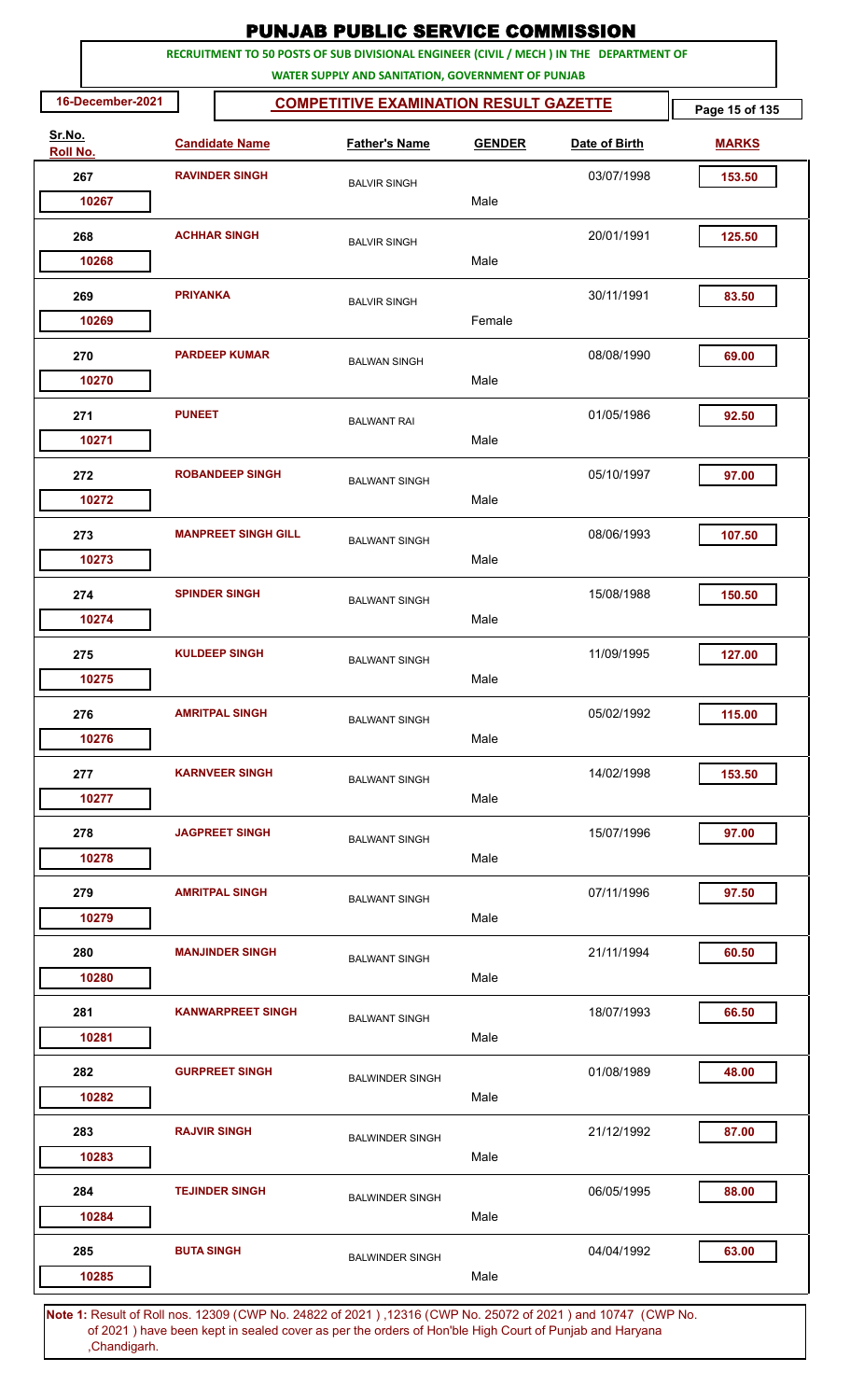|                    |                                                                                     |                          | <b>PUNJAB PUBLIC SERVICE COMMISSION</b>                                                                                                      |               |               |              |  |  |  |  |  |
|--------------------|-------------------------------------------------------------------------------------|--------------------------|----------------------------------------------------------------------------------------------------------------------------------------------|---------------|---------------|--------------|--|--|--|--|--|
|                    |                                                                                     |                          | RECRUITMENT TO 50 POSTS OF SUB DIVISIONAL ENGINEER (CIVIL / MECH ) IN THE DEPARTMENT OF<br>WATER SUPPLY AND SANITATION, GOVERNMENT OF PUNJAB |               |               |              |  |  |  |  |  |
|                    | 16-December-2021<br><b>COMPETITIVE EXAMINATION RESULT GAZETTE</b><br>Page 16 of 135 |                          |                                                                                                                                              |               |               |              |  |  |  |  |  |
| Sr.No.<br>Roll No. |                                                                                     | <b>Candidate Name</b>    | <b>Father's Name</b>                                                                                                                         | <b>GENDER</b> | Date of Birth | <b>MARKS</b> |  |  |  |  |  |
| 286                | <b>KARAN SINGH</b>                                                                  |                          | <b>BALWINDER SINGH</b>                                                                                                                       |               | 26/08/1995    | 80.50        |  |  |  |  |  |
| 10286              |                                                                                     |                          |                                                                                                                                              | Male          |               |              |  |  |  |  |  |
| 287                |                                                                                     | <b>CHANNPREET SINGH</b>  | <b>BALWINDER SINGH</b>                                                                                                                       |               | 16/12/1995    | 151.00       |  |  |  |  |  |
| 10287              |                                                                                     |                          |                                                                                                                                              | Male          |               |              |  |  |  |  |  |
| 288                |                                                                                     | <b>DALJEET SINGH</b>     | <b>BALWINDER SINGH</b>                                                                                                                       |               | 04/06/1998    | 196.00       |  |  |  |  |  |
| 10288              |                                                                                     |                          |                                                                                                                                              | Male          |               |              |  |  |  |  |  |
| 289                |                                                                                     | <b>JASKARAN SINGH</b>    | <b>BALWINDER SINGH</b>                                                                                                                       |               | 20/01/1994    | 135.00       |  |  |  |  |  |
| 10289              |                                                                                     |                          |                                                                                                                                              | Male          |               |              |  |  |  |  |  |
| 290                |                                                                                     | <b>DAVINDER SINGH</b>    | <b>BALWINDER SINGH</b>                                                                                                                       |               | 21/03/1991    | 76.50        |  |  |  |  |  |
| 10290              |                                                                                     |                          |                                                                                                                                              | Male          |               |              |  |  |  |  |  |
| 291                |                                                                                     | <b>KARANBIR SINGH</b>    | <b>BALWINDER SINGH</b>                                                                                                                       |               | 13/08/1992    | 116.00       |  |  |  |  |  |
| 10291              |                                                                                     |                          |                                                                                                                                              | Male          |               |              |  |  |  |  |  |
| 292                |                                                                                     | <b>INDERPAL SINGH</b>    | <b>BALWINDER SINGH</b>                                                                                                                       |               | 09/04/1991    | 84.00        |  |  |  |  |  |
| 10292              |                                                                                     |                          |                                                                                                                                              | Male          |               |              |  |  |  |  |  |
| 293                |                                                                                     | <b>AMANDEEP SINGH</b>    | <b>BALWINDER SINGH</b>                                                                                                                       |               | 28/05/1993    | 72.00        |  |  |  |  |  |
| 10293              |                                                                                     |                          |                                                                                                                                              | Male          |               |              |  |  |  |  |  |
| 294                |                                                                                     | <b>RAMANDEEP SINGH</b>   | <b>BALWINDER SINGH</b>                                                                                                                       |               | 01/06/1994    | 135.00       |  |  |  |  |  |
| 10294              |                                                                                     |                          |                                                                                                                                              | Male          |               |              |  |  |  |  |  |
| 295                |                                                                                     | <b>BALRAJ SINGH</b>      | <b>BALWINDER SINGH</b>                                                                                                                       |               | 31/08/1990    | 73.00        |  |  |  |  |  |
| 10295              |                                                                                     |                          |                                                                                                                                              | Male          |               |              |  |  |  |  |  |
| 296<br>10296       |                                                                                     | <b>LOVEDEEP SINGH</b>    | <b>BALWINDER SINGH</b>                                                                                                                       | Male          | 15/02/1995    | 82.50        |  |  |  |  |  |
|                    |                                                                                     |                          |                                                                                                                                              |               |               |              |  |  |  |  |  |
| 297<br>10297       | <b>SANDHII</b>                                                                      | <b>HARSANGMEET SINGH</b> | <b>BALWINDER SINGH</b>                                                                                                                       | Male          | 13/07/1991    | 50.00        |  |  |  |  |  |
|                    |                                                                                     |                          |                                                                                                                                              |               |               |              |  |  |  |  |  |
| 298<br>10298       |                                                                                     | <b>PRABHJOT SINGH</b>    | <b>BALWINDER SINGH</b>                                                                                                                       | Male          | 13/09/1998    | 143.00       |  |  |  |  |  |
|                    |                                                                                     | <b>LOVELEEN KAUR</b>     |                                                                                                                                              |               |               |              |  |  |  |  |  |
| 299<br>10299       |                                                                                     |                          | <b>BALWINDER SINGH</b>                                                                                                                       | Female        | 03/01/1994    | 110.00       |  |  |  |  |  |
| 300                |                                                                                     | <b>JAGDISH SINGH</b>     |                                                                                                                                              |               | 15/05/1992    | 60.00        |  |  |  |  |  |
| 10300              |                                                                                     |                          | <b>BALWINDER SINGH</b>                                                                                                                       | Male          |               |              |  |  |  |  |  |
| 301                |                                                                                     | <b>SURINDER SINGH</b>    |                                                                                                                                              |               | 09/10/1993    | 81.00        |  |  |  |  |  |
| 10301              |                                                                                     |                          | <b>BALWINDER SINGH</b>                                                                                                                       | Male          |               |              |  |  |  |  |  |
| 302                |                                                                                     | <b>ARUN SINGLA</b>       | <b>BALWINDER SINGLA</b>                                                                                                                      |               | 17/07/1998    | 175.00       |  |  |  |  |  |
| 10302              |                                                                                     |                          |                                                                                                                                              | Male          |               |              |  |  |  |  |  |
| 303                |                                                                                     | <b>ABISHEK KUMAR</b>     | <b>BANARSILAL</b>                                                                                                                            |               | 04/02/1996    | 115.00       |  |  |  |  |  |
| 10303              |                                                                                     |                          |                                                                                                                                              | Male          |               |              |  |  |  |  |  |
| 304                |                                                                                     | <b>MOHABBAT DIKAO</b>    | <b>BANSILAL</b>                                                                                                                              |               | 13/03/1993    | 75.00        |  |  |  |  |  |
| 10304              |                                                                                     |                          |                                                                                                                                              | Male          |               |              |  |  |  |  |  |
|                    |                                                                                     |                          |                                                                                                                                              |               |               |              |  |  |  |  |  |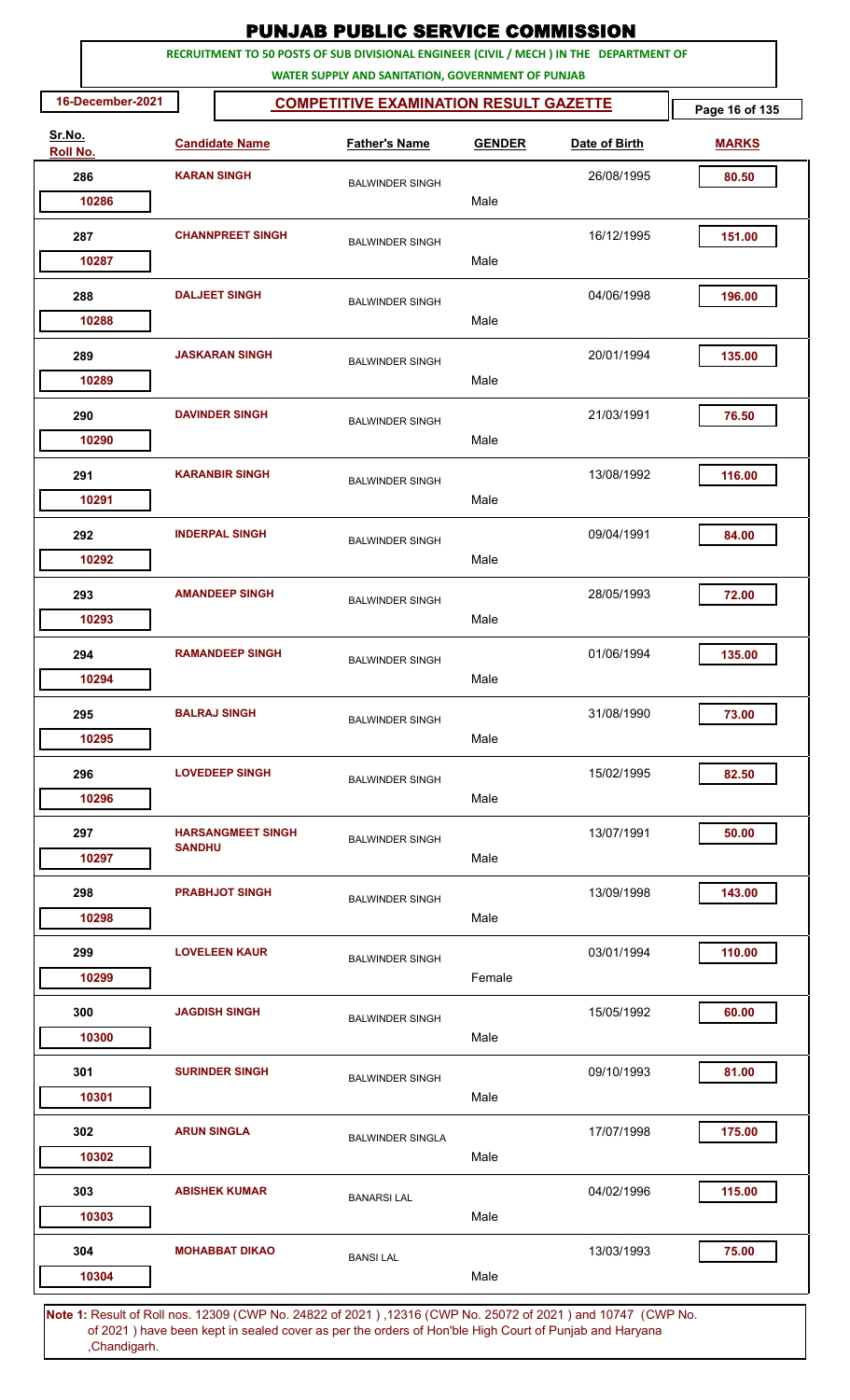|        |                  |                        |                           | <b>PUNJAB PUBLIC SERVICE COMMISSION</b>                                                                                                      |               |               |                |
|--------|------------------|------------------------|---------------------------|----------------------------------------------------------------------------------------------------------------------------------------------|---------------|---------------|----------------|
|        |                  |                        |                           | RECRUITMENT TO 50 POSTS OF SUB DIVISIONAL ENGINEER (CIVIL / MECH ) IN THE DEPARTMENT OF<br>WATER SUPPLY AND SANITATION, GOVERNMENT OF PUNJAB |               |               |                |
|        | 16-December-2021 |                        |                           | <b>COMPETITIVE EXAMINATION RESULT GAZETTE</b>                                                                                                |               |               | Page 17 of 135 |
| Sr.No. | Roll No.         |                        | <b>Candidate Name</b>     | <b>Father's Name</b>                                                                                                                         | <b>GENDER</b> | Date of Birth | <b>MARKS</b>   |
| 305    |                  | <b>AMANDEEP RAJORA</b> |                           | <b>BANSI LAL RAJORA</b>                                                                                                                      |               | 23/08/1988    | 97.00          |
|        | 10305            |                        |                           |                                                                                                                                              | Male          |               |                |
| 306    | 10306            |                        | <b>LAKHWINDER SINGH</b>   | <b>BANTA SINGH</b>                                                                                                                           | Male          | 23/12/1995    | 108.50         |
|        |                  |                        |                           |                                                                                                                                              |               |               |                |
| 307    |                  | <b>AJAY KUMAR</b>      |                           | <b>BANWARI LAL</b>                                                                                                                           |               | 05/02/1996    | 92.50          |
|        | 10307            |                        |                           |                                                                                                                                              | Male          |               |                |
| 308    |                  |                        | <b>SARIF MUHAMAD</b>      | <b>BARA KHAN</b>                                                                                                                             |               | 31/12/1995    | <b>ABSENT</b>  |
|        | 10308            |                        |                           |                                                                                                                                              | Male          |               |                |
| 309    |                  |                        | <b>SHIVANI BANSAL</b>     | <b>BARINDER KUMAR BANSAL</b>                                                                                                                 |               | 18/09/1994    | 136.00         |
|        | 10309            |                        |                           |                                                                                                                                              | Female        |               |                |
| 310    |                  |                        | <b>HARMINDER SINGH</b>    | <b>BASANT SINGH</b>                                                                                                                          |               | 20/03/1994    | 63.00          |
|        | 10310            |                        |                           |                                                                                                                                              | Male          |               |                |
| 311    |                  |                        | <b>AMANPREET SINGH</b>    | <b>BASANT SINGH</b>                                                                                                                          |               | 21/01/1992    | 162.00         |
|        | 10311            |                        |                           |                                                                                                                                              | Male          |               |                |
| 312    |                  |                        | <b>HARMAN SINGH SIDHU</b> | <b>BASANT SINGH</b>                                                                                                                          |               | 15/03/1994    | 161.00         |
|        | 10312            |                        |                           |                                                                                                                                              | Male          |               |                |
| 313    |                  |                        | <b>SIMRAN SINGH</b>       |                                                                                                                                              |               | 25/07/1996    | 31.50          |
|        | 10313            |                        |                           | <b>BAWA SINGH</b>                                                                                                                            | Male          |               |                |
| 314    |                  |                        | <b>MANDEEP SINGH</b>      |                                                                                                                                              |               | 07/02/1991    | 53.00          |
|        | 10314            |                        |                           | <b>BEANT SINGH</b>                                                                                                                           | Male          |               |                |
|        |                  |                        |                           |                                                                                                                                              |               |               |                |
| 315    | 10315            |                        | <b>AMANDEEP SINGH</b>     | <b>BEANT SINGH</b>                                                                                                                           | Male          | 01/02/1989    | 73.50          |
|        |                  |                        |                           |                                                                                                                                              |               |               |                |
| 316    |                  |                        | <b>GURTEJ SINGH</b>       | <b>BEANT SINGH</b>                                                                                                                           |               | 28/04/1997    | 91.00          |
|        | 10316            |                        |                           |                                                                                                                                              | Male          |               |                |
| 317    |                  | <b>RAVI KUMAR</b>      |                           | <b>BHAGIRATH</b>                                                                                                                             |               | 02/05/1994    | 116.00         |
|        | 10317            |                        |                           |                                                                                                                                              | Male          |               |                |
| 318    |                  | <b>VIKRAMJEET</b>      |                           | <b>BHAGIRATH SIDH</b>                                                                                                                        |               | 18/09/1991    | 104.00         |
|        | 10318            |                        |                           |                                                                                                                                              | Male          |               |                |
| 319    |                  |                        | <b>VISHAV BANSAL</b>      | <b>BHAGWAN DASS</b>                                                                                                                          |               | 16/05/1996    | 164.00         |
|        | 10319            |                        |                           |                                                                                                                                              | Male          |               |                |
| 320    |                  |                        | <b>JASPAL SINGH</b>       | <b>BHAGWAN RAM</b>                                                                                                                           |               | 04/12/1990    | 102.50         |
|        | 10320            |                        |                           |                                                                                                                                              | Male          |               |                |
| 321    |                  |                        | <b>RAJESH MAURYA</b>      | <b>BHAGWAN SINGH</b>                                                                                                                         |               | 23/01/1995    | 127.50         |
|        | 10321            |                        |                           |                                                                                                                                              | Male          |               |                |
| 322    |                  | <b>BUTA SINGH</b>      |                           |                                                                                                                                              |               | 03/05/1991    | 83.00          |
|        | 10322            |                        |                           | <b>BHAGWANT SINGH</b>                                                                                                                        | Male          |               |                |
| 323    |                  |                        | <b>MANPREET KAUR</b>      |                                                                                                                                              |               | 30/04/1997    | 108.50         |
|        | 10323            |                        |                           | <b>BHAGWANT SINGH</b>                                                                                                                        | Female        |               |                |
|        |                  |                        |                           |                                                                                                                                              |               |               |                |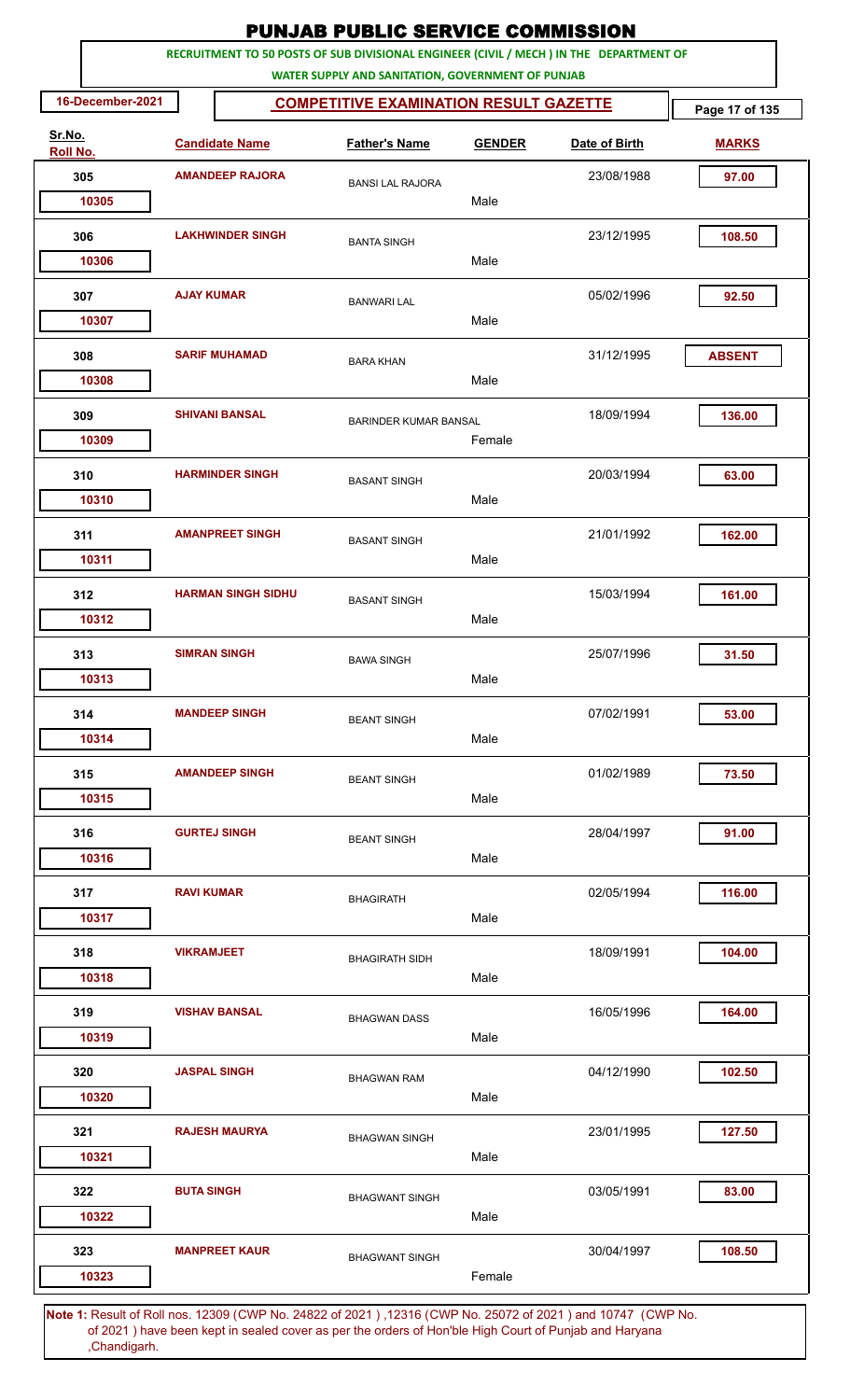| RECRUITMENT TO 50 POSTS OF SUB DIVISIONAL ENGINEER (CIVIL / MECH ) IN THE DEPARTMENT OF<br>WATER SUPPLY AND SANITATION, GOVERNMENT OF PUNJAB<br>16-December-2021<br><b>COMPETITIVE EXAMINATION RESULT GAZETTE</b><br>Sr.No.<br><b>Candidate Name</b><br><b>Father's Name</b><br><b>GENDER</b><br>Date of Birth<br>Roll No.<br>324<br><b>ARVIND BALANA</b><br>07/05/1997<br><b>BHAJAN LAL ARORA</b><br>Male<br>10324 | Page 18 of 135<br><b>MARKS</b><br>205.00 |
|---------------------------------------------------------------------------------------------------------------------------------------------------------------------------------------------------------------------------------------------------------------------------------------------------------------------------------------------------------------------------------------------------------------------|------------------------------------------|
|                                                                                                                                                                                                                                                                                                                                                                                                                     |                                          |
|                                                                                                                                                                                                                                                                                                                                                                                                                     |                                          |
|                                                                                                                                                                                                                                                                                                                                                                                                                     |                                          |
|                                                                                                                                                                                                                                                                                                                                                                                                                     |                                          |
|                                                                                                                                                                                                                                                                                                                                                                                                                     |                                          |
| <b>RUPINDER RATHORE</b><br>29/07/1990<br>325<br><b>BHAJAN SINGH</b><br>Male<br>10325                                                                                                                                                                                                                                                                                                                                | <b>ABSENT</b>                            |
|                                                                                                                                                                                                                                                                                                                                                                                                                     |                                          |
| 16/08/1994<br>326<br><b>KSHISH DHAWAN</b><br><b>BHARAT BHUSHAN</b><br>Male<br>10326                                                                                                                                                                                                                                                                                                                                 | <b>ABSENT</b>                            |
| <b>KARTIC GUPTA</b><br>327<br>05/11/1993                                                                                                                                                                                                                                                                                                                                                                            | 165.00                                   |
| <b>BHARAT BHUSHAN</b><br>Male<br>10327                                                                                                                                                                                                                                                                                                                                                                              |                                          |
| <b>ABHISHEK AVASTHI</b><br>25/09/1993<br>328<br><b>BHARAT BHUSHAN</b>                                                                                                                                                                                                                                                                                                                                               | <b>ABSENT</b>                            |
| Male<br>10328                                                                                                                                                                                                                                                                                                                                                                                                       |                                          |
| 329<br><b>MOHIT BANSAL</b><br>10/07/1997<br><b>BHARAT BHUSHAN BANSAL</b><br>10329<br>Male                                                                                                                                                                                                                                                                                                                           | 137.00                                   |
| <b>KAPIL GARG</b><br>27/10/1991<br>330                                                                                                                                                                                                                                                                                                                                                                              | 138.00                                   |
| <b>BHARAT BHUSHAN GARG</b><br>10330<br>Male                                                                                                                                                                                                                                                                                                                                                                         |                                          |
| <b>SORAB KUMAR</b><br>14/08/1992<br>331<br><b>BHARAT BHUSHAN GARG</b>                                                                                                                                                                                                                                                                                                                                               | 76.50                                    |
| 10331<br>Male                                                                                                                                                                                                                                                                                                                                                                                                       |                                          |
| 30/12/1994<br>332<br><b>SUMEET GOYAL</b><br><b>BHARAT BHUSHAN GOYAL</b>                                                                                                                                                                                                                                                                                                                                             | 175.50                                   |
| 10332<br>Male                                                                                                                                                                                                                                                                                                                                                                                                       |                                          |
| <b>AKASHDEEP CHHABRA</b><br>333<br>14/01/1997<br><b>BHARAT CHHABRA</b>                                                                                                                                                                                                                                                                                                                                              | 92.50                                    |
| Male<br>10333                                                                                                                                                                                                                                                                                                                                                                                                       |                                          |
| <b>PRADEEP SINGH</b><br>16/06/1994<br>334<br><b>BHARPOOR SINGH</b>                                                                                                                                                                                                                                                                                                                                                  | 105.00                                   |
| Male<br>10334                                                                                                                                                                                                                                                                                                                                                                                                       |                                          |
| 16/09/1995<br>335<br><b>SHUBHAM KUMAR</b><br><b>BHART BHUSHAN</b>                                                                                                                                                                                                                                                                                                                                                   | 142.00                                   |
| Male<br>10335                                                                                                                                                                                                                                                                                                                                                                                                       |                                          |
| <b>HUKAM SINGH</b><br>336<br>10/07/1995<br><b>BHIKAM SINGH</b>                                                                                                                                                                                                                                                                                                                                                      | 76.50                                    |
| Male<br>10336                                                                                                                                                                                                                                                                                                                                                                                                       |                                          |
| <b>SATVIR SHARMA</b><br>01/01/1993<br>337<br><b>BHIM SAIN</b>                                                                                                                                                                                                                                                                                                                                                       | 96.50                                    |
| Female<br>10337                                                                                                                                                                                                                                                                                                                                                                                                     |                                          |
| 14/03/1995<br>338<br><b>ANKIT YADAV</b><br><b>BHIM SINGH</b>                                                                                                                                                                                                                                                                                                                                                        | 116.00                                   |
| Male<br>10338                                                                                                                                                                                                                                                                                                                                                                                                       |                                          |
| <b>KARAN SINGH PALTA</b><br>26/03/1998<br>339<br><b>BHINDER SINGH PALTA</b>                                                                                                                                                                                                                                                                                                                                         | 90.00                                    |
| 10339<br>Male                                                                                                                                                                                                                                                                                                                                                                                                       |                                          |
| <b>MUNISH KUMAR</b><br>01/04/1992<br>340<br><b>BHOJRAJ</b>                                                                                                                                                                                                                                                                                                                                                          | <b>ABSENT</b>                            |
| Male<br>10340                                                                                                                                                                                                                                                                                                                                                                                                       |                                          |
| 06/11/1991<br>341<br><b>DHARMENDER SINGH</b><br><b>BHOOP SINGH</b>                                                                                                                                                                                                                                                                                                                                                  | 128.50                                   |
| Male<br>10341                                                                                                                                                                                                                                                                                                                                                                                                       |                                          |
| <b>PARMINDER SINGH</b><br>14/10/1993<br>342<br><b>BHOORA SINGH</b>                                                                                                                                                                                                                                                                                                                                                  | 104.50                                   |
| Male<br>10342                                                                                                                                                                                                                                                                                                                                                                                                       |                                          |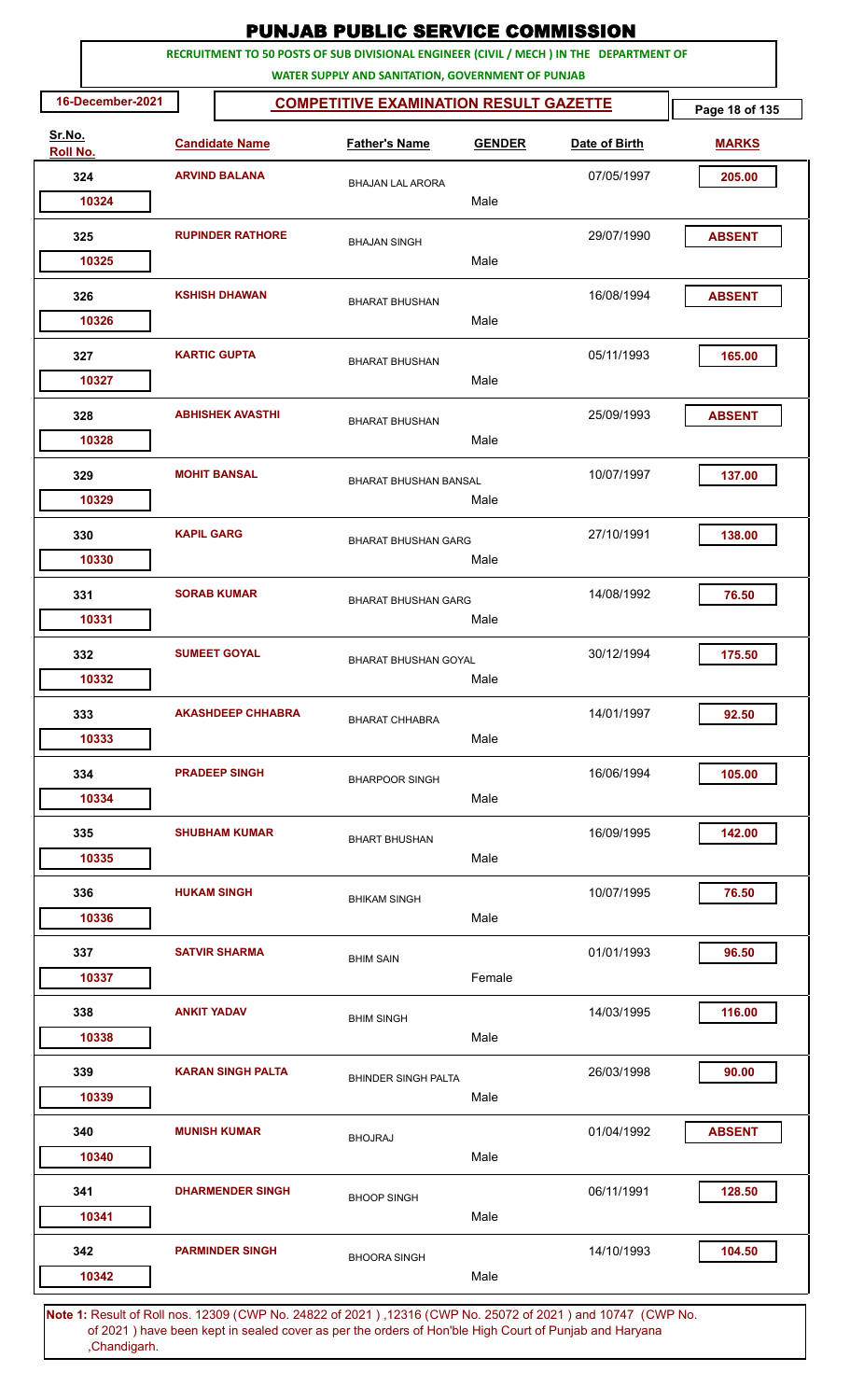|                    |                                                                   |                           | <b>PUNJAB PUBLIC SERVICE COMMISSION</b>                                                                                                      |               |               |               |  |  |  |  |  |
|--------------------|-------------------------------------------------------------------|---------------------------|----------------------------------------------------------------------------------------------------------------------------------------------|---------------|---------------|---------------|--|--|--|--|--|
|                    |                                                                   |                           | RECRUITMENT TO 50 POSTS OF SUB DIVISIONAL ENGINEER (CIVIL / MECH ) IN THE DEPARTMENT OF<br>WATER SUPPLY AND SANITATION, GOVERNMENT OF PUNJAB |               |               |               |  |  |  |  |  |
|                    | 16-December-2021<br><b>COMPETITIVE EXAMINATION RESULT GAZETTE</b> |                           |                                                                                                                                              |               |               |               |  |  |  |  |  |
| Sr.No.<br>Roll No. |                                                                   | <b>Candidate Name</b>     | <b>Father's Name</b>                                                                                                                         | <b>GENDER</b> | Date of Birth | <b>MARKS</b>  |  |  |  |  |  |
| 343                |                                                                   | <b>NIRMAN SINGH</b>       | <b>BHUPENDER SINGH</b>                                                                                                                       |               | 08/01/1997    | 152.00        |  |  |  |  |  |
| 10343              |                                                                   |                           |                                                                                                                                              | Male          |               |               |  |  |  |  |  |
| 344                |                                                                   | <b>NARINDER SINGH</b>     | <b>BHUPINDER SINGH</b>                                                                                                                       |               | 01/07/1995    | 96.00         |  |  |  |  |  |
| 10344              |                                                                   |                           |                                                                                                                                              | Male          |               |               |  |  |  |  |  |
| 345<br>10345       |                                                                   | <b>TEJBIR SINGH THIND</b> | <b>BHUPINDER SINGH</b>                                                                                                                       | Male          | 05/10/1995    | 91.00         |  |  |  |  |  |
|                    |                                                                   |                           |                                                                                                                                              |               |               |               |  |  |  |  |  |
| 346<br>10346       |                                                                   | <b>HARINDER PAL SINGH</b> | <b>BHUPINDER SINGH</b>                                                                                                                       | Male          | 29/01/1996    | 89.00         |  |  |  |  |  |
| 347                |                                                                   | <b>GURPREET SINGH</b>     |                                                                                                                                              |               | 07/09/1997    | 92.50         |  |  |  |  |  |
| 10347              |                                                                   |                           | <b>BHUPINDER SINGH</b>                                                                                                                       | Male          |               |               |  |  |  |  |  |
| 348                |                                                                   | <b>KANWALJIT SINGH</b>    | <b>BHUPINDER SINGH</b>                                                                                                                       |               | 04/09/1992    | 93.50         |  |  |  |  |  |
| 10348              |                                                                   |                           |                                                                                                                                              | Male          |               |               |  |  |  |  |  |
| 349                |                                                                   | <b>KARANPREET SINGH</b>   | <b>BHUPINDER SINGH</b>                                                                                                                       |               | 07/09/1992    | 94.00         |  |  |  |  |  |
| 10349              |                                                                   |                           |                                                                                                                                              | Male          |               |               |  |  |  |  |  |
| 350                |                                                                   | <b>JATINDER SINGH</b>     | <b>BHUPINDER SINGH</b>                                                                                                                       |               | 12/06/1996    | 119.50        |  |  |  |  |  |
| 10350              |                                                                   |                           |                                                                                                                                              | Male          |               |               |  |  |  |  |  |
| 351                |                                                                   | <b>RAJWINDER SINGH</b>    | <b>BHURA SINGH</b>                                                                                                                           |               | 21/05/1990    | <b>ABSENT</b> |  |  |  |  |  |
| 10351              |                                                                   |                           |                                                                                                                                              | Male          |               |               |  |  |  |  |  |
| 352                |                                                                   | <b>LOVEKESH GOYAL</b>     | <b>BHUSHAN KUMAR</b>                                                                                                                         |               | 29/01/1999    | 111.00        |  |  |  |  |  |
| 10352              |                                                                   |                           |                                                                                                                                              | Male          |               |               |  |  |  |  |  |
| 353                |                                                                   | <b>ANMOL CHOPRA</b>       | <b>BHUSHAN KUMAR</b>                                                                                                                         |               | 23/05/1993    | 107.00        |  |  |  |  |  |
| 10353              |                                                                   |                           |                                                                                                                                              | Male          |               |               |  |  |  |  |  |
| 354                | <b>AMIT KUMAR</b>                                                 |                           | <b>BHUSHAN KUMAR</b>                                                                                                                         |               | 15/02/1996    | 138.00        |  |  |  |  |  |
| 10354              |                                                                   |                           |                                                                                                                                              | Male          |               |               |  |  |  |  |  |
| 355                |                                                                   | <b>CHERRY JINDAL</b>      | <b>BHUSHAN KUMAR</b>                                                                                                                         |               | 14/11/1994    | 107.50        |  |  |  |  |  |
| 10355              |                                                                   |                           |                                                                                                                                              | Male          |               |               |  |  |  |  |  |
| 356                | <b>KAPIL</b>                                                      |                           | <b>BHUWAN CHANDER</b>                                                                                                                        |               | 12/03/1992    | 132.50        |  |  |  |  |  |
| 10356              |                                                                   |                           |                                                                                                                                              | Male          |               |               |  |  |  |  |  |
| 357                |                                                                   | <b>PRIYANKA KUMARI</b>    | <b>BIAS DEV</b>                                                                                                                              |               | 18/06/1991    | 115.00        |  |  |  |  |  |
| 10357              |                                                                   |                           |                                                                                                                                              | Female        |               |               |  |  |  |  |  |
| 358                | <b>ANIL KUMAR</b>                                                 |                           | <b>BIKRAM JEET</b>                                                                                                                           |               | 18/07/1992    | 166.50        |  |  |  |  |  |
| 10358              |                                                                   |                           |                                                                                                                                              | Male          |               |               |  |  |  |  |  |
| 359                |                                                                   | <b>RAVNEET SINGH</b>      | <b>BIKRAMJEET SINGH</b>                                                                                                                      |               | 27/08/1994    | 84.00         |  |  |  |  |  |
| 10359              |                                                                   |                           |                                                                                                                                              | Male          |               |               |  |  |  |  |  |
| 360                |                                                                   | <b>SAHIB AJIT SINGH</b>   | <b>BIKRAMJEET SINGH</b>                                                                                                                      |               | 24/08/1989    | <b>ABSENT</b> |  |  |  |  |  |
| 10360              |                                                                   |                           |                                                                                                                                              | Male          |               |               |  |  |  |  |  |
| 361                |                                                                   | <b>GURJOT SINGH</b>       | <b>BIKRAMJIT SINGH</b>                                                                                                                       |               | 07/12/1998    | 94.50         |  |  |  |  |  |
| 10361              |                                                                   |                           |                                                                                                                                              | Male          |               |               |  |  |  |  |  |
|                    |                                                                   |                           | 4. Repult of Rollings, 19200 (CMD No. 24892 of 2021), 19216 (CMD No. 25072 of 2021) and 10747 (CMD No                                        |               |               |               |  |  |  |  |  |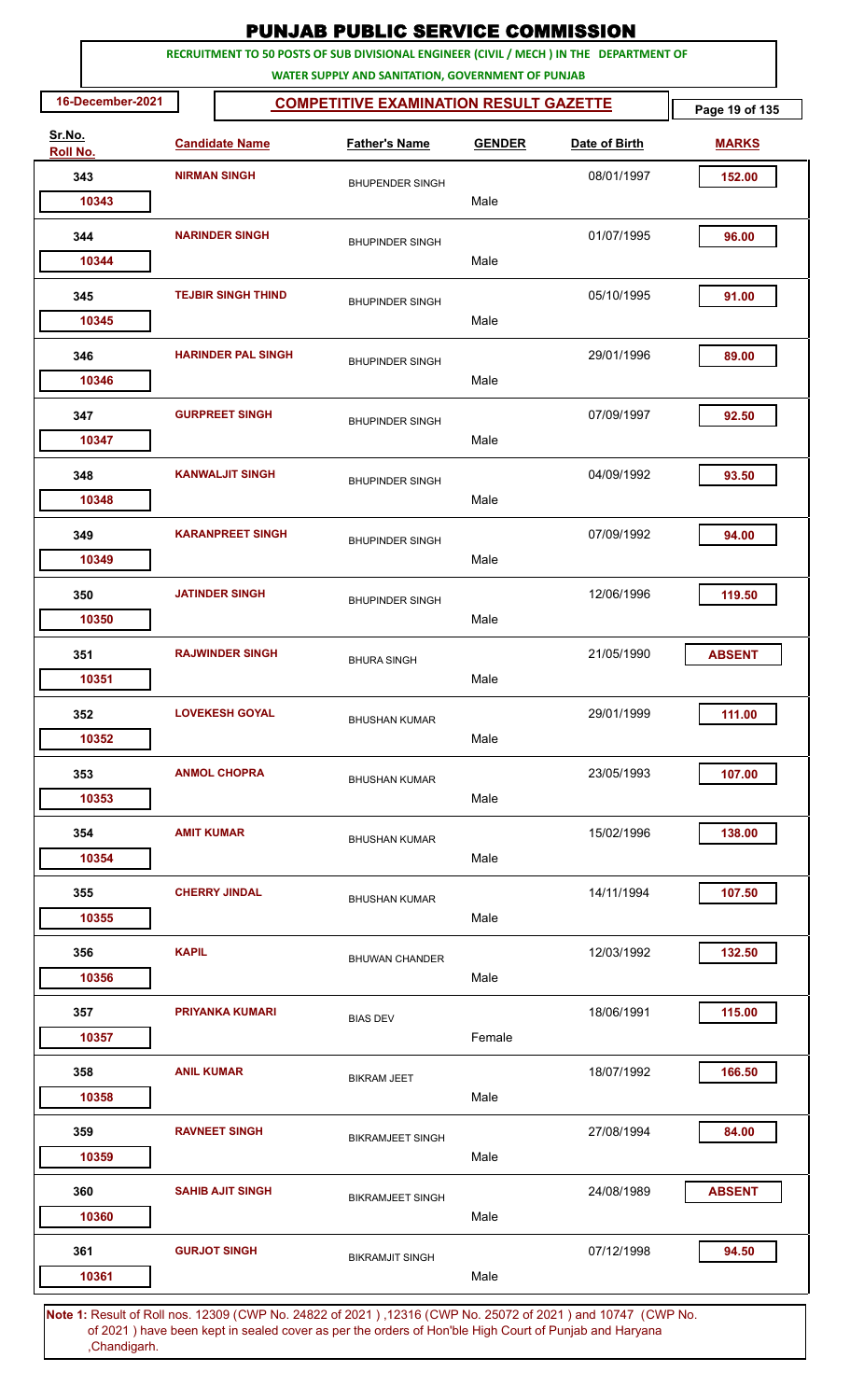| RECRUITMENT TO 50 POSTS OF SUB DIVISIONAL ENGINEER (CIVIL / MECH ) IN THE DEPARTMENT OF<br>WATER SUPPLY AND SANITATION, GOVERNMENT OF PUNJAB<br>16-December-2021<br><b>COMPETITIVE EXAMINATION RESULT GAZETTE</b><br>Page 20 of 135<br>Sr.No.<br><b>Candidate Name</b><br><b>Father's Name</b><br><b>GENDER</b><br>Date of Birth<br><b>MARKS</b><br>Roll No.<br>362<br><b>TEJINDER PAL SINGH</b><br>08/09/1988<br>111.00<br><b>BINDER SINGH</b><br>10362<br>Male<br><b>SUMIT KOUNDAL</b><br>15/06/1990<br>70.00<br>363<br><b>BIR SINGH</b><br>Male<br>10363<br>04/07/1994<br>364<br><b>SAMRAT GOYAL</b><br>139.00<br><b>BIRBAL DASS</b><br>Male<br>10364<br><b>SOMPAL</b><br>365<br>10/10/1992<br>122.50<br><b>BIRBHAN</b><br>Male<br>10365<br><b>GURMEET SINGH</b><br>14/12/1986<br>366<br>74.50<br><b>BISAKHA SINGH</b><br>Male<br>10366<br><b>SAHIL KUMAR</b><br>16/04/1996<br>367<br>162.50<br><b>BISHAMBER KUMAR</b><br>10367<br>Male<br><b>KULWINDER SINGH</b><br>03/09/1995<br>368<br>158.00<br><b>BISHAN SINGH</b><br>Male<br>10368<br><b>RAJAN GOYAL</b><br>19/06/1996<br>369<br>126.50<br><b>BITTU KUMAR</b><br>Male<br>10369<br>03/12/1999<br>370<br><b>KANCHAN KUMAR</b><br>40.50<br><b>BODHRAJ</b><br>Male<br>10370<br><b>PRITPAL SINGH</b><br>371<br>18/01/1999<br>55.00<br><b>BOGH SINGH</b><br>Male<br>10371<br><b>VARUN DIGRA</b><br>12/06/1991<br>372<br>82.50<br><b>BRAHM KUMAR DIGRA</b><br>10372<br>Male<br>25/08/1994<br>373<br><b>RAVI PARTAP MISHRA</b><br><b>ABSENT</b><br><b>BRIJ KISHOR MISHRA</b><br>10373<br>Male<br><b>SAGAR NAGPAL</b><br>374<br>20/09/1996<br>169.00<br><b>BRIJ MOHAN</b><br>Male<br>10374<br><b>KARTIK CHHAPERWAL</b><br>12/03/1995<br>84.00<br>375<br><b>BRIJ MOHAN</b><br>Male<br>10375<br>13/12/1990<br>66.50<br>376<br><b>SUNIL BHATIA</b><br><b>BUTA RAM</b><br>Male<br>10376<br><b>GURPAL SINGH</b><br>11/07/1998<br>377<br>145.00<br><b>BUTA SINGH</b><br>Male<br>10377<br><b>TEJINDER SINGH</b><br>29/01/1993<br>378<br>121.50<br><b>BUTA SINGH</b><br>10378<br>Male<br>05/06/1993<br>379<br><b>KHUSHDEEP SINGH</b><br>67.50<br><b>BUTA SINGH</b> |  |  | <b>PUNJAB PUBLIC SERVICE COMMISSION</b> |  |  |
|------------------------------------------------------------------------------------------------------------------------------------------------------------------------------------------------------------------------------------------------------------------------------------------------------------------------------------------------------------------------------------------------------------------------------------------------------------------------------------------------------------------------------------------------------------------------------------------------------------------------------------------------------------------------------------------------------------------------------------------------------------------------------------------------------------------------------------------------------------------------------------------------------------------------------------------------------------------------------------------------------------------------------------------------------------------------------------------------------------------------------------------------------------------------------------------------------------------------------------------------------------------------------------------------------------------------------------------------------------------------------------------------------------------------------------------------------------------------------------------------------------------------------------------------------------------------------------------------------------------------------------------------------------------------------------------------------------------------------------------------------------------------------------------------------------------------------------------------------------------------------------------------------------------------------------------------------------------------------------------------------------------------------------------------------------------------------------------------------------|--|--|-----------------------------------------|--|--|
|                                                                                                                                                                                                                                                                                                                                                                                                                                                                                                                                                                                                                                                                                                                                                                                                                                                                                                                                                                                                                                                                                                                                                                                                                                                                                                                                                                                                                                                                                                                                                                                                                                                                                                                                                                                                                                                                                                                                                                                                                                                                                                            |  |  |                                         |  |  |
|                                                                                                                                                                                                                                                                                                                                                                                                                                                                                                                                                                                                                                                                                                                                                                                                                                                                                                                                                                                                                                                                                                                                                                                                                                                                                                                                                                                                                                                                                                                                                                                                                                                                                                                                                                                                                                                                                                                                                                                                                                                                                                            |  |  |                                         |  |  |
|                                                                                                                                                                                                                                                                                                                                                                                                                                                                                                                                                                                                                                                                                                                                                                                                                                                                                                                                                                                                                                                                                                                                                                                                                                                                                                                                                                                                                                                                                                                                                                                                                                                                                                                                                                                                                                                                                                                                                                                                                                                                                                            |  |  |                                         |  |  |
|                                                                                                                                                                                                                                                                                                                                                                                                                                                                                                                                                                                                                                                                                                                                                                                                                                                                                                                                                                                                                                                                                                                                                                                                                                                                                                                                                                                                                                                                                                                                                                                                                                                                                                                                                                                                                                                                                                                                                                                                                                                                                                            |  |  |                                         |  |  |
|                                                                                                                                                                                                                                                                                                                                                                                                                                                                                                                                                                                                                                                                                                                                                                                                                                                                                                                                                                                                                                                                                                                                                                                                                                                                                                                                                                                                                                                                                                                                                                                                                                                                                                                                                                                                                                                                                                                                                                                                                                                                                                            |  |  |                                         |  |  |
|                                                                                                                                                                                                                                                                                                                                                                                                                                                                                                                                                                                                                                                                                                                                                                                                                                                                                                                                                                                                                                                                                                                                                                                                                                                                                                                                                                                                                                                                                                                                                                                                                                                                                                                                                                                                                                                                                                                                                                                                                                                                                                            |  |  |                                         |  |  |
|                                                                                                                                                                                                                                                                                                                                                                                                                                                                                                                                                                                                                                                                                                                                                                                                                                                                                                                                                                                                                                                                                                                                                                                                                                                                                                                                                                                                                                                                                                                                                                                                                                                                                                                                                                                                                                                                                                                                                                                                                                                                                                            |  |  |                                         |  |  |
|                                                                                                                                                                                                                                                                                                                                                                                                                                                                                                                                                                                                                                                                                                                                                                                                                                                                                                                                                                                                                                                                                                                                                                                                                                                                                                                                                                                                                                                                                                                                                                                                                                                                                                                                                                                                                                                                                                                                                                                                                                                                                                            |  |  |                                         |  |  |
|                                                                                                                                                                                                                                                                                                                                                                                                                                                                                                                                                                                                                                                                                                                                                                                                                                                                                                                                                                                                                                                                                                                                                                                                                                                                                                                                                                                                                                                                                                                                                                                                                                                                                                                                                                                                                                                                                                                                                                                                                                                                                                            |  |  |                                         |  |  |
|                                                                                                                                                                                                                                                                                                                                                                                                                                                                                                                                                                                                                                                                                                                                                                                                                                                                                                                                                                                                                                                                                                                                                                                                                                                                                                                                                                                                                                                                                                                                                                                                                                                                                                                                                                                                                                                                                                                                                                                                                                                                                                            |  |  |                                         |  |  |
|                                                                                                                                                                                                                                                                                                                                                                                                                                                                                                                                                                                                                                                                                                                                                                                                                                                                                                                                                                                                                                                                                                                                                                                                                                                                                                                                                                                                                                                                                                                                                                                                                                                                                                                                                                                                                                                                                                                                                                                                                                                                                                            |  |  |                                         |  |  |
|                                                                                                                                                                                                                                                                                                                                                                                                                                                                                                                                                                                                                                                                                                                                                                                                                                                                                                                                                                                                                                                                                                                                                                                                                                                                                                                                                                                                                                                                                                                                                                                                                                                                                                                                                                                                                                                                                                                                                                                                                                                                                                            |  |  |                                         |  |  |
|                                                                                                                                                                                                                                                                                                                                                                                                                                                                                                                                                                                                                                                                                                                                                                                                                                                                                                                                                                                                                                                                                                                                                                                                                                                                                                                                                                                                                                                                                                                                                                                                                                                                                                                                                                                                                                                                                                                                                                                                                                                                                                            |  |  |                                         |  |  |
|                                                                                                                                                                                                                                                                                                                                                                                                                                                                                                                                                                                                                                                                                                                                                                                                                                                                                                                                                                                                                                                                                                                                                                                                                                                                                                                                                                                                                                                                                                                                                                                                                                                                                                                                                                                                                                                                                                                                                                                                                                                                                                            |  |  |                                         |  |  |
|                                                                                                                                                                                                                                                                                                                                                                                                                                                                                                                                                                                                                                                                                                                                                                                                                                                                                                                                                                                                                                                                                                                                                                                                                                                                                                                                                                                                                                                                                                                                                                                                                                                                                                                                                                                                                                                                                                                                                                                                                                                                                                            |  |  |                                         |  |  |
|                                                                                                                                                                                                                                                                                                                                                                                                                                                                                                                                                                                                                                                                                                                                                                                                                                                                                                                                                                                                                                                                                                                                                                                                                                                                                                                                                                                                                                                                                                                                                                                                                                                                                                                                                                                                                                                                                                                                                                                                                                                                                                            |  |  |                                         |  |  |
|                                                                                                                                                                                                                                                                                                                                                                                                                                                                                                                                                                                                                                                                                                                                                                                                                                                                                                                                                                                                                                                                                                                                                                                                                                                                                                                                                                                                                                                                                                                                                                                                                                                                                                                                                                                                                                                                                                                                                                                                                                                                                                            |  |  |                                         |  |  |
|                                                                                                                                                                                                                                                                                                                                                                                                                                                                                                                                                                                                                                                                                                                                                                                                                                                                                                                                                                                                                                                                                                                                                                                                                                                                                                                                                                                                                                                                                                                                                                                                                                                                                                                                                                                                                                                                                                                                                                                                                                                                                                            |  |  |                                         |  |  |
|                                                                                                                                                                                                                                                                                                                                                                                                                                                                                                                                                                                                                                                                                                                                                                                                                                                                                                                                                                                                                                                                                                                                                                                                                                                                                                                                                                                                                                                                                                                                                                                                                                                                                                                                                                                                                                                                                                                                                                                                                                                                                                            |  |  |                                         |  |  |
|                                                                                                                                                                                                                                                                                                                                                                                                                                                                                                                                                                                                                                                                                                                                                                                                                                                                                                                                                                                                                                                                                                                                                                                                                                                                                                                                                                                                                                                                                                                                                                                                                                                                                                                                                                                                                                                                                                                                                                                                                                                                                                            |  |  |                                         |  |  |
|                                                                                                                                                                                                                                                                                                                                                                                                                                                                                                                                                                                                                                                                                                                                                                                                                                                                                                                                                                                                                                                                                                                                                                                                                                                                                                                                                                                                                                                                                                                                                                                                                                                                                                                                                                                                                                                                                                                                                                                                                                                                                                            |  |  |                                         |  |  |
|                                                                                                                                                                                                                                                                                                                                                                                                                                                                                                                                                                                                                                                                                                                                                                                                                                                                                                                                                                                                                                                                                                                                                                                                                                                                                                                                                                                                                                                                                                                                                                                                                                                                                                                                                                                                                                                                                                                                                                                                                                                                                                            |  |  |                                         |  |  |
|                                                                                                                                                                                                                                                                                                                                                                                                                                                                                                                                                                                                                                                                                                                                                                                                                                                                                                                                                                                                                                                                                                                                                                                                                                                                                                                                                                                                                                                                                                                                                                                                                                                                                                                                                                                                                                                                                                                                                                                                                                                                                                            |  |  |                                         |  |  |
|                                                                                                                                                                                                                                                                                                                                                                                                                                                                                                                                                                                                                                                                                                                                                                                                                                                                                                                                                                                                                                                                                                                                                                                                                                                                                                                                                                                                                                                                                                                                                                                                                                                                                                                                                                                                                                                                                                                                                                                                                                                                                                            |  |  |                                         |  |  |
|                                                                                                                                                                                                                                                                                                                                                                                                                                                                                                                                                                                                                                                                                                                                                                                                                                                                                                                                                                                                                                                                                                                                                                                                                                                                                                                                                                                                                                                                                                                                                                                                                                                                                                                                                                                                                                                                                                                                                                                                                                                                                                            |  |  |                                         |  |  |
|                                                                                                                                                                                                                                                                                                                                                                                                                                                                                                                                                                                                                                                                                                                                                                                                                                                                                                                                                                                                                                                                                                                                                                                                                                                                                                                                                                                                                                                                                                                                                                                                                                                                                                                                                                                                                                                                                                                                                                                                                                                                                                            |  |  |                                         |  |  |
|                                                                                                                                                                                                                                                                                                                                                                                                                                                                                                                                                                                                                                                                                                                                                                                                                                                                                                                                                                                                                                                                                                                                                                                                                                                                                                                                                                                                                                                                                                                                                                                                                                                                                                                                                                                                                                                                                                                                                                                                                                                                                                            |  |  |                                         |  |  |
|                                                                                                                                                                                                                                                                                                                                                                                                                                                                                                                                                                                                                                                                                                                                                                                                                                                                                                                                                                                                                                                                                                                                                                                                                                                                                                                                                                                                                                                                                                                                                                                                                                                                                                                                                                                                                                                                                                                                                                                                                                                                                                            |  |  |                                         |  |  |
|                                                                                                                                                                                                                                                                                                                                                                                                                                                                                                                                                                                                                                                                                                                                                                                                                                                                                                                                                                                                                                                                                                                                                                                                                                                                                                                                                                                                                                                                                                                                                                                                                                                                                                                                                                                                                                                                                                                                                                                                                                                                                                            |  |  |                                         |  |  |
|                                                                                                                                                                                                                                                                                                                                                                                                                                                                                                                                                                                                                                                                                                                                                                                                                                                                                                                                                                                                                                                                                                                                                                                                                                                                                                                                                                                                                                                                                                                                                                                                                                                                                                                                                                                                                                                                                                                                                                                                                                                                                                            |  |  |                                         |  |  |
|                                                                                                                                                                                                                                                                                                                                                                                                                                                                                                                                                                                                                                                                                                                                                                                                                                                                                                                                                                                                                                                                                                                                                                                                                                                                                                                                                                                                                                                                                                                                                                                                                                                                                                                                                                                                                                                                                                                                                                                                                                                                                                            |  |  |                                         |  |  |
|                                                                                                                                                                                                                                                                                                                                                                                                                                                                                                                                                                                                                                                                                                                                                                                                                                                                                                                                                                                                                                                                                                                                                                                                                                                                                                                                                                                                                                                                                                                                                                                                                                                                                                                                                                                                                                                                                                                                                                                                                                                                                                            |  |  |                                         |  |  |
|                                                                                                                                                                                                                                                                                                                                                                                                                                                                                                                                                                                                                                                                                                                                                                                                                                                                                                                                                                                                                                                                                                                                                                                                                                                                                                                                                                                                                                                                                                                                                                                                                                                                                                                                                                                                                                                                                                                                                                                                                                                                                                            |  |  |                                         |  |  |
|                                                                                                                                                                                                                                                                                                                                                                                                                                                                                                                                                                                                                                                                                                                                                                                                                                                                                                                                                                                                                                                                                                                                                                                                                                                                                                                                                                                                                                                                                                                                                                                                                                                                                                                                                                                                                                                                                                                                                                                                                                                                                                            |  |  |                                         |  |  |
|                                                                                                                                                                                                                                                                                                                                                                                                                                                                                                                                                                                                                                                                                                                                                                                                                                                                                                                                                                                                                                                                                                                                                                                                                                                                                                                                                                                                                                                                                                                                                                                                                                                                                                                                                                                                                                                                                                                                                                                                                                                                                                            |  |  |                                         |  |  |
|                                                                                                                                                                                                                                                                                                                                                                                                                                                                                                                                                                                                                                                                                                                                                                                                                                                                                                                                                                                                                                                                                                                                                                                                                                                                                                                                                                                                                                                                                                                                                                                                                                                                                                                                                                                                                                                                                                                                                                                                                                                                                                            |  |  |                                         |  |  |
| Male<br>10379                                                                                                                                                                                                                                                                                                                                                                                                                                                                                                                                                                                                                                                                                                                                                                                                                                                                                                                                                                                                                                                                                                                                                                                                                                                                                                                                                                                                                                                                                                                                                                                                                                                                                                                                                                                                                                                                                                                                                                                                                                                                                              |  |  |                                         |  |  |
| <b>SANDEEP SINGH</b><br>17/04/1991<br>380<br><b>ABSENT</b><br><b>BUTTA SINGH</b>                                                                                                                                                                                                                                                                                                                                                                                                                                                                                                                                                                                                                                                                                                                                                                                                                                                                                                                                                                                                                                                                                                                                                                                                                                                                                                                                                                                                                                                                                                                                                                                                                                                                                                                                                                                                                                                                                                                                                                                                                           |  |  |                                         |  |  |
| Male<br>10380                                                                                                                                                                                                                                                                                                                                                                                                                                                                                                                                                                                                                                                                                                                                                                                                                                                                                                                                                                                                                                                                                                                                                                                                                                                                                                                                                                                                                                                                                                                                                                                                                                                                                                                                                                                                                                                                                                                                                                                                                                                                                              |  |  |                                         |  |  |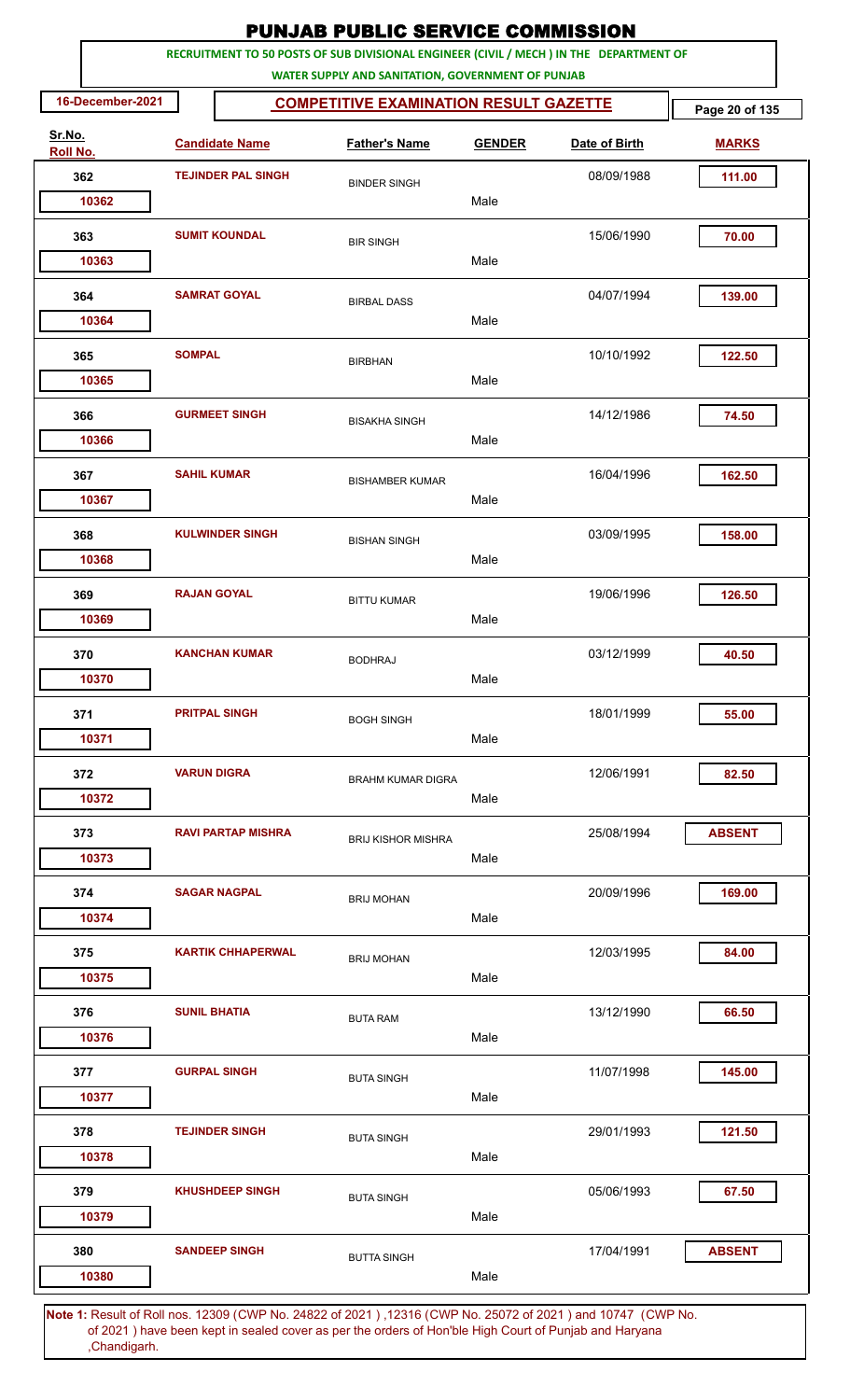|                    |                       |                         |                                                   |               | <b>PUNJAB PUBLIC SERVICE COMMISSION</b>                                                               |                |
|--------------------|-----------------------|-------------------------|---------------------------------------------------|---------------|-------------------------------------------------------------------------------------------------------|----------------|
|                    |                       |                         | WATER SUPPLY AND SANITATION, GOVERNMENT OF PUNJAB |               | RECRUITMENT TO 50 POSTS OF SUB DIVISIONAL ENGINEER (CIVIL / MECH ) IN THE DEPARTMENT OF               |                |
| 16-December-2021   |                       |                         | <b>COMPETITIVE EXAMINATION RESULT GAZETTE</b>     |               |                                                                                                       | Page 21 of 135 |
| Sr.No.<br>Roll No. | <b>Candidate Name</b> |                         | <b>Father's Name</b>                              | <b>GENDER</b> | Date of Birth                                                                                         | <b>MARKS</b>   |
| 381                | <b>SHIVANG BANSAL</b> |                         | C B BANSAL                                        |               | 23/03/1996                                                                                            | 168.50         |
| 10381              |                       |                         |                                                   | Male          |                                                                                                       |                |
| 382<br>10382       |                       | <b>SHIVINDER BAINS</b>  | <b>CLBAINS</b>                                    | Male          | 10/03/1994                                                                                            | 98.00          |
|                    |                       |                         |                                                   |               |                                                                                                       |                |
| 383<br>10383       |                       | <b>PANKAJ SINGLA</b>    | <b>CHAMAN LAL</b>                                 | Male          | 31/01/1995                                                                                            | 69.50          |
| 384<br>10384       |                       | <b>ANISH KUMAR</b>      | <b>CHAMAN LAL</b>                                 | Male          | 12/07/1994                                                                                            | 137.00         |
|                    |                       |                         |                                                   |               |                                                                                                       |                |
| 385<br>10385       |                       | <b>ASHWANI KUMAR</b>    | <b>CHAMAN LAL</b>                                 | Male          | 08/10/1998                                                                                            | 117.50         |
| 386<br>10386       |                       | <b>SOURAV GUPTA</b>     | <b>CHAMAN LAL GUPTA</b>                           | Male          | 05/01/1997                                                                                            | 152.50         |
| 387                |                       | <b>SHUBHDEEP SINGH</b>  | <b>CHAMKAUR SINGH</b>                             |               | 01/08/1992                                                                                            | 110.00         |
| 10387              |                       |                         |                                                   | Male          |                                                                                                       |                |
| 388                |                       | <b>ARSHDEEP SINGH</b>   | <b>CHAMKAUR SINGH</b>                             |               | 26/06/1993                                                                                            | <b>ABSENT</b>  |
| 10388              |                       |                         |                                                   | Male          |                                                                                                       |                |
| 389<br>10389       |                       | <b>PARMINDER SINGH</b>  | <b>CHAMKAUR SINGH</b>                             | Male          | 24/04/1997                                                                                            | 154.50         |
| 390                |                       | <b>VINOD KUMAR</b>      | <b>CHANAN RAM</b>                                 | Male          | 24/12/1993                                                                                            | 91.00          |
| 10390              |                       |                         |                                                   |               |                                                                                                       |                |
| 391<br>10391       |                       | <b>KANWARDEEP SINGH</b> | <b>CHANAN SINGH</b>                               | Male          | 26/11/1998                                                                                            | 132.00         |
| 392<br>10392       |                       | <b>HARLEEN KAUR</b>     | <b>CHAND SINGH</b>                                | Female        | 25/10/1997                                                                                            | 75.00          |
|                    |                       |                         |                                                   |               |                                                                                                       |                |
| 393<br>10393       |                       | <b>RAKESH KUMAR</b>     | <b>CHANDER BHAN</b>                               | Male          | 04/01/1991                                                                                            | 62.00          |
| 394<br>10394       |                       | <b>ANSHUL SETH</b>      | <b>CHANDER MOHAN</b>                              | Male          | 07/02/1996                                                                                            | 123.50         |
|                    |                       |                         |                                                   |               |                                                                                                       |                |
| 395<br>10395       |                       | YOGESH KAMBOJ           | <b>CHANDER PARKASH</b>                            | Male          | 22/12/1993                                                                                            | 84.50          |
| 396                | <b>SAHIL KUMAR</b>    |                         | <b>CHANDER PRAKASH</b>                            |               | 16/12/1994                                                                                            | 127.50         |
| 10396              |                       |                         |                                                   | Male          |                                                                                                       |                |
| 397<br>10397       | <b>VARUN POPLI</b>    |                         | CHANDER PRAKASH POPLI                             | Male          | 26/07/1985                                                                                            | 116.50         |
| 398                |                       | <b>NAYAAB MITTAL</b>    | <b>CHANDER SHEKHAR</b>                            |               | 06/10/1995                                                                                            | 158.00         |
| 10398              |                       |                         |                                                   | Male          |                                                                                                       |                |
| 399<br>10399       |                       | <b>SUMIT KUMAR</b>      | <b>CHANDER SHEKHAR</b>                            | Male          | 22/10/1996                                                                                            | 153.00         |
|                    |                       |                         |                                                   |               | 1: Result of Bollings, 12200 (CWD No. 24822 of 2021), 12216 (CWD No. 25072 of 2021) and 10747 (CWD No |                |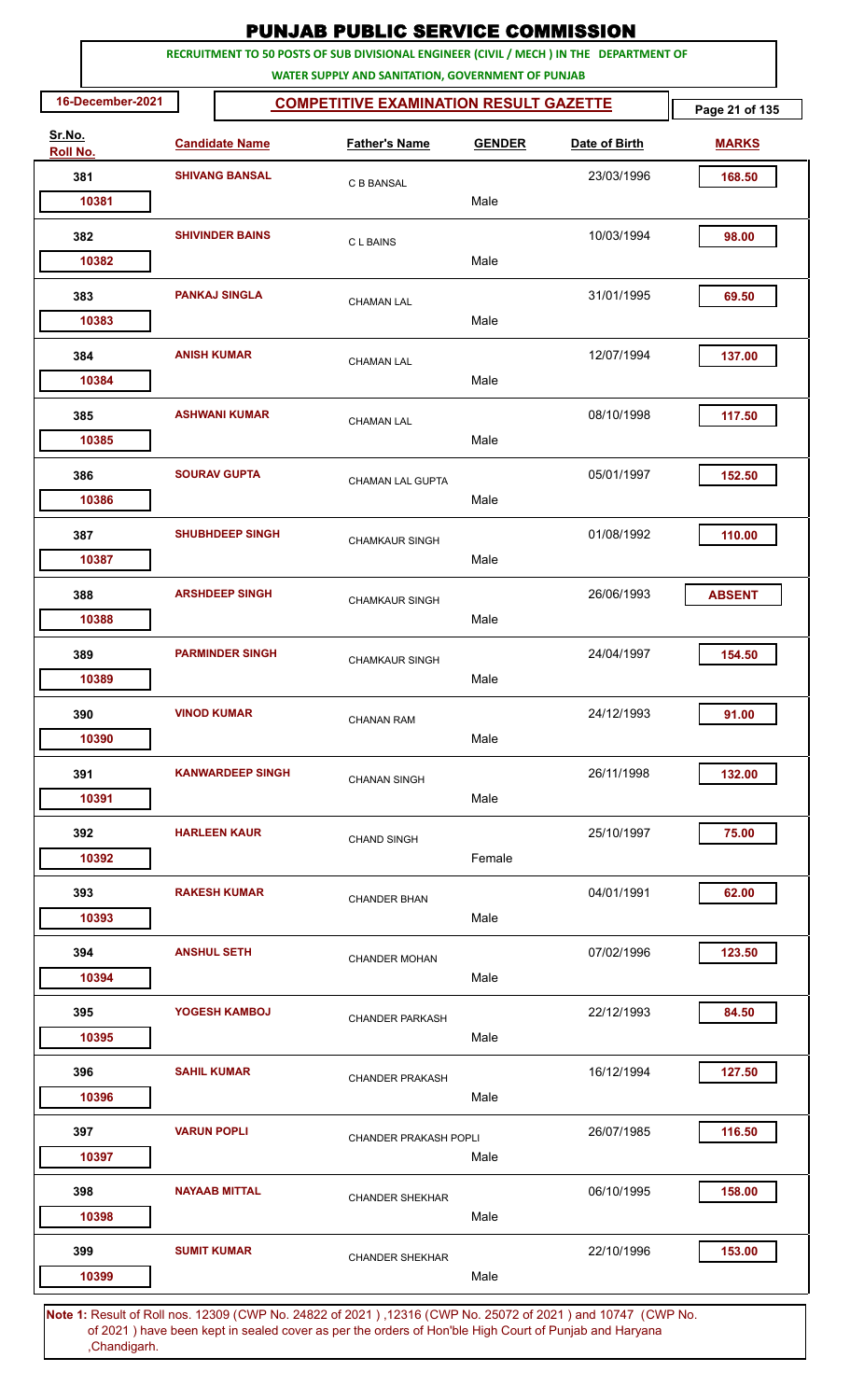|                    |                  |                       |                                | <b>PUNJAB PUBLIC SERVICE COMMISSION</b>                                                                      |               |                                                                                         |                |
|--------------------|------------------|-----------------------|--------------------------------|--------------------------------------------------------------------------------------------------------------|---------------|-----------------------------------------------------------------------------------------|----------------|
|                    |                  |                       |                                | WATER SUPPLY AND SANITATION, GOVERNMENT OF PUNJAB                                                            |               | RECRUITMENT TO 50 POSTS OF SUB DIVISIONAL ENGINEER (CIVIL / MECH ) IN THE DEPARTMENT OF |                |
|                    | 16-December-2021 |                       |                                | <b>COMPETITIVE EXAMINATION RESULT GAZETTE</b>                                                                |               |                                                                                         | Page 22 of 135 |
| Sr.No.<br>Roll No. |                  |                       | <b>Candidate Name</b>          | <b>Father's Name</b>                                                                                         | <b>GENDER</b> | Date of Birth                                                                           | <b>MARKS</b>   |
| 400                |                  | <b>SUKHJEET KUMAR</b> |                                | <b>CHANDI RAM</b>                                                                                            |               | 15/09/1996                                                                              | 47.00          |
|                    | 10400            |                       |                                |                                                                                                              | Male          |                                                                                         |                |
| 401                |                  | <b>RAHUL</b>          |                                | CHARANJEET                                                                                                   |               | 06/12/1991                                                                              | 69.50          |
|                    | 10401            |                       |                                |                                                                                                              | Male          |                                                                                         |                |
| 402                |                  |                       | <b>MANJEET SINGH</b>           | <b>CHARANJEET SINGH</b>                                                                                      |               | 21/01/1996                                                                              | 93.00          |
|                    | 10402            |                       |                                |                                                                                                              | Male          |                                                                                         |                |
| 403                |                  |                       | <b>ANOOP SINGH BRAR</b>        | <b>CHARANJEET SINGH BRAR</b>                                                                                 |               | 27/08/1995                                                                              | 119.00         |
|                    | 10403            |                       |                                |                                                                                                              | Male          |                                                                                         |                |
| 404                |                  |                       | <b>AMANDEEP SINGH</b>          | <b>CHARANJIT LAL</b>                                                                                         |               | 29/08/1993                                                                              | 117.00         |
|                    | 10404            |                       |                                |                                                                                                              | Male          |                                                                                         |                |
| 405                |                  |                       | <b>RAVINDERJIT SINGH KALER</b> | <b>CHARANJIT SINGH</b>                                                                                       |               | 22/11/1997                                                                              | 97.50          |
|                    | 10405            |                       |                                |                                                                                                              | Male          |                                                                                         |                |
| 406                |                  |                       | <b>TARANJEET KAUR</b>          | <b>CHARANJIT SINGH</b>                                                                                       |               | 20/08/1992                                                                              | 93.50          |
|                    | 10406            |                       |                                |                                                                                                              | Female        |                                                                                         |                |
| 407                |                  |                       | <b>PARMINDER SINGH</b>         | <b>CHARANJIT SINGH</b>                                                                                       |               | 15/09/1995                                                                              | 97.50          |
|                    | 10407            |                       |                                |                                                                                                              | Male          |                                                                                         |                |
| 408                |                  |                       | <b>RAJDEEP SINGH</b>           | <b>CHARANJIT SINGH</b>                                                                                       |               | 08/12/1995                                                                              | 154.00         |
|                    | 10408            |                       |                                |                                                                                                              | Male          |                                                                                         |                |
| 409                |                  |                       | <b>BASANT PAL SINGH</b>        | <b>CHARANJIT SINGH</b>                                                                                       |               | 22/01/1999                                                                              | 155.00         |
|                    | 10409            |                       |                                |                                                                                                              | Male          |                                                                                         |                |
| 410                |                  |                       | <b>GAGANDEEP SINGH</b>         | <b>CHARANJIT SINGH</b>                                                                                       |               | 11/05/1992                                                                              | 102.00         |
|                    | 10410            |                       |                                |                                                                                                              | Male          |                                                                                         |                |
| 411                |                  |                       | <b>MANWINDER SINGH SIDHU</b>   | CHARANJIT SINGH SIDHU                                                                                        |               | 20/05/1993                                                                              | 40.00          |
|                    | 10411            |                       |                                |                                                                                                              | Male          |                                                                                         |                |
| 412                |                  |                       | <b>VISHAL KUMAR</b>            | CHARANJITPAL                                                                                                 |               | 18/04/1996                                                                              | <b>ABSENT</b>  |
|                    | 10412            |                       |                                |                                                                                                              | Male          |                                                                                         |                |
| 413                |                  |                       | <b>MANPREET SINGH</b>          | <b>CHARAT SINGH</b>                                                                                          |               | 10/05/1997                                                                              | 78.00          |
|                    | 10413            |                       |                                |                                                                                                              | Male          |                                                                                         |                |
| 414                |                  |                       | <b>JASKARAN SINGH</b>          | <b>CHARNJIT SINGH</b>                                                                                        |               | 06/12/1997                                                                              | 148.00         |
|                    | 10414            |                       |                                |                                                                                                              | Male          |                                                                                         |                |
| 415                |                  |                       | <b>VIJAY KUMAR GUPTA</b>       | CHHABI NATH GUPTA                                                                                            |               | 15/04/1997                                                                              | 125.00         |
|                    | 10415            |                       |                                |                                                                                                              | Male          |                                                                                         |                |
| 416                |                  | <b>SATPAL SINGH</b>   |                                | <b>CHHABIL SINGH</b>                                                                                         |               | 04/12/1985                                                                              | 89.00          |
|                    | 10416            |                       |                                |                                                                                                              | Male          |                                                                                         |                |
| 417                |                  | <b>RAVI KUMAR</b>     |                                | <b>CHHEDI LAL</b>                                                                                            |               | 16/12/1996                                                                              | 57.00          |
|                    | 10417            |                       |                                |                                                                                                              | Male          |                                                                                         |                |
| 418                |                  |                       | <b>RAVINDER SAINI</b>          | <b>CHHOTTU RAM SAINI</b>                                                                                     |               | 21/01/1985                                                                              | 139.50         |
|                    | 10418            |                       |                                |                                                                                                              | Male          |                                                                                         |                |
|                    |                  |                       |                                | Note 1: Pesult of Pollings, 12309 (CWP No. 24822 of 2021), 12316 (CWP No. 25072 of 2021) and 10747. (CWP No. |               |                                                                                         |                |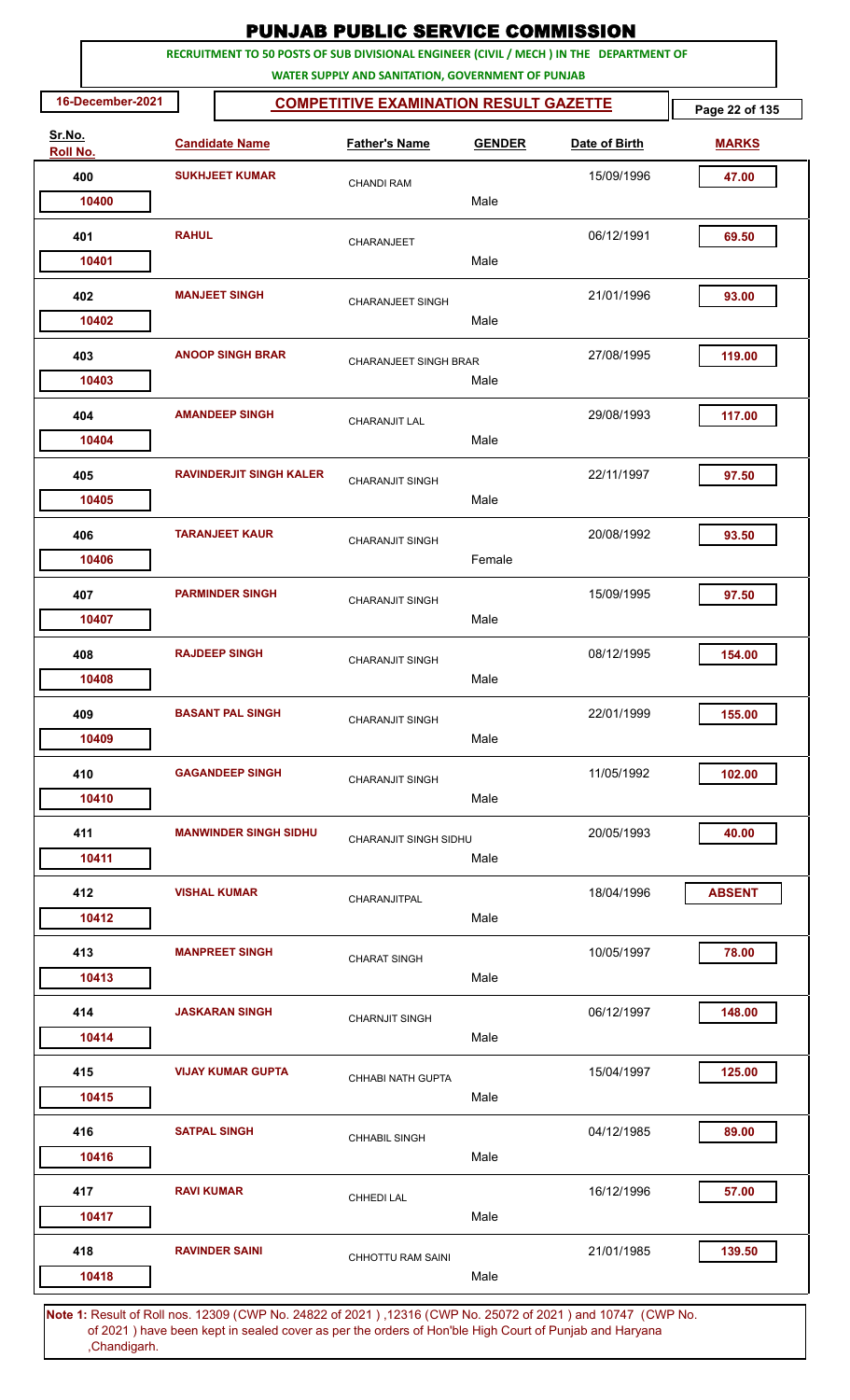|                    |                                                                   |                             | <b>PUNJAB PUBLIC SERVICE COMMISSION</b>                                                                                                      |               |               |               |  |  |  |  |  |
|--------------------|-------------------------------------------------------------------|-----------------------------|----------------------------------------------------------------------------------------------------------------------------------------------|---------------|---------------|---------------|--|--|--|--|--|
|                    |                                                                   |                             | RECRUITMENT TO 50 POSTS OF SUB DIVISIONAL ENGINEER (CIVIL / MECH ) IN THE DEPARTMENT OF<br>WATER SUPPLY AND SANITATION, GOVERNMENT OF PUNJAB |               |               |               |  |  |  |  |  |
|                    | 16-December-2021<br><b>COMPETITIVE EXAMINATION RESULT GAZETTE</b> |                             |                                                                                                                                              |               |               |               |  |  |  |  |  |
| Sr.No.<br>Roll No. |                                                                   | <b>Candidate Name</b>       | <b>Father's Name</b>                                                                                                                         | <b>GENDER</b> | Date of Birth | <b>MARKS</b>  |  |  |  |  |  |
| 419                | <b>JATIN</b>                                                      |                             | <b>CHHOTU RAM</b>                                                                                                                            |               | 02/01/1998    | 92.50         |  |  |  |  |  |
| 10419              |                                                                   |                             |                                                                                                                                              | Male          |               |               |  |  |  |  |  |
| 420<br>10420       | <b>ROHIT GOYAL</b>                                                |                             | <b>CHIMAN LAL</b>                                                                                                                            | Male          | 12/08/1989    | <b>ABSENT</b> |  |  |  |  |  |
|                    |                                                                   |                             |                                                                                                                                              |               |               |               |  |  |  |  |  |
| 421<br>10421       | <b>KAPIL GOYAL</b>                                                |                             | CHIMAN LAL GOYAL                                                                                                                             | Male          | 20/03/1995    | 67.00         |  |  |  |  |  |
| 422<br>10422       |                                                                   | <b>PRABHSIMARJEET SINGH</b> | CHITTARANJAN SINGH                                                                                                                           | Male          | 28/09/1995    | 107.50        |  |  |  |  |  |
|                    |                                                                   |                             |                                                                                                                                              |               |               |               |  |  |  |  |  |
| 423<br>10423       |                                                                   | <b>GURSHARANPREET SINGH</b> | CHITTARANJAN SINGH                                                                                                                           | Male          | 12/10/1997    | 129.50        |  |  |  |  |  |
| 424                |                                                                   | <b>ASHWANI KUMAR</b>        | <b>CHUNI LAL</b>                                                                                                                             |               | 22/10/1992    | 110.00        |  |  |  |  |  |
| 10424              |                                                                   |                             |                                                                                                                                              | Male          |               |               |  |  |  |  |  |
| 425                |                                                                   | <b>PARESH GOYAL</b>         | <b>CHUNNI LAL</b>                                                                                                                            |               | 21/10/1995    | 145.50        |  |  |  |  |  |
| 10425              |                                                                   |                             |                                                                                                                                              | Male          |               |               |  |  |  |  |  |
| 426<br>10426       |                                                                   | <b>PUNEET GOYAL</b>         | D R GOYAL                                                                                                                                    | Male          | 01/11/1994    | 150.00        |  |  |  |  |  |
| 427                |                                                                   | <b>MANDEEP SINGH</b>        |                                                                                                                                              |               | 28/12/1983    | 93.50         |  |  |  |  |  |
| 10427              |                                                                   |                             | DALBARA SINGH                                                                                                                                | Male          |               |               |  |  |  |  |  |
| 428                | <b>SEKHON</b>                                                     | <b>HARAMOL JEET SINGH</b>   | <b>DALBIR SINGH</b>                                                                                                                          |               | 13/01/1993    | 69.00         |  |  |  |  |  |
| 10428              |                                                                   |                             |                                                                                                                                              | Male          |               |               |  |  |  |  |  |
| 429<br>10429       |                                                                   | <b>VIKRAM SINGH</b>         | <b>DALBIR SINGH</b>                                                                                                                          | Male          | 11/07/1989    | 67.50         |  |  |  |  |  |
|                    |                                                                   | <b>GURSIMRAN SINGH</b>      |                                                                                                                                              |               | 14/10/1991    |               |  |  |  |  |  |
| 430<br>10430       | <b>DHAI IWAI</b>                                                  |                             | DALBIR SINGH DHALIWAL                                                                                                                        | Male          |               | 131.00        |  |  |  |  |  |
| 431                |                                                                   | <b>ASHISH MALIK</b>         | <b>DALBIR SINGH MALIK</b>                                                                                                                    |               | 12/02/1994    | 165.00        |  |  |  |  |  |
| 10431              |                                                                   |                             |                                                                                                                                              | Male          |               |               |  |  |  |  |  |
| 432                |                                                                   | <b>NAVJOT KUMAR</b>         | <b>DALIP CHAND</b>                                                                                                                           |               | 14/02/1991    | 99.00         |  |  |  |  |  |
| 10432              |                                                                   |                             |                                                                                                                                              | Male          |               |               |  |  |  |  |  |
| 433                | <b>BHIM GIR</b>                                                   |                             | <b>DALIP GIR</b>                                                                                                                             |               | 21/03/1993    | 171.00        |  |  |  |  |  |
| 10433              |                                                                   |                             |                                                                                                                                              | Male          |               |               |  |  |  |  |  |
| 434                |                                                                   | <b>SAHIL SOKHAL</b>         | <b>DALIP KUMAR</b>                                                                                                                           | Male          | 02/03/1995    | 116.50        |  |  |  |  |  |
| 10434              |                                                                   |                             |                                                                                                                                              |               |               |               |  |  |  |  |  |
| 435<br>10435       |                                                                   | <b>MITHUL KUMAR</b>         | <b>DALIP RAJ</b>                                                                                                                             | Male          | 23/09/1995    | 138.00        |  |  |  |  |  |
| 436                |                                                                   | <b>GURPREET SINGH</b>       | <b>DALIP SINGH</b>                                                                                                                           |               | 15/03/1993    | 55.00         |  |  |  |  |  |
| 10436              |                                                                   |                             |                                                                                                                                              | Male          |               |               |  |  |  |  |  |
| 437                |                                                                   | <b>VIKRAM SINGH</b>         | <b>DALIP SINGH</b>                                                                                                                           |               | 28/11/1992    | 135.00        |  |  |  |  |  |
| 10437              |                                                                   |                             |                                                                                                                                              | Male          |               |               |  |  |  |  |  |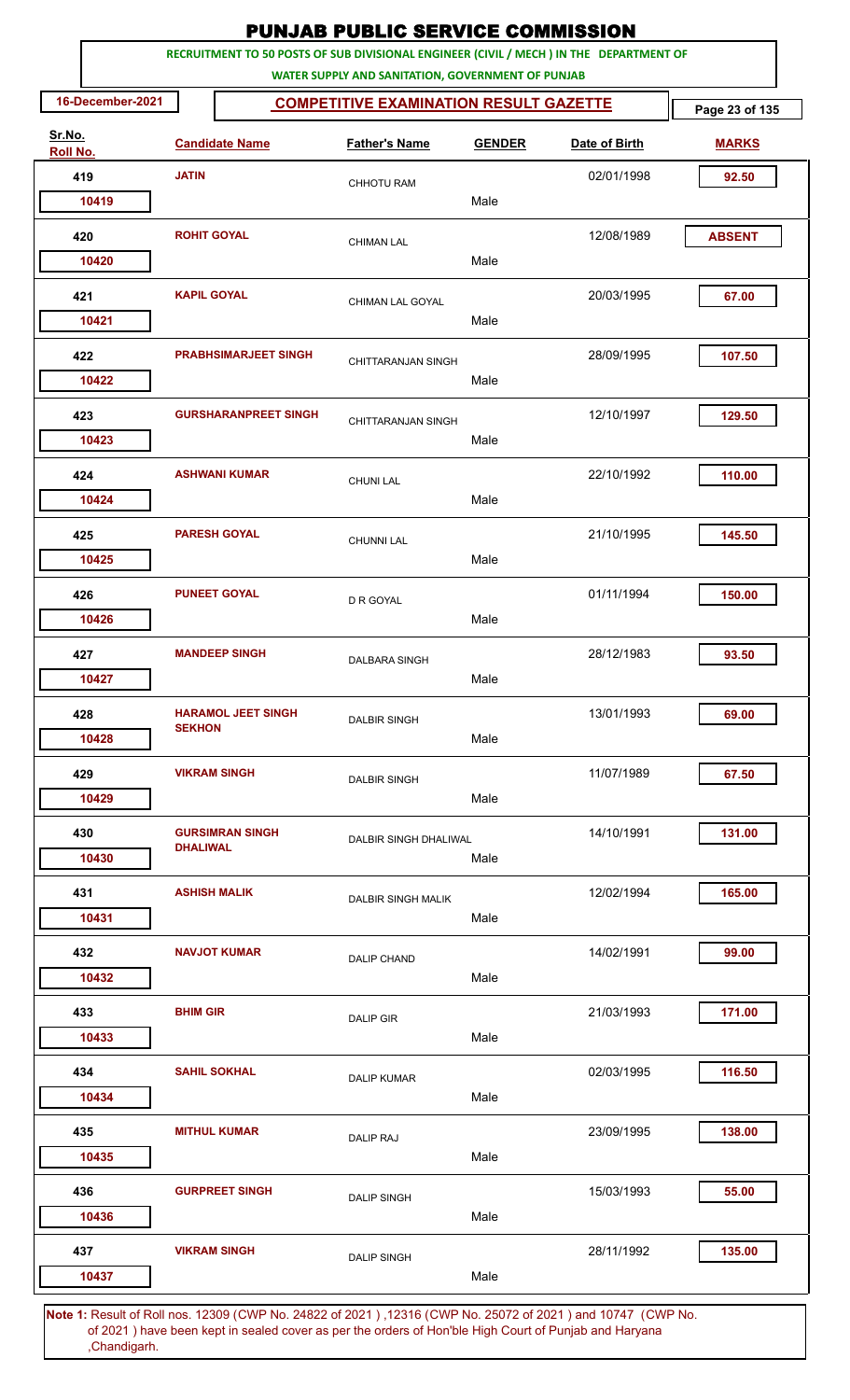| RECRUITMENT TO 50 POSTS OF SUB DIVISIONAL ENGINEER (CIVIL / MECH ) IN THE DEPARTMENT OF<br>WATER SUPPLY AND SANITATION, GOVERNMENT OF PUNJAB<br>16-December-2021<br><b>COMPETITIVE EXAMINATION RESULT GAZETTE</b><br>Sr.No.<br><b>Candidate Name</b><br><b>Father's Name</b><br><b>GENDER</b><br>Date of Birth<br>Roll No.<br>438<br><b>NITESH KUMAR</b><br>15/09/1995<br><b>DALIP SINGH</b><br>Male<br>10438<br><b>RISHABH ATTAR</b><br>439<br>07/07/1997<br><b>DALJEET SINGH</b><br>Male<br>10439<br><b>ANJALI</b><br>19/03/1995<br>440 | Page 24 of 135<br><b>MARKS</b><br>49.50<br>105.50 |
|-------------------------------------------------------------------------------------------------------------------------------------------------------------------------------------------------------------------------------------------------------------------------------------------------------------------------------------------------------------------------------------------------------------------------------------------------------------------------------------------------------------------------------------------|---------------------------------------------------|
|                                                                                                                                                                                                                                                                                                                                                                                                                                                                                                                                           |                                                   |
|                                                                                                                                                                                                                                                                                                                                                                                                                                                                                                                                           |                                                   |
|                                                                                                                                                                                                                                                                                                                                                                                                                                                                                                                                           |                                                   |
|                                                                                                                                                                                                                                                                                                                                                                                                                                                                                                                                           |                                                   |
|                                                                                                                                                                                                                                                                                                                                                                                                                                                                                                                                           |                                                   |
|                                                                                                                                                                                                                                                                                                                                                                                                                                                                                                                                           |                                                   |
|                                                                                                                                                                                                                                                                                                                                                                                                                                                                                                                                           |                                                   |
| <b>DALJEET SINGH</b><br>Female<br>10440                                                                                                                                                                                                                                                                                                                                                                                                                                                                                                   | 80.50                                             |
|                                                                                                                                                                                                                                                                                                                                                                                                                                                                                                                                           |                                                   |
| <b>RAJBIR SINGH</b><br>441<br>20/10/1994<br><b>DALJIT SINGH</b><br>Male<br>10441                                                                                                                                                                                                                                                                                                                                                                                                                                                          | 87.50                                             |
| <b>JASKARANDEEP KAUR</b><br>19/02/1993<br>442<br><b>DALJIT SINGH</b>                                                                                                                                                                                                                                                                                                                                                                                                                                                                      | 131.50                                            |
| Female<br>10442                                                                                                                                                                                                                                                                                                                                                                                                                                                                                                                           |                                                   |
| <b>PAWANDEEP KAUR</b><br>16/04/1994<br>443<br><b>DALJIT SINGH</b>                                                                                                                                                                                                                                                                                                                                                                                                                                                                         | 112.00                                            |
| Female<br>10443                                                                                                                                                                                                                                                                                                                                                                                                                                                                                                                           |                                                   |
| <b>RANJOT SINGH</b><br>444<br>14/07/1997<br><b>DALVINDER SINGH</b>                                                                                                                                                                                                                                                                                                                                                                                                                                                                        | 178.00                                            |
| Male<br>10444                                                                                                                                                                                                                                                                                                                                                                                                                                                                                                                             |                                                   |
| <b>MANDEEP</b><br>05/01/2001<br>445<br><b>DALVIR CHAND</b>                                                                                                                                                                                                                                                                                                                                                                                                                                                                                | 68.50                                             |
| Male<br>10445                                                                                                                                                                                                                                                                                                                                                                                                                                                                                                                             |                                                   |
| 05/06/1991<br>446<br><b>SUKHVIR SINGH</b><br>DALWINDER SINGH                                                                                                                                                                                                                                                                                                                                                                                                                                                                              | 99.00                                             |
| Male<br>10446                                                                                                                                                                                                                                                                                                                                                                                                                                                                                                                             |                                                   |
| <b>SAKSHAM SHARMA</b><br>447<br>02/12/1995<br><b>DANESH KUMAR</b>                                                                                                                                                                                                                                                                                                                                                                                                                                                                         | 117.50                                            |
| Male<br>10447                                                                                                                                                                                                                                                                                                                                                                                                                                                                                                                             |                                                   |
| <b>GURJASHANDEEP SINGH</b><br>14/04/1997<br>448<br><b>DARABARA SINGH</b><br>Male                                                                                                                                                                                                                                                                                                                                                                                                                                                          | 98.50                                             |
| 10448                                                                                                                                                                                                                                                                                                                                                                                                                                                                                                                                     |                                                   |
| 12/07/1998<br>449<br><b>JASHANDEEP SINGH</b><br>DARBARA SINGH<br>Male<br>10449                                                                                                                                                                                                                                                                                                                                                                                                                                                            | 75.00                                             |
|                                                                                                                                                                                                                                                                                                                                                                                                                                                                                                                                           |                                                   |
| 450<br><b>DEEPAK KUMAR SHARMA</b><br>31/08/1996<br><b>DARSHAN KUMAR</b><br>Male<br>10450                                                                                                                                                                                                                                                                                                                                                                                                                                                  | 143.50                                            |
| <b>AMANDEEP MEHRA</b><br>12/01/1993<br>451                                                                                                                                                                                                                                                                                                                                                                                                                                                                                                | 76.00                                             |
| <b>DARSHAN LAL</b><br>Male<br>10451                                                                                                                                                                                                                                                                                                                                                                                                                                                                                                       |                                                   |
| 23/03/1995<br>452<br><b>LOVEPREET SINGH</b><br>DARSHAN SINGH                                                                                                                                                                                                                                                                                                                                                                                                                                                                              | 77.00                                             |
| Male<br>10452                                                                                                                                                                                                                                                                                                                                                                                                                                                                                                                             |                                                   |
| <b>KAMALPREET SINGH</b><br>453<br>12/12/1996<br><b>DARSHAN SINGH</b>                                                                                                                                                                                                                                                                                                                                                                                                                                                                      | 44.50                                             |
| Male<br>10453                                                                                                                                                                                                                                                                                                                                                                                                                                                                                                                             |                                                   |
| <b>JASPREET KAUR</b><br>02/05/1994<br>454<br><b>DARSHAN SINGH</b>                                                                                                                                                                                                                                                                                                                                                                                                                                                                         | 51.50                                             |
| Female<br>10454                                                                                                                                                                                                                                                                                                                                                                                                                                                                                                                           |                                                   |
| 16/09/1984<br>455<br><b>TALWINDER SINGH</b><br><b>DARSHAN SINGH</b>                                                                                                                                                                                                                                                                                                                                                                                                                                                                       | 59.50                                             |
| Male<br>10455                                                                                                                                                                                                                                                                                                                                                                                                                                                                                                                             |                                                   |
| <b>AMANDEEP SINGH</b><br>12/03/1993<br>456<br><b>DARSHAN SINGH</b>                                                                                                                                                                                                                                                                                                                                                                                                                                                                        | 68.00                                             |
| Male<br>10456                                                                                                                                                                                                                                                                                                                                                                                                                                                                                                                             |                                                   |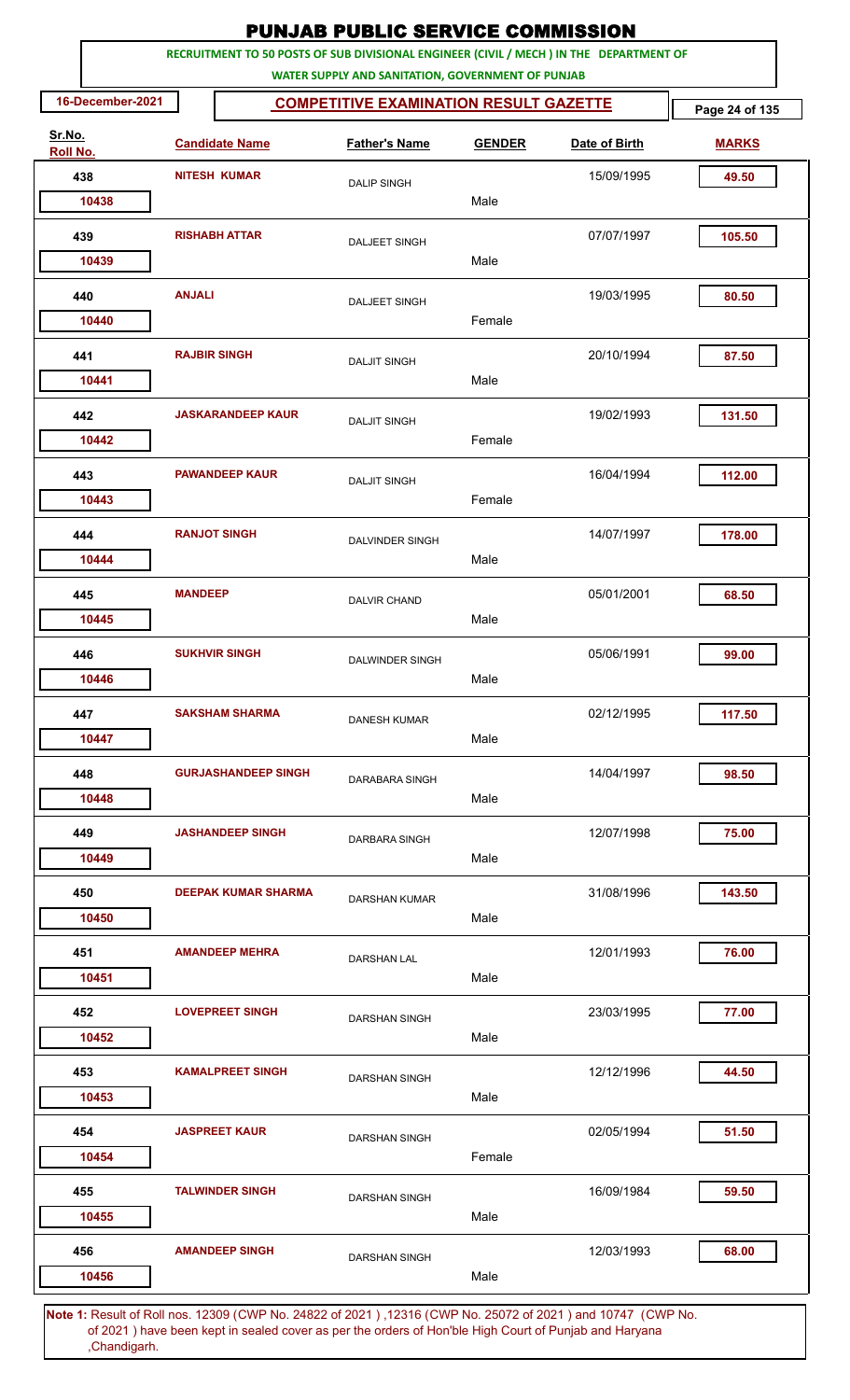|                    |                   |                             | <b>PUNJAB PUBLIC SERVICE COMMISSION</b>                                                            |               |               |                |
|--------------------|-------------------|-----------------------------|----------------------------------------------------------------------------------------------------|---------------|---------------|----------------|
|                    |                   |                             | RECRUITMENT TO 50 POSTS OF SUB DIVISIONAL ENGINEER (CIVIL / MECH ) IN THE DEPARTMENT OF            |               |               |                |
| 16-December-2021   |                   |                             | WATER SUPPLY AND SANITATION, GOVERNMENT OF PUNJAB<br><b>COMPETITIVE EXAMINATION RESULT GAZETTE</b> |               |               | Page 25 of 135 |
| Sr.No.<br>Roll No. |                   | <b>Candidate Name</b>       | <b>Father's Name</b>                                                                               | <b>GENDER</b> | Date of Birth | <b>MARKS</b>   |
| 457                |                   | <b>HARPREET SINGH</b>       | <b>DARSHAN SINGH</b>                                                                               |               | 30/03/1990    | 79.00          |
| 10457              |                   |                             |                                                                                                    | Male          |               |                |
| 458                |                   | <b>PARMINDER SINGH</b>      | <b>DARSHAN SINGH</b>                                                                               |               | 25/01/1992    | 121.00         |
| 10458              |                   |                             |                                                                                                    | Male          |               |                |
| 459<br>10459       |                   | <b>BALJINDER SINGH</b>      | <b>DARSHAN SINGH</b>                                                                               | Male          | 06/09/1992    | 60.00          |
|                    |                   |                             |                                                                                                    |               |               |                |
| 460<br>10460       | <b>JOGA SINGH</b> |                             | <b>DARSHAN SINGH</b>                                                                               | Male          | 02/04/1992    | <b>ABSENT</b>  |
| 461                |                   | <b>JAGSEER SINGH</b>        |                                                                                                    |               | 29/08/1995    | 87.00          |
| 10461              |                   |                             | <b>DARSHAN SINGH</b>                                                                               | Male          |               |                |
| 462                |                   | <b>KUSHDEEP KAUR</b>        | <b>DARSHAN SINGH</b>                                                                               |               | 30/10/1998    | 94.00          |
| 10462              |                   |                             |                                                                                                    | Female        |               |                |
| 463                |                   | <b>HARDEEP SINGH</b>        | <b>DARSHAN SINGH</b>                                                                               |               | 14/05/1992    | 66.50          |
| 10463              |                   |                             |                                                                                                    | Male          |               |                |
| 464                |                   | <b>GURPINDER SINGH</b>      | <b>DARSHAN SINGH</b>                                                                               |               | 05/05/1994    | 140.50         |
| 10464              |                   |                             |                                                                                                    | Male          |               |                |
| 465<br>10465       |                   | <b>JASKARAN SINGH</b>       | DARSHAN SINGH                                                                                      | Male          | 23/11/1992    | 94.00          |
|                    |                   |                             |                                                                                                    |               |               |                |
| 466<br>10466       |                   | <b>JAGDEEP SINGH</b>        | <b>DARSHAN SINGH</b>                                                                               | Male          | 11/08/1991    | 45.00          |
| 467                |                   | <b>RUPINDER SINGH</b>       |                                                                                                    |               | 05/09/1992    | 93.00          |
| 10467              |                   |                             | <b>DARSHAN SINGH</b>                                                                               | Male          |               |                |
| 468                |                   | <b>SANJEEV ARORA</b>        | DARSHAN SINGH ARORA                                                                                |               | 04/09/1991    | 117.50         |
| 10468              |                   |                             |                                                                                                    | Male          |               |                |
| 469                |                   | <b>BALDEEP SINGH SANDHU</b> | DARSHAN SINGH SANDHU                                                                               |               | 12/04/1993    | <b>ABSENT</b>  |
| 10469              |                   |                             |                                                                                                    | Male          |               |                |
| 470<br>10470       |                   | <b>SATVIR SINGH</b>         | <b>DAVINDER KUMAR</b>                                                                              | Male          | 23/03/1997    | 92.50          |
|                    |                   |                             |                                                                                                    |               |               |                |
| 471<br>10471       |                   | <b>HARSHIT FARAH</b>        | <b>DAVINDER KUMAR</b>                                                                              | Male          | 01/11/1996    | 75.50          |
| 472                |                   | <b>KAPIL MADAN</b>          |                                                                                                    |               | 13/02/1992    | 124.00         |
| 10472              |                   |                             | DAVINDER KUMAR MADAN                                                                               | Male          |               |                |
| 473                |                   | <b>NEERAJ CHETAL</b>        | DAVINDER PAL CHETAL                                                                                |               | 05/08/1995    | 66.50          |
| 10473              |                   |                             |                                                                                                    | Male          |               |                |
| 474                |                   | <b>LAKSHYA SEHGAL</b>       | <b>DAVINDER SEHGAL</b>                                                                             |               | 21/12/1996    | 166.00         |
| 10474              |                   |                             |                                                                                                    | Male          |               |                |
| 475<br>10475       |                   | <b>HARMANDEEP SINGH</b>     | <b>DAVINDER SINGH</b>                                                                              | Male          | 16/02/1997    | 78.00          |
|                    |                   |                             |                                                                                                    |               |               |                |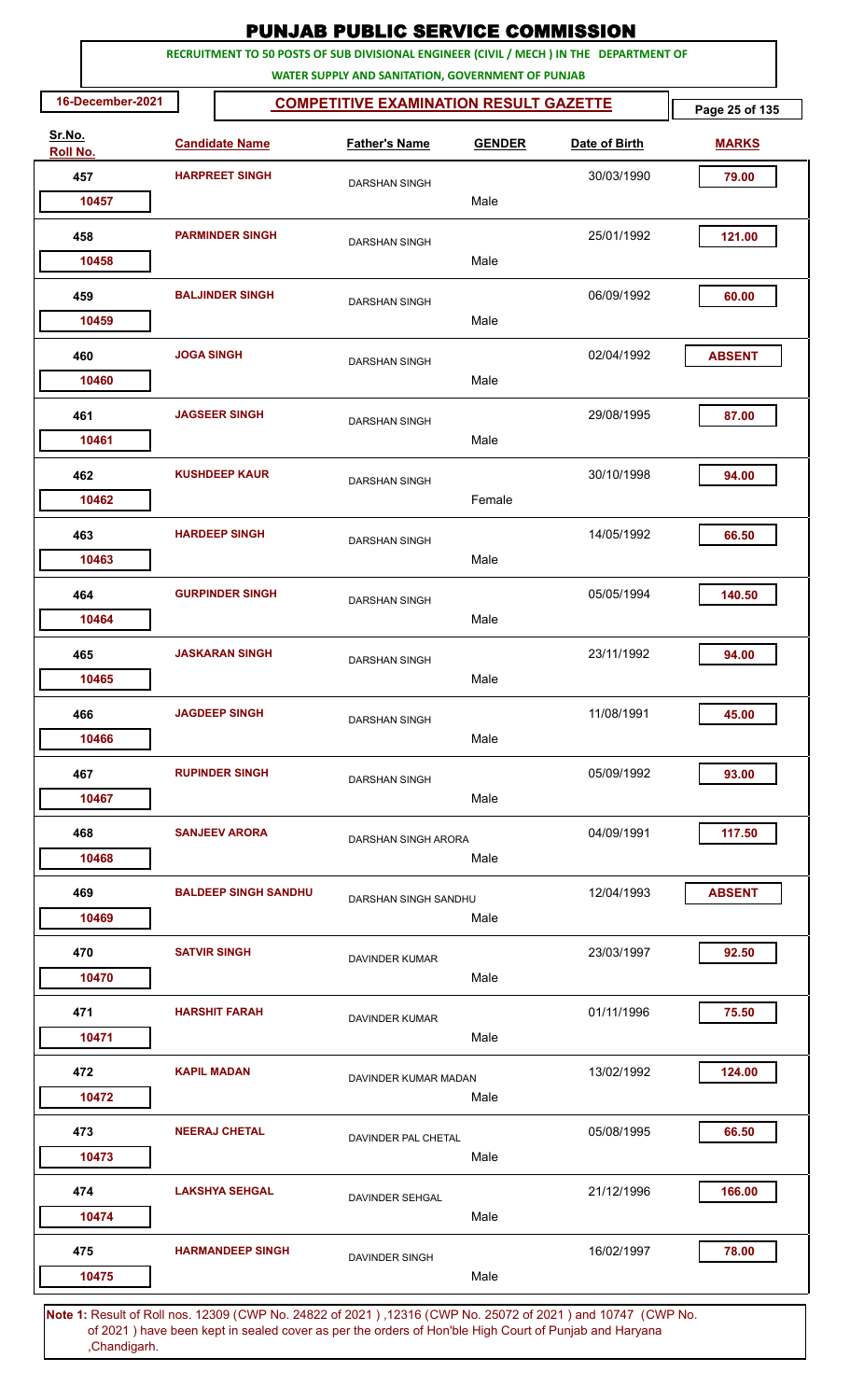|                    |                    |                              | <b>PUNJAB PUBLIC SERVICE COMMISSION</b>                                                                                                      |               |               |                |
|--------------------|--------------------|------------------------------|----------------------------------------------------------------------------------------------------------------------------------------------|---------------|---------------|----------------|
|                    |                    |                              | RECRUITMENT TO 50 POSTS OF SUB DIVISIONAL ENGINEER (CIVIL / MECH ) IN THE DEPARTMENT OF<br>WATER SUPPLY AND SANITATION, GOVERNMENT OF PUNJAB |               |               |                |
| 16-December-2021   |                    |                              | <b>COMPETITIVE EXAMINATION RESULT GAZETTE</b>                                                                                                |               |               | Page 26 of 135 |
| Sr.No.<br>Roll No. |                    | <b>Candidate Name</b>        | <b>Father's Name</b>                                                                                                                         | <b>GENDER</b> | Date of Birth | <b>MARKS</b>   |
| 476                |                    | <b>SUKHMANI SINGH</b>        | <b>DAVINDER SINGH</b>                                                                                                                        |               | 29/09/1994    | 75.50          |
| 10476              |                    |                              |                                                                                                                                              | Male          |               |                |
| 477                |                    | <b>KARANVEER SINGH</b>       | DAVINDER SINGH                                                                                                                               |               | 29/05/1997    | 195.00         |
| 10477              |                    |                              |                                                                                                                                              | Male          |               |                |
| 478<br>10478       | <b>ANISH TAYAL</b> |                              | DAVINDER TAYAL                                                                                                                               | Male          | 13/08/1992    | 63.00          |
| 479                |                    | <b>RAJIV MISHRA</b>          | <b>DAYA RAM</b>                                                                                                                              |               | 14/10/1996    | 35.00          |
| 10479              |                    |                              |                                                                                                                                              | Male          |               |                |
| 480<br>10480       |                    | <b>RAVI SHANKAR MISHRA</b>   | DAYA RAM MISHRA                                                                                                                              | Male          | 10/08/1993    | 117.00         |
| 481                |                    | <b>DALVIR SINGH</b>          | <b>DAYA SINGH</b>                                                                                                                            |               | 25/08/1994    | 106.50         |
| 10481              |                    |                              |                                                                                                                                              | Male          |               |                |
| 482                |                    | <b>HARPREET SINGH</b>        | <b>DAYA SINGH</b>                                                                                                                            |               | 10/04/1994    | 82.50          |
| 10482              |                    |                              |                                                                                                                                              | Male          |               |                |
| 483                |                    | <b>MAYANK KAUSHIK</b>        | <b>DAYAKISHAN</b>                                                                                                                            | Male          | 20/12/1995    | 102.50         |
| 10483              |                    |                              |                                                                                                                                              |               |               |                |
| 484<br>10484       | <b>RAHUL JAIN</b>  |                              | <b>DEEPAK JAIN</b>                                                                                                                           | Male          | 16/03/1998    | 169.50         |
| 485                |                    | <b>RISHAV PATHANIA</b>       | <b>DEEPAK PATHANIA</b>                                                                                                                       |               | 09/06/1997    | 107.50         |
| 10485              |                    |                              |                                                                                                                                              | Male          |               |                |
| 486                |                    | <b>BHUPESH GOYAL</b>         | <b>DES RAJ</b>                                                                                                                               |               | 14/09/1994    | 153.00         |
| 10486              |                    |                              |                                                                                                                                              | Male          |               |                |
| 487                |                    | <b>GAGAN KUMAR</b>           | DES RAJ                                                                                                                                      |               | 11/05/1993    | 92.50          |
| 10487              |                    |                              |                                                                                                                                              | Male          |               |                |
| 488<br>10488       |                    | <b>MANISH KUMAR</b>          | <b>DES RAJ</b>                                                                                                                               | Male          | 29/08/1988    | 69.00          |
| 489                |                    | <b>SURINDER KUMAR</b>        |                                                                                                                                              |               | 25/05/1987    | 90.50          |
| 10489              |                    |                              | <b>DES RAJ</b>                                                                                                                               | Male          |               |                |
| 490                |                    | <b>RAKESH KUMAR</b>          | DES RAJ                                                                                                                                      |               | 11/07/1994    | 78.50          |
| 10490              |                    |                              |                                                                                                                                              | Male          |               |                |
| 491                |                    | <b>MANINDER SINGH SAMYAL</b> | <b>DESH RAJ</b>                                                                                                                              |               | 22/12/1994    | 105.50         |
| 10491              |                    |                              |                                                                                                                                              | Male          |               |                |
| 492                | <b>NAVINDER</b>    |                              | DEV RAJ                                                                                                                                      |               | 25/01/1993    | 80.00          |
| 10492              |                    |                              |                                                                                                                                              | Male          |               |                |
| 493<br>10493       |                    | <b>INDER CHHABRA</b>         | DEV RAJ CHHABRA                                                                                                                              | Male          | 10/05/1997    | 90.50          |
| 494                |                    | <b>KAMALKANT GOYAL</b>       | DEV RAJ GOYAL                                                                                                                                |               | 14/10/1995    | 94.00          |
| 10494              |                    |                              |                                                                                                                                              | Male          |               |                |
|                    |                    |                              | 4. Result of Dell nee 19200 (CMD No. 24822 of 2021), 19246 (CMD No. 25072 of 2021) and 10747 (CMD No                                         |               |               |                |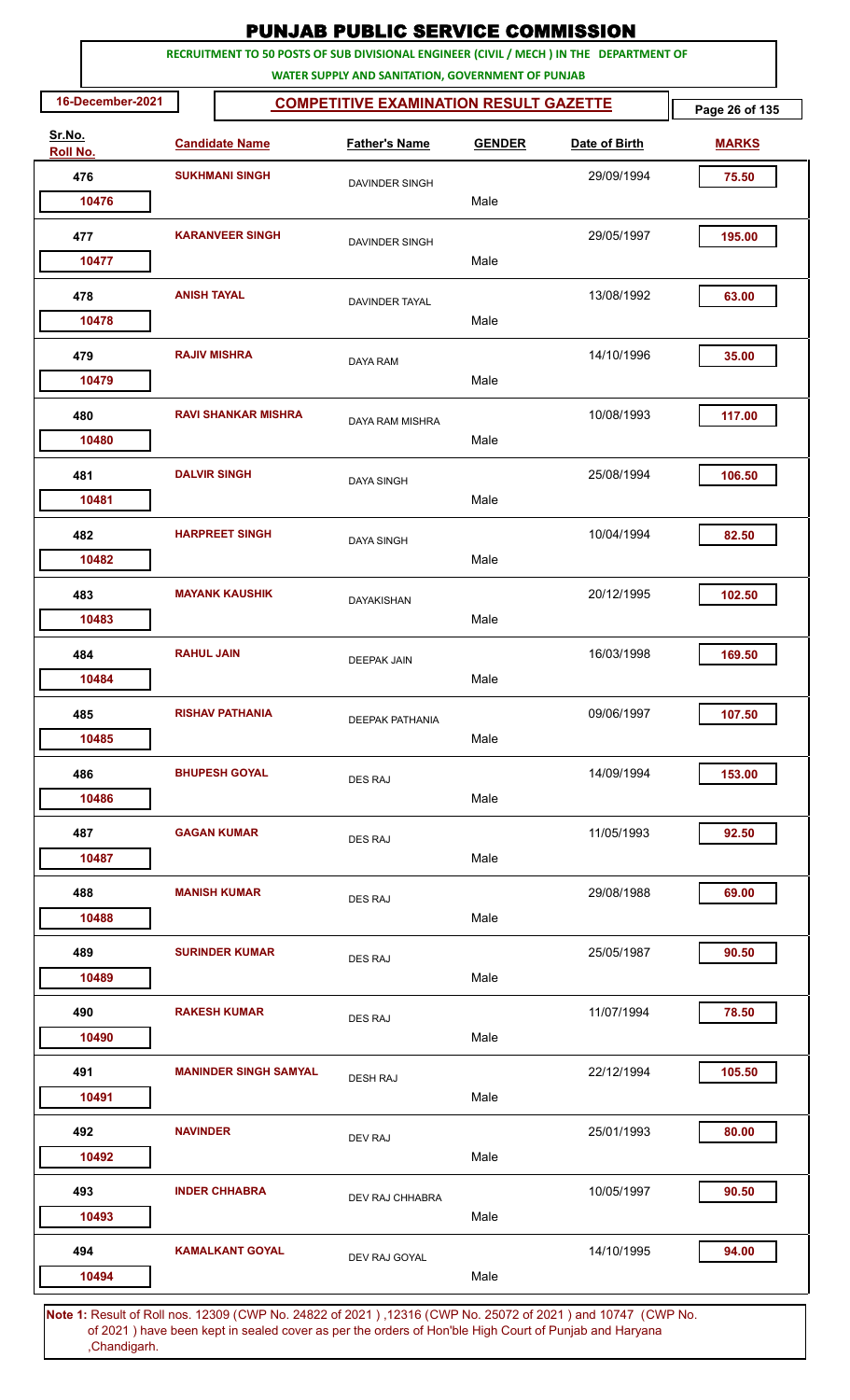|                    |                   |                               | <b>PUNJAB PUBLIC SERVICE COMMISSION</b>                                                                                                      |               |                                                                               |                |
|--------------------|-------------------|-------------------------------|----------------------------------------------------------------------------------------------------------------------------------------------|---------------|-------------------------------------------------------------------------------|----------------|
|                    |                   |                               | RECRUITMENT TO 50 POSTS OF SUB DIVISIONAL ENGINEER (CIVIL / MECH ) IN THE DEPARTMENT OF<br>WATER SUPPLY AND SANITATION, GOVERNMENT OF PUNJAB |               |                                                                               |                |
| 16-December-2021   |                   |                               | <b>COMPETITIVE EXAMINATION RESULT GAZETTE</b>                                                                                                |               |                                                                               | Page 27 of 135 |
| Sr.No.<br>Roll No. |                   | <b>Candidate Name</b>         | <b>Father's Name</b>                                                                                                                         | <b>GENDER</b> | Date of Birth                                                                 | <b>MARKS</b>   |
| 495                |                   | <b>PUSHPENDER SINGH GILL</b>  | DEVENDER SINGH GILL                                                                                                                          |               | 02/12/1996                                                                    | 117.50         |
| 10495              |                   |                               |                                                                                                                                              | Male          |                                                                               |                |
| 496                |                   | <b>SHIV RAM GUPTA</b>         | <b>DEVI DAYAL GUPTA</b>                                                                                                                      |               | 11/01/1995                                                                    | 120.00         |
| 10496              |                   |                               |                                                                                                                                              | Male          |                                                                               |                |
| 497<br>10497       | <b>AMIT KUMAR</b> |                               | <b>DEVILAL</b>                                                                                                                               | Male          | 15/07/1992                                                                    | 135.00         |
|                    |                   |                               |                                                                                                                                              |               |                                                                               |                |
| 498<br>10498       |                   | <b>INDERJEET KUMAR</b>        | <b>DEVINDER KUMAR</b>                                                                                                                        | Male          | 14/04/1994                                                                    | 112.00         |
| 499                |                   | <b>SUMIT KUMAR JAJORIA</b>    |                                                                                                                                              |               | 08/09/1995                                                                    | 129.00         |
| 10499              |                   |                               | <b>DEVINDER KUMAR</b>                                                                                                                        | Male          |                                                                               |                |
| 500                |                   | <b>KASHISH SINGLA</b>         | <b>DEVINDER KUMAR</b>                                                                                                                        |               | 07/03/1998                                                                    | 84.50          |
| 10500              |                   |                               |                                                                                                                                              | Male          |                                                                               |                |
| 501                |                   | <b>GAGANDEEP PAL</b>          | <b>DEVINDER RAI</b>                                                                                                                          |               | 22/08/1998                                                                    | <b>ABSENT</b>  |
| 10501              |                   |                               |                                                                                                                                              | Male          |                                                                               |                |
| 502                |                   | <b>GURPARTAP SINGH</b>        | <b>DEVINDER SINGH</b>                                                                                                                        |               | 01/09/1993                                                                    | 65.00          |
| 10502              |                   |                               |                                                                                                                                              | Male          |                                                                               |                |
| 503                |                   | <b>LOVEJINDER SINGH SARAO</b> | DEVINDER SINGH SARAO                                                                                                                         |               | 22/03/1996                                                                    | 70.00          |
| 10503              |                   |                               |                                                                                                                                              | Male          |                                                                               |                |
| 504                |                   | <b>SHELZA SUMRA</b>           | <b>DEVINDER SUMRA</b>                                                                                                                        |               | 25/10/1994                                                                    | 95.00          |
| 10504              |                   |                               |                                                                                                                                              | Female        |                                                                               |                |
| 505                |                   | <b>NAVDEEP SINGH</b>          | <b>DHANATTAR SINGH</b>                                                                                                                       |               | 06/06/1996                                                                    | 92.50          |
| 10505              |                   |                               |                                                                                                                                              | Male          |                                                                               |                |
| 506                |                   | <b>JASWINDER SINGH</b>        | <b>DHANWANT SINGH</b>                                                                                                                        |               | 10/04/1996                                                                    | 130.50         |
| 10506              |                   |                               |                                                                                                                                              | Male          |                                                                               |                |
| 507                |                   | <b>MANPREET KAUR</b>          | <b>DHANWANT SINGH</b>                                                                                                                        |               | 06/05/1995                                                                    | 136.50         |
| 10507              |                   |                               |                                                                                                                                              | Female        |                                                                               |                |
| 508                |                   | <b>VALBHA RISHI</b>           | DHARAM BIR RISHI                                                                                                                             |               | 02/12/1990                                                                    | 160.00         |
| 10508              |                   |                               |                                                                                                                                              | Female        |                                                                               |                |
| 509                |                   | <b>HARPREET KAUR</b>          | <b>DHARAM PAL</b>                                                                                                                            |               | 18/12/1994                                                                    | 100.50         |
| 10509              |                   |                               |                                                                                                                                              | Female        |                                                                               |                |
| 510                |                   | <b>UDAY SHARMA</b>            | <b>DHARAM PAL</b>                                                                                                                            |               | 12/08/1992                                                                    | 106.50         |
| 10510              |                   |                               |                                                                                                                                              | Male          |                                                                               |                |
| 511                |                   | <b>GURDEEP SINGH</b>          | <b>DHARAM SINGH</b>                                                                                                                          |               | 20/07/1987                                                                    | 79.50          |
| 10511              |                   |                               |                                                                                                                                              | Male          |                                                                               |                |
| 512                |                   | <b>RAVI DUTT SHARMA</b>       | <b>DHARAM VIR</b>                                                                                                                            |               | 12/12/1992                                                                    | 127.00         |
| 10512              |                   |                               |                                                                                                                                              | Male          |                                                                               |                |
| 513                |                   | <b>SURYAKANT BHARDWAJ</b>     | DHARAM VIR SHARMA                                                                                                                            |               | 10/10/1994                                                                    | 138.00         |
| 10513              |                   |                               |                                                                                                                                              | Male          |                                                                               |                |
|                    | F <sub>DB</sub>   |                               |                                                                                                                                              |               | 10000 (CMD No. 24820 of 2001) 10016 (CMD No. 25072 of 2001) and 10747 (CMD No |                |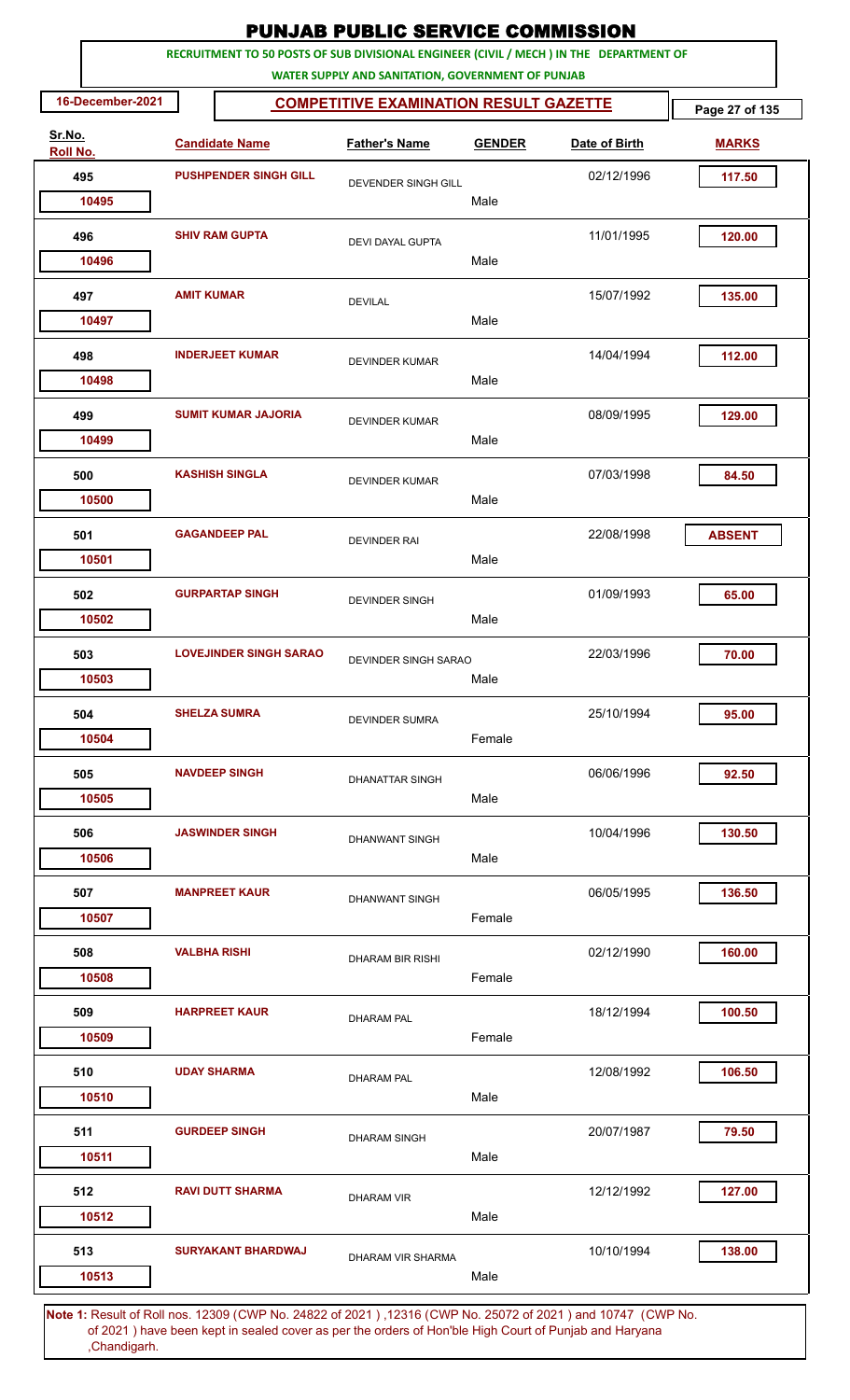|                    |                  |                    |                        |                                                   |               | <b>PUNJAB PUBLIC SERVICE COMMISSION</b>                                                 |                |
|--------------------|------------------|--------------------|------------------------|---------------------------------------------------|---------------|-----------------------------------------------------------------------------------------|----------------|
|                    |                  |                    |                        | WATER SUPPLY AND SANITATION, GOVERNMENT OF PUNJAB |               | RECRUITMENT TO 50 POSTS OF SUB DIVISIONAL ENGINEER (CIVIL / MECH ) IN THE DEPARTMENT OF |                |
|                    | 16-December-2021 |                    |                        | <b>COMPETITIVE EXAMINATION RESULT GAZETTE</b>     |               |                                                                                         | Page 28 of 135 |
| Sr.No.<br>Roll No. |                  |                    | <b>Candidate Name</b>  | <b>Father's Name</b>                              | <b>GENDER</b> | Date of Birth                                                                           | <b>MARKS</b>   |
|                    | 514              | <b>JATIN KUMAR</b> |                        | <b>DHARAMPAL</b>                                  |               | 15/09/1994                                                                              | 106.00         |
|                    | 10514            |                    |                        |                                                   | Male          |                                                                                         |                |
|                    | 515              |                    | <b>SHAMSUNDER</b>      | <b>DHARAMPAL</b>                                  |               | 11/04/1992                                                                              | 90.50          |
|                    | 10515            |                    |                        |                                                   | Male          |                                                                                         |                |
|                    | 516<br>10516     |                    | <b>DEEPAK MITTAL</b>   | DHARAMPAUL MITTAL                                 | Male          | 15/10/1997                                                                              | 79.50          |
|                    |                  |                    |                        |                                                   |               |                                                                                         |                |
|                    | 517<br>10517     | <b>ANIL KUMAR</b>  |                        | <b>DHARM PAL</b>                                  | Male          | 08/12/1995                                                                              | <b>ABSENT</b>  |
|                    | 518              |                    | <b>GURSHARN JOSHI</b>  |                                                   |               | 14/12/1993                                                                              | 84.00          |
|                    | 10518            |                    |                        | <b>DHARM PAL</b>                                  | Male          |                                                                                         |                |
|                    | 519              |                    | <b>BALKAR SINGH</b>    | <b>DHARM SINGH</b>                                |               | 20/10/1992                                                                              | 51.00          |
|                    | 10519            |                    |                        |                                                   | Male          |                                                                                         |                |
|                    | 520              |                    | <b>DIWAKAR SAHOTA</b>  | DHARMESH SAHOTA                                   |               | 22/12/1993                                                                              | 59.50          |
|                    | 10520            |                    |                        |                                                   | Male          |                                                                                         |                |
|                    | 521              | <b>VIJAY KUMAR</b> |                        | <b>DHARU RAM</b>                                  |               | 13/12/1992                                                                              | 26.00          |
|                    | 10521            |                    |                        |                                                   | Male          |                                                                                         |                |
|                    | 522              |                    | <b>DUNEET SINGH</b>    | <b>DHIAN SINGH</b>                                |               | 05/11/1991                                                                              | 117.00         |
|                    | 10522            |                    |                        |                                                   | Male          |                                                                                         |                |
|                    | 523              |                    | <b>GURPREET SINGH</b>  | <b>DHYAN SINGH</b>                                |               | 24/04/1991                                                                              | 86.00          |
|                    | 10523            |                    |                        |                                                   | Male          |                                                                                         |                |
|                    | 524              |                    | <b>HARPREET SINGH</b>  | <b>DIDAR SINGH</b>                                |               | 16/03/1994                                                                              | 117.00         |
|                    | 10524            |                    |                        |                                                   | Male          |                                                                                         |                |
|                    | 525              |                    | <b>SATNAM SINGH</b>    | <b>DILAWAR SINGH</b>                              |               | 27/05/1998                                                                              | <b>ABSENT</b>  |
|                    | 10525            |                    |                        |                                                   | Male          |                                                                                         |                |
|                    | 526              |                    | <b>MANNAT DHULL</b>    | <b>DILBAG SINGH</b>                               |               | 23/04/1996                                                                              | 123.00         |
|                    | 10526            |                    |                        |                                                   | Female        |                                                                                         |                |
|                    | 527              |                    | <b>ARSHDEEP SINGH</b>  | <b>DILBAGH SINGH</b>                              |               | 04/01/1996                                                                              | 90.50          |
|                    | 10527            |                    |                        |                                                   | Male          |                                                                                         |                |
|                    | 528              | <b>ANMOL</b>       |                        | <b>DILBAGH SINGH</b>                              |               | 14/01/1994                                                                              | <b>ABSENT</b>  |
|                    | 10528            |                    |                        |                                                   | Male          |                                                                                         |                |
|                    | 529              |                    | <b>AMRITPAL SINGH</b>  | <b>DILBAGH SINGH</b>                              |               | 14/04/1994                                                                              | 111.50         |
|                    | 10529            |                    |                        |                                                   | Male          |                                                                                         |                |
|                    | 530              |                    | <b>RAMANDEEP SINGH</b> | <b>DILIP SINGH</b>                                |               | 01/01/1992                                                                              | 106.50         |
|                    | 10530            |                    |                        |                                                   | Male          |                                                                                         |                |
|                    | 531              |                    | <b>SHUBHAM GOYAL</b>   | DINESH GOYAL                                      |               | 14/01/1998                                                                              | 142.50         |
|                    | 10531            |                    |                        |                                                   | Male          |                                                                                         |                |
|                    | 532              |                    | <b>ASHISH KUMAR</b>    | <b>DINESH KUMAR</b>                               |               | 18/12/1995                                                                              | 135.00         |
|                    | 10532            |                    |                        |                                                   | Male          |                                                                                         |                |
|                    |                  |                    |                        |                                                   |               |                                                                                         |                |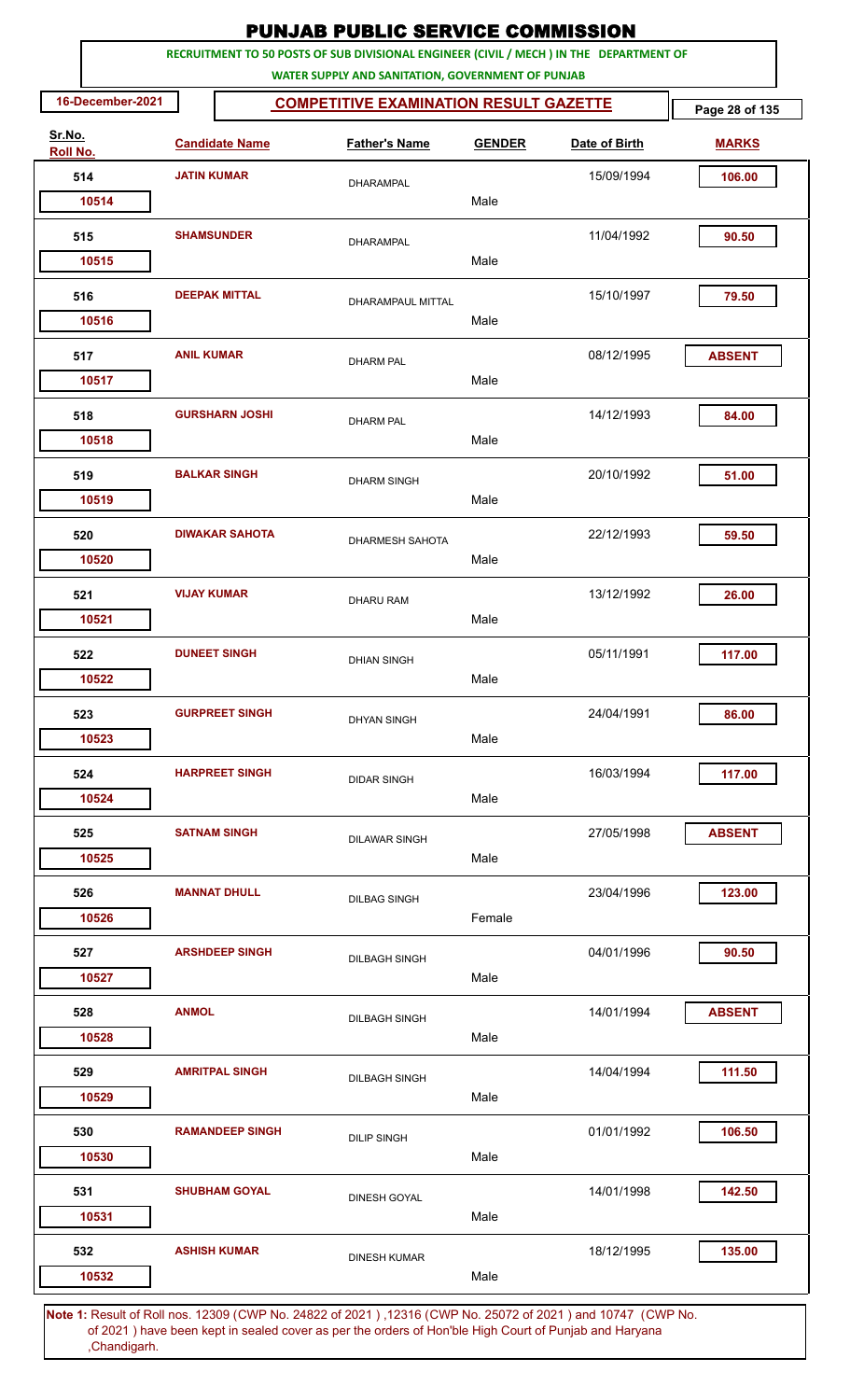| RECRUITMENT TO 50 POSTS OF SUB DIVISIONAL ENGINEER (CIVIL / MECH ) IN THE DEPARTMENT OF<br>WATER SUPPLY AND SANITATION, GOVERNMENT OF PUNJAB<br>16-December-2021<br><b>COMPETITIVE EXAMINATION RESULT GAZETTE</b><br>Page 29 of 135<br>Sr.No.<br><b>Candidate Name</b><br><b>Father's Name</b><br><b>GENDER</b><br>Date of Birth<br><b>MARKS</b><br>Roll No.<br>533<br><b>PARAS BHATIA</b><br>19/01/1998<br>38.00<br><b>DINESH KUMAR</b><br>Male<br>10533<br><b>HIMANSHU GUPTA</b><br>123.50<br>534<br>27/04/1996<br><b>DINESH KUMAR GUPTA</b><br>Male<br>10534<br>02/06/1996<br>535<br><b>VAIBHAV KIRTI SHARMA</b><br>120.50<br><b>DINESH SHARMA</b><br>Male<br>10535<br><b>IQBAL SINGH GREWAL</b><br>536<br>09/03/1992<br>129.50<br><b>DPS GREWAL</b><br>Male<br>10536<br><b>SAHIL SHARMA</b><br>27/12/1993<br>68.00<br>537<br><b>DUNI CHAND SHARMA</b><br>Male<br>10537<br><b>ALOK MODI</b><br>04/10/1995<br>538<br>156.00<br><b>DURGA DASS</b><br>10538<br>Male<br><b>SONU SINGHAL</b><br>539<br>20/11/1993<br>178.50<br>DURGA PRASAD SINGHAL<br>10539<br>Male<br><b>BHUVNESH KUMAR</b><br>16/08/1997<br>540<br>138.50<br><b>EIKAM CHAND</b><br>Male<br>10540<br>05/12/1992<br>541<br><b>SHAHRUKH KHAN</b><br>108.50<br><b>GANDHI KHAN</b><br>Male<br>10541<br><b>AMIT</b><br>542<br>23/10/1994<br>134.00<br><b>GANGA SARAN</b><br>Male<br>10542<br><b>NIKHIL CHOUDHARY</b><br>01/02/1998<br>120.00<br>543<br><b>GANPAT LAL</b><br>Male<br>10543<br>20/09/1997<br><b>LOKAVYA KUMAR</b><br>127.50<br>544<br><b>GAUTAM KUMAR</b><br>Male<br>10544<br>545<br><b>VIPAN KUMAR</b><br>10/04/1995<br>87.50<br><b>GAYA PARSAD</b><br>Male<br>10545<br><b>PRASHANT GIRI</b><br>26/01/1994<br>113.50<br>546<br><b>GHANASHYAM GIRI</b><br>Male<br>10546<br>29/09/1997<br>146.00<br>547<br><b>AMIT KUMAR</b><br><b>GHANSHYAM</b><br>Male<br>10547<br><b>MANJINDER SINGH</b><br>548<br>20/08/1997<br>115.50<br><b>GIAN CHAND</b><br>Male<br>10548<br><b>SAHIL GUPTA</b><br>28/06/1994<br>112.50<br>549<br><b>GIANESHWAR GUPTA</b><br>10549<br>Male<br>20/04/1995<br>550<br><b>KARAN KHURANA</b><br>83.50<br><b>GIRDHARI LAL</b><br>Male<br>10550<br><b>LAKHAAN AGGARWAL</b><br>16/05/1996<br>551<br><b>ABSENT</b><br><b>GOBIND RAM</b><br>Male<br>10551 |  |  | <b>PUNJAB PUBLIC SERVICE COMMISSION</b> |  |  |
|------------------------------------------------------------------------------------------------------------------------------------------------------------------------------------------------------------------------------------------------------------------------------------------------------------------------------------------------------------------------------------------------------------------------------------------------------------------------------------------------------------------------------------------------------------------------------------------------------------------------------------------------------------------------------------------------------------------------------------------------------------------------------------------------------------------------------------------------------------------------------------------------------------------------------------------------------------------------------------------------------------------------------------------------------------------------------------------------------------------------------------------------------------------------------------------------------------------------------------------------------------------------------------------------------------------------------------------------------------------------------------------------------------------------------------------------------------------------------------------------------------------------------------------------------------------------------------------------------------------------------------------------------------------------------------------------------------------------------------------------------------------------------------------------------------------------------------------------------------------------------------------------------------------------------------------------------------------------------------------------------------------------------------------------------------------------------------------------------------------------------------------------------------------------------------------------------------------------------------------------|--|--|-----------------------------------------|--|--|
|                                                                                                                                                                                                                                                                                                                                                                                                                                                                                                                                                                                                                                                                                                                                                                                                                                                                                                                                                                                                                                                                                                                                                                                                                                                                                                                                                                                                                                                                                                                                                                                                                                                                                                                                                                                                                                                                                                                                                                                                                                                                                                                                                                                                                                                |  |  |                                         |  |  |
|                                                                                                                                                                                                                                                                                                                                                                                                                                                                                                                                                                                                                                                                                                                                                                                                                                                                                                                                                                                                                                                                                                                                                                                                                                                                                                                                                                                                                                                                                                                                                                                                                                                                                                                                                                                                                                                                                                                                                                                                                                                                                                                                                                                                                                                |  |  |                                         |  |  |
|                                                                                                                                                                                                                                                                                                                                                                                                                                                                                                                                                                                                                                                                                                                                                                                                                                                                                                                                                                                                                                                                                                                                                                                                                                                                                                                                                                                                                                                                                                                                                                                                                                                                                                                                                                                                                                                                                                                                                                                                                                                                                                                                                                                                                                                |  |  |                                         |  |  |
|                                                                                                                                                                                                                                                                                                                                                                                                                                                                                                                                                                                                                                                                                                                                                                                                                                                                                                                                                                                                                                                                                                                                                                                                                                                                                                                                                                                                                                                                                                                                                                                                                                                                                                                                                                                                                                                                                                                                                                                                                                                                                                                                                                                                                                                |  |  |                                         |  |  |
|                                                                                                                                                                                                                                                                                                                                                                                                                                                                                                                                                                                                                                                                                                                                                                                                                                                                                                                                                                                                                                                                                                                                                                                                                                                                                                                                                                                                                                                                                                                                                                                                                                                                                                                                                                                                                                                                                                                                                                                                                                                                                                                                                                                                                                                |  |  |                                         |  |  |
|                                                                                                                                                                                                                                                                                                                                                                                                                                                                                                                                                                                                                                                                                                                                                                                                                                                                                                                                                                                                                                                                                                                                                                                                                                                                                                                                                                                                                                                                                                                                                                                                                                                                                                                                                                                                                                                                                                                                                                                                                                                                                                                                                                                                                                                |  |  |                                         |  |  |
|                                                                                                                                                                                                                                                                                                                                                                                                                                                                                                                                                                                                                                                                                                                                                                                                                                                                                                                                                                                                                                                                                                                                                                                                                                                                                                                                                                                                                                                                                                                                                                                                                                                                                                                                                                                                                                                                                                                                                                                                                                                                                                                                                                                                                                                |  |  |                                         |  |  |
|                                                                                                                                                                                                                                                                                                                                                                                                                                                                                                                                                                                                                                                                                                                                                                                                                                                                                                                                                                                                                                                                                                                                                                                                                                                                                                                                                                                                                                                                                                                                                                                                                                                                                                                                                                                                                                                                                                                                                                                                                                                                                                                                                                                                                                                |  |  |                                         |  |  |
|                                                                                                                                                                                                                                                                                                                                                                                                                                                                                                                                                                                                                                                                                                                                                                                                                                                                                                                                                                                                                                                                                                                                                                                                                                                                                                                                                                                                                                                                                                                                                                                                                                                                                                                                                                                                                                                                                                                                                                                                                                                                                                                                                                                                                                                |  |  |                                         |  |  |
|                                                                                                                                                                                                                                                                                                                                                                                                                                                                                                                                                                                                                                                                                                                                                                                                                                                                                                                                                                                                                                                                                                                                                                                                                                                                                                                                                                                                                                                                                                                                                                                                                                                                                                                                                                                                                                                                                                                                                                                                                                                                                                                                                                                                                                                |  |  |                                         |  |  |
|                                                                                                                                                                                                                                                                                                                                                                                                                                                                                                                                                                                                                                                                                                                                                                                                                                                                                                                                                                                                                                                                                                                                                                                                                                                                                                                                                                                                                                                                                                                                                                                                                                                                                                                                                                                                                                                                                                                                                                                                                                                                                                                                                                                                                                                |  |  |                                         |  |  |
|                                                                                                                                                                                                                                                                                                                                                                                                                                                                                                                                                                                                                                                                                                                                                                                                                                                                                                                                                                                                                                                                                                                                                                                                                                                                                                                                                                                                                                                                                                                                                                                                                                                                                                                                                                                                                                                                                                                                                                                                                                                                                                                                                                                                                                                |  |  |                                         |  |  |
|                                                                                                                                                                                                                                                                                                                                                                                                                                                                                                                                                                                                                                                                                                                                                                                                                                                                                                                                                                                                                                                                                                                                                                                                                                                                                                                                                                                                                                                                                                                                                                                                                                                                                                                                                                                                                                                                                                                                                                                                                                                                                                                                                                                                                                                |  |  |                                         |  |  |
|                                                                                                                                                                                                                                                                                                                                                                                                                                                                                                                                                                                                                                                                                                                                                                                                                                                                                                                                                                                                                                                                                                                                                                                                                                                                                                                                                                                                                                                                                                                                                                                                                                                                                                                                                                                                                                                                                                                                                                                                                                                                                                                                                                                                                                                |  |  |                                         |  |  |
|                                                                                                                                                                                                                                                                                                                                                                                                                                                                                                                                                                                                                                                                                                                                                                                                                                                                                                                                                                                                                                                                                                                                                                                                                                                                                                                                                                                                                                                                                                                                                                                                                                                                                                                                                                                                                                                                                                                                                                                                                                                                                                                                                                                                                                                |  |  |                                         |  |  |
|                                                                                                                                                                                                                                                                                                                                                                                                                                                                                                                                                                                                                                                                                                                                                                                                                                                                                                                                                                                                                                                                                                                                                                                                                                                                                                                                                                                                                                                                                                                                                                                                                                                                                                                                                                                                                                                                                                                                                                                                                                                                                                                                                                                                                                                |  |  |                                         |  |  |
|                                                                                                                                                                                                                                                                                                                                                                                                                                                                                                                                                                                                                                                                                                                                                                                                                                                                                                                                                                                                                                                                                                                                                                                                                                                                                                                                                                                                                                                                                                                                                                                                                                                                                                                                                                                                                                                                                                                                                                                                                                                                                                                                                                                                                                                |  |  |                                         |  |  |
|                                                                                                                                                                                                                                                                                                                                                                                                                                                                                                                                                                                                                                                                                                                                                                                                                                                                                                                                                                                                                                                                                                                                                                                                                                                                                                                                                                                                                                                                                                                                                                                                                                                                                                                                                                                                                                                                                                                                                                                                                                                                                                                                                                                                                                                |  |  |                                         |  |  |
|                                                                                                                                                                                                                                                                                                                                                                                                                                                                                                                                                                                                                                                                                                                                                                                                                                                                                                                                                                                                                                                                                                                                                                                                                                                                                                                                                                                                                                                                                                                                                                                                                                                                                                                                                                                                                                                                                                                                                                                                                                                                                                                                                                                                                                                |  |  |                                         |  |  |
|                                                                                                                                                                                                                                                                                                                                                                                                                                                                                                                                                                                                                                                                                                                                                                                                                                                                                                                                                                                                                                                                                                                                                                                                                                                                                                                                                                                                                                                                                                                                                                                                                                                                                                                                                                                                                                                                                                                                                                                                                                                                                                                                                                                                                                                |  |  |                                         |  |  |
|                                                                                                                                                                                                                                                                                                                                                                                                                                                                                                                                                                                                                                                                                                                                                                                                                                                                                                                                                                                                                                                                                                                                                                                                                                                                                                                                                                                                                                                                                                                                                                                                                                                                                                                                                                                                                                                                                                                                                                                                                                                                                                                                                                                                                                                |  |  |                                         |  |  |
|                                                                                                                                                                                                                                                                                                                                                                                                                                                                                                                                                                                                                                                                                                                                                                                                                                                                                                                                                                                                                                                                                                                                                                                                                                                                                                                                                                                                                                                                                                                                                                                                                                                                                                                                                                                                                                                                                                                                                                                                                                                                                                                                                                                                                                                |  |  |                                         |  |  |
|                                                                                                                                                                                                                                                                                                                                                                                                                                                                                                                                                                                                                                                                                                                                                                                                                                                                                                                                                                                                                                                                                                                                                                                                                                                                                                                                                                                                                                                                                                                                                                                                                                                                                                                                                                                                                                                                                                                                                                                                                                                                                                                                                                                                                                                |  |  |                                         |  |  |
|                                                                                                                                                                                                                                                                                                                                                                                                                                                                                                                                                                                                                                                                                                                                                                                                                                                                                                                                                                                                                                                                                                                                                                                                                                                                                                                                                                                                                                                                                                                                                                                                                                                                                                                                                                                                                                                                                                                                                                                                                                                                                                                                                                                                                                                |  |  |                                         |  |  |
|                                                                                                                                                                                                                                                                                                                                                                                                                                                                                                                                                                                                                                                                                                                                                                                                                                                                                                                                                                                                                                                                                                                                                                                                                                                                                                                                                                                                                                                                                                                                                                                                                                                                                                                                                                                                                                                                                                                                                                                                                                                                                                                                                                                                                                                |  |  |                                         |  |  |
|                                                                                                                                                                                                                                                                                                                                                                                                                                                                                                                                                                                                                                                                                                                                                                                                                                                                                                                                                                                                                                                                                                                                                                                                                                                                                                                                                                                                                                                                                                                                                                                                                                                                                                                                                                                                                                                                                                                                                                                                                                                                                                                                                                                                                                                |  |  |                                         |  |  |
|                                                                                                                                                                                                                                                                                                                                                                                                                                                                                                                                                                                                                                                                                                                                                                                                                                                                                                                                                                                                                                                                                                                                                                                                                                                                                                                                                                                                                                                                                                                                                                                                                                                                                                                                                                                                                                                                                                                                                                                                                                                                                                                                                                                                                                                |  |  |                                         |  |  |
|                                                                                                                                                                                                                                                                                                                                                                                                                                                                                                                                                                                                                                                                                                                                                                                                                                                                                                                                                                                                                                                                                                                                                                                                                                                                                                                                                                                                                                                                                                                                                                                                                                                                                                                                                                                                                                                                                                                                                                                                                                                                                                                                                                                                                                                |  |  |                                         |  |  |
|                                                                                                                                                                                                                                                                                                                                                                                                                                                                                                                                                                                                                                                                                                                                                                                                                                                                                                                                                                                                                                                                                                                                                                                                                                                                                                                                                                                                                                                                                                                                                                                                                                                                                                                                                                                                                                                                                                                                                                                                                                                                                                                                                                                                                                                |  |  |                                         |  |  |
|                                                                                                                                                                                                                                                                                                                                                                                                                                                                                                                                                                                                                                                                                                                                                                                                                                                                                                                                                                                                                                                                                                                                                                                                                                                                                                                                                                                                                                                                                                                                                                                                                                                                                                                                                                                                                                                                                                                                                                                                                                                                                                                                                                                                                                                |  |  |                                         |  |  |
|                                                                                                                                                                                                                                                                                                                                                                                                                                                                                                                                                                                                                                                                                                                                                                                                                                                                                                                                                                                                                                                                                                                                                                                                                                                                                                                                                                                                                                                                                                                                                                                                                                                                                                                                                                                                                                                                                                                                                                                                                                                                                                                                                                                                                                                |  |  |                                         |  |  |
|                                                                                                                                                                                                                                                                                                                                                                                                                                                                                                                                                                                                                                                                                                                                                                                                                                                                                                                                                                                                                                                                                                                                                                                                                                                                                                                                                                                                                                                                                                                                                                                                                                                                                                                                                                                                                                                                                                                                                                                                                                                                                                                                                                                                                                                |  |  |                                         |  |  |
|                                                                                                                                                                                                                                                                                                                                                                                                                                                                                                                                                                                                                                                                                                                                                                                                                                                                                                                                                                                                                                                                                                                                                                                                                                                                                                                                                                                                                                                                                                                                                                                                                                                                                                                                                                                                                                                                                                                                                                                                                                                                                                                                                                                                                                                |  |  |                                         |  |  |
|                                                                                                                                                                                                                                                                                                                                                                                                                                                                                                                                                                                                                                                                                                                                                                                                                                                                                                                                                                                                                                                                                                                                                                                                                                                                                                                                                                                                                                                                                                                                                                                                                                                                                                                                                                                                                                                                                                                                                                                                                                                                                                                                                                                                                                                |  |  |                                         |  |  |
|                                                                                                                                                                                                                                                                                                                                                                                                                                                                                                                                                                                                                                                                                                                                                                                                                                                                                                                                                                                                                                                                                                                                                                                                                                                                                                                                                                                                                                                                                                                                                                                                                                                                                                                                                                                                                                                                                                                                                                                                                                                                                                                                                                                                                                                |  |  |                                         |  |  |
|                                                                                                                                                                                                                                                                                                                                                                                                                                                                                                                                                                                                                                                                                                                                                                                                                                                                                                                                                                                                                                                                                                                                                                                                                                                                                                                                                                                                                                                                                                                                                                                                                                                                                                                                                                                                                                                                                                                                                                                                                                                                                                                                                                                                                                                |  |  |                                         |  |  |
|                                                                                                                                                                                                                                                                                                                                                                                                                                                                                                                                                                                                                                                                                                                                                                                                                                                                                                                                                                                                                                                                                                                                                                                                                                                                                                                                                                                                                                                                                                                                                                                                                                                                                                                                                                                                                                                                                                                                                                                                                                                                                                                                                                                                                                                |  |  |                                         |  |  |
|                                                                                                                                                                                                                                                                                                                                                                                                                                                                                                                                                                                                                                                                                                                                                                                                                                                                                                                                                                                                                                                                                                                                                                                                                                                                                                                                                                                                                                                                                                                                                                                                                                                                                                                                                                                                                                                                                                                                                                                                                                                                                                                                                                                                                                                |  |  |                                         |  |  |
|                                                                                                                                                                                                                                                                                                                                                                                                                                                                                                                                                                                                                                                                                                                                                                                                                                                                                                                                                                                                                                                                                                                                                                                                                                                                                                                                                                                                                                                                                                                                                                                                                                                                                                                                                                                                                                                                                                                                                                                                                                                                                                                                                                                                                                                |  |  |                                         |  |  |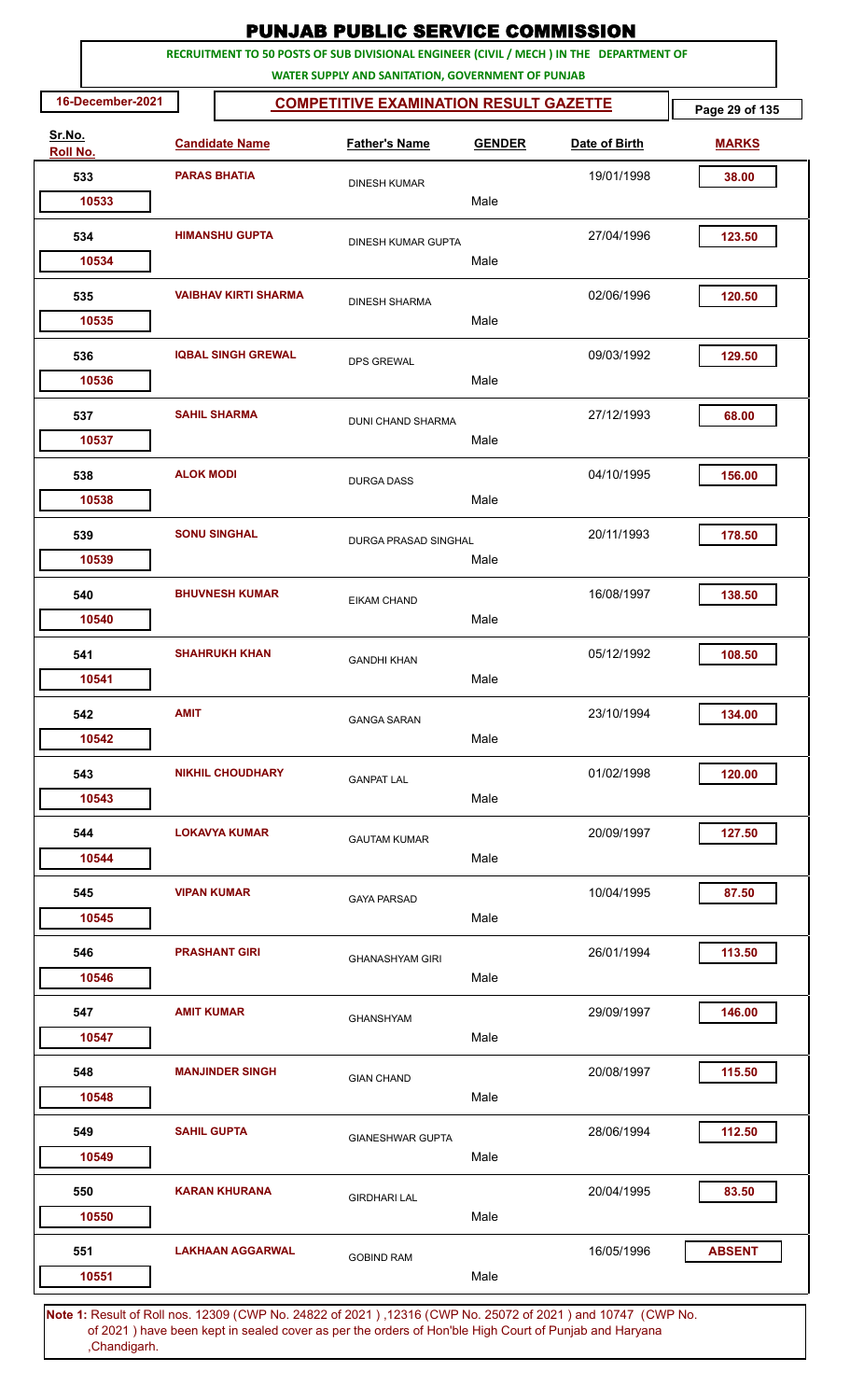|          |                  |                    |                            | <b>PUNJAB PUBLIC SERVICE COMMISSION</b>           |               |                                                                                                             |                |
|----------|------------------|--------------------|----------------------------|---------------------------------------------------|---------------|-------------------------------------------------------------------------------------------------------------|----------------|
|          |                  |                    |                            | WATER SUPPLY AND SANITATION, GOVERNMENT OF PUNJAB |               | RECRUITMENT TO 50 POSTS OF SUB DIVISIONAL ENGINEER (CIVIL / MECH ) IN THE DEPARTMENT OF                     |                |
|          | 16-December-2021 |                    |                            | <b>COMPETITIVE EXAMINATION RESULT GAZETTE</b>     |               |                                                                                                             | Page 30 of 135 |
| Sr.No.   |                  |                    | <b>Candidate Name</b>      | <b>Father's Name</b>                              | <b>GENDER</b> | Date of Birth                                                                                               | <b>MARKS</b>   |
| Roll No. | 552              |                    | <b>KARANVEER SINGH</b>     | <b>GOBINDER RAM</b>                               |               | 05/05/1994                                                                                                  | 125.00         |
|          | 10552            |                    |                            |                                                   | Male          |                                                                                                             |                |
|          | 553              | <b>SHAKTI GARG</b> |                            | <b>GOPAL KRISHAN</b>                              |               | 02/01/1994                                                                                                  | 135.00         |
|          | 10553            |                    |                            |                                                   | Male          |                                                                                                             |                |
|          | 554              |                    | <b>YUSHAL GARG</b>         | <b>GOPAL KRISHAN</b>                              |               | 04/08/1998                                                                                                  | 78.50          |
|          | 10554            |                    |                            |                                                   | Male          |                                                                                                             |                |
|          | 555              |                    | <b>NEEMISH YADAV</b>       | <b>GOPAL KRISHAN</b>                              |               | 03/01/1992                                                                                                  | <b>ABSENT</b>  |
|          | 10555            |                    |                            |                                                   | Male          |                                                                                                             |                |
|          | 556              |                    | <b>GAVINDER KUMAR</b>      | <b>GOPAL KRISHAN</b>                              |               | 30/01/1987                                                                                                  | 143.00         |
|          | 10556            |                    |                            |                                                   | Male          |                                                                                                             |                |
|          | 557              |                    | <b>SAHIL BANSAL</b>        | <b>GOPAL KRISHAN</b>                              |               | 06/10/1995                                                                                                  | 96.00          |
|          | 10557            |                    |                            |                                                   | Male          |                                                                                                             |                |
|          | 558              |                    | <b>RISHABH AGGARWAL</b>    | GOPAL KRISHAN AGGARWAL                            |               | 27/02/1997                                                                                                  | 136.50         |
|          | 10558            |                    |                            |                                                   | Male          |                                                                                                             |                |
|          | 559              |                    | <b>GAURAV NARANG</b>       | <b>GOPAL NARANG</b>                               |               | 20/07/1997                                                                                                  | 124.50         |
|          | 10559            |                    |                            |                                                   | Male          |                                                                                                             |                |
|          | 560              | <b>PRINCE</b>      |                            | <b>GOPAL SINGH</b>                                |               | 01/05/1992                                                                                                  | 82.50          |
|          | 10560            |                    |                            |                                                   | Male          |                                                                                                             |                |
|          | 561              |                    | <b>KARANVIR SINGH MANN</b> | <b>GOPAL SINGH MANN</b>                           |               | 02/09/1996                                                                                                  | 130.50         |
|          | 10561            |                    |                            |                                                   | Male          |                                                                                                             |                |
|          | 562<br>10562     |                    | <b>KRISHANJEET SINGH</b>   | <b>GORA SINGH</b>                                 | Male          | 04/04/1995                                                                                                  | 76.50          |
|          |                  |                    |                            |                                                   |               |                                                                                                             |                |
|          | 563<br>10563     |                    | <b>VISHWA PATHANIA</b>     | <b>GOVINDER PATHANIA</b>                          | Female        | 30/03/1997                                                                                                  | 75.00          |
|          |                  |                    |                            |                                                   |               |                                                                                                             |                |
|          | 564<br>10564     |                    | <b>HARSHIT KUMAR</b>       | <b>GULSHAN KUMAR</b>                              | Male          | 19/11/1997                                                                                                  | 162.50         |
|          |                  |                    | <b>SAHIL BANSAL</b>        |                                                   |               | 10/11/1994                                                                                                  | 60.50          |
|          | 565<br>10565     |                    |                            | <b>GULSHAN RAI</b>                                | Male          |                                                                                                             |                |
|          | 566              |                    | <b>GURDARSHAN SINGH</b>    |                                                   |               | 01/08/1996                                                                                                  | 99.00          |
|          | 10566            |                    |                            | <b>GULSHAN SINGH</b>                              | Male          |                                                                                                             |                |
|          | 567              |                    | <b>HARJINDER SINGH</b>     |                                                   |               | 02/12/1996                                                                                                  | 100.50         |
|          | 10567            |                    |                            | <b>GULZAR SINGH</b>                               | Male          |                                                                                                             |                |
|          | 568              |                    | <b>BALJINDER SINGH</b>     | <b>GULZAR SINGH</b>                               |               | 24/07/1995                                                                                                  | 85.00          |
|          | 10568            |                    |                            |                                                   | Male          |                                                                                                             |                |
|          | 569              |                    | <b>BALJEET SINGH</b>       | <b>GULZAR SINGH</b>                               |               | 13/12/1991                                                                                                  | 68.00          |
|          | 10569            |                    |                            |                                                   | Male          |                                                                                                             |                |
|          | 570              |                    | <b>VARINDER SINGH</b>      | <b>GURBACHAN SINGH</b>                            |               | 15/02/1995                                                                                                  | 40.00          |
|          | 10570            |                    |                            |                                                   | Male          |                                                                                                             |                |
|          |                  |                    |                            |                                                   |               | Note 1: Result of Roll nos. 12309 (CWP No. 24822 of 2021), 12316 (CWP No. 25072 of 2021) and 10747 (CWP No. |                |

 of 2021 ) have been kept in sealed cover as per the orders of Hon'ble High Court of Punjab and Haryana ,Chandigarh.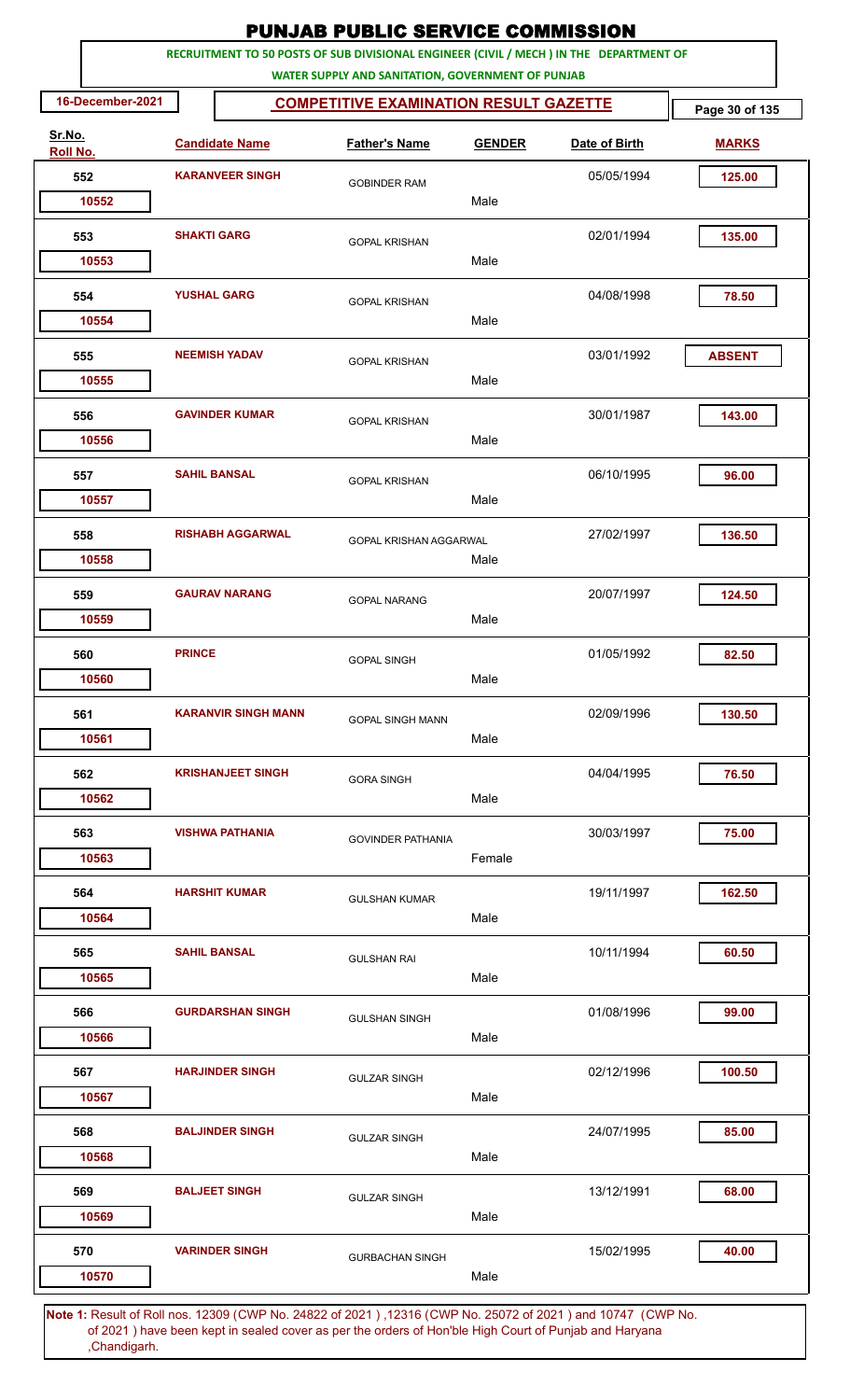|                    |                  |                      |                              | <b>PUNJAB PUBLIC SERVICE COMMISSION</b>                                                                                                      |               |               |                |
|--------------------|------------------|----------------------|------------------------------|----------------------------------------------------------------------------------------------------------------------------------------------|---------------|---------------|----------------|
|                    |                  |                      |                              | RECRUITMENT TO 50 POSTS OF SUB DIVISIONAL ENGINEER (CIVIL / MECH ) IN THE DEPARTMENT OF<br>WATER SUPPLY AND SANITATION, GOVERNMENT OF PUNJAB |               |               |                |
|                    | 16-December-2021 |                      |                              | <b>COMPETITIVE EXAMINATION RESULT GAZETTE</b>                                                                                                |               |               | Page 31 of 135 |
| Sr.No.<br>Roll No. |                  |                      | <b>Candidate Name</b>        | <b>Father's Name</b>                                                                                                                         | <b>GENDER</b> | Date of Birth | <b>MARKS</b>   |
| 571                |                  |                      | <b>PAWAN PREET SINGH</b>     | <b>GURBACHAN SINGH</b>                                                                                                                       |               | 14/06/1997    | 104.00         |
|                    | 10571            |                      |                              |                                                                                                                                              | Male          |               |                |
| 572                |                  | <b>MANDEEP SINGH</b> |                              | <b>GURBACHAN SINGH</b>                                                                                                                       |               | 02/03/1988    | 48.50          |
|                    | 10572            |                      |                              |                                                                                                                                              | Male          |               |                |
| 573                | 10573            |                      | <b>GURPREET SINGH</b>        | <b>GURBHAJAN SINGH</b>                                                                                                                       | Male          | 04/11/1995    | 68.50          |
| 574                |                  | <b>HARPREET</b>      |                              | <b>GURCHARAN SINGH</b>                                                                                                                       |               | 29/04/1991    | 63.00          |
|                    | 10574            |                      |                              |                                                                                                                                              | Male          |               |                |
| 575                | 10575            | <b>SAHIB SINGH</b>   |                              | <b>GURCHARAN SINGH</b>                                                                                                                       | Male          | 25/04/1996    | 77.50          |
|                    |                  |                      | <b>NAVDEEP SINGH</b>         |                                                                                                                                              |               |               |                |
| 576                | 10576            |                      |                              | <b>GURCHARAN SINGH</b>                                                                                                                       | Male          | 29/07/1994    | 90.50          |
| 577                |                  |                      | <b>JASPREET KAUR</b>         | <b>GURCHARAN SINGH</b>                                                                                                                       |               | 10/09/1994    | 135.50         |
|                    | 10577            |                      |                              |                                                                                                                                              | Female        |               |                |
| 578                | 10578            |                      | <b>VARINDER SINGH</b>        | <b>GURCHARAN SINGH</b>                                                                                                                       | Male          | 03/09/1993    | 35.50          |
|                    |                  |                      |                              |                                                                                                                                              |               |               |                |
| 579                | 10579            |                      | <b>GURDEEP SINGH</b>         | <b>GURCHARAN SINGH</b>                                                                                                                       | Male          | 30/11/1991    | 132.00         |
| 580                |                  | <b>RANJIT SINGH</b>  |                              | <b>GURCHARAN SINGH</b>                                                                                                                       |               | 07/02/1995    | 119.50         |
|                    | 10580            |                      |                              |                                                                                                                                              | Male          |               |                |
| 581                | 10581            |                      | <b>JAGVINDER SINGH</b>       | <b>GURCHARAN SINGH</b>                                                                                                                       | Male          | 06/11/1994    | 86.00          |
| 582                |                  |                      | <b>HARPREET SINGH</b>        |                                                                                                                                              |               | 02/12/1992    | 72.00          |
|                    | 10582            |                      |                              | <b>GURCHARAN SINGH</b>                                                                                                                       | Male          |               |                |
| 583                |                  |                      | <b>NAVDEEP SINGH</b>         | <b>GURCHARAN SINGH</b>                                                                                                                       |               | 21/10/1995    | 80.00          |
|                    | 10583            |                      |                              |                                                                                                                                              | Male          |               |                |
| 584                | 10584            |                      | <b>GURPREET SINGH</b>        | <b>GURCHARAN SINGH</b>                                                                                                                       | Male          | 22/01/1992    | 75.00          |
|                    |                  |                      |                              |                                                                                                                                              |               |               |                |
| 585                | 10585            |                      | <b>JAGMEET SINGH</b>         | <b>GURDARSHAN SINGH</b>                                                                                                                      | Male          | 10/05/1995    | 154.00         |
| 586                |                  |                      | <b>ANGADPREET SINGH BRAR</b> | <b>GURDARSHAN SINGH BRAR</b>                                                                                                                 |               | 25/02/1997    | 109.50         |
|                    | 10586            |                      |                              |                                                                                                                                              | Male          |               |                |
| 587                |                  |                      | <b>SUSHIL KUMAR</b>          | <b>GURDEEP CHAND</b>                                                                                                                         |               | 04/04/1993    | 49.50          |
|                    | 10587            |                      |                              |                                                                                                                                              | Male          |               |                |
| 588                | 10588            |                      | <b>PRINCE CHAWLA</b>         | <b>GURDEEP CHAWLA</b>                                                                                                                        | Male          | 16/06/1991    | 120.00         |
| 589                |                  |                      | <b>MANPREET SINGH</b>        | <b>GURDEEP SINGH</b>                                                                                                                         |               | 08/01/1997    | 98.50          |
|                    | 10589            |                      |                              |                                                                                                                                              | Male          |               |                |
|                    |                  |                      |                              |                                                                                                                                              |               |               |                |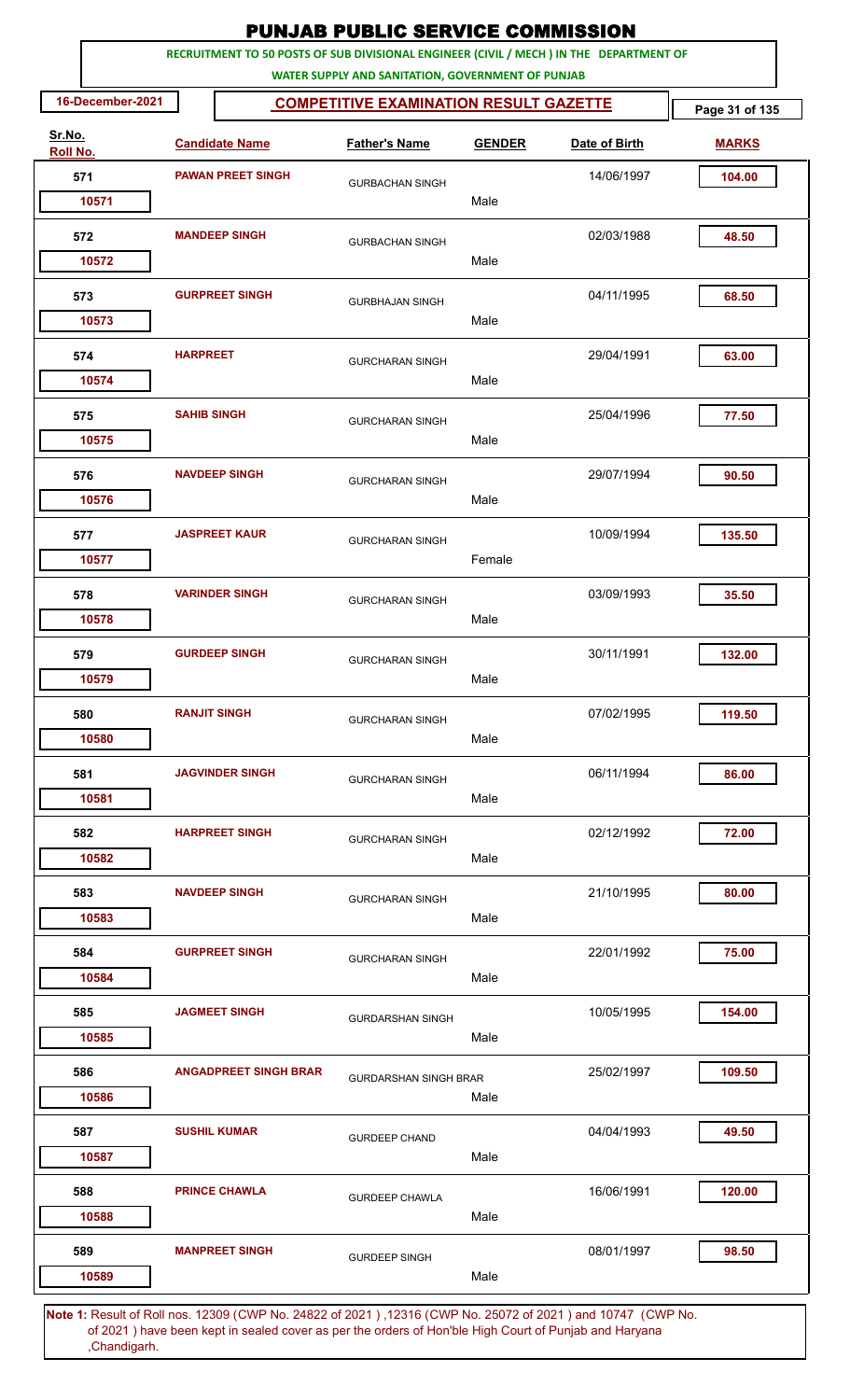|                    |              |                            |                                                   |               | <b>PUNJAB PUBLIC SERVICE COMMISSION</b>                                                                      |                |
|--------------------|--------------|----------------------------|---------------------------------------------------|---------------|--------------------------------------------------------------------------------------------------------------|----------------|
|                    |              |                            | WATER SUPPLY AND SANITATION, GOVERNMENT OF PUNJAB |               | RECRUITMENT TO 50 POSTS OF SUB DIVISIONAL ENGINEER (CIVIL / MECH ) IN THE DEPARTMENT OF                      |                |
| 16-December-2021   |              |                            | <b>COMPETITIVE EXAMINATION RESULT GAZETTE</b>     |               |                                                                                                              | Page 32 of 135 |
| Sr.No.<br>Roll No. |              | <b>Candidate Name</b>      | <b>Father's Name</b>                              | <b>GENDER</b> | Date of Birth                                                                                                | <b>MARKS</b>   |
| 590                |              | <b>JAGMEET SINGH</b>       | <b>GURDEEP SINGH</b>                              |               | 20/08/1992                                                                                                   | 62.50          |
| 10590              |              |                            |                                                   | Male          |                                                                                                              |                |
| 591                |              | <b>BALKARAN SINGH</b>      | <b>GURDEEP SINGH</b>                              |               | 17/06/1994                                                                                                   | 120.50         |
| 10591              |              |                            |                                                   | Male          |                                                                                                              |                |
| 592<br>10592       |              | <b>MANDEEP KAUR</b>        | <b>GURDEEP SINGH</b>                              | Female        | 19/04/1997                                                                                                   | 132.00         |
|                    |              |                            |                                                   |               |                                                                                                              |                |
| 593<br>10593       |              | <b>JAIDEEP SINGH</b>       | <b>GURDEEP SINGH</b>                              | Male          | 17/12/1996                                                                                                   | 108.00         |
| 594                |              | <b>KIRANDEEP KAUR</b>      | <b>GURDEEP SINGH</b>                              |               | 17/05/1993                                                                                                   | 87.00          |
| 10594              |              |                            |                                                   | Female        |                                                                                                              |                |
| 595                |              | <b>JAGPREET SINGH</b>      | <b>GURDEEP SINGH</b>                              |               | 30/08/1997                                                                                                   | 106.00         |
| 10595              |              |                            |                                                   | Male          |                                                                                                              |                |
| 596<br>10596       |              | <b>PIYUSH MITTAL</b>       | <b>GURDEV CHAND MITTAL</b>                        | Male          | 12/08/1994                                                                                                   | 39.50          |
| 597                |              | <b>AMANDEEP KUMAR</b>      |                                                   |               | 12/06/1993                                                                                                   | 66.00          |
| 10597              |              |                            | <b>GURDEV RAJ</b>                                 | Male          |                                                                                                              |                |
| 598                |              | <b>SUKHDEEP SINGH</b>      | <b>GURDEV SINGH</b>                               |               | 18/08/1994                                                                                                   | <b>ABSENT</b>  |
| 10598              |              |                            |                                                   | Male          |                                                                                                              |                |
| 599                |              | <b>RAVINDER SINGH</b>      | <b>GURDEV SINGH</b>                               |               | 29/10/1987                                                                                                   | 99.50          |
| 10599              |              |                            |                                                   | Male          |                                                                                                              |                |
| 600                |              | <b>BALKAR SINGH</b>        | <b>GURDEV SINGH</b>                               |               | 08/09/1998                                                                                                   | 80.50          |
| 10600              |              |                            |                                                   | Male          |                                                                                                              |                |
| 601<br>10601       |              | <b>JAGMEET SINGH</b>       | <b>GURDEV SINGH</b>                               | Male          | 15/08/1990                                                                                                   | <b>ABSENT</b>  |
| 602                |              | <b>PAVITAR SINGH</b>       |                                                   |               | 16/10/1991                                                                                                   | 75.00          |
| 10602              |              |                            | <b>GURDHIAN SINGH</b>                             | Male          |                                                                                                              |                |
| 603                |              | <b>JAGPREET SINGH</b>      | <b>GURDIAL SINGH</b>                              |               | 01/12/1984                                                                                                   | <b>ABSENT</b>  |
| 10603              |              |                            |                                                   | Male          |                                                                                                              |                |
| 604                |              | <b>PAVITAR SINGH</b>       | <b>GURDIAL SINGH</b>                              |               | 29/11/1995                                                                                                   | 65.50          |
| 10604              |              |                            |                                                   | Male          |                                                                                                              |                |
| 605                | <b>TARUN</b> |                            | <b>GURDIAL SINGH</b>                              |               | 31/12/1991                                                                                                   | <b>ABSENT</b>  |
| 10605              |              |                            |                                                   | Male          |                                                                                                              |                |
| 606<br>10606       |              | <b>ARVINDER SINGH</b>      | <b>GURDIAL SINGH</b>                              | Male          | 05/04/1991                                                                                                   | <b>ABSENT</b>  |
| 607                |              | <b>SUNIL SINGH BHATOYA</b> |                                                   |               | 07/01/1997                                                                                                   | 72.50          |
| 10607              |              |                            | <b>GURDIAL SINGH BHATOYA</b>                      | Male          |                                                                                                              |                |
| 608                |              | <b>RAKESH KUMAR</b>        | <b>GURDIP LAL</b>                                 |               | 27/01/2000                                                                                                   | 102.00         |
| 10608              |              |                            |                                                   | Male          |                                                                                                              |                |
|                    |              |                            |                                                   |               | Note 1: Pesult of Pollings, 12300 (CMP No. 24822 of 2021), 12316 (CMP No. 25072 of 2021) and 10747. (CMP No. |                |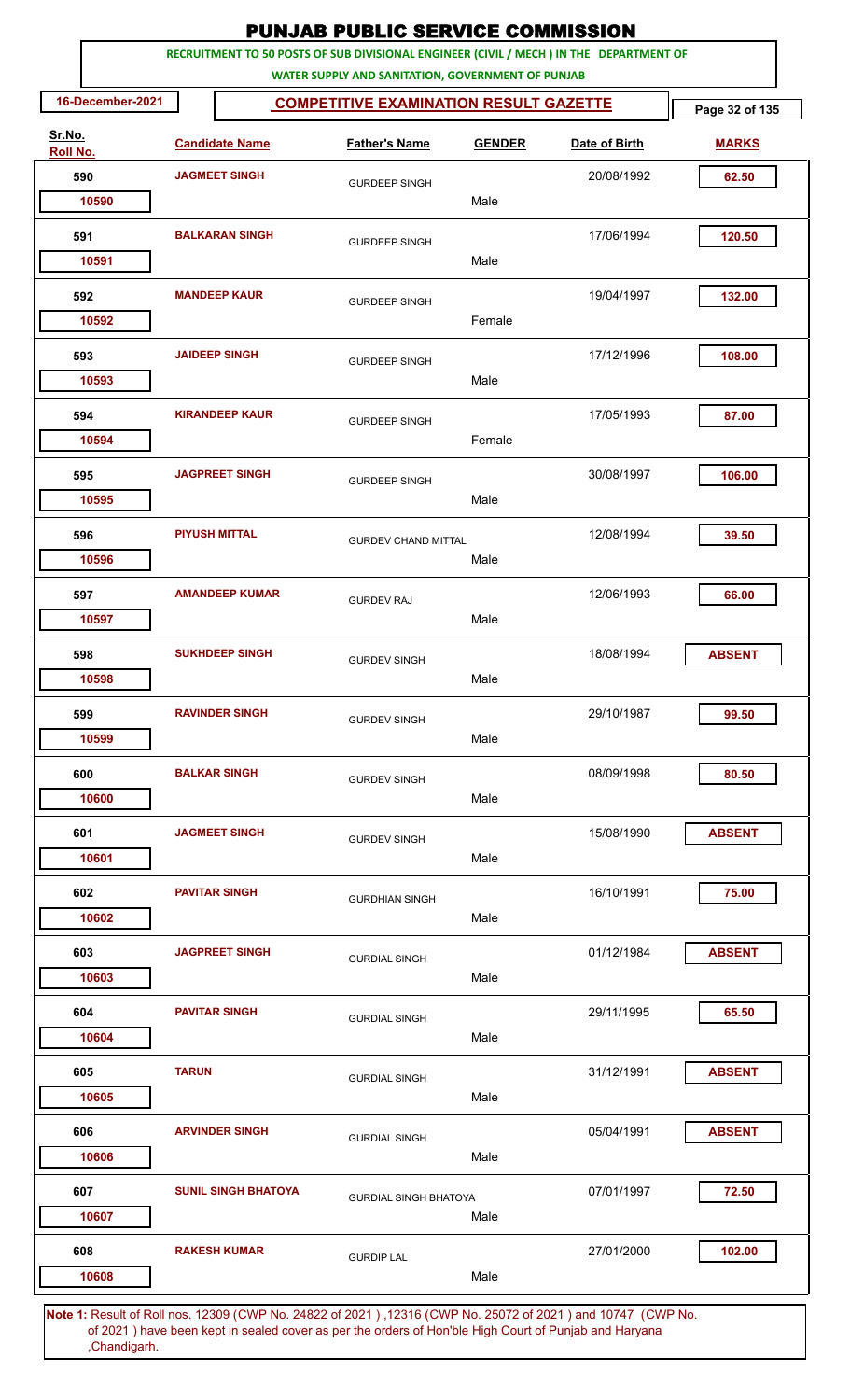|                    |                   |                                                                                         | <b>PUNJAB PUBLIC SERVICE COMMISSION</b>           |               |               |                |
|--------------------|-------------------|-----------------------------------------------------------------------------------------|---------------------------------------------------|---------------|---------------|----------------|
|                    |                   | RECRUITMENT TO 50 POSTS OF SUB DIVISIONAL ENGINEER (CIVIL / MECH ) IN THE DEPARTMENT OF | WATER SUPPLY AND SANITATION, GOVERNMENT OF PUNJAB |               |               |                |
| 16-December-2021   |                   |                                                                                         | <b>COMPETITIVE EXAMINATION RESULT GAZETTE</b>     |               |               | Page 33 of 135 |
| Sr.No.<br>Roll No. |                   | <b>Candidate Name</b>                                                                   | <b>Father's Name</b>                              | <b>GENDER</b> | Date of Birth | <b>MARKS</b>   |
| 609                |                   | <b>ANMOLDEEP SINGH</b>                                                                  | <b>GURINDER SINGH</b>                             |               | 18/02/1995    | 144.00         |
| 10609              |                   |                                                                                         |                                                   | Male          |               |                |
| 610                |                   | <b>GURANSH SINGH</b>                                                                    | <b>GURINDER SINGH</b>                             | Male          | 20/08/1995    | 121.50         |
| 10610              |                   |                                                                                         |                                                   |               |               |                |
| 611<br>10611       |                   | <b>SUKH HARMAN PREET SINGH</b>                                                          | <b>GURINDERPAL SINGH</b>                          | Male          | 05/12/1997    | 83.50          |
| 612<br>10612       |                   | <b>PARMINDER SINGH</b>                                                                  | <b>GURJANT SINGH</b>                              | Male          | 28/11/1994    | 84.50          |
| 613<br>10613       | <b>ROOP SINGH</b> |                                                                                         | <b>GURJANT SINGH</b>                              | Male          | 28/11/1998    | 131.00         |
| 614<br>10614       |                   | <b>MANPREET SINGH</b>                                                                   | <b>GURJANT SINGH</b>                              | Male          | 01/11/1993    | 102.00         |
| 615<br>10615       |                   | <b>HARPREET SINGH</b>                                                                   | <b>GURJANT SINGH</b>                              | Male          | 26/06/1994    | 110.50         |
| 616                |                   | <b>JOBANJEET SINGH</b>                                                                  | <b>GURJANT SINGH</b>                              |               | 04/12/1991    | 88.50          |
| 10616              |                   |                                                                                         |                                                   | Male          |               |                |
| 617<br>10617       |                   | <b>SUMAIL SINGH</b>                                                                     | <b>GURJANT SINGH</b>                              | Male          | 12/12/1990    | 140.00         |
| 618<br>10618       |                   | <b>GURSARBJOT SINGH</b>                                                                 | <b>GURJEET SINGH</b>                              | Male          | 11/11/1995    | 114.00         |
| 619<br>10619       |                   | <b>DILSANJH KAUR</b>                                                                    | <b>GURJEET SINGH</b>                              | Female        | 26/06/1995    | 63.00          |
| 620<br>10620       |                   | <b>HARPREET SINGH</b>                                                                   | <b>GURJINDER SINGH</b>                            | Male          | 16/02/1998    | 132.50         |
| 621<br>10621       |                   | <b>ARMANAT SINGH MAUR</b>                                                               | <b>GURJINDER SINGH MAUR</b>                       | Male          | 12/05/1996    | 96.00          |
| 622<br>10622       |                   | <b>JAPNAM SINGH</b>                                                                     | <b>GURJIT SINGH</b>                               | Male          | 09/07/1997    | 115.00         |
| 623<br>10623       |                   | <b>DILPREET SINGH</b>                                                                   | <b>GURKIAM SINGH</b>                              | Male          | 29/06/1994    | 83.00          |
| 624<br>10624       |                   | <b>GAGANDEEP SINGH</b>                                                                  | <b>GURLAL SINGH</b>                               | Male          | 20/07/1993    | 91.50          |
| 625<br>10625       |                   | <b>SACHINDEEP SAINI</b>                                                                 | <b>GURMAIL CHAND SAINI</b>                        | Male          | 02/02/1994    | 103.00         |
| 626<br>10626       |                   | <b>JASDEEP SINGH</b>                                                                    | <b>GURMAIL SINGH</b>                              | Male          | 13/04/1994    | <b>ABSENT</b>  |
| 627<br>10627       |                   | <b>GAGANDEEP SINGH KALER</b>                                                            | <b>GURMAIL SINGH</b>                              | Male          | 25/10/1991    | 128.00         |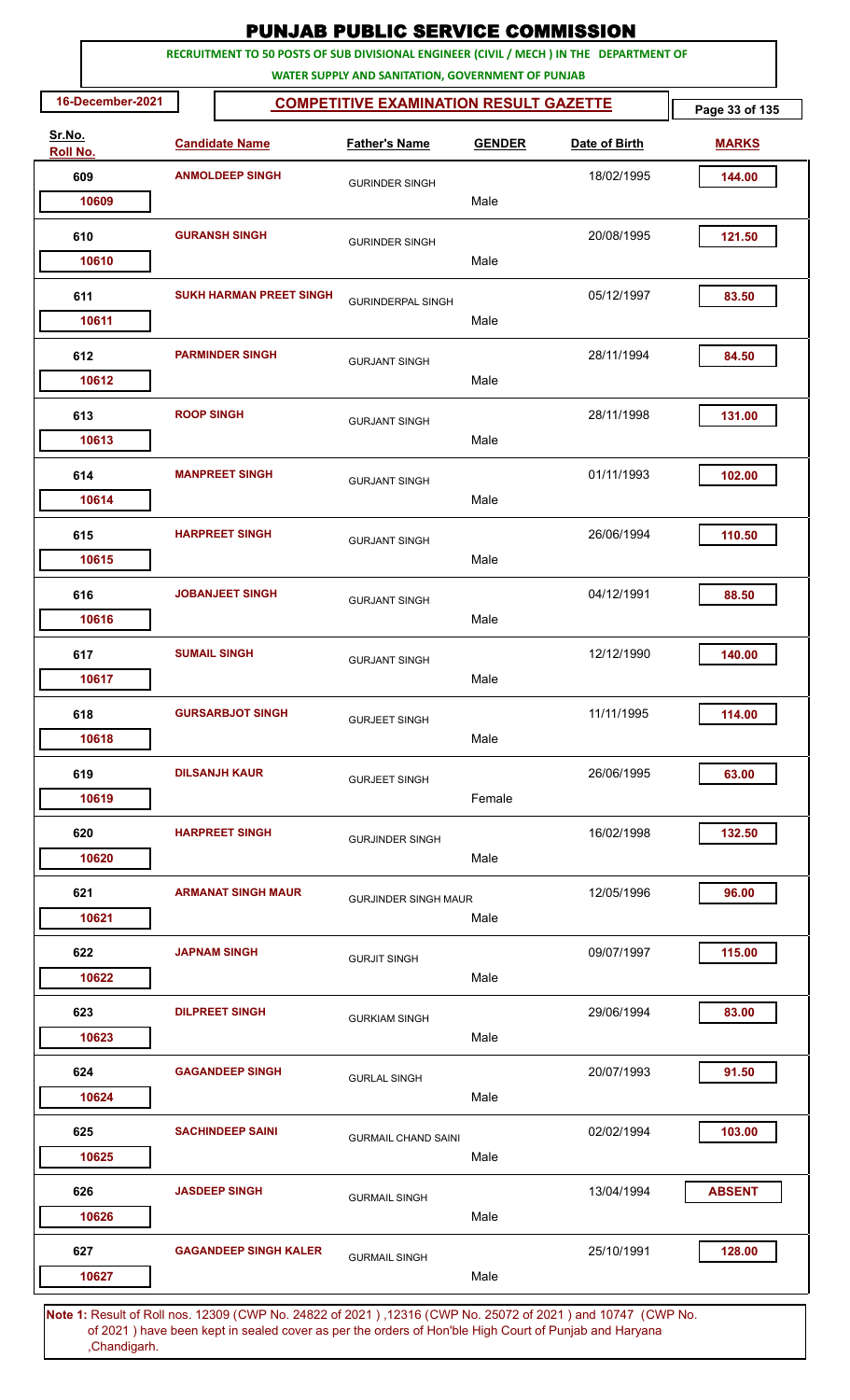|                    |                              | <b>PUNJAB PUBLIC SERVICE COMMISSION</b>                                                                                                      |               |               |                |
|--------------------|------------------------------|----------------------------------------------------------------------------------------------------------------------------------------------|---------------|---------------|----------------|
|                    |                              | RECRUITMENT TO 50 POSTS OF SUB DIVISIONAL ENGINEER (CIVIL / MECH ) IN THE DEPARTMENT OF<br>WATER SUPPLY AND SANITATION, GOVERNMENT OF PUNJAB |               |               |                |
| 16-December-2021   |                              | <b>COMPETITIVE EXAMINATION RESULT GAZETTE</b>                                                                                                |               |               | Page 34 of 135 |
| Sr.No.<br>Roll No. | <b>Candidate Name</b>        | <b>Father's Name</b>                                                                                                                         | <b>GENDER</b> | Date of Birth | <b>MARKS</b>   |
| 628                | <b>MANPREET SINGH</b>        | <b>GURMAIL SINGH</b>                                                                                                                         |               | 24/02/1992    | 152.50         |
| 10628              |                              |                                                                                                                                              | Male          |               |                |
| 629                | <b>GURSEWAK SINGH</b>        | <b>GURMAIL SINGH</b>                                                                                                                         |               | 13/04/1993    | 32.00          |
| 10629              |                              |                                                                                                                                              | Male          |               |                |
| 630<br>10630       | <b>JASKARAN SINGH NANDHA</b> | <b>GURMAIL SINGH</b>                                                                                                                         | Male          | 26/12/1991    | 127.50         |
| 631                | <b>VEERPAL KAUR</b>          | <b>GURMAIL SINGH</b>                                                                                                                         |               | 29/01/1998    | 115.50         |
| 10631              |                              |                                                                                                                                              | Female        |               |                |
| 632<br>10632       | <b>PIRTPAL SINGH</b>         | <b>GURMAIL SINGH</b>                                                                                                                         | Male          | 17/11/1990    | 76.50          |
| 633                | <b>VISHAVJEET SINGH</b>      | <b>GURMAIL SINGH</b>                                                                                                                         |               | 01/10/1996    | 130.50         |
| 10633              |                              |                                                                                                                                              | Male          |               |                |
| 634<br>10634       | <b>KAMALDEEP SINGH</b>       | <b>GURMAIL SINGH</b>                                                                                                                         | Male          | 14/02/1990    | 114.50         |
|                    | <b>MANPREET KAUR</b>         |                                                                                                                                              |               | 23/12/1997    |                |
| 635<br>10635       |                              | <b>GURMAIL SINGH</b>                                                                                                                         | Female        |               | 104.00         |
| 636                | <b>HARMANPREET SINGH</b>     | <b>GURMAIL SINGH</b>                                                                                                                         |               | 12/10/1994    | 82.50          |
| 10636              |                              |                                                                                                                                              | Male          |               |                |
| 637                | <b>JASKARANVIR SINGH</b>     | <b>GURMAIL SINGH</b>                                                                                                                         | Male          | 15/04/1993    | <b>ABSENT</b>  |
| 10637              |                              |                                                                                                                                              |               |               |                |
| 638<br>10638       | <b>MANJOT SINGH</b>          | <b>GURMAIL SINGH</b>                                                                                                                         | Male          | 24/09/1993    | 63.00          |
| 639                | <b>RAJDEEP SINGH</b>         |                                                                                                                                              |               | 04/03/1990    | 91.00          |
| 10639              |                              | <b>GURMAT SINGH</b>                                                                                                                          | Male          |               |                |
| 640                | <b>HIMANSHU GARG</b>         | <b>GURMEET GARG</b>                                                                                                                          |               | 18/10/1995    | 136.50         |
| 10640              |                              |                                                                                                                                              | Male          |               |                |
| 641<br>10641       | <b>HARISH KUMAR BANGA</b>    | <b>GURMEET LAL BANGA</b>                                                                                                                     | Male          | 16/08/1985    | 63.00          |
| 642                | <b>JATINDERVIR SINGH</b>     |                                                                                                                                              |               | 10/07/1994    | 70.50          |
| 10642              |                              | <b>GURMEET SINGH</b>                                                                                                                         | Male          |               |                |
| 643                | <b>KULDEEP SINGH</b>         | <b>GURMEET SINGH</b>                                                                                                                         |               | 19/08/1999    | 137.00         |
| 10643              |                              |                                                                                                                                              | Male          |               |                |
| 644                | <b>RAVINDER SINGH</b>        | <b>GURMEET SINGH</b>                                                                                                                         |               | 22/10/1991    | 60.50          |
| 10644              |                              |                                                                                                                                              | Male          |               |                |
| 645<br>10645       | <b>SAHIBPREET SINGH</b>      | <b>GURMEET SINGH</b>                                                                                                                         | Male          | 05/10/1998    | 140.00         |
| 646                | <b>PARDEEP SINGH</b>         | <b>GURMEET SINGH</b>                                                                                                                         |               | 31/07/1989    | <b>ABSENT</b>  |
| 10646              |                              |                                                                                                                                              | Male          |               |                |
|                    |                              | 4. Repult of Rollings, 19200 (CMD No. 24892 of 2021), 19216 (CMD No. 25072 of 2021) and 10747 (CMD No                                        |               |               |                |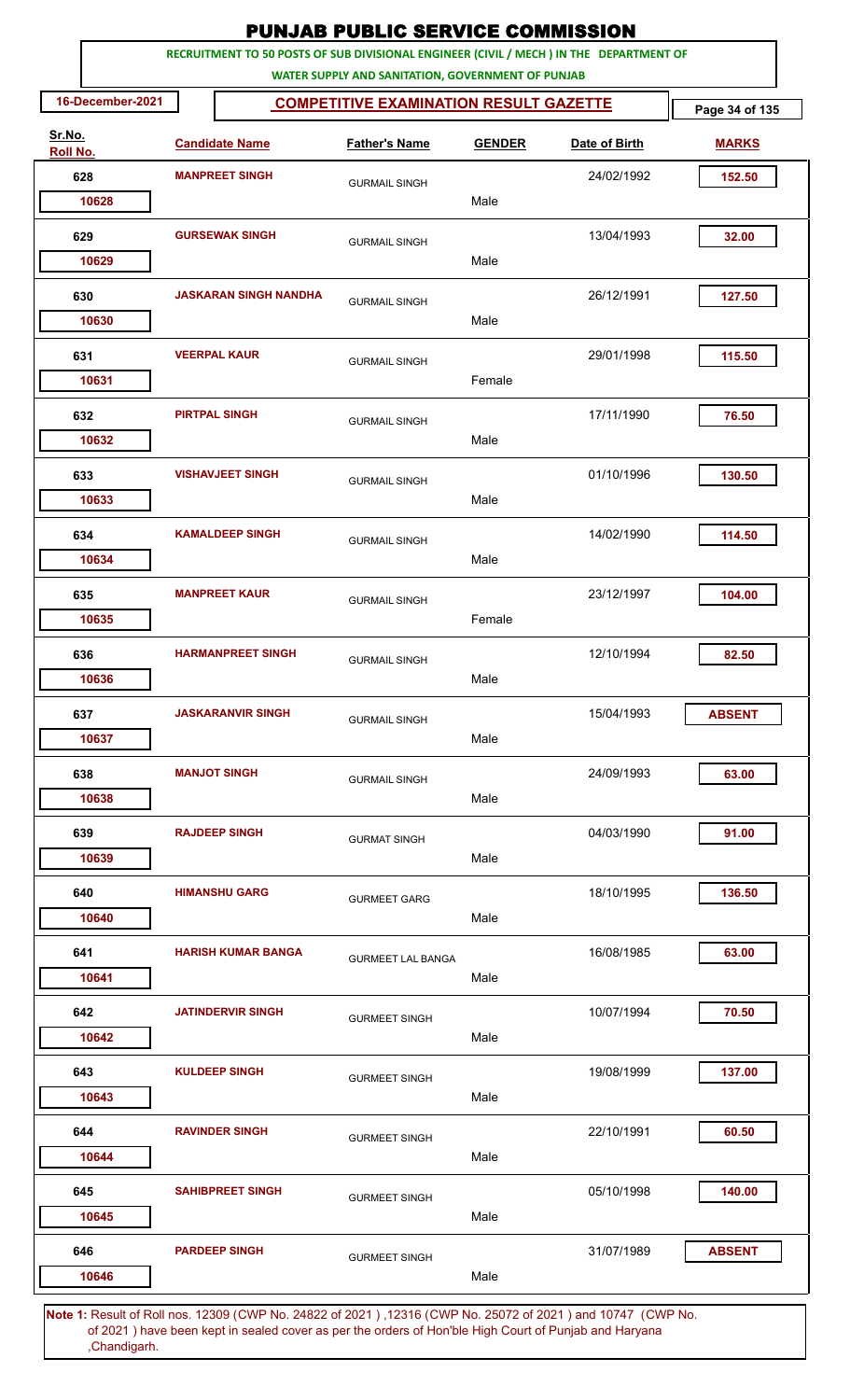|                    |                    |                             | <b>PUNJAB PUBLIC SERVICE COMMISSION</b>                                                            |        |                                                                                                             |                |
|--------------------|--------------------|-----------------------------|----------------------------------------------------------------------------------------------------|--------|-------------------------------------------------------------------------------------------------------------|----------------|
|                    |                    |                             | RECRUITMENT TO 50 POSTS OF SUB DIVISIONAL ENGINEER (CIVIL / MECH ) IN THE DEPARTMENT OF            |        |                                                                                                             |                |
| 16-December-2021   |                    |                             | WATER SUPPLY AND SANITATION, GOVERNMENT OF PUNJAB<br><b>COMPETITIVE EXAMINATION RESULT GAZETTE</b> |        |                                                                                                             | Page 35 of 135 |
| Sr.No.<br>Roll No. |                    | <b>Candidate Name</b>       | <b>Father's Name</b><br><b>GENDER</b>                                                              |        | Date of Birth                                                                                               | <b>MARKS</b>   |
| 647                |                    | <b>RAJDEEP SINGH SAMRAO</b> |                                                                                                    |        | 21/10/1996                                                                                                  | 141.00         |
| 10647              |                    |                             | <b>GURMEET SINGH</b>                                                                               | Male   |                                                                                                             |                |
| 648                |                    | <b>GURJANT SINGH</b>        | <b>GURMEET SINGH</b>                                                                               |        | 01/08/1996                                                                                                  | 66.00          |
| 10648              |                    |                             |                                                                                                    | Male   |                                                                                                             |                |
| 649                |                    | <b>HARJINDER SINGH</b>      | <b>GURMEET SINGH</b>                                                                               |        | 17/12/1994                                                                                                  | 117.00         |
| 10649              |                    |                             |                                                                                                    | Male   |                                                                                                             |                |
| 650                |                    | <b>PARDEEP SINGH</b>        | <b>GURMEET SINGH</b>                                                                               |        | 15/08/1996                                                                                                  | 108.50         |
| 10650              |                    |                             |                                                                                                    | Male   |                                                                                                             |                |
| 651                |                    | <b>DAVINDERPAL SINGH</b>    | <b>GURMEET SINGH</b>                                                                               | Male   | 03/07/1995                                                                                                  | 170.00         |
| 10651              |                    |                             |                                                                                                    |        |                                                                                                             |                |
| 652<br>10652       |                    | <b>LAKHVIR SINGH</b>        | <b>GURMEET SINGH</b>                                                                               | Male   | 02/12/1998                                                                                                  | 92.00          |
| 653                |                    | <b>VICRAMJEET SINGH</b>     |                                                                                                    |        | 02/02/1997                                                                                                  | 150.00         |
| 10653              |                    |                             | <b>GURMEET SINGH</b>                                                                               | Male   |                                                                                                             |                |
| 654                |                    | <b>HARMANDEEP SINGH</b>     | <b>GURMEET SINGH</b>                                                                               |        | 24/11/1993                                                                                                  | 136.00         |
| 10654              |                    |                             |                                                                                                    | Male   |                                                                                                             |                |
| 655                |                    | <b>JASHANDEEP SINGH</b>     | <b>GURMEET SINGH</b>                                                                               |        | 20/02/1995                                                                                                  | 83.50          |
| 10655              |                    |                             |                                                                                                    | Male   |                                                                                                             |                |
| 656                |                    | <b>AMANDEEP SINGH</b>       | <b>GURMEET SINGH</b>                                                                               |        | 10/08/1992                                                                                                  | 119.00         |
| 10656              |                    |                             |                                                                                                    | Male   |                                                                                                             |                |
| 657                | <b>AVTAR SINGH</b> |                             | <b>GURMEET SINGH</b>                                                                               |        | 13/01/1988                                                                                                  | 75.50          |
| 10657              |                    |                             |                                                                                                    | Male   |                                                                                                             |                |
| 658                |                    | <b>PUNEET SINGH SEMBHY</b>  | <b>GURMEET SINGH SEMBHY</b>                                                                        | Male   | 27/05/1995                                                                                                  | 183.50         |
| 10658              |                    |                             |                                                                                                    |        |                                                                                                             |                |
| 659<br>10659       |                    | <b>MANKIRAT SINGH</b>       | <b>GURMEJ SINGH</b>                                                                                | Male   | 21/12/1998                                                                                                  | 109.50         |
| 660                |                    | <b>SIMRANJEET SINGH</b>     |                                                                                                    |        | 13/05/1995                                                                                                  | <b>ABSENT</b>  |
| 10660              |                    |                             | <b>GURMEL SINGH</b>                                                                                | Male   |                                                                                                             |                |
| 661                |                    | <b>JATINDER SINGH</b>       | <b>GURMIT SINGH</b>                                                                                |        | 07/11/1995                                                                                                  | 133.50         |
| 10661              |                    |                             |                                                                                                    | Male   |                                                                                                             |                |
| 662                |                    | <b>PAVNEET SINGH</b>        | <b>GURMIT SINGH</b>                                                                                |        | 08/05/1996                                                                                                  | <b>ABSENT</b>  |
| 10662              |                    |                             |                                                                                                    | Male   |                                                                                                             |                |
| 663                |                    | <b>JASDEEP SINGH</b>        | <b>GURMUKH SINGH</b>                                                                               |        | 22/02/1996                                                                                                  | 123.00         |
| 10663              |                    |                             |                                                                                                    | Male   |                                                                                                             |                |
| 664                |                    | <b>MANDEEP KAUR</b>         | <b>GURMUKH SINGH</b>                                                                               |        | 28/06/1991                                                                                                  | <b>ABSENT</b>  |
| 10664              |                    |                             |                                                                                                    | Female |                                                                                                             |                |
| 665<br>10665       |                    | <b>TEJINDERPAL SINGH</b>    | <b>GURMUKH SINGH</b>                                                                               | Male   | 10/02/1993                                                                                                  | 72.50          |
|                    |                    |                             |                                                                                                    |        | Note 1: Pesult of Pollings, 12309 (CMP No. 24822 of 2021), 12316 (CMP No. 25072 of 2021) and 10747 (CMP No. |                |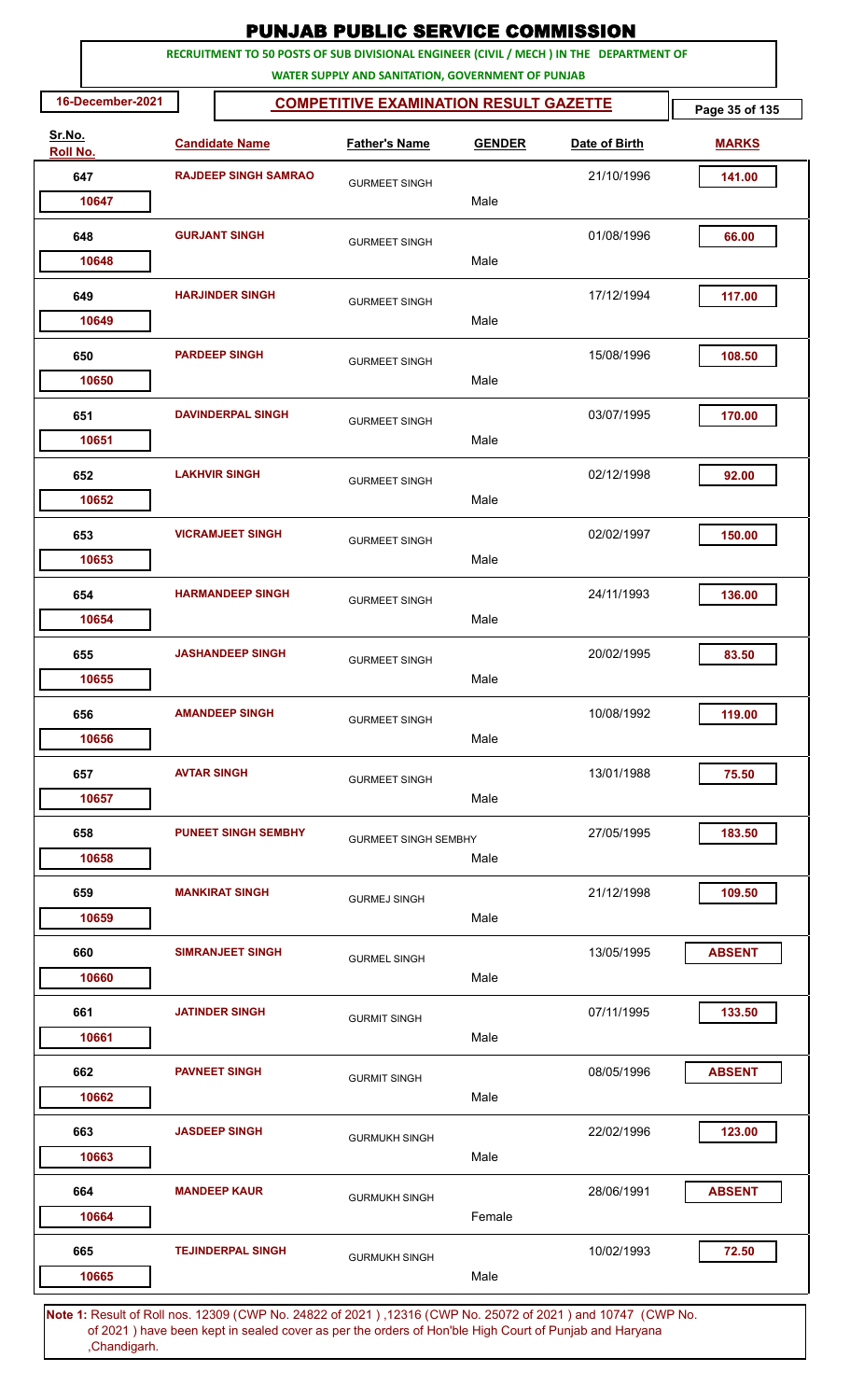|                    |                    |                                                                                         | <b>PUNJAB PUBLIC SERVICE COMMISSION</b>           |               |               |                |
|--------------------|--------------------|-----------------------------------------------------------------------------------------|---------------------------------------------------|---------------|---------------|----------------|
|                    |                    | RECRUITMENT TO 50 POSTS OF SUB DIVISIONAL ENGINEER (CIVIL / MECH ) IN THE DEPARTMENT OF | WATER SUPPLY AND SANITATION, GOVERNMENT OF PUNJAB |               |               |                |
| 16-December-2021   |                    |                                                                                         | <b>COMPETITIVE EXAMINATION RESULT GAZETTE</b>     |               |               | Page 36 of 135 |
| Sr.No.<br>Roll No. |                    | <b>Candidate Name</b>                                                                   | <b>Father's Name</b>                              | <b>GENDER</b> | Date of Birth | <b>MARKS</b>   |
| 666                |                    | <b>AKASHDEEP SINGH</b>                                                                  | <b>GURNAM SINGH</b>                               |               | 04/08/1995    | 153.00         |
| 10666              |                    |                                                                                         |                                                   | Male          |               |                |
| 667                |                    | <b>AKASHDEEP SINGH</b>                                                                  | <b>GURNAM SINGH</b>                               | Male          | 19/11/1996    | 118.50         |
| 10667              |                    |                                                                                         |                                                   |               |               |                |
| 668<br>10668       |                    | <b>MANDEEP SINGH</b>                                                                    | <b>GURNAM SINGH</b>                               | Male          | 25/04/1998    | 124.00         |
| 669<br>10669       |                    | <b>LOVEPREET SINGH</b>                                                                  | <b>GURNAM SINGH</b>                               | Male          | 09/05/1998    | 84.00          |
| 670<br>10670       |                    | <b>DANISHWAR SINGH</b>                                                                  | <b>GURNAM SINGH</b>                               | Male          | 14/06/1995    | 150.00         |
| 671<br>10671       |                    | <b>AMOLAK SINGH</b>                                                                     | <b>GURNAM SINGH</b>                               | Male          | 15/03/1995    | 99.00          |
| 672<br>10672       |                    | <b>GURPYAR SINGH</b>                                                                    | <b>GURNAM SINGH</b>                               | Male          | 12/10/1993    | 68.00          |
| 673<br>10673       |                    | <b>KARANJEET SINGH</b>                                                                  | <b>GURNEK SINGH</b>                               | Male          | 27/04/1992    | 98.00          |
| 674<br>10674       |                    | <b>PARDEEP SINGH BAJWA</b>                                                              | <b>GURNINDER SINGH</b>                            | Male          | 24/03/1995    | 94.00          |
| 675<br>10675       | <b>ROBIN SINGH</b> |                                                                                         | <b>GURPAL SINGH</b>                               | Male          | 20/04/1995    | 129.00         |
| 676<br>10676       | <b>SHIV CHARAN</b> |                                                                                         | <b>GURPAL SINGH</b>                               | Male          | 25/02/1995    | 149.50         |
| 677<br>10677       |                    | <b>BALJINDER SINGH</b>                                                                  | <b>GURPAL SINGH</b>                               | Male          | 13/09/1995    | 95.50          |
| 678<br>10678       |                    | <b>BIKRAM SINGH SIDHU</b>                                                               | <b>GURPAL SINGH SIDHU</b>                         | Male          | 05/12/1990    | 49.50          |
| 679<br>10679       |                    | <b>DHARM CHAND</b>                                                                      | <b>GURPARSHAD SINGH</b>                           | Male          | 22/05/1989    | 70.50          |
| 680<br>10680       |                    | <b>SHIVAM SACHDEVA</b>                                                                  | <b>GURPREET SINGH</b>                             | Male          | 04/03/2000    | 186.00         |
| 681<br>10681       |                    | <b>RAJWINDER SINGH</b>                                                                  | <b>GURPREET SINGH</b>                             | Male          | 12/05/1998    | 62.00          |
| 682<br>10682       | <b>MOHIT</b>       |                                                                                         | <b>GURPREET SINGH</b>                             | Male          | 17/01/1998    | 88.50          |
| 683<br>10683       |                    | <b>KARANVEER SINGH BHATIA</b>                                                           | <b>GURPREET SINGH BHATIA</b>                      | Male          | 27/12/1993    | 135.00         |
| 684<br>10684       |                    | <b>LOVENEET SINGH SARAO</b>                                                             | <b>GURPREET SINGH SARAO</b>                       | Male          | 16/09/1993    | 96.50          |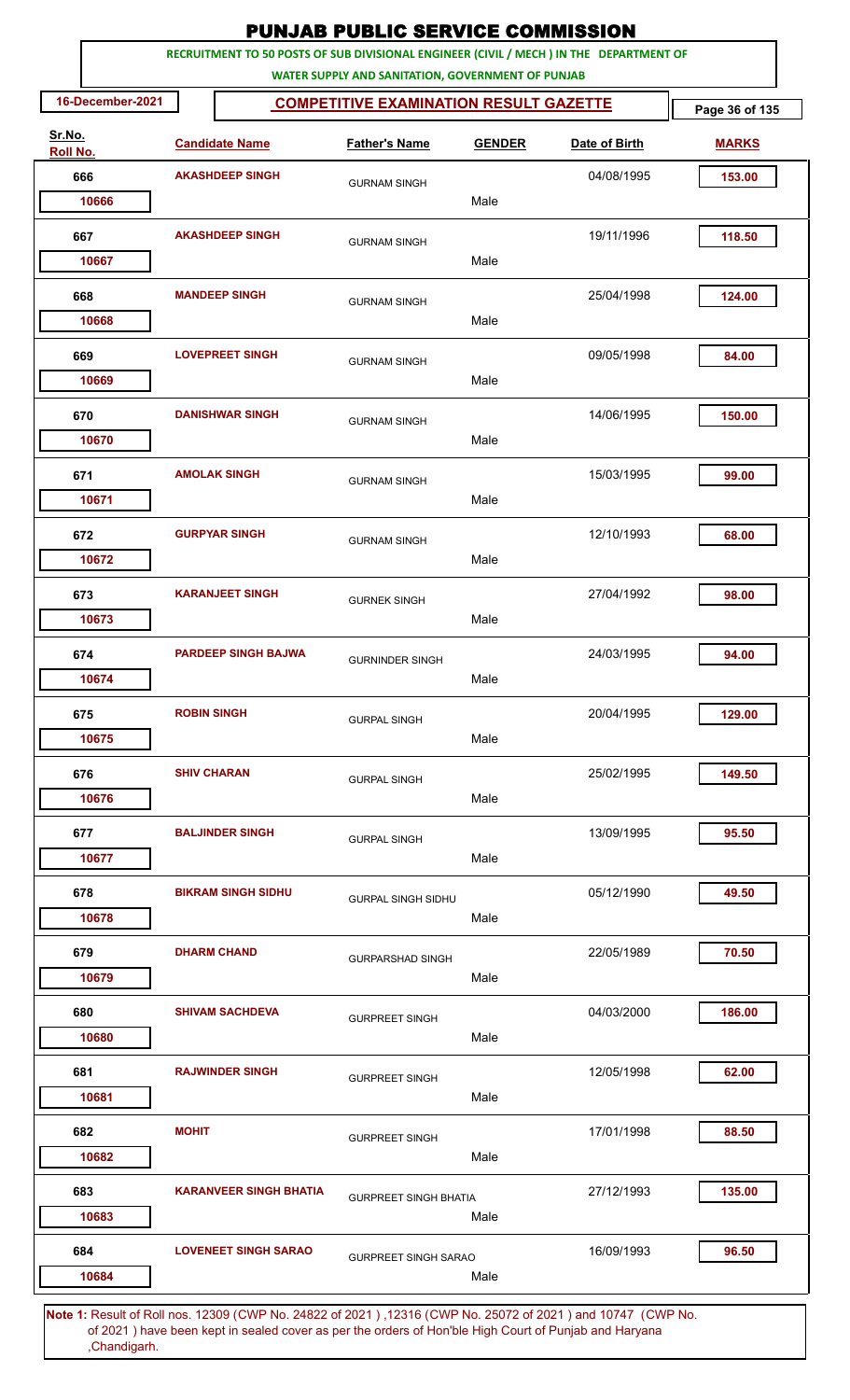| <b>PUNJAB PUBLIC SERVICE COMMISSION</b> |                   |                                                                                         |                                                                                                    |               |                                                                                                                  |                |  |  |  |
|-----------------------------------------|-------------------|-----------------------------------------------------------------------------------------|----------------------------------------------------------------------------------------------------|---------------|------------------------------------------------------------------------------------------------------------------|----------------|--|--|--|
|                                         |                   | RECRUITMENT TO 50 POSTS OF SUB DIVISIONAL ENGINEER (CIVIL / MECH ) IN THE DEPARTMENT OF |                                                                                                    |               |                                                                                                                  |                |  |  |  |
| 16-December-2021                        |                   |                                                                                         | WATER SUPPLY AND SANITATION, GOVERNMENT OF PUNJAB<br><b>COMPETITIVE EXAMINATION RESULT GAZETTE</b> |               |                                                                                                                  | Page 37 of 135 |  |  |  |
| Sr.No.                                  |                   |                                                                                         |                                                                                                    |               |                                                                                                                  |                |  |  |  |
| Roll No.                                |                   | <b>Candidate Name</b>                                                                   | <b>Father's Name</b>                                                                               | <b>GENDER</b> | Date of Birth                                                                                                    | <b>MARKS</b>   |  |  |  |
| 685                                     |                   | <b>HARI NARAYAN SINGH SODHI</b>                                                         | <b>GURPREET SINGH SODHI</b>                                                                        |               | 23/02/1997                                                                                                       | 151.50         |  |  |  |
| 10685                                   |                   |                                                                                         |                                                                                                    | Male          |                                                                                                                  |                |  |  |  |
| 686                                     |                   | <b>JASPREET SINGH WALIA</b>                                                             | <b>GURPREET SINGH WALIA</b>                                                                        |               | 05/12/1994                                                                                                       | 98.00          |  |  |  |
| 10686                                   |                   |                                                                                         |                                                                                                    | Male          |                                                                                                                  |                |  |  |  |
| 687                                     |                   | <b>GURVINDER SINGH BHULLAR</b>                                                          | <b>GURSEWAK SINGH</b>                                                                              |               | 02/07/1993                                                                                                       | 76.00          |  |  |  |
| 10687                                   |                   |                                                                                         |                                                                                                    | Male          |                                                                                                                  |                |  |  |  |
| 688                                     |                   | <b>IMANSHU PURI</b>                                                                     | <b>GURSEWAK SINGH PURI</b>                                                                         |               | 30/08/1998                                                                                                       | 72.00          |  |  |  |
| 10688                                   |                   |                                                                                         |                                                                                                    | Male          |                                                                                                                  |                |  |  |  |
| 689                                     |                   | <b>PARMINDER SINGH DHILLON</b>                                                          | <b>GURTEJ SINGH</b>                                                                                |               | 21/09/1992                                                                                                       | 128.50         |  |  |  |
| 10689                                   |                   |                                                                                         |                                                                                                    | Male          |                                                                                                                  |                |  |  |  |
| 690                                     |                   | <b>HARMAN JOT SINGH</b>                                                                 | <b>GURTEJ SINGH</b>                                                                                |               | 08/06/1994                                                                                                       | 121.50         |  |  |  |
| 10690                                   |                   |                                                                                         |                                                                                                    | Male          |                                                                                                                  |                |  |  |  |
| 691                                     |                   | <b>GURSIDAK SINGH KUKREJA</b>                                                           | <b>GURVINDER PAL SINGH</b>                                                                         |               | 21/12/1995                                                                                                       | <b>ABSENT</b>  |  |  |  |
| 10691                                   |                   |                                                                                         |                                                                                                    | Male          |                                                                                                                  |                |  |  |  |
| 692                                     |                   | <b>AMOL SINGH RAMANA</b>                                                                | <b>GURVINDER SINGH</b>                                                                             |               | 05/08/1993                                                                                                       | 144.00         |  |  |  |
| 10692                                   |                   |                                                                                         |                                                                                                    | Male          |                                                                                                                  |                |  |  |  |
| 693                                     |                   | <b>SARVJOT SINGH</b>                                                                    |                                                                                                    |               | 03/03/1997                                                                                                       | 92.00          |  |  |  |
| 10693                                   |                   |                                                                                         | <b>GURVINDER SINGH</b>                                                                             | Male          |                                                                                                                  |                |  |  |  |
| 694                                     |                   | <b>MANDEEP SINGH</b>                                                                    |                                                                                                    |               | 28/08/1991                                                                                                       | 112.00         |  |  |  |
| 10694                                   |                   |                                                                                         | <b>GURVINDER SINGH</b>                                                                             | Male          |                                                                                                                  |                |  |  |  |
| 695                                     |                   | <b>SATINDERPAL SINGH</b>                                                                |                                                                                                    |               | 15/11/1998                                                                                                       | 110.50         |  |  |  |
| 10695                                   |                   |                                                                                         | <b>GURVINDER SINGH</b>                                                                             | Male          |                                                                                                                  |                |  |  |  |
| 696                                     |                   | <b>GURSEHAJ VIR SINGH</b>                                                               |                                                                                                    |               | 06/03/1994                                                                                                       | 129.00         |  |  |  |
| 10696                                   |                   |                                                                                         | <b>GURWAIL SINGH</b>                                                                               | Male          |                                                                                                                  |                |  |  |  |
|                                         |                   |                                                                                         |                                                                                                    |               |                                                                                                                  |                |  |  |  |
| 697<br>10697                            |                   | <b>ROBINPREET SINGH</b>                                                                 | <b>GURWINDER SINGH</b>                                                                             | Male          | 05/12/1998                                                                                                       | 80.50          |  |  |  |
|                                         |                   |                                                                                         |                                                                                                    |               |                                                                                                                  |                |  |  |  |
| 698<br>10698                            |                   | <b>BALWINDER SINGH</b>                                                                  | <b>GYAN CHAND</b>                                                                                  | Male          | 30/10/1992                                                                                                       | 57.50          |  |  |  |
|                                         |                   |                                                                                         |                                                                                                    |               |                                                                                                                  |                |  |  |  |
| 699                                     | <b>ANUJ TOMAR</b> |                                                                                         | <b>GYASPAL TOMAR</b>                                                                               |               | 30/11/1993                                                                                                       | 155.50         |  |  |  |
| 10699                                   |                   |                                                                                         |                                                                                                    | Male          |                                                                                                                  |                |  |  |  |
| 700                                     |                   | <b>GURTEJ SINGH</b>                                                                     | <b>HAKAM SINGH</b>                                                                                 |               | 20/09/1988                                                                                                       | 109.50         |  |  |  |
| 10700                                   |                   |                                                                                         |                                                                                                    | Male          |                                                                                                                  |                |  |  |  |
| 701                                     |                   | <b>HARPREET KAUR</b>                                                                    | <b>HAKAM SINGH</b>                                                                                 |               | 21/08/1994                                                                                                       | 96.00          |  |  |  |
| 10701                                   |                   |                                                                                         |                                                                                                    | Female        |                                                                                                                  |                |  |  |  |
| 702                                     | <b>HONEY KHAN</b> |                                                                                         | <b>HANIF KHAN</b>                                                                                  |               | 26/06/1995                                                                                                       | <b>ABSENT</b>  |  |  |  |
| 10702                                   |                   |                                                                                         |                                                                                                    | Male          |                                                                                                                  |                |  |  |  |
| 703                                     |                   | <b>KULDEEP KUMAR</b>                                                                    | <b>HANS RAJ</b>                                                                                    |               | 17/11/1996                                                                                                       | 67.00          |  |  |  |
| 10703                                   |                   |                                                                                         |                                                                                                    | Male          |                                                                                                                  |                |  |  |  |
|                                         |                   |                                                                                         |                                                                                                    |               | <b>Note 1:</b> Result of Roll nos 12309 (CWP No. 24822 of 2021) 12316 (CWP No. 25072 of 2021) and 10747 (CWP No. |                |  |  |  |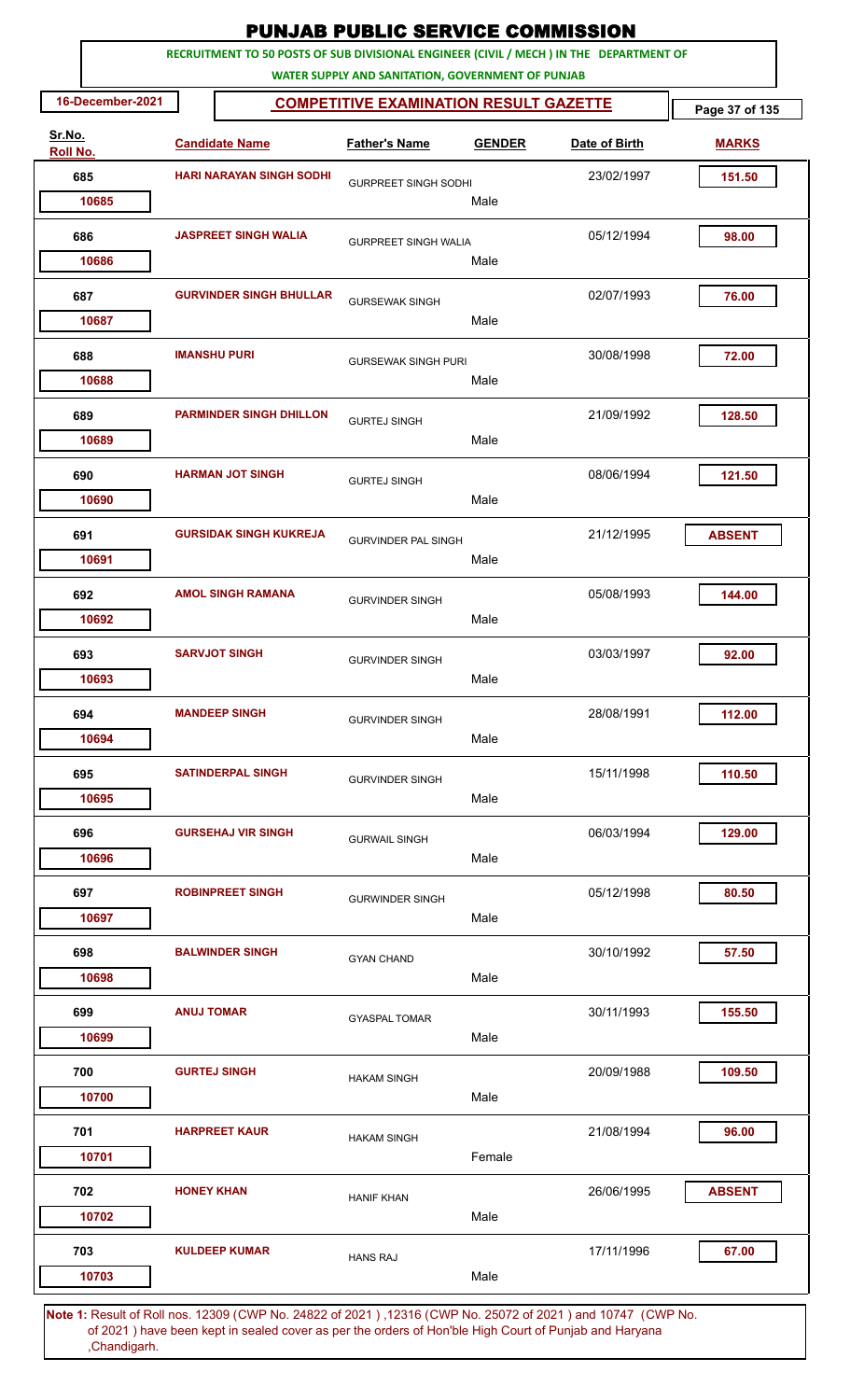|                    |                    |                         | <b>PUNJAB PUBLIC SERVICE COMMISSION</b>                                                                                                      |               |               |                |
|--------------------|--------------------|-------------------------|----------------------------------------------------------------------------------------------------------------------------------------------|---------------|---------------|----------------|
|                    |                    |                         | RECRUITMENT TO 50 POSTS OF SUB DIVISIONAL ENGINEER (CIVIL / MECH ) IN THE DEPARTMENT OF<br>WATER SUPPLY AND SANITATION, GOVERNMENT OF PUNJAB |               |               |                |
| 16-December-2021   |                    |                         | <b>COMPETITIVE EXAMINATION RESULT GAZETTE</b>                                                                                                |               |               | Page 38 of 135 |
| Sr.No.<br>Roll No. |                    | <b>Candidate Name</b>   | <b>Father's Name</b>                                                                                                                         | <b>GENDER</b> | Date of Birth | <b>MARKS</b>   |
| 704                |                    | <b>JASPREET SINGH</b>   | <b>HANS RAJ</b>                                                                                                                              |               | 16/01/1996    | 119.50         |
| 10704              |                    |                         |                                                                                                                                              | Male          |               |                |
| 705                | <b>SAHIL KUMAR</b> |                         | <b>HANS RAJ</b>                                                                                                                              |               | 25/07/1996    | 52.50          |
| 10705              |                    |                         |                                                                                                                                              | Male          |               |                |
| 706<br>10706       | <b>KARAN GARG</b>  |                         | <b>HANS RAJ GARG</b>                                                                                                                         | Male          | 10/08/1996    | 105.00         |
|                    |                    |                         |                                                                                                                                              |               |               |                |
| 707<br>10707       | <b>ASHISH GILL</b> |                         | <b>HANS RAJ GILL</b>                                                                                                                         | Male          | 25/06/1996    | 72.00          |
| 708                |                    | <b>SACHIN KAMBOJ</b>    | <b>HANS RAJ KAMBOJ</b>                                                                                                                       |               | 19/08/1996    | 141.50         |
| 10708              |                    |                         |                                                                                                                                              | Male          |               |                |
| 709<br>10709       |                    | <b>SANJEEV KUMAR</b>    | <b>HANUMAN DAS</b>                                                                                                                           | Male          | 31/08/1991    | <b>ABSENT</b>  |
|                    |                    |                         |                                                                                                                                              |               |               |                |
| 710<br>10710       |                    | <b>ROHIT BANSAL</b>     | <b>HAPPY BANSAL</b>                                                                                                                          | Male          | 02/07/1995    | 159.00         |
| 711                |                    | <b>RUBAL JANOTRA</b>    | <b>HAQIQAT RAI</b>                                                                                                                           |               | 14/01/1992    | 143.00         |
| 10711              |                    |                         |                                                                                                                                              | Male          |               |                |
| 712                |                    | <b>HIMANSHU NAHAR</b>   | <b>HARASH KUMAR</b>                                                                                                                          |               | 01/01/1997    | 165.50         |
| 10712              |                    |                         |                                                                                                                                              | Male          |               |                |
| 713                |                    | <b>AVDHESH KUMAR</b>    | <b>HARBANS LAL</b>                                                                                                                           |               | 06/08/1988    | 105.00         |
| 10713              |                    |                         |                                                                                                                                              | Male          |               |                |
| 714                | <b>AMIT KUMAR</b>  |                         | <b>HARBANS LAL</b>                                                                                                                           |               | 07/10/1991    | 126.00         |
| 10714              |                    |                         |                                                                                                                                              | Male          |               |                |
| 715                |                    | <b>ABHILASH KALOTRA</b> | HARBANS LAL KALOTRA                                                                                                                          |               | 21/01/1995    | 59.00          |
| 10715              |                    |                         |                                                                                                                                              | Male          |               |                |
| 716<br>10716       |                    | <b>ATUL KOUSHAL</b>     | HARBANS LAL KOUSHAL                                                                                                                          | Male          | 03/03/1995    | 157.00         |
|                    |                    |                         |                                                                                                                                              |               |               |                |
| 717<br>10717       |                    | <b>GURPREET SINGH</b>   | <b>HARBANS SINGH</b>                                                                                                                         | Male          | 11/11/1992    | 46.50          |
| 718                |                    | <b>PARDEEP SINGH</b>    |                                                                                                                                              |               | 10/08/1997    | 55.00          |
| 10718              |                    |                         | <b>HARBANS SINGH</b>                                                                                                                         | Male          |               |                |
| 719                | <b>SWARN SINGH</b> |                         | <b>HARBANS SINGH</b>                                                                                                                         |               | 04/05/1990    | 38.50          |
| 10719              |                    |                         |                                                                                                                                              | Male          |               |                |
| 720                |                    | <b>JASHANPREET BRAR</b> | <b>HARBANS SINGH</b>                                                                                                                         |               | 18/08/1996    | 155.00         |
| 10720              |                    |                         |                                                                                                                                              | Male          |               |                |
| 721                |                    | <b>GURJANT SINGH</b>    | <b>HARBANS SINGH</b>                                                                                                                         |               | 21/06/1998    | 137.00         |
| 10721              |                    |                         |                                                                                                                                              | Male          |               |                |
| 722                | <b>DEEP SINGH</b>  |                         | <b>HARBANS SINGH</b>                                                                                                                         |               | 20/10/1992    | 118.50         |
| 10722              |                    |                         |                                                                                                                                              | Male          |               |                |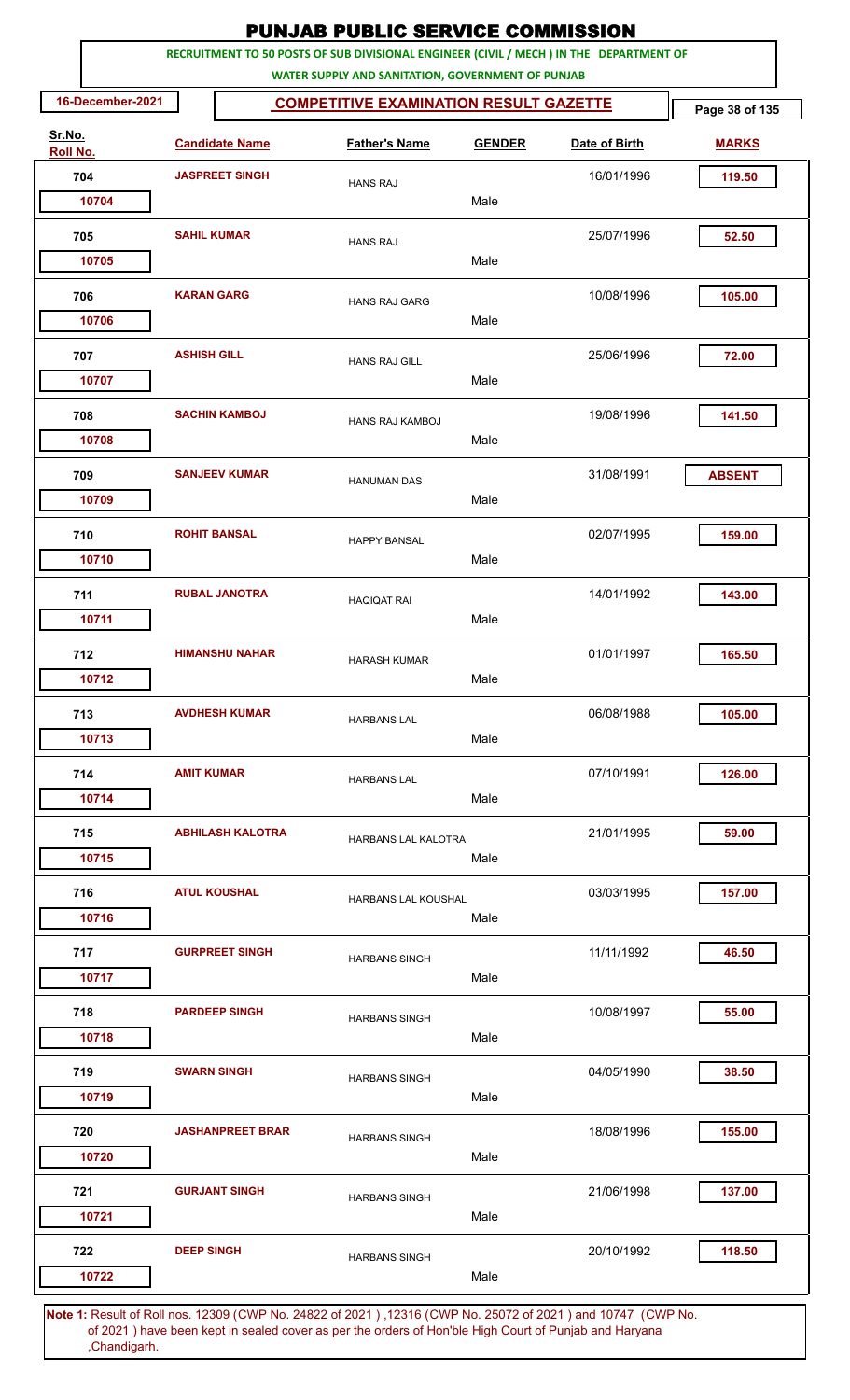|                    | <b>PUNJAB PUBLIC SERVICE COMMISSION</b>                                                                                                      |                        |                             |                                               |               |               |                |  |  |  |  |
|--------------------|----------------------------------------------------------------------------------------------------------------------------------------------|------------------------|-----------------------------|-----------------------------------------------|---------------|---------------|----------------|--|--|--|--|
|                    | RECRUITMENT TO 50 POSTS OF SUB DIVISIONAL ENGINEER (CIVIL / MECH ) IN THE DEPARTMENT OF<br>WATER SUPPLY AND SANITATION, GOVERNMENT OF PUNJAB |                        |                             |                                               |               |               |                |  |  |  |  |
|                    | 16-December-2021                                                                                                                             |                        |                             | <b>COMPETITIVE EXAMINATION RESULT GAZETTE</b> |               |               | Page 39 of 135 |  |  |  |  |
| Sr.No.<br>Roll No. |                                                                                                                                              |                        | <b>Candidate Name</b>       | <b>Father's Name</b>                          | <b>GENDER</b> | Date of Birth | <b>MARKS</b>   |  |  |  |  |
|                    | 723                                                                                                                                          | <b>GAGANDEEP SINGH</b> |                             | <b>HARBANS SINGH</b>                          |               | 11/07/1992    | 87.00          |  |  |  |  |
|                    | 10723                                                                                                                                        |                        |                             |                                               | Male          |               |                |  |  |  |  |
|                    | 724                                                                                                                                          |                        | <b>LOVEPREET SINGH</b>      | <b>HARBANS SINGH</b>                          |               | 18/05/1996    | 92.50          |  |  |  |  |
|                    | 10724                                                                                                                                        |                        |                             |                                               | Male          |               |                |  |  |  |  |
|                    | 725<br>10725                                                                                                                                 |                        | <b>AKASHDEEP SINGH BRAR</b> | <b>HARBANS SINGH</b>                          | Male          | 18/07/1997    | 90.00          |  |  |  |  |
|                    | 726                                                                                                                                          |                        | <b>GURPINDER SINGH</b>      | <b>HARBANS SINGH</b>                          |               | 05/12/1992    | <b>ABSENT</b>  |  |  |  |  |
|                    | 10726                                                                                                                                        |                        |                             |                                               | Male          |               |                |  |  |  |  |
|                    | 727<br>10727                                                                                                                                 |                        | <b>HARPREET SINGH</b>       | <b>HARBANT SINGH</b>                          | Male          | 05/04/1993    | 63.50          |  |  |  |  |
|                    | 728                                                                                                                                          |                        | <b>VISHAL MOURYA</b>        |                                               |               | 11/01/1995    | 133.50         |  |  |  |  |
|                    | 10728                                                                                                                                        |                        |                             | <b>HARBHAJAN LAL</b>                          | Male          |               |                |  |  |  |  |
|                    | 729                                                                                                                                          |                        | <b>HARKAMAL HEERA</b>       | <b>HARBHAJAN SINGH</b>                        |               | 03/06/1995    | 134.50         |  |  |  |  |
|                    | 10729                                                                                                                                        |                        |                             |                                               | Male          |               |                |  |  |  |  |
|                    | 730                                                                                                                                          |                        | <b>HARVINDER SINGH</b>      | <b>HARBHAJAN SINGH</b>                        |               | 04/06/1985    | 108.00         |  |  |  |  |
|                    | 10730                                                                                                                                        |                        |                             |                                               | Male          |               |                |  |  |  |  |
|                    | 731                                                                                                                                          |                        | <b>SANDEEP SINGH</b>        | <b>HARBHAJAN SINGH</b>                        |               | 13/04/1995    | 145.50         |  |  |  |  |
|                    | 10731                                                                                                                                        |                        |                             |                                               | Male          |               |                |  |  |  |  |
|                    | 732                                                                                                                                          |                        | <b>HARSIMRAN SINGH</b>      | <b>HARBHAJAN SINGH</b>                        |               | 27/04/1995    | 115.00         |  |  |  |  |
|                    | 10732                                                                                                                                        |                        |                             |                                               | Male          |               |                |  |  |  |  |
|                    | 733                                                                                                                                          |                        | <b>PARDEEP SINGH</b>        | <b>HARBHAJAN SINGH</b>                        |               | 17/09/1990    | 67.50          |  |  |  |  |
|                    | 10733                                                                                                                                        |                        |                             |                                               | Male          |               |                |  |  |  |  |
|                    | 734                                                                                                                                          |                        | <b>SAVROOP KAUR</b>         | <b>HARBHAJAN SINGH</b>                        |               | 01/06/1996    | 107.00         |  |  |  |  |
|                    | 10734                                                                                                                                        |                        |                             |                                               | Female        |               |                |  |  |  |  |
|                    | 735                                                                                                                                          |                        | <b>RAVINDER SINGH</b>       | <b>HARBHAJAN SINGH</b>                        |               | 21/02/1993    | 132.00         |  |  |  |  |
|                    | 10735                                                                                                                                        |                        |                             |                                               | Male          |               |                |  |  |  |  |
|                    | 736                                                                                                                                          |                        | <b>SURINDER SINGH</b>       | <b>HARBHAJAN SINGH</b>                        |               | 09/08/1992    | 81.50          |  |  |  |  |
|                    | 10736                                                                                                                                        |                        |                             |                                               | Male          |               |                |  |  |  |  |
|                    | 737                                                                                                                                          |                        | <b>ARVINDER SINGH</b>       | <b>HARBHAJAN SINGH</b>                        |               | 05/05/1982    | 76.50          |  |  |  |  |
|                    | 10737                                                                                                                                        |                        |                             |                                               | Male          |               |                |  |  |  |  |
|                    | 738                                                                                                                                          | <b>NIRAJ KUMAR</b>     |                             | <b>HARBILAS</b>                               |               | 14/08/1994    | 78.00          |  |  |  |  |
|                    | 10738                                                                                                                                        |                        |                             |                                               | Male          |               |                |  |  |  |  |
|                    | 739                                                                                                                                          |                        | <b>RAMANJEET SINGH</b>      | <b>HARBINDER PAL SINGH</b>                    |               | 09/01/1992    | <b>ABSENT</b>  |  |  |  |  |
|                    | 10739                                                                                                                                        |                        |                             |                                               | Male          |               |                |  |  |  |  |
|                    | 740<br>10740                                                                                                                                 |                        | <b>JASKARAN SINGH</b>       | <b>HARCHAND SINGH</b>                         | Male          | 08/09/1990    | 90.00          |  |  |  |  |
|                    | 741                                                                                                                                          |                        | <b>NAVNEET SINGH</b>        | <b>HARCHARN SINGH</b>                         |               | 13/10/1995    | 128.00         |  |  |  |  |
|                    | 10741                                                                                                                                        |                        |                             |                                               | Male          |               |                |  |  |  |  |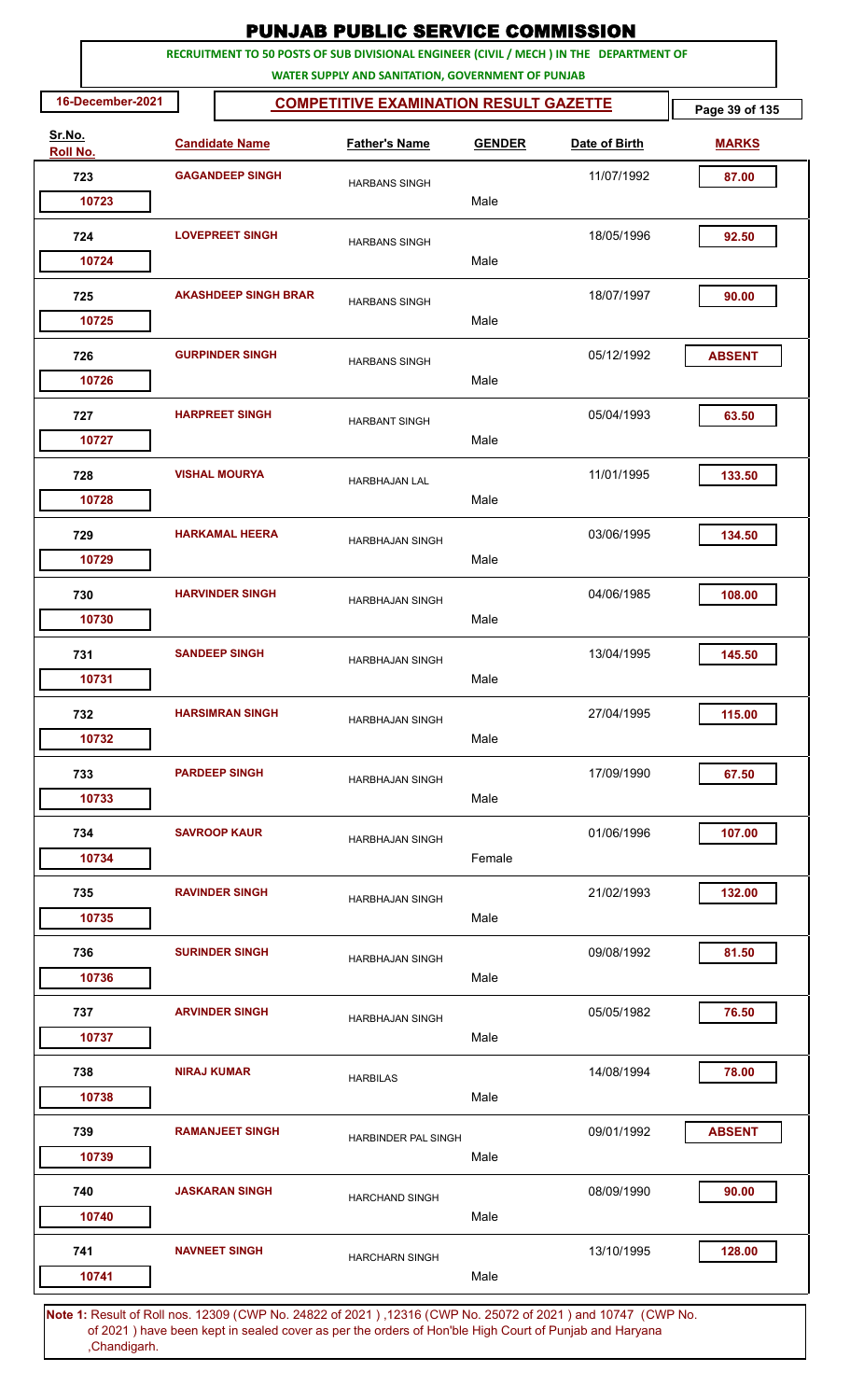|                           | <b>PUNJAB PUBLIC SERVICE COMMISSION</b><br>RECRUITMENT TO 50 POSTS OF SUB DIVISIONAL ENGINEER (CIVIL / MECH ) IN THE DEPARTMENT OF |                                                                                                              |                                                   |               |               |                |  |  |  |  |  |
|---------------------------|------------------------------------------------------------------------------------------------------------------------------------|--------------------------------------------------------------------------------------------------------------|---------------------------------------------------|---------------|---------------|----------------|--|--|--|--|--|
|                           |                                                                                                                                    |                                                                                                              | WATER SUPPLY AND SANITATION, GOVERNMENT OF PUNJAB |               |               |                |  |  |  |  |  |
| 16-December-2021          |                                                                                                                                    |                                                                                                              | <b>COMPETITIVE EXAMINATION RESULT GAZETTE</b>     |               |               | Page 40 of 135 |  |  |  |  |  |
| Sr.No.<br><b>Roll No.</b> |                                                                                                                                    | <b>Candidate Name</b>                                                                                        | <b>Father's Name</b>                              | <b>GENDER</b> | Date of Birth | <b>MARKS</b>   |  |  |  |  |  |
| 742                       |                                                                                                                                    | <b>JASHANPREET SINGH MAAN</b>                                                                                | <b>HARDEEP SINGH</b>                              |               | 05/07/1997    | 150.00         |  |  |  |  |  |
| 10742                     |                                                                                                                                    |                                                                                                              |                                                   | Male          |               |                |  |  |  |  |  |
| 743                       |                                                                                                                                    | <b>PARAMPREET SINGH</b>                                                                                      | <b>HARDEEP SINGH</b>                              |               | 16/07/1995    | 115.00         |  |  |  |  |  |
| 10743                     |                                                                                                                                    |                                                                                                              |                                                   | Male          |               |                |  |  |  |  |  |
| 744                       | <b>KARANVIR SINGH SOHAL</b>                                                                                                        |                                                                                                              | <b>HARDEEP SINGH</b>                              |               | 01/03/1997    | 104.50         |  |  |  |  |  |
| 10744                     |                                                                                                                                    |                                                                                                              |                                                   | Male          |               |                |  |  |  |  |  |
| 745                       | <b>HARKARAN SINGH</b>                                                                                                              |                                                                                                              | <b>HARDEV SINGH</b>                               |               | 04/11/1996    | 59.00          |  |  |  |  |  |
| 10745                     |                                                                                                                                    |                                                                                                              |                                                   | Male          |               |                |  |  |  |  |  |
| 746                       |                                                                                                                                    | <b>GURPREET SINGH</b>                                                                                        | <b>HARDEV SINGH</b>                               |               | 24/02/1995    | 154.50         |  |  |  |  |  |
| 10746                     |                                                                                                                                    |                                                                                                              |                                                   | Male          |               |                |  |  |  |  |  |
| 747                       |                                                                                                                                    | <b>KULJINDER SINGH</b>                                                                                       | <b>HARDIAL SINGH</b>                              |               | 02/10/1995    | 171.00         |  |  |  |  |  |
| 10748                     |                                                                                                                                    |                                                                                                              |                                                   | Male          |               |                |  |  |  |  |  |
| 748                       |                                                                                                                                    | <b>RAJPAL SINGH</b>                                                                                          | <b>HARDIP SINGH</b>                               |               | 08/08/1993    | 121.00         |  |  |  |  |  |
| 10749                     |                                                                                                                                    |                                                                                                              |                                                   | Male          |               |                |  |  |  |  |  |
| 749                       |                                                                                                                                    | <b>GAURAV SHARMA</b>                                                                                         | <b>HARDUTT SHARMA</b>                             |               | 15/10/1994    | 133.00         |  |  |  |  |  |
| 10750                     |                                                                                                                                    |                                                                                                              |                                                   | Male          |               |                |  |  |  |  |  |
| 750                       |                                                                                                                                    | <b>HARJINDER SINGH</b>                                                                                       | <b>HARDYAL SINGH</b>                              |               | 27/07/1990    | 65.50          |  |  |  |  |  |
| 10751                     |                                                                                                                                    |                                                                                                              |                                                   | Male          |               |                |  |  |  |  |  |
| 751                       |                                                                                                                                    | <b>KUNWAR GOURAV SINGH</b>                                                                                   | <b>HARGOBIND SINGH</b>                            |               | 21/08/1994    | 90.00          |  |  |  |  |  |
| 10752                     |                                                                                                                                    |                                                                                                              |                                                   | Male          |               |                |  |  |  |  |  |
| 752                       | <b>VIKRAMJIT</b>                                                                                                                   |                                                                                                              | <b>HARI KRISHAN</b>                               |               | 13/09/1995    | 75.50          |  |  |  |  |  |
| 10753                     |                                                                                                                                    |                                                                                                              |                                                   | Male          |               |                |  |  |  |  |  |
| 753                       | <b>SANDEEP</b>                                                                                                                     |                                                                                                              | <b>HARI KRISHAN</b>                               |               | 15/10/1989    | 72.00          |  |  |  |  |  |
| 10754                     |                                                                                                                                    |                                                                                                              |                                                   | Male          |               |                |  |  |  |  |  |
| 754                       |                                                                                                                                    | <b>KAMALJIT SINGH</b>                                                                                        | <b>HARI LAL NAFRI</b>                             |               | 03/06/1992    | 85.50          |  |  |  |  |  |
| 10755                     |                                                                                                                                    |                                                                                                              |                                                   | Male          |               |                |  |  |  |  |  |
| 755                       |                                                                                                                                    | <b>MANJEET KUMAR</b>                                                                                         | <b>HARI PRASAD</b>                                |               | 21/12/1989    | 90.00          |  |  |  |  |  |
| 10756                     |                                                                                                                                    |                                                                                                              |                                                   | Male          |               |                |  |  |  |  |  |
| 756                       |                                                                                                                                    | <b>ARSHVEER SINGH</b>                                                                                        | <b>HARI SINGH</b>                                 |               | 29/08/1992    | 56.50          |  |  |  |  |  |
| 10757                     |                                                                                                                                    |                                                                                                              |                                                   | Male          |               |                |  |  |  |  |  |
| 757                       |                                                                                                                                    | <b>KARAMJEET SINGH</b>                                                                                       | <b>HARI SINGH</b>                                 |               | 05/07/1993    | 80.00          |  |  |  |  |  |
| 10758                     |                                                                                                                                    |                                                                                                              |                                                   | Male          |               |                |  |  |  |  |  |
| 758                       |                                                                                                                                    | <b>SUNJEET SINGH</b>                                                                                         | <b>HARINDER SINGH</b>                             |               | 25/08/1995    | 146.50         |  |  |  |  |  |
| 10759                     |                                                                                                                                    |                                                                                                              |                                                   | Male          |               |                |  |  |  |  |  |
| 759                       |                                                                                                                                    | <b>HARPARTAP SINGH GREWAL</b>                                                                                | HARINDER SINGH GREWAL                             |               | 06/03/1996    | 82.00          |  |  |  |  |  |
| 10760                     |                                                                                                                                    |                                                                                                              |                                                   | Male          |               |                |  |  |  |  |  |
| 760                       |                                                                                                                                    | <b>CHANPREET SINGH</b>                                                                                       | HARINDER SINGH SAHARAN                            |               | 18/04/1991    | 153.00         |  |  |  |  |  |
| 10761                     | <b>SAHARAN</b>                                                                                                                     |                                                                                                              |                                                   | Male          |               |                |  |  |  |  |  |
|                           |                                                                                                                                    | Note 1: Pesult of Pollings, 12300 (CMP No. 24822 of 2021), 12316 (CMP No. 25072 of 2021) and 10747. (CMP No. |                                                   |               |               |                |  |  |  |  |  |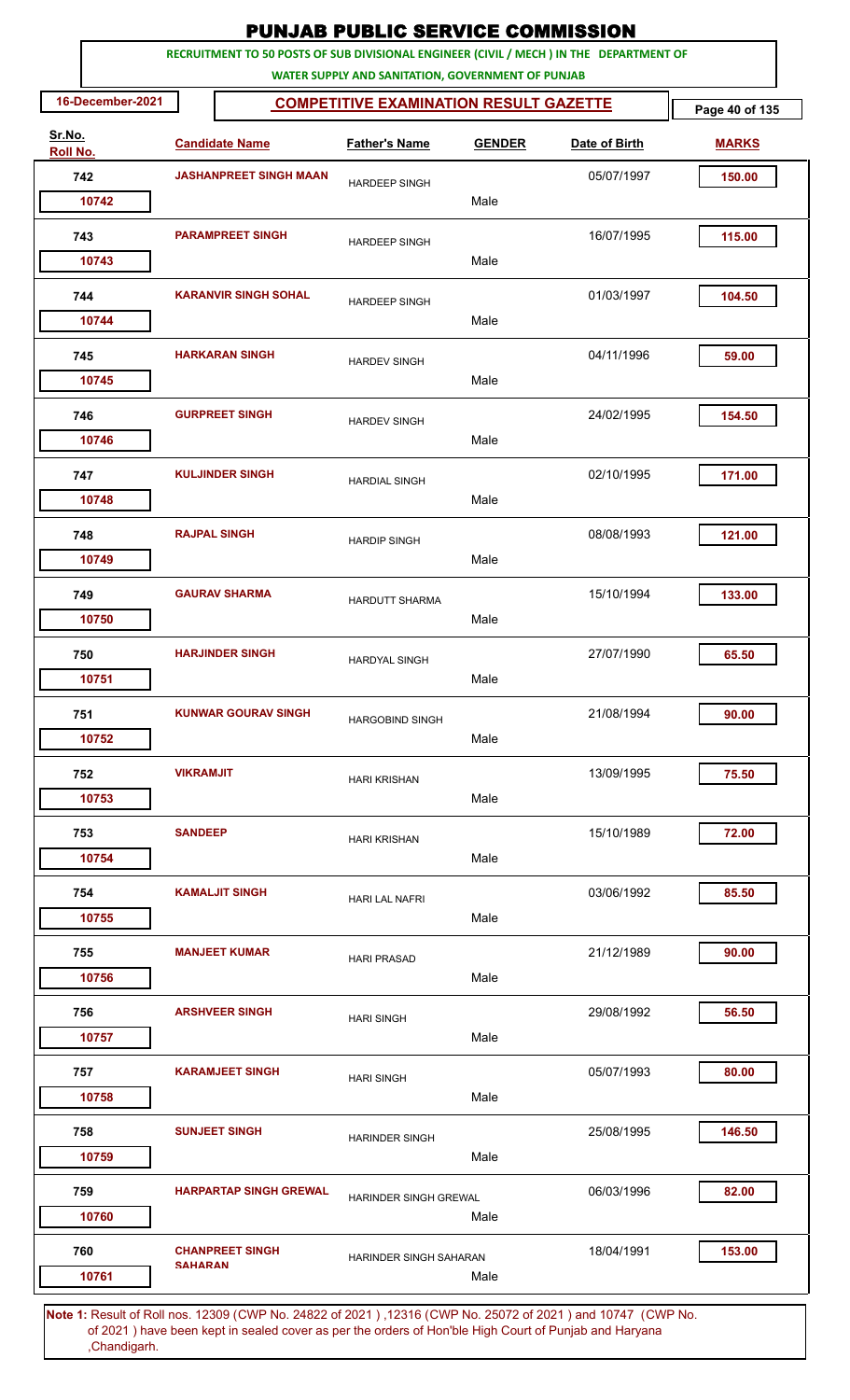|                    |                    |                               | <b>PUNJAB PUBLIC SERVICE COMMISSION</b>           |               |                                                                                         |                |
|--------------------|--------------------|-------------------------------|---------------------------------------------------|---------------|-----------------------------------------------------------------------------------------|----------------|
|                    |                    |                               | WATER SUPPLY AND SANITATION, GOVERNMENT OF PUNJAB |               | RECRUITMENT TO 50 POSTS OF SUB DIVISIONAL ENGINEER (CIVIL / MECH ) IN THE DEPARTMENT OF |                |
| 16-December-2021   |                    |                               | <b>COMPETITIVE EXAMINATION RESULT GAZETTE</b>     |               |                                                                                         | Page 41 of 135 |
| Sr.No.<br>Roll No. |                    | <b>Candidate Name</b>         | <b>Father's Name</b>                              | <b>GENDER</b> | Date of Birth                                                                           | <b>MARKS</b>   |
| 761                |                    | <b>NAVKARAN SINGH MROQUE</b>  | HARINDERJIT SINGH MROQUE                          |               | 13/10/1995                                                                              | 65.00          |
| 10762              |                    |                               |                                                   | Male          |                                                                                         |                |
| 762                |                    | <b>VISHWAS ARORA</b>          | <b>HARISH ARORA</b>                               |               | 15/06/1996                                                                              | 178.00         |
| 10763              |                    |                               |                                                   | Male          |                                                                                         |                |
| 763                |                    | <b>SANDEEP KUMAR SHARMA</b>   | <b>HARISH KUMAR</b>                               |               | 20/01/1994                                                                              | 59.00          |
| 10764              |                    |                               |                                                   | Male          |                                                                                         |                |
| 764                | <b>MOHIT KUMAR</b> |                               | <b>HARISH KUMAR</b>                               |               | 16/03/1992                                                                              | 96.00          |
| 10765              |                    |                               |                                                   | Male          |                                                                                         |                |
| 765                | <b>SAHIL SAHI</b>  |                               | <b>HARISH SAHI</b>                                |               | 11/04/1992                                                                              | 95.50          |
| 10766              |                    |                               |                                                   | Male          |                                                                                         |                |
| 766                |                    | <b>MONU SHARMA</b>            | HARISHCHANDER SHARMA                              |               | 08/08/1995                                                                              | 99.00          |
| 10767              |                    |                               |                                                   | Male          |                                                                                         |                |
| 767                |                    | <b>MANTAJ SINGH DHALIWAL</b>  | HARJASPAL SINGH DHALIWAL                          |               | 29/11/1996                                                                              | 73.00          |
| 10768              |                    |                               |                                                   | Male          |                                                                                         |                |
| 768                |                    | <b>JASPAL SHAHRI</b>          | <b>HARJEET SINGH</b>                              |               | 01/03/1994                                                                              | 88.50          |
| 10769              |                    |                               |                                                   | Male          |                                                                                         |                |
| 769                |                    | <b>JASMEET SINGH ISSAR</b>    | <b>HARJEET SINGH</b>                              |               | 10/03/1998                                                                              | 134.00         |
| 10770              |                    |                               |                                                   | Male          |                                                                                         |                |
| 770                |                    | <b>MANJINDERPAL SINGH</b>     | <b>HARJEET SINGH</b>                              |               | 15/05/1994                                                                              | 80.00          |
| 10771              |                    |                               |                                                   | Male          |                                                                                         |                |
| 771                |                    | <b>GURMEET SINGH KATHURIA</b> | <b>HARJEET SINGH</b>                              |               | 04/01/1991                                                                              | 117.50         |
| 10772              |                    |                               |                                                   | Male          |                                                                                         |                |
| 772                |                    | <b>BERJINDER PAUL</b>         | <b>HARJINDER PAUL</b>                             |               | 14/06/1999                                                                              | 74.50          |
| 10773              |                    |                               |                                                   | Male          |                                                                                         |                |
| 773                |                    | <b>JAPLEEN SINGH</b>          | <b>HARJINDER SINGH</b>                            |               | 21/06/1998                                                                              | 119.50         |
| 10774              |                    |                               |                                                   | Male          |                                                                                         |                |
| 774                |                    | <b>RANJOT SINGH</b>           | <b>HARJINDER SINGH</b>                            |               | 10/04/1998                                                                              | 111.50         |
| 10775              |                    |                               |                                                   | Male          |                                                                                         |                |
| 775<br>10776       |                    | <b>PRABHNOOR SINGH</b>        | <b>HARJINDER SINGH</b>                            | Male          | 12/09/1994                                                                              | 193.00         |
|                    |                    |                               |                                                   |               |                                                                                         |                |
| 776                |                    | <b>PARNEET SINGH</b>          | <b>HARJINDER SINGH</b>                            | Male          | 15/09/1988                                                                              | 86.50          |
| 10777              |                    |                               |                                                   |               |                                                                                         |                |
| 777<br>10778       |                    | <b>HARSIMRAN JIT SINGH</b>    | HARJINDER SINGH                                   | Male          | 07/01/1985                                                                              | <b>ABSENT</b>  |
|                    |                    |                               |                                                   |               |                                                                                         |                |
| 778<br>10779       |                    | <b>SANDEEP SINGH</b>          | <b>HARJINDER SINGH</b>                            | Male          | 30/05/1992                                                                              | 94.50          |
|                    |                    |                               |                                                   |               |                                                                                         |                |
| 779<br>10780       |                    | <b>GURPARTAP SINGH</b>        | <b>HARJINDER SINGH</b>                            | Male          | 31/08/1996                                                                              | 175.00         |
|                    |                    |                               |                                                   |               |                                                                                         |                |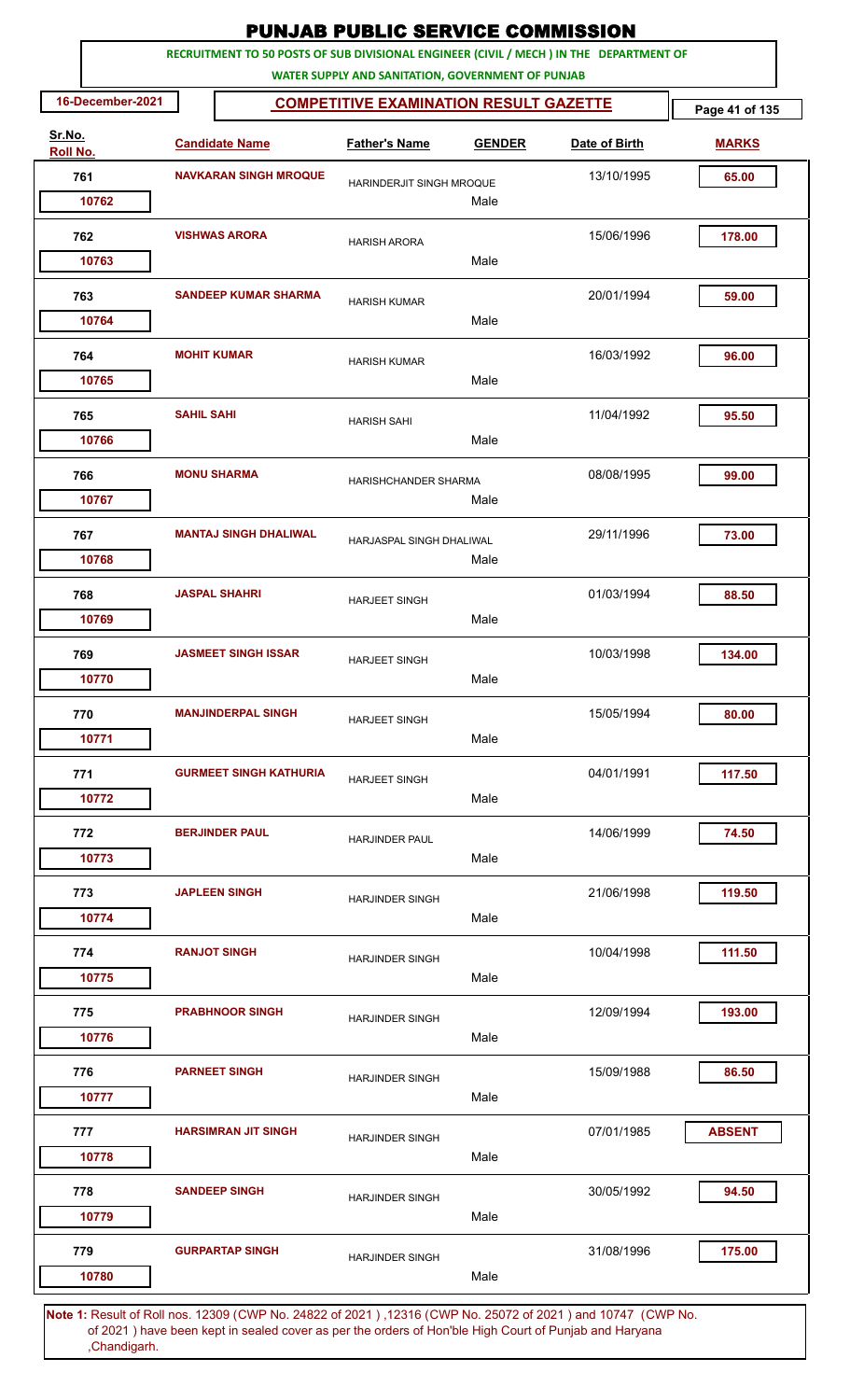|                    |               |                               | <b>PUNJAB PUBLIC SERVICE COMMISSION</b>                                                                                                      |               |               |                |
|--------------------|---------------|-------------------------------|----------------------------------------------------------------------------------------------------------------------------------------------|---------------|---------------|----------------|
|                    |               |                               | RECRUITMENT TO 50 POSTS OF SUB DIVISIONAL ENGINEER (CIVIL / MECH ) IN THE DEPARTMENT OF<br>WATER SUPPLY AND SANITATION, GOVERNMENT OF PUNJAB |               |               |                |
| 16-December-2021   |               |                               | <b>COMPETITIVE EXAMINATION RESULT GAZETTE</b>                                                                                                |               |               | Page 42 of 135 |
| Sr.No.<br>Roll No. |               | <b>Candidate Name</b>         | <b>Father's Name</b>                                                                                                                         | <b>GENDER</b> | Date of Birth | <b>MARKS</b>   |
| 780                |               | <b>HARMANPREET SINGH</b>      | <b>HARJINDER SINGH</b>                                                                                                                       |               | 06/01/1994    | 110.50         |
| 10781              |               |                               |                                                                                                                                              | Male          |               |                |
| 781                |               | <b>PRABHJOT KAUR</b>          | <b>HARJINDER SINGH</b>                                                                                                                       |               | 15/05/1996    | 116.00         |
| 10782              |               |                               |                                                                                                                                              | Female        |               |                |
| 782<br>10783       |               | <b>NAVJOT SINGH</b>           | <b>HARJINDER SINGH</b>                                                                                                                       | Male          | 27/08/1992    | 60.50          |
|                    |               |                               |                                                                                                                                              |               |               |                |
| 783<br>10784       |               | <b>INDERJEET SINGH</b>        | <b>HARJINDER SINGH</b>                                                                                                                       | Male          | 18/02/1994    | 108.50         |
| 784                |               | <b>GURKIRPAL SINGH BRAR</b>   | HARJINDER SINGH BRAR                                                                                                                         |               | 27/03/1995    | 140.50         |
| 10785              |               |                               |                                                                                                                                              | Male          |               |                |
| 785<br>10786       |               | <b>RANBIR SINGH</b>           | <b>HARJIT SINGH</b>                                                                                                                          | Male          | 10/09/1994    | 86.00          |
| 786                |               | <b>MANPREET SINGH</b>         |                                                                                                                                              |               | 20/06/1996    | 103.00         |
| 10787              |               |                               | <b>HARJIT SINGH</b>                                                                                                                          | Male          |               |                |
| 787                |               | <b>GURDEEP SINGH BHANGU</b>   | <b>HARJIT SINGH</b>                                                                                                                          |               | 13/02/1996    | 72.00          |
| 10788              |               |                               |                                                                                                                                              | Male          |               |                |
| 788                |               | <b>VARINDER SINGH</b>         | <b>HARJIT SINGH</b>                                                                                                                          |               | 19/02/1992    | 113.00         |
| 10789              |               |                               |                                                                                                                                              | Male          |               |                |
| 789                |               | <b>SIMRANJOT SINGH</b>        | <b>HARJIT SINGH</b>                                                                                                                          |               | 21/09/1998    | 161.50         |
| 10790              |               |                               |                                                                                                                                              | Male          |               |                |
| 790                |               | <b>PREETINDER SINGH ARORA</b> | <b>HARJIT SINGH ARORA</b>                                                                                                                    |               | 13/02/1990    | 129.00         |
| 10791              |               |                               |                                                                                                                                              | Male          |               |                |
| 791                |               | <b>MANDEEP SINGH ARORA</b>    | <b>HARJIT SINGH ARORA</b>                                                                                                                    |               | 09/09/1997    | 183.50         |
| 10792              |               |                               |                                                                                                                                              | Male          |               |                |
| 792                | <b>KHEHRA</b> | <b>HARMANDEEP SINGH</b>       | <b>HARJIT SINGH KHEHRA</b>                                                                                                                   |               | 24/09/1992    | 81.00          |
| 10793              |               |                               |                                                                                                                                              | Male          |               |                |
| 793<br>10794       |               | <b>NAGINDER SHARMA</b>        | <b>HARJIWAN LAL</b>                                                                                                                          | Male          | 22/01/1993    | 129.00         |
| 794                |               | <b>SIMRANJIT SINGH</b>        |                                                                                                                                              |               | 12/02/1994    | 129.50         |
| 10795              |               |                               | <b>HARJOT SINGH</b>                                                                                                                          | Male          |               |                |
| 795                |               | <b>NAVJOT SINGH SANDHU</b>    | HARKANWAL SINGH SANDHU                                                                                                                       |               | 03/01/1993    | 87.00          |
| 10796              |               |                               |                                                                                                                                              | Male          |               |                |
| 796                |               | <b>RUKAM BANSAL</b>           | HARKESH KUMAR BANSAL                                                                                                                         |               | 07/02/1996    | 132.00         |
| 10797              |               |                               |                                                                                                                                              | Male          |               |                |
| 797                |               | <b>BHARPUR SINGH</b>          | <b>HARMAIL SINGH</b>                                                                                                                         |               | 12/12/1998    | 89.00          |
| 10798              |               |                               |                                                                                                                                              | Male          |               |                |
| 798                |               | <b>AMANDEEP SINGH</b>         | <b>HARMAIL SINGH</b>                                                                                                                         |               | 10/01/1985    | 99.00          |
| 10799              |               |                               |                                                                                                                                              | Male          |               |                |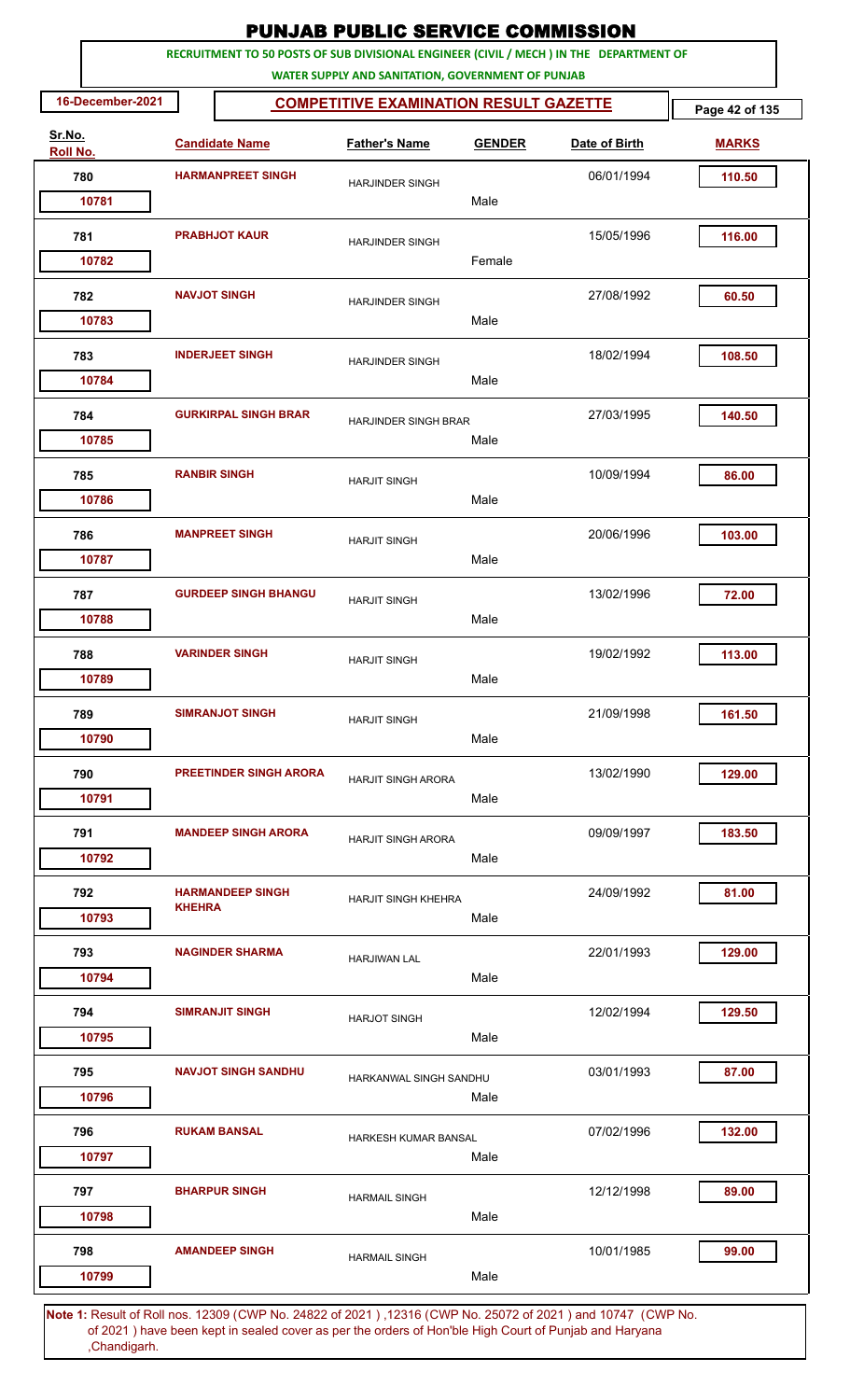|                    |                     |                           | <b>PUNJAB PUBLIC SERVICE COMMISSION</b>                                                                                                      |               |               |                |
|--------------------|---------------------|---------------------------|----------------------------------------------------------------------------------------------------------------------------------------------|---------------|---------------|----------------|
|                    |                     |                           | RECRUITMENT TO 50 POSTS OF SUB DIVISIONAL ENGINEER (CIVIL / MECH ) IN THE DEPARTMENT OF<br>WATER SUPPLY AND SANITATION, GOVERNMENT OF PUNJAB |               |               |                |
| 16-December-2021   |                     |                           | <b>COMPETITIVE EXAMINATION RESULT GAZETTE</b>                                                                                                |               |               | Page 43 of 135 |
| Sr.No.<br>Roll No. |                     | <b>Candidate Name</b>     | <b>Father's Name</b>                                                                                                                         | <b>GENDER</b> | Date of Birth | <b>MARKS</b>   |
| 799                |                     | <b>HARWINDER KAUR</b>     | <b>HARMAIL SINGH</b>                                                                                                                         |               | 06/05/1997    | 89.00          |
| 10800              |                     |                           |                                                                                                                                              | Female        |               |                |
| 800<br>10801       | <b>SUNIL KUMAR</b>  |                           | <b>HARMESH KUMAR</b>                                                                                                                         | Male          | 15/07/1995    | 156.50         |
|                    |                     |                           |                                                                                                                                              |               |               |                |
| 801<br>10802       |                     | <b>GURPAL SHAHRI</b>      | <b>HARMESH SINGH</b>                                                                                                                         | Male          | 08/03/1994    | <b>ABSENT</b>  |
| 802<br>10803       |                     | <b>SANDEEP KAPOOR</b>     | <b>HARMESHWER DASS</b>                                                                                                                       | Male          | 12/08/1988    | 117.00         |
| 803<br>10804       |                     | <b>JATINDERPAL SINGH</b>  | HARMINDER BIR SINGH                                                                                                                          | Male          | 03/02/1995    | 150.00         |
| 804<br>10805       |                     | <b>AMANPREET SINGH</b>    | <b>HARMINDER SINGH</b>                                                                                                                       | Male          | 17/07/1998    | 47.50          |
| 805<br>10806       |                     | <b>GURSHARANPAL SINGH</b> | <b>HARMINDER SINGH</b>                                                                                                                       | Male          | 15/07/1995    | 78.00          |
| 806<br>10807       |                     | <b>SAHIBDEEP SINGH</b>    | <b>HARMINDER SINGH</b>                                                                                                                       | Male          | 14/04/1995    | 115.00         |
| 807<br>10808       |                     | <b>HARDEEP SINGH</b>      | <b>HARMINDER SINGH</b>                                                                                                                       | Male          | 21/11/1995    | 107.50         |
| 808<br>10809       |                     | <b>AUSHWINDER SINGH</b>   | <b>HARMINDER SINGH</b>                                                                                                                       | Male          | 12/04/1994    | 106.00         |
| 809<br>10810       | <b>RAJVIR SINGH</b> |                           | <b>HARMINDER SINGH</b>                                                                                                                       | Male          | 09/12/1992    | 103.00         |
| 810<br>10811       |                     | <b>GURJEET SINGH</b>      | <b>HARMINDER SINGH</b>                                                                                                                       | Male          | 28/03/1993    | <b>ABSENT</b>  |
| 811<br>10812       |                     | <b>HARSHPREET SINGH</b>   | <b>HARMINDERJIT SINGH</b>                                                                                                                    | Male          | 10/10/1996    | 69.00          |
| 812<br>10813       |                     | <b>JASHANPREET SINGH</b>  | <b>HARMINDERJIT SINGH</b>                                                                                                                    | Male          | 07/02/1994    | 147.00         |
| 813<br>10814       |                     | <b>PRAVESH KUMAR</b>      | <b>HARNAM DAS</b>                                                                                                                            | Male          | 10/04/1996    | 175.50         |
| 814<br>10815       |                     | <b>GAGANDEEP SINGH</b>    | <b>HARNEK SINGH</b>                                                                                                                          | Male          | 24/10/1996    | 172.00         |
| 815<br>10816       | <b>DALJIT SINGH</b> |                           | <b>HARPAL SINGH</b>                                                                                                                          | Male          | 28/12/1991    | 97.50          |
| 816<br>10817       |                     | <b>INDERPAL SINGH</b>     | <b>HARPAL SINGH</b>                                                                                                                          | Male          | 16/08/1992    | 126.00         |
| 817<br>10818       |                     | <b>KAMALPREET SINGH</b>   | <b>HARPAL SINGH</b>                                                                                                                          | Male          | 15/09/1993    | 92.50          |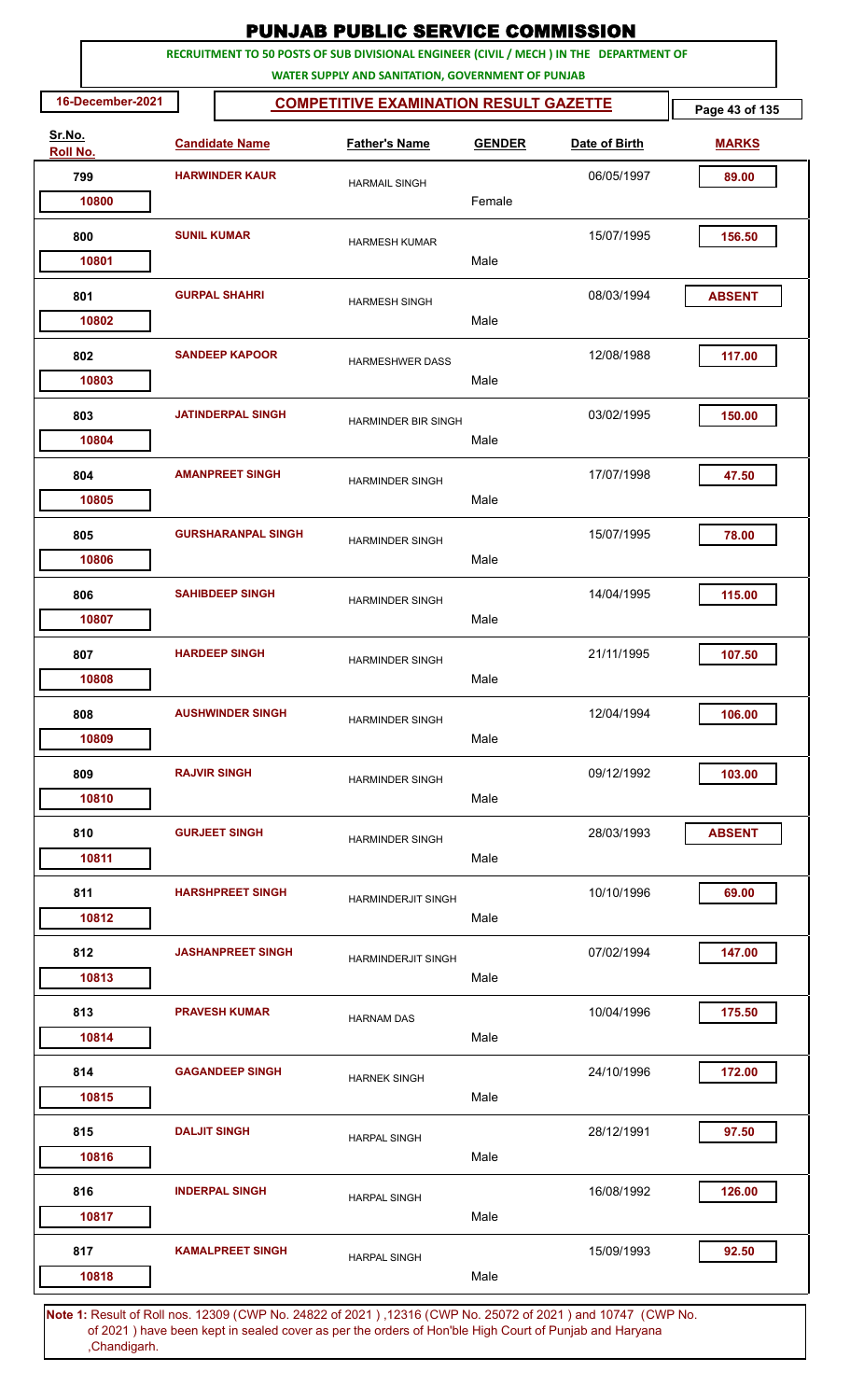|                    |                                                                                         | <b>PUNJAB PUBLIC SERVICE COMMISSION</b>           |               |               |                |
|--------------------|-----------------------------------------------------------------------------------------|---------------------------------------------------|---------------|---------------|----------------|
|                    | RECRUITMENT TO 50 POSTS OF SUB DIVISIONAL ENGINEER (CIVIL / MECH ) IN THE DEPARTMENT OF | WATER SUPPLY AND SANITATION, GOVERNMENT OF PUNJAB |               |               |                |
| 16-December-2021   |                                                                                         | <b>COMPETITIVE EXAMINATION RESULT GAZETTE</b>     |               |               | Page 44 of 135 |
| Sr.No.<br>Roll No. | <b>Candidate Name</b>                                                                   | <b>Father's Name</b>                              | <b>GENDER</b> | Date of Birth | <b>MARKS</b>   |
| 818                | <b>TEJINDER PAL SINGH</b>                                                               | <b>HARPAL SINGH</b>                               |               | 20/07/1996    | 133.50         |
| 10819              |                                                                                         |                                                   | Male          |               |                |
| 819                | <b>GURSEWAK SINGH</b>                                                                   | <b>HARPAL SINGH</b>                               |               | 17/12/1993    | 102.50         |
| 10820              |                                                                                         |                                                   | Male          |               |                |
| 820                | <b>MANDIP SINGH</b>                                                                     | <b>HARPAL SINGH</b>                               |               | 09/12/1991    | 132.50         |
| 10821              |                                                                                         |                                                   | Male          |               |                |
| 821<br>10822       | <b>MANINDER SINGH</b>                                                                   | <b>HARPAL SINGH</b>                               | Male          | 08/11/1990    | 104.00         |
|                    |                                                                                         |                                                   |               |               |                |
| 822<br>10823       | <b>MANISHA DULAT</b>                                                                    | <b>HARPAL SINGH</b>                               | Female        | 27/09/1997    | 82.50          |
| 823                | <b>GURDEEP SINGH BAMBAL</b>                                                             |                                                   |               | 20/01/1998    | 168.00         |
| 10824              |                                                                                         | HARPAL SINGH BAMBAL                               | Male          |               |                |
| 824                | <b>ANMOL SARAO</b>                                                                      | HARPAL SINGH SARAO                                |               | 27/05/1994    | <b>ABSENT</b>  |
| 10825              |                                                                                         |                                                   | Male          |               |                |
| 825                | <b>ARSHDEEP SINGH</b>                                                                   | <b>HARPHOOL SINGH</b>                             |               | 21/12/1996    | 130.00         |
| 10826              |                                                                                         |                                                   | Male          |               |                |
| 826                | <b>LOVESUMEET SINGH BRAR</b>                                                            | <b>HARPINDER SINGH</b>                            |               | 21/08/1994    | 92.50          |
| 10827              |                                                                                         |                                                   | Male          |               |                |
| 827                | <b>JASPREET SINGH WAHI</b>                                                              | <b>HARPREET SINGH</b>                             |               | 05/02/1994    | 145.50         |
| 10828              |                                                                                         |                                                   | Male          |               |                |
| 828                | <b>SATNAM SINGH</b>                                                                     |                                                   |               | 19/08/1998    | 71.50          |
| 10829              |                                                                                         | <b>HARPREET SINGH</b>                             | Male          |               |                |
|                    |                                                                                         |                                                   |               |               |                |
| 829<br>10830       | <b>PRABHPREET SINGH</b>                                                                 | <b>HARPREET SINGH</b>                             | Male          | 11/10/1996    | 58.50          |
|                    |                                                                                         |                                                   |               |               |                |
| 830                | <b>SHARANDEEP SINGH</b>                                                                 | HARPREET SINGH MANN                               |               | 31/10/1995    | 124.00         |
| 10831              |                                                                                         |                                                   | Male          |               |                |
| 831                | <b>SIMRAT SINGH SIDHU</b>                                                               | HARPREET SINGH SIDHU                              |               | 15/01/1996    | 134.50         |
| 10832              |                                                                                         |                                                   | Male          |               |                |
| 832                | <b>MANVEER SINGH BAHIA</b>                                                              | HARSEWAK SINGH BAHIA                              |               | 27/11/1998    | 153.50         |
| 10833              |                                                                                         |                                                   | Male          |               |                |
| 833                | <b>PARAMJEET SINGH</b>                                                                  |                                                   |               | 02/03/1994    | 144.50         |
| 10834              |                                                                                         | <b>HARTEJ SINGH</b>                               | Male          |               |                |
| 834                | <b>GURPREET SINGH</b>                                                                   | <b>HARVINDER SINGH</b>                            |               | 02/12/1998    | 64.00          |
| 10835              |                                                                                         |                                                   | Male          |               |                |
| 835                | <b>SIMRAN SINGH</b>                                                                     | <b>HARVINDER SINGH</b>                            |               | 25/02/1986    | 106.50         |
| 10836              |                                                                                         |                                                   | Male          |               |                |
| 836                | <b>AVNEET KAUR</b>                                                                      | <b>HARVINDER SINGH</b>                            |               | 23/10/1994    | 108.00         |
| 10837              |                                                                                         |                                                   | Female        |               |                |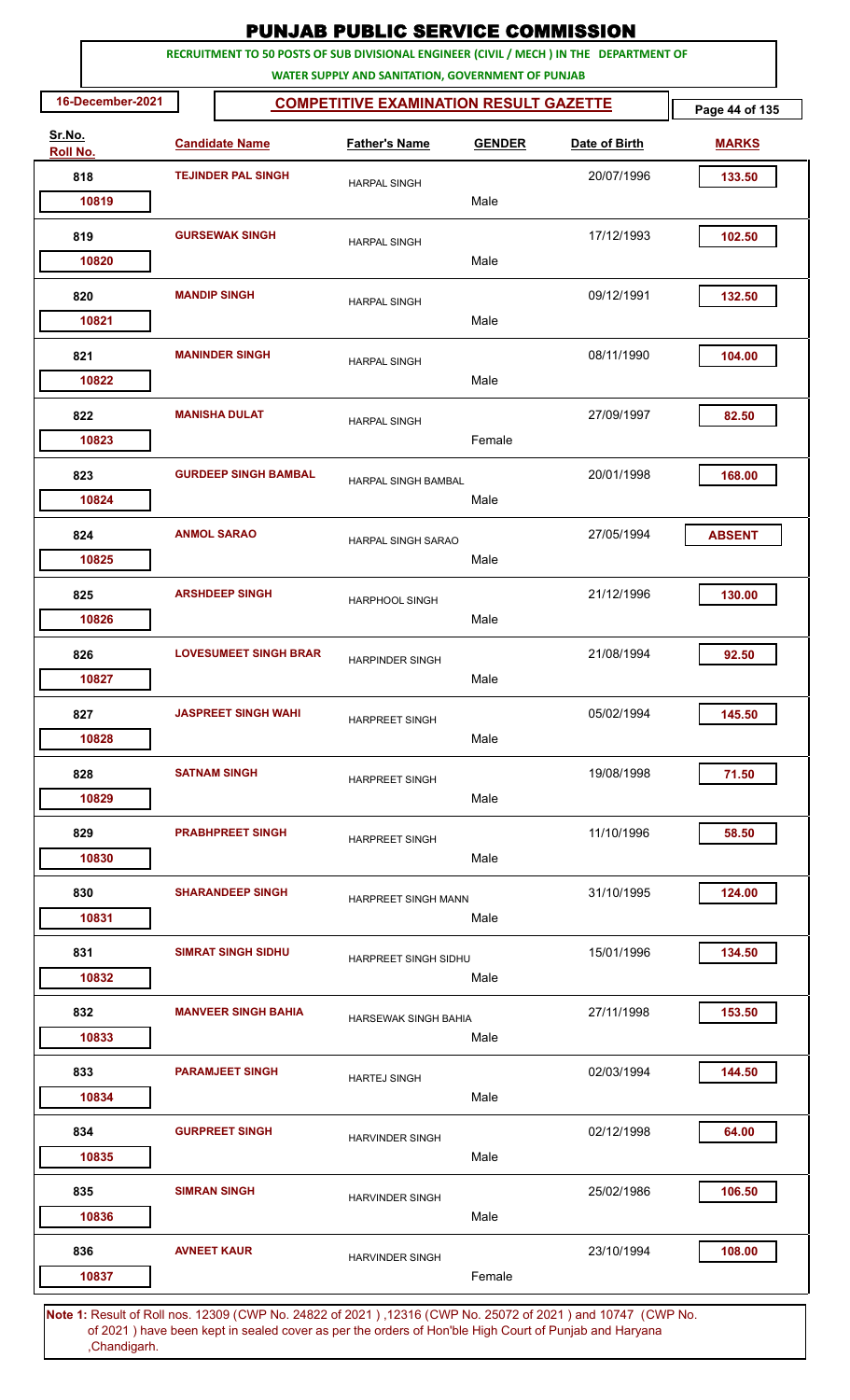|                    |                  |                       | <b>PUNJAB PUBLIC SERVICE COMMISSION</b> |                                                                                                                                              |               |               |                |  |  |  |  |  |
|--------------------|------------------|-----------------------|-----------------------------------------|----------------------------------------------------------------------------------------------------------------------------------------------|---------------|---------------|----------------|--|--|--|--|--|
|                    |                  |                       |                                         | RECRUITMENT TO 50 POSTS OF SUB DIVISIONAL ENGINEER (CIVIL / MECH ) IN THE DEPARTMENT OF<br>WATER SUPPLY AND SANITATION, GOVERNMENT OF PUNJAB |               |               |                |  |  |  |  |  |
|                    | 16-December-2021 |                       |                                         | <b>COMPETITIVE EXAMINATION RESULT GAZETTE</b>                                                                                                |               |               | Page 45 of 135 |  |  |  |  |  |
| Sr.No.<br>Roll No. |                  |                       | <b>Candidate Name</b>                   | <b>Father's Name</b>                                                                                                                         | <b>GENDER</b> | Date of Birth | <b>MARKS</b>   |  |  |  |  |  |
| 837                |                  | <b>HAKAM SINGH</b>    |                                         | <b>HARVINDER SINGH</b>                                                                                                                       |               | 13/10/1995    | 143.00         |  |  |  |  |  |
|                    | 10838            |                       |                                         |                                                                                                                                              | Male          |               |                |  |  |  |  |  |
| 838                | 10839            | <b>GURKAMAL SINGH</b> |                                         | <b>HARVINDER SINGH</b>                                                                                                                       | Male          | 22/02/1994    | 68.00          |  |  |  |  |  |
|                    |                  |                       |                                         |                                                                                                                                              |               |               |                |  |  |  |  |  |
| 839                | 10840            |                       | <b>PARBJOT SINGH</b>                    | <b>HARWINDER SINGH</b>                                                                                                                       | Male          | 09/11/1994    | 123.50         |  |  |  |  |  |
| 840                | 10841            |                       | <b>ASHWINDERJEET SINGH</b>              | <b>HARWINDER SINGH</b>                                                                                                                       | Male          | 20/12/1997    | 55.50          |  |  |  |  |  |
| 841                | 10842            |                       | <b>SURINDER SINGH</b>                   | <b>HARWINDER SINGH</b>                                                                                                                       | Male          | 06/02/1992    | 95.50          |  |  |  |  |  |
| 842                | 10843            |                       | <b>RAMANDEEP KAUR</b>                   | <b>HEERA SINGH</b>                                                                                                                           | Female        | 12/01/1998    | 113.50         |  |  |  |  |  |
| 843                |                  |                       | <b>VARINDER SINGH</b>                   | <b>HEERA SINGH</b>                                                                                                                           |               | 28/05/1992    | 114.00         |  |  |  |  |  |
| 844                | 10844            |                       | <b>KRISHAN KUMAR</b>                    | <b>HEM RAJ</b>                                                                                                                               | Male          | 22/04/1996    | 149.00         |  |  |  |  |  |
|                    | 10845            |                       |                                         |                                                                                                                                              | Male          |               |                |  |  |  |  |  |
| 845                | 10846            |                       | <b>YOGESH KUMAR</b>                     | <b>HEM RAJ</b>                                                                                                                               | Male          | 30/06/1996    | 148.50         |  |  |  |  |  |
| 846                | 10847            |                       | <b>ANJALI SHARMA</b>                    | <b>HEM RAJ SHARMA</b>                                                                                                                        | Female        | 15/02/1997    | 144.00         |  |  |  |  |  |
| 847                | 10848            |                       | <b>AJITPAL SINGH</b>                    | <b>HIMAT SINGH</b>                                                                                                                           | Male          | 25/01/1992    | 117.50         |  |  |  |  |  |
| 848                | 10849            |                       | <b>HARAMRIT SINGH</b>                   | <b>HIMAT SINGH DHILLON</b>                                                                                                                   | Male          | 29/10/1995    | 98.00          |  |  |  |  |  |
| 849                | 10850            |                       | <b>PARAS NAVETIA</b>                    | <b>HIRA LAL</b>                                                                                                                              | Male          | 09/04/1998    | 92.50          |  |  |  |  |  |
| 850                | 10851            | <b>VIVEK TURAN</b>    |                                         | <b>HISHAM SINGH</b>                                                                                                                          | Male          | 21/12/1994    | 112.00         |  |  |  |  |  |
| 851                | 10852            |                       | <b>NEERAJ JINDAL</b>                    | HUKAM CHAND JINDAL                                                                                                                           | Male          | 28/10/1993    | 128.50         |  |  |  |  |  |
| 852                | 10853            |                       | <b>HEMANT KUMAR SINGLA</b>              | HUSHIAR CHAND SINGLA                                                                                                                         | Male          | 13/03/1995    | 138.00         |  |  |  |  |  |
| 853                | 10854            |                       | <b>KARMINDER SINGH</b>                  | <b>IJWINDER SINGH</b>                                                                                                                        | Male          | 21/07/1995    | 92.00          |  |  |  |  |  |
| 854                | 10855            |                       | <b>RAJINDER KUMAR</b>                   | <b>IMI CHAND</b>                                                                                                                             | Male          | 06/01/1994    | 128.00         |  |  |  |  |  |
| 855                | 10856            |                       | <b>SHARANPREET SINGH</b>                | <b>INDERJEET SINGH</b>                                                                                                                       | Male          | 27/02/1996    | 41.00          |  |  |  |  |  |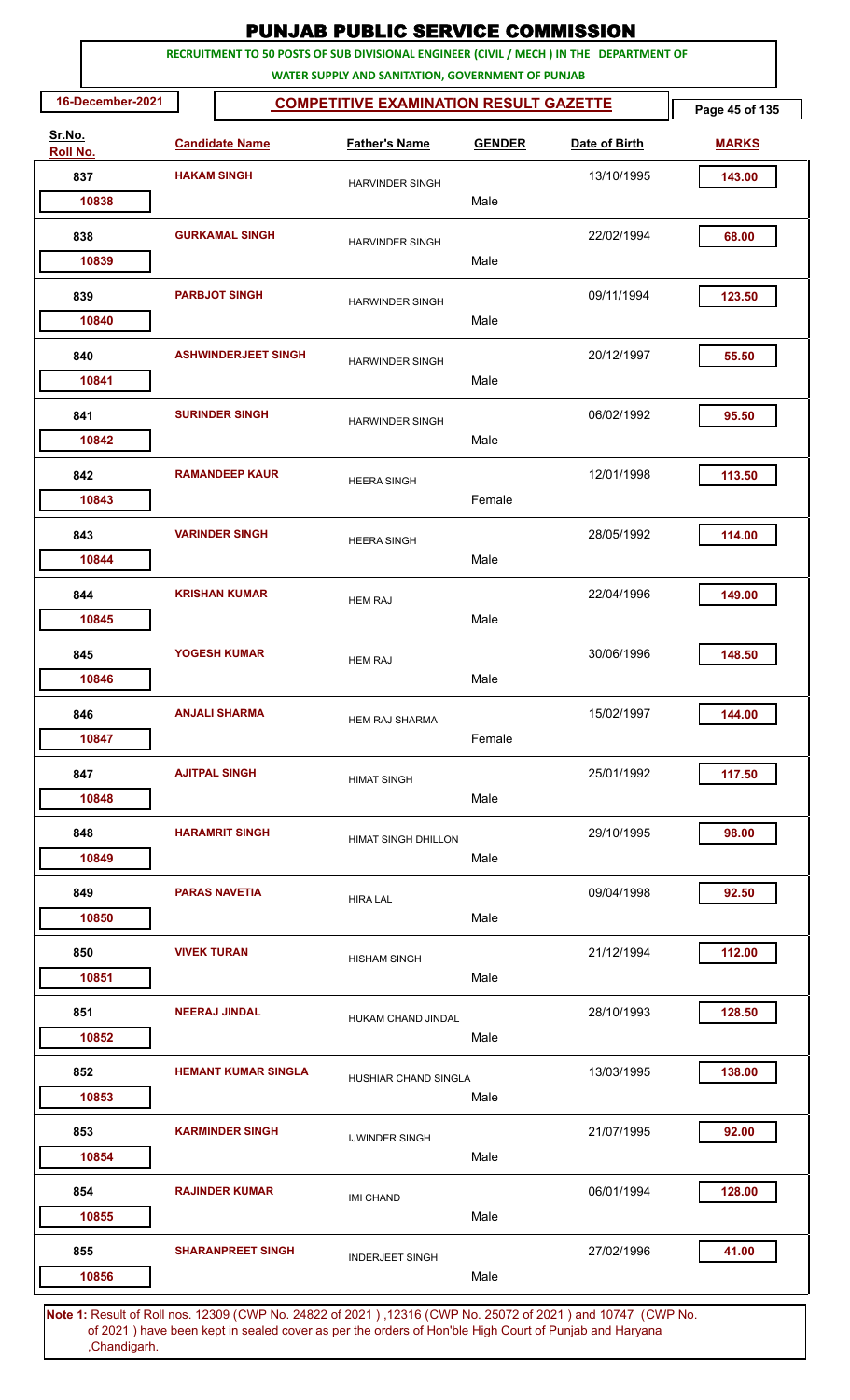| RECRUITMENT TO 50 POSTS OF SUB DIVISIONAL ENGINEER (CIVIL / MECH ) IN THE DEPARTMENT OF<br>WATER SUPPLY AND SANITATION, GOVERNMENT OF PUNJAB<br>16-December-2021<br><b>COMPETITIVE EXAMINATION RESULT GAZETTE</b><br>Page 46 of 135<br>Sr.No.<br><b>Candidate Name</b><br><b>Father's Name</b><br>Date of Birth<br><b>GENDER</b><br><b>MARKS</b><br>Roll No.<br>856<br><b>TARUNINDER SINGH GILL</b><br>04/03/1995<br><b>ABSENT</b><br><b>INDERJEET SINGH</b><br>Male<br>10857<br><b>MANVINDER SINGH GREWAL</b><br>13/12/1995<br>54.00<br>857<br><b>INDERJIT SINGH</b><br>Male<br>10858<br>858<br><b>AMANJOT SINGH</b><br>30/04/1997<br>102.00<br><b>INDERJIT SINGH</b><br>Male<br>10859<br>859<br><b>RAJWINDER KAUR</b><br>23/01/1998<br>63.50<br><b>INDERJIT SINGH</b><br>Female<br>10860<br><b>AMRINDER SINGH</b><br>30/08/1991<br>165.00<br>860<br><b>INDERJIT SINGH</b><br>Male<br>10861<br><b>LAKHWINDER SINGH</b><br><b>ABSENT</b><br>861<br>23/04/1987<br><b>INDERJIT SINGH</b><br>10862<br>Male<br><b>HARNEET KAUR</b><br>21/08/1997<br>862<br>98.00<br><b>INDERJIT SINGH</b><br>Female<br>10863<br><b>KUNWARJIT SINGH NAGPAL</b><br>863<br>05/10/1998<br>87.00<br><b>INDERJIT SINGH NAGPAL</b><br>Male<br>10864<br>864<br><b>ARUNPREET SINGH</b><br>09/02/1998<br>51.50<br><b>INDERPREET SINGH</b><br>10865<br>Male<br><b>SIMRANDEEP SINGH</b><br>865<br>15/12/1998<br>105.00<br><b>IQBAL SINGH</b><br>Male<br>10866<br><b>JASWINDER SINGH</b><br>15/07/1995<br>124.50<br>866<br><b>IQBAL SINGH</b><br>10867<br>Male<br>867<br><b>GURLAL SINGH</b><br>19/09/1996<br>65.50<br><b>IQBAL SINGH</b><br>10868<br>Male<br>868<br><b>HARPREET SINGH</b><br>29/05/1992<br>123.00<br><b>IQBAL SINGH</b><br>10869<br>Male<br><b>SIMARPREET SINGH BATRA</b><br>10/01/1991<br>150.50<br>869<br><b>IQBAL SINGH</b><br>Male<br>10870<br>870<br><b>JASVIR KAUR</b><br>29/07/1992<br>70.00<br><b>IQBAL SINGH</b><br>Female<br>10871<br>871<br><b>ANKIT KUMAR TIWARI</b><br>20/02/1995<br>86.50<br><b>ISHWAR CHAND TIWARI</b><br>10872<br>Male<br><b>SUMIT THATHAI</b><br>17/10/1990<br>872<br>90.00<br><b>ISHWAR CHANDER</b><br>10873<br>Male<br>156.00<br>873<br><b>MOHAMMAD FIROZ KHAN</b><br>22/01/1994<br><b>ISUB KHAN</b><br>10874<br>Male<br><b>PANKAJ KUMAR</b><br>19/07/1986<br>874<br>100.50<br>J C CHAUDHARY<br>Male<br>10875 |  |  | <b>PUNJAB PUBLIC SERVICE COMMISSION</b> |  |  |
|----------------------------------------------------------------------------------------------------------------------------------------------------------------------------------------------------------------------------------------------------------------------------------------------------------------------------------------------------------------------------------------------------------------------------------------------------------------------------------------------------------------------------------------------------------------------------------------------------------------------------------------------------------------------------------------------------------------------------------------------------------------------------------------------------------------------------------------------------------------------------------------------------------------------------------------------------------------------------------------------------------------------------------------------------------------------------------------------------------------------------------------------------------------------------------------------------------------------------------------------------------------------------------------------------------------------------------------------------------------------------------------------------------------------------------------------------------------------------------------------------------------------------------------------------------------------------------------------------------------------------------------------------------------------------------------------------------------------------------------------------------------------------------------------------------------------------------------------------------------------------------------------------------------------------------------------------------------------------------------------------------------------------------------------------------------------------------------------------------------------------------------------------------------------------------------------------------------------------------------------------------------------------------------------------------------------------------|--|--|-----------------------------------------|--|--|
|                                                                                                                                                                                                                                                                                                                                                                                                                                                                                                                                                                                                                                                                                                                                                                                                                                                                                                                                                                                                                                                                                                                                                                                                                                                                                                                                                                                                                                                                                                                                                                                                                                                                                                                                                                                                                                                                                                                                                                                                                                                                                                                                                                                                                                                                                                                                  |  |  |                                         |  |  |
|                                                                                                                                                                                                                                                                                                                                                                                                                                                                                                                                                                                                                                                                                                                                                                                                                                                                                                                                                                                                                                                                                                                                                                                                                                                                                                                                                                                                                                                                                                                                                                                                                                                                                                                                                                                                                                                                                                                                                                                                                                                                                                                                                                                                                                                                                                                                  |  |  |                                         |  |  |
|                                                                                                                                                                                                                                                                                                                                                                                                                                                                                                                                                                                                                                                                                                                                                                                                                                                                                                                                                                                                                                                                                                                                                                                                                                                                                                                                                                                                                                                                                                                                                                                                                                                                                                                                                                                                                                                                                                                                                                                                                                                                                                                                                                                                                                                                                                                                  |  |  |                                         |  |  |
|                                                                                                                                                                                                                                                                                                                                                                                                                                                                                                                                                                                                                                                                                                                                                                                                                                                                                                                                                                                                                                                                                                                                                                                                                                                                                                                                                                                                                                                                                                                                                                                                                                                                                                                                                                                                                                                                                                                                                                                                                                                                                                                                                                                                                                                                                                                                  |  |  |                                         |  |  |
|                                                                                                                                                                                                                                                                                                                                                                                                                                                                                                                                                                                                                                                                                                                                                                                                                                                                                                                                                                                                                                                                                                                                                                                                                                                                                                                                                                                                                                                                                                                                                                                                                                                                                                                                                                                                                                                                                                                                                                                                                                                                                                                                                                                                                                                                                                                                  |  |  |                                         |  |  |
|                                                                                                                                                                                                                                                                                                                                                                                                                                                                                                                                                                                                                                                                                                                                                                                                                                                                                                                                                                                                                                                                                                                                                                                                                                                                                                                                                                                                                                                                                                                                                                                                                                                                                                                                                                                                                                                                                                                                                                                                                                                                                                                                                                                                                                                                                                                                  |  |  |                                         |  |  |
|                                                                                                                                                                                                                                                                                                                                                                                                                                                                                                                                                                                                                                                                                                                                                                                                                                                                                                                                                                                                                                                                                                                                                                                                                                                                                                                                                                                                                                                                                                                                                                                                                                                                                                                                                                                                                                                                                                                                                                                                                                                                                                                                                                                                                                                                                                                                  |  |  |                                         |  |  |
|                                                                                                                                                                                                                                                                                                                                                                                                                                                                                                                                                                                                                                                                                                                                                                                                                                                                                                                                                                                                                                                                                                                                                                                                                                                                                                                                                                                                                                                                                                                                                                                                                                                                                                                                                                                                                                                                                                                                                                                                                                                                                                                                                                                                                                                                                                                                  |  |  |                                         |  |  |
|                                                                                                                                                                                                                                                                                                                                                                                                                                                                                                                                                                                                                                                                                                                                                                                                                                                                                                                                                                                                                                                                                                                                                                                                                                                                                                                                                                                                                                                                                                                                                                                                                                                                                                                                                                                                                                                                                                                                                                                                                                                                                                                                                                                                                                                                                                                                  |  |  |                                         |  |  |
|                                                                                                                                                                                                                                                                                                                                                                                                                                                                                                                                                                                                                                                                                                                                                                                                                                                                                                                                                                                                                                                                                                                                                                                                                                                                                                                                                                                                                                                                                                                                                                                                                                                                                                                                                                                                                                                                                                                                                                                                                                                                                                                                                                                                                                                                                                                                  |  |  |                                         |  |  |
|                                                                                                                                                                                                                                                                                                                                                                                                                                                                                                                                                                                                                                                                                                                                                                                                                                                                                                                                                                                                                                                                                                                                                                                                                                                                                                                                                                                                                                                                                                                                                                                                                                                                                                                                                                                                                                                                                                                                                                                                                                                                                                                                                                                                                                                                                                                                  |  |  |                                         |  |  |
|                                                                                                                                                                                                                                                                                                                                                                                                                                                                                                                                                                                                                                                                                                                                                                                                                                                                                                                                                                                                                                                                                                                                                                                                                                                                                                                                                                                                                                                                                                                                                                                                                                                                                                                                                                                                                                                                                                                                                                                                                                                                                                                                                                                                                                                                                                                                  |  |  |                                         |  |  |
|                                                                                                                                                                                                                                                                                                                                                                                                                                                                                                                                                                                                                                                                                                                                                                                                                                                                                                                                                                                                                                                                                                                                                                                                                                                                                                                                                                                                                                                                                                                                                                                                                                                                                                                                                                                                                                                                                                                                                                                                                                                                                                                                                                                                                                                                                                                                  |  |  |                                         |  |  |
|                                                                                                                                                                                                                                                                                                                                                                                                                                                                                                                                                                                                                                                                                                                                                                                                                                                                                                                                                                                                                                                                                                                                                                                                                                                                                                                                                                                                                                                                                                                                                                                                                                                                                                                                                                                                                                                                                                                                                                                                                                                                                                                                                                                                                                                                                                                                  |  |  |                                         |  |  |
|                                                                                                                                                                                                                                                                                                                                                                                                                                                                                                                                                                                                                                                                                                                                                                                                                                                                                                                                                                                                                                                                                                                                                                                                                                                                                                                                                                                                                                                                                                                                                                                                                                                                                                                                                                                                                                                                                                                                                                                                                                                                                                                                                                                                                                                                                                                                  |  |  |                                         |  |  |
|                                                                                                                                                                                                                                                                                                                                                                                                                                                                                                                                                                                                                                                                                                                                                                                                                                                                                                                                                                                                                                                                                                                                                                                                                                                                                                                                                                                                                                                                                                                                                                                                                                                                                                                                                                                                                                                                                                                                                                                                                                                                                                                                                                                                                                                                                                                                  |  |  |                                         |  |  |
|                                                                                                                                                                                                                                                                                                                                                                                                                                                                                                                                                                                                                                                                                                                                                                                                                                                                                                                                                                                                                                                                                                                                                                                                                                                                                                                                                                                                                                                                                                                                                                                                                                                                                                                                                                                                                                                                                                                                                                                                                                                                                                                                                                                                                                                                                                                                  |  |  |                                         |  |  |
|                                                                                                                                                                                                                                                                                                                                                                                                                                                                                                                                                                                                                                                                                                                                                                                                                                                                                                                                                                                                                                                                                                                                                                                                                                                                                                                                                                                                                                                                                                                                                                                                                                                                                                                                                                                                                                                                                                                                                                                                                                                                                                                                                                                                                                                                                                                                  |  |  |                                         |  |  |
|                                                                                                                                                                                                                                                                                                                                                                                                                                                                                                                                                                                                                                                                                                                                                                                                                                                                                                                                                                                                                                                                                                                                                                                                                                                                                                                                                                                                                                                                                                                                                                                                                                                                                                                                                                                                                                                                                                                                                                                                                                                                                                                                                                                                                                                                                                                                  |  |  |                                         |  |  |
|                                                                                                                                                                                                                                                                                                                                                                                                                                                                                                                                                                                                                                                                                                                                                                                                                                                                                                                                                                                                                                                                                                                                                                                                                                                                                                                                                                                                                                                                                                                                                                                                                                                                                                                                                                                                                                                                                                                                                                                                                                                                                                                                                                                                                                                                                                                                  |  |  |                                         |  |  |
|                                                                                                                                                                                                                                                                                                                                                                                                                                                                                                                                                                                                                                                                                                                                                                                                                                                                                                                                                                                                                                                                                                                                                                                                                                                                                                                                                                                                                                                                                                                                                                                                                                                                                                                                                                                                                                                                                                                                                                                                                                                                                                                                                                                                                                                                                                                                  |  |  |                                         |  |  |
|                                                                                                                                                                                                                                                                                                                                                                                                                                                                                                                                                                                                                                                                                                                                                                                                                                                                                                                                                                                                                                                                                                                                                                                                                                                                                                                                                                                                                                                                                                                                                                                                                                                                                                                                                                                                                                                                                                                                                                                                                                                                                                                                                                                                                                                                                                                                  |  |  |                                         |  |  |
|                                                                                                                                                                                                                                                                                                                                                                                                                                                                                                                                                                                                                                                                                                                                                                                                                                                                                                                                                                                                                                                                                                                                                                                                                                                                                                                                                                                                                                                                                                                                                                                                                                                                                                                                                                                                                                                                                                                                                                                                                                                                                                                                                                                                                                                                                                                                  |  |  |                                         |  |  |
|                                                                                                                                                                                                                                                                                                                                                                                                                                                                                                                                                                                                                                                                                                                                                                                                                                                                                                                                                                                                                                                                                                                                                                                                                                                                                                                                                                                                                                                                                                                                                                                                                                                                                                                                                                                                                                                                                                                                                                                                                                                                                                                                                                                                                                                                                                                                  |  |  |                                         |  |  |
|                                                                                                                                                                                                                                                                                                                                                                                                                                                                                                                                                                                                                                                                                                                                                                                                                                                                                                                                                                                                                                                                                                                                                                                                                                                                                                                                                                                                                                                                                                                                                                                                                                                                                                                                                                                                                                                                                                                                                                                                                                                                                                                                                                                                                                                                                                                                  |  |  |                                         |  |  |
|                                                                                                                                                                                                                                                                                                                                                                                                                                                                                                                                                                                                                                                                                                                                                                                                                                                                                                                                                                                                                                                                                                                                                                                                                                                                                                                                                                                                                                                                                                                                                                                                                                                                                                                                                                                                                                                                                                                                                                                                                                                                                                                                                                                                                                                                                                                                  |  |  |                                         |  |  |
|                                                                                                                                                                                                                                                                                                                                                                                                                                                                                                                                                                                                                                                                                                                                                                                                                                                                                                                                                                                                                                                                                                                                                                                                                                                                                                                                                                                                                                                                                                                                                                                                                                                                                                                                                                                                                                                                                                                                                                                                                                                                                                                                                                                                                                                                                                                                  |  |  |                                         |  |  |
|                                                                                                                                                                                                                                                                                                                                                                                                                                                                                                                                                                                                                                                                                                                                                                                                                                                                                                                                                                                                                                                                                                                                                                                                                                                                                                                                                                                                                                                                                                                                                                                                                                                                                                                                                                                                                                                                                                                                                                                                                                                                                                                                                                                                                                                                                                                                  |  |  |                                         |  |  |
|                                                                                                                                                                                                                                                                                                                                                                                                                                                                                                                                                                                                                                                                                                                                                                                                                                                                                                                                                                                                                                                                                                                                                                                                                                                                                                                                                                                                                                                                                                                                                                                                                                                                                                                                                                                                                                                                                                                                                                                                                                                                                                                                                                                                                                                                                                                                  |  |  |                                         |  |  |
|                                                                                                                                                                                                                                                                                                                                                                                                                                                                                                                                                                                                                                                                                                                                                                                                                                                                                                                                                                                                                                                                                                                                                                                                                                                                                                                                                                                                                                                                                                                                                                                                                                                                                                                                                                                                                                                                                                                                                                                                                                                                                                                                                                                                                                                                                                                                  |  |  |                                         |  |  |
|                                                                                                                                                                                                                                                                                                                                                                                                                                                                                                                                                                                                                                                                                                                                                                                                                                                                                                                                                                                                                                                                                                                                                                                                                                                                                                                                                                                                                                                                                                                                                                                                                                                                                                                                                                                                                                                                                                                                                                                                                                                                                                                                                                                                                                                                                                                                  |  |  |                                         |  |  |
|                                                                                                                                                                                                                                                                                                                                                                                                                                                                                                                                                                                                                                                                                                                                                                                                                                                                                                                                                                                                                                                                                                                                                                                                                                                                                                                                                                                                                                                                                                                                                                                                                                                                                                                                                                                                                                                                                                                                                                                                                                                                                                                                                                                                                                                                                                                                  |  |  |                                         |  |  |
|                                                                                                                                                                                                                                                                                                                                                                                                                                                                                                                                                                                                                                                                                                                                                                                                                                                                                                                                                                                                                                                                                                                                                                                                                                                                                                                                                                                                                                                                                                                                                                                                                                                                                                                                                                                                                                                                                                                                                                                                                                                                                                                                                                                                                                                                                                                                  |  |  |                                         |  |  |
|                                                                                                                                                                                                                                                                                                                                                                                                                                                                                                                                                                                                                                                                                                                                                                                                                                                                                                                                                                                                                                                                                                                                                                                                                                                                                                                                                                                                                                                                                                                                                                                                                                                                                                                                                                                                                                                                                                                                                                                                                                                                                                                                                                                                                                                                                                                                  |  |  |                                         |  |  |
|                                                                                                                                                                                                                                                                                                                                                                                                                                                                                                                                                                                                                                                                                                                                                                                                                                                                                                                                                                                                                                                                                                                                                                                                                                                                                                                                                                                                                                                                                                                                                                                                                                                                                                                                                                                                                                                                                                                                                                                                                                                                                                                                                                                                                                                                                                                                  |  |  |                                         |  |  |
|                                                                                                                                                                                                                                                                                                                                                                                                                                                                                                                                                                                                                                                                                                                                                                                                                                                                                                                                                                                                                                                                                                                                                                                                                                                                                                                                                                                                                                                                                                                                                                                                                                                                                                                                                                                                                                                                                                                                                                                                                                                                                                                                                                                                                                                                                                                                  |  |  |                                         |  |  |
|                                                                                                                                                                                                                                                                                                                                                                                                                                                                                                                                                                                                                                                                                                                                                                                                                                                                                                                                                                                                                                                                                                                                                                                                                                                                                                                                                                                                                                                                                                                                                                                                                                                                                                                                                                                                                                                                                                                                                                                                                                                                                                                                                                                                                                                                                                                                  |  |  |                                         |  |  |
|                                                                                                                                                                                                                                                                                                                                                                                                                                                                                                                                                                                                                                                                                                                                                                                                                                                                                                                                                                                                                                                                                                                                                                                                                                                                                                                                                                                                                                                                                                                                                                                                                                                                                                                                                                                                                                                                                                                                                                                                                                                                                                                                                                                                                                                                                                                                  |  |  |                                         |  |  |
|                                                                                                                                                                                                                                                                                                                                                                                                                                                                                                                                                                                                                                                                                                                                                                                                                                                                                                                                                                                                                                                                                                                                                                                                                                                                                                                                                                                                                                                                                                                                                                                                                                                                                                                                                                                                                                                                                                                                                                                                                                                                                                                                                                                                                                                                                                                                  |  |  |                                         |  |  |
|                                                                                                                                                                                                                                                                                                                                                                                                                                                                                                                                                                                                                                                                                                                                                                                                                                                                                                                                                                                                                                                                                                                                                                                                                                                                                                                                                                                                                                                                                                                                                                                                                                                                                                                                                                                                                                                                                                                                                                                                                                                                                                                                                                                                                                                                                                                                  |  |  |                                         |  |  |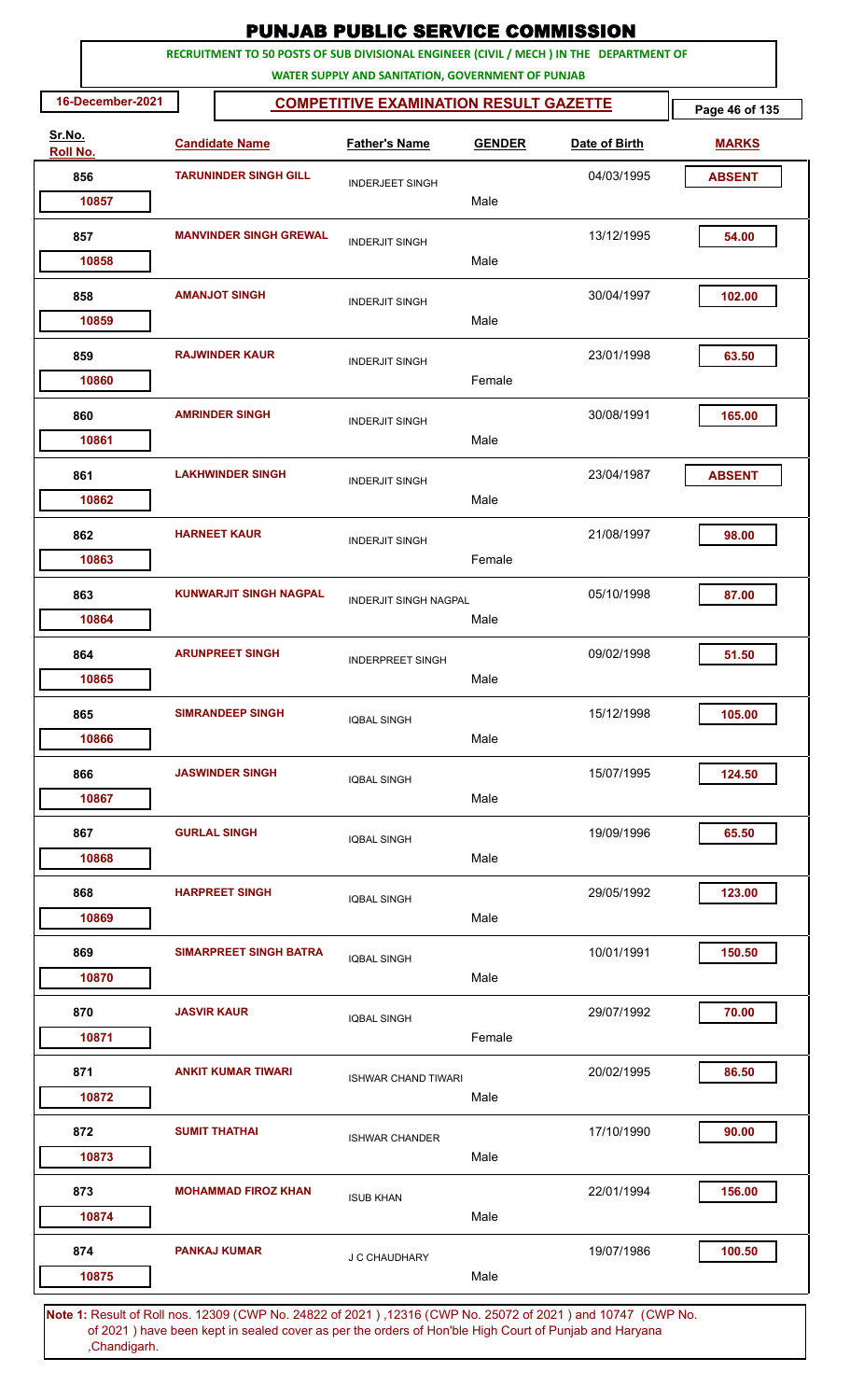|                    | <b>PUNJAB PUBLIC SERVICE COMMISSION</b> |                                 |                                                   |               |                                                                                                             |                |  |  |  |  |
|--------------------|-----------------------------------------|---------------------------------|---------------------------------------------------|---------------|-------------------------------------------------------------------------------------------------------------|----------------|--|--|--|--|
|                    |                                         |                                 | WATER SUPPLY AND SANITATION, GOVERNMENT OF PUNJAB |               | RECRUITMENT TO 50 POSTS OF SUB DIVISIONAL ENGINEER (CIVIL / MECH ) IN THE DEPARTMENT OF                     |                |  |  |  |  |
| 16-December-2021   |                                         |                                 | <b>COMPETITIVE EXAMINATION RESULT GAZETTE</b>     |               |                                                                                                             | Page 47 of 135 |  |  |  |  |
| Sr.No.<br>Roll No. |                                         | <b>Candidate Name</b>           | <b>Father's Name</b>                              | <b>GENDER</b> | Date of Birth                                                                                               | <b>MARKS</b>   |  |  |  |  |
| 875                |                                         | <b>JOGINDER PAL SINGH</b>       | <b>JAGAT RAM</b>                                  |               | 16/01/1990                                                                                                  | 52.50          |  |  |  |  |
| 10876              |                                         |                                 |                                                   | Male          |                                                                                                             |                |  |  |  |  |
| 876<br>10877       |                                         | <b>GURPREET SINGH</b>           | <b>JAGBIR SINGH</b>                               | Male          | 16/11/1993                                                                                                  | 93.00          |  |  |  |  |
| 877                |                                         | <b>HARSIMRAN SINGH MAVI</b>     | JAGDEEP SINGH                                     |               | 16/11/1997                                                                                                  | 87.00          |  |  |  |  |
| 10878              |                                         |                                 |                                                   | Male          |                                                                                                             |                |  |  |  |  |
| 878<br>10879       | <b>ARSHDEEP BANSAL</b>                  |                                 | JAGDEV KUMAR BANSAL                               | Male          | 09/04/1996                                                                                                  | 105.00         |  |  |  |  |
| 879<br>10880       |                                         | <b>MANDEEP SINGH</b>            | <b>JAGDEV RAM</b>                                 | Male          | 20/08/1996                                                                                                  | 71.00          |  |  |  |  |
| 880<br>10881       |                                         | <b>PARMINDERDEEP SINGH</b>      | <b>JAGDEV SINGH</b>                               | Male          | 05/02/1994                                                                                                  | 85.50          |  |  |  |  |
| 881<br>10882       |                                         | <b>RAGHUBIR SINGH</b>           | <b>JAGDEV SINGH</b>                               | Male          | 01/03/1996                                                                                                  | 114.00         |  |  |  |  |
| 882<br>10883       |                                         | <b>HARSHARANDEEP SINGH</b>      | <b>JAGDEV SINGH</b>                               | Male          | 09/11/1994                                                                                                  | 63.00          |  |  |  |  |
| 883                |                                         | <b>LAKHVEER SINGH</b>           | <b>JAGDEV SINGH</b>                               |               | 01/01/1992                                                                                                  | 75.00          |  |  |  |  |
| 10884<br>884       | <b>AJAY KUMAR</b>                       |                                 | <b>JAGDISH CHAND</b>                              | Male          | 05/10/1992                                                                                                  | <b>ABSENT</b>  |  |  |  |  |
| 10885              |                                         |                                 |                                                   | Male          |                                                                                                             |                |  |  |  |  |
| 885<br>10886       |                                         | <b>ANKUSH KUMAR</b>             | <b>JAGDISH CHAND SHARMA</b>                       | Male          | 14/07/1992                                                                                                  | 158.50         |  |  |  |  |
| 886<br>10887       | <b>ANKIT</b>                            |                                 | <b>JAGDISH CHANDER</b>                            | Male          | 03/08/1994                                                                                                  | <b>ABSENT</b>  |  |  |  |  |
| 887<br>10888       | <b>AVINASH</b>                          |                                 | <b>JAGDISH CHANDER</b>                            | Male          | 26/07/1995                                                                                                  | 132.50         |  |  |  |  |
| 888<br>10889       |                                         | <b>HARINDER PAL SINGH VIRDI</b> | <b>JAGDISH CHANDER VIRDI</b>                      | Male          | 25/05/1993                                                                                                  | 81.00          |  |  |  |  |
| 889<br>10890       | <b>AMIT GARG</b>                        |                                 | <b>JAGDISH GARG</b>                               | Male          | 31/10/1991                                                                                                  | 134.50         |  |  |  |  |
| 890<br>10891       | <b>VISHAL</b>                           |                                 | <b>JAGDISH KUMAR</b>                              | Male          | 30/07/1992                                                                                                  | 133.00         |  |  |  |  |
| 891<br>10892       |                                         | <b>GOURAV SINGLA</b>            | <b>JAGDISH KUMAR</b>                              | Male          | 28/11/1998                                                                                                  | 147.00         |  |  |  |  |
| 892<br>10893       |                                         | <b>HIMANSHU GARG</b>            | <b>JAGDISH KUMAR</b>                              | Male          | 02/01/1991                                                                                                  | 129.50         |  |  |  |  |
| 893<br>10894       |                                         | <b>ABHISHEK KALRA</b>           | <b>JAGDISH LAL KALRA</b>                          | Male          | 17/06/1993                                                                                                  | 53.50          |  |  |  |  |
|                    |                                         |                                 |                                                   |               | Note 1: Posuit of Pollippe, 12300 (CMP No. 24822 of 2021), 12316 (CMP No. 25072 of 2021) and 10747 (CMP No. |                |  |  |  |  |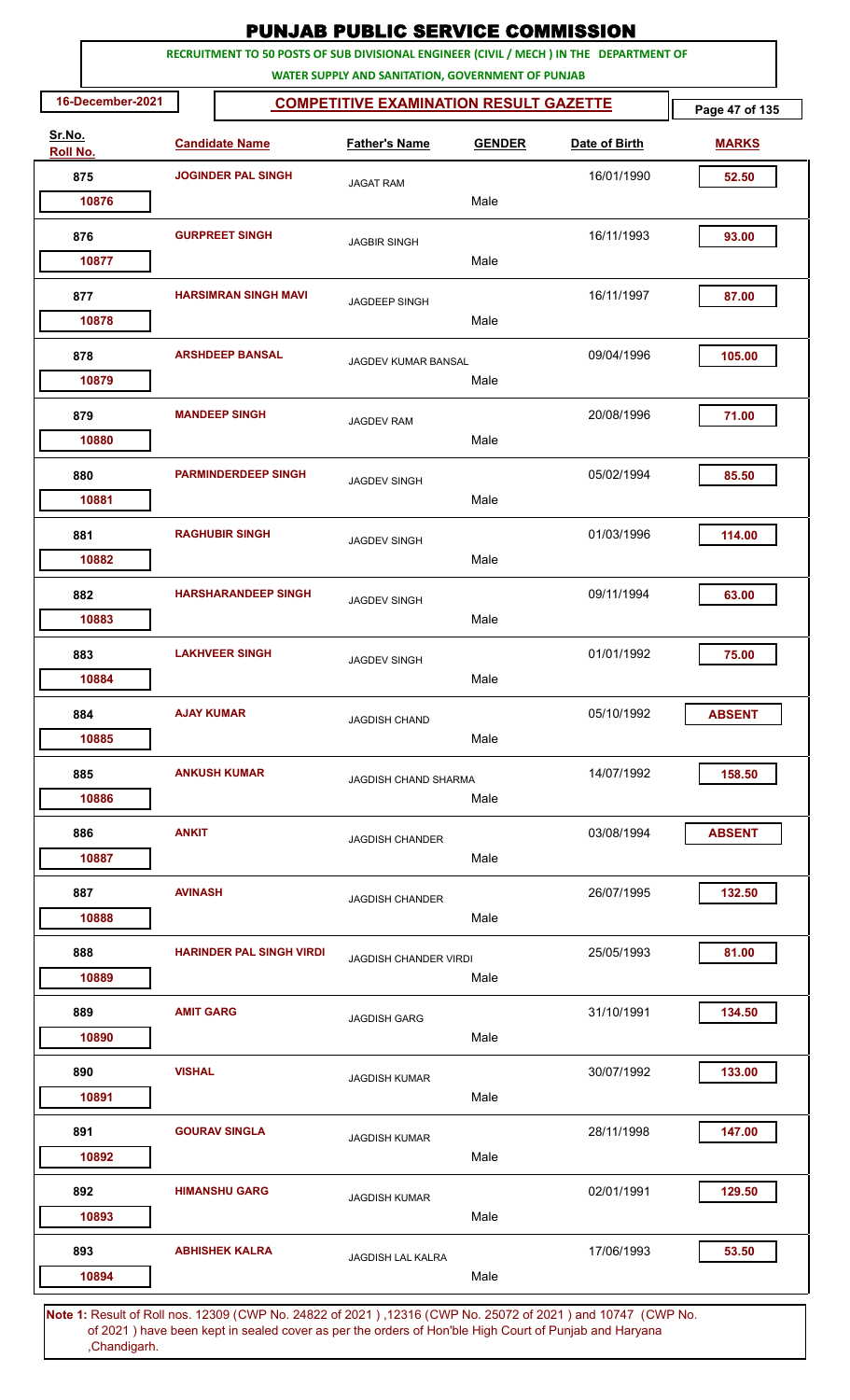|                    |                  |                              | <b>PUNJAB PUBLIC SERVICE COMMISSION</b>                                                                                                      |               |               |                |
|--------------------|------------------|------------------------------|----------------------------------------------------------------------------------------------------------------------------------------------|---------------|---------------|----------------|
|                    |                  |                              | RECRUITMENT TO 50 POSTS OF SUB DIVISIONAL ENGINEER (CIVIL / MECH ) IN THE DEPARTMENT OF<br>WATER SUPPLY AND SANITATION, GOVERNMENT OF PUNJAB |               |               |                |
|                    | 16-December-2021 |                              | <b>COMPETITIVE EXAMINATION RESULT GAZETTE</b>                                                                                                |               |               | Page 48 of 135 |
| Sr.No.<br>Roll No. |                  | <b>Candidate Name</b>        | <b>Father's Name</b>                                                                                                                         | <b>GENDER</b> | Date of Birth | <b>MARKS</b>   |
|                    | 894              | <b>MUNISH JINDAL</b>         | <b>JAGDISH RAI JINDAL</b>                                                                                                                    |               | 12/11/1995    | 76.50          |
|                    | 10895            |                              |                                                                                                                                              | Male          |               |                |
|                    | 895              | <b>DHARMENDER</b>            | <b>JAGDISH RAM</b>                                                                                                                           |               | 26/06/1992    | 141.00         |
|                    | 10896            |                              |                                                                                                                                              | Male          |               |                |
|                    | 896<br>10897     | <b>SIMRANJEET SINGH</b>      | <b>JAGDISH SINGH</b>                                                                                                                         | Male          | 25/07/1995    | 123.00         |
|                    |                  |                              |                                                                                                                                              |               |               |                |
|                    | 897<br>10898     | <b>GURDEEP SINGH</b>         | <b>JAGDISH SINGH</b>                                                                                                                         | Male          | 02/04/1994    | 65.50          |
|                    | 898              | <b>SUKHJINDER SINGH</b>      | <b>JAGDISH SINGH</b>                                                                                                                         |               | 26/02/1994    | 123.00         |
|                    | 10899            |                              |                                                                                                                                              | Male          |               |                |
|                    | 899              | <b>RUPINDERJEET SINGH</b>    | <b>JAGDISH SINGH</b>                                                                                                                         |               | 15/05/1990    | 71.50          |
|                    | 10900            |                              |                                                                                                                                              | Male          |               |                |
|                    | 900              | <b>SANDEEP SINGH</b>         | <b>JAGDISH SINGH</b>                                                                                                                         |               | 13/03/1996    | 37.50          |
|                    | 10901            |                              |                                                                                                                                              | Male          |               |                |
|                    | 901              | <b>KAWALPREET SINGH BEDI</b> | JAGDISHPAL SINGH BEDI                                                                                                                        |               | 26/05/1993    | 116.50         |
|                    | 10902            |                              |                                                                                                                                              | Male          |               |                |
|                    | 902              | <b>SANTOSH KUMAR</b>         | <b>JAGE LAL</b>                                                                                                                              |               | 18/07/1991    | 118.50         |
|                    | 10903            |                              |                                                                                                                                              | Male          |               |                |
|                    | 903              | <b>PRINCEPAL SINGH</b>       | <b>JAGGAR SINGH</b>                                                                                                                          |               | 13/01/1995    | 130.00         |
|                    | 10904            |                              |                                                                                                                                              | Male          |               |                |
|                    | 904              | <b>RAJDEEP BHATTI</b>        | <b>JAGIAR SINGH</b>                                                                                                                          |               | 30/12/1992    | 95.00          |
|                    | 10905            |                              |                                                                                                                                              | Female        |               |                |
|                    | 905              | <b>GURBHEJ SINGH</b>         | <b>JAGIR SINGH</b>                                                                                                                           |               | 20/05/1994    | 116.00         |
|                    | 10906            |                              |                                                                                                                                              | Male          |               |                |
|                    | 906              | <b>BABALDEEP SINGH</b>       | <b>JAGJEET SINGH</b>                                                                                                                         |               | 24/07/1993    | 66.00          |
|                    | 10907            |                              |                                                                                                                                              | Male          |               |                |
|                    | 907              | <b>HARMEET SINGH</b>         | <b>JAGJEET SINGH</b>                                                                                                                         |               | 09/08/1992    | <b>ABSENT</b>  |
|                    | 10908            |                              |                                                                                                                                              | Male          |               |                |
|                    | 908              | <b>LOVEPREET SINGH</b>       | <b>JAGJEET SINGH</b>                                                                                                                         |               | 29/03/1992    | 134.00         |
|                    | 10909            |                              |                                                                                                                                              | Male          |               |                |
|                    | 909              | <b>HARMANJIT SINGH</b>       | <b>JAGJIT SINGH</b>                                                                                                                          |               | 01/03/1996    | 146.00         |
|                    | 10910            |                              |                                                                                                                                              | Male          |               |                |
|                    | 910              | <b>PREET KANWAR SINGH</b>    | <b>JAGJIT SINGH</b>                                                                                                                          |               | 13/08/1987    | 66.00          |
|                    | 10911            |                              |                                                                                                                                              | Male          |               |                |
|                    | 911              | <b>GURMEHAR SINGH</b>        | <b>JAGJIT SINGH</b>                                                                                                                          |               | 22/02/1997    | 66.50          |
|                    | 10912            |                              |                                                                                                                                              | Male          |               |                |
|                    | 912              | <b>JASKARAN BIR SINGH</b>    | <b>JAGJIT SINGH</b>                                                                                                                          |               | 13/01/1997    | 159.50         |
|                    | 10913            |                              |                                                                                                                                              | Male          |               |                |
|                    |                  |                              |                                                                                                                                              |               |               |                |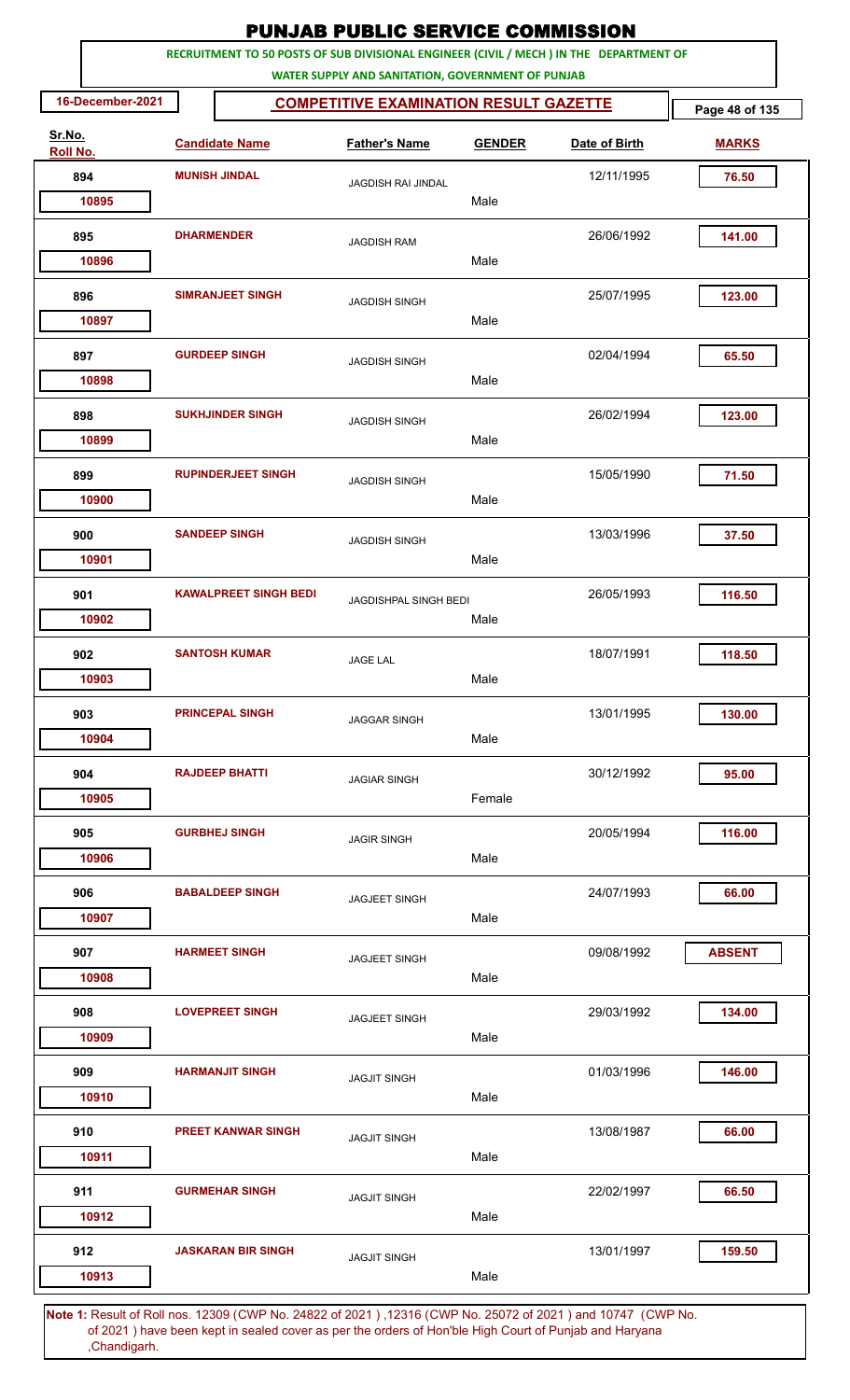| <b>PUNJAB PUBLIC SERVICE COMMISSION</b><br>RECRUITMENT TO 50 POSTS OF SUB DIVISIONAL ENGINEER (CIVIL / MECH ) IN THE DEPARTMENT OF |                     |                               |                                                   |               |                                                                                                       |                |  |  |  |  |
|------------------------------------------------------------------------------------------------------------------------------------|---------------------|-------------------------------|---------------------------------------------------|---------------|-------------------------------------------------------------------------------------------------------|----------------|--|--|--|--|
|                                                                                                                                    |                     |                               | WATER SUPPLY AND SANITATION, GOVERNMENT OF PUNJAB |               |                                                                                                       |                |  |  |  |  |
| 16-December-2021                                                                                                                   |                     |                               | <b>COMPETITIVE EXAMINATION RESULT GAZETTE</b>     |               |                                                                                                       | Page 49 of 135 |  |  |  |  |
| Sr.No.<br>Roll No.                                                                                                                 |                     | <b>Candidate Name</b>         | <b>Father's Name</b>                              | <b>GENDER</b> | Date of Birth                                                                                         | <b>MARKS</b>   |  |  |  |  |
| 913                                                                                                                                |                     | <b>CHETANJIT SINGH</b>        | <b>JAGJIT SINGH</b>                               |               | 21/01/1997                                                                                            | 123.50         |  |  |  |  |
| 10914                                                                                                                              |                     |                               |                                                   | Male          |                                                                                                       |                |  |  |  |  |
| 914                                                                                                                                |                     | <b>JASWINDER SINGH</b>        | <b>JAGJIT SINGH</b>                               |               | 10/09/1991                                                                                            | 72.00          |  |  |  |  |
| 10915                                                                                                                              |                     |                               |                                                   | Male          |                                                                                                       |                |  |  |  |  |
| 915<br>10916                                                                                                                       |                     | <b>HARCHARAN SINGH SANDHU</b> | <b>JAGJIT SINGH SANDHU</b>                        | Male          | 16/12/1994                                                                                            | 109.50         |  |  |  |  |
| 916<br>10917                                                                                                                       |                     | <b>HARMANJOT SINGH SIDHU</b>  | <b>JAGJIT SINGH SIDHU</b>                         | Male          | 08/02/1993                                                                                            | 116.00         |  |  |  |  |
| 917<br>10918                                                                                                                       |                     | <b>DEEPAK KUMAR</b>           | <b>JAGJIWAN KUMAR</b>                             | Male          | 13/11/1997                                                                                            | 171.50         |  |  |  |  |
| 918<br>10919                                                                                                                       |                     | <b>LAKHWINDER SINGH</b>       | <b>JAGMAIL SINGH</b>                              | Male          | 22/08/1992                                                                                            | 134.50         |  |  |  |  |
| 919<br>10920                                                                                                                       |                     | <b>MANSIMAR SINGH</b>         | <b>JAGMEET SINGH</b>                              | Male          | 17/04/1997                                                                                            | 93.00          |  |  |  |  |
| 920<br>10921                                                                                                                       | <b>SAHIB SINGH</b>  |                               | <b>JAGMOHAN SINGH</b>                             | Male          | 05/05/1994                                                                                            | 60.50          |  |  |  |  |
| 921                                                                                                                                |                     | <b>AMANJOT SINGH</b>          | <b>JAGMOHAN SINGH</b>                             |               | 30/07/1985                                                                                            | 99.50          |  |  |  |  |
| 10922                                                                                                                              |                     |                               |                                                   | Male          |                                                                                                       |                |  |  |  |  |
| 922<br>10923                                                                                                                       |                     | <b>PALBACHAN SINGH SANDHU</b> | JAGPAL SINGH SANDHU                               | Male          | 03/08/1976                                                                                            | 82.50          |  |  |  |  |
| 923<br>10924                                                                                                                       |                     | <b>BAHADAR SINGH</b>          | <b>JAGRAJ SINGH</b>                               | Male          | 28/03/1996                                                                                            | 65.50          |  |  |  |  |
| 924<br>10925                                                                                                                       | <b>JAGJIT SINGH</b> |                               | <b>JAGRAJ SINGH</b>                               | Male          | 15/07/1995                                                                                            | 74.50          |  |  |  |  |
| 925<br>10926                                                                                                                       |                     | <b>VINOD KUMAR</b>            | <b>JAGRAJ SINGH</b>                               | Male          | 04/09/1990                                                                                            | <b>ABSENT</b>  |  |  |  |  |
| 926<br>10927                                                                                                                       |                     | <b>VISHAWJIT SINGH GILL</b>   | <b>JAGRAJ SINGH GILL</b>                          | Male          | 18/03/1999                                                                                            | 149.50         |  |  |  |  |
| 927<br>10928                                                                                                                       |                     | <b>PAWANJIT SINGH</b>         | JAGROOP SINGH                                     | Male          | 13/10/1996                                                                                            | 106.00         |  |  |  |  |
| 928<br>10929                                                                                                                       |                     | <b>LAKHVIR SINGH</b>          | <b>JAGROOP SINGH</b>                              | Male          | 12/01/1999                                                                                            | <b>ABSENT</b>  |  |  |  |  |
| 929<br>10930                                                                                                                       |                     | <b>KOMALJEET KUMAR</b>        | <b>JAGSIR KUMAR</b>                               | Male          | 20/01/1996                                                                                            | 48.50          |  |  |  |  |
| 930<br>10931                                                                                                                       |                     | <b>JASPREET KAUR</b>          | <b>JAGSIR SINGH</b>                               | Female        | 18/03/1995                                                                                            | 109.00         |  |  |  |  |
| 931                                                                                                                                |                     | <b>SUKHWINDER SINGH</b>       | <b>JAGTAR SINGH</b>                               |               | 12/11/1996                                                                                            | 79.00          |  |  |  |  |
| 10932                                                                                                                              |                     |                               |                                                   | Male          | 1: Result of Bollings, 12200 (CWD No. 24822 of 2021), 12216 (CWD No. 25072 of 2021) and 10747 (CWD No |                |  |  |  |  |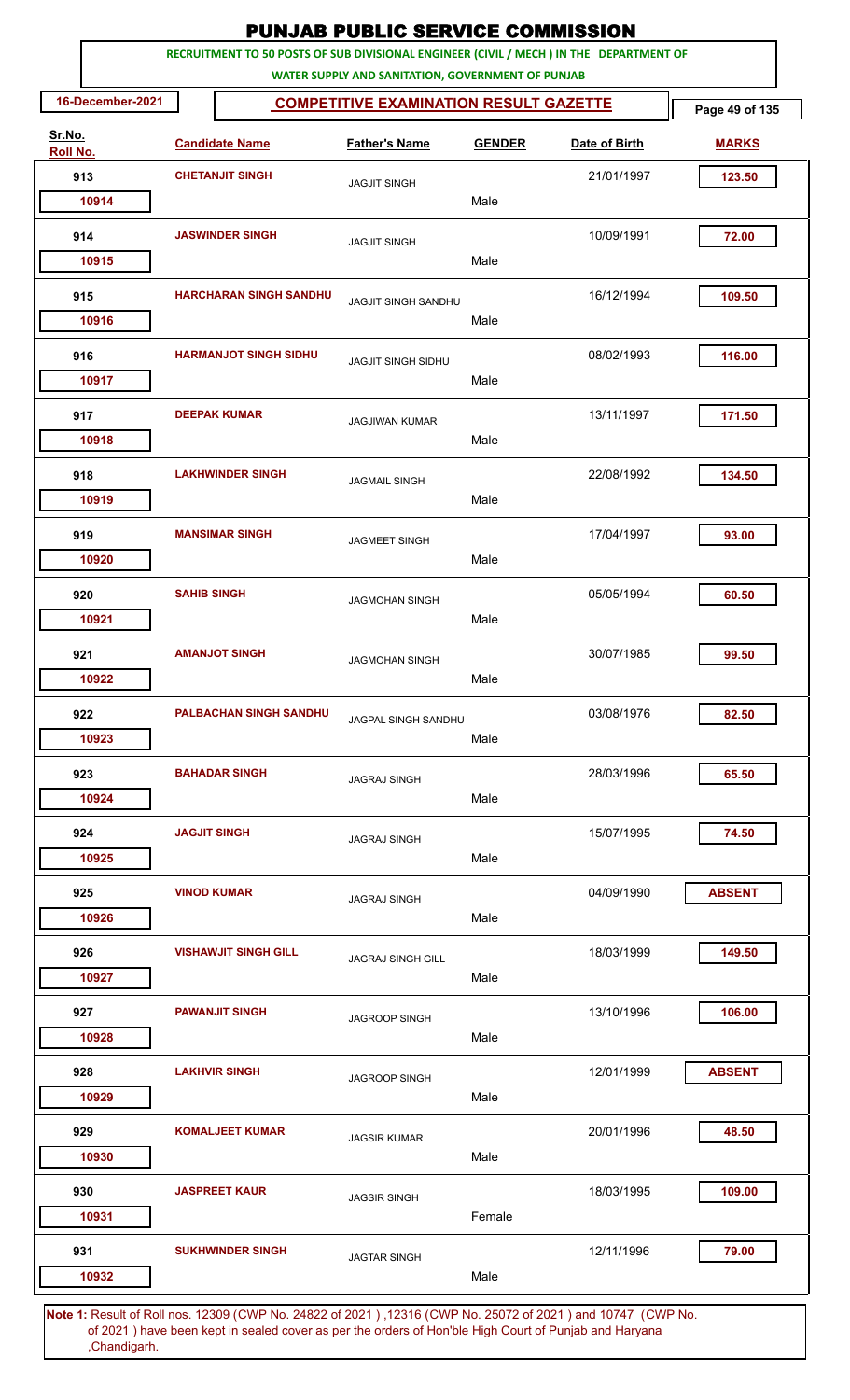|                    |                       |                             | <b>PUNJAB PUBLIC SERVICE COMMISSION</b>                                                                                                      |               |               |                |
|--------------------|-----------------------|-----------------------------|----------------------------------------------------------------------------------------------------------------------------------------------|---------------|---------------|----------------|
|                    |                       |                             | RECRUITMENT TO 50 POSTS OF SUB DIVISIONAL ENGINEER (CIVIL / MECH ) IN THE DEPARTMENT OF<br>WATER SUPPLY AND SANITATION, GOVERNMENT OF PUNJAB |               |               |                |
| 16-December-2021   |                       |                             | <b>COMPETITIVE EXAMINATION RESULT GAZETTE</b>                                                                                                |               |               | Page 50 of 135 |
| Sr.No.<br>Roll No. |                       | <b>Candidate Name</b>       | <b>Father's Name</b>                                                                                                                         | <b>GENDER</b> | Date of Birth | <b>MARKS</b>   |
| 932                |                       | <b>AMANDEEP SINGH</b>       | <b>JAGTAR SINGH</b>                                                                                                                          |               | 18/01/1993    | 130.50         |
| 10933              |                       |                             |                                                                                                                                              | Male          |               |                |
| 933<br>10934       |                       | <b>GURINDERPAL SINGH</b>    | <b>JAGTAR SINGH</b>                                                                                                                          | Male          | 04/02/1996    | 165.00         |
| 934                | <b>HARPREET SINGH</b> |                             | <b>JAGTAR SINGH</b>                                                                                                                          |               | 18/04/1993    | 111.00         |
| 10935              |                       |                             |                                                                                                                                              | Male          |               |                |
| 935<br>10936       |                       | <b>JYOT INDERPAL KAUR</b>   | <b>JAGTAR SINGH</b>                                                                                                                          | Female        | 02/02/1995    | 111.00         |
| 936<br>10937       |                       | <b>ARSHDEEP SINGH</b>       | <b>JAGTAR SINGH BHANGU</b>                                                                                                                   | Male          | 26/12/1997    | 77.50          |
| 937<br>10938       |                       | <b>VIJAY PAL SINGH GILL</b> | <b>JAGTAR SINGH GILL</b>                                                                                                                     | Male          | 03/09/1993    | 135.50         |
| 938                |                       | <b>DAMANPREET SINGH</b>     | JAGWINDERPAL SINGH                                                                                                                           |               | 31/08/1992    | <b>ABSENT</b>  |
| 10939<br>939       |                       | <b>MANISHA BANSAL</b>       | <b>JAI BHAGWAN BANSAL</b>                                                                                                                    | Male          | 22/01/1987    | 108.50         |
| 10940              |                       |                             |                                                                                                                                              | Female        |               |                |
| 940<br>10941       |                       | <b>OMKAR SHARMA</b>         | JAI BHAGWAN SHARMA                                                                                                                           | Male          | 24/10/1997    | 129.00         |
| 941<br>10942       |                       | <b>MANDEEP SINGH</b>        | <b>JAI BHAGWAN SINGH</b>                                                                                                                     | Male          | 31/05/1995    | 124.00         |
| 942<br>10943       | <b>VIPIN KUMAR</b>    |                             | <b>JAI CHAND</b>                                                                                                                             | Male          | 09/05/1996    | 137.50         |
| 943<br>10944       | <b>JAYANT</b>         |                             | <b>JAI DYAL</b>                                                                                                                              | Male          | 27/08/1996    | 125.50         |
| 944<br>10945       | <b>GOURAV</b>         |                             | <b>JAI GOPAL</b>                                                                                                                             | Male          | 18/10/1991    | 124.00         |
| 945                |                       | <b>ROHIT SUMBRIA</b>        | <b>JAI KRISHAN</b>                                                                                                                           | Male          | 18/01/1992    | 152.50         |
| 10946<br>946       |                       | <b>RAKESH KUMAR</b>         | <b>JAI RAM</b>                                                                                                                               |               | 26/07/1995    | 135.50         |
| 10947<br>947       |                       | <b>AGAMJOT SINGH</b>        | <b>JAIKARAN SINGH</b>                                                                                                                        | Male          | 07/08/1993    | 129.00         |
| 10948<br>948       | <b>ROHIT SINGH</b>    |                             | <b>JAIMAL SINGH</b>                                                                                                                          | Male          | 08/10/1992    | <b>ABSENT</b>  |
| 10949              |                       |                             |                                                                                                                                              | Male          |               |                |
| 949<br>10950       |                       | <b>MANINDERPAL SINGH</b>    | <b>JAIPAL SINGH</b>                                                                                                                          | Male          | 01/06/1992    | 150.50         |
| 950                | <b>AMIT KUMAR</b>     |                             | <b>JAIS RAJ</b>                                                                                                                              |               | 07/09/1990    | 77.00          |
| 10951              |                       |                             | 1. Result of Bollings, 19200 (CMD No. 24922 of 2021), 19216 (CMD No. 25072 of 2021) and 10747 (CMD No                                        | Male          |               |                |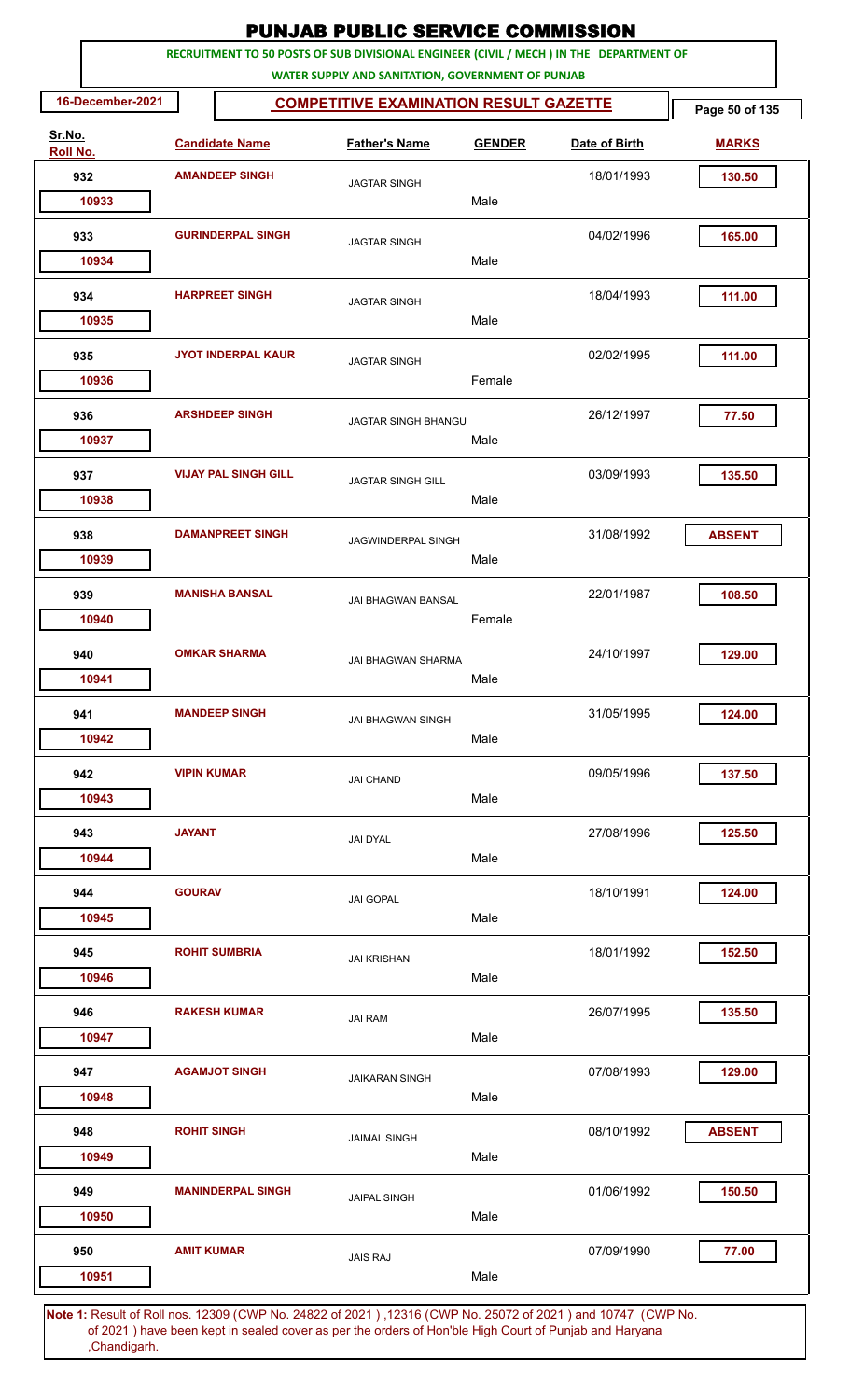| RECRUITMENT TO 50 POSTS OF SUB DIVISIONAL ENGINEER (CIVIL / MECH ) IN THE DEPARTMENT OF<br>WATER SUPPLY AND SANITATION, GOVERNMENT OF PUNJAB<br>16-December-2021<br><b>COMPETITIVE EXAMINATION RESULT GAZETTE</b><br>Sr.No.<br><b>Candidate Name</b><br><b>Father's Name</b><br><b>GENDER</b><br>Date of Birth<br>Roll No.<br><b>SANJAY KUMAR</b><br>16/10/1995<br>951<br>96.50<br><b>JAIT KANWAR</b><br>Male<br>10952<br>952<br><b>NEERAJ GOYAL</b><br>20/06/1991<br>153.00<br>JAITKANWER GOYAL<br>Male<br>10953<br>14/01/1990<br>953<br><b>SUKHJEET SINGH</b><br>68.00<br><b>JALLANDER SINGH</b><br>Male<br>10954<br><b>SWINDERDEEP SINGH BRAR</b><br>22/08/1997<br>954<br>91.50<br><b>JALOUR SINGH BRAR</b><br>Male<br>10955<br><b>GAGANJOT SINGH SIDHU</b><br>08/03/1993<br>955<br>125.00<br>JALOUR SINGH SIDHU<br>Male<br>10956<br>23/02/1995<br>956<br><b>YOGESH KUMAR ATTRI</b><br>131.50<br><b>JANAK RAJ</b><br>10957<br>Male<br><b>KRISHAN KUMAR</b><br>18/08/1995<br>957<br>132.00<br><b>JANAK RAJ</b><br>Male<br>10958<br><b>SACHIN GUPTA</b><br>15/08/1992<br>958<br>87.50<br><b>JANAK RAJ</b><br>Male<br>10959<br>02/01/1999<br>959<br><b>RITISH DHINGRA</b><br>99.50<br>JANAK RAJ DHINGRA<br>Male<br>10960<br><b>SAHIL MANHOTRA</b><br>960<br>21/08/1997<br>139.00<br><b>JANAK SINGH</b><br>Male<br>10961<br><b>SUNNY KUMAR</b><br>28/08/1992<br>114.00<br>961<br><b>JANESHWAR KUMAR</b><br>10962<br>Male<br>03/12/1995<br>962<br><b>LAKHDEEP SINGH</b><br>99.00<br><b>JARNAIL SINGH</b><br>Male<br>10963<br><b>KULWANT SINGH</b><br>963<br>27/04/1994<br>89.00<br><b>JARNAIL SINGH</b><br>Male<br>10964<br><b>MANPRRET SINGH</b><br>19/10/1994<br>964<br><b>ABSENT</b><br><b>JARNAIL SINGH</b><br>Male<br>10965<br>03/11/1997<br>965<br><b>MANDEEP KAUR</b><br>91.50<br><b>JASBIR SINGH</b><br>Female<br>10966<br><b>MANJEET SINGH</b><br>966<br>19/07/1994<br>112.00<br><b>JASBIR SINGH</b><br>Male<br>10967<br><b>SANDIP SINGH</b><br>20/02/1994<br>141.00<br>967<br><b>JASBIR SINGH</b><br>Male<br>10968<br>12/03/1993<br>135.50<br>968<br><b>JAGWINDER SINGH</b><br><b>JASBIR SINGH</b><br>Male<br>10969 |  |  | <b>PUNJAB PUBLIC SERVICE COMMISSION</b> |  |                |
|-----------------------------------------------------------------------------------------------------------------------------------------------------------------------------------------------------------------------------------------------------------------------------------------------------------------------------------------------------------------------------------------------------------------------------------------------------------------------------------------------------------------------------------------------------------------------------------------------------------------------------------------------------------------------------------------------------------------------------------------------------------------------------------------------------------------------------------------------------------------------------------------------------------------------------------------------------------------------------------------------------------------------------------------------------------------------------------------------------------------------------------------------------------------------------------------------------------------------------------------------------------------------------------------------------------------------------------------------------------------------------------------------------------------------------------------------------------------------------------------------------------------------------------------------------------------------------------------------------------------------------------------------------------------------------------------------------------------------------------------------------------------------------------------------------------------------------------------------------------------------------------------------------------------------------------------------------------------------------------------------------------------------------------------------------------------------------------------------------------------------------|--|--|-----------------------------------------|--|----------------|
|                                                                                                                                                                                                                                                                                                                                                                                                                                                                                                                                                                                                                                                                                                                                                                                                                                                                                                                                                                                                                                                                                                                                                                                                                                                                                                                                                                                                                                                                                                                                                                                                                                                                                                                                                                                                                                                                                                                                                                                                                                                                                                                             |  |  |                                         |  |                |
|                                                                                                                                                                                                                                                                                                                                                                                                                                                                                                                                                                                                                                                                                                                                                                                                                                                                                                                                                                                                                                                                                                                                                                                                                                                                                                                                                                                                                                                                                                                                                                                                                                                                                                                                                                                                                                                                                                                                                                                                                                                                                                                             |  |  |                                         |  | Page 51 of 135 |
|                                                                                                                                                                                                                                                                                                                                                                                                                                                                                                                                                                                                                                                                                                                                                                                                                                                                                                                                                                                                                                                                                                                                                                                                                                                                                                                                                                                                                                                                                                                                                                                                                                                                                                                                                                                                                                                                                                                                                                                                                                                                                                                             |  |  |                                         |  | <b>MARKS</b>   |
|                                                                                                                                                                                                                                                                                                                                                                                                                                                                                                                                                                                                                                                                                                                                                                                                                                                                                                                                                                                                                                                                                                                                                                                                                                                                                                                                                                                                                                                                                                                                                                                                                                                                                                                                                                                                                                                                                                                                                                                                                                                                                                                             |  |  |                                         |  |                |
|                                                                                                                                                                                                                                                                                                                                                                                                                                                                                                                                                                                                                                                                                                                                                                                                                                                                                                                                                                                                                                                                                                                                                                                                                                                                                                                                                                                                                                                                                                                                                                                                                                                                                                                                                                                                                                                                                                                                                                                                                                                                                                                             |  |  |                                         |  |                |
|                                                                                                                                                                                                                                                                                                                                                                                                                                                                                                                                                                                                                                                                                                                                                                                                                                                                                                                                                                                                                                                                                                                                                                                                                                                                                                                                                                                                                                                                                                                                                                                                                                                                                                                                                                                                                                                                                                                                                                                                                                                                                                                             |  |  |                                         |  |                |
|                                                                                                                                                                                                                                                                                                                                                                                                                                                                                                                                                                                                                                                                                                                                                                                                                                                                                                                                                                                                                                                                                                                                                                                                                                                                                                                                                                                                                                                                                                                                                                                                                                                                                                                                                                                                                                                                                                                                                                                                                                                                                                                             |  |  |                                         |  |                |
|                                                                                                                                                                                                                                                                                                                                                                                                                                                                                                                                                                                                                                                                                                                                                                                                                                                                                                                                                                                                                                                                                                                                                                                                                                                                                                                                                                                                                                                                                                                                                                                                                                                                                                                                                                                                                                                                                                                                                                                                                                                                                                                             |  |  |                                         |  |                |
|                                                                                                                                                                                                                                                                                                                                                                                                                                                                                                                                                                                                                                                                                                                                                                                                                                                                                                                                                                                                                                                                                                                                                                                                                                                                                                                                                                                                                                                                                                                                                                                                                                                                                                                                                                                                                                                                                                                                                                                                                                                                                                                             |  |  |                                         |  |                |
|                                                                                                                                                                                                                                                                                                                                                                                                                                                                                                                                                                                                                                                                                                                                                                                                                                                                                                                                                                                                                                                                                                                                                                                                                                                                                                                                                                                                                                                                                                                                                                                                                                                                                                                                                                                                                                                                                                                                                                                                                                                                                                                             |  |  |                                         |  |                |
|                                                                                                                                                                                                                                                                                                                                                                                                                                                                                                                                                                                                                                                                                                                                                                                                                                                                                                                                                                                                                                                                                                                                                                                                                                                                                                                                                                                                                                                                                                                                                                                                                                                                                                                                                                                                                                                                                                                                                                                                                                                                                                                             |  |  |                                         |  |                |
|                                                                                                                                                                                                                                                                                                                                                                                                                                                                                                                                                                                                                                                                                                                                                                                                                                                                                                                                                                                                                                                                                                                                                                                                                                                                                                                                                                                                                                                                                                                                                                                                                                                                                                                                                                                                                                                                                                                                                                                                                                                                                                                             |  |  |                                         |  |                |
|                                                                                                                                                                                                                                                                                                                                                                                                                                                                                                                                                                                                                                                                                                                                                                                                                                                                                                                                                                                                                                                                                                                                                                                                                                                                                                                                                                                                                                                                                                                                                                                                                                                                                                                                                                                                                                                                                                                                                                                                                                                                                                                             |  |  |                                         |  |                |
|                                                                                                                                                                                                                                                                                                                                                                                                                                                                                                                                                                                                                                                                                                                                                                                                                                                                                                                                                                                                                                                                                                                                                                                                                                                                                                                                                                                                                                                                                                                                                                                                                                                                                                                                                                                                                                                                                                                                                                                                                                                                                                                             |  |  |                                         |  |                |
|                                                                                                                                                                                                                                                                                                                                                                                                                                                                                                                                                                                                                                                                                                                                                                                                                                                                                                                                                                                                                                                                                                                                                                                                                                                                                                                                                                                                                                                                                                                                                                                                                                                                                                                                                                                                                                                                                                                                                                                                                                                                                                                             |  |  |                                         |  |                |
|                                                                                                                                                                                                                                                                                                                                                                                                                                                                                                                                                                                                                                                                                                                                                                                                                                                                                                                                                                                                                                                                                                                                                                                                                                                                                                                                                                                                                                                                                                                                                                                                                                                                                                                                                                                                                                                                                                                                                                                                                                                                                                                             |  |  |                                         |  |                |
|                                                                                                                                                                                                                                                                                                                                                                                                                                                                                                                                                                                                                                                                                                                                                                                                                                                                                                                                                                                                                                                                                                                                                                                                                                                                                                                                                                                                                                                                                                                                                                                                                                                                                                                                                                                                                                                                                                                                                                                                                                                                                                                             |  |  |                                         |  |                |
|                                                                                                                                                                                                                                                                                                                                                                                                                                                                                                                                                                                                                                                                                                                                                                                                                                                                                                                                                                                                                                                                                                                                                                                                                                                                                                                                                                                                                                                                                                                                                                                                                                                                                                                                                                                                                                                                                                                                                                                                                                                                                                                             |  |  |                                         |  |                |
|                                                                                                                                                                                                                                                                                                                                                                                                                                                                                                                                                                                                                                                                                                                                                                                                                                                                                                                                                                                                                                                                                                                                                                                                                                                                                                                                                                                                                                                                                                                                                                                                                                                                                                                                                                                                                                                                                                                                                                                                                                                                                                                             |  |  |                                         |  |                |
|                                                                                                                                                                                                                                                                                                                                                                                                                                                                                                                                                                                                                                                                                                                                                                                                                                                                                                                                                                                                                                                                                                                                                                                                                                                                                                                                                                                                                                                                                                                                                                                                                                                                                                                                                                                                                                                                                                                                                                                                                                                                                                                             |  |  |                                         |  |                |
|                                                                                                                                                                                                                                                                                                                                                                                                                                                                                                                                                                                                                                                                                                                                                                                                                                                                                                                                                                                                                                                                                                                                                                                                                                                                                                                                                                                                                                                                                                                                                                                                                                                                                                                                                                                                                                                                                                                                                                                                                                                                                                                             |  |  |                                         |  |                |
|                                                                                                                                                                                                                                                                                                                                                                                                                                                                                                                                                                                                                                                                                                                                                                                                                                                                                                                                                                                                                                                                                                                                                                                                                                                                                                                                                                                                                                                                                                                                                                                                                                                                                                                                                                                                                                                                                                                                                                                                                                                                                                                             |  |  |                                         |  |                |
|                                                                                                                                                                                                                                                                                                                                                                                                                                                                                                                                                                                                                                                                                                                                                                                                                                                                                                                                                                                                                                                                                                                                                                                                                                                                                                                                                                                                                                                                                                                                                                                                                                                                                                                                                                                                                                                                                                                                                                                                                                                                                                                             |  |  |                                         |  |                |
| <b>KAMALJEET SINGH</b><br>11/09/1996<br>969<br>79.00<br><b>JASBIR SINGH</b><br>Male<br>10970                                                                                                                                                                                                                                                                                                                                                                                                                                                                                                                                                                                                                                                                                                                                                                                                                                                                                                                                                                                                                                                                                                                                                                                                                                                                                                                                                                                                                                                                                                                                                                                                                                                                                                                                                                                                                                                                                                                                                                                                                                |  |  |                                         |  |                |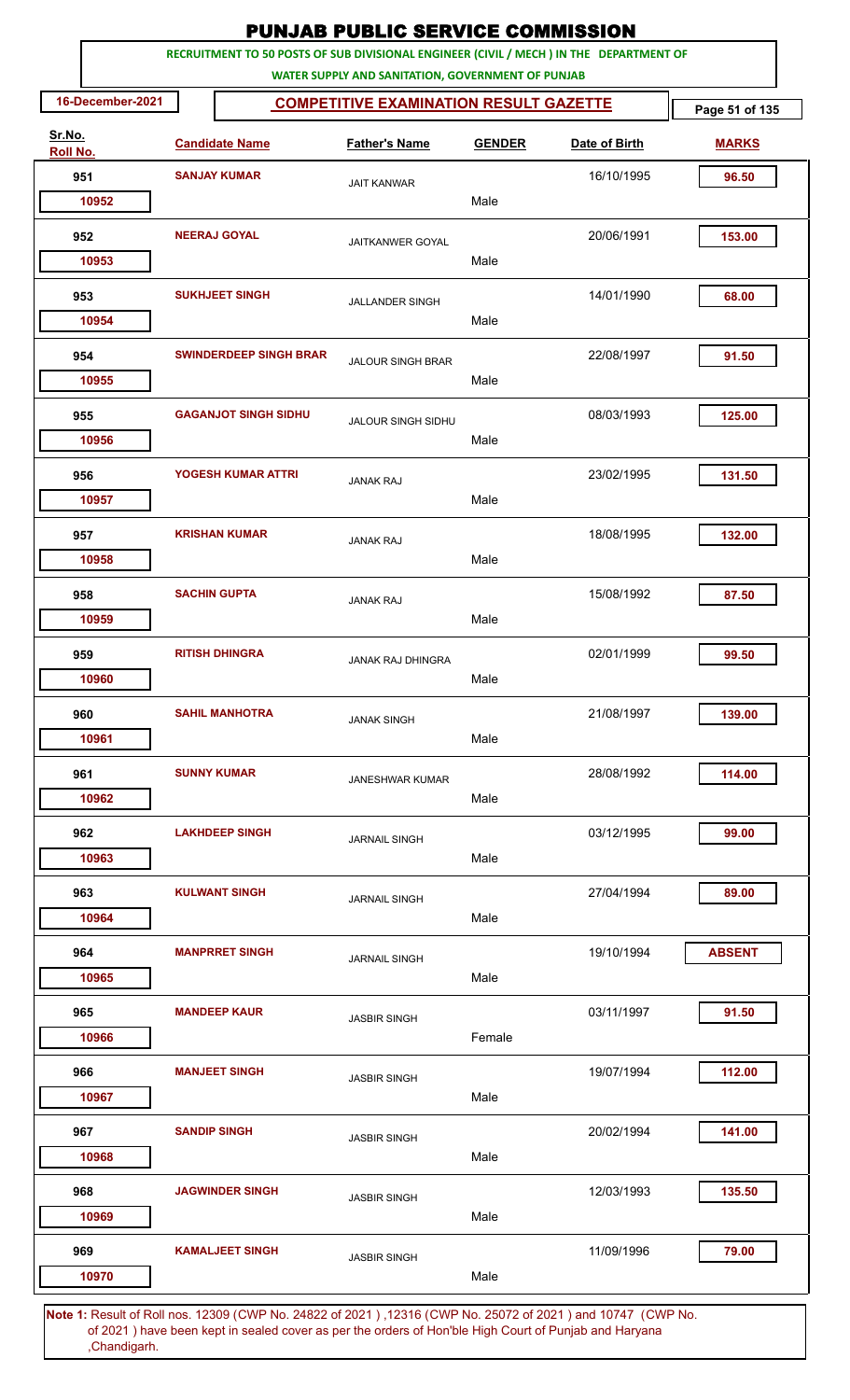|                    |                     |                              | <b>PUNJAB PUBLIC SERVICE COMMISSION</b>           |               |                                                                                                       |                |
|--------------------|---------------------|------------------------------|---------------------------------------------------|---------------|-------------------------------------------------------------------------------------------------------|----------------|
|                    |                     |                              | WATER SUPPLY AND SANITATION, GOVERNMENT OF PUNJAB |               | RECRUITMENT TO 50 POSTS OF SUB DIVISIONAL ENGINEER (CIVIL / MECH ) IN THE DEPARTMENT OF               |                |
| 16-December-2021   |                     |                              | <b>COMPETITIVE EXAMINATION RESULT GAZETTE</b>     |               |                                                                                                       | Page 52 of 135 |
| Sr.No.<br>Roll No. |                     | <b>Candidate Name</b>        | <b>Father's Name</b>                              | <b>GENDER</b> | Date of Birth                                                                                         | <b>MARKS</b>   |
| 970                |                     | <b>PARAMVIR SINGH</b>        | <b>JASBIR SINGH</b>                               |               | 24/08/1993                                                                                            | 105.50         |
| 10971              |                     |                              |                                                   | Male          |                                                                                                       |                |
| 971<br>10972       |                     | <b>INDERPREET SINGH</b>      | <b>JASBIR SINGH</b>                               | Male          | 18/03/1995                                                                                            | 99.00          |
| 972                |                     | <b>AMRINDER SINGH</b>        |                                                   |               | 04/05/1989                                                                                            | <b>ABSENT</b>  |
| 10973              |                     |                              | <b>JASBIR SINGH</b>                               | Male          |                                                                                                       |                |
| 973<br>10974       |                     | <b>SANDEEP SINGH</b>         | <b>JASBIR SINGH</b>                               | Male          | 11/06/1994                                                                                            | 109.00         |
| 974<br>10975       |                     | <b>SHIVAM THAKUR</b>         | <b>JASBIR SINGH</b>                               | Male          | 17/09/1994                                                                                            | 142.50         |
| 975<br>10976       |                     | <b>SANDEEP MAAN</b>          | <b>JASBIR SINGH MAAN</b>                          | Male          | 10/07/1991                                                                                            | 119.50         |
| 976<br>10977       |                     | <b>MANPREET SINGH SANDHU</b> | JASBIR SINGH SANDHU                               | Male          | 04/09/1985                                                                                            | 64.50          |
| 977<br>10978       |                     | <b>AMRITPAL SINGH</b>        | <b>JASDEV SINGH SANDHU</b>                        | Male          | 03/11/1993                                                                                            | 96.50          |
| 978                | <b>GREWAI</b>       | <b>HARMANDEEP SINGH</b>      | JASMANINDER SINGH GREWAL                          |               | 30/12/1997                                                                                            | 124.50         |
| 10979<br>979       |                     | <b>GURIQBAL SINGH</b>        | <b>JASMER SINGH</b>                               | Male          | 30/09/1996                                                                                            | 96.50          |
| 10980<br>980       |                     | <b>MANISH KUMAR</b>          | <b>JASPAL</b>                                     | Male          | 10/10/1998                                                                                            | 132.00         |
| 10981              |                     |                              |                                                   | Male          |                                                                                                       |                |
| 981<br>10982       | <b>AMIT KUMAR</b>   |                              | <b>JASPAL KUMAR</b>                               | Male          | 25/07/1992                                                                                            | <b>ABSENT</b>  |
| 982<br>10983       |                     | <b>PRABHSIMRAN SINGH</b>     | <b>JASPAL SINGH</b>                               | Male          | 09/02/1991                                                                                            | 75.50          |
| 983<br>10984       |                     | <b>INDERJIT SINGH</b>        | <b>JASPAL SINGH</b>                               | Male          | 01/03/1992                                                                                            | 67.50          |
| 984<br>10985       |                     | <b>HARMANDEEP SINGH</b>      | <b>JASPAL SINGH</b>                               | Male          | 12/12/1997                                                                                            | 48.00          |
| 985<br>10986       | <b>JASBIR SINGH</b> |                              | <b>JASPAL SINGH</b>                               | Male          | 23/06/1992                                                                                            | 42.50          |
| 986<br>10987       |                     | <b>JASPREET SINGH</b>        | <b>JASPAL SINGH</b>                               | Male          | 09/11/1995                                                                                            | 69.00          |
| 987<br>10988       |                     | <b>SUKHMINDER SINGH</b>      | <b>JASPAL SINGH</b>                               | Male          | 06/04/1989                                                                                            | 176.50         |
| 988                |                     | <b>GURINDER SINGH</b>        | <b>JASPAL SINGH</b>                               |               | 18/07/1996                                                                                            | 165.50         |
| 10989              |                     |                              |                                                   | Male          | 1. Result of Bollings, 12200 (CWD No. 24922 of 2021), 12216 (CWD No. 25072 of 2021) and 10747 (CWD No |                |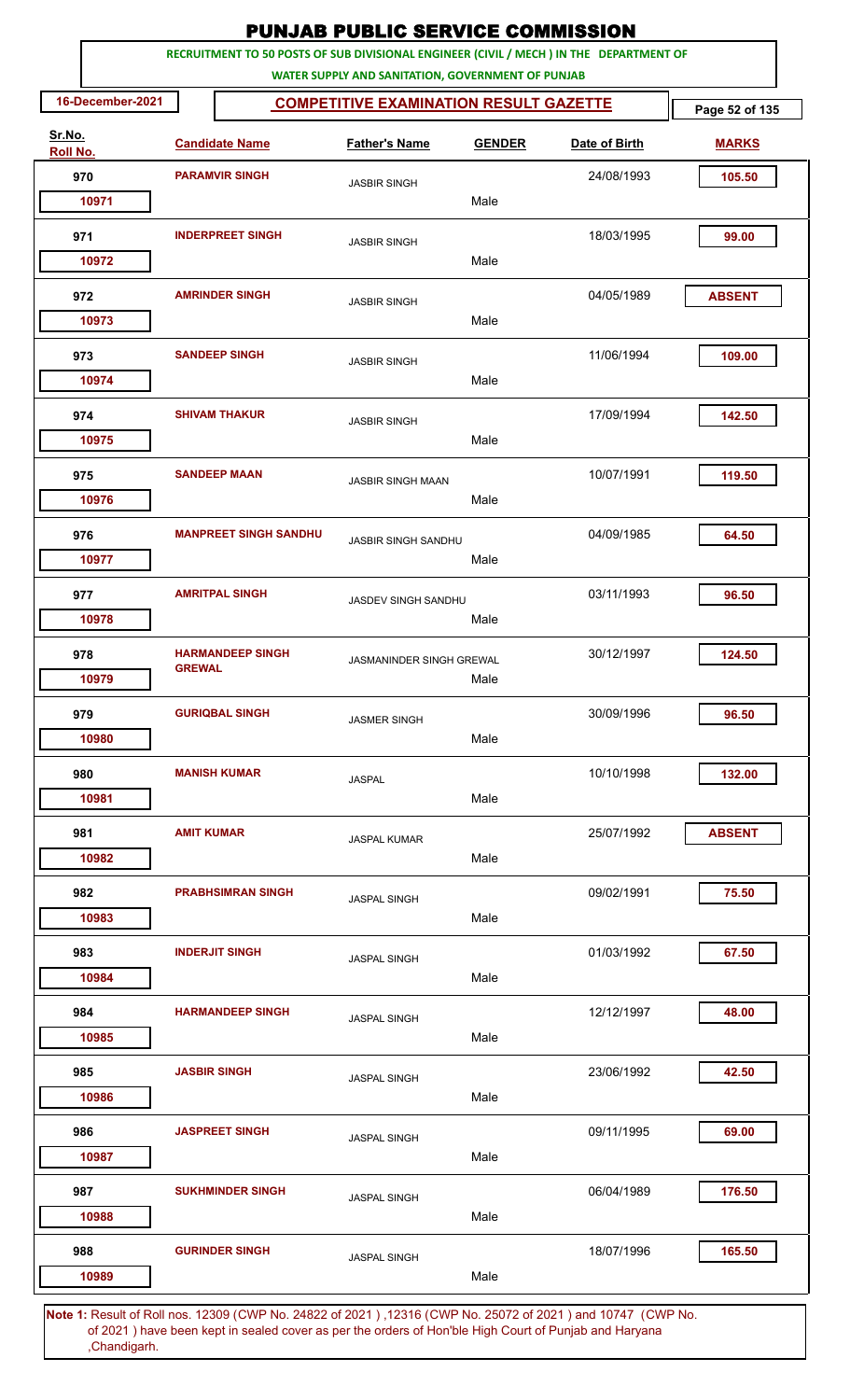|                    |                   |                             | <b>PUNJAB PUBLIC SERVICE COMMISSION</b>                                                                                                      |               |                                                                                                       |                |
|--------------------|-------------------|-----------------------------|----------------------------------------------------------------------------------------------------------------------------------------------|---------------|-------------------------------------------------------------------------------------------------------|----------------|
|                    |                   |                             | RECRUITMENT TO 50 POSTS OF SUB DIVISIONAL ENGINEER (CIVIL / MECH ) IN THE DEPARTMENT OF<br>WATER SUPPLY AND SANITATION, GOVERNMENT OF PUNJAB |               |                                                                                                       |                |
| 16-December-2021   |                   |                             | <b>COMPETITIVE EXAMINATION RESULT GAZETTE</b>                                                                                                |               |                                                                                                       | Page 53 of 135 |
| Sr.No.<br>Roll No. |                   | <b>Candidate Name</b>       | <b>Father's Name</b>                                                                                                                         | <b>GENDER</b> | Date of Birth                                                                                         | <b>MARKS</b>   |
| 989                |                   | <b>CHARANJITSINGH</b>       | <b>JASPAL SINGH</b>                                                                                                                          |               | 10/01/1993                                                                                            | 81.50          |
| 10990              |                   |                             |                                                                                                                                              | Male          |                                                                                                       |                |
| 990                |                   | <b>AAKASH SHARMA</b>        | <b>JASPAL SINGH</b>                                                                                                                          |               | 22/04/1995                                                                                            | 111.50         |
| 10991              |                   |                             |                                                                                                                                              | Male          |                                                                                                       |                |
| 991<br>10992       |                   | <b>GURJOT SINGH SODHI</b>   | <b>JASPAL SINGH SODHI</b>                                                                                                                    | Male          | 25/01/1996                                                                                            | 117.50         |
|                    |                   |                             |                                                                                                                                              |               |                                                                                                       |                |
| 992<br>10993       |                   | <b>GOPAL SINGLA</b>         | <b>JASPAL SINGLA</b>                                                                                                                         | Male          | 11/12/1996                                                                                            | 118.50         |
| 993                |                   | <b>HARKIRAT SINGH</b>       | <b>JASVIR SINGH</b>                                                                                                                          |               | 08/08/1994                                                                                            | 129.00         |
| 10994              |                   |                             |                                                                                                                                              | Male          |                                                                                                       |                |
| 994                |                   | <b>EKMEET SINGH</b>         | <b>JASVIR SINGH</b>                                                                                                                          |               | 16/08/1996                                                                                            | 51.00          |
| 10995              |                   |                             |                                                                                                                                              | Male          |                                                                                                       |                |
| 995<br>10996       |                   | <b>MOHAN SINGH</b>          | <b>JASVIR SINGH</b>                                                                                                                          | Male          | 08/04/1992                                                                                            | 105.00         |
|                    |                   |                             |                                                                                                                                              |               |                                                                                                       |                |
| 996<br>10997       |                   | <b>RAMANDEEP SINGH GILL</b> | <b>JASVIR SINGH</b>                                                                                                                          | Male          | 06/01/1994                                                                                            | 112.50         |
| 997                |                   | <b>VISHAVPREET SINGH</b>    |                                                                                                                                              |               | 29/11/1995                                                                                            | 48.50          |
| 10998              |                   |                             | <b>JASVIR SINGH</b>                                                                                                                          | Male          |                                                                                                       |                |
| 998                |                   | <b>MANINDER SINGH</b>       | <b>JASVIR SINGH</b>                                                                                                                          |               | 08/08/1996                                                                                            | 134.00         |
| 10999              |                   |                             |                                                                                                                                              | Male          |                                                                                                       |                |
| 999                |                   | <b>DILPREET SINGH</b>       | <b>JASVIR SINGH</b>                                                                                                                          |               | 19/10/1998                                                                                            | <b>ABSENT</b>  |
| 11000              |                   |                             |                                                                                                                                              | Male          |                                                                                                       |                |
| 1000               |                   | <b>GURMEET SINGH RAI</b>    | <b>JASVIR SINGH RAI</b>                                                                                                                      |               | 20/08/1992                                                                                            | 104.50         |
| 11001              |                   |                             |                                                                                                                                              | Male          |                                                                                                       |                |
| 1001<br>11002      |                   | <b>HARSIMRANVIR SINGH</b>   | <b>JASVIR SINGH SIDHU</b>                                                                                                                    | Male          | 30/09/1994                                                                                            | 115.50         |
| 1002               |                   | <b>SHIVAM JANGID</b>        | <b>JASWANT KUMAR</b>                                                                                                                         |               | 06/07/1996                                                                                            | 120.00         |
| 11003              |                   |                             |                                                                                                                                              | Male          |                                                                                                       |                |
| 1003               | <b>ARUN KUMAR</b> |                             | <b>JASWANT KUMAR</b>                                                                                                                         |               | 24/10/1999                                                                                            | 57.00          |
| 11004              |                   |                             |                                                                                                                                              | Male          |                                                                                                       |                |
| 1004               |                   | <b>KAMAL SHELLY</b>         | <b>JASWANT RAI</b>                                                                                                                           |               | 18/09/1992                                                                                            | 81.00          |
| 11005              |                   |                             |                                                                                                                                              | Male          |                                                                                                       |                |
| 1005               |                   | <b>PARVINDER KUMAR</b>      | <b>JASWANT RAI</b>                                                                                                                           |               | 27/09/1992                                                                                            | <b>ABSENT</b>  |
| 11006              |                   |                             |                                                                                                                                              | Male          |                                                                                                       |                |
| 1006<br>11007      |                   | <b>MANSHUL BANSAL</b>       | <b>JASWANT RAI BANSAL</b>                                                                                                                    | Male          | 12/07/1995                                                                                            | 126.50         |
| 1007               |                   | <b>NAVJOT SINGH</b>         |                                                                                                                                              |               | 30/06/1997                                                                                            | 142.00         |
| 11008              |                   |                             | <b>JASWANT SINGH</b>                                                                                                                         | Male          |                                                                                                       |                |
|                    |                   |                             |                                                                                                                                              |               | 4. Repult of Rollings, 19200 (CMD No. 24892 of 2021), 19216 (CMD No. 25072 of 2021) and 10747 (CMD No |                |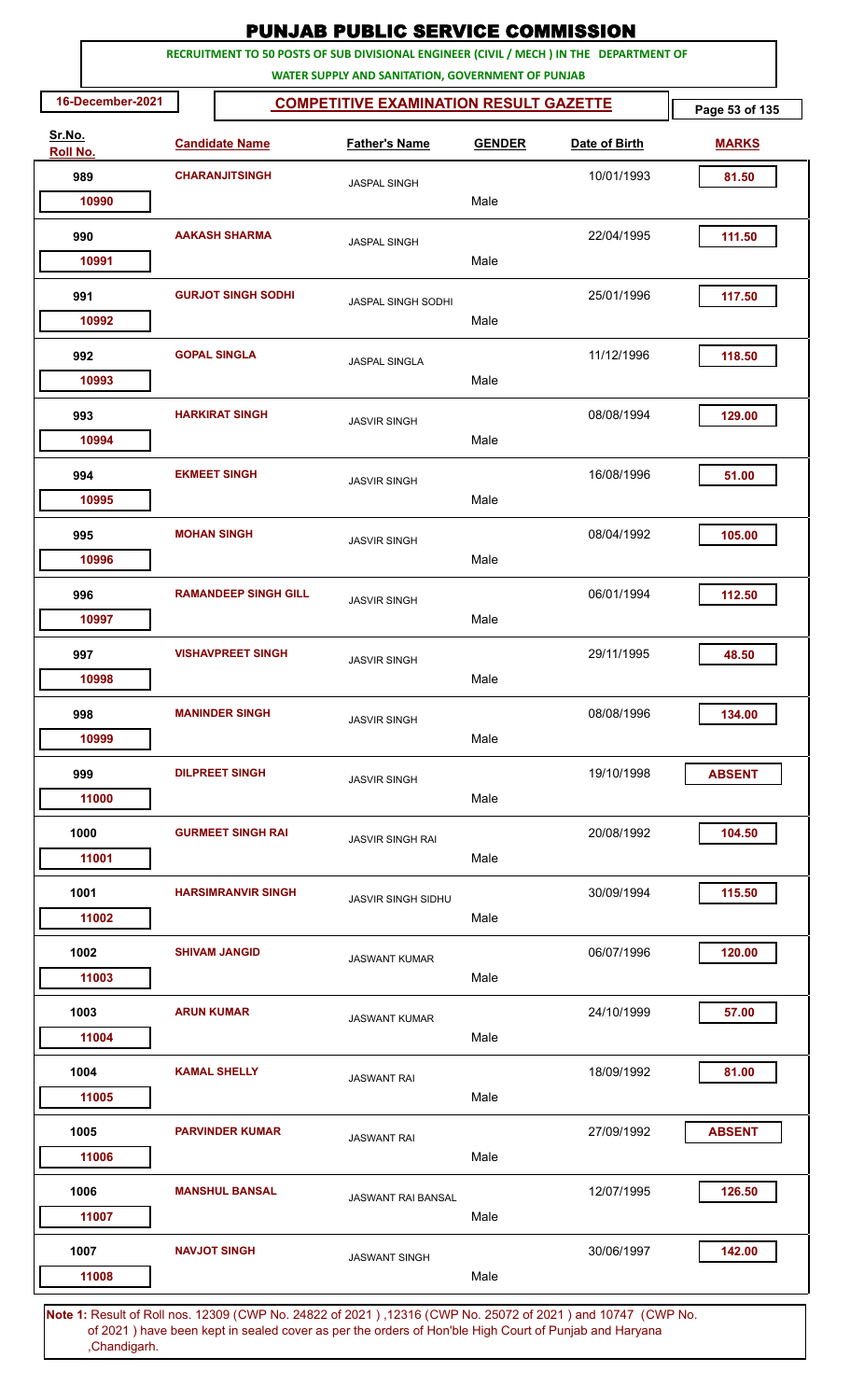| RECRUITMENT TO 50 POSTS OF SUB DIVISIONAL ENGINEER (CIVIL / MECH ) IN THE DEPARTMENT OF<br>WATER SUPPLY AND SANITATION, GOVERNMENT OF PUNJAB<br>16-December-2021<br><b>COMPETITIVE EXAMINATION RESULT GAZETTE</b><br>Sr.No.<br><b>Father's Name</b><br><b>Candidate Name</b><br><b>GENDER</b><br>Date of Birth<br>Roll No.<br><b>HARJINDER SINGH</b><br>1008<br>01/03/1993<br><b>JASWANT SINGH</b><br>Male<br>11009<br><b>HUNARBIR SINGH</b><br>03/10/1991<br>1009<br><b>JASWANT SINGH</b><br>Male<br>11010<br>06/11/1996<br>1010<br><b>SAHIL WARAICH</b><br><b>JASWANT SINGH</b><br>Male<br>11011<br><b>HARKIRAT KAUR</b><br>1011<br>17/04/1994<br><b>JASWANT SINGH</b><br>Female<br>11012<br><b>DAVINDER SINGH</b><br>22/03/1995<br>1012<br><b>JASWANT SINGH</b><br>Male<br>11013<br><b>ADARSHPREET SINGH</b><br>07/03/1996<br>1013<br><b>ABSENT</b><br><b>JASWANT SINGH</b><br>11014<br>Male<br><b>LOVEPREET SINGH</b><br>17/03/1995<br>1014<br><b>JASWANT SINGH</b><br>Male<br>11015<br><b>SARABPREET SINGH</b><br>23/10/1989<br>1015<br><b>JASWANT SINGH</b><br>Male<br>11016<br>27/05/1990<br>1016<br><b>KULDEEP SINGH</b><br><b>JASWANT SINGH</b><br>Male<br>11017<br><b>GURWINDER SINGH</b><br>10/06/1989<br>1017<br><b>ABSENT</b><br><b>JASWANT SINGH</b><br>Male<br>11018<br><b>JASHANDEEP SINGH</b><br>10/03/1996<br>1018<br><b>JASWANT SINGH</b><br>11019<br>Male<br>19/11/1992<br>1019<br><b>KAMALDEEP SINGH</b><br><b>JASWANT SINGH</b><br>Male<br>11020<br><b>AJAY WARAICH</b><br>1020<br>14/05/1994<br><b>JASWANT SINGH</b><br>Male<br>11021<br><b>JOTINDER SINGH</b><br>26/06/1996<br>1021<br><b>JASWANT SINGH</b><br>Male<br>11022<br>1022<br><b>SACHINPREET SINGH</b><br>05/06/1994<br><b>JASWANT SINGH</b><br>Male<br>11023<br><b>MANPREET SINGH</b><br>1023<br>20/04/1992<br><b>JASWINDER SINGH</b><br>Male<br>11024<br><b>PRABHJOT SINGH</b><br>05/08/1995<br>1024<br><b>JASWINDER SINGH</b><br>Male<br>11025<br>1025<br><b>ROBIN SINGH</b><br>27/06/1997<br><b>JASWINDER SINGH</b><br>Male<br>11026 |                |  | <b>PUNJAB PUBLIC SERVICE COMMISSION</b> |  |  |  |
|----------------------------------------------------------------------------------------------------------------------------------------------------------------------------------------------------------------------------------------------------------------------------------------------------------------------------------------------------------------------------------------------------------------------------------------------------------------------------------------------------------------------------------------------------------------------------------------------------------------------------------------------------------------------------------------------------------------------------------------------------------------------------------------------------------------------------------------------------------------------------------------------------------------------------------------------------------------------------------------------------------------------------------------------------------------------------------------------------------------------------------------------------------------------------------------------------------------------------------------------------------------------------------------------------------------------------------------------------------------------------------------------------------------------------------------------------------------------------------------------------------------------------------------------------------------------------------------------------------------------------------------------------------------------------------------------------------------------------------------------------------------------------------------------------------------------------------------------------------------------------------------------------------------------------------------------------------------------------------------------------------------------------|----------------|--|-----------------------------------------|--|--|--|
|                                                                                                                                                                                                                                                                                                                                                                                                                                                                                                                                                                                                                                                                                                                                                                                                                                                                                                                                                                                                                                                                                                                                                                                                                                                                                                                                                                                                                                                                                                                                                                                                                                                                                                                                                                                                                                                                                                                                                                                                                            |                |  |                                         |  |  |  |
|                                                                                                                                                                                                                                                                                                                                                                                                                                                                                                                                                                                                                                                                                                                                                                                                                                                                                                                                                                                                                                                                                                                                                                                                                                                                                                                                                                                                                                                                                                                                                                                                                                                                                                                                                                                                                                                                                                                                                                                                                            | Page 54 of 135 |  |                                         |  |  |  |
|                                                                                                                                                                                                                                                                                                                                                                                                                                                                                                                                                                                                                                                                                                                                                                                                                                                                                                                                                                                                                                                                                                                                                                                                                                                                                                                                                                                                                                                                                                                                                                                                                                                                                                                                                                                                                                                                                                                                                                                                                            | <b>MARKS</b>   |  |                                         |  |  |  |
|                                                                                                                                                                                                                                                                                                                                                                                                                                                                                                                                                                                                                                                                                                                                                                                                                                                                                                                                                                                                                                                                                                                                                                                                                                                                                                                                                                                                                                                                                                                                                                                                                                                                                                                                                                                                                                                                                                                                                                                                                            | 61.00          |  |                                         |  |  |  |
|                                                                                                                                                                                                                                                                                                                                                                                                                                                                                                                                                                                                                                                                                                                                                                                                                                                                                                                                                                                                                                                                                                                                                                                                                                                                                                                                                                                                                                                                                                                                                                                                                                                                                                                                                                                                                                                                                                                                                                                                                            |                |  |                                         |  |  |  |
|                                                                                                                                                                                                                                                                                                                                                                                                                                                                                                                                                                                                                                                                                                                                                                                                                                                                                                                                                                                                                                                                                                                                                                                                                                                                                                                                                                                                                                                                                                                                                                                                                                                                                                                                                                                                                                                                                                                                                                                                                            | 105.00         |  |                                         |  |  |  |
|                                                                                                                                                                                                                                                                                                                                                                                                                                                                                                                                                                                                                                                                                                                                                                                                                                                                                                                                                                                                                                                                                                                                                                                                                                                                                                                                                                                                                                                                                                                                                                                                                                                                                                                                                                                                                                                                                                                                                                                                                            | 196.00         |  |                                         |  |  |  |
|                                                                                                                                                                                                                                                                                                                                                                                                                                                                                                                                                                                                                                                                                                                                                                                                                                                                                                                                                                                                                                                                                                                                                                                                                                                                                                                                                                                                                                                                                                                                                                                                                                                                                                                                                                                                                                                                                                                                                                                                                            |                |  |                                         |  |  |  |
|                                                                                                                                                                                                                                                                                                                                                                                                                                                                                                                                                                                                                                                                                                                                                                                                                                                                                                                                                                                                                                                                                                                                                                                                                                                                                                                                                                                                                                                                                                                                                                                                                                                                                                                                                                                                                                                                                                                                                                                                                            | 135.00         |  |                                         |  |  |  |
|                                                                                                                                                                                                                                                                                                                                                                                                                                                                                                                                                                                                                                                                                                                                                                                                                                                                                                                                                                                                                                                                                                                                                                                                                                                                                                                                                                                                                                                                                                                                                                                                                                                                                                                                                                                                                                                                                                                                                                                                                            | 78.00          |  |                                         |  |  |  |
|                                                                                                                                                                                                                                                                                                                                                                                                                                                                                                                                                                                                                                                                                                                                                                                                                                                                                                                                                                                                                                                                                                                                                                                                                                                                                                                                                                                                                                                                                                                                                                                                                                                                                                                                                                                                                                                                                                                                                                                                                            |                |  |                                         |  |  |  |
|                                                                                                                                                                                                                                                                                                                                                                                                                                                                                                                                                                                                                                                                                                                                                                                                                                                                                                                                                                                                                                                                                                                                                                                                                                                                                                                                                                                                                                                                                                                                                                                                                                                                                                                                                                                                                                                                                                                                                                                                                            | 141.00         |  |                                         |  |  |  |
|                                                                                                                                                                                                                                                                                                                                                                                                                                                                                                                                                                                                                                                                                                                                                                                                                                                                                                                                                                                                                                                                                                                                                                                                                                                                                                                                                                                                                                                                                                                                                                                                                                                                                                                                                                                                                                                                                                                                                                                                                            | 73.50          |  |                                         |  |  |  |
|                                                                                                                                                                                                                                                                                                                                                                                                                                                                                                                                                                                                                                                                                                                                                                                                                                                                                                                                                                                                                                                                                                                                                                                                                                                                                                                                                                                                                                                                                                                                                                                                                                                                                                                                                                                                                                                                                                                                                                                                                            |                |  |                                         |  |  |  |
|                                                                                                                                                                                                                                                                                                                                                                                                                                                                                                                                                                                                                                                                                                                                                                                                                                                                                                                                                                                                                                                                                                                                                                                                                                                                                                                                                                                                                                                                                                                                                                                                                                                                                                                                                                                                                                                                                                                                                                                                                            | 105.50         |  |                                         |  |  |  |
|                                                                                                                                                                                                                                                                                                                                                                                                                                                                                                                                                                                                                                                                                                                                                                                                                                                                                                                                                                                                                                                                                                                                                                                                                                                                                                                                                                                                                                                                                                                                                                                                                                                                                                                                                                                                                                                                                                                                                                                                                            |                |  |                                         |  |  |  |
|                                                                                                                                                                                                                                                                                                                                                                                                                                                                                                                                                                                                                                                                                                                                                                                                                                                                                                                                                                                                                                                                                                                                                                                                                                                                                                                                                                                                                                                                                                                                                                                                                                                                                                                                                                                                                                                                                                                                                                                                                            | 71.50          |  |                                         |  |  |  |
|                                                                                                                                                                                                                                                                                                                                                                                                                                                                                                                                                                                                                                                                                                                                                                                                                                                                                                                                                                                                                                                                                                                                                                                                                                                                                                                                                                                                                                                                                                                                                                                                                                                                                                                                                                                                                                                                                                                                                                                                                            | 66.00          |  |                                         |  |  |  |
|                                                                                                                                                                                                                                                                                                                                                                                                                                                                                                                                                                                                                                                                                                                                                                                                                                                                                                                                                                                                                                                                                                                                                                                                                                                                                                                                                                                                                                                                                                                                                                                                                                                                                                                                                                                                                                                                                                                                                                                                                            | 117.00         |  |                                         |  |  |  |
|                                                                                                                                                                                                                                                                                                                                                                                                                                                                                                                                                                                                                                                                                                                                                                                                                                                                                                                                                                                                                                                                                                                                                                                                                                                                                                                                                                                                                                                                                                                                                                                                                                                                                                                                                                                                                                                                                                                                                                                                                            | 98.00          |  |                                         |  |  |  |
|                                                                                                                                                                                                                                                                                                                                                                                                                                                                                                                                                                                                                                                                                                                                                                                                                                                                                                                                                                                                                                                                                                                                                                                                                                                                                                                                                                                                                                                                                                                                                                                                                                                                                                                                                                                                                                                                                                                                                                                                                            | 87.00          |  |                                         |  |  |  |
|                                                                                                                                                                                                                                                                                                                                                                                                                                                                                                                                                                                                                                                                                                                                                                                                                                                                                                                                                                                                                                                                                                                                                                                                                                                                                                                                                                                                                                                                                                                                                                                                                                                                                                                                                                                                                                                                                                                                                                                                                            | 93.00          |  |                                         |  |  |  |
|                                                                                                                                                                                                                                                                                                                                                                                                                                                                                                                                                                                                                                                                                                                                                                                                                                                                                                                                                                                                                                                                                                                                                                                                                                                                                                                                                                                                                                                                                                                                                                                                                                                                                                                                                                                                                                                                                                                                                                                                                            | 33.50          |  |                                         |  |  |  |
|                                                                                                                                                                                                                                                                                                                                                                                                                                                                                                                                                                                                                                                                                                                                                                                                                                                                                                                                                                                                                                                                                                                                                                                                                                                                                                                                                                                                                                                                                                                                                                                                                                                                                                                                                                                                                                                                                                                                                                                                                            |                |  |                                         |  |  |  |
|                                                                                                                                                                                                                                                                                                                                                                                                                                                                                                                                                                                                                                                                                                                                                                                                                                                                                                                                                                                                                                                                                                                                                                                                                                                                                                                                                                                                                                                                                                                                                                                                                                                                                                                                                                                                                                                                                                                                                                                                                            | 94.50          |  |                                         |  |  |  |
| <b>GURPREET SINGH</b><br>01/12/1985<br>1026<br><b>JASWINDER SINGH</b><br>Male<br>11027                                                                                                                                                                                                                                                                                                                                                                                                                                                                                                                                                                                                                                                                                                                                                                                                                                                                                                                                                                                                                                                                                                                                                                                                                                                                                                                                                                                                                                                                                                                                                                                                                                                                                                                                                                                                                                                                                                                                     | 111.00         |  |                                         |  |  |  |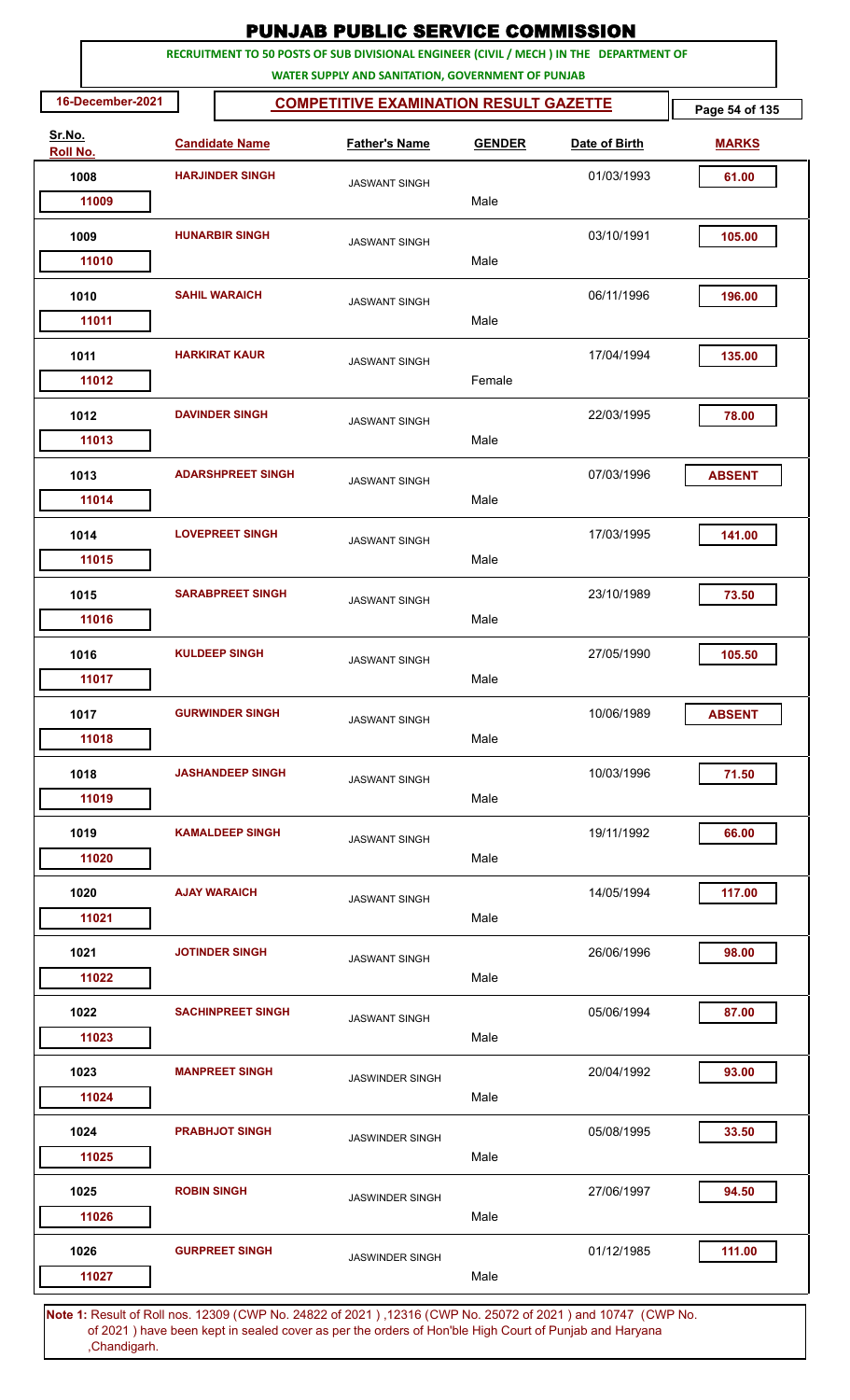|                    |                                                                                         | <b>PUNJAB PUBLIC SERVICE COMMISSION</b>           |               |               |                |
|--------------------|-----------------------------------------------------------------------------------------|---------------------------------------------------|---------------|---------------|----------------|
|                    | RECRUITMENT TO 50 POSTS OF SUB DIVISIONAL ENGINEER (CIVIL / MECH ) IN THE DEPARTMENT OF | WATER SUPPLY AND SANITATION, GOVERNMENT OF PUNJAB |               |               |                |
| 16-December-2021   |                                                                                         | <b>COMPETITIVE EXAMINATION RESULT GAZETTE</b>     |               |               | Page 55 of 135 |
| Sr.No.<br>Roll No. | <b>Candidate Name</b>                                                                   | <b>Father's Name</b>                              | <b>GENDER</b> | Date of Birth | <b>MARKS</b>   |
| 1027               | <b>GURKIRAT PAL SINGH</b>                                                               | <b>JASWINDER SINGH</b>                            |               | 21/07/1995    | 156.00         |
| 11028              |                                                                                         |                                                   | Male          |               |                |
| 1028               | <b>LOVEPREET SINGH</b>                                                                  | <b>JASWINDER SINGH</b>                            |               | 25/07/1994    | 133.50         |
| 11029              |                                                                                         |                                                   | Male          |               |                |
| 1029<br>11030      | <b>GURINDER SINGH</b>                                                                   | <b>JASWINDER SINGH</b>                            | Male          | 06/03/1995    | 123.00         |
|                    |                                                                                         |                                                   |               |               |                |
| 1030<br>11031      | <b>LOVEPREET SINGH</b>                                                                  | <b>JASWINDER SINGH</b>                            | Male          | 03/06/1997    | 103.00         |
| 1031<br>11032      | <b>NAVNEET SINGH</b>                                                                    | <b>JASWINDER SINGH GILL</b>                       | Male          | 01/06/1996    | 143.00         |
| 1032<br>11033      | <b>SEHAJNOOR SINGH SANDHU</b>                                                           | JASWINDER SINGH SANDHU                            | Male          | 11/12/1997    | 90.00          |
| 1033<br>11034      | <b>SAVLEEN TAKKAR</b>                                                                   | <b>JASWINDER SINGH TAKKAR</b>                     | Female        | 06/05/1993    | 125.50         |
| 1034<br>11035      | <b>HITESH LUBANA</b>                                                                    | <b>JATINDER KUMAR</b>                             | Male          | 26/09/1997    | 127.50         |
| 1035<br>11036      | <b>VISHANT KUMAR</b>                                                                    | JATINDER KUMAR                                    | Male          | 17/04/1991    | 138.00         |
| 1036<br>11037      | <b>ROHIT BHATTI</b>                                                                     | <b>JATINDER KUMAR</b>                             | Male          | 22/12/1995    | 88.00          |
| 1037<br>11038      | <b>PRINCE BANSAL</b>                                                                    | <b>JATINDER KUMAR BANSAL</b>                      | Male          | 10/08/1994    | 89.00          |
| 1038<br>11039      | <b>PURVA CHAWLA</b>                                                                     | JATINDER KUMAR CHAWLA                             | Female        | 27/09/1995    | 89.00          |
| 1039<br>11040      | <b>SANCHIT GUPTA</b>                                                                    | <b>JATINDER MOHAN</b>                             | Male          | 19/02/1996    | 155.00         |
| 1040<br>11041      | <b>BIKRAMJEET SINGH</b>                                                                 | <b>JATINDER SINGH</b>                             | Male          | 19/11/1995    | 122.50         |
| 1041<br>11042      | <b>JAGJEET SINGH</b>                                                                    | JATINDER SINGH                                    | Male          | 21/11/1995    | 150.00         |
| 1042<br>11043      | <b>SUKHJEET SINGH</b>                                                                   | <b>JATINDER SINGH</b>                             | Male          | 26/12/1997    | 151.50         |
| 1043<br>11044      | <b>ISMIT PAL SINGH</b>                                                                  | <b>JATINDERJIT SINGH</b>                          | Male          | 05/09/1989    | 70.00          |
| 1044<br>11045      | <b>AMITESHWAR SINGH</b>                                                                 | JATINDERPAL SINGH                                 | Male          | 24/07/1994    | 30.00          |
| 1045<br>11046      | <b>JASWINDER KALRA</b>                                                                  | <b>JAWAHAR LAL</b>                                | Male          | 26/07/1998    | 90.00          |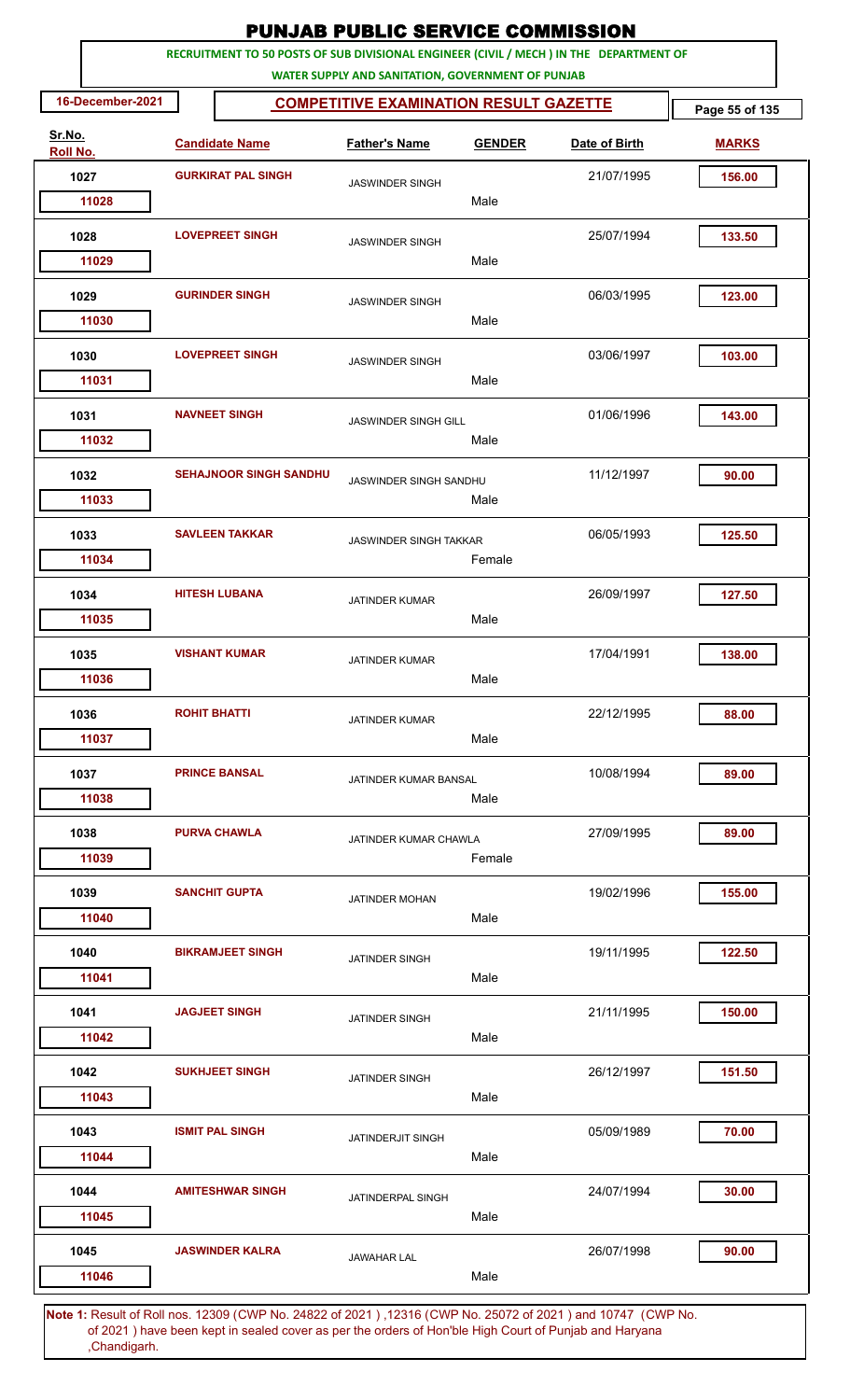|                    |                     |                            | <b>PUNJAB PUBLIC SERVICE COMMISSION</b>                                                                                                      |               |               |                |
|--------------------|---------------------|----------------------------|----------------------------------------------------------------------------------------------------------------------------------------------|---------------|---------------|----------------|
|                    |                     |                            | RECRUITMENT TO 50 POSTS OF SUB DIVISIONAL ENGINEER (CIVIL / MECH ) IN THE DEPARTMENT OF<br>WATER SUPPLY AND SANITATION, GOVERNMENT OF PUNJAB |               |               |                |
| 16-December-2021   |                     |                            | <b>COMPETITIVE EXAMINATION RESULT GAZETTE</b>                                                                                                |               |               | Page 56 of 135 |
| Sr.No.<br>Roll No. |                     | <b>Candidate Name</b>      | <b>Father's Name</b>                                                                                                                         | <b>GENDER</b> | Date of Birth | <b>MARKS</b>   |
| 1046               | <b>ARVIND</b>       |                            | <b>JEET RAM</b>                                                                                                                              |               | 10/01/1994    | 131.00         |
| 11047              |                     |                            |                                                                                                                                              | Male          |               |                |
| 1047               | <b>PRADEEP</b>      |                            | <b>JEET RAM</b>                                                                                                                              |               | 12/12/1994    | <b>ABSENT</b>  |
| 11048              |                     |                            |                                                                                                                                              | Male          |               |                |
| 1048<br>11049      |                     | <b>GURPREET SINGH</b>      | <b>JEET SINGH</b>                                                                                                                            | Male          | 13/11/1990    | 69.50          |
| 1049               |                     | <b>SUKHVEER SINGH</b>      | <b>JEETA SINGH</b>                                                                                                                           |               | 19/08/1989    | 118.50         |
| 11050              |                     |                            |                                                                                                                                              | Male          |               |                |
| 1050<br>11051      |                     | <b>PIYUSH GOYAL</b>        | <b>JEEVAM KUMAR</b>                                                                                                                          | Male          | 08/06/1997    | 122.00         |
| 1051               |                     | <b>MUKESH GHAI</b>         |                                                                                                                                              |               | 28/04/1996    | 115.50         |
| 11052              |                     |                            | <b>JEEVAN LAL</b>                                                                                                                            | Male          |               |                |
| 1052               |                     | <b>TARUNDEEP KAUR VAID</b> | <b>JIOUNA SINGH</b>                                                                                                                          |               | 18/08/1999    | 54.50          |
| 11053              |                     |                            |                                                                                                                                              | Female        |               |                |
| 1053<br>11054      |                     | <b>ISHWINDER PAL SINGH</b> | JITENDER PAL SINGH                                                                                                                           | Male          | 30/10/1996    | 178.50         |
|                    | <b>NITIN SINGLA</b> |                            |                                                                                                                                              |               | 06/01/1997    |                |
| 1054<br>11055      |                     |                            | <b>JIWAN KUMAR</b>                                                                                                                           | Male          |               | 141.00         |
| 1055               | <b>NITISH GARG</b>  |                            | <b>JIWAN KUMAR</b>                                                                                                                           |               | 16/07/1997    | 142.50         |
| 11056              |                     |                            |                                                                                                                                              | Male          |               |                |
| 1056<br>11057      |                     | <b>SHIVAM SINGLA</b>       | <b>JIWAN KUMAR SINGLA</b>                                                                                                                    | Male          | 25/12/1996    | 157.00         |
| 1057               | <b>AKASH DEEP</b>   |                            |                                                                                                                                              |               | 05/05/1995    | 159.00         |
| 11058              |                     |                            | <b>JIWAN LAL</b>                                                                                                                             | Male          |               |                |
| 1058               |                     | <b>LOVISH GOYAL</b>        | <b>JIWAN LAL</b>                                                                                                                             |               | 16/11/1994    | 112.50         |
| 11059              |                     |                            |                                                                                                                                              | Male          |               |                |
| 1059<br>11060      |                     | <b>HARPREET NSINGH</b>     | <b>JIWAN LAL SWAN</b>                                                                                                                        | Male          | 07/08/1994    | <b>ABSENT</b>  |
| 1060               |                     | <b>NAVJOT SINGH</b>        | <b>JOGA SINGH</b>                                                                                                                            |               | 06/01/1994    | 128.50         |
| 11061              |                     |                            |                                                                                                                                              | Male          |               |                |
| 1061               |                     | <b>KULDEEP SINGH</b>       | <b>JOGA SINGH</b>                                                                                                                            |               | 12/12/1990    | 101.50         |
| 11062              |                     |                            |                                                                                                                                              | Male          |               |                |
| 1062<br>11063      |                     | <b>JAGDISH PREET SINGH</b> | <b>JOGA SINGH</b>                                                                                                                            | Male          | 03/10/1984    | <b>ABSENT</b>  |
| 1063               |                     | <b>DEEPAK KUMAR HARJAN</b> | <b>JOGINDER HARJAN</b>                                                                                                                       |               | 27/07/1994    | 134.00         |
| 11064              |                     |                            |                                                                                                                                              | Male          |               |                |
| 1064               |                     | <b>ROHIT KUMAR KADD</b>    | <b>JOGINDER KUMAR KADD</b>                                                                                                                   |               | 05/09/1993    | 97.50          |
| 11065              |                     |                            |                                                                                                                                              | Male          |               |                |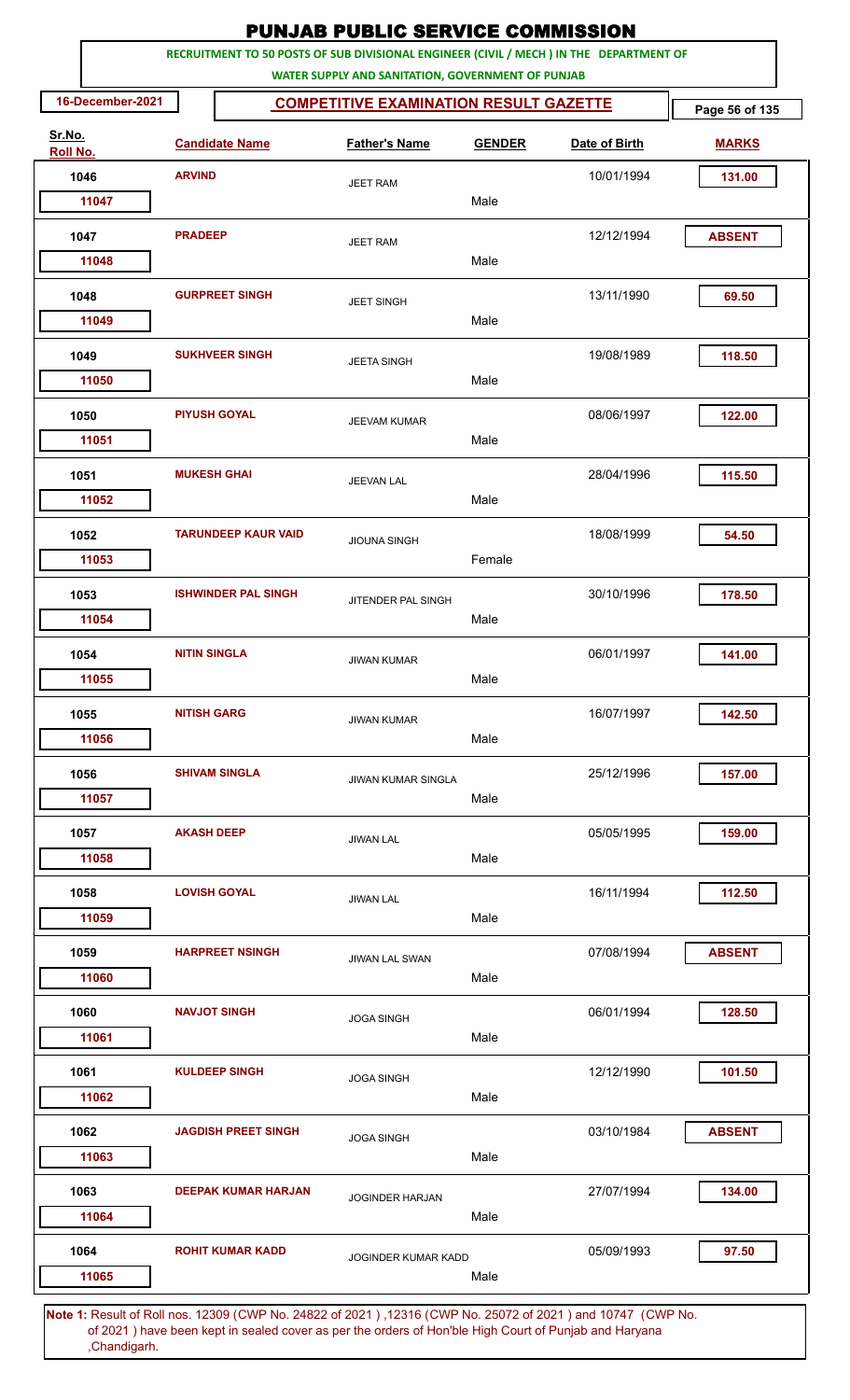|                    |                      |                              | <b>PUNJAB PUBLIC SERVICE COMMISSION</b>                                                                                                      |               |               |                |
|--------------------|----------------------|------------------------------|----------------------------------------------------------------------------------------------------------------------------------------------|---------------|---------------|----------------|
|                    |                      |                              | RECRUITMENT TO 50 POSTS OF SUB DIVISIONAL ENGINEER (CIVIL / MECH ) IN THE DEPARTMENT OF<br>WATER SUPPLY AND SANITATION, GOVERNMENT OF PUNJAB |               |               |                |
| 16-December-2021   |                      |                              | <b>COMPETITIVE EXAMINATION RESULT GAZETTE</b>                                                                                                |               |               | Page 57 of 135 |
| Sr.No.<br>Roll No. |                      | <b>Candidate Name</b>        | <b>Father's Name</b>                                                                                                                         | <b>GENDER</b> | Date of Birth | <b>MARKS</b>   |
| 1065               | <b>RAVI INDER</b>    |                              | <b>JOGINDER LAL</b>                                                                                                                          |               | 09/07/1988    | 78.00          |
| 11066              |                      |                              |                                                                                                                                              | Male          |               |                |
| 1066               | <b>AMITPAL</b>       |                              | <b>JOGINDER PAL</b>                                                                                                                          |               | 05/11/1995    | 146.50         |
| 11067              |                      |                              |                                                                                                                                              | Male          |               |                |
| 1067<br>11068      | <b>GAURAV</b>        |                              | <b>JOGINDER PAL</b>                                                                                                                          | Male          | 01/12/1992    | 166.50         |
| 1068               | <b>NIKHIL GACHLI</b> |                              |                                                                                                                                              |               | 03/09/1992    | 69.50          |
| 11069              |                      |                              | JOGINDER PAL GACHLI                                                                                                                          | Male          |               |                |
| 1069               |                      | <b>DALJEET SINGH</b>         | <b>JOGINDER SINGH</b>                                                                                                                        | Male          | 02/04/1984    | 86.00          |
| 11070              |                      |                              |                                                                                                                                              |               |               |                |
| 1070<br>11071      |                      | <b>BIKRAMJIT SINGH</b>       | <b>JOGINDER SINGH</b>                                                                                                                        | Male          | 02/07/1993    | 137.50         |
| 1071               |                      | <b>BALWANT SINGH</b>         |                                                                                                                                              |               | 15/03/1990    | 117.50         |
| 11072              |                      |                              | <b>JOGINDER SINGH</b>                                                                                                                        | Male          |               |                |
| 1072               | <b>JASVIR SINGH</b>  |                              | <b>JOGINDER SINGH</b>                                                                                                                        |               | 07/09/1994    | 123.50         |
| 11073              |                      |                              |                                                                                                                                              | Male          |               |                |
| 1073               |                      | <b>MANPREET SINGH</b>        | <b>JOGINDER SINGH</b>                                                                                                                        |               | 29/12/1991    | 124.00         |
| 11074              |                      |                              |                                                                                                                                              | Male          |               |                |
| 1074               |                      | <b>GURDEEP SINGH</b>         | <b>JOGINDER SINGH</b>                                                                                                                        |               | 13/07/1998    | 72.00          |
| 11075              |                      |                              |                                                                                                                                              | Male          |               |                |
| 1075               | <b>MANJEET</b>       |                              | <b>JOGINDER SINGH</b>                                                                                                                        |               | 09/12/1996    | 161.50         |
| 11076              |                      |                              |                                                                                                                                              | Male          |               |                |
| 1076               | <b>RAM SINGH</b>     |                              | <b>JOGINDER SINGH</b>                                                                                                                        |               | 01/08/1988    | 83.00          |
| 11077              |                      |                              |                                                                                                                                              | Male          |               |                |
| 1077<br>11078      | <b>ANKIT KUMAR</b>   |                              | <b>JOGINDER SINGH</b>                                                                                                                        | Male          | 23/05/1995    | <b>ABSENT</b>  |
| 1078               |                      | <b>DEEPAK THAKUR</b>         |                                                                                                                                              |               | 01/02/1995    | <b>ABSENT</b>  |
| 11079              |                      |                              | <b>JOGINDER SINGH</b>                                                                                                                        | Male          |               |                |
| 1079               |                      | <b>SUKHDEEP SINGH BEDI</b>   | JOGINDER SINGH BEDI                                                                                                                          |               | 24/08/1990    | 142.50         |
| 11080              |                      |                              |                                                                                                                                              | Male          |               |                |
| 1080               |                      | <b>JASPREET SINGH KHIVA</b>  | <b>JOGINDER SINGH KHIVA</b>                                                                                                                  |               | 08/01/1988    | 101.00         |
| 11081              |                      |                              |                                                                                                                                              | Male          |               |                |
| 1081               |                      | <b>AMANDEEP SINGH SANDHU</b> | JOGINDER SINGH SANDHU                                                                                                                        |               | 04/11/1992    | 62.50          |
| 11082              |                      |                              |                                                                                                                                              | Male          |               |                |
| 1082               | <b>PARGATSETHI</b>   |                              | <b>JOGINDER SINGH SETHI</b>                                                                                                                  |               | 16/06/1993    | 131.00         |
| 11083              |                      |                              |                                                                                                                                              | Male          |               |                |
| 1083<br>11084      |                      | <b>DEEPAK KUMAR GOYAL</b>    | JOGINDERPAL GOYAL                                                                                                                            | Male          | 13/09/1998    | 178.50         |
|                    |                      |                              |                                                                                                                                              |               |               |                |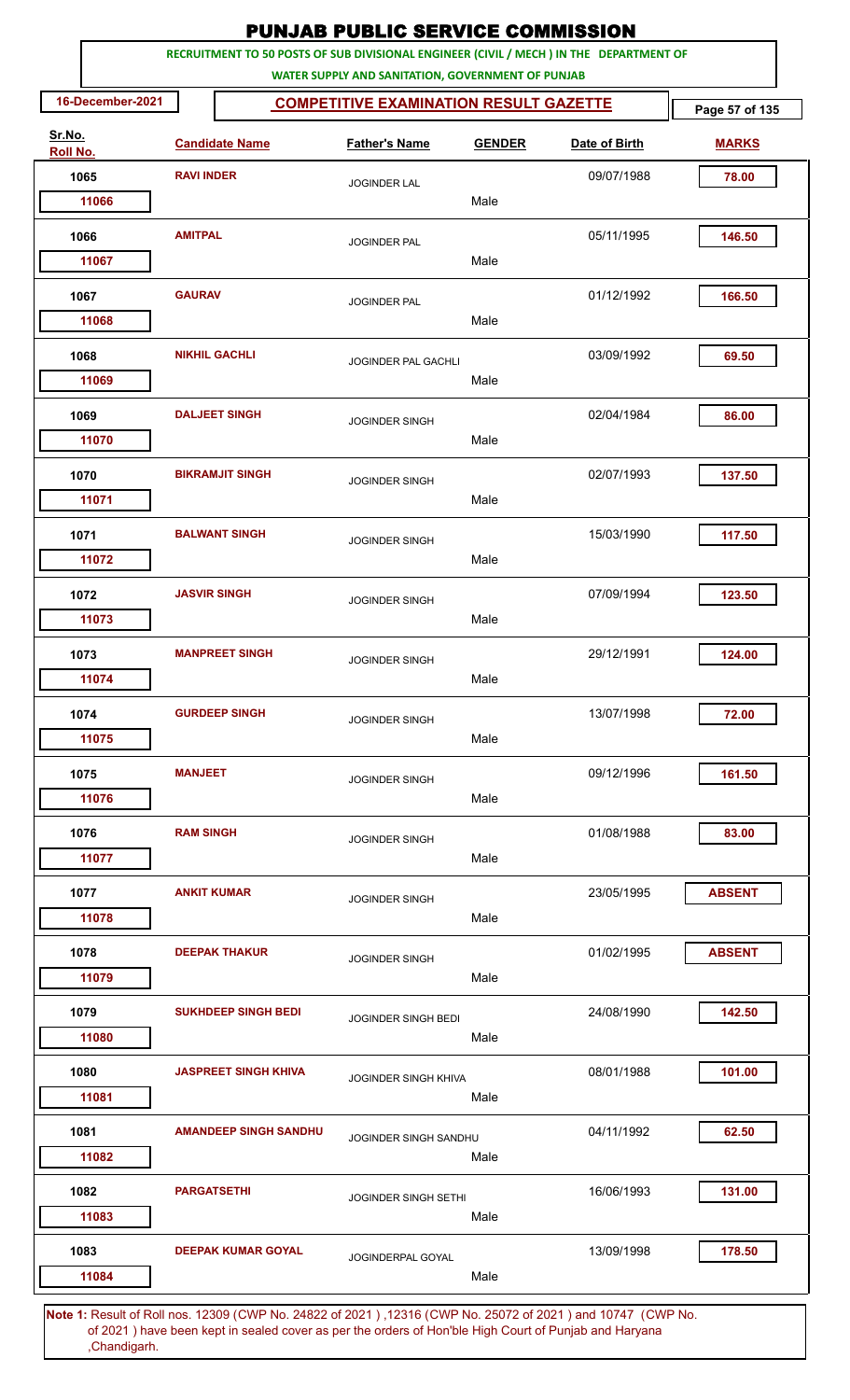|                        |                     |                               | <b>PUNJAB PUBLIC SERVICE COMMISSION</b>           |               |                                                                                         |                |
|------------------------|---------------------|-------------------------------|---------------------------------------------------|---------------|-----------------------------------------------------------------------------------------|----------------|
|                        |                     |                               | WATER SUPPLY AND SANITATION, GOVERNMENT OF PUNJAB |               | RECRUITMENT TO 50 POSTS OF SUB DIVISIONAL ENGINEER (CIVIL / MECH ) IN THE DEPARTMENT OF |                |
| 16-December-2021       |                     |                               | <b>COMPETITIVE EXAMINATION RESULT GAZETTE</b>     |               |                                                                                         | Page 58 of 135 |
| Sr.No.<br>Roll No.     |                     | <b>Candidate Name</b>         | <b>Father's Name</b>                              | <b>GENDER</b> | Date of Birth                                                                           | <b>MARKS</b>   |
| 1084                   |                     | <b>GURVINDER SINGH</b>        | <b>JORA SINGH</b>                                 |               | 25/09/1996                                                                              | 88.00          |
| 11085                  |                     |                               |                                                   | Male          |                                                                                         |                |
| 1085<br>11086          | <b>TIRATH SINGH</b> |                               | <b>JORAWAR SINGH</b>                              | Male          | 08/02/1991                                                                              | 90.00          |
|                        |                     |                               |                                                   |               |                                                                                         |                |
| 1086<br>11087          | <b>GULAB SINGH</b>  |                               | <b>JUGRAJ SINGH</b>                               | Male          | 25/10/1990                                                                              | 73.00          |
|                        |                     |                               |                                                   |               |                                                                                         |                |
| 1087<br>11088          |                     | <b>VARINDER SINGH</b>         | <b>JUGWINDER SINGH</b>                            | Male          | 27/01/1991                                                                              | 108.00         |
| 1088<br>11089          |                     | <b>VARUN ANEJA</b>            | <b>JYOTI PRAKASH</b>                              | Male          | 29/06/1995                                                                              | 120.50         |
| 1089<br>11090          |                     | <b>CHIRAG SHARMA</b>          | <b>JYOTI SHARMA</b>                               | Male          | 27/10/1995                                                                              | 133.50         |
| 1090                   | <b>KAUSHAL</b>      |                               | <b>K C KAMBOJ</b>                                 |               | 20/12/1997                                                                              | 78.50          |
| 11091                  |                     |                               |                                                   | Male          |                                                                                         |                |
| 1091<br>11092          |                     | <b>HIMANSHU KUMAR</b>         | <b>K R MATHUR</b>                                 | Male          | 26/02/1993                                                                              | 135.50         |
| 1092                   |                     | <b>HARMEET SINGH</b>          | <b>KALA SINGH</b>                                 |               | 28/02/1990                                                                              | 35.50          |
| 11093                  |                     |                               |                                                   | Male          |                                                                                         |                |
| 1093<br>11094          |                     | <b>ANKUSH RAJAN</b>           | <b>KAMAL LAL</b>                                  | Male          | 06/07/1991                                                                              | 55.50          |
| 1094                   |                     | <b>SUKHWINDER PAL SINGH</b>   |                                                   |               | 04/12/1995                                                                              | 152.00         |
| 11095                  |                     |                               | <b>KAMAL RAJ</b>                                  | Male          |                                                                                         |                |
| 1095<br>11096          | <b>TANU</b>         |                               | <b>KAMALJIT</b>                                   | Female        | 07/11/1991                                                                              | 97.50          |
| 1096<br>11097          |                     | <b>JASPREET SINGH</b>         | <b>KAMALJIT SINGH</b>                             | Male          | 04/11/1991                                                                              | <b>ABSENT</b>  |
| 1097<br>11098          |                     | <b>NAPINDERJIT SINGH GILL</b> | <b>KAMALJIT SINGH GILL</b>                        | Male          | 02/03/1979                                                                              | <b>ABSENT</b>  |
| 1098<br>11099          |                     | <b>AMANDEEP SINGH AULAKH</b>  | <b>KAMIKAR SINGH</b>                              | Male          | 29/03/1993                                                                              | 132.00         |
| 1099                   |                     | <b>VARINDER KUMAR</b>         | <b>KAMLESH KUMAR</b>                              |               | 14/06/1991                                                                              | 111.50         |
| 11100<br>1100<br>11101 |                     | <b>TARANVIR SINGH KHAROUD</b> | KANWALJIT SINGH KHAROUD                           | Male<br>Male  | 27/11/1992                                                                              | 62.50          |
| 1101<br>11102          |                     | <b>HARJOT SINGH SAWHNEY</b>   | KANWALJIT SINGH SAWHNEY                           | Male          | 11/08/1998                                                                              | 99.50          |
| 1102<br>11103          | <b>DHINDSA</b>      | <b>KANWAR SHAHBAZ SINGH</b>   | KANWAR HARBIR SINGH DHINDSA                       | Male          | 23/02/1999                                                                              | 143.00         |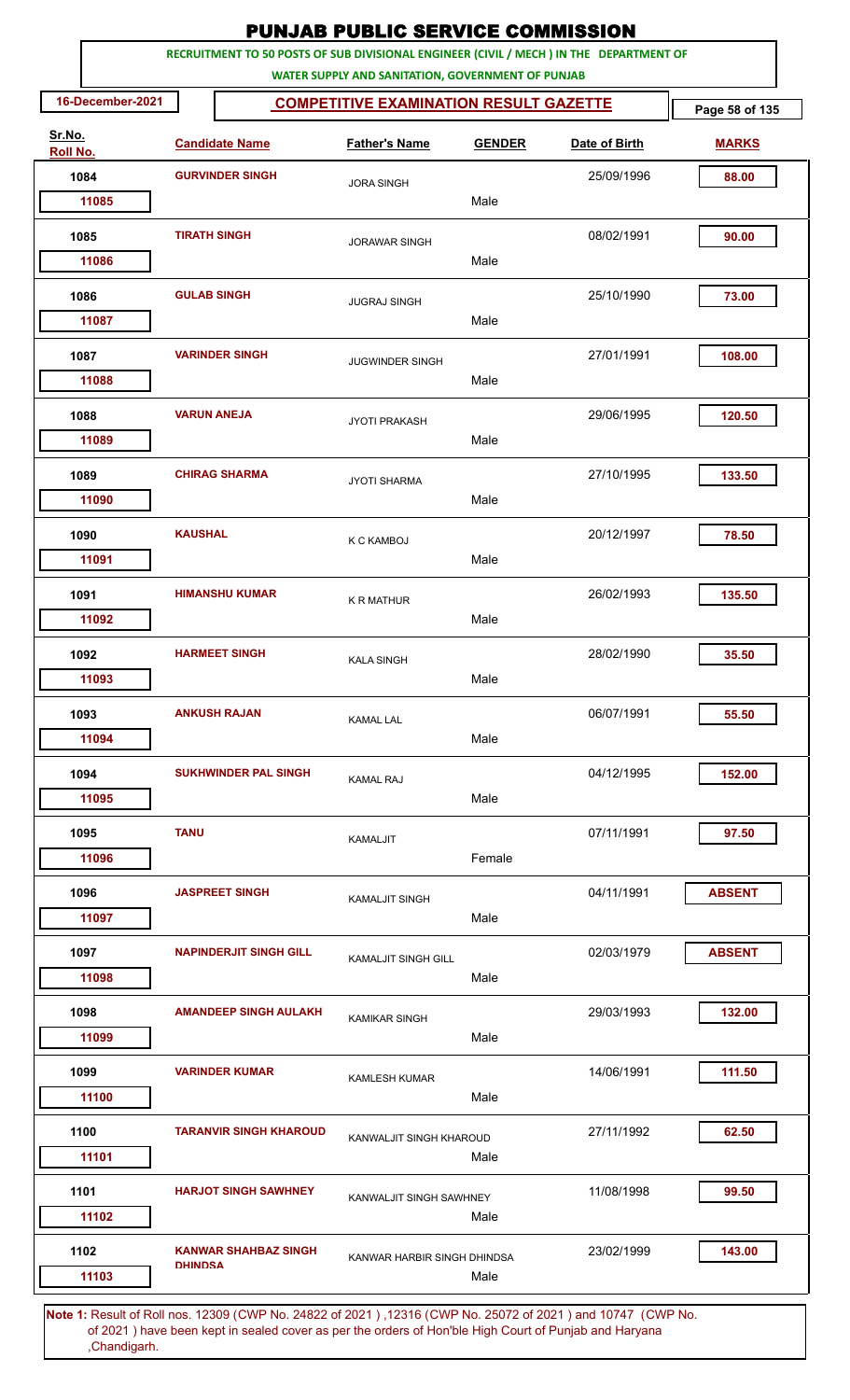|                    |                  |                     |                           | <b>PUNJAB PUBLIC SERVICE COMMISSION</b>                                                                                                      |               |               |                |
|--------------------|------------------|---------------------|---------------------------|----------------------------------------------------------------------------------------------------------------------------------------------|---------------|---------------|----------------|
|                    |                  |                     |                           | RECRUITMENT TO 50 POSTS OF SUB DIVISIONAL ENGINEER (CIVIL / MECH ) IN THE DEPARTMENT OF<br>WATER SUPPLY AND SANITATION, GOVERNMENT OF PUNJAB |               |               |                |
|                    | 16-December-2021 |                     |                           | <b>COMPETITIVE EXAMINATION RESULT GAZETTE</b>                                                                                                |               |               | Page 59 of 135 |
| Sr.No.<br>Roll No. |                  |                     | <b>Candidate Name</b>     | <b>Father's Name</b>                                                                                                                         | <b>GENDER</b> | Date of Birth | <b>MARKS</b>   |
| 1103               |                  |                     | <b>YADVINDER PAL</b>      | <b>KANWAR PAL</b>                                                                                                                            |               | 26/08/1993    | 95.00          |
|                    | 11104            |                     |                           |                                                                                                                                              | Male          |               |                |
| 1104               |                  |                     | <b>PAVNEET SINGH</b>      | KANWERJEET SINGH                                                                                                                             |               | 31/07/1995    | 174.00         |
|                    | 11105            |                     |                           |                                                                                                                                              | Male          |               |                |
| 1105               | 11106            |                     | <b>SHANTNU BISHNOI</b>    | <b>KAPIL DEV SINGH</b>                                                                                                                       | Male          | 08/08/1998    | 93.00          |
| 1106               | 11107            | <b>JAGJIT SINGH</b> |                           | <b>KARAM CHAND</b>                                                                                                                           | Male          | 20/06/1989    | 146.50         |
| 1107               | 11108            |                     | <b>OSHIN ARORA</b>        | KARAM CHAND ARORA                                                                                                                            | Female        | 10/12/1992    | 131.50         |
| 1108               | 11109            |                     | <b>HARMANPREET SINGH</b>  | <b>KARAM SINGH</b>                                                                                                                           | Male          | 29/10/1998    | 80.50          |
| 1109               | 11110            |                     | <b>SANJEEV KUMAR</b>      | KARAMJEET PASI                                                                                                                               | Male          | 31/12/1996    | 64.50          |
| 1110               | 11111            |                     | <b>PRABHJOT SINGH</b>     | <b>KARAMJIT SINGH</b>                                                                                                                        | Male          | 27/02/1985    | <b>ABSENT</b>  |
| 1111               |                  |                     | <b>RITIKA SALLAN</b>      | <b>KARAMJIT SINGH</b>                                                                                                                        |               | 29/04/1993    | 138.00         |
| 1112               | 11112            |                     | <b>DHARMSUMIT SINGH</b>   | <b>KARAMJIT SINGH</b>                                                                                                                        | Female        | 28/08/1993    | 113.50         |
|                    | 11113            |                     |                           |                                                                                                                                              | Male          |               |                |
| 1113               | 11114            |                     | <b>HARMEET SINGH</b>      | <b>KARMJEET SINGH</b>                                                                                                                        | Male          | 27/03/1996    | 98.50          |
| 1114               | 11115            |                     | <b>RAVINDER PAL SINGH</b> | <b>KARNAIL SINGH</b>                                                                                                                         | Male          | 26/09/1982    | 60.00          |
| 1115               | 11116            |                     | <b>LAKHWINDER SINGH</b>   | <b>KARNAIL SINGH</b>                                                                                                                         | Male          | 10/10/1994    | 92.50          |
| 1116               | 11117            |                     | <b>JATINDER SINGH</b>     | <b>KARNAIL SINGH</b>                                                                                                                         | Male          | 21/10/1993    | 63.00          |
| 1117               | 11118            |                     | <b>ATINDER PAL SINGH</b>  | <b>KARTAR SINGH</b>                                                                                                                          | Male          | 15/07/1995    | 102.00         |
| 1118               | 11119            |                     | <b>TEJINDER SINGH</b>     | <b>KARTAR SINGH</b>                                                                                                                          | Male          | 24/08/1996    | 162.00         |
| 1119               | 11120            |                     | <b>JASVEER SINGH</b>      | <b>KARTAR SINGH</b>                                                                                                                          | Male          | 16/02/1992    | 61.50          |
| 1120               | 11121            |                     | <b>MANDEEP SINGH</b>      | <b>KARTAR SINGH</b>                                                                                                                          | Male          | 04/11/1991    | 74.00          |
| 1121               | 11122            |                     | <b>BARINDER SINGH</b>     | <b>KARTAR SINGH</b>                                                                                                                          | Male          | 24/05/1997    | 95.00          |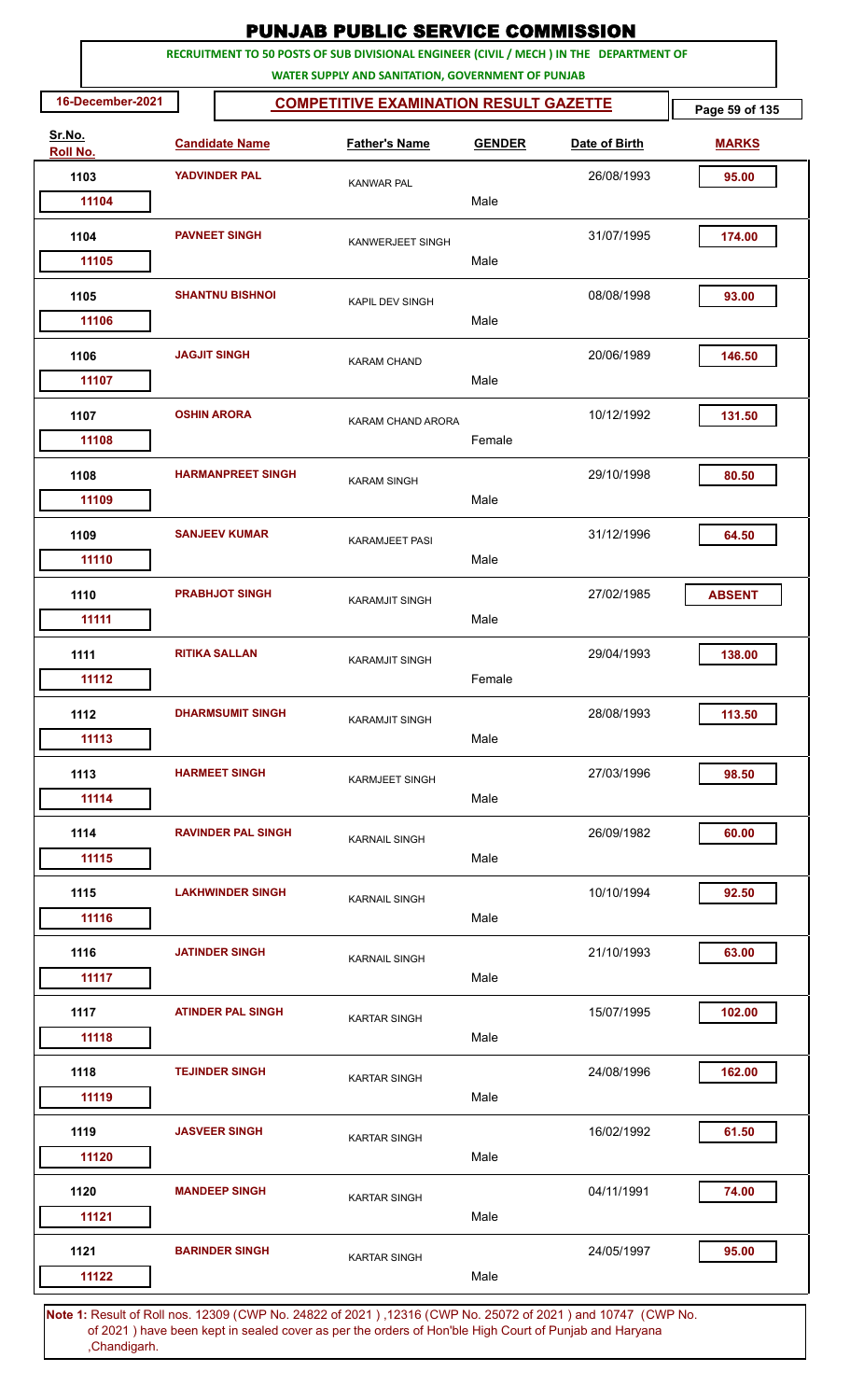|                    |                  |                    |                             | <b>PUNJAB PUBLIC SERVICE COMMISSION</b>                                                                                                      |               |               |                |
|--------------------|------------------|--------------------|-----------------------------|----------------------------------------------------------------------------------------------------------------------------------------------|---------------|---------------|----------------|
|                    |                  |                    |                             | RECRUITMENT TO 50 POSTS OF SUB DIVISIONAL ENGINEER (CIVIL / MECH ) IN THE DEPARTMENT OF<br>WATER SUPPLY AND SANITATION, GOVERNMENT OF PUNJAB |               |               |                |
|                    | 16-December-2021 |                    |                             | <b>COMPETITIVE EXAMINATION RESULT GAZETTE</b>                                                                                                |               |               | Page 60 of 135 |
| Sr.No.<br>Roll No. |                  |                    | <b>Candidate Name</b>       | <b>Father's Name</b>                                                                                                                         | <b>GENDER</b> | Date of Birth | <b>MARKS</b>   |
| 1122               |                  | <b>NANDAN</b>      |                             | <b>KARUNA KUMAR</b>                                                                                                                          |               | 26/11/1997    | 120.00         |
| 11123              |                  |                    |                             |                                                                                                                                              | Male          |               |                |
| 1123               |                  |                    | <b>NAVNEET KUMAR</b>        | <b>KASHMIR CHAND</b>                                                                                                                         |               | 17/09/1991    | 102.00         |
| 11124              |                  |                    |                             |                                                                                                                                              | Male          |               |                |
| 1124<br>11125      |                  |                    | <b>YUGYADVEER SINGH</b>     | <b>KASHMIR SINGH</b>                                                                                                                         | Male          | 29/04/1998    | 98.50          |
| 1125               |                  |                    | <b>SURJEET SINGH</b>        | <b>KASHMIR SINGH</b>                                                                                                                         |               | 19/11/1993    | 90.00          |
| 11126              |                  |                    |                             |                                                                                                                                              | Male          |               |                |
| 1126<br>11127      |                  |                    | <b>LAKHVEER SINGH</b>       | <b>KASHMIR SINGH</b>                                                                                                                         | Male          | 12/07/1998    | 111.00         |
| 1127               |                  | <b>MEHAR SINGH</b> |                             | <b>KASHMIR SINGH</b>                                                                                                                         |               | 12/04/1994    | 70.50          |
| 11128              |                  |                    |                             |                                                                                                                                              | Male          |               |                |
| 1128<br>11129      |                  |                    | <b>JAGMEET SINGH</b>        | <b>KASHMIR SINGH</b>                                                                                                                         | Male          | 26/05/1993    | 93.50          |
|                    |                  |                    | <b>SATNAM SINGH</b>         |                                                                                                                                              |               |               | 124.00         |
| 1129<br>11130      |                  |                    |                             | <b>KASHMIR SINGH</b>                                                                                                                         | Male          | 20/03/1993    |                |
| 1130               |                  |                    | <b>HARDEEP SINGH</b>        | KASHMIRA SINGH                                                                                                                               |               | 03/06/1998    | 105.50         |
| 11131              |                  |                    |                             |                                                                                                                                              | Male          |               |                |
| 1131               |                  |                    | <b>MANJOT SINGH BENIPAL</b> | <b>KASHMIRA SINGH</b>                                                                                                                        |               | 09/04/1993    | 81.00          |
| 11132              |                  |                    |                             |                                                                                                                                              | Male          |               |                |
| 1132<br>11133      |                  |                    | <b>SUKHJINDER SINGH</b>     | <b>KASHMIRA SINGH</b>                                                                                                                        | Male          | 18/07/1992    | 151.00         |
| 1133               |                  | <b>SAHIL</b>       |                             | <b>KASHMIRI LAL</b>                                                                                                                          |               | 18/11/1994    | 130.50         |
| 11134              |                  |                    |                             |                                                                                                                                              | Male          |               |                |
| 1134<br>11135      |                  |                    | <b>RAMAN KUMAR</b>          | <b>KASHMIRI LAL</b>                                                                                                                          | Male          | 03/10/1992    | 93.00          |
|                    |                  |                    |                             |                                                                                                                                              |               |               |                |
| 1135<br>11136      |                  | <b>ANIL KUMAR</b>  |                             | <b>KAVI DASS</b>                                                                                                                             | Male          | 28/10/1997    | 151.00         |
| 1136               |                  | <b>YOGESH</b>      |                             | KEHAR CHAND MANYAL                                                                                                                           |               | 19/10/1993    | 97.50          |
| 11137              |                  |                    |                             |                                                                                                                                              | Male          |               |                |
| 1137               |                  |                    | <b>MANPREET SINGH</b>       | <b>KESAR SINGH</b>                                                                                                                           |               | 06/07/1992    | 92.00          |
| 11138              |                  |                    |                             |                                                                                                                                              | Male          |               |                |
| 1138<br>11139      |                  |                    | <b>DAVINDER SINGH</b>       | <b>KESAR SINGH</b>                                                                                                                           | Male          | 22/03/1995    | 96.50          |
| 1139               |                  |                    | <b>RAJINDER KUMAR</b>       |                                                                                                                                              |               | 11/02/1996    | 134.50         |
| 11140              |                  |                    |                             | <b>KEWAL KRISHAN</b>                                                                                                                         | Male          |               |                |
| 1140               |                  |                    | <b>GURPREET SINGH</b>       | <b>KEWAL KRISHAN</b>                                                                                                                         |               | 18/01/1996    | 118.00         |
| 11141              |                  |                    |                             |                                                                                                                                              | Male          |               |                |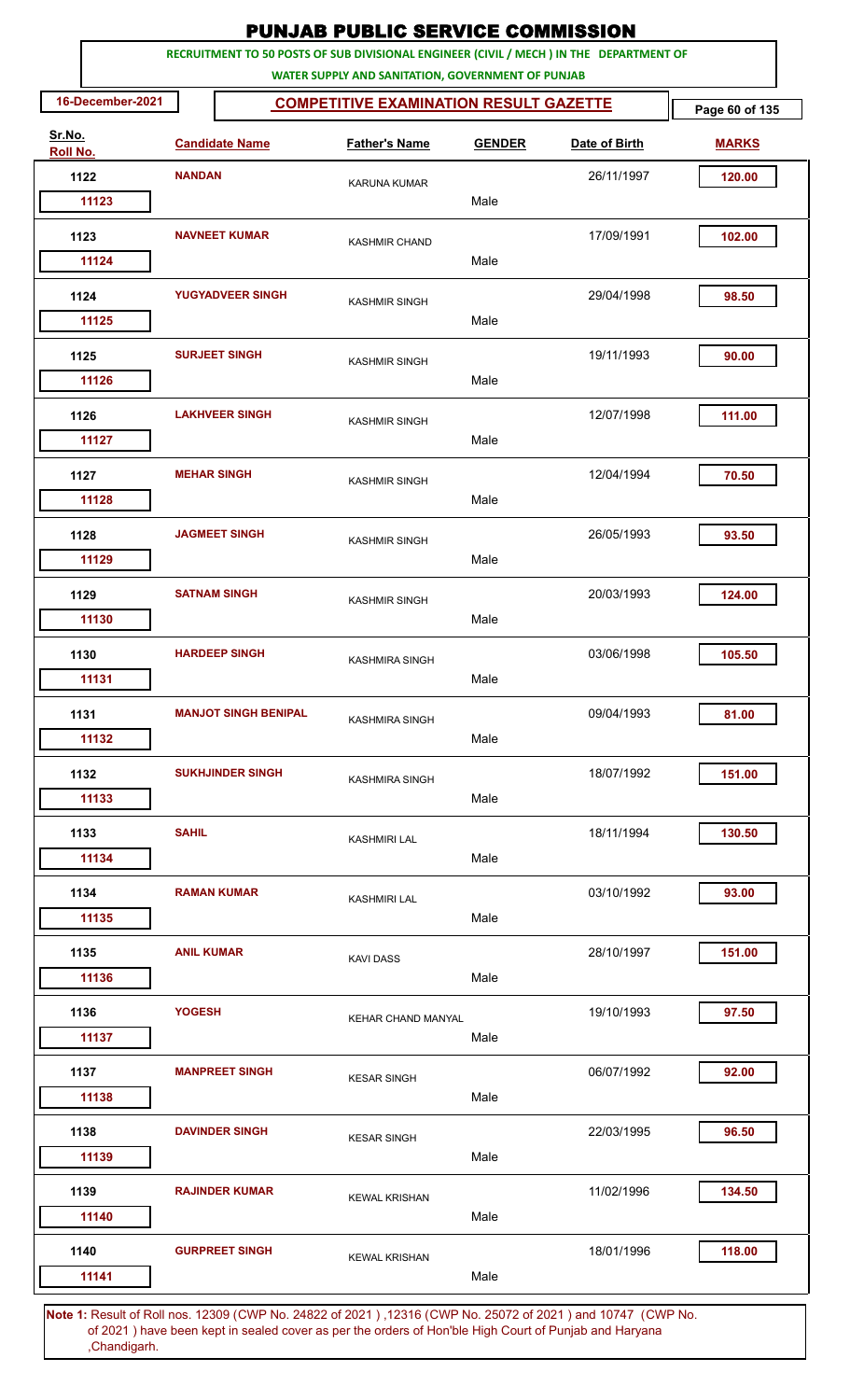|                    | RECRUITMENT TO 50 POSTS OF SUB DIVISIONAL ENGINEER (CIVIL / MECH ) IN THE DEPARTMENT OF<br>WATER SUPPLY AND SANITATION, GOVERNMENT OF PUNJAB |                           |                                               |               |               |                |  |  |  |  |  |
|--------------------|----------------------------------------------------------------------------------------------------------------------------------------------|---------------------------|-----------------------------------------------|---------------|---------------|----------------|--|--|--|--|--|
| 16-December-2021   |                                                                                                                                              |                           | <b>COMPETITIVE EXAMINATION RESULT GAZETTE</b> |               |               | Page 61 of 135 |  |  |  |  |  |
| Sr.No.<br>Roll No. |                                                                                                                                              | <b>Candidate Name</b>     | <b>Father's Name</b>                          | <b>GENDER</b> | Date of Birth | <b>MARKS</b>   |  |  |  |  |  |
| 1141               |                                                                                                                                              | <b>PARDEEP KUMAR</b>      | <b>KEWAL KRISHAN</b>                          |               | 01/02/1994    | 96.50          |  |  |  |  |  |
| 11142              |                                                                                                                                              |                           |                                               | Male          |               |                |  |  |  |  |  |
| 1142<br>11143      |                                                                                                                                              | <b>KAMAL ANAND</b>        | <b>KEWAL KRISHAN</b>                          | Male          | 29/04/1990    | 105.50         |  |  |  |  |  |
| 1143               |                                                                                                                                              | <b>NIKHIL KUMAR</b>       | <b>KEWAL KRISHAN</b>                          |               | 15/06/1995    | 139.00         |  |  |  |  |  |
| 11144              |                                                                                                                                              |                           |                                               | Male          |               |                |  |  |  |  |  |
| 1144<br>11145      |                                                                                                                                              | <b>ATUL LUBANA</b>        | <b>KEWAL KRISHAN</b>                          | Male          | 12/10/1994    | 88.50          |  |  |  |  |  |
| 1145<br>11146      |                                                                                                                                              | <b>GAUTAM KAMRA</b>       | <b>KEWAL KRISHAN</b>                          | Male          | 01/10/1997    | 116.50         |  |  |  |  |  |
| 1146<br>11147      |                                                                                                                                              | <b>CHIRAG GARG</b>        | <b>KEWAL KRISHAN GARG</b>                     | Male          | 12/12/1994    | 132.00         |  |  |  |  |  |
| 1147<br>11148      |                                                                                                                                              | <b>SIMER GROVER</b>       | <b>KEWAL KRISHAN GROVER</b>                   | Male          | 11/02/1997    | 141.00         |  |  |  |  |  |
| 1148<br>11149      |                                                                                                                                              | <b>KAPIL KUMAR JINDAL</b> | <b>KEWAL KRISHAN JINDAL</b>                   | Male          | 25/02/1991    | 107.00         |  |  |  |  |  |
| 1149<br>11150      |                                                                                                                                              | <b>GAURAV BATRA</b>       | <b>KEWAL KUMAR</b>                            | Male          | 06/06/1996    | 92.50          |  |  |  |  |  |
| 1150<br>11151      |                                                                                                                                              | <b>DINESH BATRA</b>       | <b>KEWAL KUMAR</b>                            | Male          | 23/01/1989    | 73.50          |  |  |  |  |  |
| 1151<br>11152      |                                                                                                                                              | <b>HARPREET SAROYA</b>    | <b>KEWAL RAM</b>                              | Male          | 26/03/1994    | 88.00          |  |  |  |  |  |
| 1152<br>11153      |                                                                                                                                              | <b>HAPREET SINGH</b>      | <b>KEWAL SINGH</b>                            | Male          | 04/07/1994    | 90.50          |  |  |  |  |  |
| 1153<br>11154      | <b>DHALIWAL</b>                                                                                                                              | <b>HARMANVEER SINGH</b>   | <b>KEWAL SINGH</b>                            | Male          | 21/08/1995    | 61.50          |  |  |  |  |  |
| 1154<br>11155      |                                                                                                                                              | <b>JAGPREET SINGH</b>     | <b>KEWAL SINGH</b>                            | Male          | 15/04/1996    | 103.50         |  |  |  |  |  |
| 1155<br>11156      |                                                                                                                                              | <b>GURDEEP SINGH</b>      | <b>KEWAL SINGH</b>                            | Male          | 10/08/1996    | 121.00         |  |  |  |  |  |
| 1156<br>11157      |                                                                                                                                              | <b>SUSHIL KAUSHAL</b>     | KHADKA BAHADUR                                | Male          | 26/09/1993    | 104.00         |  |  |  |  |  |
| 1157<br>11158      |                                                                                                                                              | <b>RAVINDER SINGH</b>     | KHUSHAL SINGH                                 | Male          | 16/12/1991    | <b>ABSENT</b>  |  |  |  |  |  |
| 1158<br>11159      | <b>SANJAY</b>                                                                                                                                |                           | KHUSHAL SINGH                                 | Male          | 22/02/1986    | 105.00         |  |  |  |  |  |
| 1159<br>11160      |                                                                                                                                              | <b>MOHAMMAD IQBAL</b>     | KHUSHI MOHAMMAD                               | Male          | 03/09/1991    | 105.00         |  |  |  |  |  |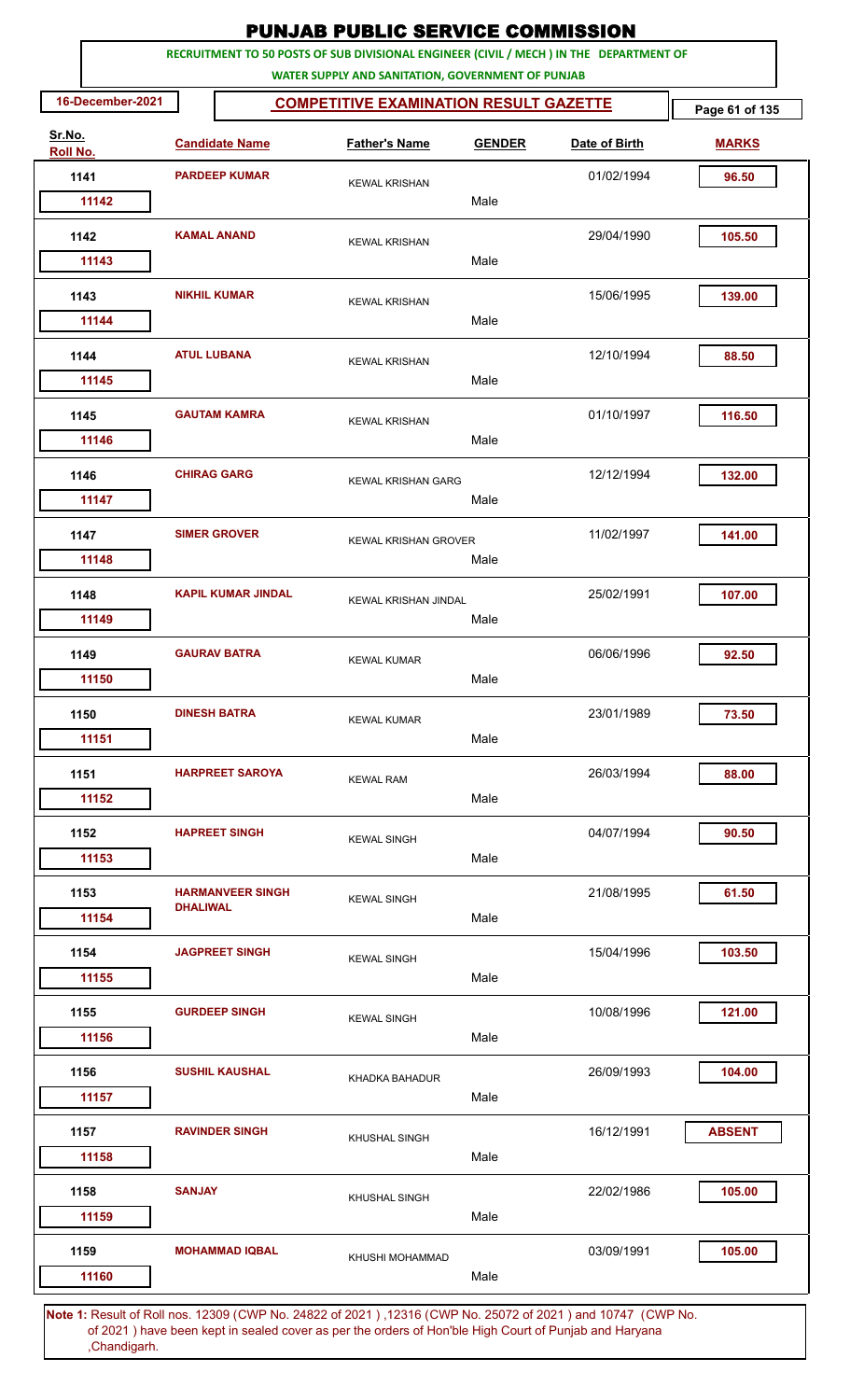|                    |                  |                          |                            | <b>PUNJAB PUBLIC SERVICE COMMISSION</b>                                                                                                      |               |               |                |
|--------------------|------------------|--------------------------|----------------------------|----------------------------------------------------------------------------------------------------------------------------------------------|---------------|---------------|----------------|
|                    |                  |                          |                            | RECRUITMENT TO 50 POSTS OF SUB DIVISIONAL ENGINEER (CIVIL / MECH ) IN THE DEPARTMENT OF<br>WATER SUPPLY AND SANITATION, GOVERNMENT OF PUNJAB |               |               |                |
|                    | 16-December-2021 |                          |                            | <b>COMPETITIVE EXAMINATION RESULT GAZETTE</b>                                                                                                |               |               | Page 62 of 135 |
| Sr.No.<br>Roll No. |                  |                          | <b>Candidate Name</b>      | <b>Father's Name</b>                                                                                                                         | <b>GENDER</b> | Date of Birth | <b>MARKS</b>   |
|                    | 1160             | <b>GARIMA</b>            |                            | <b>KHUSHWANT RAI</b>                                                                                                                         |               | 03/03/1994    | 119.50         |
|                    | 11161            |                          |                            |                                                                                                                                              | Female        |               |                |
|                    | 1161             | <b>HARMANPREET SINGH</b> |                            | <b>KHUSWINDER SINGH</b>                                                                                                                      |               | 16/09/1998    | 50.50          |
|                    | 11162            |                          |                            |                                                                                                                                              | Male          |               |                |
|                    | 1162             | <b>PARUL GARG</b>        |                            | <b>KIRAN GARG</b>                                                                                                                            |               | 26/10/1996    | 87.00          |
|                    | 11163            |                          |                            |                                                                                                                                              | Female        |               |                |
|                    | 1163             |                          | <b>VINAY KUMAR BADHWAR</b> | <b>KIRAN KUMAR</b>                                                                                                                           |               | 20/03/1996    | 144.00         |
|                    | 11164            |                          |                            |                                                                                                                                              | Male          |               |                |
|                    | 1164             |                          | <b>SURYA SHARMA</b>        | <b>KIRAN KUMAR</b>                                                                                                                           | Male          | 11/01/1998    | 153.00         |
|                    | 11165            |                          |                            |                                                                                                                                              |               |               |                |
|                    | 1165             |                          | <b>VEERPAL KAUR</b>        | <b>KIRPAL SINGH</b>                                                                                                                          | Female        | 07/12/1995    | 79.50          |
|                    | 11166            |                          |                            |                                                                                                                                              |               |               |                |
|                    | 1166             |                          | <b>MANJEET KUMAR</b>       | <b>KISHORE CHAND</b>                                                                                                                         |               | 15/02/1992    | 91.00          |
|                    | 11167            |                          |                            |                                                                                                                                              | Male          |               |                |
|                    | 1167             | <b>PIYUSH GARG</b>       |                            | <b>KRISHAN BAHIA</b>                                                                                                                         |               | 04/07/1995    | 127.50         |
|                    | 11168            |                          |                            |                                                                                                                                              | Male          |               |                |
|                    | 1168             | <b>AJAY KUMAR</b>        |                            | <b>KRISHAN BHAGWAN</b>                                                                                                                       |               | 02/09/1993    | 117.50         |
|                    | 11169            |                          |                            |                                                                                                                                              | Male          |               |                |
|                    | 1169             |                          | <b>DEEPAK KUMAR SETHI</b>  | <b>KRISHAN CHANDER SETHI</b>                                                                                                                 |               | 09/12/1979    | 96.00          |
|                    | 11170            |                          |                            |                                                                                                                                              | Male          |               |                |
|                    | 1170             |                          | <b>RISHABH GHAI</b>        | <b>KRISHAN GHAI</b>                                                                                                                          |               | 02/10/1997    | <b>ABSENT</b>  |
|                    | 11171            |                          |                            |                                                                                                                                              | Male          |               |                |
|                    | 1171             |                          | <b>SHIVAM MISHRA</b>       | <b>KRISHAN KANT MISHRA</b>                                                                                                                   |               | 16/09/1995    | 111.00         |
|                    | 11172            |                          |                            |                                                                                                                                              | Male          |               |                |
|                    | 1172             |                          | <b>KULDEEP CHAND GOYAL</b> | <b>KRISHAN KUMAR</b>                                                                                                                         |               | 17/06/1996    | 159.00         |
|                    | 11173            |                          |                            |                                                                                                                                              | Male          |               |                |
|                    | 1173             |                          | <b>RAJAT JATANA</b>        | <b>KRISHAN KUMAR</b>                                                                                                                         |               | 27/06/1995    | 219.00         |
|                    | 11174            |                          |                            |                                                                                                                                              | Male          |               |                |
|                    | 1174             |                          | <b>ROHIT SINGLA</b>        |                                                                                                                                              |               | 30/06/1996    | 170.00         |
|                    | 11175            |                          |                            | <b>KRISHAN KUMAR</b>                                                                                                                         | Male          |               |                |
|                    | 1175             | <b>DIVESH GARG</b>       |                            |                                                                                                                                              |               | 21/04/1993    | <b>ABSENT</b>  |
|                    | 11176            |                          |                            | <b>KRISHAN KUMAR</b>                                                                                                                         | Male          |               |                |
|                    | 1176             | <b>AMAN GUPTA</b>        |                            |                                                                                                                                              |               | 17/06/1990    | 137.50         |
|                    | 11177            |                          |                            | <b>KRISHAN KUMAR GUPTA</b>                                                                                                                   | Male          |               |                |
|                    | 1177             |                          | <b>MOHIT SHARMA</b>        |                                                                                                                                              |               | 04/09/1994    | 81.00          |
|                    | 11178            |                          |                            | KRISHAN KUMAR SHARMA                                                                                                                         | Male          |               |                |
|                    | 1178             |                          | <b>ABHEY SINGLA</b>        |                                                                                                                                              |               | 26/02/1996    | 128.50         |
|                    | 11179            |                          |                            | <b>KRISHAN KUMAR SINGLA</b>                                                                                                                  | Male          |               |                |
|                    |                  |                          |                            |                                                                                                                                              |               |               |                |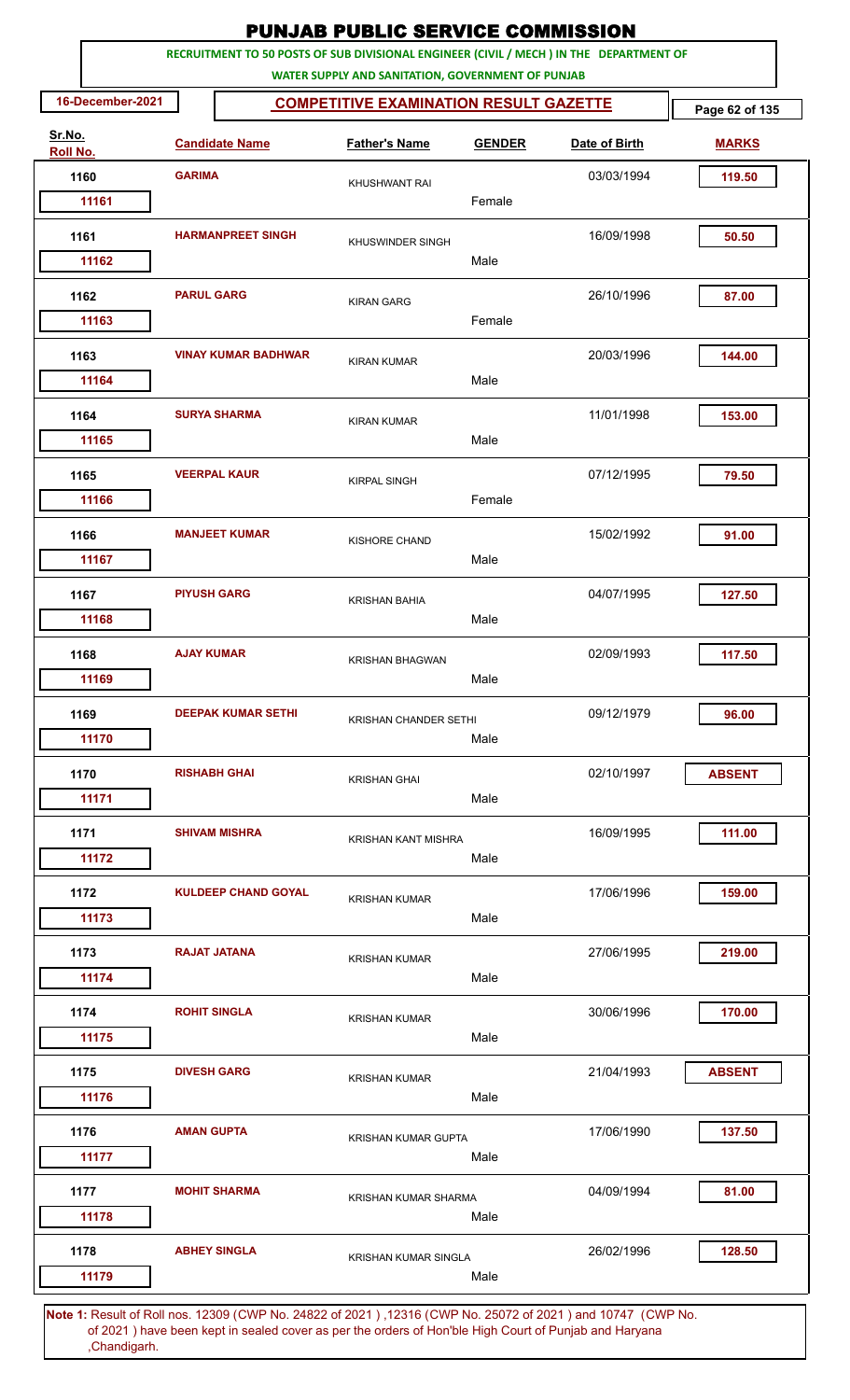|                    |                  |                    |                              | <b>PUNJAB PUBLIC SERVICE COMMISSION</b>                                                                                                      |               |               |                |
|--------------------|------------------|--------------------|------------------------------|----------------------------------------------------------------------------------------------------------------------------------------------|---------------|---------------|----------------|
|                    |                  |                    |                              | RECRUITMENT TO 50 POSTS OF SUB DIVISIONAL ENGINEER (CIVIL / MECH ) IN THE DEPARTMENT OF<br>WATER SUPPLY AND SANITATION, GOVERNMENT OF PUNJAB |               |               |                |
|                    | 16-December-2021 |                    |                              | <b>COMPETITIVE EXAMINATION RESULT GAZETTE</b>                                                                                                |               |               | Page 63 of 135 |
| Sr.No.<br>Roll No. |                  |                    | <b>Candidate Name</b>        | <b>Father's Name</b>                                                                                                                         | <b>GENDER</b> | Date of Birth | <b>MARKS</b>   |
| 1179               |                  |                    | <b>RAJINDER KUMAR</b>        | <b>KRISHAN LAL</b>                                                                                                                           |               | 01/01/1998    | 140.50         |
|                    | 11180            |                    |                              |                                                                                                                                              | Male          |               |                |
| 1180               |                  |                    | <b>RAMAN KUMAR</b>           | <b>KRISHAN LAL</b>                                                                                                                           | Male          | 10/03/1994    | 151.50         |
|                    | 11181            |                    |                              |                                                                                                                                              |               |               |                |
| 1181               | 11182            | <b>HARISH</b>      |                              | <b>KRISHAN LAL</b>                                                                                                                           | Male          | 16/08/1994    | 136.00         |
|                    |                  |                    |                              |                                                                                                                                              |               |               |                |
| 1182               | 11183            |                    | <b>PIYUSH SOHAL</b>          | <b>KRISHAN LAL</b>                                                                                                                           | Male          | 02/07/1998    | 89.50          |
| 1183               |                  |                    | <b>RAMNISH KUMAR</b>         | <b>KRISHAN LAL</b>                                                                                                                           |               | 26/09/1995    | <b>ABSENT</b>  |
|                    | 11184            |                    |                              |                                                                                                                                              | Male          |               |                |
| 1184               |                  | <b>ROHIT KUMAR</b> |                              | <b>KRISHAN LAL</b>                                                                                                                           |               | 21/01/1981    | <b>ABSENT</b>  |
|                    | 11185            |                    |                              |                                                                                                                                              | Male          |               |                |
| 1185               |                  |                    | <b>NEERAJ CHOUDHARY</b>      | <b>KRISHAN LAL SIHAG</b>                                                                                                                     |               | 04/09/1994    | 96.00          |
|                    | 11186            |                    |                              |                                                                                                                                              | Male          |               |                |
| 1186               |                  | <b>NITYA YADAV</b> |                              | <b>KRISHAN LAL YADAV</b>                                                                                                                     |               | 23/10/1998    | 111.50         |
|                    | 11187            |                    |                              |                                                                                                                                              | Female        |               |                |
| 1187               |                  | <b>AMANDEEP</b>    |                              | <b>KRISHAN PAL</b>                                                                                                                           |               | 12/07/1991    | <b>ABSENT</b>  |
|                    | 11188            |                    |                              |                                                                                                                                              | Male          |               |                |
| 1188               |                  |                    | <b>SARBJEET BEDI</b>         | <b>KRISHAN SINGH BEDI</b>                                                                                                                    |               | 02/12/1992    | 92.00          |
|                    | 11189            |                    |                              |                                                                                                                                              | Male          |               |                |
| 1189               |                  |                    | <b>THAKUR MOHIT HARCHAND</b> | <b>KRISHNA SINGH</b>                                                                                                                         |               | 04/02/1998    | <b>ABSENT</b>  |
|                    | 11190            |                    |                              |                                                                                                                                              | Male          |               |                |
| 1190               |                  |                    | <b>PRINCE VERMA</b>          | KULBHUSHAN KUMAR                                                                                                                             |               | 06/12/1994    | 114.00         |
|                    | 11191            |                    |                              |                                                                                                                                              | Male          |               |                |
| 1191               |                  |                    | <b>UDAY KARANBIR SINGH</b>   | <b>KULBIR SINGH</b>                                                                                                                          |               | 01/01/2000    | 66.00          |
|                    | 11192            |                    |                              |                                                                                                                                              | Male          |               |                |
| 1192               |                  |                    | <b>ANKUSH RANA</b>           | <b>KULBIR SINGH</b>                                                                                                                          |               | 29/07/1993    | 72.50          |
|                    | 11193            |                    |                              |                                                                                                                                              | Male          |               |                |
| 1193               |                  |                    | <b>ANKUSH KUMAR</b>          | KULDEEP CHAND                                                                                                                                |               | 29/03/1991    | 160.00         |
|                    | 11194            |                    |                              |                                                                                                                                              | Male          |               |                |
| 1194               | 11195            |                    | <b>RAMIT THAKUR</b>          | <b>KULDEEP CHAND</b>                                                                                                                         | Male          | 19/11/1993    | 186.50         |
|                    |                  |                    |                              |                                                                                                                                              |               |               |                |
| 1195               | 11196            |                    | <b>SANJEEV KUMAR</b>         | <b>KULDEEP KUMAR</b>                                                                                                                         | Male          | 08/04/1992    | 102.00         |
|                    |                  | <b>AJAY SAGAR</b>  |                              |                                                                                                                                              |               |               |                |
| 1196               | 11197            |                    |                              | <b>KULDEEP KUMAR</b>                                                                                                                         | Male          | 30/06/1991    | 128.00         |
| 1197               |                  | <b>KAMAL</b>       |                              | <b>KULDEEP KUMAR</b>                                                                                                                         |               | 08/04/1994    | 76.50          |
|                    | 11198            |                    |                              |                                                                                                                                              | Male          |               |                |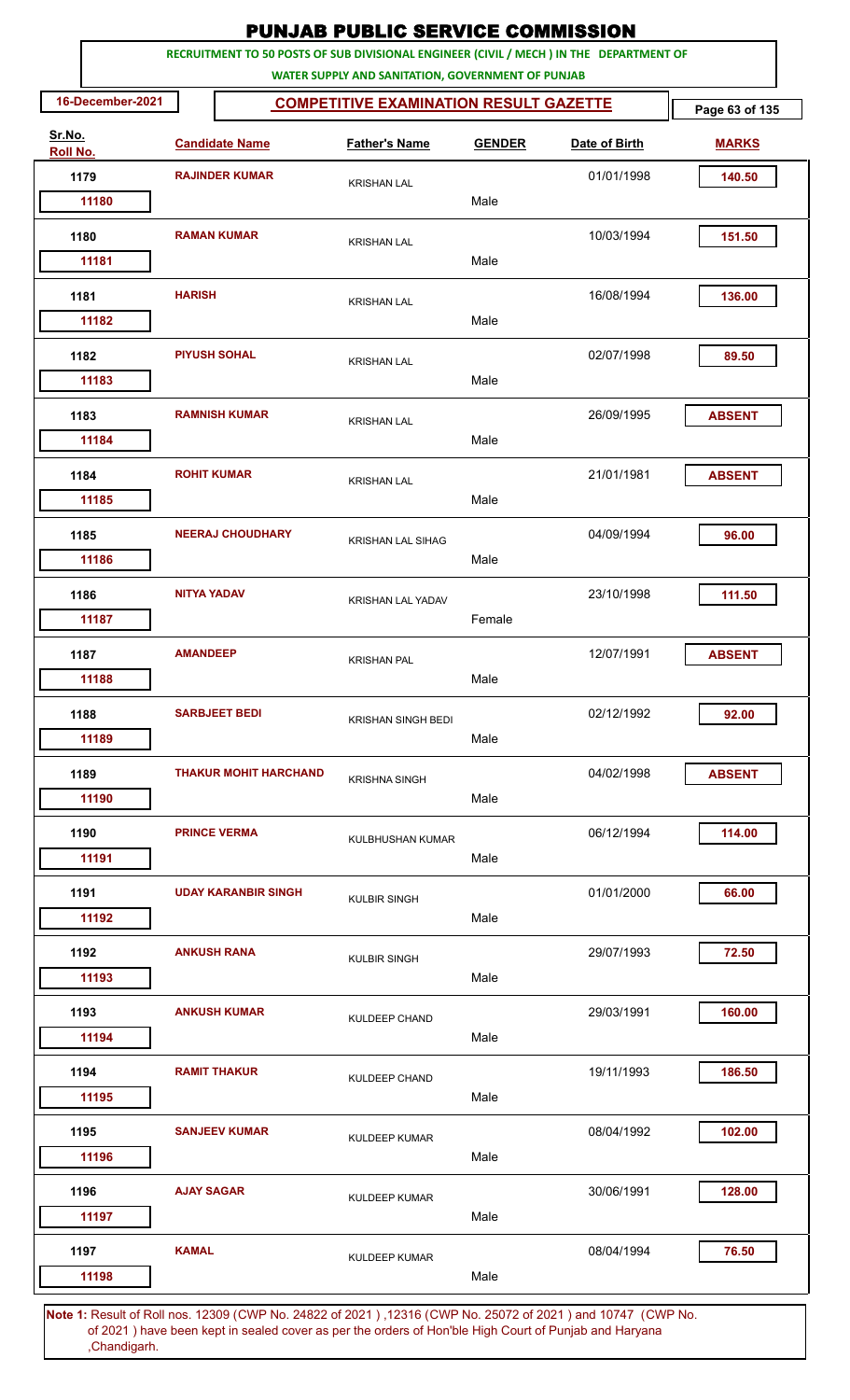|                        |                     |                               | <b>PUNJAB PUBLIC SERVICE COMMISSION</b>                                                                                                      |                |               |                |
|------------------------|---------------------|-------------------------------|----------------------------------------------------------------------------------------------------------------------------------------------|----------------|---------------|----------------|
|                        |                     |                               | RECRUITMENT TO 50 POSTS OF SUB DIVISIONAL ENGINEER (CIVIL / MECH ) IN THE DEPARTMENT OF<br>WATER SUPPLY AND SANITATION, GOVERNMENT OF PUNJAB |                |               |                |
| 16-December-2021       |                     |                               | <b>COMPETITIVE EXAMINATION RESULT GAZETTE</b>                                                                                                |                |               | Page 64 of 135 |
| Sr.No.<br>Roll No.     |                     | <b>Candidate Name</b>         | <b>Father's Name</b>                                                                                                                         | <b>GENDER</b>  | Date of Birth | <b>MARKS</b>   |
| 1198                   | <b>NIKHIL GARG</b>  |                               | KULDEEP KUMAR GARG                                                                                                                           |                | 04/01/1993    | 116.00         |
| 11199                  |                     |                               |                                                                                                                                              | Male           |               |                |
| 1199                   |                     | <b>ASHISH MALHAN</b>          | <b>KULDEEP MALHAN</b>                                                                                                                        |                | 08/11/1996    | 169.00         |
| 11200                  |                     |                               |                                                                                                                                              | Male           |               |                |
| 1200<br>11201          |                     | <b>ARSHDEEP SINGH</b>         | KULDEEP SINGH                                                                                                                                | Male           | 27/11/1997    | 156.00         |
| 1201<br>11202          |                     | <b>SUNIL KASWAN</b>           | <b>KULDEEP SINGH</b>                                                                                                                         | Male           | 19/11/1993    | 124.50         |
| 1202<br>11203          | <b>JASPAL SINGH</b> |                               | <b>KULDEEP SINGH</b>                                                                                                                         | Male           | 05/09/1989    | 92.00          |
| 1203<br>11204          |                     | <b>NARVEER SINGH</b>          | KULDEEP SINGH                                                                                                                                | Male           | 03/04/1989    | 142.50         |
| 1204                   |                     | <b>NAVDEEP SINGH</b>          | <b>KULDEEP SINGH</b>                                                                                                                         | Male           | 08/12/1992    | 108.00         |
| 11205<br>1205          |                     | <b>KULRAJ SINGH</b>           | <b>KULDEEP SINGH</b>                                                                                                                         |                | 16/01/1995    | 110.00         |
| 11206                  |                     |                               |                                                                                                                                              | Male           |               |                |
| 1206<br>11207          |                     | <b>KAMALPREET SINGH</b>       | KULDEEP SINGH                                                                                                                                | Male           | 13/09/1993    | <b>ABSENT</b>  |
| 1207<br>11208          |                     | <b>RASHWINDER SINGH</b>       | <b>KULDEEP SINGH</b>                                                                                                                         | Male           | 21/03/1996    | <b>ABSENT</b>  |
| 1208<br>11209          | <b>SAHIL WALIA</b>  |                               | KULDEEP WALIA                                                                                                                                | Male           | 18/10/1993    | 123.50         |
| 1209<br>11210          | <b>SAURAV</b>       |                               | <b>KULDIP RAJ</b>                                                                                                                            | Male           | 14/11/1997    | 128.50         |
| 1210<br>11211          |                     | <b>RAMANDEEP SINGH</b>        | <b>KULDIP SINGH</b>                                                                                                                          | Male           | 22/07/1998    | 114.00         |
| 1211<br>11212          |                     | <b>ISHMANJOT SINGH</b>        | <b>KULDIP SINGH</b>                                                                                                                          | Male           | 25/03/1997    | 151.50         |
| 1212<br>11213          |                     | <b>KARANDEEP SINGH KAMBOJ</b> | <b>KULDIP SINGH</b>                                                                                                                          | Male           | 08/07/1997    | 153.00         |
| 1213                   |                     | <b>GAGANDEEP KAUR</b>         | <b>KULDIP SINGH</b>                                                                                                                          |                | 22/02/1991    | 166.00         |
| 11214<br>1214<br>11215 |                     | <b>GURPREET SINGH</b>         | <b>KULDIP SINGH</b>                                                                                                                          | Female<br>Male | 22/10/1996    | 74.50          |
| 1215<br>11216          |                     | <b>AJAYVEER SINGH SIDHU</b>   | KULJEET SINGH SIDHU                                                                                                                          | Male           | 20/04/1989    | 93.00          |
| 1216                   |                     | <b>NAVJOT SINGH</b>           | <b>KULJIT SINGH</b>                                                                                                                          |                | 15/04/1994    | 77.00          |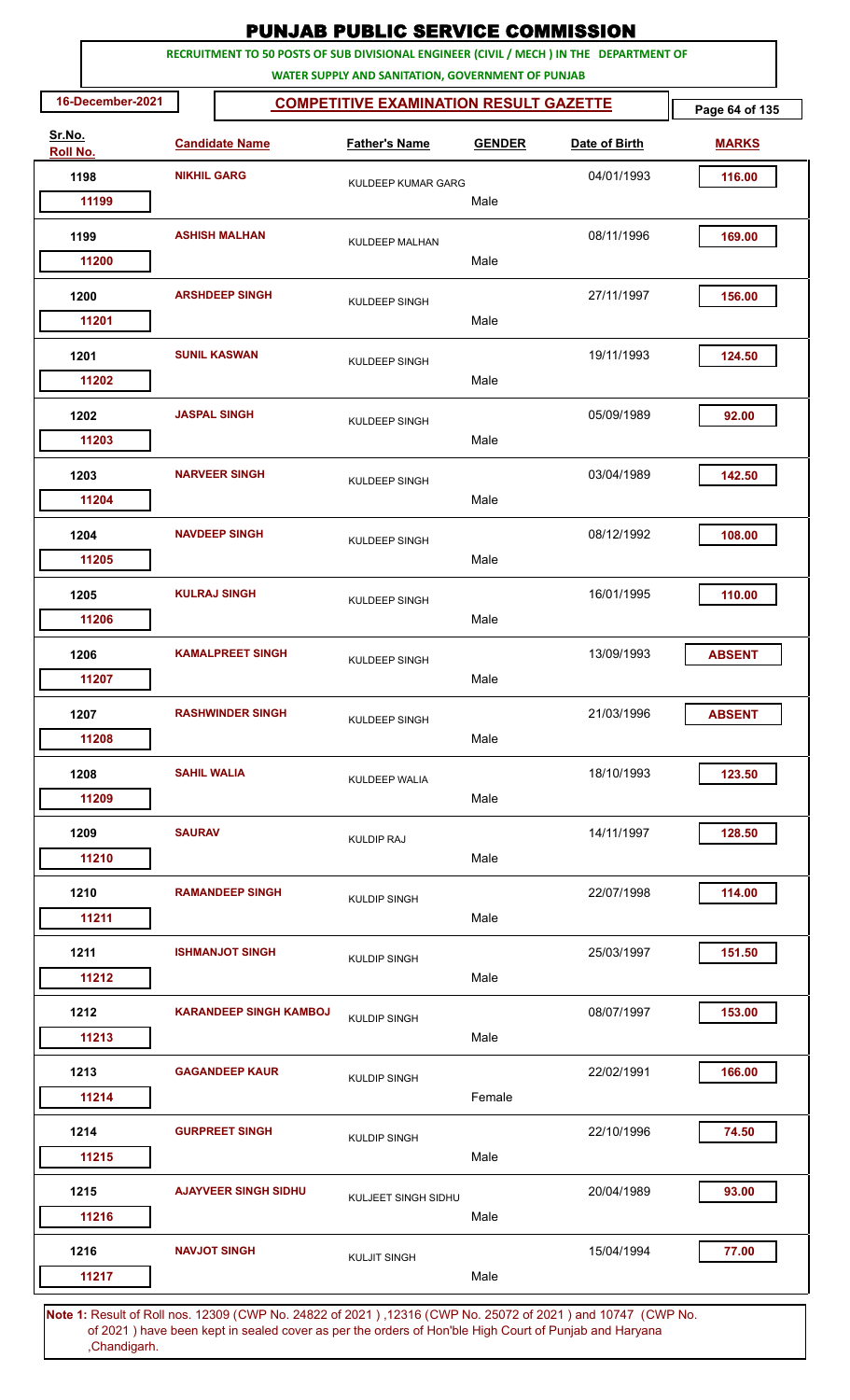| <b>PUNJAB PUBLIC SERVICE COMMISSION</b><br>RECRUITMENT TO 50 POSTS OF SUB DIVISIONAL ENGINEER (CIVIL / MECH ) IN THE DEPARTMENT OF |                     |                          |                                                                                                      |               |               |                |  |  |  |
|------------------------------------------------------------------------------------------------------------------------------------|---------------------|--------------------------|------------------------------------------------------------------------------------------------------|---------------|---------------|----------------|--|--|--|
|                                                                                                                                    |                     |                          | WATER SUPPLY AND SANITATION, GOVERNMENT OF PUNJAB                                                    |               |               |                |  |  |  |
| 16-December-2021                                                                                                                   |                     |                          | <b>COMPETITIVE EXAMINATION RESULT GAZETTE</b>                                                        |               |               | Page 65 of 135 |  |  |  |
| Sr.No.<br>Roll No.                                                                                                                 |                     | <b>Candidate Name</b>    | <b>Father's Name</b>                                                                                 | <b>GENDER</b> | Date of Birth | <b>MARKS</b>   |  |  |  |
| 1217                                                                                                                               | <b>IVJOT SINGH</b>  |                          | <b>KULJIT SINGH</b>                                                                                  |               | 05/11/1991    | 116.50         |  |  |  |
| 11218                                                                                                                              |                     |                          |                                                                                                      | Male          |               |                |  |  |  |
| 1218                                                                                                                               | <b>SANJEEV RAI</b>  |                          | <b>KULWANT RAI</b>                                                                                   |               | 22/12/1990    | 141.00         |  |  |  |
| 11219                                                                                                                              |                     |                          |                                                                                                      | Male          |               |                |  |  |  |
| 1219<br>11220                                                                                                                      |                     | <b>HARMANJEET SHARMA</b> | KULWANT RAI SHARMA                                                                                   | Male          | 08/07/1994    | 64.00          |  |  |  |
| 1220                                                                                                                               |                     | <b>TANDEEP SINGH</b>     |                                                                                                      |               | 27/10/1994    | 71.50          |  |  |  |
| 11221                                                                                                                              |                     |                          | <b>KULWANT SINGH</b>                                                                                 | Male          |               |                |  |  |  |
| 1221<br>11222                                                                                                                      |                     | <b>JASKARAN SINGH</b>    | <b>KULWANT SINGH</b>                                                                                 | Male          | 28/04/1989    | 72.00          |  |  |  |
|                                                                                                                                    |                     |                          |                                                                                                      |               |               |                |  |  |  |
| 1222<br>11223                                                                                                                      |                     | <b>HARPREET SINGH</b>    | <b>KULWANT SINGH</b>                                                                                 | Male          | 20/10/1994    | 105.50         |  |  |  |
| 1223                                                                                                                               |                     | <b>PAWANDEEP SINGH</b>   | <b>KULWANT SINGH</b>                                                                                 |               | 02/01/1994    | 65.50          |  |  |  |
| 11224                                                                                                                              |                     |                          |                                                                                                      | Male          |               |                |  |  |  |
| 1224                                                                                                                               |                     | <b>KOMALPREET SINGH</b>  | <b>KULWANT SINGH</b>                                                                                 |               | 01/09/1993    | 99.50          |  |  |  |
| 11225                                                                                                                              |                     |                          |                                                                                                      | Male          |               |                |  |  |  |
| 1225<br>11226                                                                                                                      |                     | <b>HARPREET SINGH</b>    | <b>KULWANT SINGH</b>                                                                                 | Male          | 07/01/2000    | 128.50         |  |  |  |
| 1226                                                                                                                               |                     | <b>KARMJIT SINGH</b>     | <b>KULWANT SINGH</b>                                                                                 |               | 05/10/1998    | 84.50          |  |  |  |
| 11227                                                                                                                              |                     |                          |                                                                                                      | Male          |               |                |  |  |  |
| 1227                                                                                                                               |                     | <b>DALBIR SINGH</b>      | <b>KULWANT SINGH</b>                                                                                 |               | 22/09/1996    | 90.00          |  |  |  |
| 11228                                                                                                                              |                     |                          |                                                                                                      | Male          |               |                |  |  |  |
| 1228<br>11229                                                                                                                      |                     | <b>GURPREET SINGH</b>    | <b>KULWANT SINGH</b>                                                                                 | Male          | 17/12/1991    | 96.00          |  |  |  |
|                                                                                                                                    |                     |                          |                                                                                                      |               |               |                |  |  |  |
| 1229<br>11230                                                                                                                      |                     | <b>KARANDEEP SINGH</b>   | <b>KULWANT SINGH</b>                                                                                 | Male          | 22/11/1989    | <b>ABSENT</b>  |  |  |  |
| 1230                                                                                                                               | <b>DILRAJ SINGH</b> |                          | <b>KULWANT SINGH</b>                                                                                 |               | 27/08/1997    | <b>ABSENT</b>  |  |  |  |
| 11231                                                                                                                              |                     |                          |                                                                                                      | Male          |               |                |  |  |  |
| 1231                                                                                                                               |                     | <b>KANWALJIT SINGH</b>   | KULWINDER SINGH                                                                                      |               | 03/02/1997    | 99.00          |  |  |  |
| 11232                                                                                                                              |                     |                          |                                                                                                      | Male          |               |                |  |  |  |
| 1232<br>11233                                                                                                                      |                     | <b>LABHPREET SINGH</b>   | <b>KULWINDER SINGH</b>                                                                               | Male          | 20/11/1994    | 126.00         |  |  |  |
| 1233                                                                                                                               |                     | <b>ARSHDEEP SINGH</b>    |                                                                                                      |               | 13/08/1996    | 108.00         |  |  |  |
| 11234                                                                                                                              |                     |                          | KULWINDER SINGH                                                                                      | Male          |               |                |  |  |  |
| 1234                                                                                                                               |                     | <b>DILAWAR SINGH</b>     | <b>KULWINDER SINGH</b>                                                                               |               | 27/06/1997    | 153.50         |  |  |  |
| 11235                                                                                                                              |                     |                          |                                                                                                      | Male          |               |                |  |  |  |
| 1235                                                                                                                               |                     | <b>GURPREET SINGH</b>    | <b>KULWINDER SINGH</b>                                                                               | Male          | 28/10/1996    | 151.00         |  |  |  |
| 11236                                                                                                                              |                     |                          | 4. Result of Religion 19200 (CMD No. 24822 of 2021), 19216 (CMD No. 25072 of 2021) and 10747 (CMD No |               |               |                |  |  |  |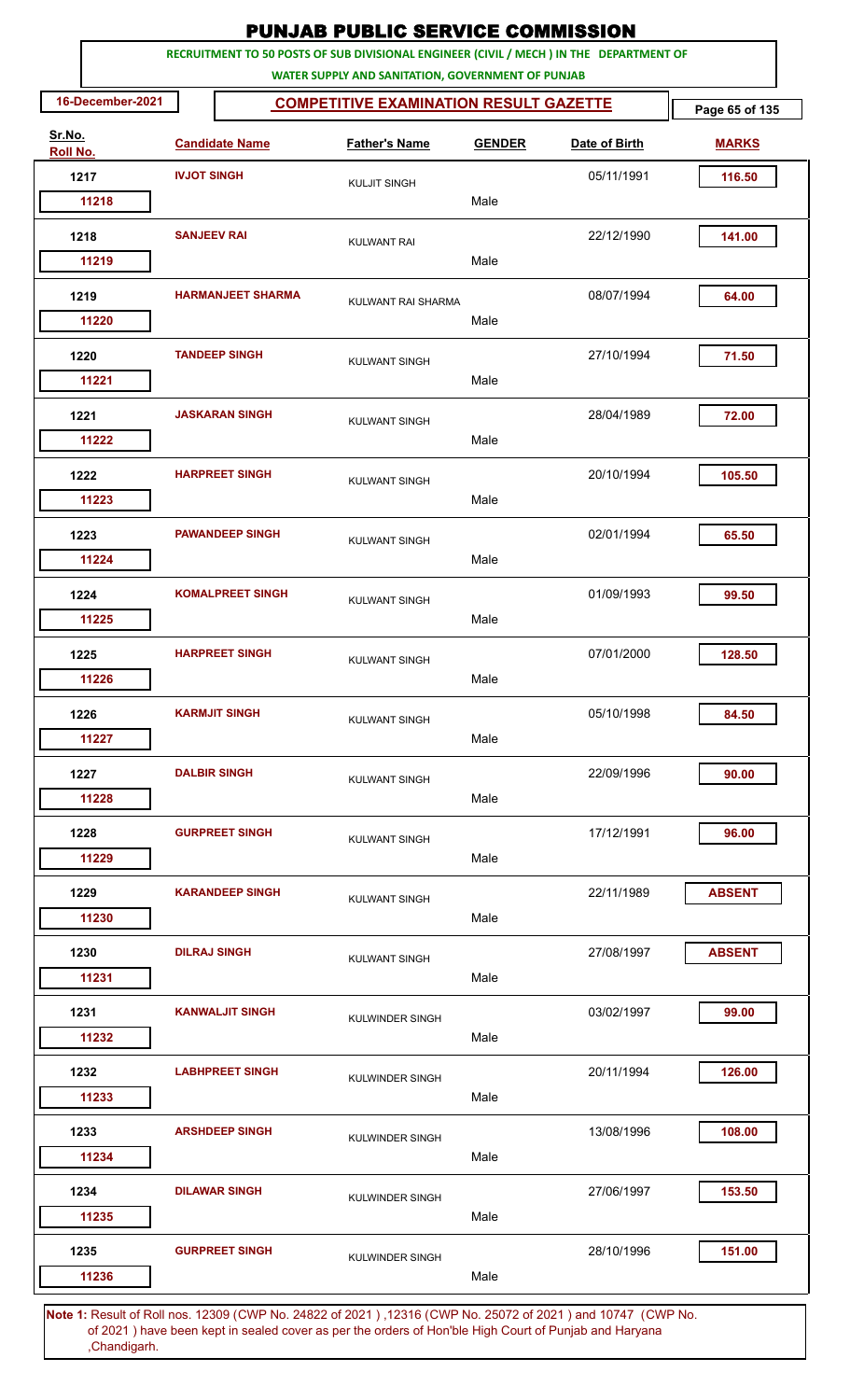|                    |                    |                           | <b>PUNJAB PUBLIC SERVICE COMMISSION</b>                                                                                                      |               |               |                |
|--------------------|--------------------|---------------------------|----------------------------------------------------------------------------------------------------------------------------------------------|---------------|---------------|----------------|
|                    |                    |                           | RECRUITMENT TO 50 POSTS OF SUB DIVISIONAL ENGINEER (CIVIL / MECH ) IN THE DEPARTMENT OF<br>WATER SUPPLY AND SANITATION, GOVERNMENT OF PUNJAB |               |               |                |
| 16-December-2021   |                    |                           | <b>COMPETITIVE EXAMINATION RESULT GAZETTE</b>                                                                                                |               |               | Page 66 of 135 |
| Sr.No.<br>Roll No. |                    | <b>Candidate Name</b>     | <b>Father's Name</b>                                                                                                                         | <b>GENDER</b> | Date of Birth | <b>MARKS</b>   |
| 1236               |                    | <b>ARSHDEEP SINGH</b>     | <b>KULWINDER SINGH</b>                                                                                                                       |               | 07/12/1993    | <b>ABSENT</b>  |
| 11237              |                    |                           |                                                                                                                                              | Male          |               |                |
| 1237               |                    | <b>BHUPINDERJIT SINGH</b> | KULWINDER SINGH                                                                                                                              |               | 07/03/1998    | 152.50         |
| 11238              |                    |                           |                                                                                                                                              | Male          |               |                |
| 1238<br>11239      |                    | <b>UMESH KUMAR</b>        | <b>KUNDAN LAL</b>                                                                                                                            | Male          | 30/12/1994    | 126.00         |
|                    |                    |                           |                                                                                                                                              |               |               |                |
| 1239<br>11240      |                    | <b>NAVAL KISHORE</b>      | <b>KUSHAL SINGH</b>                                                                                                                          | Male          | 08/12/1995    | <b>ABSENT</b>  |
| 1240               |                    | <b>KAPIL KUMAR</b>        | KUSHALPAL SINGH                                                                                                                              |               | 18/09/1995    | 106.00         |
| 11241              |                    |                           |                                                                                                                                              | Male          |               |                |
| 1241<br>11242      |                    | <b>SUKHPREET SINGH</b>    | <b>LABH SINGH</b>                                                                                                                            | Male          | 04/05/1996    | 139.00         |
| 1242               |                    | <b>LAKWINDER SINGH</b>    |                                                                                                                                              |               | 11/05/1992    | 78.00          |
| 11243              |                    |                           | <b>LACHHAMAN SINGH</b>                                                                                                                       | Male          |               |                |
| 1243               |                    | <b>NIKHIL ARORA</b>       | <b>LACHHMAN DASS</b>                                                                                                                         |               | 19/09/1996    | 135.00         |
| 11244              |                    |                           |                                                                                                                                              | Male          |               |                |
| 1244               |                    | <b>GURPREET SINGH</b>     | <b>LACHHMAN SINGH</b>                                                                                                                        |               | 26/01/1995    | 129.00         |
| 11245              |                    |                           |                                                                                                                                              | Male          |               |                |
| 1245               | <b>ROHIT LOHAT</b> |                           | <b>LACHMAN RAM</b>                                                                                                                           |               | 14/10/1996    | 79.50          |
| 11246              |                    |                           |                                                                                                                                              | Male          |               |                |
| 1246               |                    | <b>MANPREET SINGH</b>     | <b>LAKHBIR SINGH</b>                                                                                                                         |               | 07/12/1997    | 96.00          |
| 11247              |                    |                           |                                                                                                                                              | Male          |               |                |
| 1247               |                    | <b>HARMANDEEP SINGH</b>   | <b>LAKHVIR SINGH</b>                                                                                                                         |               | 16/10/1996    | 182.00         |
| 11248              |                    |                           |                                                                                                                                              | Male          |               |                |
| 1248               |                    | <b>PARAMPREET SINGH</b>   | <b>LAKHVIR SINGH</b>                                                                                                                         |               | 07/10/1998    | 80.50          |
| 11249              |                    |                           |                                                                                                                                              | Male          |               |                |
| 1249<br>11250      |                    | <b>RAJENDER SINGH</b>     | <b>LAKHVIR SINGH</b>                                                                                                                         | Male          | 18/02/1993    | <b>ABSENT</b>  |
|                    |                    |                           |                                                                                                                                              |               |               |                |
| 1250<br>11251      |                    | <b>HITESH KAUSHAL</b>     | <b>LAKHWINDER KUMAR</b>                                                                                                                      | Male          | 08/01/1996    | <b>ABSENT</b>  |
| 1251               |                    | <b>GURJEET SINGH</b>      | <b>LAKHWINDER SINGH</b>                                                                                                                      |               | 20/08/1988    | 78.50          |
| 11252              |                    |                           |                                                                                                                                              | Male          |               |                |
| 1252               |                    | <b>JOBANJEET SINGH</b>    | <b>LAKHWINDER SINGH</b>                                                                                                                      |               | 05/12/1995    | <b>ABSENT</b>  |
| 11253              |                    |                           |                                                                                                                                              | Male          |               |                |
| 1253               |                    | <b>JASKIRAN KAUR</b>      | <b>LAKHWINDER SINGH</b>                                                                                                                      |               | 18/10/1997    | 136.00         |
| 11254              |                    |                           |                                                                                                                                              | Female        |               |                |
| 1254<br>11255      | <b>MOHIT</b>       |                           | <b>LAL CHAND</b>                                                                                                                             | Male          | 05/01/1993    | 153.00         |
|                    |                    |                           |                                                                                                                                              |               |               |                |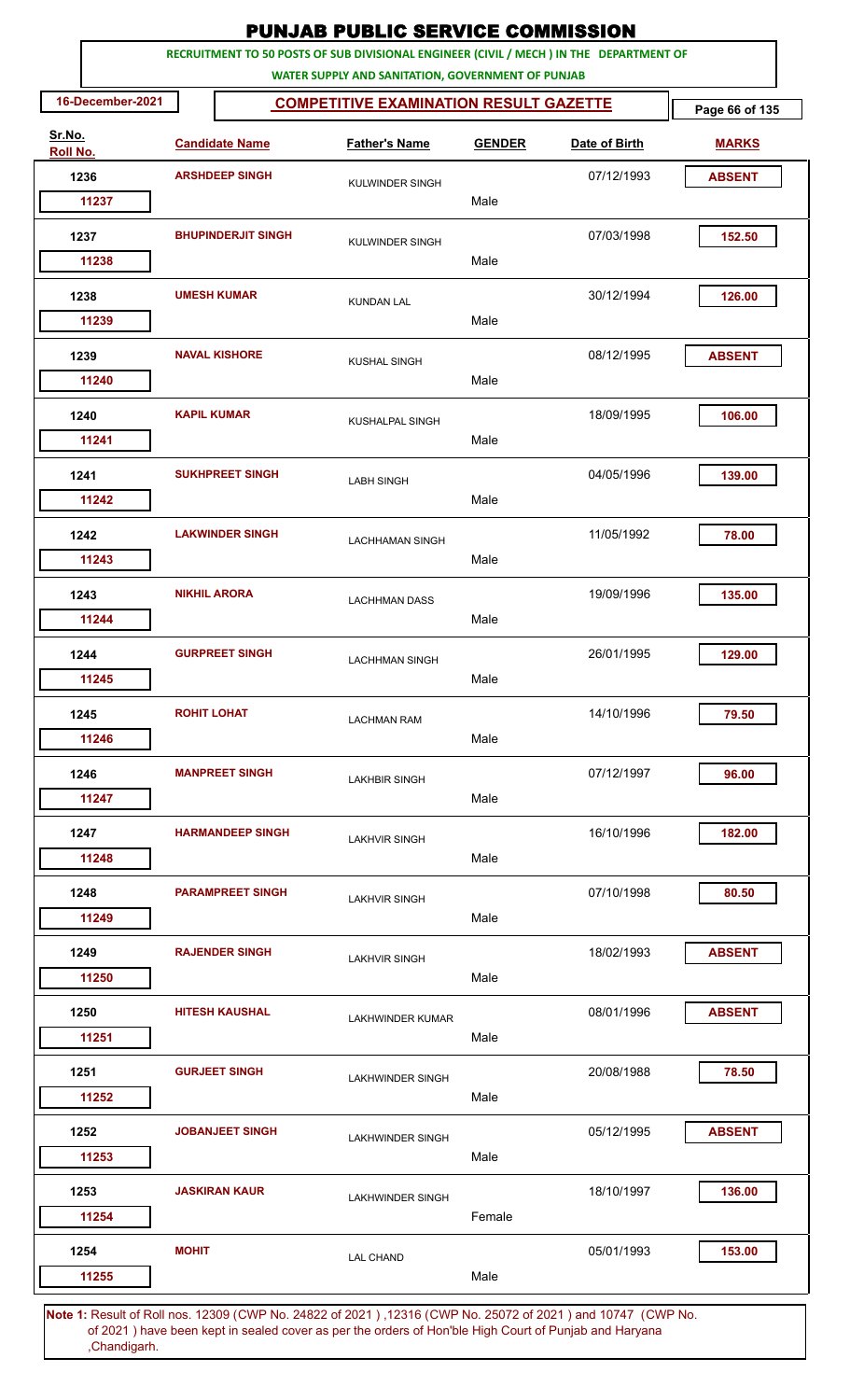|                    |                  |                      |                             | <b>PUNJAB PUBLIC SERVICE COMMISSION</b>                                                                                                      |               |               |                |
|--------------------|------------------|----------------------|-----------------------------|----------------------------------------------------------------------------------------------------------------------------------------------|---------------|---------------|----------------|
|                    |                  |                      |                             | RECRUITMENT TO 50 POSTS OF SUB DIVISIONAL ENGINEER (CIVIL / MECH ) IN THE DEPARTMENT OF<br>WATER SUPPLY AND SANITATION, GOVERNMENT OF PUNJAB |               |               |                |
|                    | 16-December-2021 |                      |                             | <b>COMPETITIVE EXAMINATION RESULT GAZETTE</b>                                                                                                |               |               | Page 67 of 135 |
| Sr.No.<br>Roll No. |                  |                      | <b>Candidate Name</b>       | <b>Father's Name</b>                                                                                                                         | <b>GENDER</b> | Date of Birth | <b>MARKS</b>   |
|                    | 1255             |                      | <b>SAURABH KAMBOJ</b>       | <b>LAL CHAND</b>                                                                                                                             |               | 26/01/1996    | 94.00          |
|                    | 11256            |                      |                             |                                                                                                                                              | Male          |               |                |
|                    | 1256             | <b>AMANDEEP KAUR</b> |                             | <b>LAL SINGH</b>                                                                                                                             |               | 14/12/1994    | 93.00          |
|                    | 11257            |                      |                             |                                                                                                                                              | Female        |               |                |
|                    | 1257<br>11258    |                      | <b>RANJODH SINGH</b>        | <b>LAL SINGH</b>                                                                                                                             | Male          | 18/12/1991    | 58.50          |
|                    |                  |                      | <b>HIMANSHU MITTAL</b>      |                                                                                                                                              |               |               |                |
|                    | 1258<br>11259    |                      |                             | <b>LALIT KUMAR MITTAL</b>                                                                                                                    | Male          | 04/12/1994    | <b>ABSENT</b>  |
|                    | 1259             |                      | <b>RAMINDER SAVRA</b>       | <b>LASHKAR SINGH SAVRA</b>                                                                                                                   |               | 21/10/1993    | 79.50          |
|                    | 11260            |                      |                             |                                                                                                                                              | Male          |               |                |
|                    | 1260<br>11261    |                      | <b>MANINDER SAVRA</b>       | <b>LASHKAR SINGH SAVRA</b>                                                                                                                   | Male          | 23/01/1992    | 142.00         |
|                    | 1261             |                      | <b>GURSEHAJ BIR SINGH</b>   |                                                                                                                                              |               | 30/10/1993    | 146.50         |
|                    | 11262            |                      |                             | LATE GURPREET SINGH                                                                                                                          | Male          |               |                |
|                    | 1262             |                      | <b>UPENDER BISHNOI</b>      | <b>LATE INDERJIT BISHNOI</b>                                                                                                                 |               | 25/12/1988    | 118.50         |
|                    | 11263            |                      |                             |                                                                                                                                              | Male          |               |                |
|                    | 1263             | <b>AMAN VERMA</b>    |                             | LAXMAN                                                                                                                                       |               | 24/02/1996    | <b>ABSENT</b>  |
|                    | 11264            |                      |                             |                                                                                                                                              | Male          |               |                |
|                    | 1264             |                      | <b>BALKARAN SINGH</b>       | <b>LAXMAN SINGH</b>                                                                                                                          |               | 29/01/1996    | 75.00          |
|                    | 11265            |                      |                             |                                                                                                                                              | Male          |               |                |
|                    | 1265             | <b>APEEL</b>         |                             | <b>LEELA DHAR</b>                                                                                                                            |               | 03/04/1992    | 186.50         |
|                    | 11266            |                      |                             |                                                                                                                                              | Male          |               |                |
|                    | 1266             |                      | <b>KOMAL KAINTH</b>         | <b>LEHMBER RAM</b>                                                                                                                           |               | 07/06/1994    | 116.50         |
|                    | 11267            |                      |                             |                                                                                                                                              | Female        |               |                |
|                    | 1267             | <b>ROHIT KUMAR</b>   |                             | <b>LEKH RAJ</b>                                                                                                                              |               | 04/05/1996    | 95.00          |
|                    | 11268            |                      |                             |                                                                                                                                              | Male          |               |                |
|                    | 1268             | <b>LAKHSHDEEP</b>    |                             | <b>LEKH RAJ</b>                                                                                                                              |               | 04/08/1998    | 108.50         |
|                    | 11269            |                      |                             |                                                                                                                                              | Male          |               |                |
|                    | 1269             |                      | <b>PANKUSH NANDA</b>        | LILIBE BHARTI NANDA                                                                                                                          |               | 28/02/1994    | 153.50         |
|                    | 11270            |                      |                             |                                                                                                                                              | Male          |               |                |
|                    | 1270             |                      | <b>ANKUSH KUMAR DOGRA</b>   | <b>LOK NATH</b>                                                                                                                              |               | 23/04/1988    | 90.00          |
|                    | 11271            |                      |                             |                                                                                                                                              | Male          |               |                |
|                    | 1271             |                      | <b>MEHKANT SINGH MITTAL</b> | LOVEJEET MITTAL                                                                                                                              |               | 09/07/1997    | 124.00         |
|                    | 11272            |                      |                             |                                                                                                                                              | Male          |               |                |
|                    | 1272             |                      | <b>AJAI PARTAP SINGH</b>    | <b>MPS DHILLON</b>                                                                                                                           |               | 06/06/1993    | 86.00          |
|                    | 11273            | <b>DHILLON</b>       |                             |                                                                                                                                              | Male          |               |                |
|                    | 1273             |                      | <b>DINESH KUMAR</b>         | <b>MAAN SINGH</b>                                                                                                                            |               | 29/11/1993    | 88.50          |
|                    | 11274            |                      |                             |                                                                                                                                              | Male          |               |                |
|                    |                  |                      |                             |                                                                                                                                              |               |               |                |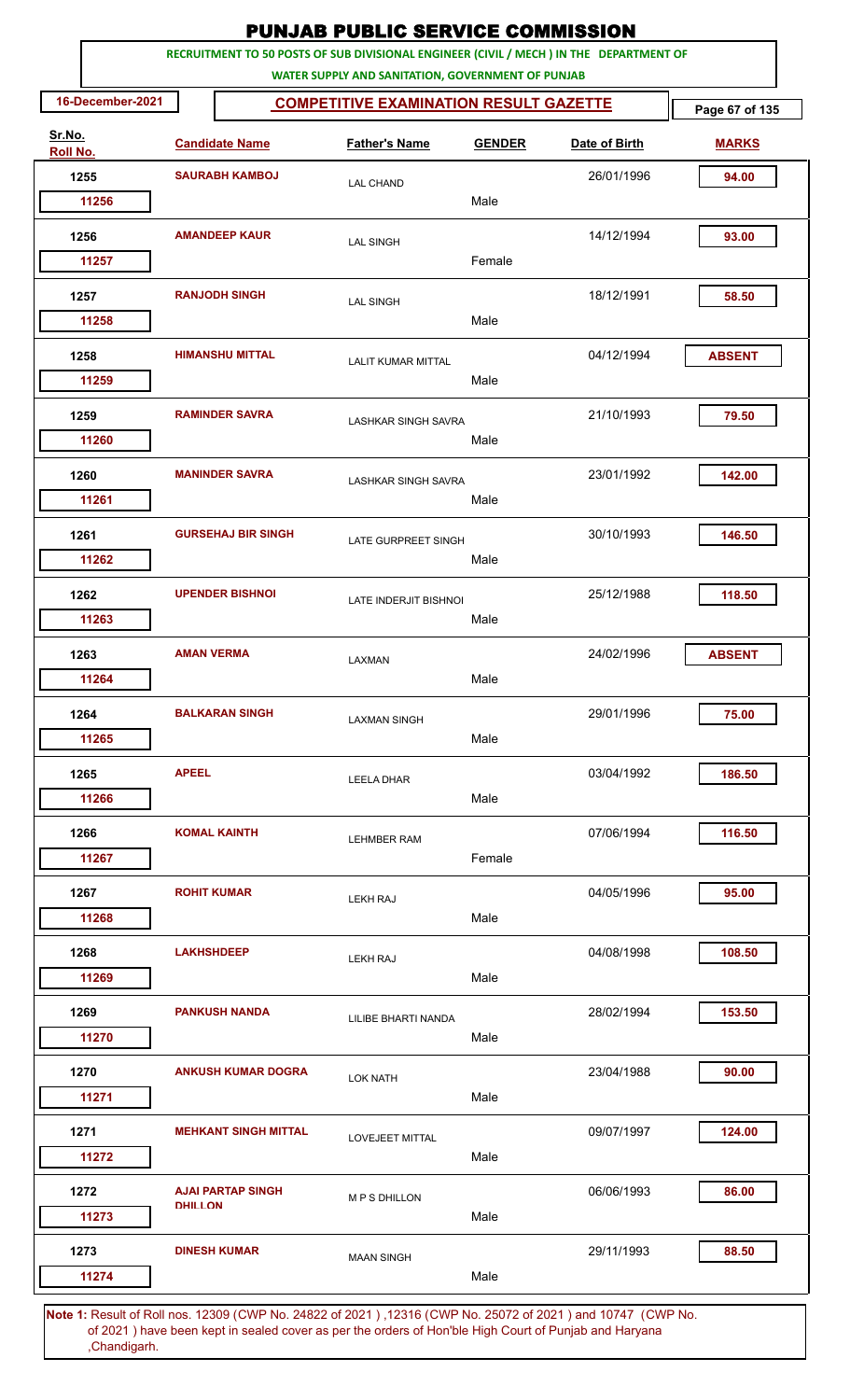|                    |                    |                              | <b>PUNJAB PUBLIC SERVICE COMMISSION</b>                                                                                                      |               |               |                |
|--------------------|--------------------|------------------------------|----------------------------------------------------------------------------------------------------------------------------------------------|---------------|---------------|----------------|
|                    |                    |                              | RECRUITMENT TO 50 POSTS OF SUB DIVISIONAL ENGINEER (CIVIL / MECH ) IN THE DEPARTMENT OF<br>WATER SUPPLY AND SANITATION, GOVERNMENT OF PUNJAB |               |               |                |
| 16-December-2021   |                    |                              | <b>COMPETITIVE EXAMINATION RESULT GAZETTE</b>                                                                                                |               |               | Page 68 of 135 |
| Sr.No.<br>Roll No. |                    | <b>Candidate Name</b>        | <b>Father's Name</b>                                                                                                                         | <b>GENDER</b> | Date of Birth | <b>MARKS</b>   |
| 1274               |                    | <b>RAJAT GOPAL</b>           | <b>MADAN GOPAL</b>                                                                                                                           |               | 15/05/1992    | 88.00          |
| 11275              |                    |                              |                                                                                                                                              | Male          |               |                |
| 1275               | <b>JATIN GOYAL</b> |                              | <b>MADAN GOYAL</b>                                                                                                                           | Male          | 02/09/1990    | 53.00          |
| 11276              |                    |                              |                                                                                                                                              |               |               |                |
| 1276<br>11277      |                    | <b>RAKESH KUMAR</b>          | <b>MADAN LAL</b>                                                                                                                             | Male          | 23/10/1978    | 46.50          |
|                    |                    |                              |                                                                                                                                              |               |               |                |
| 1277<br>11278      |                    | <b>GOPAL KRISHNA</b>         | <b>MADAN LAL</b>                                                                                                                             | Male          | 08/03/1993    | 202.50         |
| 1278               |                    | <b>JATINDER THAPPAR</b>      | <b>MADAN LAL</b>                                                                                                                             |               | 22/07/1995    | 83.00          |
| 11279              |                    |                              |                                                                                                                                              | Male          |               |                |
| 1279<br>11280      | <b>ROHIT GOGIA</b> |                              | <b>MADAN LAL</b>                                                                                                                             | Male          | 25/12/1997    | 72.50          |
| 1280               | <b>GEETA RANI</b>  |                              |                                                                                                                                              |               | 28/12/1993    | 71.00          |
| 11281              |                    |                              | <b>MADAN LAL</b>                                                                                                                             | Female        |               |                |
| 1281               |                    | <b>MANISH KUMAR</b>          | <b>MADAN LAL</b>                                                                                                                             |               | 26/01/1997    | 80.00          |
| 11282              |                    |                              |                                                                                                                                              | Male          |               |                |
| 1282               |                    | <b>BALGINDER SINGH</b>       | <b>MADAN LAL</b>                                                                                                                             |               | 07/02/1990    | <b>ABSENT</b>  |
| 11283              |                    |                              |                                                                                                                                              | Male          |               |                |
| 1283               | <b>ARUN GOYAL</b>  |                              | <b>MADAN LAL GOYAL</b>                                                                                                                       |               | 20/03/1988    | <b>ABSENT</b>  |
| 11284              |                    |                              |                                                                                                                                              | Male          |               |                |
| 1284<br>11285      |                    | <b>HARMINDER SINGH</b>       | <b>MADAN PAL SINGH</b>                                                                                                                       | Male          | 04/08/1991    | 112.50         |
|                    |                    |                              |                                                                                                                                              |               |               |                |
| 1285<br>11286      |                    | <b>DEVENDER SINGH</b>        | <b>MADAN SINGH</b>                                                                                                                           | Male          | 25/02/1985    | 116.50         |
| 1286               |                    | <b>PARMVIR SINGH</b>         |                                                                                                                                              |               | 11/03/1994    | 135.00         |
| 11287              |                    |                              | <b>MAHADEV SINGH</b>                                                                                                                         | Male          |               |                |
| 1287               |                    | <b>SANDEEP SINGH SALARIA</b> | <b>MAHATAM SINGH</b>                                                                                                                         |               | 14/01/1986    | 81.00          |
| 11288              |                    |                              |                                                                                                                                              | Male          |               |                |
| 1288               |                    | <b>AMANDEEP GODARA</b>       | MAHAVEER GODARA                                                                                                                              |               | 28/05/1991    | 128.50         |
| 11289              |                    |                              |                                                                                                                                              | Male          |               |                |
| 1289<br>11290      |                    | <b>ANAND SINGH</b>           | <b>MAHENDER KUMAR</b>                                                                                                                        | Male          | 01/03/1993    | 139.50         |
| 1290               |                    | <b>VISHAL KUMAR</b>          |                                                                                                                                              |               | 28/09/1995    | 190.50         |
| 11291              |                    |                              | <b>MAHENDER KUMAR</b>                                                                                                                        | Male          |               |                |
| 1291               |                    | <b>MANDEEP SINGH</b>         | <b>MAHENDER PAL</b>                                                                                                                          |               | 01/09/1996    | 122.50         |
| 11292              |                    |                              |                                                                                                                                              | Male          |               |                |
| 1292               | <b>ANKIT GOYAL</b> |                              | <b>MAHESH KUMAR</b>                                                                                                                          |               | 23/02/1998    | 142.00         |
| 11293              |                    |                              |                                                                                                                                              | Male          |               |                |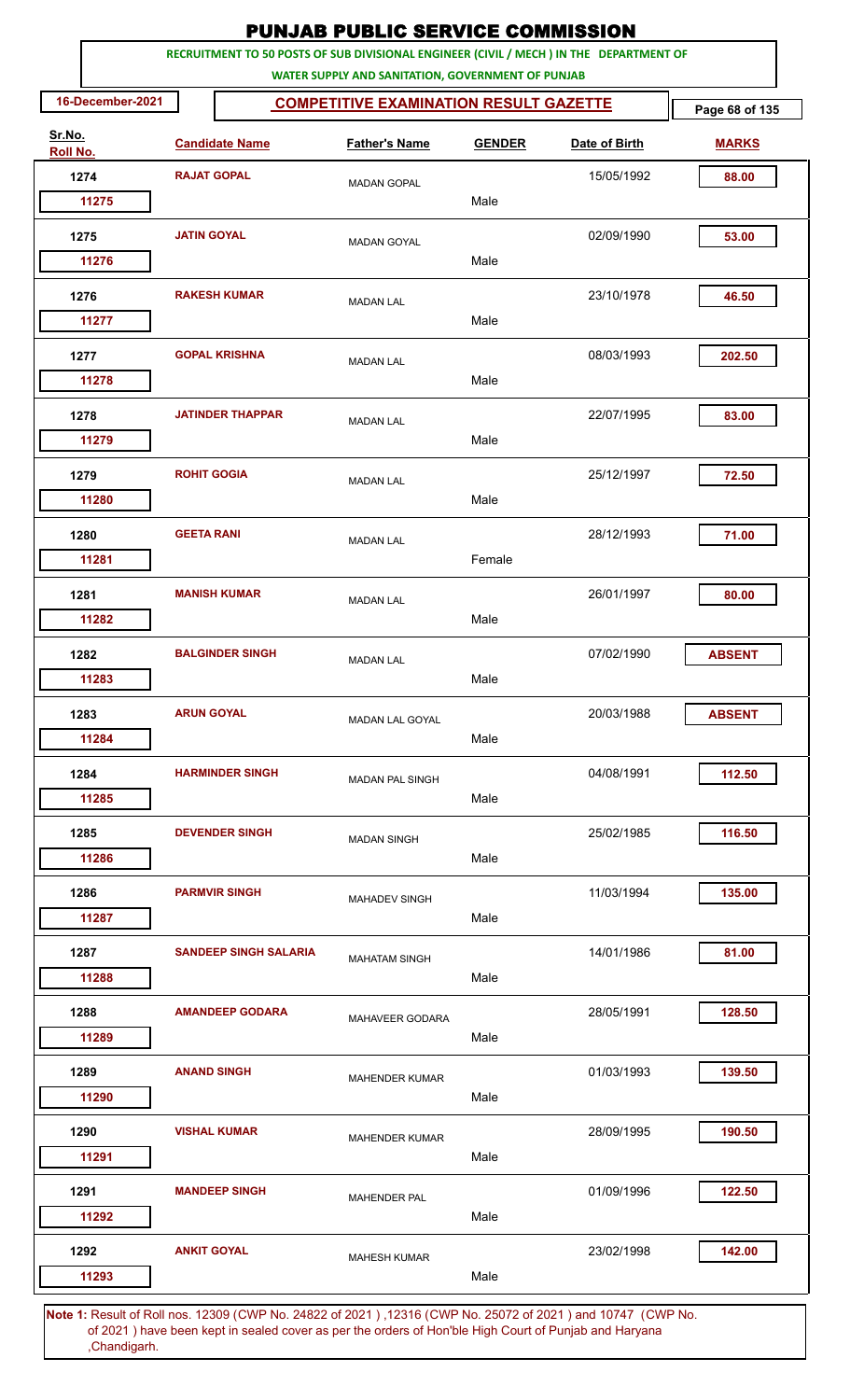|                    |                     |                         | <b>PUNJAB PUBLIC SERVICE COMMISSION</b>                                                                                                      |               |               |                |
|--------------------|---------------------|-------------------------|----------------------------------------------------------------------------------------------------------------------------------------------|---------------|---------------|----------------|
|                    |                     |                         | RECRUITMENT TO 50 POSTS OF SUB DIVISIONAL ENGINEER (CIVIL / MECH ) IN THE DEPARTMENT OF<br>WATER SUPPLY AND SANITATION, GOVERNMENT OF PUNJAB |               |               |                |
| 16-December-2021   |                     |                         | <b>COMPETITIVE EXAMINATION RESULT GAZETTE</b>                                                                                                |               |               | Page 69 of 135 |
| Sr.No.<br>Roll No. |                     | <b>Candidate Name</b>   | <b>Father's Name</b>                                                                                                                         | <b>GENDER</b> | Date of Birth | <b>MARKS</b>   |
| 1293               |                     | <b>GOPESH CHUGH</b>     | <b>MAHESH KUMAR CHUGH</b>                                                                                                                    |               | 12/07/1992    | 114.00         |
| 11294              |                     |                         |                                                                                                                                              | Male          |               |                |
| 1294               |                     | <b>HIMANSHU GARG</b>    | <b>MAHESH KUMAR GARG</b>                                                                                                                     |               | 25/08/1998    | 97.00          |
| 11295              |                     |                         |                                                                                                                                              | Male          |               |                |
| 1295<br>11296      |                     | <b>NAVNEET KUMAR</b>    | <b>MAHESHWAR</b>                                                                                                                             | Male          | 10/07/1997    | 74.00          |
| 1296               |                     | <b>GURWINDER SINGH</b>  | <b>MAHINDER SINGH</b>                                                                                                                        |               | 26/09/1995    | 109.50         |
| 11297              |                     |                         |                                                                                                                                              | Male          |               |                |
| 1297<br>11298      |                     | <b>SARBJEET SINGH</b>   | <b>MAHINDER SINGH</b>                                                                                                                        | Male          | 11/12/1996    | 90.00          |
| 1298               |                     | <b>HARKANWAL SINGH</b>  |                                                                                                                                              |               | 28/08/1996    | 135.00         |
| 11299              |                     |                         | <b>MAJOR SINGH</b>                                                                                                                           | Male          |               |                |
| 1299               |                     | <b>JAGATPREET SINGH</b> | <b>MAJOR SINGH</b>                                                                                                                           |               | 27/08/1997    | 91.00          |
| 11300              |                     |                         |                                                                                                                                              | Male          |               |                |
| 1300               |                     | <b>BALWINDER SINGH</b>  | <b>MAJOR SINGH</b>                                                                                                                           |               | 20/02/1989    | 70.50          |
| 11301              |                     |                         |                                                                                                                                              | Male          |               |                |
| 1301               |                     | <b>JASVEER SINGH</b>    | <b>MAJOR SINGH</b>                                                                                                                           |               | 04/11/1993    | 61.00          |
| 11302              |                     |                         |                                                                                                                                              | Male          |               |                |
| 1302               | <b>LALIT SINGLA</b> |                         | <b>MAKHAN LAL</b>                                                                                                                            |               | 24/07/1992    | 107.50         |
| 11303              |                     |                         |                                                                                                                                              | Male          |               |                |
| 1303               |                     | <b>LOVEPREET SINGH</b>  | <b>MAKHAN SINGH</b>                                                                                                                          |               | 23/03/1996    | 98.50          |
| 11304              |                     |                         |                                                                                                                                              | Male          |               |                |
| 1304               | <b>NISHAN SNGH</b>  |                         | <b>MAKHAN SINGH</b>                                                                                                                          |               | 01/11/1994    | <b>ABSENT</b>  |
| 11305              |                     |                         |                                                                                                                                              | Male          |               |                |
| 1305<br>11306      |                     | <b>MOHPREET SINGH</b>   | <b>MAKHAN SINGH</b>                                                                                                                          | Male          | 12/03/1987    | 97.00          |
| 1306               |                     | <b>BALDEV SINGH</b>     |                                                                                                                                              |               | 05/07/1991    | 44.50          |
| 11307              |                     |                         | <b>MAKHAN SINGH</b>                                                                                                                          | Male          |               |                |
| 1307               |                     | <b>KULWANT SINGH</b>    | <b>MAKHAN SINGH</b>                                                                                                                          |               | 11/09/1993    | 102.00         |
| 11308              |                     |                         |                                                                                                                                              | Male          |               |                |
| 1308               |                     | <b>KARNVEER SINGH</b>   | <b>MAKHAN SINGH</b>                                                                                                                          |               | 18/10/1995    | 117.00         |
| 11309              |                     |                         |                                                                                                                                              | Male          |               |                |
| 1309               |                     | <b>GURDEEP SINGH</b>    | <b>MAKHAN SINGH</b>                                                                                                                          |               | 20/01/1995    | 94.50          |
| 11310              |                     |                         |                                                                                                                                              | Male          |               |                |
| 1310               |                     | <b>KULDEEP SINGH</b>    | <b>MAKHAN SINGH</b>                                                                                                                          |               | 12/09/1991    | 91.50          |
| 11311              |                     |                         |                                                                                                                                              | Male          |               |                |
| 1311               |                     | <b>YADWINDER SINGH</b>  | <b>MAKHAN SINGH</b>                                                                                                                          |               | 13/09/1997    | 123.50         |
| 11312              |                     |                         |                                                                                                                                              | Male          |               |                |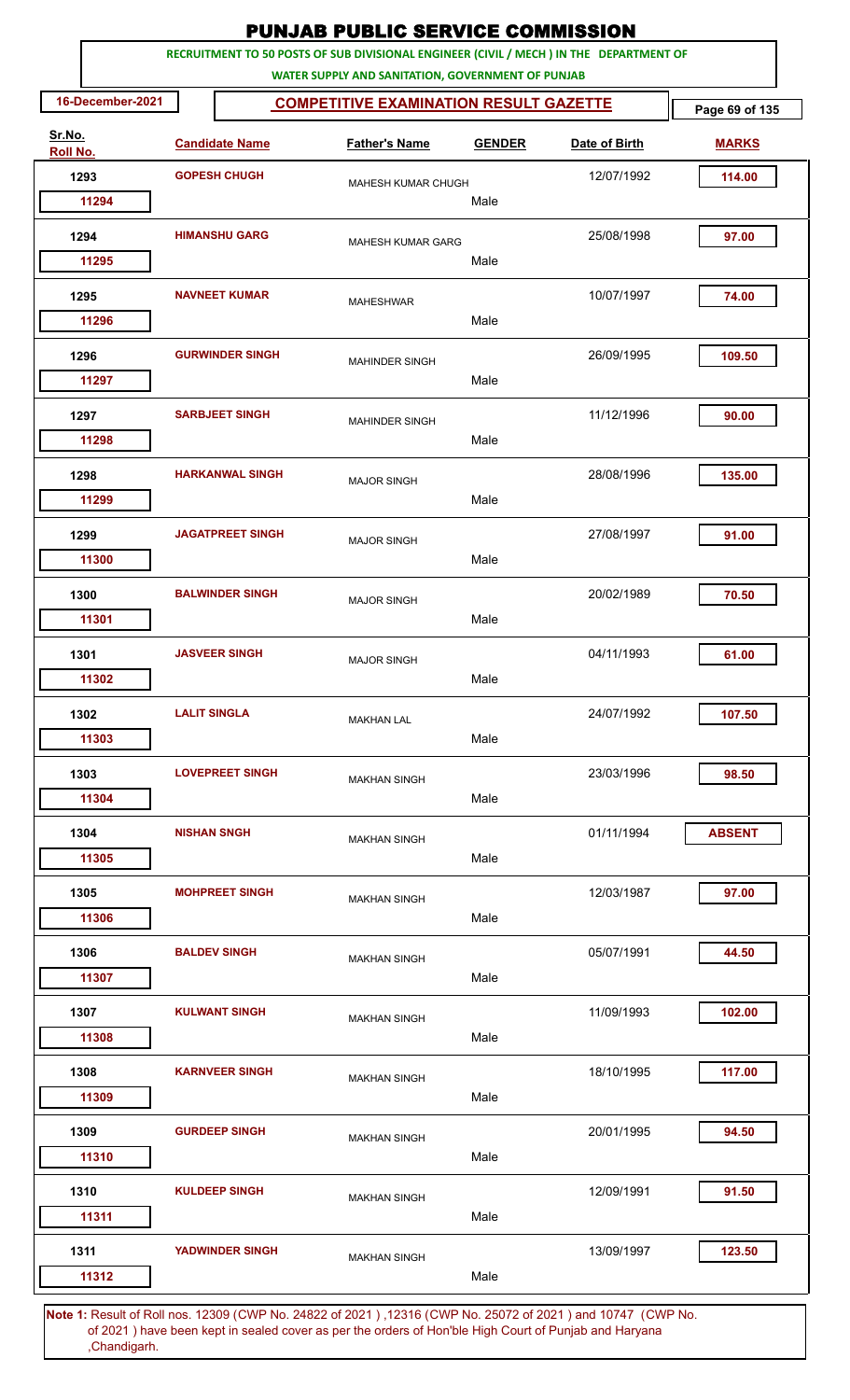|                           |                        |                                                                                                              | <b>PUNJAB PUBLIC SERVICE COMMISSION</b>           |               |               |                |
|---------------------------|------------------------|--------------------------------------------------------------------------------------------------------------|---------------------------------------------------|---------------|---------------|----------------|
|                           |                        | RECRUITMENT TO 50 POSTS OF SUB DIVISIONAL ENGINEER (CIVIL / MECH ) IN THE DEPARTMENT OF                      | WATER SUPPLY AND SANITATION, GOVERNMENT OF PUNJAB |               |               |                |
| 16-December-2021          |                        |                                                                                                              | <b>COMPETITIVE EXAMINATION RESULT GAZETTE</b>     |               |               | Page 70 of 135 |
| Sr.No.<br><b>Roll No.</b> |                        | <b>Candidate Name</b>                                                                                        | <b>Father's Name</b>                              | <b>GENDER</b> | Date of Birth | <b>MARKS</b>   |
| 1312                      |                        | <b>RAMANDEEP SINGH BHANGU</b>                                                                                | <b>MALAGAR SINGH</b>                              |               | 19/02/1994    | 116.50         |
| 11313                     |                        |                                                                                                              |                                                   | Male          |               |                |
| 1313                      |                        | <b>SURENDER KAMBOJ</b>                                                                                       | <b>MALIK DITTA</b>                                |               | 15/09/1993    | 141.00         |
| 11314                     |                        |                                                                                                              |                                                   | Male          |               |                |
| 1314                      |                        | <b>GURWINDER SINGH</b>                                                                                       | <b>MALKEET SINGH</b>                              |               | 17/10/1988    | <b>ABSENT</b>  |
| 11315                     |                        |                                                                                                              |                                                   | Male          |               |                |
| 1315                      |                        | <b>ARSHDEEPSINGH DHALIWAL</b>                                                                                | <b>MALKIAT SINGH</b>                              |               | 18/05/1993    | 144.50         |
| 11316                     |                        |                                                                                                              |                                                   | Male          |               |                |
| 1316                      |                        | <b>AMANDEEP KAUR</b>                                                                                         | <b>MALKIT SINGH</b>                               |               | 09/12/1995    | 141.00         |
| 11317                     |                        |                                                                                                              |                                                   | Female        |               |                |
| 1317                      | <b>HAPPY</b>           |                                                                                                              | <b>MALKIT SINGH</b>                               |               | 25/08/1996    | 120.00         |
| 11318                     |                        |                                                                                                              |                                                   | Male          |               |                |
| 1318                      |                        | <b>AMANPREET SINGH</b>                                                                                       | <b>MALKIT SINGH</b>                               |               | 01/01/1996    | 119.00         |
| 11319                     |                        |                                                                                                              |                                                   | Male          |               |                |
| 1319                      | <b>GURWINDER SINGH</b> |                                                                                                              | <b>MALKIT SINGH</b>                               |               | 05/06/1988    | 54.00          |
| 11320                     |                        |                                                                                                              |                                                   | Male          |               |                |
| 1320                      |                        | <b>ALAMJIT SINGH SIDHU</b>                                                                                   | <b>MALVINDER SINGH</b>                            |               | 21/01/1997    | 127.50         |
| 11321                     |                        |                                                                                                              |                                                   | Male          |               |                |
| 1321                      |                        | <b>RAJESH KUMAR</b>                                                                                          | <b>MAM CHAND</b>                                  |               | 20/12/1990    | 55.50          |
| 11322                     |                        |                                                                                                              |                                                   | Male          |               |                |
| 1322                      |                        | <b>RUPINDER PAL SINGH</b>                                                                                    | <b>MAN MOHAN SINGH</b>                            |               | 20/12/1996    | 175.00         |
| 11323                     |                        |                                                                                                              |                                                   | Male          |               |                |
| 1323                      |                        | <b>RAMANJIT SINGH</b>                                                                                        | <b>MAN SINGH</b>                                  | Male          | 17/03/1992    | 137.50         |
| 11324                     |                        |                                                                                                              |                                                   |               |               |                |
| 1324<br>11325             |                        | <b>PUNEET SOKHEY</b>                                                                                         | <b>MANDEEP SINGH</b>                              | Male          | 14/05/1991    | 135.50         |
|                           |                        |                                                                                                              |                                                   |               |               |                |
| 1325<br>11326             |                        | <b>GURDEEP SINGH</b>                                                                                         | <b>MANDER SINGH</b>                               | Male          | 12/05/1994    | 103.00         |
|                           | <b>HANS RAJ</b>        |                                                                                                              |                                                   |               | 27/08/1990    |                |
| 1326<br>11327             |                        |                                                                                                              | <b>MANGAL RAM</b>                                 | Male          |               | 123.00         |
| 1327                      |                        | <b>VISHAL SINGLA</b>                                                                                         |                                                   |               | 22/09/1996    | 168.00         |
| 11328                     |                        |                                                                                                              | <b>MANGAT RAI</b>                                 | Male          |               |                |
| 1328                      | <b>VIKAS</b>           |                                                                                                              |                                                   |               | 19/06/1996    | 48.00          |
| 11329                     |                        |                                                                                                              | <b>MANGAT RAM</b>                                 | Male          |               |                |
| 1329                      |                        | <b>KULJEET KAUR</b>                                                                                          |                                                   |               | 18/11/1993    | 124.00         |
| 11330                     |                        |                                                                                                              | <b>MANGAT SINGH</b>                               | Female        |               |                |
| 1330                      |                        | <b>SIMRANJEET SINGH BATRA</b>                                                                                | MANINDER PAL SINGH BATRA                          |               | 17/11/1997    | 133.50         |
| 11331                     |                        |                                                                                                              |                                                   | Male          |               |                |
|                           |                        | Note 1: Pesult of Pollings, 12300 (CMP No. 24822 of 2021), 12316 (CMP No. 25072 of 2021) and 10747. (CMP No. |                                                   |               |               |                |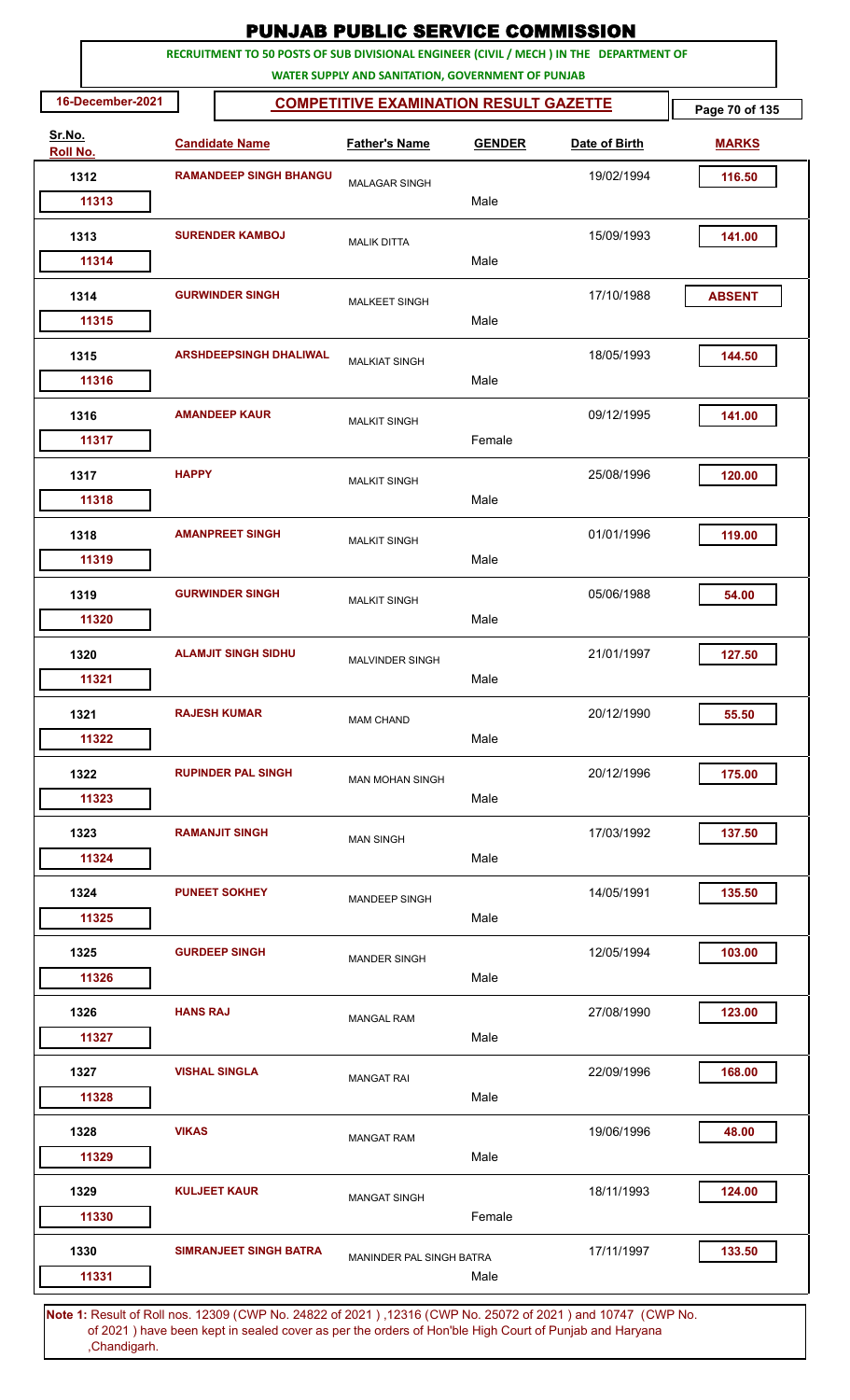|                                                                                                      |                     |                                                                                         | <b>PUNJAB PUBLIC SERVICE COMMISSION</b>           |               |               |                |
|------------------------------------------------------------------------------------------------------|---------------------|-----------------------------------------------------------------------------------------|---------------------------------------------------|---------------|---------------|----------------|
|                                                                                                      |                     | RECRUITMENT TO 50 POSTS OF SUB DIVISIONAL ENGINEER (CIVIL / MECH ) IN THE DEPARTMENT OF | WATER SUPPLY AND SANITATION, GOVERNMENT OF PUNJAB |               |               |                |
| 16-December-2021                                                                                     |                     |                                                                                         | <b>COMPETITIVE EXAMINATION RESULT GAZETTE</b>     |               |               | Page 71 of 135 |
| Sr.No.<br>Roll No.                                                                                   |                     | <b>Candidate Name</b>                                                                   | <b>Father's Name</b>                              | <b>GENDER</b> | Date of Birth | <b>MARKS</b>   |
| 1331<br>11332                                                                                        | <b>SARKARIA</b>     | <b>JAGMOHIT PAL SINGH</b>                                                               | MANINDER SINGH SARKARIA                           | Male          | 24/01/1998    | 102.00         |
| 1332<br>11333                                                                                        |                     | <b>AMANPREET SINGH</b>                                                                  | <b>MANJEET SINGH</b>                              | Male          | 12/01/1998    | 111.50         |
| 1333<br>11334                                                                                        | <b>SATNAM SINGH</b> |                                                                                         | <b>MANJEET SINGH</b>                              | Male          | 21/07/1992    | 94.50          |
| 1334<br>11335                                                                                        |                     | <b>KANWALPREET KAUR</b>                                                                 | <b>MANJEET SINGH</b>                              | Female        | 30/01/1992    | 151.00         |
| 1335<br>11336                                                                                        | <b>ANIL THAKUR</b>  |                                                                                         | <b>MANJEET SINGH</b>                              | Male          | 10/10/1997    | 119.00         |
| 1336<br>11337                                                                                        |                     | <b>GURPREET SINGH</b>                                                                   | <b>MANJEET SINGH</b>                              | Male          | 27/07/1993    | 130.50         |
| 1337<br>11338                                                                                        |                     | <b>ARSHDEEP SINGH</b>                                                                   | MANJINDER PAL SINGH                               | Male          | 19/11/1993    | 52.00          |
| 1338<br>11339                                                                                        |                     | <b>RAMPAL SINGH</b>                                                                     | <b>MANJINDER SINGH</b>                            | Male          | 27/03/1999    | 101.00         |
| 1339<br>11340                                                                                        |                     | <b>RAMANDEEP SINGH</b>                                                                  | <b>MANJINDER SINGH</b>                            | Male          | 10/11/1991    | 103.50         |
| 1340<br>11341                                                                                        |                     | <b>KARANBIR SINGH DHILLON</b>                                                           | <b>MANJINDER SINGH DHILLON</b>                    | Male          | 23/06/1998    | 98.00          |
| 1341<br>11342                                                                                        | <b>SURAJ</b>        |                                                                                         | <b>MANJIT CHAND</b>                               | Male          | 07/04/1992    | 110.00         |
| 1342<br>11343                                                                                        | <b>ABHISHEK</b>     |                                                                                         | <b>MANJIT PAL</b>                                 | Male          | 13/11/1998    | 111.50         |
| 1343<br>11344                                                                                        |                     | <b>HARTEJ SINGH</b>                                                                     | <b>MANJIT SINGH</b>                               | Male          | 28/08/1997    | 96.00          |
| 1344<br>11345                                                                                        | <b>HARJIT SINGH</b> |                                                                                         | <b>MANJIT SINGH</b>                               | Male          | 13/07/1996    | 114.50         |
| 1345<br>11346                                                                                        |                     | <b>GURSHINDER SINGH</b>                                                                 | <b>MANJIT SINGH</b>                               | Male          | 13/04/1992    | 60.50          |
| 1346<br>11347                                                                                        |                     | <b>RAJBIR SINGH</b>                                                                     | <b>MANJIT SINGH</b>                               | Male          | 21/05/1996    | 84.00          |
| 1347<br>11348                                                                                        |                     | <b>PARAMBIR SINGH</b>                                                                   | <b>MANJIT SINGH</b>                               | Male          | 24/03/1998    | 117.00         |
| 1348<br>11349                                                                                        |                     | <b>MANJOT SINGH</b>                                                                     | <b>MANJIT SINGH</b>                               | Male          | 04/08/1992    | 97.00          |
| 1349<br>11350                                                                                        |                     | <b>NAVDEEP SINGH</b>                                                                    | <b>MANJIT SINGH</b>                               | Male          | 09/10/1996    | 52.00          |
| 4. Result of Religion 19200 (CMD No. 24822 of 2021), 19216 (CMD No. 25072 of 2021) and 10747 (CMD No |                     |                                                                                         |                                                   |               |               |                |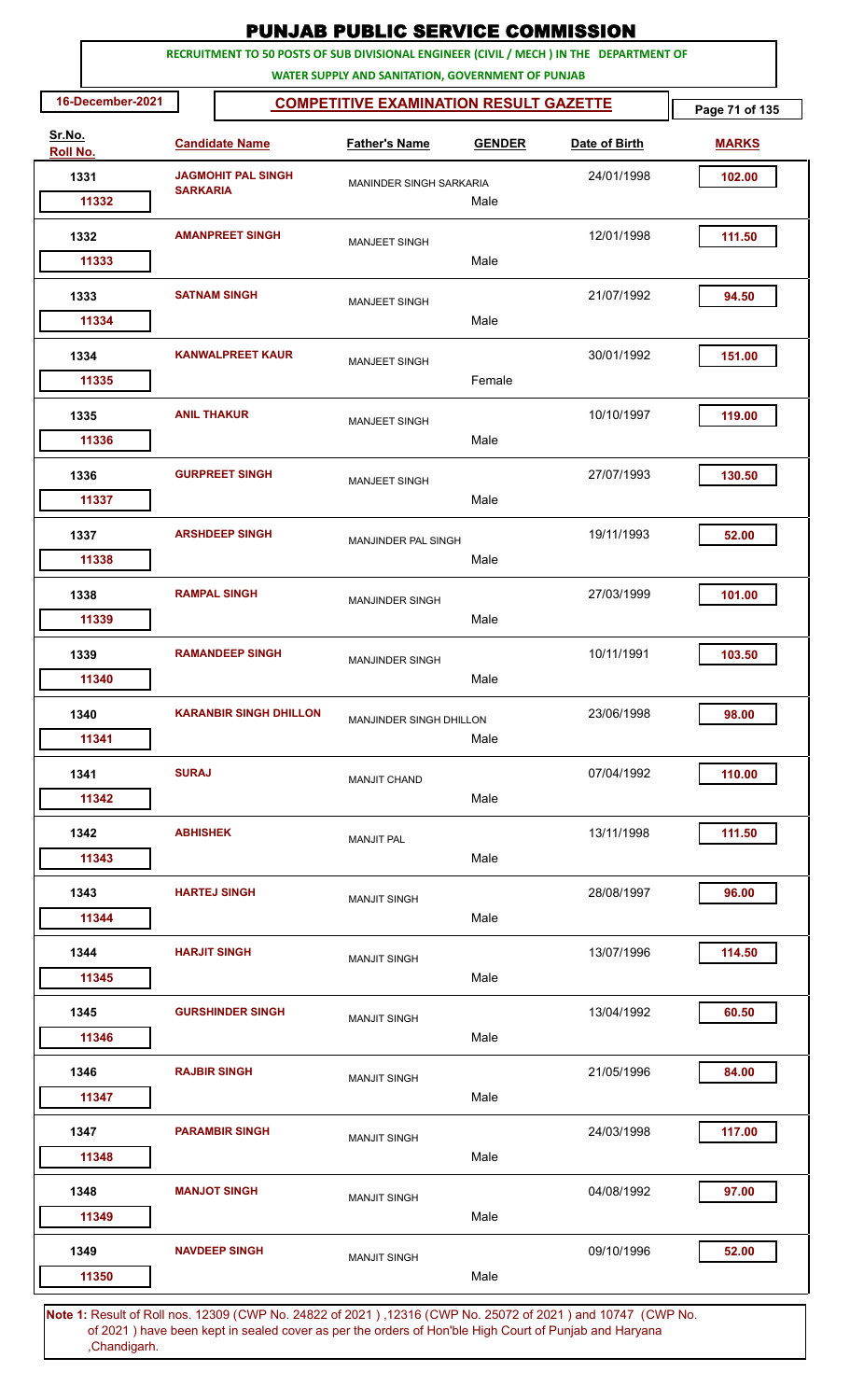|                    |                  |                   |                          | <b>PUNJAB PUBLIC SERVICE COMMISSION</b>                                                                                                      |               |               |                |
|--------------------|------------------|-------------------|--------------------------|----------------------------------------------------------------------------------------------------------------------------------------------|---------------|---------------|----------------|
|                    |                  |                   |                          | RECRUITMENT TO 50 POSTS OF SUB DIVISIONAL ENGINEER (CIVIL / MECH ) IN THE DEPARTMENT OF<br>WATER SUPPLY AND SANITATION, GOVERNMENT OF PUNJAB |               |               |                |
|                    | 16-December-2021 |                   |                          | <b>COMPETITIVE EXAMINATION RESULT GAZETTE</b>                                                                                                |               |               | Page 72 of 135 |
| Sr.No.<br>Roll No. |                  |                   | <b>Candidate Name</b>    | <b>Father's Name</b>                                                                                                                         | <b>GENDER</b> | Date of Birth | <b>MARKS</b>   |
|                    | 1350             |                   | <b>MANPREET SINGH</b>    | <b>MANJIT SINGH</b>                                                                                                                          |               | 06/08/1991    | 92.50          |
|                    | 11351            |                   |                          |                                                                                                                                              | Male          |               |                |
|                    | 1351             |                   | <b>PARDEEP SINGH</b>     | <b>MANJIT SINGH</b>                                                                                                                          |               | 13/08/1987    | 65.50          |
|                    | 11352            |                   |                          |                                                                                                                                              | Male          |               |                |
|                    | 1352<br>11353    |                   | <b>AMEINBEER SINGH</b>   | <b>MANJIT SINGH</b>                                                                                                                          | Male          | 27/09/1991    | 96.00          |
|                    |                  |                   |                          |                                                                                                                                              |               |               |                |
|                    | 1353             |                   | <b>MANINDER SINGH</b>    | <b>MANJIT SINGH</b>                                                                                                                          |               | 03/03/1997    | 126.00         |
|                    | 11354            |                   |                          |                                                                                                                                              | Male          |               |                |
|                    | 1354<br>11355    | <b>SACHIN</b>     |                          | <b>MANMOHAN KUMAR</b>                                                                                                                        | Male          | 10/05/1998    | 161.00         |
|                    | 1355             |                   | <b>SURAJ BHASIN</b>      |                                                                                                                                              |               | 03/06/1994    | 39.50          |
|                    | 11356            |                   |                          | <b>MANMOHAN KUMAR BHASIN</b>                                                                                                                 | Male          |               |                |
|                    | 1356             |                   | <b>SAURABH VASHISHTH</b> | <b>MANMOHAN LAL</b>                                                                                                                          |               | 02/02/1994    | 85.50          |
|                    | 11357            |                   |                          |                                                                                                                                              | Male          |               |                |
|                    | 1357             |                   | <b>SANDEEP KUMAR</b>     | <b>MANMOHAN LAL</b>                                                                                                                          |               | 03/12/1981    | 83.00          |
|                    | 11358            |                   |                          |                                                                                                                                              | Male          |               |                |
|                    | 1358             |                   | <b>EMAAN SHARMA</b>      | <b>MANMOHAN SHARMA</b>                                                                                                                       |               | 04/09/1996    | 58.00          |
|                    | 11359            |                   |                          |                                                                                                                                              | Male          |               |                |
|                    | 1359             |                   | <b>SHIVINDER SINGH</b>   | <b>MANMOHAN SINGH</b>                                                                                                                        |               | 08/01/1988    | 90.50          |
|                    | 11360            |                   |                          |                                                                                                                                              | Male          |               |                |
|                    | 1360             |                   | <b>PRABHJOT SINGH</b>    | <b>MANMOHAN SINGH</b>                                                                                                                        |               | 29/12/1997    | 90.50          |
|                    | 11361            |                   |                          |                                                                                                                                              | Male          |               |                |
|                    | 1361             | <b>RAKESH JHA</b> |                          | MANOJ JHA                                                                                                                                    |               | 06/12/1993    | 148.50         |
|                    | 11362            |                   |                          |                                                                                                                                              | Male          |               |                |
|                    | 1362             | <b>VIJAY</b>      |                          | <b>MANOJ KUMAR</b>                                                                                                                           |               | 17/07/1991    | 144.00         |
|                    | 11363            |                   |                          |                                                                                                                                              | Male          |               |                |
|                    | 1363             |                   | <b>CHETAN KUMAR</b>      | <b>MANOJ KUMAR</b>                                                                                                                           |               | 05/06/1994    | 103.00         |
|                    | 11364            |                   |                          |                                                                                                                                              | Male          |               |                |
|                    | 1364             | <b>GOVIND</b>     |                          | <b>MANOJ KUMAR</b>                                                                                                                           |               | 21/11/1995    | <b>ABSENT</b>  |
|                    | 11365            |                   |                          |                                                                                                                                              | Male          |               |                |
|                    | 1365             |                   | <b>AASHISH BANSAL</b>    | <b>MANOJ KUMAR BANSAL</b>                                                                                                                    |               | 21/10/1997    | 113.50         |
|                    | 11366            |                   |                          |                                                                                                                                              | Male          |               |                |
|                    | 1366             |                   | <b>AKSHAY VASHISHT</b>   | MANOJ VASHISHT                                                                                                                               |               | 11/12/1990    | 118.50         |
|                    | 11367            |                   |                          |                                                                                                                                              | Male          |               |                |
|                    | 1367             |                   | <b>SATVIR SINGH VIRK</b> | <b>MANWINDER SINGH</b>                                                                                                                       |               | 02/02/1994    | 112.50         |
|                    | 11368            |                   |                          |                                                                                                                                              | Male          |               |                |
|                    | 1368             | <b>HITESH</b>     |                          | <b>MATHURA DASS</b>                                                                                                                          |               | 09/10/1985    | 67.50          |
|                    | 11369            |                   |                          |                                                                                                                                              | Male          |               |                |
|                    |                  |                   |                          |                                                                                                                                              |               |               |                |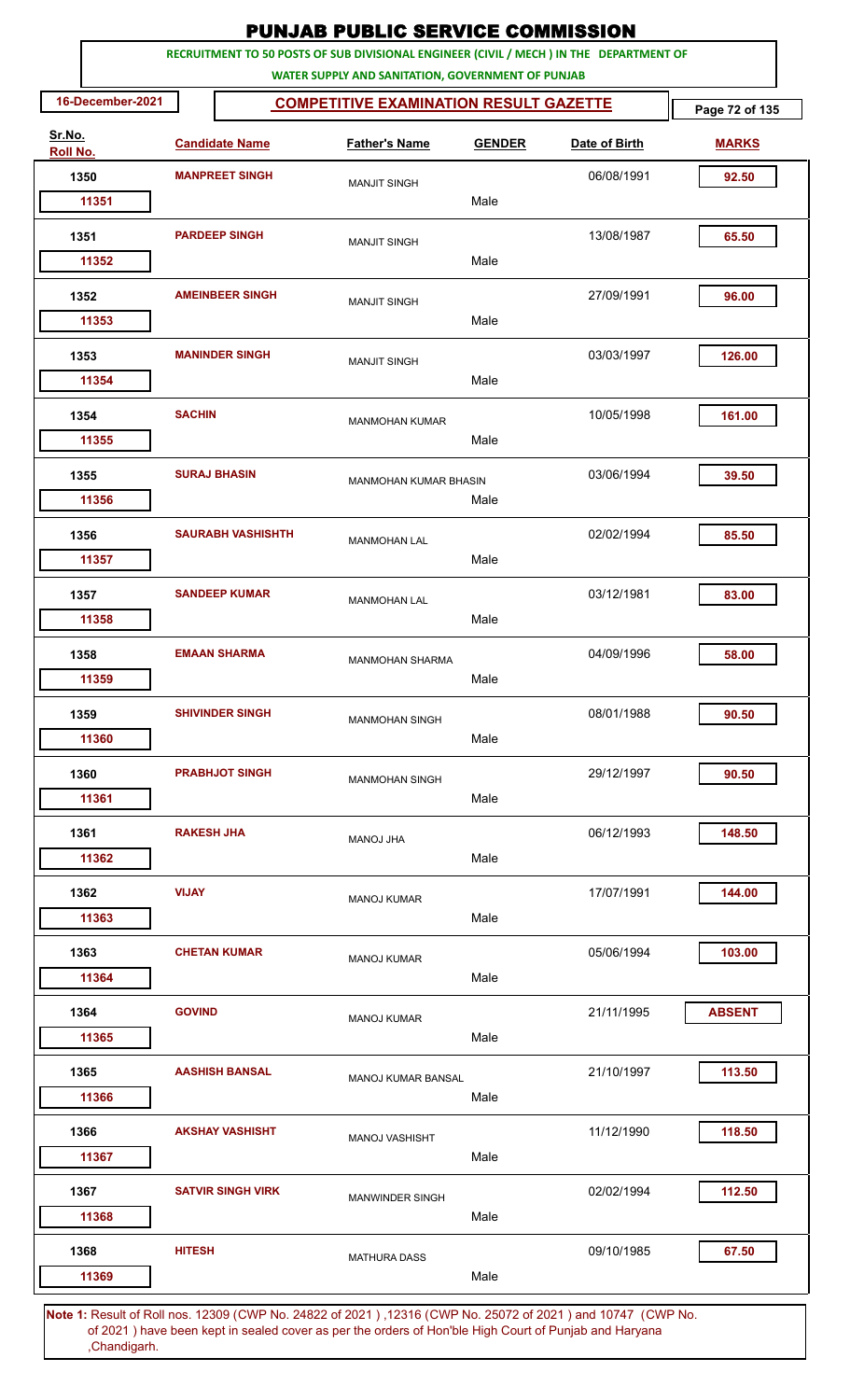|                    |                   |                              | <b>PUNJAB PUBLIC SERVICE COMMISSION</b>                                                                                                      |               |               |                |
|--------------------|-------------------|------------------------------|----------------------------------------------------------------------------------------------------------------------------------------------|---------------|---------------|----------------|
|                    |                   |                              | RECRUITMENT TO 50 POSTS OF SUB DIVISIONAL ENGINEER (CIVIL / MECH ) IN THE DEPARTMENT OF<br>WATER SUPPLY AND SANITATION, GOVERNMENT OF PUNJAB |               |               |                |
| 16-December-2021   |                   |                              | <b>COMPETITIVE EXAMINATION RESULT GAZETTE</b>                                                                                                |               |               | Page 73 of 135 |
| Sr.No.<br>Roll No. |                   | <b>Candidate Name</b>        | <b>Father's Name</b>                                                                                                                         | <b>GENDER</b> | Date of Birth | <b>MARKS</b>   |
| 1369               |                   | <b>PARVESH KUMAR SHUKLA</b>  | MATHURA PRASAD SHUKLA                                                                                                                        |               | 16/03/1996    | 132.00         |
| 11370              |                   |                              |                                                                                                                                              | Male          |               |                |
| 1370               |                   | <b>JASVIR SINGH</b>          | <b>MEHAR SINGH</b>                                                                                                                           |               | 24/02/1999    | 67.50          |
| 11371              |                   |                              |                                                                                                                                              | Male          |               |                |
| 1371<br>11372      |                   | <b>SUKHWINDER SINGH</b>      | MEHARPAL SINGH                                                                                                                               | Male          | 30/04/1997    | 63.50          |
|                    |                   |                              |                                                                                                                                              |               |               |                |
| 1372<br>11373      |                   | <b>MANJEET KUMAR</b>         | <b>MELA RAM</b>                                                                                                                              | Male          | 18/11/1995    | 116.50         |
|                    |                   | <b>SANDEEP SINGH</b>         |                                                                                                                                              |               |               |                |
| 1373<br>11374      |                   |                              | <b>MELA SINGH</b>                                                                                                                            | Male          | 26/08/1997    | 105.50         |
| 1374               | <b>RENU</b>       |                              | <b>MEWA LAL</b>                                                                                                                              |               | 12/07/1990    | 127.50         |
| 11375              |                   |                              |                                                                                                                                              | Female        |               |                |
| 1375               |                   | <b>MANDEEPAK SINGH</b>       | <b>MEWA SINGH</b>                                                                                                                            |               | 25/04/1985    | 79.00          |
| 11376              |                   |                              |                                                                                                                                              | Male          |               |                |
| 1376               |                   | <b>AMRENDER SINGH</b>        | <b>MEWA SINGH</b>                                                                                                                            |               | 21/12/1998    | 117.50         |
| 11377              |                   |                              |                                                                                                                                              | Male          |               |                |
| 1377               |                   | <b>ABHISHEK CHAWLA</b>       | <b>MILKH RAJ</b>                                                                                                                             |               | 18/05/1994    | 122.50         |
| 11378              |                   |                              |                                                                                                                                              | Male          |               |                |
| 1378               |                   | <b>HARMANPREET SINGH</b>     | <b>MISHRA SINGH</b>                                                                                                                          |               | 07/06/1996    | 75.50          |
| 11379              |                   |                              |                                                                                                                                              | Male          |               |                |
| 1379               |                   | <b>RAMANDEEP SINGH SIDHU</b> | MITHA SINGH SIDHU                                                                                                                            |               | 18/02/1992    | 103.50         |
| 11380              |                   |                              |                                                                                                                                              | Male          |               |                |
| 1380               |                   | <b>MANDEEP SINGH</b>         | <b>MITHU SINGH</b>                                                                                                                           |               | 21/07/1997    | 86.50          |
| 11381              |                   |                              |                                                                                                                                              | Male          |               |                |
| 1381<br>11382      |                   | <b>MOHAMMAD ZAID</b>         | MOHAMMAD KHALID                                                                                                                              | Male          | 04/04/1991    | 99.00          |
| 1382               | <b>AMIT KUMAR</b> |                              |                                                                                                                                              |               | 14/04/1994    | 60.50          |
| 11383              |                   |                              | <b>MOHAN LAL</b>                                                                                                                             | Male          |               |                |
| 1383               |                   | <b>VINOD KUMAR</b>           | <b>MOHAN LAL</b>                                                                                                                             |               | 04/11/1993    | 119.50         |
| 11384              |                   |                              |                                                                                                                                              | Male          |               |                |
| 1384               | <b>AJAY KUMAR</b> |                              | <b>MOHAN LAL</b>                                                                                                                             |               | 27/02/1993    | 114.00         |
| 11385              |                   |                              |                                                                                                                                              | Male          |               |                |
| 1385               |                   | <b>PANKAJ KUMAR HANS</b>     | <b>MOHAN LAL</b>                                                                                                                             |               | 27/09/1991    | 76.50          |
| 11386              |                   |                              |                                                                                                                                              | Male          |               |                |
| 1386               |                   | <b>IQBAL SINGH SAINI</b>     | <b>MOHAN SINGH</b>                                                                                                                           |               | 10/12/1996    | 97.50          |
| 11387              |                   |                              |                                                                                                                                              | Male          |               |                |
| 1387               |                   | <b>VARINDER SINGH</b>        | <b>MOHAN SINGH</b>                                                                                                                           |               | 17/12/1992    | 68.50          |
| 11388              |                   |                              |                                                                                                                                              | Male          |               |                |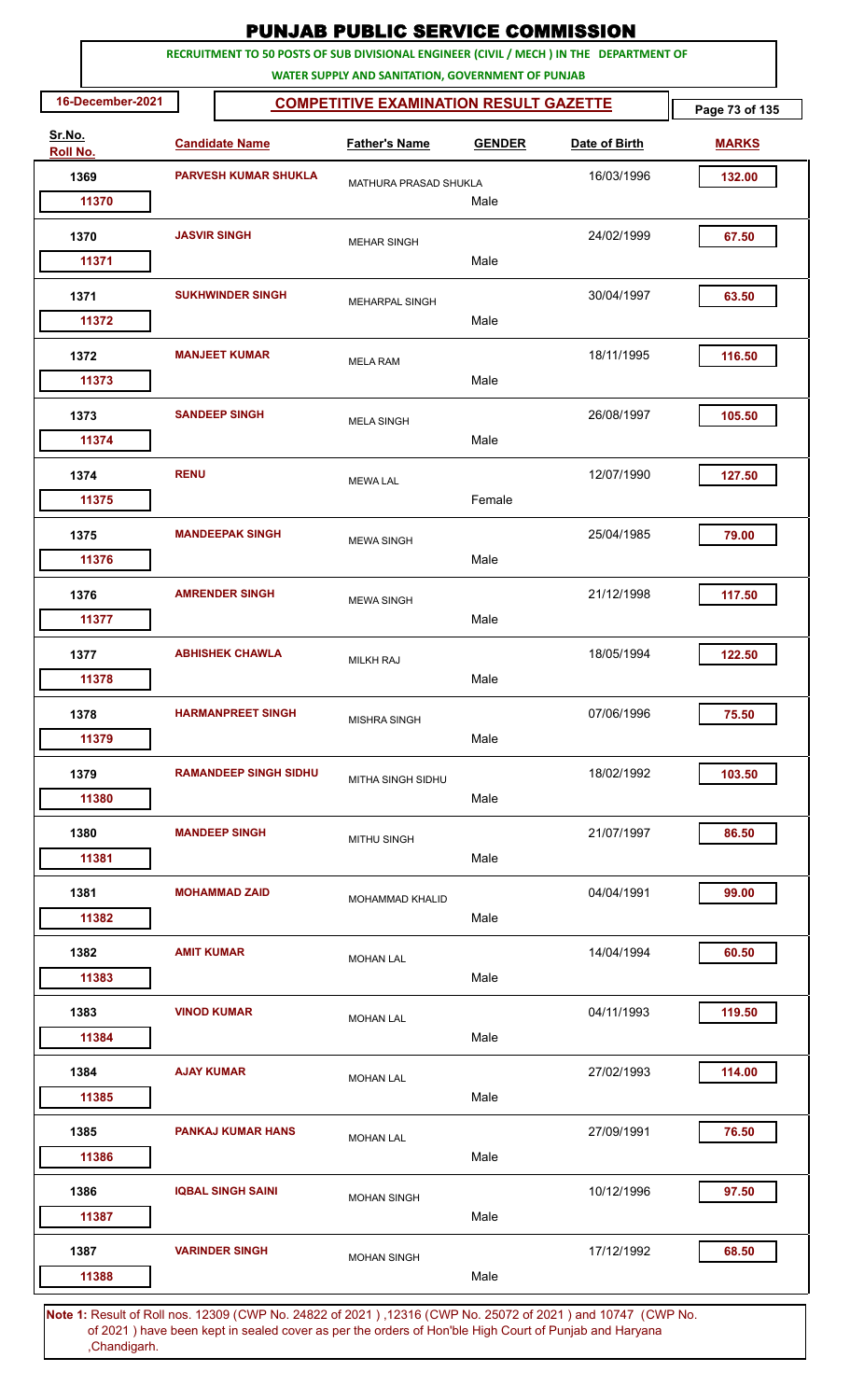|                    |                   |                              | <b>PUNJAB PUBLIC SERVICE COMMISSION</b>           |               |                                                                                         |                |
|--------------------|-------------------|------------------------------|---------------------------------------------------|---------------|-----------------------------------------------------------------------------------------|----------------|
|                    |                   |                              | WATER SUPPLY AND SANITATION, GOVERNMENT OF PUNJAB |               | RECRUITMENT TO 50 POSTS OF SUB DIVISIONAL ENGINEER (CIVIL / MECH ) IN THE DEPARTMENT OF |                |
| 16-December-2021   |                   |                              | <b>COMPETITIVE EXAMINATION RESULT GAZETTE</b>     |               |                                                                                         | Page 74 of 135 |
| Sr.No.<br>Roll No. |                   | <b>Candidate Name</b>        | <b>Father's Name</b>                              | <b>GENDER</b> | Date of Birth                                                                           | <b>MARKS</b>   |
| 1388               |                   | <b>JASPREET SINGH</b>        | <b>MOHAN SINGH</b>                                |               | 02/08/1995                                                                              | 149.00         |
| 11389              |                   |                              |                                                   | Male          |                                                                                         |                |
| 1389<br>11390      |                   | <b>AMRITPAL SINGH</b>        | <b>MOHAN SINGH</b>                                | Male          | 19/02/1993                                                                              | 88.00          |
| 1390               |                   | <b>ANMOLDEEP SINGH</b>       | <b>MOHAN SINGH</b>                                |               | 15/01/1995                                                                              | 98.00          |
| 11391              |                   |                              |                                                   | Male          |                                                                                         |                |
| 1391<br>11392      |                   | <b>HARINDER PAL SINGH</b>    | <b>MOHAN SINGH</b>                                | Male          | 22/09/1995                                                                              | 96.00          |
| 1392<br>11393      |                   | <b>MALKEET SINGH SOHAL</b>   | <b>MOHAR SINGH</b>                                | Male          | 17/09/1991                                                                              | 81.50          |
| 1393<br>11394      |                   | <b>TARWINDER SINGH</b>       | <b>MOHAR SINGH</b>                                | Male          | 12/06/1998                                                                              | 131.50         |
| 1394<br>11395      | <b>ASAD ANWAR</b> |                              | <b>MOHD ANWAR</b>                                 | Male          | 23/01/1995                                                                              | 129.50         |
| 1395<br>11396      |                   | <b>MANPREET SINGH</b>        | <b>MOHINDER CHAND</b>                             | Male          | 24/08/1994                                                                              | 123.00         |
| 1396<br>11397      |                   | <b>ANKUSH KUMAR</b>          | <b>MOHINDER KUMAR</b>                             | Male          | 18/03/1995                                                                              | 147.00         |
| 1397<br>11398      | <b>MOHIT GARG</b> |                              | MOHINDER KUMAR GARG                               | Male          | 02/10/1994                                                                              | 155.50         |
| 1398<br>11399      |                   | <b>JASPINDER PREET SINGH</b> | MOHINDER MOHAN SINGH                              | Male          | 31/01/1995                                                                              | 60.50          |
| 1399<br>11400      |                   | <b>HARPREET SINGH BAL</b>    | MOHINDER PAL SINGH BAL                            | Male          | 17/10/1995                                                                              | 147.00         |
| 1400<br>11401      | <b>ANKIT</b>      |                              | <b>MOHINDER PAUL</b>                              | Male          | 14/12/1996                                                                              | 87.50          |
| 1401<br>11402      | <b>SAHIL GARG</b> |                              | <b>MOHINDER PAUL</b>                              | Male          | 09/07/1998                                                                              | 165.50         |
| 1402<br>11403      |                   | <b>RUPINDER KAUR</b>         | MOHINDER SINGH                                    | Female        | 29/01/1993                                                                              | 45.50          |
| 1403<br>11404      |                   | <b>AMANDEEP SINGH</b>        | MOHINDER SINGH                                    | Male          | 08/05/1992                                                                              | 91.50          |
| 1404<br>11405      |                   | <b>BIRBAL SINGH</b>          | <b>MOHINDER SINGH</b>                             | Male          | 13/03/1995                                                                              | 44.00          |
| 1405<br>11406      |                   | <b>BALDEV SINGH</b>          | <b>MOHINDER SINGH</b>                             | Male          | 16/12/1988                                                                              | 96.00          |
| 1406               |                   | <b>AKASH SINGH</b>           | <b>MOHINDER SINGH</b>                             |               | 08/01/1996                                                                              | 116.50         |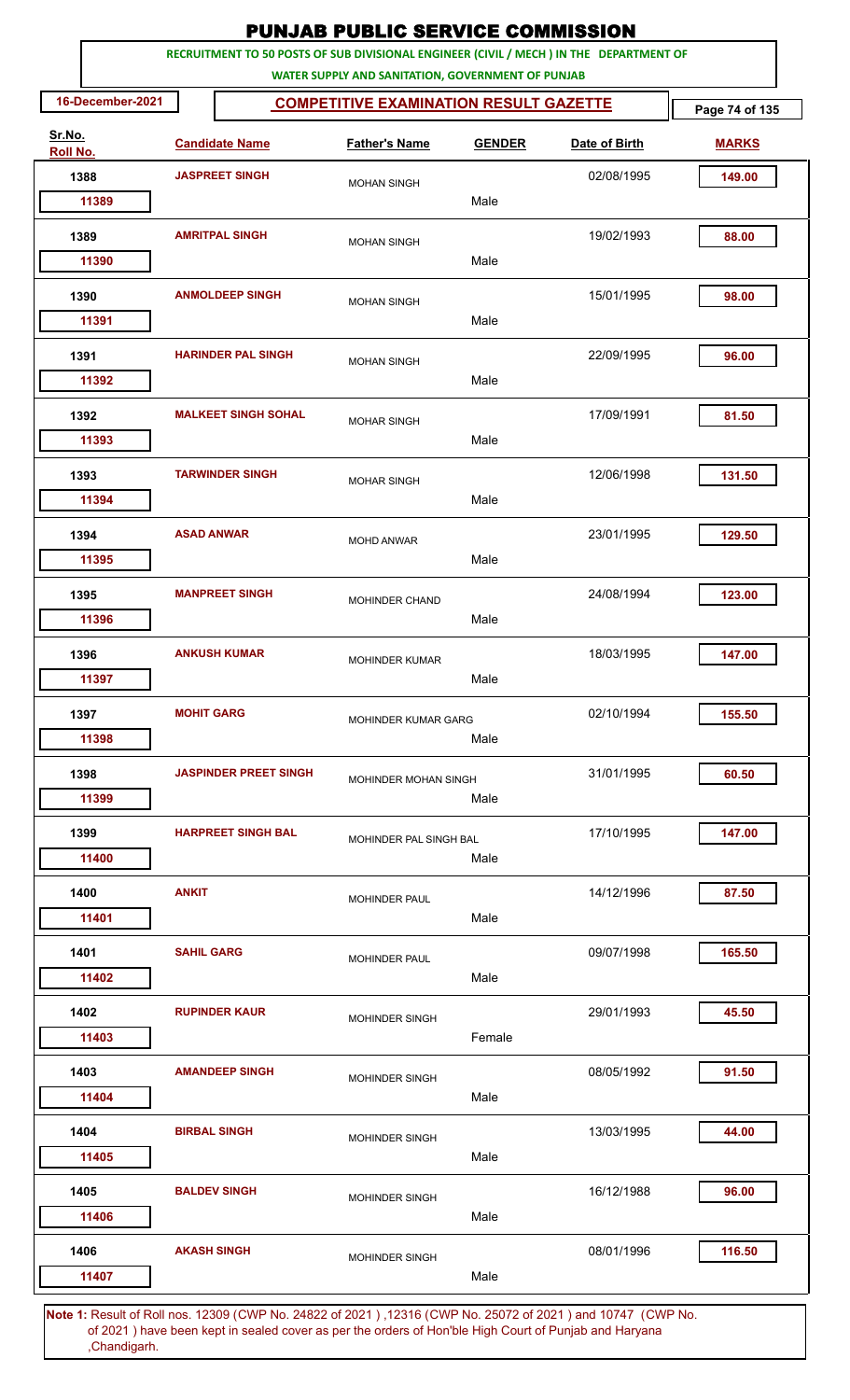|                    | <b>PUNJAB PUBLIC SERVICE COMMISSION</b><br>RECRUITMENT TO 50 POSTS OF SUB DIVISIONAL ENGINEER (CIVIL / MECH ) IN THE DEPARTMENT OF |                     |                           |  |                                                   |               |                                                                                                      |                |  |  |
|--------------------|------------------------------------------------------------------------------------------------------------------------------------|---------------------|---------------------------|--|---------------------------------------------------|---------------|------------------------------------------------------------------------------------------------------|----------------|--|--|
|                    |                                                                                                                                    |                     |                           |  | WATER SUPPLY AND SANITATION, GOVERNMENT OF PUNJAB |               |                                                                                                      |                |  |  |
|                    | 16-December-2021                                                                                                                   |                     |                           |  | <b>COMPETITIVE EXAMINATION RESULT GAZETTE</b>     |               |                                                                                                      | Page 75 of 135 |  |  |
| Sr.No.<br>Roll No. |                                                                                                                                    |                     | <b>Candidate Name</b>     |  | <b>Father's Name</b>                              | <b>GENDER</b> | Date of Birth                                                                                        | <b>MARKS</b>   |  |  |
| 1407               |                                                                                                                                    |                     | <b>AMRITPAL SINGH</b>     |  | MOHINDER SINGH                                    |               | 19/02/1983                                                                                           | 69.00          |  |  |
|                    | 11408                                                                                                                              |                     |                           |  |                                                   | Male          |                                                                                                      |                |  |  |
| 1408               | 11409                                                                                                                              |                     | <b>JAGMEET SINGH</b>      |  | MOHINDER SINGH                                    | Male          | 02/09/1991                                                                                           | 96.00          |  |  |
|                    |                                                                                                                                    |                     |                           |  |                                                   |               |                                                                                                      |                |  |  |
| 1409               | 11410                                                                                                                              |                     | <b>NEHA BHAGRIA</b>       |  | <b>MOTI LAL</b>                                   | Female        | 22/10/1993                                                                                           | 67.50          |  |  |
| 1410               |                                                                                                                                    |                     | <b>MR GURNAM SINGH</b>    |  | <b>MR DARSHAN SINGH</b>                           |               | 06/06/1997                                                                                           | 96.50          |  |  |
|                    | 11411                                                                                                                              |                     |                           |  |                                                   | Male          |                                                                                                      |                |  |  |
| 1411               | 11412                                                                                                                              | <b>PRIYANKA</b>     |                           |  | <b>MR HEMANT KUMAR</b>                            | Female        | 02/03/1999                                                                                           | 129.50         |  |  |
| 1412               |                                                                                                                                    | <b>ARPIT CHUGH</b>  |                           |  | MR RAMESH CHUGH                                   |               | 18/04/1995                                                                                           | 71.00          |  |  |
| 1413               | 11413                                                                                                                              | <b>MR ANURAG</b>    |                           |  |                                                   | Male          | 06/06/1997                                                                                           | 94.00          |  |  |
|                    | 11414                                                                                                                              |                     |                           |  | MR VARJINDER KUMAR                                | Male          |                                                                                                      |                |  |  |
| 1414               |                                                                                                                                    |                     | <b>VAIBHAV SINGLA</b>     |  | MUKESH KUMAR SINGLA                               |               | 02/01/1996                                                                                           | 138.00         |  |  |
|                    | 11415                                                                                                                              |                     |                           |  |                                                   | Male          |                                                                                                      |                |  |  |
| 1415               | 11416                                                                                                                              |                     | <b>SOHAM SHARMA</b>       |  | <b>MUKESH SHARMA</b>                              | Male          | 30/10/1997                                                                                           | 111.00         |  |  |
| 1416               | 11417                                                                                                                              |                     | <b>GURPREET SINGH</b>     |  | <b>MUKHDEV SINGH</b>                              | Male          | 21/02/1993                                                                                           | 69.00          |  |  |
| 1417               |                                                                                                                                    | <b>YADVIR SINGH</b> |                           |  | <b>MUKHTIAR SINGH</b>                             |               | 30/09/1995                                                                                           | 126.00         |  |  |
|                    | 11418                                                                                                                              |                     |                           |  |                                                   | Male          |                                                                                                      |                |  |  |
| 1418               | 11419                                                                                                                              |                     | <b>HARVIND SINGH</b>      |  | <b>MUKHTIAR SINGH</b>                             | Male          | 26/09/1997                                                                                           | 124.00         |  |  |
| 1419               | 11420                                                                                                                              |                     | <b>JAGJEET SINGH</b>      |  | <b>MUKNA RAM</b>                                  | Male          | 17/11/1987                                                                                           | 111.00         |  |  |
| 1420               |                                                                                                                                    |                     | <b>BALWINDER KUMAR</b>    |  | <b>MULAKH RAJ</b>                                 |               | 22/12/1988                                                                                           | 79.50          |  |  |
| 1421               | 11421                                                                                                                              |                     | <b>JITENDER SINGH</b>     |  | <b>MULTAN SINGH</b>                               | Male          | 30/06/1991                                                                                           | 96.50          |  |  |
|                    | 11422                                                                                                                              |                     |                           |  |                                                   | Male          |                                                                                                      |                |  |  |
| 1422               | 11423                                                                                                                              |                     | <b>SUKHDEV SINGH</b>      |  | <b>MUNSHA SINGH</b>                               | Male          | 25/04/1996                                                                                           | 40.00          |  |  |
| 1423               | 11424                                                                                                                              |                     | <b>VISHAL KUMAR GUPTA</b> |  | MURARI PRASAD GUPTA                               | Male          | 20/07/1993                                                                                           | 132.00         |  |  |
| 1424               |                                                                                                                                    | <b>PRIYA GARG</b>   |                           |  | <b>MURLI MANOHAR</b>                              |               | 09/09/1996                                                                                           | 95.50          |  |  |
| 1425               | 11425                                                                                                                              |                     | <b>AMANDEEP SINGH</b>     |  | <b>NACHATAR SINGH</b>                             | Female        | 23/02/1996                                                                                           | 113.00         |  |  |
|                    | 11426                                                                                                                              |                     |                           |  |                                                   | Male          |                                                                                                      |                |  |  |
|                    |                                                                                                                                    |                     |                           |  |                                                   |               | 4. Result of Religion 19200 (CMD No. 24822 of 2021), 19216 (CMD No. 25072 of 2021) and 10747 (CMD No |                |  |  |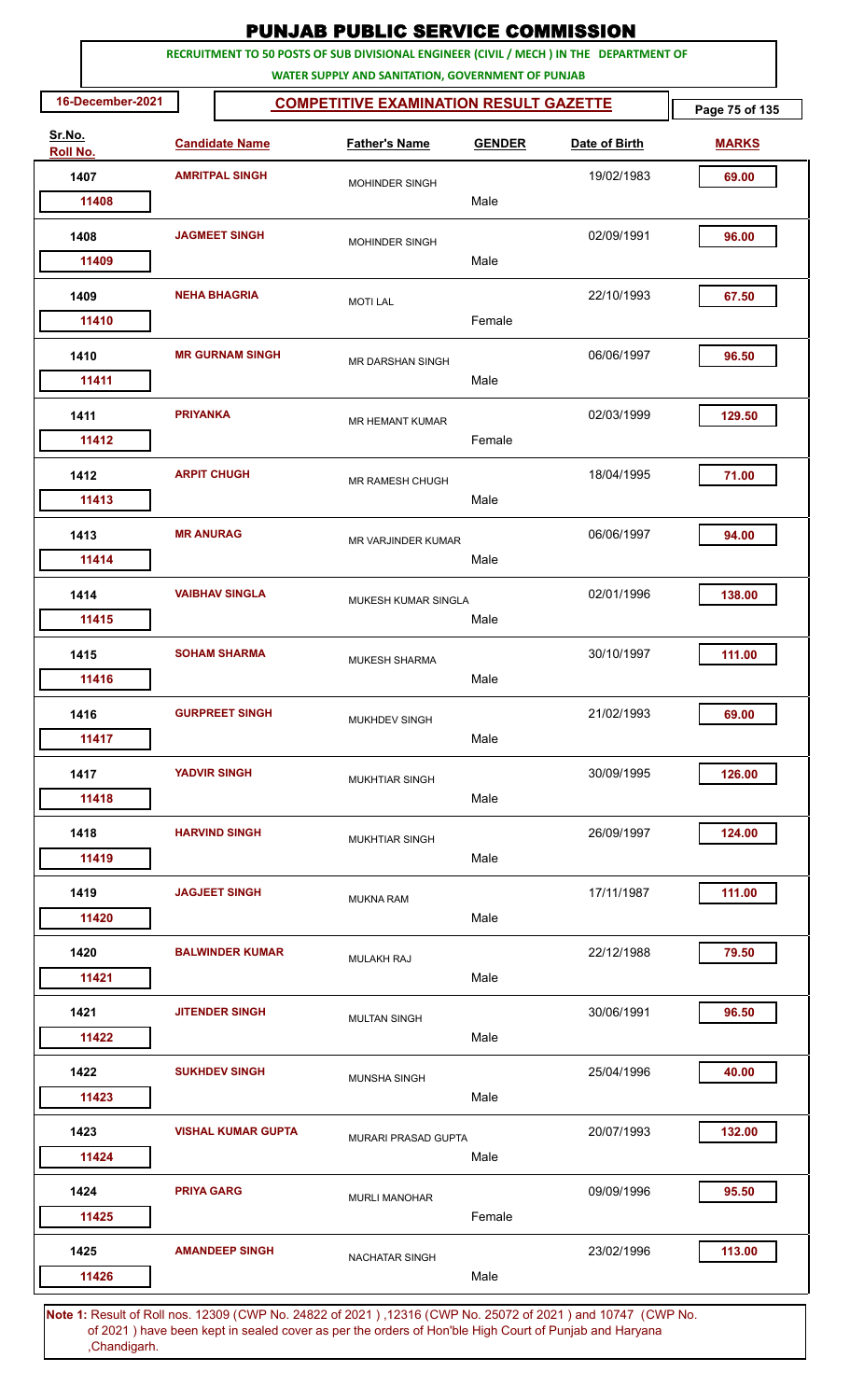| <b>PUNJAB PUBLIC SERVICE COMMISSION</b><br>RECRUITMENT TO 50 POSTS OF SUB DIVISIONAL ENGINEER (CIVIL / MECH ) IN THE DEPARTMENT OF |                    |                              |                                                   |               |               |                |  |  |  |
|------------------------------------------------------------------------------------------------------------------------------------|--------------------|------------------------------|---------------------------------------------------|---------------|---------------|----------------|--|--|--|
|                                                                                                                                    |                    |                              | WATER SUPPLY AND SANITATION, GOVERNMENT OF PUNJAB |               |               |                |  |  |  |
| 16-December-2021                                                                                                                   |                    |                              | <b>COMPETITIVE EXAMINATION RESULT GAZETTE</b>     |               |               | Page 76 of 135 |  |  |  |
| Sr.No.<br>Roll No.                                                                                                                 |                    | <b>Candidate Name</b>        | <b>Father's Name</b>                              | <b>GENDER</b> | Date of Birth | <b>MARKS</b>   |  |  |  |
| 1426                                                                                                                               |                    | <b>AMARPAL SINGH</b>         | <b>NACHTAR SINGH</b>                              |               | 02/03/1997    | 112.50         |  |  |  |
| 11427                                                                                                                              |                    |                              |                                                   | Male          |               |                |  |  |  |
| 1427                                                                                                                               | <b>SIMRAN</b>      |                              | <b>NAGESH KUMAR</b>                               | Female        | 16/06/1998    | 55.50          |  |  |  |
| 11428                                                                                                                              |                    |                              |                                                   |               |               |                |  |  |  |
| 1428<br>11429                                                                                                                      |                    | <b>ROHIT PATHAK</b>          | NAGINDER PATHAK                                   | Male          | 27/12/1991    | 116.00         |  |  |  |
| 1429                                                                                                                               |                    | <b>SUKHVIR SINGH</b>         | <b>NAHAR SINGH</b>                                |               | 19/02/1996    | 103.00         |  |  |  |
| 11430                                                                                                                              |                    |                              |                                                   | Male          |               |                |  |  |  |
| 1430<br>11431                                                                                                                      |                    | <b>GAGANDEEP SINGH</b>       | <b>NAHAR SINGH</b>                                | Male          | 04/08/1997    | 91.00          |  |  |  |
|                                                                                                                                    |                    |                              |                                                   |               |               |                |  |  |  |
| 1431<br>11432                                                                                                                      |                    | <b>RANVEER KAUR</b>          | <b>NAIB SINGH</b>                                 | Female        | 11/01/1995    | 137.00         |  |  |  |
| 1432                                                                                                                               |                    | <b>BHAGAT SINGH</b>          | <b>NAIB SINGH</b>                                 |               | 11/04/1991    | 115.00         |  |  |  |
| 11433                                                                                                                              |                    |                              |                                                   | Male          |               |                |  |  |  |
| 1433                                                                                                                               |                    | <b>LOVINDER SINGH MANN</b>   | <b>NAIB SINGH</b>                                 |               | 13/06/1995    | 143.00         |  |  |  |
| 11434                                                                                                                              |                    |                              |                                                   | Male          |               |                |  |  |  |
| 1434<br>11435                                                                                                                      |                    | <b>RAMANDEEP SINGH SIDHU</b> | <b>NAIB SINGH SIDHU</b>                           | Male          | 12/08/1994    | 137.00         |  |  |  |
| 1435                                                                                                                               |                    | <b>RAJINDER SINGH</b>        | <b>NAIN SINGH</b>                                 |               | 03/02/1998    | 137.00         |  |  |  |
| 11436                                                                                                                              |                    |                              |                                                   | Male          |               |                |  |  |  |
| 1436                                                                                                                               |                    | <b>ASHISH BHATNAGAR</b>      | NAND KISHOR BHATNAGAR                             |               | 13/08/1998    | 94.50          |  |  |  |
| 11437                                                                                                                              |                    |                              |                                                   | Male          |               |                |  |  |  |
| 1437                                                                                                                               |                    | <b>MANJIT SINGH</b>          | <b>NAND LAL</b>                                   |               | 13/04/1994    | <b>ABSENT</b>  |  |  |  |
| 11438                                                                                                                              |                    |                              |                                                   | Male          |               |                |  |  |  |
| 1438<br>11439                                                                                                                      | <b>HARSH DEEP</b>  |                              | <b>NAND LAL</b>                                   | Male          | 03/10/1999    | 89.50          |  |  |  |
| 1439                                                                                                                               | <b>SUNIL KUMAR</b> |                              | <b>NANKU RAM</b>                                  |               | 15/07/1993    | 68.00          |  |  |  |
| 11440                                                                                                                              |                    |                              |                                                   | Male          |               |                |  |  |  |
| 1440                                                                                                                               |                    | <b>JAGROOP SINGH</b>         | <b>NARAIN SINGH</b>                               |               | 02/04/1994    | 63.00          |  |  |  |
| 11441                                                                                                                              |                    |                              |                                                   | Male          |               |                |  |  |  |
| 1441                                                                                                                               |                    | <b>SHUBHAM PIPESH</b>        | NARAYAN LAL PIPESH                                |               | 14/05/1995    | 148.00         |  |  |  |
| 11442                                                                                                                              |                    |                              |                                                   | Male          |               |                |  |  |  |
| 1442<br>11443                                                                                                                      |                    | <b>RAJESH SINGH</b>          | <b>NARAYAN SINGH</b>                              | Male          | 19/09/1987    | <b>ABSENT</b>  |  |  |  |
| 1443                                                                                                                               |                    | <b>RAHUL HOODA</b>           | NARENDER HOODA                                    |               | 09/08/1996    | 142.50         |  |  |  |
| 11444                                                                                                                              |                    |                              |                                                   | Male          |               |                |  |  |  |
| 1444                                                                                                                               |                    | <b>HIMANSHU JUNEJA</b>       | NARENDER KUMAR JUNEJA                             |               | 27/07/1995    | 138.50         |  |  |  |
| 11445                                                                                                                              |                    |                              |                                                   | Male          |               |                |  |  |  |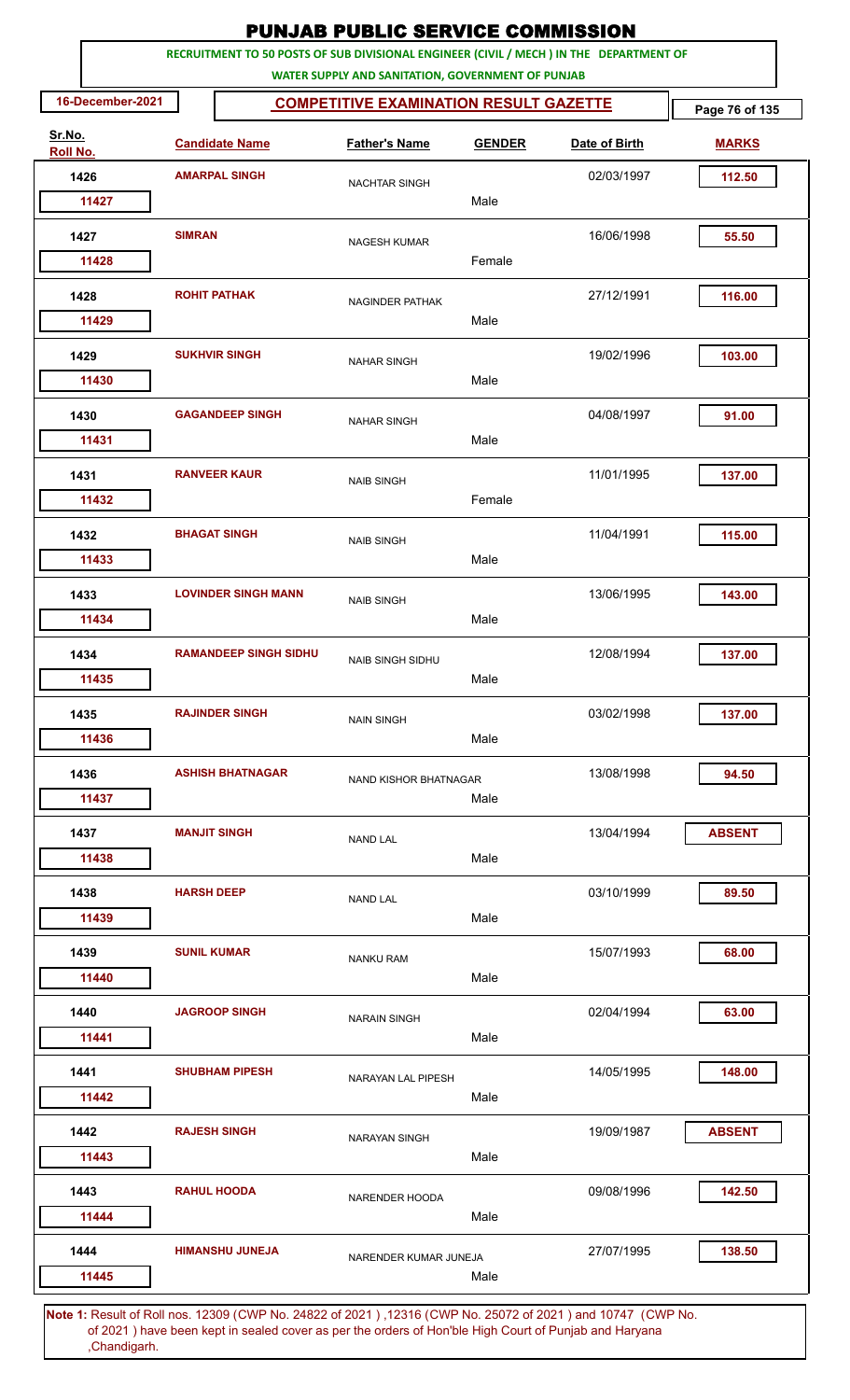| <b>PUNJAB PUBLIC SERVICE COMMISSION</b> |                     |                           |                                                                                                                                              |               |               |                |  |  |  |
|-----------------------------------------|---------------------|---------------------------|----------------------------------------------------------------------------------------------------------------------------------------------|---------------|---------------|----------------|--|--|--|
|                                         |                     |                           | RECRUITMENT TO 50 POSTS OF SUB DIVISIONAL ENGINEER (CIVIL / MECH ) IN THE DEPARTMENT OF<br>WATER SUPPLY AND SANITATION, GOVERNMENT OF PUNJAB |               |               |                |  |  |  |
| 16-December-2021                        |                     |                           | <b>COMPETITIVE EXAMINATION RESULT GAZETTE</b>                                                                                                |               |               | Page 77 of 135 |  |  |  |
| Sr.No.<br>Roll No.                      |                     | <b>Candidate Name</b>     | <b>Father's Name</b>                                                                                                                         | <b>GENDER</b> | Date of Birth | <b>MARKS</b>   |  |  |  |
| 1445                                    |                     | <b>VARUN BANSAL</b>       | <b>NARESH BANSAL</b>                                                                                                                         |               | 03/12/1998    | 132.00         |  |  |  |
| 11446                                   |                     |                           |                                                                                                                                              | Male          |               |                |  |  |  |
| 1446                                    |                     | <b>GAURAV GOEL</b>        | <b>NARESH GOEL</b>                                                                                                                           |               | 21/09/1991    | 141.50         |  |  |  |
| 11447                                   |                     |                           |                                                                                                                                              | Male          |               |                |  |  |  |
| 1447<br>11448                           |                     | <b>DINESH GOYAL</b>       | NARESH GOYAL                                                                                                                                 | Male          | 24/07/1997    | 104.00         |  |  |  |
|                                         | <b>SACHIN PALIA</b> |                           |                                                                                                                                              |               |               |                |  |  |  |
| 1448<br>11449                           |                     |                           | <b>NARESH KUMAR</b>                                                                                                                          | Male          | 23/12/1995    | 116.00         |  |  |  |
| 1449<br>11450                           |                     | <b>PARMEET DHANKAR</b>    | <b>NARESH KUMAR</b>                                                                                                                          | Male          | 26/04/1991    | 63.00          |  |  |  |
| 1450<br>11451                           |                     | <b>GURPREET SINGH</b>     | <b>NARESH KUMAR</b>                                                                                                                          | Male          | 06/10/1995    | 123.00         |  |  |  |
| 1451                                    | <b>ARJUN</b>        |                           | <b>NARESH KUMAR</b>                                                                                                                          |               | 22/02/1997    | 109.50         |  |  |  |
| 11452                                   |                     |                           |                                                                                                                                              | Male          |               |                |  |  |  |
| 1452<br>11453                           |                     | <b>AJITESH KUMAR GARG</b> | <b>NARESH KUMAR GARG</b>                                                                                                                     | Male          | 19/08/1991    | 94.00          |  |  |  |
| 1453                                    | <b>SAHIL GUPTA</b>  |                           |                                                                                                                                              |               | 16/07/1995    | 92.00          |  |  |  |
| 11454                                   |                     |                           | NARESH KUMAR GOYAL                                                                                                                           | Male          |               |                |  |  |  |
| 1454<br>11455                           |                     | <b>PRINCE GOYAL</b>       | NARESH KUMAR GOYAL                                                                                                                           | Male          | 06/06/1992    | 76.00          |  |  |  |
|                                         |                     |                           |                                                                                                                                              |               |               |                |  |  |  |
| 1455<br>11456                           |                     | <b>PRATEEK GUPTA</b>      | NARESH KUMAR GUPTA                                                                                                                           | Male          | 17/07/1991    | <b>ABSENT</b>  |  |  |  |
| 1456<br>11457                           | <b>SAHIL SAINI</b>  |                           | NARESH KUMAR SAINI                                                                                                                           | Male          | 26/10/1996    | 99.50          |  |  |  |
| 1457<br>11458                           |                     | <b>LAVISH MIDDHA</b>      | <b>NARESH MIDDHA</b>                                                                                                                         | Male          | 17/09/1996    | 136.00         |  |  |  |
| 1458<br>11459                           |                     | <b>PARTEEK JANGRA</b>     | <b>NARESH PAUL</b>                                                                                                                           | Male          | 23/11/1998    | 176.50         |  |  |  |
| 1459<br>11460                           |                     | <b>BONISH SHARMA</b>      | NARESH SHARMA                                                                                                                                | Male          | 20/11/1994    | 82.00          |  |  |  |
| 1460                                    | <b>SAHIL KUMAR</b>  |                           | <b>NARINDER KUMAR</b>                                                                                                                        |               | 10/06/1996    | 122.00         |  |  |  |
| 11461<br>1461                           | <b>SATPAL</b>       |                           | <b>NARINDER KUMAR</b>                                                                                                                        | Male          | 20/08/1992    | 98.00          |  |  |  |
| 11462<br>1462                           |                     | <b>KAMALDEEP ROOP RAI</b> | NARINDER KUMAR                                                                                                                               | Male          | 10/10/1991    | 82.50          |  |  |  |
| 11463                                   |                     |                           |                                                                                                                                              | Male          |               |                |  |  |  |
| 1463<br>11464                           |                     | <b>ROHIT SHARMA</b>       | <b>NARINDER KUMAR</b>                                                                                                                        | Male          | 22/09/1990    | 103.50         |  |  |  |
|                                         |                     |                           | Note 1: Pesult of Pollings, 12309 (CWP No. 24822 of 2021), 12316 (CWP No. 25072 of 2021) and 10747. (CWP No.                                 |               |               |                |  |  |  |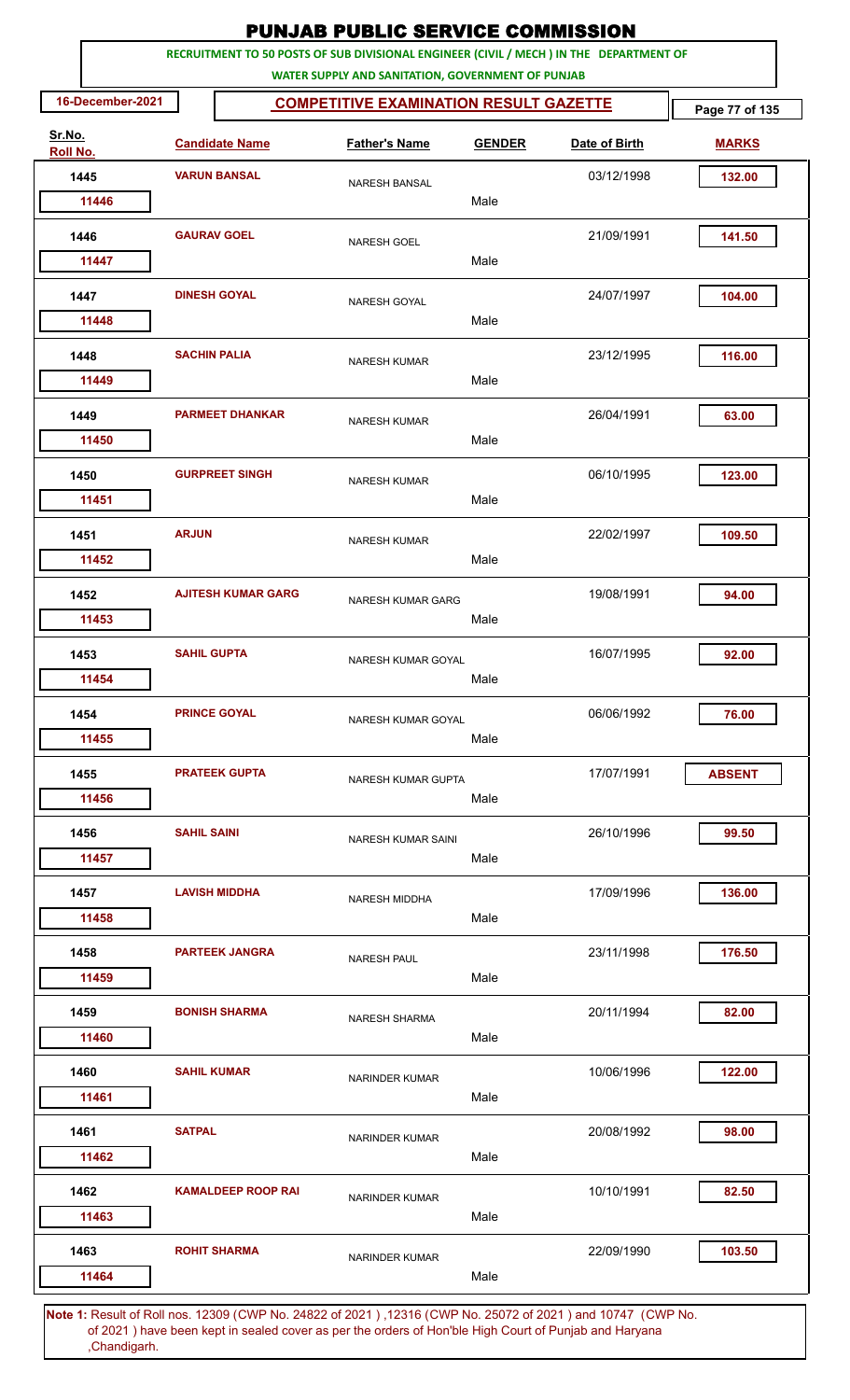|                    |                     |                             | <b>PUNJAB PUBLIC SERVICE COMMISSION</b>                                                                                                      |               |               |                |
|--------------------|---------------------|-----------------------------|----------------------------------------------------------------------------------------------------------------------------------------------|---------------|---------------|----------------|
|                    |                     |                             | RECRUITMENT TO 50 POSTS OF SUB DIVISIONAL ENGINEER (CIVIL / MECH ) IN THE DEPARTMENT OF<br>WATER SUPPLY AND SANITATION, GOVERNMENT OF PUNJAB |               |               |                |
| 16-December-2021   |                     |                             | <b>COMPETITIVE EXAMINATION RESULT GAZETTE</b>                                                                                                |               |               | Page 78 of 135 |
| Sr.No.<br>Roll No. |                     | <b>Candidate Name</b>       | <b>Father's Name</b>                                                                                                                         | <b>GENDER</b> | Date of Birth | <b>MARKS</b>   |
| 1464               |                     | <b>DHEERAJ KUMAR BANSAL</b> | NARINDER KUMAR BANSAL                                                                                                                        |               | 17/11/1993    | 87.00          |
| 11465              |                     |                             |                                                                                                                                              | Male          |               |                |
| 1465               | <b>VIKAS BHATIA</b> |                             | NARINDER KUMAR BHATIA                                                                                                                        |               | 07/12/1990    | 90.00          |
| 11466              |                     |                             |                                                                                                                                              | Male          |               |                |
| 1466<br>11467      |                     | <b>SACHIN SHARMA</b>        | <b>NARINDER PAUL</b>                                                                                                                         | Male          | 22/11/1997    | 66.00          |
|                    |                     |                             |                                                                                                                                              |               |               |                |
| 1467<br>11468      |                     | <b>SAHILPREET KAUR</b>      | <b>NARINDER SINGH</b>                                                                                                                        | Female        | 23/09/1997    | 176.00         |
| 1468               |                     | <b>SUKHBIR SINGH</b>        | <b>NARINDER SINGH</b>                                                                                                                        |               | 12/09/1989    | 74.00          |
| 11469              |                     |                             |                                                                                                                                              | Male          |               |                |
| 1469<br>11470      |                     | <b>RUPINDER KAUR</b>        | <b>NARINDER SINGH</b>                                                                                                                        | Female        | 20/10/1994    | 79.00          |
|                    |                     | <b>AKSHAY SINGH</b>         |                                                                                                                                              |               | 30/11/1995    |                |
| 1470<br>11471      |                     |                             | <b>NARINDER SINGH</b>                                                                                                                        | Male          |               | 164.50         |
| 1471               |                     | <b>MEHAKPREET SINGH</b>     | <b>NARINDER SINGH</b>                                                                                                                        |               | 21/05/1998    | 177.00         |
| 11472              |                     |                             |                                                                                                                                              | Male          |               |                |
| 1472               |                     | <b>PARABHJEET SINGH</b>     | <b>NARINDER SINGH</b>                                                                                                                        |               | 17/08/1995    | 87.00          |
| 11473              |                     |                             |                                                                                                                                              | Male          |               |                |
| 1473               |                     | <b>AMANDEEP SINGH</b>       | <b>NARINDER SINGH</b>                                                                                                                        |               | 26/11/1991    | 52.50          |
| 11474              |                     |                             |                                                                                                                                              | Male          |               |                |
| 1474               |                     | <b>RAHUL PREET SINGH</b>    | <b>NARINDER SINGH</b>                                                                                                                        |               | 06/05/1995    | 105.00         |
| 11475              |                     |                             |                                                                                                                                              | Male          |               |                |
| 1475               |                     | <b>GURPREET SINGH GILL</b>  | NARINDERPAL SINGH                                                                                                                            |               | 20/10/1997    | <b>ABSENT</b>  |
| 11476              |                     |                             |                                                                                                                                              | Male          |               |                |
| 1476               |                     | <b>YOUVAN KHANNA</b>        | NAROTAM KHANNA                                                                                                                               |               | 04/01/1992    | <b>ABSENT</b>  |
| 11477              |                     |                             |                                                                                                                                              | Male          |               |                |
| 1477               |                     | <b>CHARANPREET SINGH</b>    | <b>NARPINDER SINGH</b>                                                                                                                       |               | 24/06/1991    | <b>ABSENT</b>  |
| 11478              |                     |                             |                                                                                                                                              | Male          |               |                |
| 1478               |                     | <b>SANDEEP KHAN</b>         | <b>NATH KHAN</b>                                                                                                                             |               | 09/10/1995    | 54.00          |
| 11479              |                     |                             |                                                                                                                                              | Male          |               |                |
| 1479               |                     | <b>ARSHDEEP SINGH</b>       | <b>NATHA SINGH</b>                                                                                                                           |               | 31/12/1995    | 103.00         |
| 11480              |                     |                             |                                                                                                                                              | Male          |               |                |
| 1480               | <b>JATIN KUMAR</b>  |                             | NAVDEEP KUMAR                                                                                                                                |               | 14/06/1998    | 72.50          |
| 11481              |                     |                             |                                                                                                                                              | Male          |               |                |
| 1481               |                     | <b>PULKIT BANSAL</b>        | <b>NAVJIWAN BANSAL</b>                                                                                                                       |               | 25/11/1997    | 93.00          |
| 11482              |                     |                             |                                                                                                                                              | Male          |               |                |
| 1482               |                     | <b>VISHAVJEET SINGH</b>     | <b>NAVJOT SINGH</b>                                                                                                                          |               | 31/08/1996    | 129.50         |
| 11483              |                     |                             |                                                                                                                                              | Male          |               |                |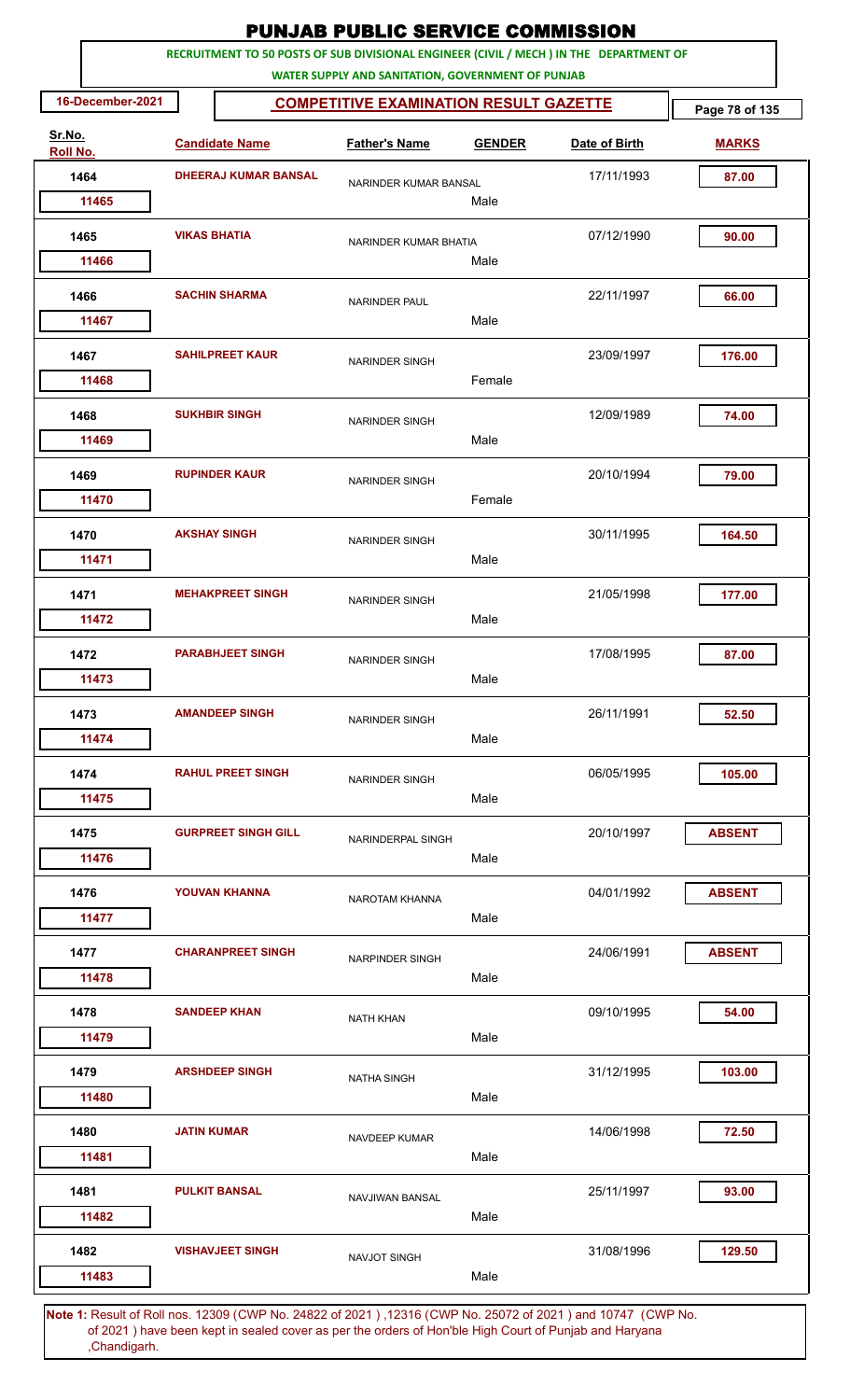|                    |                     |                              | <b>PUNJAB PUBLIC SERVICE COMMISSION</b>                                                                                                      |               |               |                |
|--------------------|---------------------|------------------------------|----------------------------------------------------------------------------------------------------------------------------------------------|---------------|---------------|----------------|
|                    |                     |                              | RECRUITMENT TO 50 POSTS OF SUB DIVISIONAL ENGINEER (CIVIL / MECH ) IN THE DEPARTMENT OF<br>WATER SUPPLY AND SANITATION, GOVERNMENT OF PUNJAB |               |               |                |
| 16-December-2021   |                     |                              | <b>COMPETITIVE EXAMINATION RESULT GAZETTE</b>                                                                                                |               |               | Page 79 of 135 |
| Sr.No.<br>Roll No. |                     | <b>Candidate Name</b>        | <b>Father's Name</b>                                                                                                                         | <b>GENDER</b> | Date of Birth | <b>MARKS</b>   |
| 1483               | <b>AKHILESH</b>     |                              | NAVNEET KUMAR                                                                                                                                |               | 06/07/1996    | 96.50          |
| 11484              |                     |                              |                                                                                                                                              | Male          |               |                |
| 1484               |                     | <b>SHUBHAM SINGLA</b>        | NAVNEET SINGLA                                                                                                                               | Male          | 01/01/1995    | 111.00         |
| 11485              |                     |                              |                                                                                                                                              |               |               |                |
| 1485<br>11486      |                     | <b>ARVINDER SINGH</b>        | <b>NAZAM SINGH</b>                                                                                                                           | Male          | 27/12/1992    | 108.00         |
| 1486<br>11487      |                     | <b>RAVJOT BAWA</b>           | <b>NAZAR DASS</b>                                                                                                                            | Male          | 07/01/1995    | 128.00         |
| 1487               |                     | <b>SALEEM KHAN</b>           | <b>NAZEER KHAN</b>                                                                                                                           |               | 22/11/1991    | 91.50          |
| 11488              |                     |                              |                                                                                                                                              | Male          |               |                |
| 1488<br>11489      |                     | <b>KUSHAL SHARMA</b>         | NEELKANTH                                                                                                                                    | Male          | 04/09/1997    | 112.00         |
| 1489<br>11490      |                     | <b>SHERIFF CHADHA</b>        | NEERAJ CHADHA                                                                                                                                | Male          | 01/08/1995    | 170.50         |
|                    |                     |                              |                                                                                                                                              |               |               |                |
| 1490<br>11491      |                     | <b>LAKSHITA GUPTA</b>        | <b>NEERAJ GUPTA</b>                                                                                                                          | Female        | 11/12/1997    | 108.00         |
| 1491               | <b>NISHANT</b>      |                              | NIHAL CHAND                                                                                                                                  |               | 26/05/1990    | 112.50         |
| 11492              |                     |                              |                                                                                                                                              | Male          |               |                |
| 1492<br>11493      |                     | <b>DALERJIT SINGH CHAHAL</b> | <b>NIRMAL SINGH</b>                                                                                                                          | Male          | 25/11/1993    | 168.00         |
| 1493               |                     | <b>JOBANPREET SINGH</b>      |                                                                                                                                              |               | 23/10/1992    | 105.00         |
| 11494              |                     |                              | <b>NIRMAL SINGH</b>                                                                                                                          | Male          |               |                |
| 1494<br>11495      | <b>JAGJIT SINGH</b> |                              | NIRMAL SINGH                                                                                                                                 | Male          | 20/02/1996    | 162.00         |
| 1495               |                     | <b>JATINDER SINGH</b>        |                                                                                                                                              |               | 06/08/1998    | 66.50          |
| 11496              |                     |                              | <b>NIRMAL SINGH</b>                                                                                                                          | Male          |               |                |
| 1496<br>11497      | <b>IQBAL SINGH</b>  |                              | <b>NIRMAL SINGH</b>                                                                                                                          | Male          | 26/03/1989    | 85.50          |
| 1497               |                     | <b>GURTEJ SINGH</b>          | <b>NIRMAL SINGH</b>                                                                                                                          |               | 21/08/1995    | 138.00         |
| 11498              |                     |                              |                                                                                                                                              | Male          |               |                |
| 1498<br>11499      |                     | <b>HARJOT SINGH</b>          | <b>NIRMAL SINGH</b>                                                                                                                          | Male          | 15/11/1993    | 102.00         |
| 1499               |                     | <b>PARDEEP SINGH</b>         | <b>NIRMAL SINGH</b>                                                                                                                          |               | 05/03/1992    | <b>ABSENT</b>  |
| 11500              |                     |                              |                                                                                                                                              | Male          |               |                |
| 1500<br>11501      |                     | <b>AMRITPAL SINGH</b>        | <b>NIRVAIR SINGH</b>                                                                                                                         | Male          | 20/10/1996    | 64.00          |
| 1501               |                     | <b>MANPREET SINGH</b>        | <b>NISHAN SINGH</b>                                                                                                                          |               | 01/03/1993    | <b>ABSENT</b>  |
| 11502              |                     |                              |                                                                                                                                              | Male          |               |                |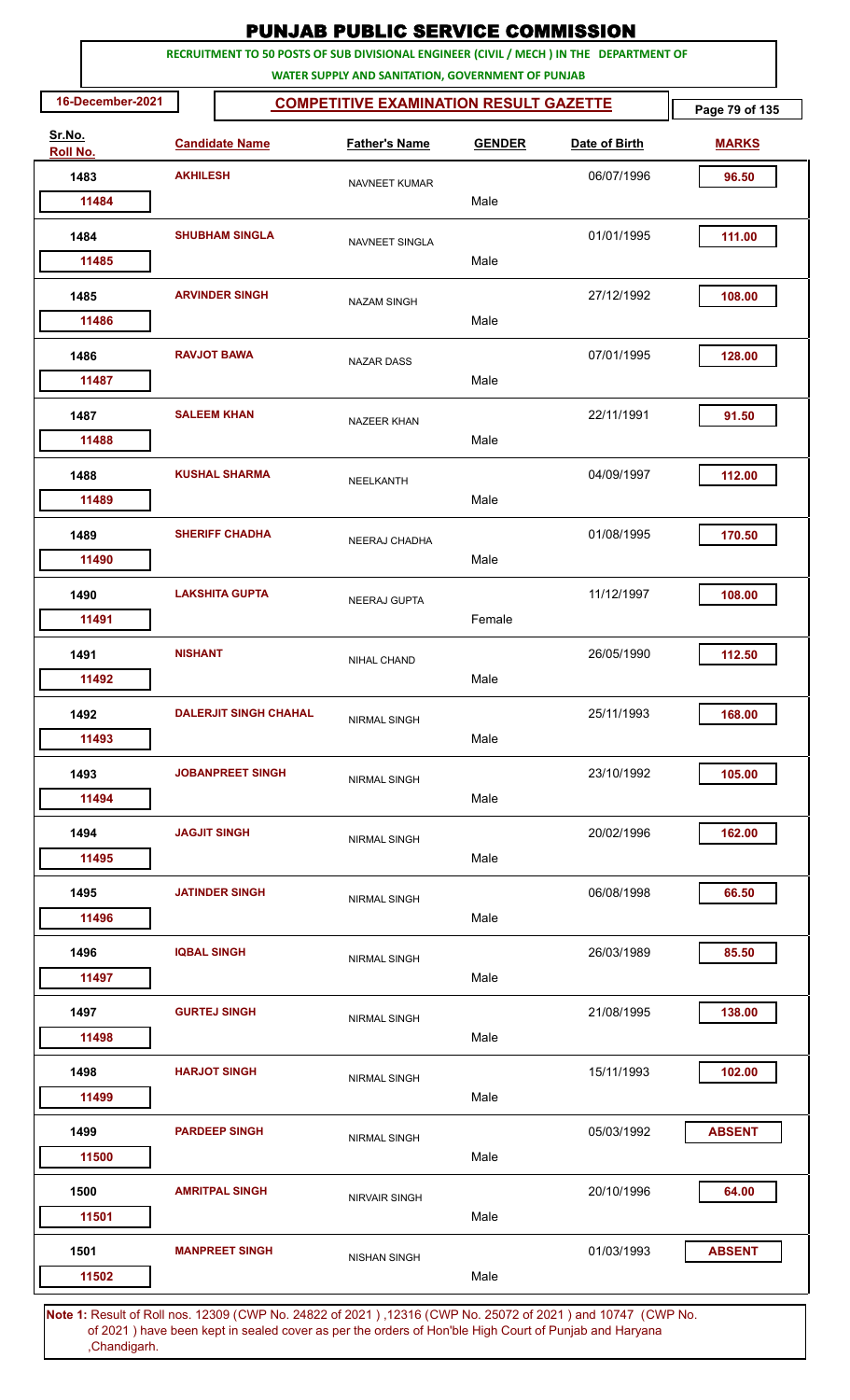| <b>PUNJAB PUBLIC SERVICE COMMISSION</b><br>RECRUITMENT TO 50 POSTS OF SUB DIVISIONAL ENGINEER (CIVIL / MECH ) IN THE DEPARTMENT OF |                    |                         |                                                   |               |                                                                               |                |  |  |  |
|------------------------------------------------------------------------------------------------------------------------------------|--------------------|-------------------------|---------------------------------------------------|---------------|-------------------------------------------------------------------------------|----------------|--|--|--|
|                                                                                                                                    |                    |                         | WATER SUPPLY AND SANITATION, GOVERNMENT OF PUNJAB |               |                                                                               |                |  |  |  |
| 16-December-2021                                                                                                                   |                    |                         | <b>COMPETITIVE EXAMINATION RESULT GAZETTE</b>     |               |                                                                               | Page 80 of 135 |  |  |  |
| Sr.No.<br>Roll No.                                                                                                                 |                    | <b>Candidate Name</b>   | <b>Father's Name</b>                              | <b>GENDER</b> | Date of Birth                                                                 | <b>MARKS</b>   |  |  |  |
| 1502                                                                                                                               |                    | <b>MANRAJ SINGH</b>     | <b>NJS RAIZADA</b>                                |               | 03/03/1993                                                                    | 150.00         |  |  |  |
| 11503                                                                                                                              |                    |                         |                                                   | Male          |                                                                               |                |  |  |  |
| 1503                                                                                                                               | <b>SUMIT KUMAR</b> |                         | <b>NK SINGH</b>                                   |               | 08/12/1994                                                                    | 129.50         |  |  |  |
| 11504                                                                                                                              |                    |                         |                                                   | Male          |                                                                               |                |  |  |  |
| 1504<br>11505                                                                                                                      | <b>ARAN SINGH</b>  |                         | OM PARKASH                                        | Male          | 22/04/1988                                                                    | 80.00          |  |  |  |
| 1505                                                                                                                               |                    | <b>PARVEEN KUMAR</b>    | <b>OM PARKASH</b>                                 |               | 28/02/1995                                                                    | 105.00         |  |  |  |
| 11506                                                                                                                              |                    |                         |                                                   | Male          |                                                                               |                |  |  |  |
| 1506<br>11507                                                                                                                      |                    | <b>LOVEPREET SHARMA</b> | <b>OM PARKASH</b>                                 | Male          | 05/04/1994                                                                    | 119.00         |  |  |  |
| 1507                                                                                                                               |                    | <b>MOHIT SHARMA</b>     | <b>OM PARKASH</b>                                 |               | 25/08/1995                                                                    | 126.00         |  |  |  |
| 11508                                                                                                                              |                    |                         |                                                   | Male          |                                                                               |                |  |  |  |
| 1508<br>11509                                                                                                                      |                    | <b>SUKHWINDER KUMAR</b> | <b>OM PARKASH</b>                                 | Male          | 16/04/1996                                                                    | 80.00          |  |  |  |
| 1509                                                                                                                               |                    | <b>KARAN KAMBOJ</b>     | <b>OM PARKASH</b>                                 |               | 03/02/1994                                                                    | 63.00          |  |  |  |
| 11510                                                                                                                              |                    |                         |                                                   | Male          |                                                                               |                |  |  |  |
| 1510<br>11511                                                                                                                      |                    | <b>RAHUL SHARMA</b>     | OM PARKASH SHARMA                                 | Male          | 18/02/1998                                                                    | 76.50          |  |  |  |
| 1511<br>11512                                                                                                                      |                    | <b>DEEPAK SINGATHIA</b> | OM PRAKASH SINGATHIA                              | Male          | 05/11/1986                                                                    | 138.00         |  |  |  |
| 1512<br>11513                                                                                                                      |                    | <b>SWARSHA RANI</b>     | <b>OM SINGH</b>                                   | Female        | 04/04/1991                                                                    | 69.00          |  |  |  |
| 1513<br>11514                                                                                                                      |                    | <b>ALOK TRIPATHI</b>    | ONKAR NATH TRIPATHI                               | Male          | 03/04/1994                                                                    | <b>ABSENT</b>  |  |  |  |
| 1514<br>11515                                                                                                                      |                    | <b>GURSIMRAN SINGH</b>  | <b>ONKAR SINGH</b>                                | Male          | 11/05/1993                                                                    | 89.00          |  |  |  |
| 1515<br>11516                                                                                                                      | <b>UPAM GARG</b>   |                         | P C GARG                                          | Male          | 11/08/1993                                                                    | 150.00         |  |  |  |
| 1516<br>11517                                                                                                                      |                    | <b>PRATEEK KUMAR</b>    | PADAM DHIMAN                                      | Male          | 16/07/1992                                                                    | 117.50         |  |  |  |
| 1517<br>11518                                                                                                                      |                    | <b>HARPREET SINGH</b>   | PAL SINGH                                         | Male          | 10/01/1992                                                                    | 67.50          |  |  |  |
| 1518<br>11519                                                                                                                      |                    | <b>RAMANPREET SINGH</b> | PAL SINGH                                         | Male          | 07/10/1998                                                                    | 121.00         |  |  |  |
| 1519<br>11520                                                                                                                      |                    | <b>VISHAL SINGLA</b>    | PALA RAM                                          | Male          | 11/09/1996                                                                    | 174.00         |  |  |  |
| 1520<br>11521                                                                                                                      |                    | <b>SATNAM SINGH</b>     | PALLA SINGH                                       | Male          | 05/03/1991                                                                    | 87.00          |  |  |  |
|                                                                                                                                    |                    |                         |                                                   |               | 10000 (CMD No. 24820 of 2001) 10016 (CMD No. 25072 of 2001) and 10747 (CMD No |                |  |  |  |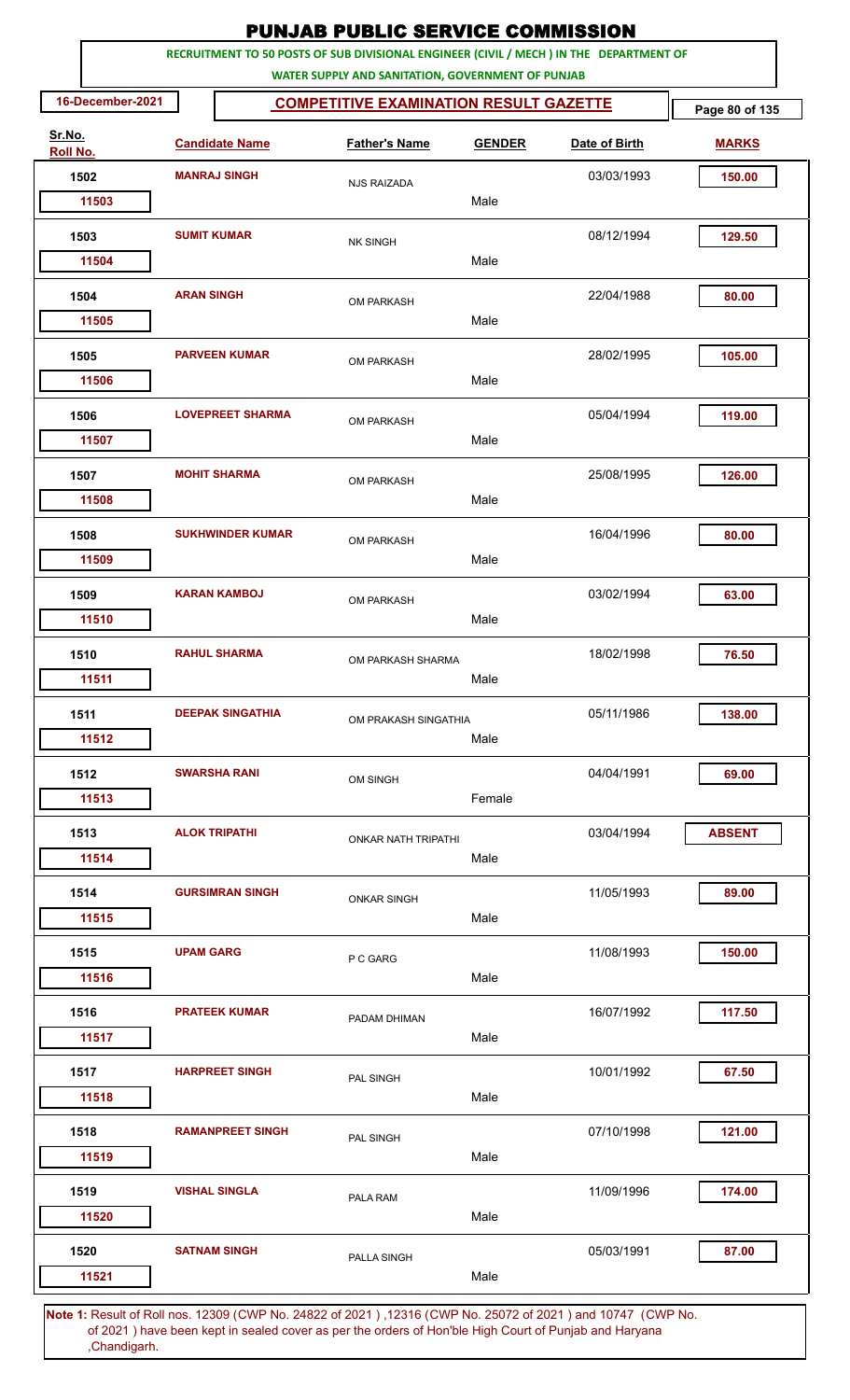| RECRUITMENT TO 50 POSTS OF SUB DIVISIONAL ENGINEER (CIVIL / MECH ) IN THE DEPARTMENT OF<br>WATER SUPPLY AND SANITATION, GOVERNMENT OF PUNJAB<br>16-December-2021<br><b>COMPETITIVE EXAMINATION RESULT GAZETTE</b><br>Sr.No.<br><b>Candidate Name</b><br><b>Father's Name</b><br><b>GENDER</b><br>Date of Birth<br>Roll No.<br><b>CHARANJIT SINGH</b><br>21/10/1997<br>1521<br>PALWINDER SINGH<br>Male<br>11522<br><b>GURJOT SINGH</b><br>20/04/1993<br>1522<br>PARAMBIR SINGH<br>Male<br>11523<br>17/05/1993<br>1523<br><b>DEEPAK KUMAR CHANDEL</b><br>PARAMJEEET<br>Male<br>11524<br><b>DAVINDERJEET SINGH</b><br>1524<br>31/08/1997<br>PARAMJEET SINGH<br>Male<br>11525 | Page 81 of 135<br><b>MARKS</b><br>113.50<br>102.50<br>91.00<br>47.00<br>83.00 |
|---------------------------------------------------------------------------------------------------------------------------------------------------------------------------------------------------------------------------------------------------------------------------------------------------------------------------------------------------------------------------------------------------------------------------------------------------------------------------------------------------------------------------------------------------------------------------------------------------------------------------------------------------------------------------|-------------------------------------------------------------------------------|
|                                                                                                                                                                                                                                                                                                                                                                                                                                                                                                                                                                                                                                                                           |                                                                               |
|                                                                                                                                                                                                                                                                                                                                                                                                                                                                                                                                                                                                                                                                           |                                                                               |
|                                                                                                                                                                                                                                                                                                                                                                                                                                                                                                                                                                                                                                                                           |                                                                               |
|                                                                                                                                                                                                                                                                                                                                                                                                                                                                                                                                                                                                                                                                           |                                                                               |
|                                                                                                                                                                                                                                                                                                                                                                                                                                                                                                                                                                                                                                                                           |                                                                               |
|                                                                                                                                                                                                                                                                                                                                                                                                                                                                                                                                                                                                                                                                           |                                                                               |
|                                                                                                                                                                                                                                                                                                                                                                                                                                                                                                                                                                                                                                                                           |                                                                               |
|                                                                                                                                                                                                                                                                                                                                                                                                                                                                                                                                                                                                                                                                           |                                                                               |
|                                                                                                                                                                                                                                                                                                                                                                                                                                                                                                                                                                                                                                                                           |                                                                               |
|                                                                                                                                                                                                                                                                                                                                                                                                                                                                                                                                                                                                                                                                           |                                                                               |
| <b>JOBANDEEP SINGH</b><br>05/05/1995<br>1525<br>PARAMJEET SINGH                                                                                                                                                                                                                                                                                                                                                                                                                                                                                                                                                                                                           |                                                                               |
| Male<br>11526                                                                                                                                                                                                                                                                                                                                                                                                                                                                                                                                                                                                                                                             |                                                                               |
| <b>JAGMEET SINGH</b><br>04/02/1992<br>1526<br>PARAMJEET SINGH<br>11527<br>Male                                                                                                                                                                                                                                                                                                                                                                                                                                                                                                                                                                                            | 134.00                                                                        |
| <b>RAMANDEEP KAUR</b><br>1527<br>14/03/1994<br>PARAMJEET SINGH                                                                                                                                                                                                                                                                                                                                                                                                                                                                                                                                                                                                            | 66.50                                                                         |
| Female<br>11528                                                                                                                                                                                                                                                                                                                                                                                                                                                                                                                                                                                                                                                           |                                                                               |
| <b>ARSHPREET SINGH</b><br>07/04/1998<br>1528<br>PARAMJEET SINGH                                                                                                                                                                                                                                                                                                                                                                                                                                                                                                                                                                                                           | 65.00                                                                         |
| Male<br>11529                                                                                                                                                                                                                                                                                                                                                                                                                                                                                                                                                                                                                                                             |                                                                               |
| 09/01/1988<br>1529<br><b>MANDEEP SINGH</b><br>PARAMJEET SINGH                                                                                                                                                                                                                                                                                                                                                                                                                                                                                                                                                                                                             | 69.00                                                                         |
| Male<br>11530                                                                                                                                                                                                                                                                                                                                                                                                                                                                                                                                                                                                                                                             |                                                                               |
| <b>SUKHRAJ SINGH</b><br>1530<br>16/09/1988<br>PARAMJEET SINGH                                                                                                                                                                                                                                                                                                                                                                                                                                                                                                                                                                                                             | 104.00                                                                        |
| Male<br>11531                                                                                                                                                                                                                                                                                                                                                                                                                                                                                                                                                                                                                                                             |                                                                               |
| <b>LAKHVIR SINGH</b><br>24/11/1995<br>1531<br>PARAMJEET SINGH<br>Male<br>11532                                                                                                                                                                                                                                                                                                                                                                                                                                                                                                                                                                                            | <b>ABSENT</b>                                                                 |
|                                                                                                                                                                                                                                                                                                                                                                                                                                                                                                                                                                                                                                                                           |                                                                               |
| 16/10/1996<br>1532<br><b>RAJIV KUMAR</b><br><b>PARAMJIT</b><br>Male<br>11533                                                                                                                                                                                                                                                                                                                                                                                                                                                                                                                                                                                              | 92.00                                                                         |
|                                                                                                                                                                                                                                                                                                                                                                                                                                                                                                                                                                                                                                                                           |                                                                               |
| 1533<br><b>TARANJIT</b><br>25/01/1995<br>PARAMJIT LAL<br>Male<br>11534                                                                                                                                                                                                                                                                                                                                                                                                                                                                                                                                                                                                    | 87.00                                                                         |
| <b>ARMANDEEP BAINS</b><br>28/07/1992<br>1534<br>PARAMJIT RAM                                                                                                                                                                                                                                                                                                                                                                                                                                                                                                                                                                                                              | 69.00                                                                         |
| Male<br>11535                                                                                                                                                                                                                                                                                                                                                                                                                                                                                                                                                                                                                                                             |                                                                               |
| 06/10/1993<br>1535<br><b>KARAMPREET SINGH</b><br>PARAMJIT SINGH                                                                                                                                                                                                                                                                                                                                                                                                                                                                                                                                                                                                           | 80.50                                                                         |
| Male<br>11536                                                                                                                                                                                                                                                                                                                                                                                                                                                                                                                                                                                                                                                             |                                                                               |
| <b>SIMARJIT SINGH</b><br>1536<br>23/06/1998<br>PARAMJIT SINGH                                                                                                                                                                                                                                                                                                                                                                                                                                                                                                                                                                                                             | 109.00                                                                        |
| Male<br>11537                                                                                                                                                                                                                                                                                                                                                                                                                                                                                                                                                                                                                                                             |                                                                               |
| <b>BIRINDER SINGH</b><br>10/01/1997<br>1537<br>PARAMJIT SINGH                                                                                                                                                                                                                                                                                                                                                                                                                                                                                                                                                                                                             | 93.50                                                                         |
| Male<br>11538                                                                                                                                                                                                                                                                                                                                                                                                                                                                                                                                                                                                                                                             |                                                                               |
| 11/08/1990<br>1538<br><b>KULTAR SINGH</b><br>PARAMJIT SINGH<br>Male<br>11539                                                                                                                                                                                                                                                                                                                                                                                                                                                                                                                                                                                              | 120.00                                                                        |
| <b>AMARJIT SINGH</b><br>03/04/1995<br>1539<br>PARAMJIT SINGH                                                                                                                                                                                                                                                                                                                                                                                                                                                                                                                                                                                                              | 124.00                                                                        |
| Male<br>11540                                                                                                                                                                                                                                                                                                                                                                                                                                                                                                                                                                                                                                                             |                                                                               |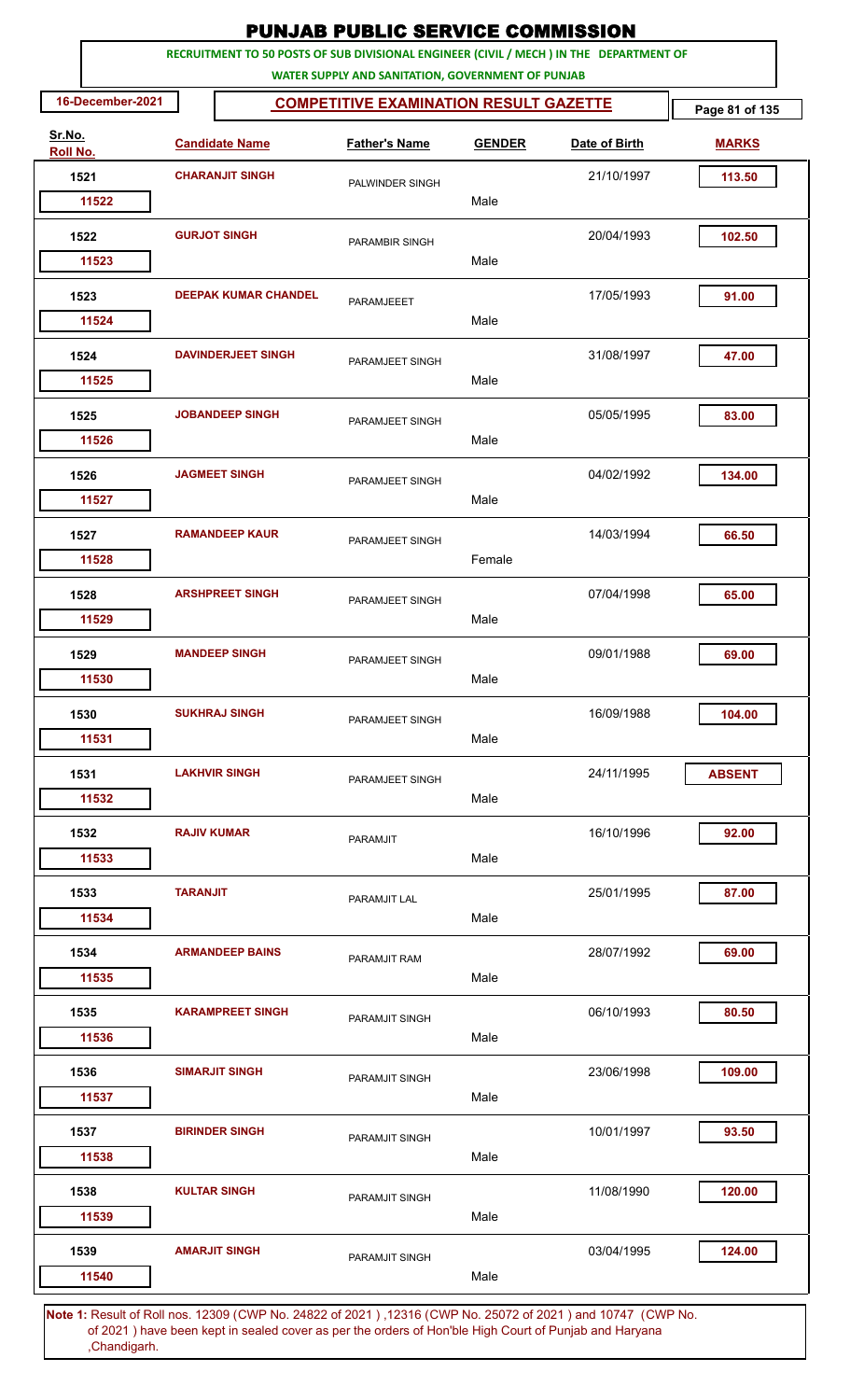|                    |                    |                           | <b>PUNJAB PUBLIC SERVICE COMMISSION</b>                                                                                                      |               |               |                |
|--------------------|--------------------|---------------------------|----------------------------------------------------------------------------------------------------------------------------------------------|---------------|---------------|----------------|
|                    |                    |                           | RECRUITMENT TO 50 POSTS OF SUB DIVISIONAL ENGINEER (CIVIL / MECH ) IN THE DEPARTMENT OF<br>WATER SUPPLY AND SANITATION, GOVERNMENT OF PUNJAB |               |               |                |
| 16-December-2021   |                    |                           | <b>COMPETITIVE EXAMINATION RESULT GAZETTE</b>                                                                                                |               |               | Page 82 of 135 |
| Sr.No.<br>Roll No. |                    | <b>Candidate Name</b>     | <b>Father's Name</b>                                                                                                                         | <b>GENDER</b> | Date of Birth | <b>MARKS</b>   |
| 1540               |                    | <b>MANDEEP SINGH</b>      | PARAMJIT SINGH                                                                                                                               |               | 23/10/1996    | 61.00          |
| 11541              |                    |                           |                                                                                                                                              | Male          |               |                |
| 1541               |                    | <b>KARANDEEP SINGH</b>    | PARAMJIT SINGH                                                                                                                               |               | 20/08/1998    | 130.50         |
| 11542              |                    |                           |                                                                                                                                              | Male          |               |                |
| 1542<br>11543      |                    | <b>MONTEK SINGH</b>       | <b>PARAMVEER</b>                                                                                                                             | Male          | 16/08/1996    | 119.00         |
|                    |                    |                           |                                                                                                                                              |               |               |                |
| 1543<br>11544      |                    | <b>DIVIYA DIWAKER</b>     | PARAS KUMAR GARG                                                                                                                             | Male          | 21/10/1991    | 144.50         |
| 1544               | <b>VIKAS ATTRI</b> |                           | <b>PARAS RAM</b>                                                                                                                             |               | 22/07/1983    | 69.00          |
| 11545              |                    |                           |                                                                                                                                              | Male          |               |                |
| 1545               |                    | <b>SURAJ PARKASH GARG</b> | PARDEEP KUMAR GARG                                                                                                                           |               | 06/10/1995    | 89.00          |
| 11546              |                    |                           |                                                                                                                                              | Male          |               |                |
| 1546               |                    | <b>ABHISHEK AGGARWAL</b>  |                                                                                                                                              |               | 26/03/1997    | 128.50         |
| 11547              |                    |                           | PARDEEP AGGARWAL                                                                                                                             | Male          |               |                |
| 1547               | <b>AADESH</b>      |                           |                                                                                                                                              |               | 03/01/1997    | 95.50          |
| 11548              |                    |                           | PARDEEP KUMAR                                                                                                                                | Male          |               |                |
| 1548               |                    | <b>HARJEET KUMAR</b>      |                                                                                                                                              |               | 04/12/1997    | 104.50         |
| 11549              |                    |                           | PARDEEP KUMAR                                                                                                                                | Male          |               |                |
| 1549               | <b>SHIVAM</b>      |                           | PARDEEP KUMAR                                                                                                                                |               | 02/08/1997    | 135.50         |
| 11550              |                    |                           |                                                                                                                                              | Male          |               |                |
| 1550               |                    | <b>HIMANSHU AHUJA</b>     | PARDEEP KUMAR AHUJA                                                                                                                          |               | 15/12/1996    | 114.00         |
| 11551              |                    |                           |                                                                                                                                              | Male          |               |                |
| 1551               |                    | <b>DHIRENDER KALRA</b>    | PARDEEP KUMAR KALRA                                                                                                                          |               | 07/02/1994    | 144.00         |
| 11552              |                    |                           |                                                                                                                                              | Male          |               |                |
| 1552               |                    | <b>ANISH KUMAR SHARMA</b> | PARDEEP KUMAR SHARMA                                                                                                                         |               | 06/01/1991    | 52.00          |
| 11553              |                    |                           |                                                                                                                                              | Male          |               |                |
| 1553               |                    | <b>HIMANSHU SHARMA</b>    | PARDEEP SHARMA                                                                                                                               |               | 24/10/1994    | 147.00         |
| 11554              |                    |                           |                                                                                                                                              | Male          |               |                |
| 1554               |                    | <b>BIR INDER SINGH</b>    | PARDEEP SINGH                                                                                                                                |               | 13/11/1997    | 79.00          |
| 11555              |                    |                           |                                                                                                                                              | Male          |               |                |
| 1555               |                    | <b>DEEPAK SINGH</b>       | PARDHUMAN SINGH                                                                                                                              |               | 05/11/1997    | 123.00         |
| 11556              |                    |                           |                                                                                                                                              | Male          |               |                |
| 1556               |                    | <b>JASMINEPREET KAUR</b>  | PARGAT SINGH                                                                                                                                 |               | 13/11/1997    | 102.50         |
| 11557              |                    |                           |                                                                                                                                              | Female        |               |                |
| 1557               |                    | <b>ARPIT GUMBER</b>       | PARHILAD BHAGAT GUMBER                                                                                                                       |               | 15/08/1991    | 95.00          |
| 11558              |                    |                           |                                                                                                                                              | Male          |               |                |
| 1558               |                    | <b>NARESH KUMAR</b>       | PARKASH CHAND                                                                                                                                |               | 15/05/1978    | 90.00          |
| 11559              |                    |                           |                                                                                                                                              | Male          |               |                |
|                    |                    |                           | 1: Result of Bollings, 12200 (CWD No. 24822 of 2021), 12216 (CWD No. 25072 of 2021) and 10747 (CWD No                                        |               |               |                |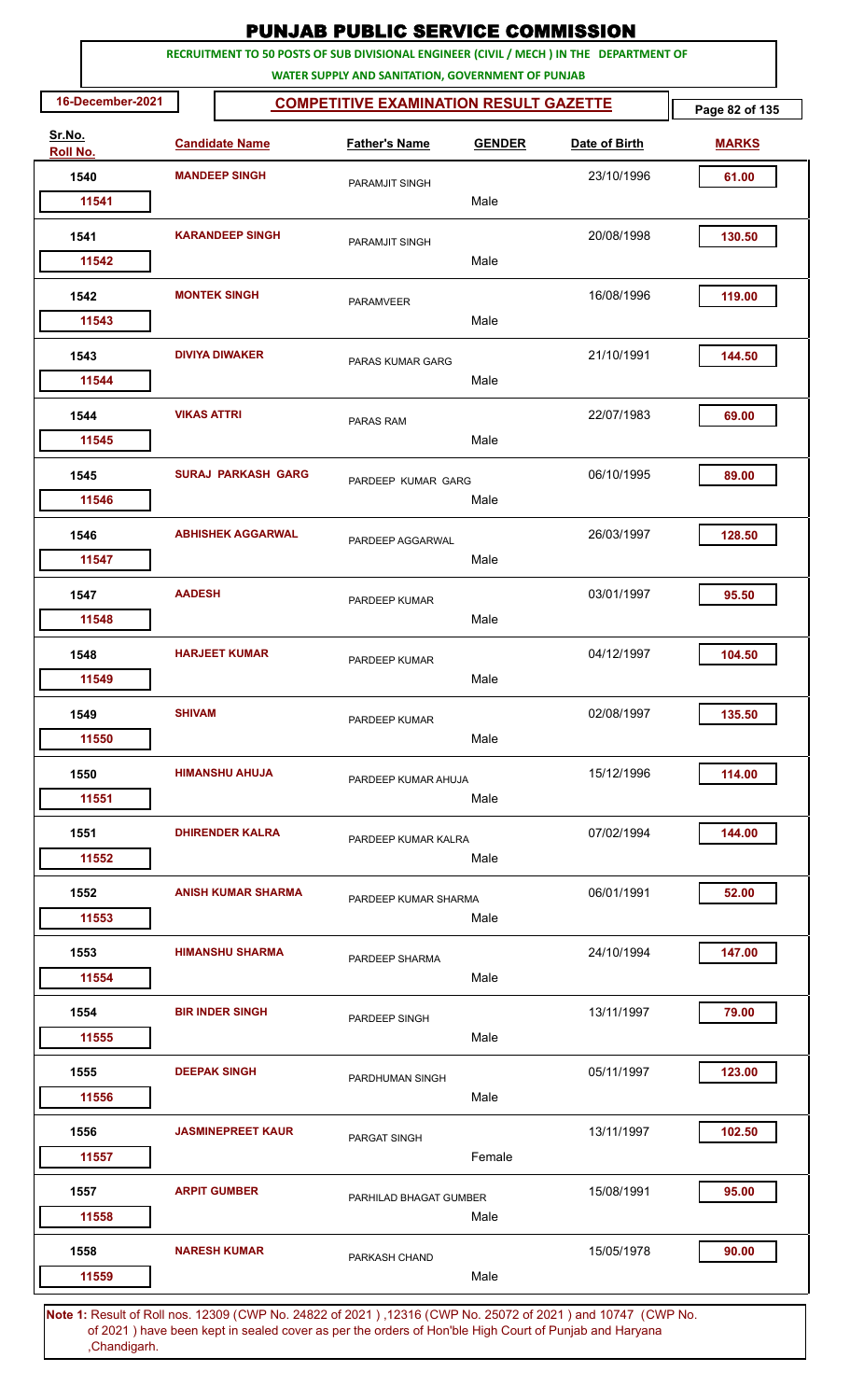| <b>PUNJAB PUBLIC SERVICE COMMISSION</b> |                                                                                                                                              |                            |                                               |               |                                                                                                              |                |  |  |  |  |
|-----------------------------------------|----------------------------------------------------------------------------------------------------------------------------------------------|----------------------------|-----------------------------------------------|---------------|--------------------------------------------------------------------------------------------------------------|----------------|--|--|--|--|
|                                         | RECRUITMENT TO 50 POSTS OF SUB DIVISIONAL ENGINEER (CIVIL / MECH ) IN THE DEPARTMENT OF<br>WATER SUPPLY AND SANITATION, GOVERNMENT OF PUNJAB |                            |                                               |               |                                                                                                              |                |  |  |  |  |
| 16-December-2021                        |                                                                                                                                              |                            | <b>COMPETITIVE EXAMINATION RESULT GAZETTE</b> |               |                                                                                                              | Page 83 of 135 |  |  |  |  |
| Sr.No.<br>Roll No.                      |                                                                                                                                              | <b>Candidate Name</b>      | <b>Father's Name</b>                          | <b>GENDER</b> | Date of Birth                                                                                                | <b>MARKS</b>   |  |  |  |  |
| 1559                                    | <b>GAGANDEEP</b>                                                                                                                             |                            | PARKASH SINGH                                 |               | 17/06/1989                                                                                                   | 104.00         |  |  |  |  |
| 11560                                   |                                                                                                                                              |                            |                                               | Male          |                                                                                                              |                |  |  |  |  |
| 1560<br>11561                           |                                                                                                                                              | <b>AKHIL KUMAR</b>         | PARMA NAND                                    | Male          | 15/10/1998                                                                                                   | 80.50          |  |  |  |  |
|                                         |                                                                                                                                              |                            |                                               |               |                                                                                                              |                |  |  |  |  |
| 1561<br>11562                           |                                                                                                                                              | <b>GAURAV KANT PATHAK</b>  | PARMATMA NAND PATHAK                          | Male          | 26/09/1995                                                                                                   | 180.50         |  |  |  |  |
| 1562                                    |                                                                                                                                              | <b>PRITPAL SINGH</b>       | PARMESH SINGH                                 |               | 27/07/1990                                                                                                   | <b>ABSENT</b>  |  |  |  |  |
| 11563                                   |                                                                                                                                              |                            |                                               | Male          |                                                                                                              |                |  |  |  |  |
| 1563<br>11564                           |                                                                                                                                              | <b>PARSUNDEEP SINGH</b>    | PARMINDER SINGH                               | Male          | 25/10/1992                                                                                                   | 173.00         |  |  |  |  |
| 1564                                    |                                                                                                                                              | <b>JAPJEET SINGH</b>       | PARMINDER SINGH                               |               | 21/10/1994                                                                                                   | 149.00         |  |  |  |  |
| 11565                                   |                                                                                                                                              |                            |                                               | Male          |                                                                                                              |                |  |  |  |  |
| 1565<br>11566                           | <b>DANDIWAL</b>                                                                                                                              | <b>HARMANPREET SINGH</b>   | PARMINDER SINGH                               | Male          | 03/02/1996                                                                                                   | 107.00         |  |  |  |  |
| 1566                                    |                                                                                                                                              | <b>JASHANPREET SINGH</b>   |                                               |               | 01/02/1997                                                                                                   | <b>ABSENT</b>  |  |  |  |  |
| 11567                                   | <b>NARANG</b>                                                                                                                                |                            | PARMINDER SINGH NARANG                        | Male          |                                                                                                              |                |  |  |  |  |
| 1567                                    |                                                                                                                                              | <b>MANVEER SINGH WALIA</b> | PARMINDER SINGH WALIA                         |               | 03/09/1998                                                                                                   | 85.50          |  |  |  |  |
| 11568                                   |                                                                                                                                              |                            |                                               | Male          |                                                                                                              |                |  |  |  |  |
| 1568                                    |                                                                                                                                              | <b>PRABHSIMRAN SINGH</b>   | PARMJEET SINGH                                |               | 28/12/1996                                                                                                   | 112.50         |  |  |  |  |
| 11569                                   |                                                                                                                                              |                            |                                               | Male          |                                                                                                              |                |  |  |  |  |
| 1569<br>11570                           |                                                                                                                                              | <b>TEJINDER SINGH</b>      | PARMJEET SINGH                                | Male          | 10/01/1989                                                                                                   | 33.50          |  |  |  |  |
|                                         |                                                                                                                                              |                            |                                               |               |                                                                                                              |                |  |  |  |  |
| 1570<br>11571                           |                                                                                                                                              | <b>BHAGWANT KAUR</b>       | PARMJEET SINGH                                | Female        | 02/10/1998                                                                                                   | 113.50         |  |  |  |  |
| 1571                                    |                                                                                                                                              | <b>RANBIR SINGH</b>        | PARMJEET SINGH SIDHU                          |               | 09/08/1992                                                                                                   | 69.00          |  |  |  |  |
| 11572                                   |                                                                                                                                              |                            |                                               | Male          |                                                                                                              |                |  |  |  |  |
| 1572                                    |                                                                                                                                              | <b>KHUSHVIR SINGH</b>      | <b>PARMJIT</b>                                |               | 08/08/1998                                                                                                   | 81.00          |  |  |  |  |
| 11573                                   |                                                                                                                                              |                            |                                               | Male          |                                                                                                              |                |  |  |  |  |
| 1573<br>11574                           |                                                                                                                                              | <b>SHAHBAZ SINGH</b>       | PARMJIT SINGH                                 | Male          | 07/01/1994                                                                                                   | 125.50         |  |  |  |  |
| 1574                                    |                                                                                                                                              | <b>KASHISH GUPTA</b>       |                                               |               | 13/11/1986                                                                                                   | 77.50          |  |  |  |  |
| 11575                                   |                                                                                                                                              |                            | PARMOD GUPTA                                  | Male          |                                                                                                              |                |  |  |  |  |
| 1575                                    | <b>ABHINAV JAIN</b>                                                                                                                          |                            | PARMOD JAIN                                   |               | 17/11/1991                                                                                                   | 138.00         |  |  |  |  |
| 11576                                   |                                                                                                                                              |                            |                                               | Male          |                                                                                                              |                |  |  |  |  |
| 1576<br>11577                           |                                                                                                                                              | <b>PIYUSH AGNIHOTRI</b>    | PARMOD KUMAR AGNIHOTRI                        | Male          | 08/07/1988                                                                                                   | 40.50          |  |  |  |  |
| 1577                                    |                                                                                                                                              | <b>PARDEEP KUMAR</b>       | PARSHOTAM LAL                                 |               | 17/03/1987                                                                                                   | 93.00          |  |  |  |  |
| 11578                                   |                                                                                                                                              |                            |                                               | Male          | Note 1: Pesult of Pollings, 12309 (CWP No. 24822 of 2021), 12316 (CWP No. 25072 of 2021) and 10747. (CWP No. |                |  |  |  |  |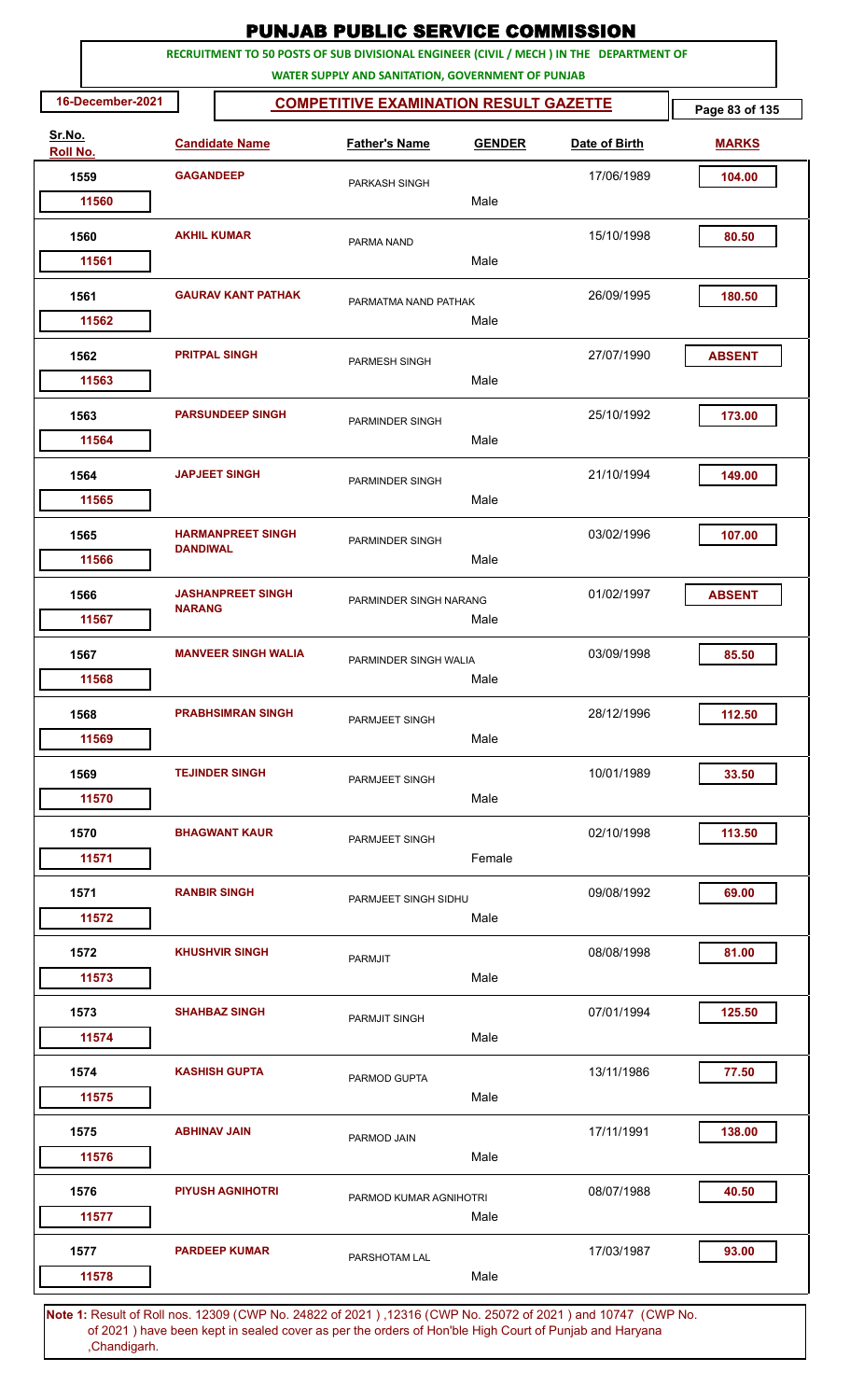| <b>PUNJAB PUBLIC SERVICE COMMISSION</b><br>RECRUITMENT TO 50 POSTS OF SUB DIVISIONAL ENGINEER (CIVIL / MECH ) IN THE DEPARTMENT OF |                     |                                |                                                   |               |                                                                                                                   |                |  |  |  |
|------------------------------------------------------------------------------------------------------------------------------------|---------------------|--------------------------------|---------------------------------------------------|---------------|-------------------------------------------------------------------------------------------------------------------|----------------|--|--|--|
|                                                                                                                                    |                     |                                | WATER SUPPLY AND SANITATION, GOVERNMENT OF PUNJAB |               |                                                                                                                   |                |  |  |  |
| 16-December-2021                                                                                                                   |                     |                                | <b>COMPETITIVE EXAMINATION RESULT GAZETTE</b>     |               |                                                                                                                   | Page 84 of 135 |  |  |  |
| Sr.No.<br>Roll No.                                                                                                                 |                     | <b>Candidate Name</b>          | <b>Father's Name</b>                              | <b>GENDER</b> | Date of Birth                                                                                                     | <b>MARKS</b>   |  |  |  |
| 1578                                                                                                                               |                     | <b>RAMESH KUMAR</b>            | PARSHOTAM LAL                                     |               | 08/08/1991                                                                                                        | 83.00          |  |  |  |
| 11579                                                                                                                              |                     |                                |                                                   | Male          |                                                                                                                   |                |  |  |  |
| 1579                                                                                                                               | <b>MOHIT NAWAL</b>  |                                | PARSHOTAM LAL                                     | Male          | 08/09/1992                                                                                                        | 80.50          |  |  |  |
| 11580                                                                                                                              |                     |                                |                                                   |               |                                                                                                                   |                |  |  |  |
| 1580<br>11581                                                                                                                      | <b>MANAV GARG</b>   |                                | PARSHOTAM PAL GARG                                | Male          | 05/12/1997                                                                                                        | 165.50         |  |  |  |
| 1581                                                                                                                               |                     | <b>VARUN SALARIA</b>           | PARSHOTAM SINGH                                   |               | 12/10/1995                                                                                                        | 58.00          |  |  |  |
| 11582                                                                                                                              |                     |                                |                                                   | Male          |                                                                                                                   |                |  |  |  |
| 1582<br>11583                                                                                                                      |                     | <b>GURJANT SINGH</b>           | PARSHOTAM SINGH                                   | Male          | 05/04/1993                                                                                                        | 136.00         |  |  |  |
| 1583                                                                                                                               |                     | <b>JASPREET SINGH</b>          | PARTAP SINGH                                      |               | 08/08/1997                                                                                                        | 137.50         |  |  |  |
| 11584                                                                                                                              |                     |                                |                                                   | Male          |                                                                                                                   |                |  |  |  |
| 1584<br>11585                                                                                                                      |                     | <b>HIMANSHU PARVEEN SINGLA</b> | PARVEEN CHANDER                                   | Male          | 23/11/1994                                                                                                        | 115.00         |  |  |  |
| 1585                                                                                                                               | <b>AJAY KUMAR</b>   |                                | PARVEEN KUMAR                                     |               | 13/10/1994                                                                                                        | 157.00         |  |  |  |
| 11586                                                                                                                              |                     |                                |                                                   | Male          |                                                                                                                   |                |  |  |  |
| 1586                                                                                                                               | <b>PRINCE</b>       |                                |                                                   |               | 16/02/1998                                                                                                        | 96.00          |  |  |  |
| 11587                                                                                                                              |                     |                                | PARVEEN KUMAR                                     | Male          |                                                                                                                   |                |  |  |  |
| 1587                                                                                                                               | <b>SAHIL BANSAL</b> |                                | PARVEEN KUMAR                                     |               | 29/12/1997                                                                                                        | 122.50         |  |  |  |
| 11588                                                                                                                              |                     |                                |                                                   | Male          |                                                                                                                   |                |  |  |  |
| 1588                                                                                                                               |                     | <b>VARUN SINGHAL</b>           | PARVEEN KUMAR                                     |               | 06/12/1992                                                                                                        | 145.00         |  |  |  |
| 11589                                                                                                                              |                     |                                |                                                   | Male          |                                                                                                                   |                |  |  |  |
| 1589                                                                                                                               |                     | <b>PARTEEK KUMAR</b>           | PARVEEN KUMAR                                     |               | 16/04/1997                                                                                                        | 98.50          |  |  |  |
| 11590                                                                                                                              |                     |                                |                                                   | Male          |                                                                                                                   |                |  |  |  |
| 1590<br>11591                                                                                                                      |                     | <b>PRATEEK KUMAR GOYAL</b>     | PARVEEN KUMAR GOYAL                               | Male          | 25/01/1998                                                                                                        | 153.00         |  |  |  |
| 1591                                                                                                                               |                     | <b>DEEPAK KATAL</b>            |                                                   |               | 11/08/1992                                                                                                        | 92.50          |  |  |  |
| 11592                                                                                                                              |                     |                                | PARVEEN KUMAR KATAL                               | Male          |                                                                                                                   |                |  |  |  |
| 1592                                                                                                                               |                     | <b>HEENA MALHOTRA</b>          | PARVEEN MALHOTRA                                  |               | 01/01/1991                                                                                                        | 94.50          |  |  |  |
| 11593                                                                                                                              |                     |                                |                                                   | Female        |                                                                                                                   |                |  |  |  |
| 1593<br>11594                                                                                                                      |                     | <b>ARSHDEEP SINGH</b>          | PARVINDERJIT SINGH                                | Male          | 20/01/1998                                                                                                        | 88.00          |  |  |  |
|                                                                                                                                    |                     |                                |                                                   |               |                                                                                                                   |                |  |  |  |
| 1594<br>11595                                                                                                                      | <b>MOHIT</b>        |                                | <b>PATRAS</b>                                     | Male          | 18/10/1986                                                                                                        | 63.00          |  |  |  |
| 1595                                                                                                                               |                     | <b>LOVEJEET SINGH</b>          | PAVITAR SINGH                                     |               | 03/11/1993                                                                                                        | 110.00         |  |  |  |
| 11596                                                                                                                              |                     |                                |                                                   | Male          |                                                                                                                   |                |  |  |  |
| 1596<br>11597                                                                                                                      |                     | <b>MANINDER SINGH</b>          | PAVITTER SINGH                                    | Male          | 18/10/1989                                                                                                        | 81.00          |  |  |  |
|                                                                                                                                    |                     |                                |                                                   |               | <b>Note 1:</b> Result of Roll nos. 12309 (CWP No. 24822 of 2021) 12316 (CWP No. 25072 of 2021) and 10747 (CWP No. |                |  |  |  |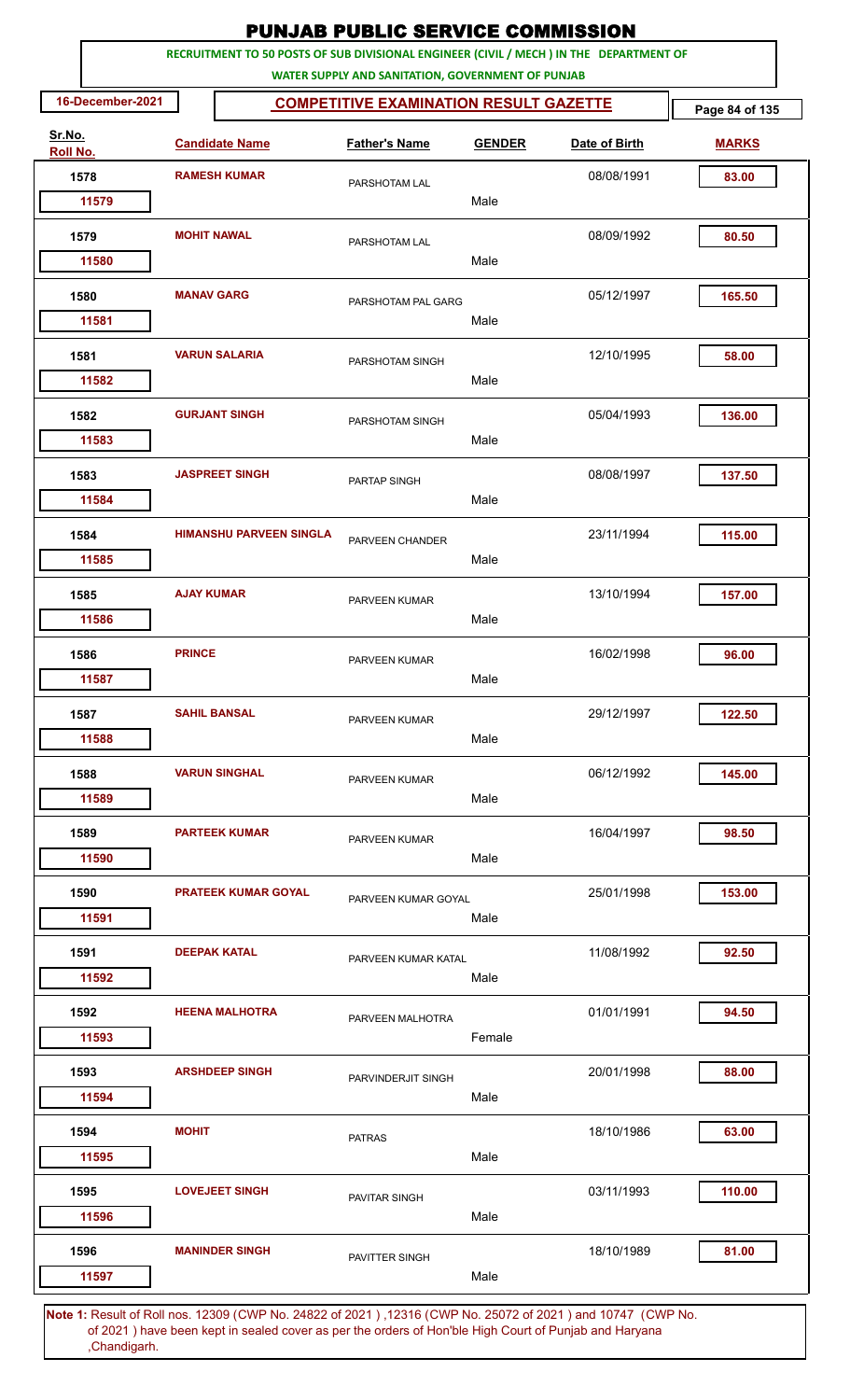|                    |                     |                        | <b>PUNJAB PUBLIC SERVICE COMMISSION</b>                                                                                                      |               |               |                |
|--------------------|---------------------|------------------------|----------------------------------------------------------------------------------------------------------------------------------------------|---------------|---------------|----------------|
|                    |                     |                        | RECRUITMENT TO 50 POSTS OF SUB DIVISIONAL ENGINEER (CIVIL / MECH ) IN THE DEPARTMENT OF<br>WATER SUPPLY AND SANITATION, GOVERNMENT OF PUNJAB |               |               |                |
| 16-December-2021   |                     |                        | <b>COMPETITIVE EXAMINATION RESULT GAZETTE</b>                                                                                                |               |               | Page 85 of 135 |
| Sr.No.<br>Roll No. |                     | <b>Candidate Name</b>  | <b>Father's Name</b>                                                                                                                         | <b>GENDER</b> | Date of Birth | <b>MARKS</b>   |
| 1597               |                     | <b>SUDHANSHU GOYAL</b> | PAWAN GOYAL                                                                                                                                  |               | 21/11/1993    | 118.50         |
| 11598              |                     |                        |                                                                                                                                              | Male          |               |                |
| 1598               | <b>LALIT KUMAR</b>  |                        | PAWAN KUMAR                                                                                                                                  |               | 22/06/1988    | <b>ABSENT</b>  |
| 11599              |                     |                        |                                                                                                                                              | Male          |               |                |
| 1599<br>11600      | <b>AASHISH</b>      |                        | PAWAN KUMAR                                                                                                                                  | Male          | 17/11/1996    | 59.00          |
|                    |                     |                        |                                                                                                                                              |               |               |                |
| 1600<br>11601      | <b>YUVRAJ RAI</b>   |                        | PAWAN KUMAR                                                                                                                                  | Male          | 02/07/1995    | 81.00          |
| 1601               |                     | <b>SUMEET GARG</b>     | PAWAN KUMAR                                                                                                                                  |               | 25/03/1988    | 64.50          |
| 11602              |                     |                        |                                                                                                                                              | Male          |               |                |
| 1602<br>11603      | <b>MOHIT JAIN</b>   |                        | PAWAN KUMAR                                                                                                                                  | Male          | 27/09/1994    | 132.50         |
|                    |                     |                        |                                                                                                                                              |               |               |                |
| 1603<br>11604      |                     | <b>ARPIT SHARMA</b>    | PAWAN KUMAR                                                                                                                                  | Male          | 27/06/1998    | 199.00         |
| 1604               |                     | <b>PANKAJ KUMAR</b>    | PAWAN KUMAR                                                                                                                                  |               | 22/10/1995    | 51.00          |
| 11605              |                     |                        |                                                                                                                                              | Male          |               |                |
| 1605               |                     | <b>SWASTIK SHARMA</b>  | PAWAN KUMAR                                                                                                                                  |               | 31/08/1994    | 71.50          |
| 11606              |                     |                        |                                                                                                                                              | Male          |               |                |
| 1606               | <b>MANISH</b>       |                        | PAWAN KUMAR                                                                                                                                  |               | 03/06/1994    | 85.50          |
| 11607              |                     |                        |                                                                                                                                              | Male          |               |                |
| 1607               |                     | <b>HARISH BANSAL</b>   | PAWAN KUMAR                                                                                                                                  |               | 10/09/1991    | <b>ABSENT</b>  |
| 11608              |                     |                        |                                                                                                                                              | Male          |               |                |
| 1608               |                     | <b>HANISH BANSAL</b>   | PAWAN KUMAR                                                                                                                                  |               | 31/12/1993    | 156.50         |
| 11609              |                     |                        |                                                                                                                                              | Male          |               |                |
| 1609               | <b>AASHISH</b>      |                        | PAWAN KUMAR                                                                                                                                  |               | 17/11/1996    | <b>ABSENT</b>  |
| 11610              |                     |                        |                                                                                                                                              | Male          |               |                |
| 1610               | <b>MOHIT JAIN</b>   |                        | PAWAN KUMAR JAIN                                                                                                                             |               | 13/06/1995    | 120.00         |
| 11611              |                     |                        |                                                                                                                                              | Male          |               |                |
| 1611               |                     | <b>MONALI KANDA</b>    | PAWAN KUMAR KANDA                                                                                                                            |               | 15/10/1992    | 103.00         |
| 11612              |                     |                        |                                                                                                                                              | Female        |               |                |
| 1612               |                     | <b>ANKIT NAGPAL</b>    | PAWAN KUMAR NAGPAL                                                                                                                           |               | 20/03/1999    | 129.00         |
| 11613              |                     |                        |                                                                                                                                              | Male          |               |                |
| 1613               |                     | <b>ABHISHEK SHARMA</b> | PAWAN KUMAR SHARMA                                                                                                                           |               | 03/10/1992    | <b>ABSENT</b>  |
| 11614              |                     |                        |                                                                                                                                              | Male          |               |                |
| 1614<br>11615      |                     | <b>UDAY SHARMA</b>     | PAWAN KUMAR SHARMA                                                                                                                           | Male          | 25/09/1994    | 114.00         |
| 1615               | <b>ASHIR SINGLA</b> |                        | PAWAN KUMAR SINGLA                                                                                                                           |               | 18/01/1995    | 121.00         |
| 11616              |                     |                        |                                                                                                                                              | Male          |               |                |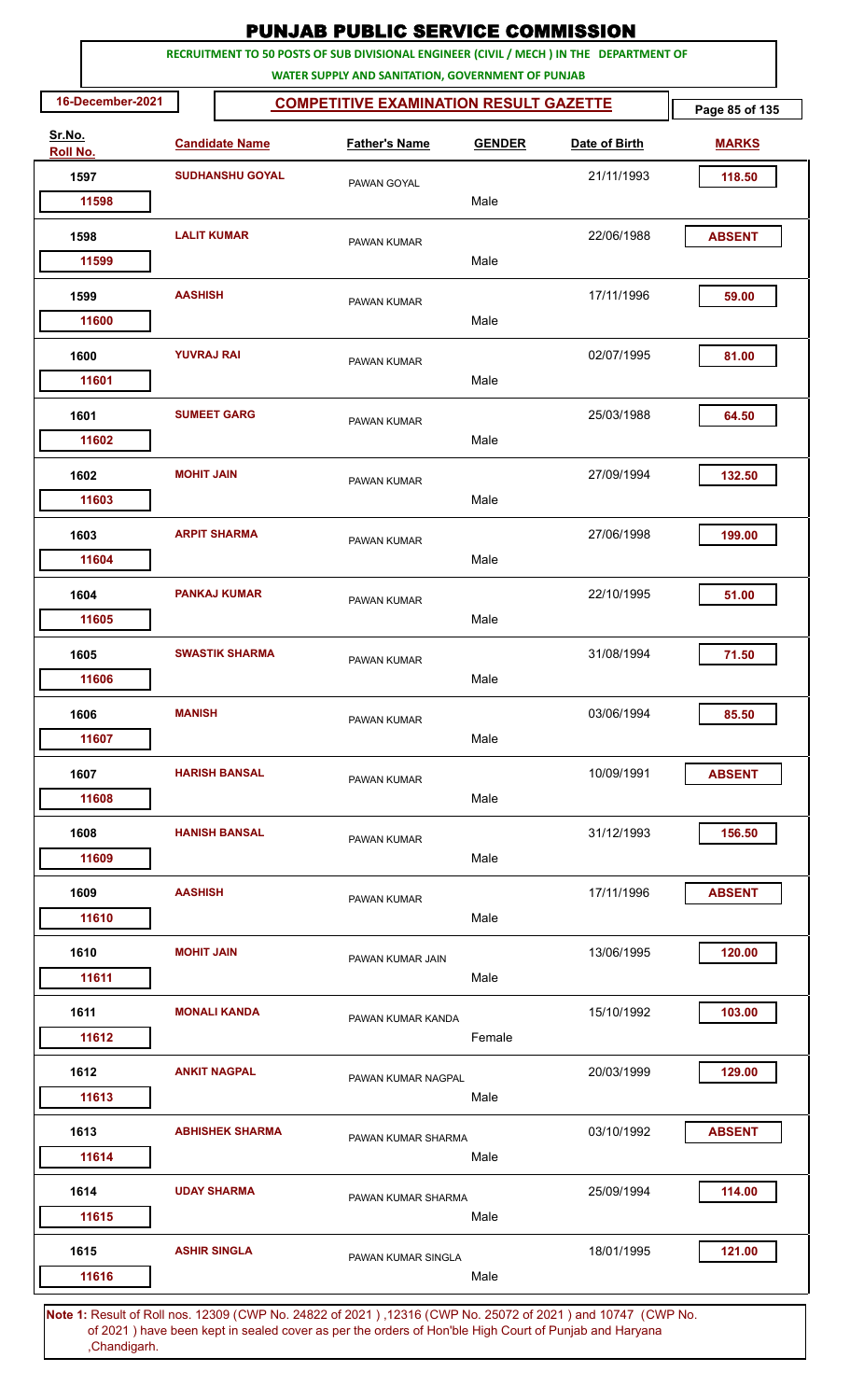| RECRUITMENT TO 50 POSTS OF SUB DIVISIONAL ENGINEER (CIVIL / MECH ) IN THE DEPARTMENT OF<br>WATER SUPPLY AND SANITATION, GOVERNMENT OF PUNJAB<br>16-December-2021<br><b>COMPETITIVE EXAMINATION RESULT GAZETTE</b><br>Page 86 of 135<br>Sr.No.<br><b>Candidate Name</b><br><b>Father's Name</b><br><b>GENDER</b><br>Date of Birth<br><b>MARKS</b><br>Roll No.<br><b>KOMAL</b><br>1616<br>01/09/1995<br>153.00<br>PAWAN NAGPAL<br>Female<br>11617<br><b>PAYAL SACHDEVA</b><br>27/06/1992<br>89.50<br>1617<br>PAWAN SACHDEVA<br>Female<br>11618<br>25/08/1997<br>1618<br><b>ABHISHEK SHARMA</b><br>135.00<br>PAWAN SHARMA<br>Male<br>11619<br><b>SUMIT TALGOTRA</b><br>1619<br>24/02/1992<br>122.50<br>PAWAN TALGOTRA<br>Male<br>11620<br><b>AMIT TALGOTRA</b><br>27/09/1993<br>139.00<br>1620<br>PAWAN TALGOTRA<br>Male<br>11621<br>23/08/1995<br>1621<br><b>DILBAGH SINGH</b><br>83.50<br>PHAHLA SINGH<br>11622<br>Male<br><b>JASVEER SINGH</b><br>10/10/1991<br>1622<br>99.00<br>PHOOLA SINGH<br>Male<br>11623<br><b>VISHAL JINDAL</b><br>12/09/1988<br>122.00<br>1623<br>PIARA LAL JINDAL<br>Male<br>11624<br>26/06/1984<br>1624<br><b>GURCHARAN SINGH</b><br>108.50<br><b>PIARA SINGH</b><br>Male<br>11625<br><b>TEJINDERPAL SINGH</b><br>1625<br>06/10/1992<br>131.50<br>PIRTHI SINGH<br>Male<br>11626<br><b>GAURAV NADDA</b><br>1626<br>21/03/1992<br>95.00<br>PITEMBER KUMAR<br>Male<br>11627<br>1627<br><b>ABHIJEET SINGH</b><br>30/06/1997<br>180.50<br>PRABHJIT SINGH<br>11628<br>Male<br>1628<br><b>GAURAV SINGH SAMBYAL</b><br>21/03/1992<br>92.00<br>PRADEEP SINGH SAMBYAL<br>11629<br>Male<br><b>VIMARSH PANDITA</b><br>09/11/1993<br>28.50<br>1629<br>PRADIMAN KRISHAN PANDITA<br>11630<br>Male<br>24/02/1998<br>123.00<br>1630<br><b>TAMANNA</b><br>PRAMOD PURI<br>Female<br>11631<br>1631<br><b>GURPARTAP SINGH</b><br>15/01/1988<br>156.50<br>PREET MOHINDER SINGH<br>11632<br>Male<br><b>HARKOMAL KAUR</b><br>20/10/1990<br>1632<br><b>ABSENT</b><br>PREETPAL SINGH<br>Female<br>11633<br>21/10/1996<br>156.00<br>1633<br><b>JATIN KUMAR</b><br>PREM CHAND<br>Male<br>11634<br><b>KARAN KUMAR</b><br>02/02/1993<br>1634<br>77.00<br>PREM CHAND<br>Male<br>11635 |  |  | <b>PUNJAB PUBLIC SERVICE COMMISSION</b> |  |  |
|----------------------------------------------------------------------------------------------------------------------------------------------------------------------------------------------------------------------------------------------------------------------------------------------------------------------------------------------------------------------------------------------------------------------------------------------------------------------------------------------------------------------------------------------------------------------------------------------------------------------------------------------------------------------------------------------------------------------------------------------------------------------------------------------------------------------------------------------------------------------------------------------------------------------------------------------------------------------------------------------------------------------------------------------------------------------------------------------------------------------------------------------------------------------------------------------------------------------------------------------------------------------------------------------------------------------------------------------------------------------------------------------------------------------------------------------------------------------------------------------------------------------------------------------------------------------------------------------------------------------------------------------------------------------------------------------------------------------------------------------------------------------------------------------------------------------------------------------------------------------------------------------------------------------------------------------------------------------------------------------------------------------------------------------------------------------------------------------------------------------------------------------------------------------------------|--|--|-----------------------------------------|--|--|
|                                                                                                                                                                                                                                                                                                                                                                                                                                                                                                                                                                                                                                                                                                                                                                                                                                                                                                                                                                                                                                                                                                                                                                                                                                                                                                                                                                                                                                                                                                                                                                                                                                                                                                                                                                                                                                                                                                                                                                                                                                                                                                                                                                                  |  |  |                                         |  |  |
|                                                                                                                                                                                                                                                                                                                                                                                                                                                                                                                                                                                                                                                                                                                                                                                                                                                                                                                                                                                                                                                                                                                                                                                                                                                                                                                                                                                                                                                                                                                                                                                                                                                                                                                                                                                                                                                                                                                                                                                                                                                                                                                                                                                  |  |  |                                         |  |  |
|                                                                                                                                                                                                                                                                                                                                                                                                                                                                                                                                                                                                                                                                                                                                                                                                                                                                                                                                                                                                                                                                                                                                                                                                                                                                                                                                                                                                                                                                                                                                                                                                                                                                                                                                                                                                                                                                                                                                                                                                                                                                                                                                                                                  |  |  |                                         |  |  |
|                                                                                                                                                                                                                                                                                                                                                                                                                                                                                                                                                                                                                                                                                                                                                                                                                                                                                                                                                                                                                                                                                                                                                                                                                                                                                                                                                                                                                                                                                                                                                                                                                                                                                                                                                                                                                                                                                                                                                                                                                                                                                                                                                                                  |  |  |                                         |  |  |
|                                                                                                                                                                                                                                                                                                                                                                                                                                                                                                                                                                                                                                                                                                                                                                                                                                                                                                                                                                                                                                                                                                                                                                                                                                                                                                                                                                                                                                                                                                                                                                                                                                                                                                                                                                                                                                                                                                                                                                                                                                                                                                                                                                                  |  |  |                                         |  |  |
|                                                                                                                                                                                                                                                                                                                                                                                                                                                                                                                                                                                                                                                                                                                                                                                                                                                                                                                                                                                                                                                                                                                                                                                                                                                                                                                                                                                                                                                                                                                                                                                                                                                                                                                                                                                                                                                                                                                                                                                                                                                                                                                                                                                  |  |  |                                         |  |  |
|                                                                                                                                                                                                                                                                                                                                                                                                                                                                                                                                                                                                                                                                                                                                                                                                                                                                                                                                                                                                                                                                                                                                                                                                                                                                                                                                                                                                                                                                                                                                                                                                                                                                                                                                                                                                                                                                                                                                                                                                                                                                                                                                                                                  |  |  |                                         |  |  |
|                                                                                                                                                                                                                                                                                                                                                                                                                                                                                                                                                                                                                                                                                                                                                                                                                                                                                                                                                                                                                                                                                                                                                                                                                                                                                                                                                                                                                                                                                                                                                                                                                                                                                                                                                                                                                                                                                                                                                                                                                                                                                                                                                                                  |  |  |                                         |  |  |
|                                                                                                                                                                                                                                                                                                                                                                                                                                                                                                                                                                                                                                                                                                                                                                                                                                                                                                                                                                                                                                                                                                                                                                                                                                                                                                                                                                                                                                                                                                                                                                                                                                                                                                                                                                                                                                                                                                                                                                                                                                                                                                                                                                                  |  |  |                                         |  |  |
|                                                                                                                                                                                                                                                                                                                                                                                                                                                                                                                                                                                                                                                                                                                                                                                                                                                                                                                                                                                                                                                                                                                                                                                                                                                                                                                                                                                                                                                                                                                                                                                                                                                                                                                                                                                                                                                                                                                                                                                                                                                                                                                                                                                  |  |  |                                         |  |  |
|                                                                                                                                                                                                                                                                                                                                                                                                                                                                                                                                                                                                                                                                                                                                                                                                                                                                                                                                                                                                                                                                                                                                                                                                                                                                                                                                                                                                                                                                                                                                                                                                                                                                                                                                                                                                                                                                                                                                                                                                                                                                                                                                                                                  |  |  |                                         |  |  |
|                                                                                                                                                                                                                                                                                                                                                                                                                                                                                                                                                                                                                                                                                                                                                                                                                                                                                                                                                                                                                                                                                                                                                                                                                                                                                                                                                                                                                                                                                                                                                                                                                                                                                                                                                                                                                                                                                                                                                                                                                                                                                                                                                                                  |  |  |                                         |  |  |
|                                                                                                                                                                                                                                                                                                                                                                                                                                                                                                                                                                                                                                                                                                                                                                                                                                                                                                                                                                                                                                                                                                                                                                                                                                                                                                                                                                                                                                                                                                                                                                                                                                                                                                                                                                                                                                                                                                                                                                                                                                                                                                                                                                                  |  |  |                                         |  |  |
|                                                                                                                                                                                                                                                                                                                                                                                                                                                                                                                                                                                                                                                                                                                                                                                                                                                                                                                                                                                                                                                                                                                                                                                                                                                                                                                                                                                                                                                                                                                                                                                                                                                                                                                                                                                                                                                                                                                                                                                                                                                                                                                                                                                  |  |  |                                         |  |  |
|                                                                                                                                                                                                                                                                                                                                                                                                                                                                                                                                                                                                                                                                                                                                                                                                                                                                                                                                                                                                                                                                                                                                                                                                                                                                                                                                                                                                                                                                                                                                                                                                                                                                                                                                                                                                                                                                                                                                                                                                                                                                                                                                                                                  |  |  |                                         |  |  |
|                                                                                                                                                                                                                                                                                                                                                                                                                                                                                                                                                                                                                                                                                                                                                                                                                                                                                                                                                                                                                                                                                                                                                                                                                                                                                                                                                                                                                                                                                                                                                                                                                                                                                                                                                                                                                                                                                                                                                                                                                                                                                                                                                                                  |  |  |                                         |  |  |
|                                                                                                                                                                                                                                                                                                                                                                                                                                                                                                                                                                                                                                                                                                                                                                                                                                                                                                                                                                                                                                                                                                                                                                                                                                                                                                                                                                                                                                                                                                                                                                                                                                                                                                                                                                                                                                                                                                                                                                                                                                                                                                                                                                                  |  |  |                                         |  |  |
|                                                                                                                                                                                                                                                                                                                                                                                                                                                                                                                                                                                                                                                                                                                                                                                                                                                                                                                                                                                                                                                                                                                                                                                                                                                                                                                                                                                                                                                                                                                                                                                                                                                                                                                                                                                                                                                                                                                                                                                                                                                                                                                                                                                  |  |  |                                         |  |  |
|                                                                                                                                                                                                                                                                                                                                                                                                                                                                                                                                                                                                                                                                                                                                                                                                                                                                                                                                                                                                                                                                                                                                                                                                                                                                                                                                                                                                                                                                                                                                                                                                                                                                                                                                                                                                                                                                                                                                                                                                                                                                                                                                                                                  |  |  |                                         |  |  |
|                                                                                                                                                                                                                                                                                                                                                                                                                                                                                                                                                                                                                                                                                                                                                                                                                                                                                                                                                                                                                                                                                                                                                                                                                                                                                                                                                                                                                                                                                                                                                                                                                                                                                                                                                                                                                                                                                                                                                                                                                                                                                                                                                                                  |  |  |                                         |  |  |
|                                                                                                                                                                                                                                                                                                                                                                                                                                                                                                                                                                                                                                                                                                                                                                                                                                                                                                                                                                                                                                                                                                                                                                                                                                                                                                                                                                                                                                                                                                                                                                                                                                                                                                                                                                                                                                                                                                                                                                                                                                                                                                                                                                                  |  |  |                                         |  |  |
|                                                                                                                                                                                                                                                                                                                                                                                                                                                                                                                                                                                                                                                                                                                                                                                                                                                                                                                                                                                                                                                                                                                                                                                                                                                                                                                                                                                                                                                                                                                                                                                                                                                                                                                                                                                                                                                                                                                                                                                                                                                                                                                                                                                  |  |  |                                         |  |  |
|                                                                                                                                                                                                                                                                                                                                                                                                                                                                                                                                                                                                                                                                                                                                                                                                                                                                                                                                                                                                                                                                                                                                                                                                                                                                                                                                                                                                                                                                                                                                                                                                                                                                                                                                                                                                                                                                                                                                                                                                                                                                                                                                                                                  |  |  |                                         |  |  |
|                                                                                                                                                                                                                                                                                                                                                                                                                                                                                                                                                                                                                                                                                                                                                                                                                                                                                                                                                                                                                                                                                                                                                                                                                                                                                                                                                                                                                                                                                                                                                                                                                                                                                                                                                                                                                                                                                                                                                                                                                                                                                                                                                                                  |  |  |                                         |  |  |
|                                                                                                                                                                                                                                                                                                                                                                                                                                                                                                                                                                                                                                                                                                                                                                                                                                                                                                                                                                                                                                                                                                                                                                                                                                                                                                                                                                                                                                                                                                                                                                                                                                                                                                                                                                                                                                                                                                                                                                                                                                                                                                                                                                                  |  |  |                                         |  |  |
|                                                                                                                                                                                                                                                                                                                                                                                                                                                                                                                                                                                                                                                                                                                                                                                                                                                                                                                                                                                                                                                                                                                                                                                                                                                                                                                                                                                                                                                                                                                                                                                                                                                                                                                                                                                                                                                                                                                                                                                                                                                                                                                                                                                  |  |  |                                         |  |  |
|                                                                                                                                                                                                                                                                                                                                                                                                                                                                                                                                                                                                                                                                                                                                                                                                                                                                                                                                                                                                                                                                                                                                                                                                                                                                                                                                                                                                                                                                                                                                                                                                                                                                                                                                                                                                                                                                                                                                                                                                                                                                                                                                                                                  |  |  |                                         |  |  |
|                                                                                                                                                                                                                                                                                                                                                                                                                                                                                                                                                                                                                                                                                                                                                                                                                                                                                                                                                                                                                                                                                                                                                                                                                                                                                                                                                                                                                                                                                                                                                                                                                                                                                                                                                                                                                                                                                                                                                                                                                                                                                                                                                                                  |  |  |                                         |  |  |
|                                                                                                                                                                                                                                                                                                                                                                                                                                                                                                                                                                                                                                                                                                                                                                                                                                                                                                                                                                                                                                                                                                                                                                                                                                                                                                                                                                                                                                                                                                                                                                                                                                                                                                                                                                                                                                                                                                                                                                                                                                                                                                                                                                                  |  |  |                                         |  |  |
|                                                                                                                                                                                                                                                                                                                                                                                                                                                                                                                                                                                                                                                                                                                                                                                                                                                                                                                                                                                                                                                                                                                                                                                                                                                                                                                                                                                                                                                                                                                                                                                                                                                                                                                                                                                                                                                                                                                                                                                                                                                                                                                                                                                  |  |  |                                         |  |  |
|                                                                                                                                                                                                                                                                                                                                                                                                                                                                                                                                                                                                                                                                                                                                                                                                                                                                                                                                                                                                                                                                                                                                                                                                                                                                                                                                                                                                                                                                                                                                                                                                                                                                                                                                                                                                                                                                                                                                                                                                                                                                                                                                                                                  |  |  |                                         |  |  |
|                                                                                                                                                                                                                                                                                                                                                                                                                                                                                                                                                                                                                                                                                                                                                                                                                                                                                                                                                                                                                                                                                                                                                                                                                                                                                                                                                                                                                                                                                                                                                                                                                                                                                                                                                                                                                                                                                                                                                                                                                                                                                                                                                                                  |  |  |                                         |  |  |
|                                                                                                                                                                                                                                                                                                                                                                                                                                                                                                                                                                                                                                                                                                                                                                                                                                                                                                                                                                                                                                                                                                                                                                                                                                                                                                                                                                                                                                                                                                                                                                                                                                                                                                                                                                                                                                                                                                                                                                                                                                                                                                                                                                                  |  |  |                                         |  |  |
|                                                                                                                                                                                                                                                                                                                                                                                                                                                                                                                                                                                                                                                                                                                                                                                                                                                                                                                                                                                                                                                                                                                                                                                                                                                                                                                                                                                                                                                                                                                                                                                                                                                                                                                                                                                                                                                                                                                                                                                                                                                                                                                                                                                  |  |  |                                         |  |  |
|                                                                                                                                                                                                                                                                                                                                                                                                                                                                                                                                                                                                                                                                                                                                                                                                                                                                                                                                                                                                                                                                                                                                                                                                                                                                                                                                                                                                                                                                                                                                                                                                                                                                                                                                                                                                                                                                                                                                                                                                                                                                                                                                                                                  |  |  |                                         |  |  |
|                                                                                                                                                                                                                                                                                                                                                                                                                                                                                                                                                                                                                                                                                                                                                                                                                                                                                                                                                                                                                                                                                                                                                                                                                                                                                                                                                                                                                                                                                                                                                                                                                                                                                                                                                                                                                                                                                                                                                                                                                                                                                                                                                                                  |  |  |                                         |  |  |
|                                                                                                                                                                                                                                                                                                                                                                                                                                                                                                                                                                                                                                                                                                                                                                                                                                                                                                                                                                                                                                                                                                                                                                                                                                                                                                                                                                                                                                                                                                                                                                                                                                                                                                                                                                                                                                                                                                                                                                                                                                                                                                                                                                                  |  |  |                                         |  |  |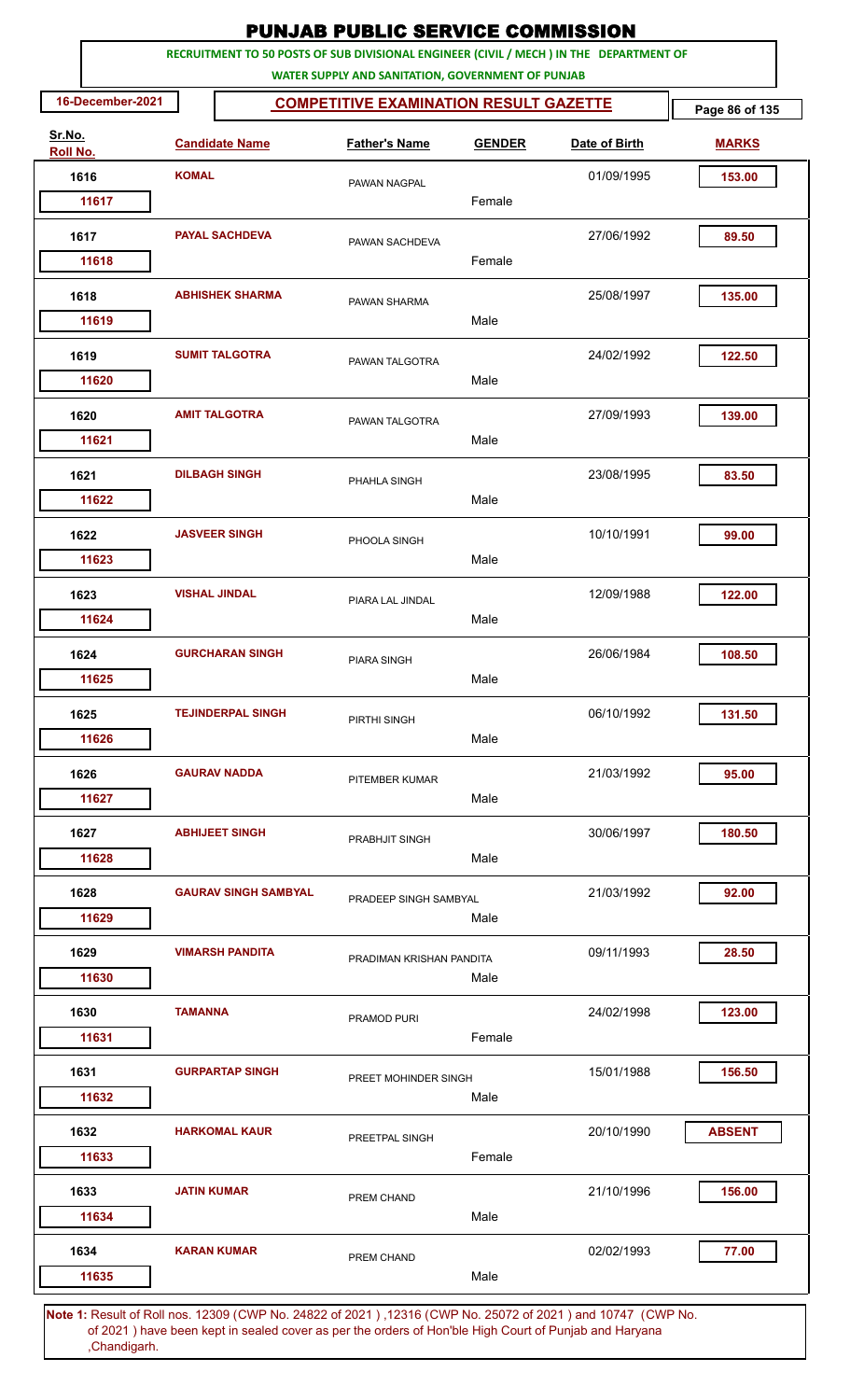| RECRUITMENT TO 50 POSTS OF SUB DIVISIONAL ENGINEER (CIVIL / MECH ) IN THE DEPARTMENT OF<br>WATER SUPPLY AND SANITATION, GOVERNMENT OF PUNJAB<br>16-December-2021<br><b>COMPETITIVE EXAMINATION RESULT GAZETTE</b><br>Page 87 of 135<br>Sr.No.<br><b>Candidate Name</b><br><b>Father's Name</b><br><b>GENDER</b><br>Date of Birth<br><b>MARKS</b><br>Roll No.<br><b>NITISH KUMAR</b><br>15/08/1996<br>1635<br>132.50<br>PREM CHAND<br>Male<br>11636<br><b>SAURAV NARANG</b><br>21/09/1998<br>127.50<br>1636<br>PREM KUMAR<br>Male<br>11637<br>27/10/1994<br>1637<br><b>SAURAV SINGLA</b><br>96.00<br>PREM KUMAR<br>Male<br>11638<br><b>ANKUSH KUMAR</b><br>1638<br>22/10/1994<br>132.00<br>PREM KUMAR<br>Male<br>11639<br><b>SAMARTH KANSAL</b><br>20/07/1998<br>1639<br>90.00<br>PREM KUMAR KANSAL<br>11640<br>Male<br>03/12/1993<br>1640<br><b>RAJESH BATRA</b><br>123.50<br>PREM NATH<br>11641<br>Male<br><b>TUSHANT GARG</b><br>06/09/1989<br>1641<br>97.50<br>PREM NATH GARG<br>Male<br>11642<br><b>RAVI RAI MITTAL</b><br>10/04/1989<br>132.50<br>1642<br>PREM NATH MITTAL<br>Male<br>11643<br>11/05/1998<br>1643<br><b>GURPREET SINGH</b><br>59.50<br>PREM PAL<br>Male<br>11644<br><b>DEEPAK</b><br>19/01/1998<br>1644<br><b>ABSENT</b><br>PREM PARKASH<br>Male<br>11645<br><b>DEVINDERPAL GARG</b><br>03/05/1997<br>201.00<br>1645<br><b>PREM SAGAR</b><br>Male<br>11646<br>1646<br><b>VIJAY KUMAR</b><br>02/02/1997<br>138.00<br>PREM SINGH<br>Male<br>11647<br>1647<br><b>PARDEEP</b><br>31/05/1993<br>54.50<br>PRITAM CHAND<br>Male<br>11648<br><b>VIJAY KUMAR</b><br>18/09/1992<br>67.50<br>1648<br>PRITAM CHAND<br>Male<br>11649<br>15/11/1997<br>139.50<br>1649<br><b>RAVI GOYAL</b><br>PRITAM KUMAR<br>Male<br>11650<br><b>KASHISH PATHANIA</b><br>26/11/1997<br>1650<br>124.50<br>PRITAM PATHANIA<br>Male<br>11651<br><b>GURTEJ SINGH</b><br>111.00<br>1651<br>04/05/1996<br><b>PRITAM SINGH</b><br>11652<br>Male<br>26/01/1993<br>100.50<br>1652<br><b>HARPREET SINGH</b><br>PRITAM SINGH<br>Male<br>11653<br><b>JATINDER SINGH</b><br>12/11/1981<br>1653<br><b>ABSENT</b><br>PRITAM SINGH<br>Male<br>11654 |  |  |  |  | <b>PUNJAB PUBLIC SERVICE COMMISSION</b> |  |
|-----------------------------------------------------------------------------------------------------------------------------------------------------------------------------------------------------------------------------------------------------------------------------------------------------------------------------------------------------------------------------------------------------------------------------------------------------------------------------------------------------------------------------------------------------------------------------------------------------------------------------------------------------------------------------------------------------------------------------------------------------------------------------------------------------------------------------------------------------------------------------------------------------------------------------------------------------------------------------------------------------------------------------------------------------------------------------------------------------------------------------------------------------------------------------------------------------------------------------------------------------------------------------------------------------------------------------------------------------------------------------------------------------------------------------------------------------------------------------------------------------------------------------------------------------------------------------------------------------------------------------------------------------------------------------------------------------------------------------------------------------------------------------------------------------------------------------------------------------------------------------------------------------------------------------------------------------------------------------------------------------------------------------------------------------------------------------------------------------------------------------|--|--|--|--|-----------------------------------------|--|
|                                                                                                                                                                                                                                                                                                                                                                                                                                                                                                                                                                                                                                                                                                                                                                                                                                                                                                                                                                                                                                                                                                                                                                                                                                                                                                                                                                                                                                                                                                                                                                                                                                                                                                                                                                                                                                                                                                                                                                                                                                                                                                                             |  |  |  |  |                                         |  |
|                                                                                                                                                                                                                                                                                                                                                                                                                                                                                                                                                                                                                                                                                                                                                                                                                                                                                                                                                                                                                                                                                                                                                                                                                                                                                                                                                                                                                                                                                                                                                                                                                                                                                                                                                                                                                                                                                                                                                                                                                                                                                                                             |  |  |  |  |                                         |  |
|                                                                                                                                                                                                                                                                                                                                                                                                                                                                                                                                                                                                                                                                                                                                                                                                                                                                                                                                                                                                                                                                                                                                                                                                                                                                                                                                                                                                                                                                                                                                                                                                                                                                                                                                                                                                                                                                                                                                                                                                                                                                                                                             |  |  |  |  |                                         |  |
|                                                                                                                                                                                                                                                                                                                                                                                                                                                                                                                                                                                                                                                                                                                                                                                                                                                                                                                                                                                                                                                                                                                                                                                                                                                                                                                                                                                                                                                                                                                                                                                                                                                                                                                                                                                                                                                                                                                                                                                                                                                                                                                             |  |  |  |  |                                         |  |
|                                                                                                                                                                                                                                                                                                                                                                                                                                                                                                                                                                                                                                                                                                                                                                                                                                                                                                                                                                                                                                                                                                                                                                                                                                                                                                                                                                                                                                                                                                                                                                                                                                                                                                                                                                                                                                                                                                                                                                                                                                                                                                                             |  |  |  |  |                                         |  |
|                                                                                                                                                                                                                                                                                                                                                                                                                                                                                                                                                                                                                                                                                                                                                                                                                                                                                                                                                                                                                                                                                                                                                                                                                                                                                                                                                                                                                                                                                                                                                                                                                                                                                                                                                                                                                                                                                                                                                                                                                                                                                                                             |  |  |  |  |                                         |  |
|                                                                                                                                                                                                                                                                                                                                                                                                                                                                                                                                                                                                                                                                                                                                                                                                                                                                                                                                                                                                                                                                                                                                                                                                                                                                                                                                                                                                                                                                                                                                                                                                                                                                                                                                                                                                                                                                                                                                                                                                                                                                                                                             |  |  |  |  |                                         |  |
|                                                                                                                                                                                                                                                                                                                                                                                                                                                                                                                                                                                                                                                                                                                                                                                                                                                                                                                                                                                                                                                                                                                                                                                                                                                                                                                                                                                                                                                                                                                                                                                                                                                                                                                                                                                                                                                                                                                                                                                                                                                                                                                             |  |  |  |  |                                         |  |
|                                                                                                                                                                                                                                                                                                                                                                                                                                                                                                                                                                                                                                                                                                                                                                                                                                                                                                                                                                                                                                                                                                                                                                                                                                                                                                                                                                                                                                                                                                                                                                                                                                                                                                                                                                                                                                                                                                                                                                                                                                                                                                                             |  |  |  |  |                                         |  |
|                                                                                                                                                                                                                                                                                                                                                                                                                                                                                                                                                                                                                                                                                                                                                                                                                                                                                                                                                                                                                                                                                                                                                                                                                                                                                                                                                                                                                                                                                                                                                                                                                                                                                                                                                                                                                                                                                                                                                                                                                                                                                                                             |  |  |  |  |                                         |  |
|                                                                                                                                                                                                                                                                                                                                                                                                                                                                                                                                                                                                                                                                                                                                                                                                                                                                                                                                                                                                                                                                                                                                                                                                                                                                                                                                                                                                                                                                                                                                                                                                                                                                                                                                                                                                                                                                                                                                                                                                                                                                                                                             |  |  |  |  |                                         |  |
|                                                                                                                                                                                                                                                                                                                                                                                                                                                                                                                                                                                                                                                                                                                                                                                                                                                                                                                                                                                                                                                                                                                                                                                                                                                                                                                                                                                                                                                                                                                                                                                                                                                                                                                                                                                                                                                                                                                                                                                                                                                                                                                             |  |  |  |  |                                         |  |
|                                                                                                                                                                                                                                                                                                                                                                                                                                                                                                                                                                                                                                                                                                                                                                                                                                                                                                                                                                                                                                                                                                                                                                                                                                                                                                                                                                                                                                                                                                                                                                                                                                                                                                                                                                                                                                                                                                                                                                                                                                                                                                                             |  |  |  |  |                                         |  |
|                                                                                                                                                                                                                                                                                                                                                                                                                                                                                                                                                                                                                                                                                                                                                                                                                                                                                                                                                                                                                                                                                                                                                                                                                                                                                                                                                                                                                                                                                                                                                                                                                                                                                                                                                                                                                                                                                                                                                                                                                                                                                                                             |  |  |  |  |                                         |  |
|                                                                                                                                                                                                                                                                                                                                                                                                                                                                                                                                                                                                                                                                                                                                                                                                                                                                                                                                                                                                                                                                                                                                                                                                                                                                                                                                                                                                                                                                                                                                                                                                                                                                                                                                                                                                                                                                                                                                                                                                                                                                                                                             |  |  |  |  |                                         |  |
|                                                                                                                                                                                                                                                                                                                                                                                                                                                                                                                                                                                                                                                                                                                                                                                                                                                                                                                                                                                                                                                                                                                                                                                                                                                                                                                                                                                                                                                                                                                                                                                                                                                                                                                                                                                                                                                                                                                                                                                                                                                                                                                             |  |  |  |  |                                         |  |
|                                                                                                                                                                                                                                                                                                                                                                                                                                                                                                                                                                                                                                                                                                                                                                                                                                                                                                                                                                                                                                                                                                                                                                                                                                                                                                                                                                                                                                                                                                                                                                                                                                                                                                                                                                                                                                                                                                                                                                                                                                                                                                                             |  |  |  |  |                                         |  |
|                                                                                                                                                                                                                                                                                                                                                                                                                                                                                                                                                                                                                                                                                                                                                                                                                                                                                                                                                                                                                                                                                                                                                                                                                                                                                                                                                                                                                                                                                                                                                                                                                                                                                                                                                                                                                                                                                                                                                                                                                                                                                                                             |  |  |  |  |                                         |  |
|                                                                                                                                                                                                                                                                                                                                                                                                                                                                                                                                                                                                                                                                                                                                                                                                                                                                                                                                                                                                                                                                                                                                                                                                                                                                                                                                                                                                                                                                                                                                                                                                                                                                                                                                                                                                                                                                                                                                                                                                                                                                                                                             |  |  |  |  |                                         |  |
|                                                                                                                                                                                                                                                                                                                                                                                                                                                                                                                                                                                                                                                                                                                                                                                                                                                                                                                                                                                                                                                                                                                                                                                                                                                                                                                                                                                                                                                                                                                                                                                                                                                                                                                                                                                                                                                                                                                                                                                                                                                                                                                             |  |  |  |  |                                         |  |
|                                                                                                                                                                                                                                                                                                                                                                                                                                                                                                                                                                                                                                                                                                                                                                                                                                                                                                                                                                                                                                                                                                                                                                                                                                                                                                                                                                                                                                                                                                                                                                                                                                                                                                                                                                                                                                                                                                                                                                                                                                                                                                                             |  |  |  |  |                                         |  |
|                                                                                                                                                                                                                                                                                                                                                                                                                                                                                                                                                                                                                                                                                                                                                                                                                                                                                                                                                                                                                                                                                                                                                                                                                                                                                                                                                                                                                                                                                                                                                                                                                                                                                                                                                                                                                                                                                                                                                                                                                                                                                                                             |  |  |  |  |                                         |  |
|                                                                                                                                                                                                                                                                                                                                                                                                                                                                                                                                                                                                                                                                                                                                                                                                                                                                                                                                                                                                                                                                                                                                                                                                                                                                                                                                                                                                                                                                                                                                                                                                                                                                                                                                                                                                                                                                                                                                                                                                                                                                                                                             |  |  |  |  |                                         |  |
|                                                                                                                                                                                                                                                                                                                                                                                                                                                                                                                                                                                                                                                                                                                                                                                                                                                                                                                                                                                                                                                                                                                                                                                                                                                                                                                                                                                                                                                                                                                                                                                                                                                                                                                                                                                                                                                                                                                                                                                                                                                                                                                             |  |  |  |  |                                         |  |
|                                                                                                                                                                                                                                                                                                                                                                                                                                                                                                                                                                                                                                                                                                                                                                                                                                                                                                                                                                                                                                                                                                                                                                                                                                                                                                                                                                                                                                                                                                                                                                                                                                                                                                                                                                                                                                                                                                                                                                                                                                                                                                                             |  |  |  |  |                                         |  |
|                                                                                                                                                                                                                                                                                                                                                                                                                                                                                                                                                                                                                                                                                                                                                                                                                                                                                                                                                                                                                                                                                                                                                                                                                                                                                                                                                                                                                                                                                                                                                                                                                                                                                                                                                                                                                                                                                                                                                                                                                                                                                                                             |  |  |  |  |                                         |  |
|                                                                                                                                                                                                                                                                                                                                                                                                                                                                                                                                                                                                                                                                                                                                                                                                                                                                                                                                                                                                                                                                                                                                                                                                                                                                                                                                                                                                                                                                                                                                                                                                                                                                                                                                                                                                                                                                                                                                                                                                                                                                                                                             |  |  |  |  |                                         |  |
|                                                                                                                                                                                                                                                                                                                                                                                                                                                                                                                                                                                                                                                                                                                                                                                                                                                                                                                                                                                                                                                                                                                                                                                                                                                                                                                                                                                                                                                                                                                                                                                                                                                                                                                                                                                                                                                                                                                                                                                                                                                                                                                             |  |  |  |  |                                         |  |
|                                                                                                                                                                                                                                                                                                                                                                                                                                                                                                                                                                                                                                                                                                                                                                                                                                                                                                                                                                                                                                                                                                                                                                                                                                                                                                                                                                                                                                                                                                                                                                                                                                                                                                                                                                                                                                                                                                                                                                                                                                                                                                                             |  |  |  |  |                                         |  |
|                                                                                                                                                                                                                                                                                                                                                                                                                                                                                                                                                                                                                                                                                                                                                                                                                                                                                                                                                                                                                                                                                                                                                                                                                                                                                                                                                                                                                                                                                                                                                                                                                                                                                                                                                                                                                                                                                                                                                                                                                                                                                                                             |  |  |  |  |                                         |  |
|                                                                                                                                                                                                                                                                                                                                                                                                                                                                                                                                                                                                                                                                                                                                                                                                                                                                                                                                                                                                                                                                                                                                                                                                                                                                                                                                                                                                                                                                                                                                                                                                                                                                                                                                                                                                                                                                                                                                                                                                                                                                                                                             |  |  |  |  |                                         |  |
|                                                                                                                                                                                                                                                                                                                                                                                                                                                                                                                                                                                                                                                                                                                                                                                                                                                                                                                                                                                                                                                                                                                                                                                                                                                                                                                                                                                                                                                                                                                                                                                                                                                                                                                                                                                                                                                                                                                                                                                                                                                                                                                             |  |  |  |  |                                         |  |
|                                                                                                                                                                                                                                                                                                                                                                                                                                                                                                                                                                                                                                                                                                                                                                                                                                                                                                                                                                                                                                                                                                                                                                                                                                                                                                                                                                                                                                                                                                                                                                                                                                                                                                                                                                                                                                                                                                                                                                                                                                                                                                                             |  |  |  |  |                                         |  |
|                                                                                                                                                                                                                                                                                                                                                                                                                                                                                                                                                                                                                                                                                                                                                                                                                                                                                                                                                                                                                                                                                                                                                                                                                                                                                                                                                                                                                                                                                                                                                                                                                                                                                                                                                                                                                                                                                                                                                                                                                                                                                                                             |  |  |  |  |                                         |  |
|                                                                                                                                                                                                                                                                                                                                                                                                                                                                                                                                                                                                                                                                                                                                                                                                                                                                                                                                                                                                                                                                                                                                                                                                                                                                                                                                                                                                                                                                                                                                                                                                                                                                                                                                                                                                                                                                                                                                                                                                                                                                                                                             |  |  |  |  |                                         |  |
|                                                                                                                                                                                                                                                                                                                                                                                                                                                                                                                                                                                                                                                                                                                                                                                                                                                                                                                                                                                                                                                                                                                                                                                                                                                                                                                                                                                                                                                                                                                                                                                                                                                                                                                                                                                                                                                                                                                                                                                                                                                                                                                             |  |  |  |  |                                         |  |
|                                                                                                                                                                                                                                                                                                                                                                                                                                                                                                                                                                                                                                                                                                                                                                                                                                                                                                                                                                                                                                                                                                                                                                                                                                                                                                                                                                                                                                                                                                                                                                                                                                                                                                                                                                                                                                                                                                                                                                                                                                                                                                                             |  |  |  |  |                                         |  |
|                                                                                                                                                                                                                                                                                                                                                                                                                                                                                                                                                                                                                                                                                                                                                                                                                                                                                                                                                                                                                                                                                                                                                                                                                                                                                                                                                                                                                                                                                                                                                                                                                                                                                                                                                                                                                                                                                                                                                                                                                                                                                                                             |  |  |  |  |                                         |  |
|                                                                                                                                                                                                                                                                                                                                                                                                                                                                                                                                                                                                                                                                                                                                                                                                                                                                                                                                                                                                                                                                                                                                                                                                                                                                                                                                                                                                                                                                                                                                                                                                                                                                                                                                                                                                                                                                                                                                                                                                                                                                                                                             |  |  |  |  |                                         |  |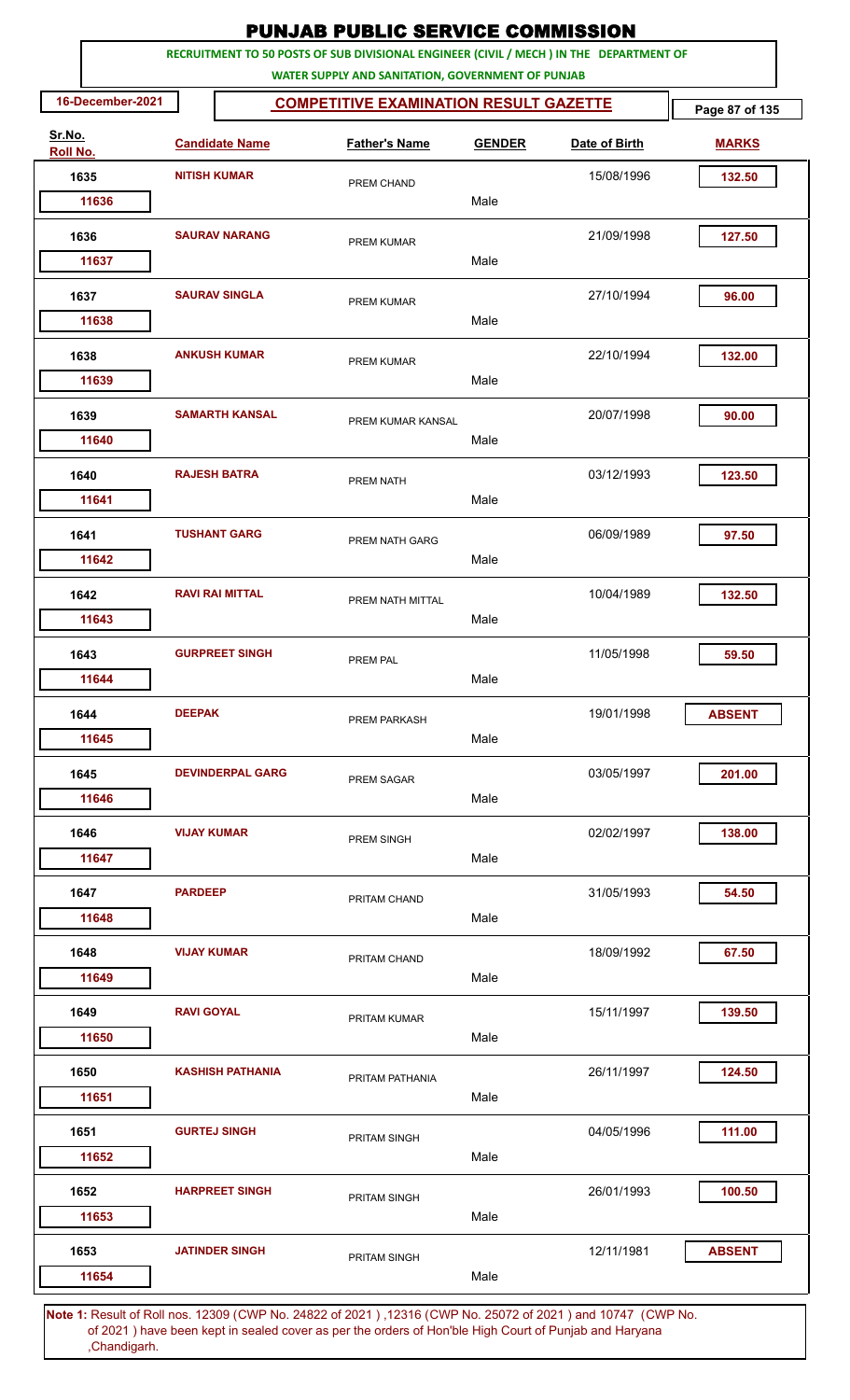| 16-December-2021<br>Sr.No.<br>Roll No.<br>1654<br>11655<br>1655<br>11656 |                    | RECRUITMENT TO 50 POSTS OF SUB DIVISIONAL ENGINEER (CIVIL / MECH ) IN THE DEPARTMENT OF<br><b>Candidate Name</b> | WATER SUPPLY AND SANITATION, GOVERNMENT OF PUNJAB |                                               |               | Page 88 of 135 |  |  |  |  |  |  |  |
|--------------------------------------------------------------------------|--------------------|------------------------------------------------------------------------------------------------------------------|---------------------------------------------------|-----------------------------------------------|---------------|----------------|--|--|--|--|--|--|--|
|                                                                          |                    |                                                                                                                  |                                                   |                                               |               |                |  |  |  |  |  |  |  |
|                                                                          |                    |                                                                                                                  |                                                   | <b>COMPETITIVE EXAMINATION RESULT GAZETTE</b> |               |                |  |  |  |  |  |  |  |
|                                                                          |                    |                                                                                                                  | <b>Father's Name</b>                              | <b>GENDER</b>                                 | Date of Birth | <b>MARKS</b>   |  |  |  |  |  |  |  |
|                                                                          |                    | <b>RAJINDER KUMAR</b>                                                                                            | PRITHI RAJ                                        |                                               | 21/02/1989    | 108.00         |  |  |  |  |  |  |  |
|                                                                          |                    |                                                                                                                  |                                                   | Male                                          |               |                |  |  |  |  |  |  |  |
|                                                                          | <b>CHANDER PAL</b> |                                                                                                                  | PRITHVI RAJ                                       | Male                                          | 21/11/1992    | 126.00         |  |  |  |  |  |  |  |
|                                                                          |                    |                                                                                                                  |                                                   |                                               |               |                |  |  |  |  |  |  |  |
| 1656<br>11657                                                            |                    | <b>SANJAY JALLANDHRA</b>                                                                                         | PRITHVI RAJ                                       | Male                                          | 12/05/1996    | 104.00         |  |  |  |  |  |  |  |
| 1657<br>11658                                                            |                    | <b>SUKHMANDEEP SINGH</b>                                                                                         | PRITPAL SINGH                                     | Male                                          | 07/10/1998    | 132.50         |  |  |  |  |  |  |  |
| 1658<br>11659                                                            |                    | <b>HARINDER SINGH</b>                                                                                            | PRITPAL SINGH                                     | Male                                          | 31/12/1992    | 78.50          |  |  |  |  |  |  |  |
| 1659<br>11660                                                            |                    | <b>PRABHJOT KAUR</b>                                                                                             | PRITPAL SINGH AULAKH                              | Female                                        | 10/11/1996    | 115.50         |  |  |  |  |  |  |  |
| 1660                                                                     | <b>POOJA RANI</b>  |                                                                                                                  | <b>PUNDEV PRASAD</b>                              | Female                                        | 26/04/1996    | 131.00         |  |  |  |  |  |  |  |
| 11661<br>1661                                                            |                    | <b>KESHAV BANSAL</b>                                                                                             | PUNEET AGGARWAL                                   |                                               | 21/02/1994    | 120.00         |  |  |  |  |  |  |  |
| 11662                                                                    |                    |                                                                                                                  |                                                   | Male                                          |               |                |  |  |  |  |  |  |  |
| 1662<br>11663                                                            |                    | <b>JATINDER SINGH</b>                                                                                            | PUNJAB SINGH                                      | Male                                          | 17/10/1991    | 107.50         |  |  |  |  |  |  |  |
| 1663<br>11664                                                            |                    | <b>RAVINDER SINGH</b>                                                                                            | PURAN CHAND                                       | Male                                          | 23/07/1989    | 125.00         |  |  |  |  |  |  |  |
| 1664<br>11665                                                            |                    | <b>NANCY CHOPRA</b>                                                                                              | PURAN PARMESHWAR CHOPRA                           | Female                                        | 28/12/1998    | 130.50         |  |  |  |  |  |  |  |
| 1665<br>11666                                                            |                    | <b>DEEPESH KUMAR GOYAL</b>                                                                                       | PURUSHOTAM GOYAL                                  | Male                                          | 15/08/1995    | 121.50         |  |  |  |  |  |  |  |
| 1666<br>11667                                                            | <b>KAMAL DEEP</b>  |                                                                                                                  | PUSHP NABH                                        | Male                                          | 05/01/1996    | 155.00         |  |  |  |  |  |  |  |
| 1667<br>11668                                                            |                    | <b>PAWANDEEP SINGH CHAHAL</b>                                                                                    | PUSHPAL SINGH CHAHAL                              | Male                                          | 12/09/1994    | 75.00          |  |  |  |  |  |  |  |
| 1668<br>11669                                                            |                    | <b>VIKRANT RANA</b>                                                                                              | PUSHVINDER SINGH                                  | Male                                          | 14/06/1995    | 62.00          |  |  |  |  |  |  |  |
| 1669<br>11670                                                            |                    | <b>MANDHIR SINGH</b>                                                                                             | <b>RACHHPAL SINGH</b>                             | Male                                          | 14/07/1997    | 129.00         |  |  |  |  |  |  |  |
| 1670<br>11671                                                            |                    | <b>GURDEEP SINGH</b>                                                                                             | RACHHPAL SINGH                                    | Male                                          | 11/10/1990    | 107.50         |  |  |  |  |  |  |  |
| 1671<br>11672                                                            |                    | <b>BALRAJ SINGH</b>                                                                                              | RACHHPAL SINGH                                    | Male                                          | 10/11/1990    | 116.50         |  |  |  |  |  |  |  |
| 1672<br>11673                                                            |                    | <b>PRABHJOT SINGH</b>                                                                                            | <b>RACHHPAL SINGH</b>                             | Male                                          | 07/01/1995    | 80.00          |  |  |  |  |  |  |  |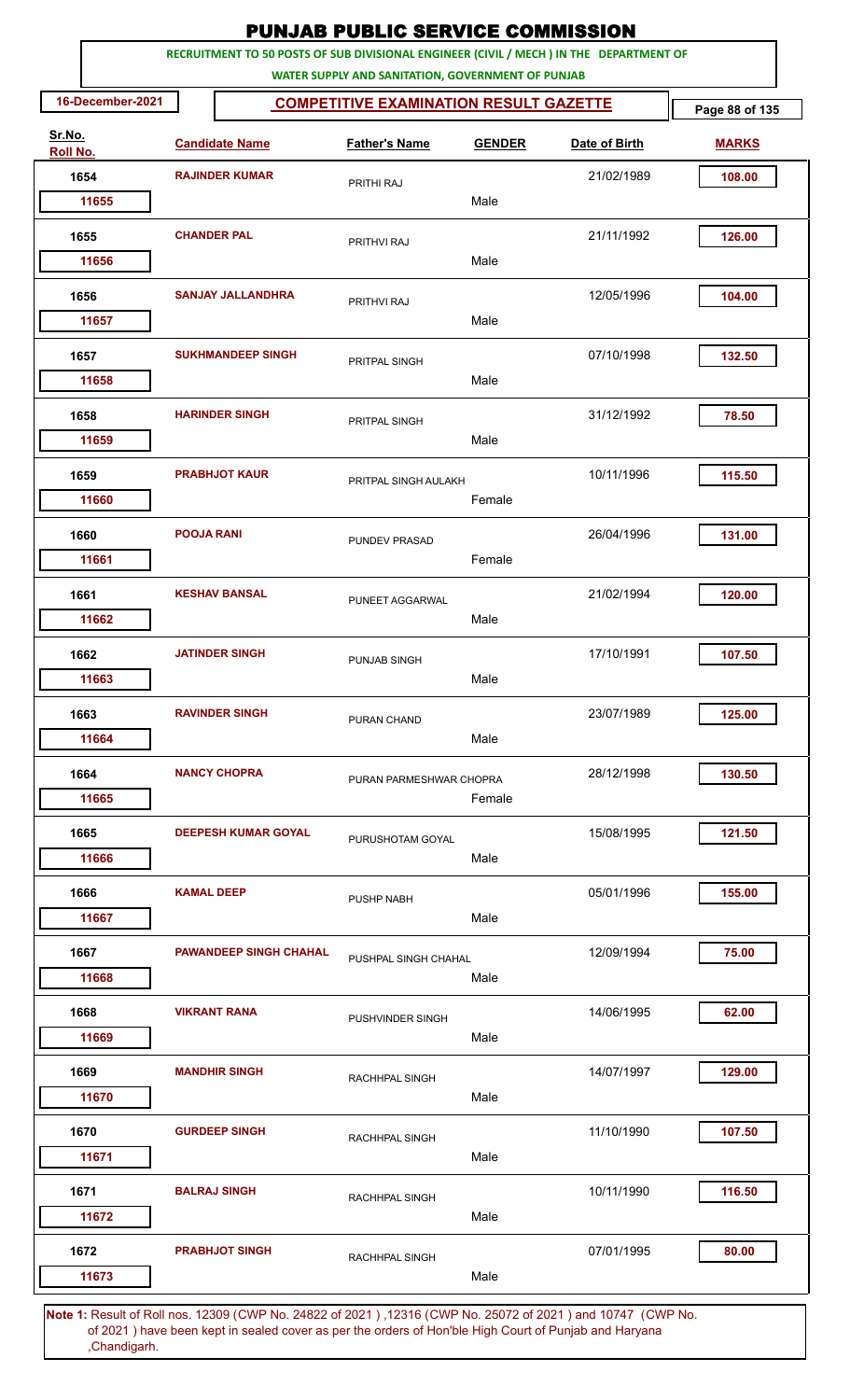|                    |                     |                              | <b>PUNJAB PUBLIC SERVICE COMMISSION</b>                                                                                                      |               |               |                |
|--------------------|---------------------|------------------------------|----------------------------------------------------------------------------------------------------------------------------------------------|---------------|---------------|----------------|
|                    |                     |                              | RECRUITMENT TO 50 POSTS OF SUB DIVISIONAL ENGINEER (CIVIL / MECH ) IN THE DEPARTMENT OF<br>WATER SUPPLY AND SANITATION, GOVERNMENT OF PUNJAB |               |               |                |
| 16-December-2021   |                     |                              | <b>COMPETITIVE EXAMINATION RESULT GAZETTE</b>                                                                                                |               |               | Page 89 of 135 |
| Sr.No.<br>Roll No. |                     | <b>Candidate Name</b>        | <b>Father's Name</b>                                                                                                                         | <b>GENDER</b> | Date of Birth | <b>MARKS</b>   |
| 1673               |                     | <b>RAJAT CHOUDHARY</b>       | RACHPAL SINGH                                                                                                                                |               | 21/06/1995    | 115.50         |
| 11674              |                     |                              |                                                                                                                                              | Male          |               |                |
| 1674               |                     | <b>AMRITPAL KAUR</b>         | <b>RAGHBIR SINGH</b>                                                                                                                         |               | 08/04/1994    | 105.00         |
| 11675              |                     |                              |                                                                                                                                              | Female        |               |                |
| 1675<br>11676      | <b>MANISH</b>       |                              | RAGHUBIR KARWASRA                                                                                                                            | Male          | 20/03/1993    | 168.00         |
| 1676               | <b>SOURAV SAINI</b> |                              | <b>RAGHUBIR SINGH</b>                                                                                                                        |               | 25/04/1995    | 135.00         |
| 11677              |                     |                              |                                                                                                                                              | Male          |               |                |
| 1677<br>11678      |                     | <b>GURPREET SINGH GALSIN</b> | <b>RAGHUBIR SINGH</b>                                                                                                                        | Male          | 17/02/1990    | 106.50         |
| 1678               | <b>VIJAY VERMA</b>  |                              | RAI SAHIB VERMA                                                                                                                              |               | 23/12/1990    | 52.00          |
| 11679              |                     |                              |                                                                                                                                              | Male          |               |                |
| 1679<br>11680      | <b>DALVIR SINGH</b> |                              | <b>RAI SINGH</b>                                                                                                                             | Male          | 11/01/1994    | 81.50          |
|                    |                     | <b>TARUNPREET SINGH</b>      |                                                                                                                                              |               | 05/12/1996    | 122.00         |
| 1680<br>11681      |                     |                              | RAJ BAHADUR SINGH                                                                                                                            | Male          |               |                |
| 1681               | <b>RAM SAROOP</b>   |                              | RAJ KAPOOR                                                                                                                                   |               | 27/08/1991    | 103.00         |
| 11682              |                     |                              |                                                                                                                                              | Male          |               |                |
| 1682               | <b>NARESH</b>       |                              | <b>RAJ KUMAR</b>                                                                                                                             |               | 21/09/1993    | 111.00         |
| 11683              |                     |                              |                                                                                                                                              | Male          |               |                |
| 1683<br>11684      | <b>KAPIL GARG</b>   |                              | RAJ KUMAR                                                                                                                                    | Male          | 08/08/1999    | 57.50          |
|                    |                     |                              |                                                                                                                                              |               |               |                |
| 1684<br>11685      |                     | <b>SACHIN GOYAL</b>          | RAJ KUMAR                                                                                                                                    | Male          | 29/06/1994    | 102.00         |
| 1685               |                     | <b>NISHANT GARG</b>          | <b>RAJ KUMAR</b>                                                                                                                             |               | 05/01/1994    | 120.50         |
| 11686              |                     |                              |                                                                                                                                              | Male          |               |                |
| 1686               | <b>DIKSHU SAINI</b> |                              | <b>RAJ KUMAR</b>                                                                                                                             |               | 07/11/1999    | 128.00         |
| 11687              |                     |                              |                                                                                                                                              | Male          |               |                |
| 1687               | <b>GAGANDEEP</b>    |                              | RAJ KUMAR                                                                                                                                    |               | 16/01/1994    | 133.00         |
| 11688              |                     |                              |                                                                                                                                              | Male          |               |                |
| 1688<br>11689      | <b>ADITYA RAJ</b>   |                              | RAJ KUMAR                                                                                                                                    | Male          | 07/03/1995    | 93.00          |
| 1689               | <b>SNEHA</b>        |                              |                                                                                                                                              |               | 01/06/1995    | 113.00         |
| 11690              |                     |                              | RAJ KUMAR                                                                                                                                    | Female        |               |                |
| 1690               |                     | <b>PANKAJ KUMAR</b>          | RAJ KUMAR                                                                                                                                    |               | 08/06/1998    | <b>ABSENT</b>  |
| 11691              |                     |                              |                                                                                                                                              | Male          |               |                |
| 1691<br>11692      | <b>JASBIR SINGH</b> |                              | <b>RAJ KUMAR</b>                                                                                                                             | Male          | 23/06/1993    | 116.00         |
|                    |                     |                              | Note 1: Pesult of Pollings, 12300 (CMP No. 24822 of 2021), 12316 (CMP No. 25072 of 2021) and 10747. (CMP No.                                 |               |               |                |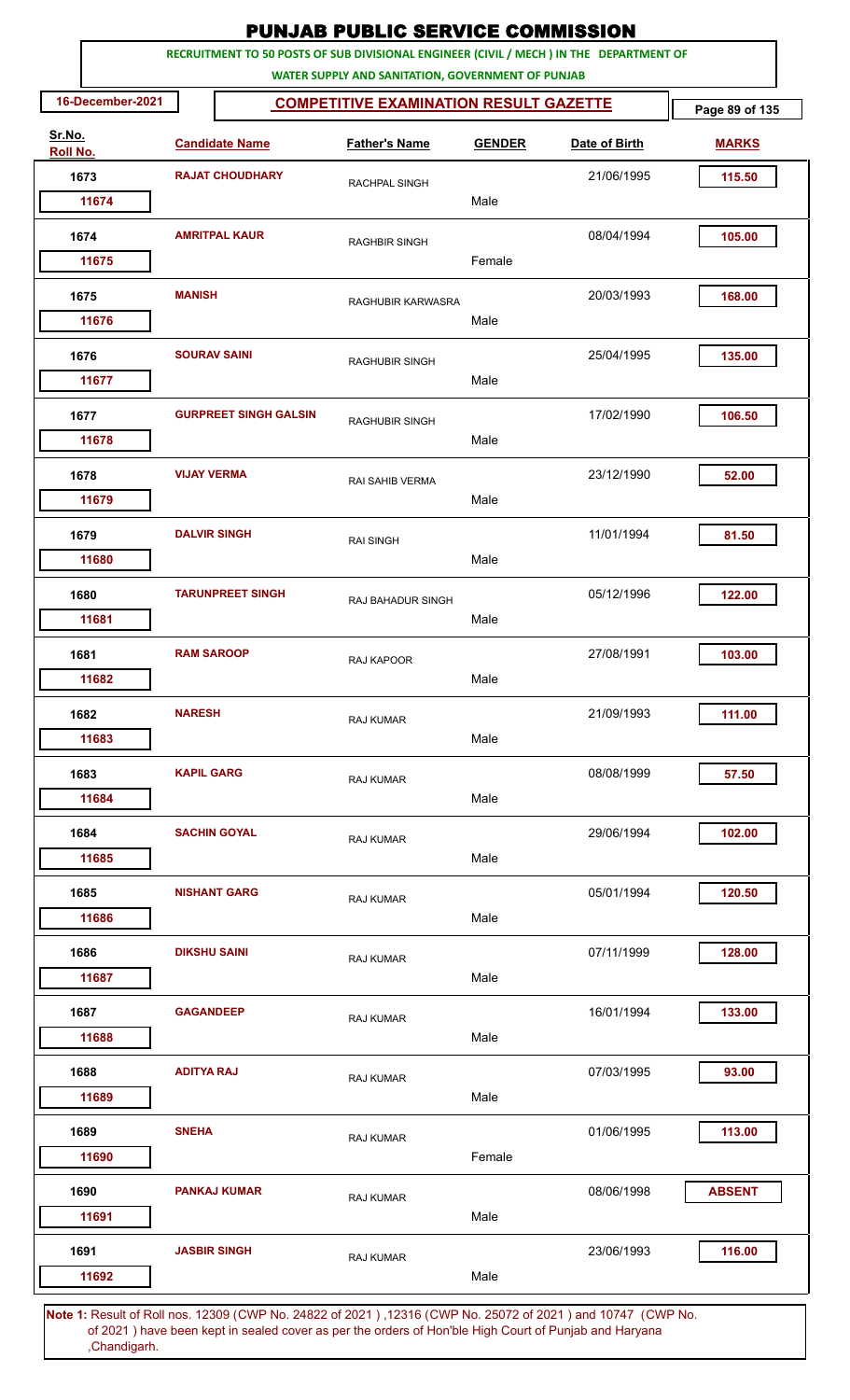|                    |                  |                    |                             | <b>PUNJAB PUBLIC SERVICE COMMISSION</b>                                                                                                      |               |               |                |
|--------------------|------------------|--------------------|-----------------------------|----------------------------------------------------------------------------------------------------------------------------------------------|---------------|---------------|----------------|
|                    |                  |                    |                             | RECRUITMENT TO 50 POSTS OF SUB DIVISIONAL ENGINEER (CIVIL / MECH ) IN THE DEPARTMENT OF<br>WATER SUPPLY AND SANITATION, GOVERNMENT OF PUNJAB |               |               |                |
|                    | 16-December-2021 |                    |                             | <b>COMPETITIVE EXAMINATION RESULT GAZETTE</b>                                                                                                |               |               | Page 90 of 135 |
| Sr.No.<br>Roll No. |                  |                    | <b>Candidate Name</b>       | <b>Father's Name</b>                                                                                                                         | <b>GENDER</b> | Date of Birth | <b>MARKS</b>   |
| 1692               |                  |                    | <b>SUKHPREET SINGH</b>      | <b>RAJ KUMAR</b>                                                                                                                             |               | 06/10/1994    | 112.50         |
|                    | 11693            |                    |                             |                                                                                                                                              | Male          |               |                |
| 1693               | 11694            | <b>PARAS VERMA</b> |                             | RAJ KUMAR                                                                                                                                    | Male          | 01/04/1994    | 145.50         |
|                    |                  |                    |                             |                                                                                                                                              |               |               |                |
| 1694               | 11695            |                    | <b>AKSHIT RAJ BABBAR</b>    | RAJ KUMAR BABBAR                                                                                                                             | Male          | 13/08/1994    | 78.00          |
| 1695               |                  | <b>AKANKSHA</b>    |                             |                                                                                                                                              |               | 22/06/1996    | 102.00         |
|                    | 11696            |                    |                             | RAJ KUMAR BANSAL                                                                                                                             | Female        |               |                |
| 1696               |                  |                    | <b>KETAN CHAUDHARY</b>      | RAJ KUMAR CHAUDHARY                                                                                                                          |               | 28/08/1997    | 117.00         |
|                    | 11697            |                    |                             |                                                                                                                                              | Male          |               |                |
| 1697               | 11698            |                    | <b>SHIV KUMAR GUPTA</b>     | <b>RAJ KUMAR GUPTA</b>                                                                                                                       | Male          | 10/11/1995    | 127.50         |
| 1698               |                  |                    | <b>VIKRAM SINGH JANOTRA</b> | RAJ KUMAR JANOTRA                                                                                                                            |               | 01/01/1991    | 127.00         |
|                    | 11699            |                    |                             |                                                                                                                                              | Male          |               |                |
| 1699               |                  |                    | <b>MADHAV JINDAL</b>        | <b>RAJ KUMAR JINDAL</b>                                                                                                                      |               | 15/09/1993    | 120.00         |
|                    | 11700            |                    |                             |                                                                                                                                              | Male          |               |                |
| 1700               |                  | <b>MOHIT KUMAR</b> |                             | RAJ KUMAR KHANOD                                                                                                                             |               | 10/08/1993    | 134.00         |
|                    | 11701            |                    |                             |                                                                                                                                              | Male          |               |                |
| 1701               |                  | <b>VIKRAM NAIN</b> |                             | RAJ KUMAR NAIN                                                                                                                               |               | 30/08/1997    | 174.00         |
|                    | 11702            |                    |                             |                                                                                                                                              | Male          |               |                |
| 1702               |                  |                    | <b>AASHISH KUMAR RANA</b>   | <b>RAJ KUMAR RANA</b>                                                                                                                        |               | 15/04/1993    | 113.00         |
|                    | 11703            |                    |                             |                                                                                                                                              | Male          |               |                |
| 1703               |                  |                    | <b>SUMIT SHARMA</b>         | RAJ KUMAR SHARMA                                                                                                                             |               | 28/02/1995    | 152.50         |
|                    | 11704            |                    |                             |                                                                                                                                              | Male          |               |                |
| 1704               |                  |                    | <b>PUNEET SHARMA</b>        | <b>RAJ KUMAR SHARMA</b>                                                                                                                      |               | 04/11/1991    | 127.50         |
|                    | 11705            |                    |                             |                                                                                                                                              | Male          |               |                |
| 1705               |                  |                    | <b>MOZAM SINGLA</b>         | <b>RAJ KUMAR SINGLA</b>                                                                                                                      |               | 06/08/1997    | 165.00         |
|                    | 11706            |                    |                             |                                                                                                                                              | Male          |               |                |
| 1706               |                  | <b>ARUN KUMAR</b>  |                             | RAJ PAL                                                                                                                                      |               | 01/08/1997    | 148.50         |
|                    | 11707            |                    |                             |                                                                                                                                              | Male          |               |                |
| 1707               | 11708            |                    | <b>CHANDAN GROVER</b>       | RAJ PAUL GROVER                                                                                                                              | Male          | 19/09/1992    | 100.00         |
|                    |                  |                    | <b>HARJEET SINGH</b>        |                                                                                                                                              |               | 13/02/1992    | 115.00         |
| 1708               | 11709            |                    |                             | <b>RAJ SINGH</b>                                                                                                                             | Male          |               |                |
| 1709               |                  |                    | <b>KULDEEP SINGH</b>        | <b>RAJ SINGH</b>                                                                                                                             |               | 15/02/1992    | 72.50          |
|                    | 11710            |                    |                             |                                                                                                                                              | Male          |               |                |
| 1710               |                  |                    | <b>HARDEEP SINGH</b>        | <b>RAJ SINGH</b>                                                                                                                             |               | 15/05/1995    | 51.50          |
|                    | 11711            |                    |                             |                                                                                                                                              | Male          |               |                |
|                    |                  |                    |                             |                                                                                                                                              |               |               |                |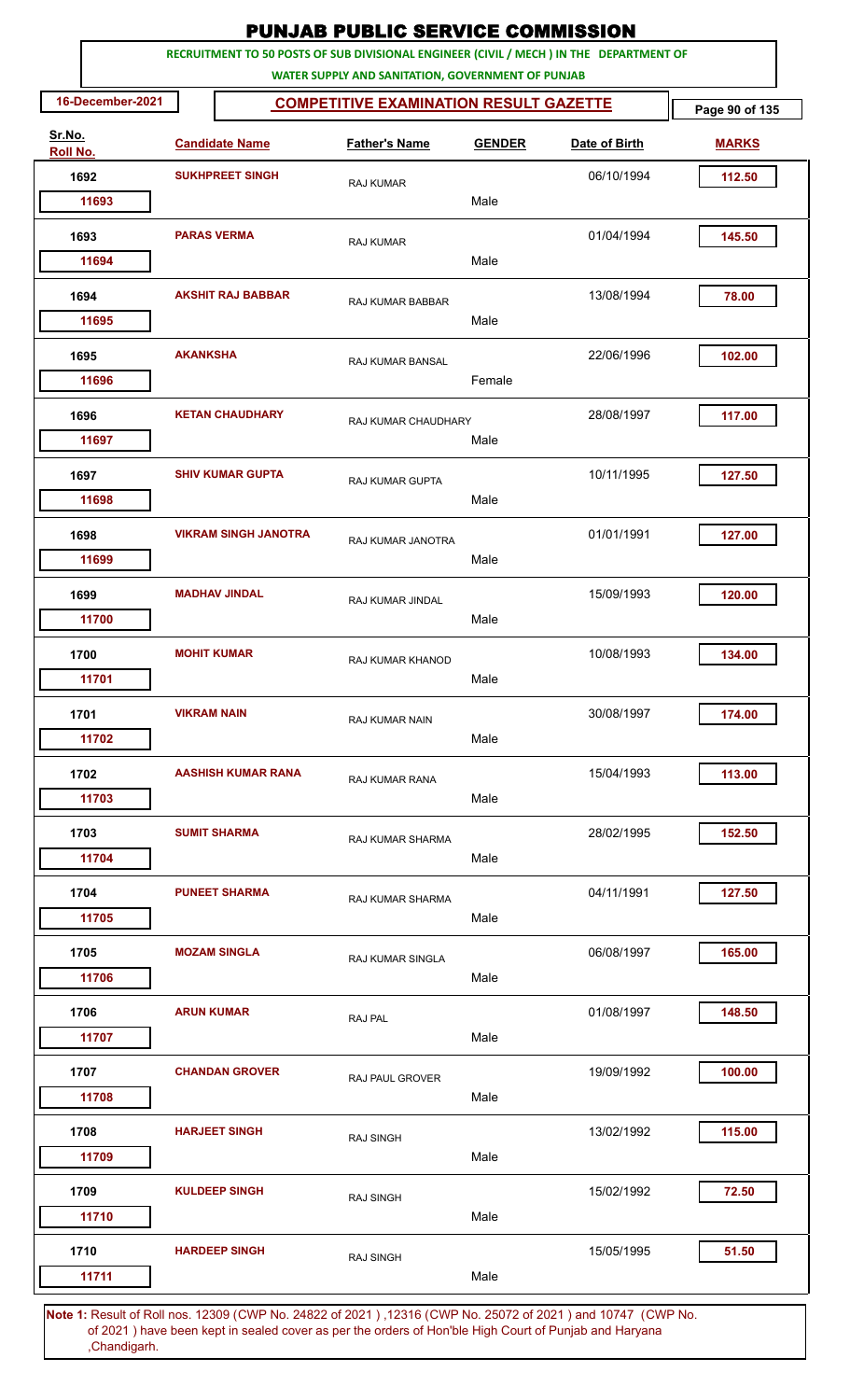|                           |                  |                    |                            | <b>PUNJAB PUBLIC SERVICE COMMISSION</b>                                                                                                      |               |               |                |
|---------------------------|------------------|--------------------|----------------------------|----------------------------------------------------------------------------------------------------------------------------------------------|---------------|---------------|----------------|
|                           |                  |                    |                            | RECRUITMENT TO 50 POSTS OF SUB DIVISIONAL ENGINEER (CIVIL / MECH ) IN THE DEPARTMENT OF<br>WATER SUPPLY AND SANITATION, GOVERNMENT OF PUNJAB |               |               |                |
|                           | 16-December-2021 |                    |                            | <b>COMPETITIVE EXAMINATION RESULT GAZETTE</b>                                                                                                |               |               | Page 91 of 135 |
| Sr.No.<br><b>Roll No.</b> |                  |                    | <b>Candidate Name</b>      | <b>Father's Name</b>                                                                                                                         | <b>GENDER</b> | Date of Birth | <b>MARKS</b>   |
|                           | 1711             |                    | <b>SIDHARTH SINGH RANA</b> | RAJBIR SINGH RANA                                                                                                                            |               | 08/03/1997    | 130.50         |
|                           | 11712            |                    |                            |                                                                                                                                              | Male          |               |                |
|                           | 1712             | <b>GAURAV VATS</b> |                            | <b>RAJBIR VATS</b>                                                                                                                           |               | 25/09/1991    | 105.50         |
|                           | 11713            |                    |                            |                                                                                                                                              | Male          |               |                |
|                           | 1713             |                    | <b>SALEEM KHAN</b>         | <b>RAJE KHAN</b>                                                                                                                             |               | 05/07/1992    | 86.50          |
|                           | 11714            |                    |                            |                                                                                                                                              | Male          |               |                |
|                           | 1714             |                    | <b>PRAJWAL SHARMA</b>      | RAJEEV SHARMA                                                                                                                                |               | 19/01/1998    | 153.50         |
|                           | 11715            |                    |                            |                                                                                                                                              | Male          |               |                |
|                           | 1715             |                    | <b>PARKASH LAKESER</b>     | <b>RAJENDER KUMAR</b>                                                                                                                        |               | 09/08/1993    | 180.50         |
|                           | 11716            |                    |                            |                                                                                                                                              | Male          |               |                |
|                           | 1716             | <b>GAGAN DEEP</b>  |                            | <b>RAJENDER KUMAR</b>                                                                                                                        |               | 15/12/1992    | 79.50          |
|                           | 11717            |                    |                            |                                                                                                                                              | Male          |               |                |
|                           | 1717             | <b>ANIL KUMAR</b>  |                            | <b>RAJENDER SINGH</b>                                                                                                                        |               | 12/06/1996    | 115.50         |
|                           | 11718            |                    |                            |                                                                                                                                              | Male          |               |                |
|                           | 1718             | <b>RINKI DEVI</b>  |                            | <b>RAJENDER SINGH</b>                                                                                                                        |               | 17/04/1993    | 94.00          |
|                           | 11719            |                    |                            |                                                                                                                                              | Female        |               |                |
|                           | 1719             |                    | <b>SHUBHAM NIRWAL</b>      | RAJENDRA SINGH                                                                                                                               |               | 14/05/1996    | 195.50         |
|                           | 11720            |                    |                            |                                                                                                                                              | Male          |               |                |
|                           | 1720             |                    | <b>SHUBHAM DOGRA</b>       | <b>RAJESH DOGRA</b>                                                                                                                          |               | 18/09/1994    | 168.50         |
|                           | 11721            |                    |                            |                                                                                                                                              | Male          |               |                |
|                           | 1721             |                    | <b>VAIBHAV DUTTA</b>       | RAJESH DUTTA                                                                                                                                 |               | 13/04/1996    | 100.50         |
|                           | 11722            |                    |                            |                                                                                                                                              | Male          |               |                |
|                           | 1722             | <b>KABIR GILL</b>  |                            | <b>RAJESH GILL</b>                                                                                                                           |               | 04/07/1997    | <b>ABSENT</b>  |
|                           | 11723            |                    |                            |                                                                                                                                              | Male          |               |                |
|                           | 1723             |                    | <b>PIYUSH GOYAL</b>        | RAJESH GOYAL                                                                                                                                 |               | 26/04/1996    | 135.50         |
|                           | 11724            |                    |                            |                                                                                                                                              | Male          |               |                |
|                           | 1724             | <b>ANMOL GARG</b>  |                            | <b>RAJESH GUPTA</b>                                                                                                                          |               | 10/12/1994    | 118.50         |
|                           | 11725            |                    |                            |                                                                                                                                              | Male          |               |                |
|                           | 1725             | <b>MANI GUPTA</b>  |                            | <b>RAJESH GUPTA</b>                                                                                                                          |               | 23/09/1995    | 146.00         |
|                           | 11726            |                    |                            |                                                                                                                                              | Male          |               |                |
|                           | 1726             |                    | <b>ABHIMANYU KANDA</b>     | RAJESH KANDA                                                                                                                                 |               | 20/08/1992    | 112.00         |
|                           | 11727            |                    |                            |                                                                                                                                              | Male          |               |                |
|                           | 1727             | <b>RAJDEEP</b>     |                            | RAJESH KARWASRA                                                                                                                              |               | 16/10/1993    | 102.00         |
|                           | 11728            |                    |                            |                                                                                                                                              | Male          |               |                |
|                           | 1728             |                    | <b>PRANAV KHANNA</b>       | RAJESH KHANNA                                                                                                                                |               | 08/09/1994    | 167.00         |
|                           | 11729            |                    |                            |                                                                                                                                              | Male          |               |                |
|                           | 1729             |                    | <b>RAJJAT SINGLA</b>       | <b>RAJESH KUMAR</b>                                                                                                                          |               | 16/06/1997    | 168.00         |
|                           | 11730            |                    |                            |                                                                                                                                              | Male          |               |                |
|                           |                  |                    |                            |                                                                                                                                              |               |               |                |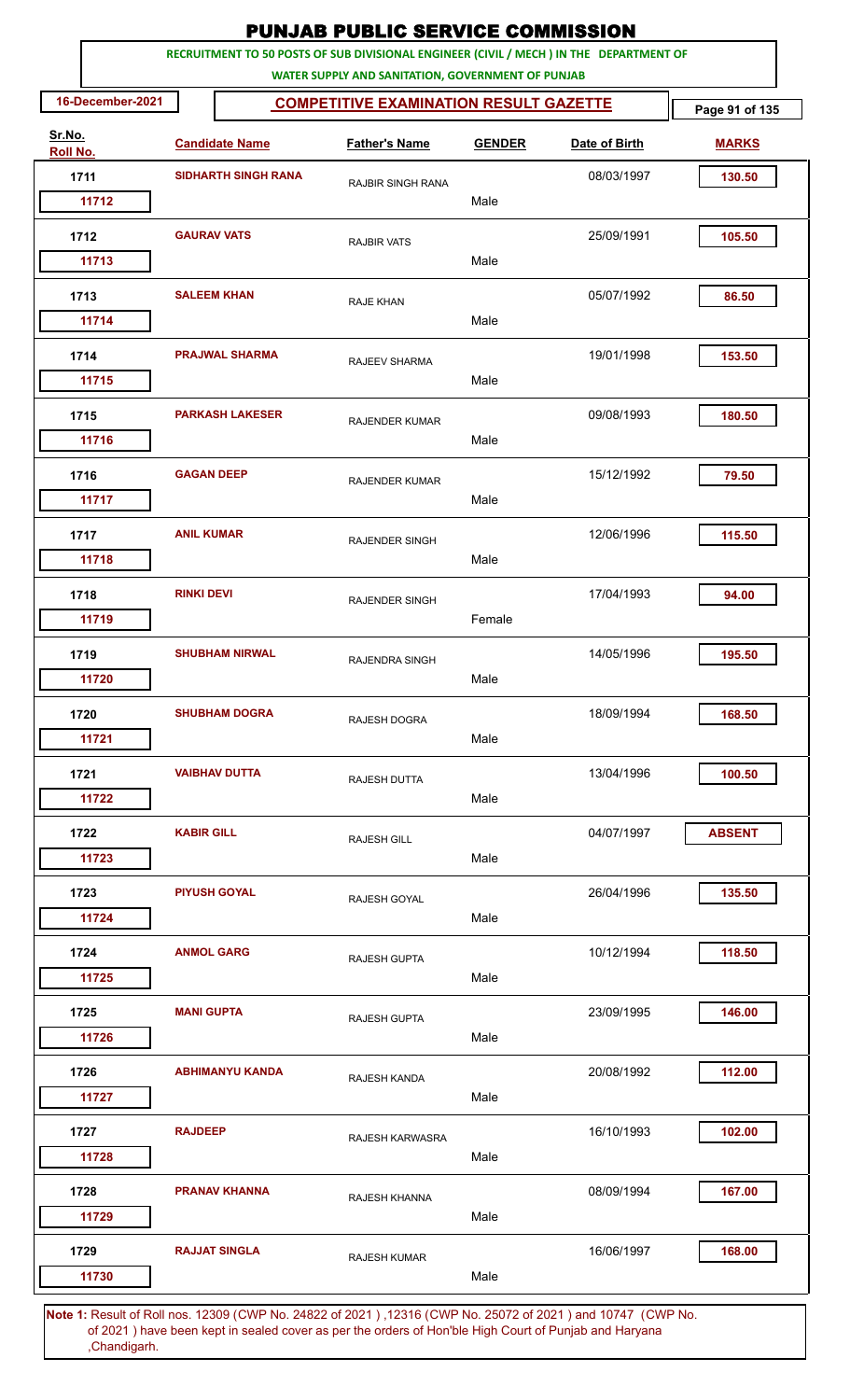|                    |                   |                            | <b>PUNJAB PUBLIC SERVICE COMMISSION</b>                                                                                                      |               |                                                                                                             |                |
|--------------------|-------------------|----------------------------|----------------------------------------------------------------------------------------------------------------------------------------------|---------------|-------------------------------------------------------------------------------------------------------------|----------------|
|                    |                   |                            | RECRUITMENT TO 50 POSTS OF SUB DIVISIONAL ENGINEER (CIVIL / MECH ) IN THE DEPARTMENT OF<br>WATER SUPPLY AND SANITATION, GOVERNMENT OF PUNJAB |               |                                                                                                             |                |
| 16-December-2021   |                   |                            | <b>COMPETITIVE EXAMINATION RESULT GAZETTE</b>                                                                                                |               |                                                                                                             | Page 92 of 135 |
| Sr.No.<br>Roll No. |                   | <b>Candidate Name</b>      | <b>Father's Name</b>                                                                                                                         | <b>GENDER</b> | Date of Birth                                                                                               | <b>MARKS</b>   |
| 1730               |                   | <b>SUGAM BHALLA</b>        | <b>RAJESH KUMAR</b>                                                                                                                          |               | 13/12/1995                                                                                                  | 151.50         |
| 11731              |                   |                            |                                                                                                                                              | Male          |                                                                                                             |                |
| 1731               |                   | <b>MANIK AGGARWAL</b>      | <b>RAJESH KUMAR</b>                                                                                                                          |               | 30/09/1997                                                                                                  | 96.50          |
| 11732              |                   |                            |                                                                                                                                              | Male          |                                                                                                             |                |
| 1732               |                   | <b>NIKHIL KUMAR</b>        | <b>RAJESH KUMAR</b>                                                                                                                          |               | 27/04/1994                                                                                                  | 109.50         |
| 11733              |                   |                            |                                                                                                                                              | Male          |                                                                                                             |                |
| 1733               |                   | <b>MOHIT SADANA</b>        | <b>RAJESH KUMAR</b>                                                                                                                          |               | 15/08/1996                                                                                                  | 120.00         |
| 11734              |                   |                            |                                                                                                                                              | Male          |                                                                                                             |                |
| 1734               |                   | <b>DEEPAK KUMAR</b>        | <b>RAJESH KUMAR</b>                                                                                                                          |               | 01/01/1995                                                                                                  | 106.00         |
| 11735              |                   |                            |                                                                                                                                              | Male          |                                                                                                             |                |
| 1735               | <b>RAHUL</b>      |                            | <b>RAJESH KUMAR</b>                                                                                                                          |               | 29/05/1996                                                                                                  | 160.50         |
| 11736              |                   |                            |                                                                                                                                              | Male          |                                                                                                             |                |
| 1736               |                   | <b>ASHISH GOYAL</b>        | <b>RAJESH KUMAR</b>                                                                                                                          |               | 22/11/1996                                                                                                  | 151.50         |
| 11737              |                   |                            |                                                                                                                                              | Male          |                                                                                                             |                |
| 1737               | <b>ROHILSAGAR</b> |                            | RAJESH KUMAR SAGAR                                                                                                                           |               | 06/12/1998                                                                                                  | 49.00          |
| 11738              |                   |                            |                                                                                                                                              | Male          |                                                                                                             |                |
| 1738               |                   | <b>ARNAV SHARMA</b>        | RAJESH KUMAR SHARMA                                                                                                                          |               | 06/12/1995                                                                                                  | 99.00          |
| 11739              |                   |                            |                                                                                                                                              | Male          |                                                                                                             |                |
| 1739               |                   | <b>LOKINDER VERMA</b>      | RAJESH KUMAR VERMA                                                                                                                           |               | 04/10/1993                                                                                                  | 156.50         |
| 11740              |                   |                            |                                                                                                                                              | Male          |                                                                                                             |                |
| 1740               |                   | <b>ROHAN DHIMAN</b>        | RAJESH NARAYAN DHIMAN                                                                                                                        |               | 30/05/1995                                                                                                  | 158.00         |
| 11741              |                   |                            |                                                                                                                                              | Male          |                                                                                                             |                |
| 1741               |                   | <b>CHETAN RAJPUT</b>       | RAJESH RAJPUT                                                                                                                                |               | 23/02/1998                                                                                                  | 80.00          |
| 11742              |                   |                            |                                                                                                                                              | Male          |                                                                                                             |                |
| 1742               |                   | <b>VIRAT RANJAN</b>        | <b>RAJESH RANJAN</b>                                                                                                                         |               | 03/09/1997                                                                                                  | 173.50         |
| 11743              |                   |                            |                                                                                                                                              | Male          |                                                                                                             |                |
| 1743               |                   | <b>SHIVAM VASHISHT</b>     | RAJESH VASHISHT                                                                                                                              |               | 25/01/1997                                                                                                  | 150.50         |
| 11744              |                   |                            |                                                                                                                                              | Male          |                                                                                                             |                |
| 1744               |                   | <b>ABHINANDAN BHARDWAJ</b> | RAJESHWAR BHARDWAJ                                                                                                                           |               | 28/08/1995                                                                                                  | 112.00         |
| 11745              |                   |                            |                                                                                                                                              | Male          |                                                                                                             |                |
| 1745               |                   | <b>UDHAY SINGH KATAL</b>   | RAJESHWAR SINGH                                                                                                                              |               | 02/09/1995                                                                                                  | 65.50          |
| 11746              |                   |                            |                                                                                                                                              | Male          |                                                                                                             |                |
| 1746               | <b>SAVEEN</b>     |                            | <b>RAJINDER ARORA</b>                                                                                                                        |               | 17/12/1996                                                                                                  | 136.00         |
| 11747              |                   |                            |                                                                                                                                              | Female        |                                                                                                             |                |
| 1747               |                   | <b>LOVEKESH GOYAL</b>      | RAJINDER GOYAL                                                                                                                               |               | 11/10/1995                                                                                                  | 114.00         |
| 11748              |                   |                            |                                                                                                                                              | Male          |                                                                                                             |                |
| 1748               |                   | <b>MOHIT KHURANA</b>       | RAJINDER KHURANA                                                                                                                             |               | 17/05/1987                                                                                                  | 84.00          |
| 11749              |                   |                            |                                                                                                                                              | Male          |                                                                                                             |                |
|                    |                   |                            |                                                                                                                                              |               | Note 1: Result of Roll nos. 12309 (CWP No. 24822 of 2021), 12316 (CWP No. 25072 of 2021) and 10747 (CWP No. |                |

 of 2021 ) have been kept in sealed cover as per the orders of Hon'ble High Court of Punjab and Haryana ,Chandigarh.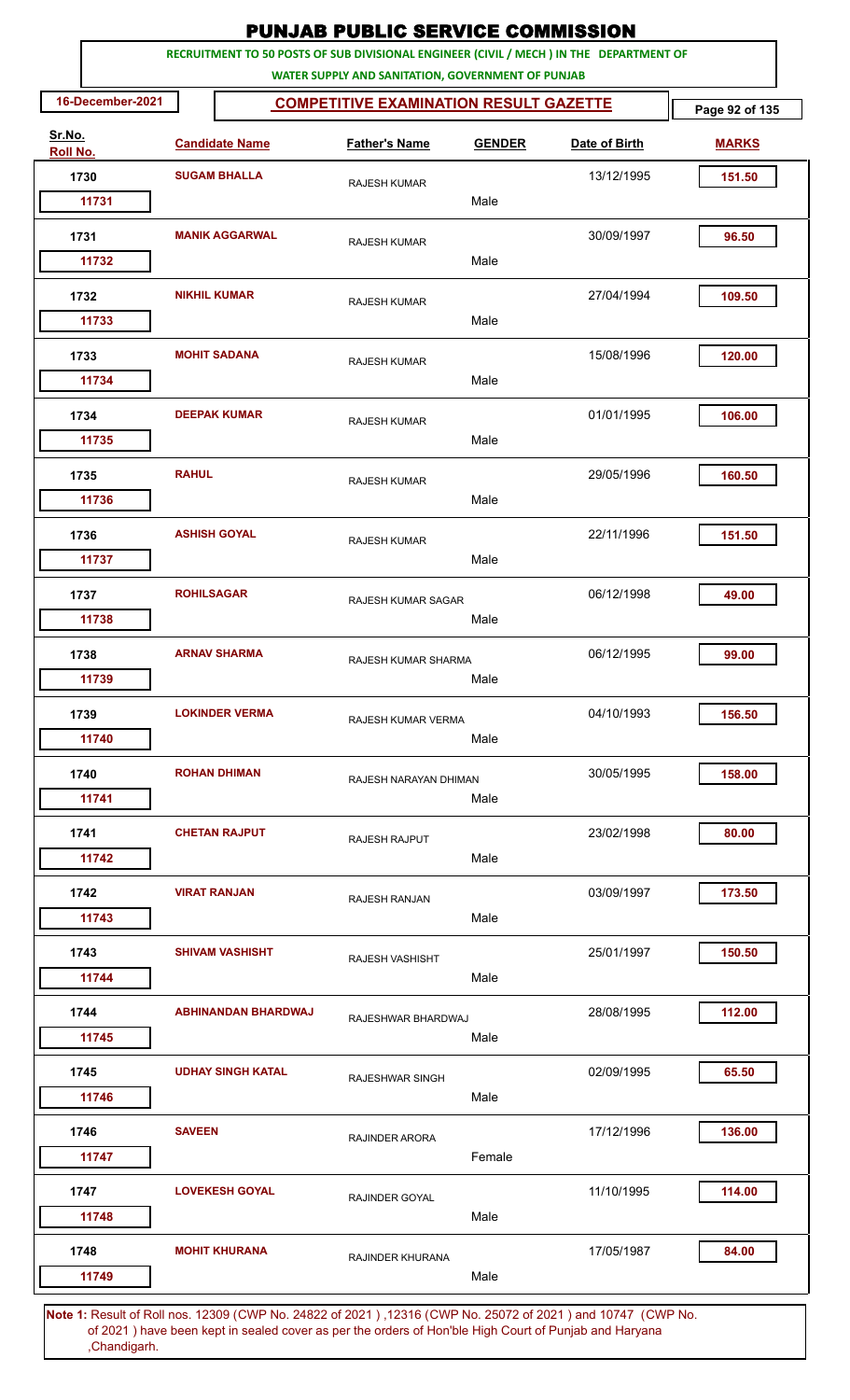| RECRUITMENT TO 50 POSTS OF SUB DIVISIONAL ENGINEER (CIVIL / MECH ) IN THE DEPARTMENT OF<br>WATER SUPPLY AND SANITATION, GOVERNMENT OF PUNJAB<br>16-December-2021<br><b>COMPETITIVE EXAMINATION RESULT GAZETTE</b><br>Sr.No.<br><b>Candidate Name</b><br><b>Father's Name</b><br><b>GENDER</b><br>Date of Birth<br>Roll No.<br><b>MANIK VERMA</b><br>13/12/1997<br>1749<br><b>RAJINDER KUMAR</b> | Page 93 of 135<br><b>MARKS</b><br>90.00 |
|-------------------------------------------------------------------------------------------------------------------------------------------------------------------------------------------------------------------------------------------------------------------------------------------------------------------------------------------------------------------------------------------------|-----------------------------------------|
|                                                                                                                                                                                                                                                                                                                                                                                                 |                                         |
|                                                                                                                                                                                                                                                                                                                                                                                                 |                                         |
|                                                                                                                                                                                                                                                                                                                                                                                                 |                                         |
|                                                                                                                                                                                                                                                                                                                                                                                                 |                                         |
| Male<br>11750                                                                                                                                                                                                                                                                                                                                                                                   |                                         |
| <b>JATIN NARULA</b><br>10/10/1999<br>1750<br><b>RAJINDER KUMAR</b>                                                                                                                                                                                                                                                                                                                              | 94.50                                   |
| Male<br>11751                                                                                                                                                                                                                                                                                                                                                                                   |                                         |
| <b>SAGAR</b><br>22/08/1994<br>1751<br><b>RAJINDER KUMAR</b><br>Male<br>11752                                                                                                                                                                                                                                                                                                                    | <b>ABSENT</b>                           |
| <b>AKHIL GALHOTRA</b><br>1752<br>05/11/1992                                                                                                                                                                                                                                                                                                                                                     | 120.00                                  |
| <b>RAJINDER KUMAR</b><br>Male<br>11753                                                                                                                                                                                                                                                                                                                                                          |                                         |
| <b>CHITRESH</b><br>05/10/1990<br>1753<br><b>RAJINDER KUMAR</b>                                                                                                                                                                                                                                                                                                                                  | 73.50                                   |
| Male<br>11754                                                                                                                                                                                                                                                                                                                                                                                   |                                         |
| <b>AMANPREET TANGRI</b><br>18/01/1991<br>1754<br><b>RAJINDER KUMAR</b>                                                                                                                                                                                                                                                                                                                          | 103.50                                  |
| 11755<br>Male                                                                                                                                                                                                                                                                                                                                                                                   |                                         |
| <b>LAVISH GARG</b><br>06/01/1999<br>1755<br><b>RAJINDER KUMAR</b>                                                                                                                                                                                                                                                                                                                               | 87.00                                   |
| Male<br>11756                                                                                                                                                                                                                                                                                                                                                                                   |                                         |
| <b>CHANDER SHEKHAR</b><br>07/10/1991<br>1756<br><b>RAJINDER KUMAR</b><br>Male                                                                                                                                                                                                                                                                                                                   | 117.50                                  |
| 11757                                                                                                                                                                                                                                                                                                                                                                                           |                                         |
| 15/10/1994<br><b>RAHUL KATHURIA</b><br>1757<br><b>RAJINDER KUMAR</b><br>Male<br>11758                                                                                                                                                                                                                                                                                                           | 167.00                                  |
| 1758<br><b>MOHIT TALKOTRA</b><br>10/01/1996<br><b>RAJINDER KUMAR</b>                                                                                                                                                                                                                                                                                                                            | 91.50                                   |
| Male<br>11759                                                                                                                                                                                                                                                                                                                                                                                   |                                         |
| <b>VARUN KUMAR MITTAL</b><br>02/01/1996<br>1759<br><b>RAJINDER KUMAR</b>                                                                                                                                                                                                                                                                                                                        | 131.50                                  |
| 11760<br>Male                                                                                                                                                                                                                                                                                                                                                                                   |                                         |
| 19/04/1995<br>1760<br>YOGESH GARG<br><b>RAJINDER KUMAR GARG</b>                                                                                                                                                                                                                                                                                                                                 | 140.00                                  |
| 11761<br>Male                                                                                                                                                                                                                                                                                                                                                                                   |                                         |
| <b>AYUSH GOYAL</b><br>1761<br>01/05/1996<br>RAJINDER KUMAR GOYAL                                                                                                                                                                                                                                                                                                                                | 181.00                                  |
| Male<br>11762                                                                                                                                                                                                                                                                                                                                                                                   |                                         |
| <b>ANSHUL SONI</b><br>13/10/1993<br>1762<br>RAJINDER KUMAR SONI                                                                                                                                                                                                                                                                                                                                 | <b>ABSENT</b>                           |
| Male<br>11763                                                                                                                                                                                                                                                                                                                                                                                   |                                         |
| 06/04/1992<br>1763<br><b>KUMAR SAMPANN</b><br>RAJINDER KUMAR TANDAN<br>11764<br>Male                                                                                                                                                                                                                                                                                                            | 112.50                                  |
| <b>AMANDEEP</b>                                                                                                                                                                                                                                                                                                                                                                                 |                                         |
| 1764<br>28/09/1997<br>RAJINDER PAL<br>Male<br>11765                                                                                                                                                                                                                                                                                                                                             | 84.50                                   |
| <b>SHUBHAM</b><br>21/06/1992<br>1765                                                                                                                                                                                                                                                                                                                                                            | 55.00                                   |
| RAJINDER PAL<br>11766<br>Male                                                                                                                                                                                                                                                                                                                                                                   |                                         |
| <b>SANT SINGH</b><br>1766<br>22/04/1996<br>RAJINDER PAL SINGH                                                                                                                                                                                                                                                                                                                                   | 99.50                                   |
| 11767<br>Male                                                                                                                                                                                                                                                                                                                                                                                   |                                         |
| <b>SHUBHAM SHARMA</b><br>21/08/1997<br>1767<br><b>RAJINDER SHARMA</b>                                                                                                                                                                                                                                                                                                                           | 178.00                                  |
| Male<br>11768<br><b>Note 1:</b> Result of Roll nos. 12309 (CWP No. 24822 of 2021) 12316 (CWP No. 25072 of 2021) and 10747 (CWP No.                                                                                                                                                                                                                                                              |                                         |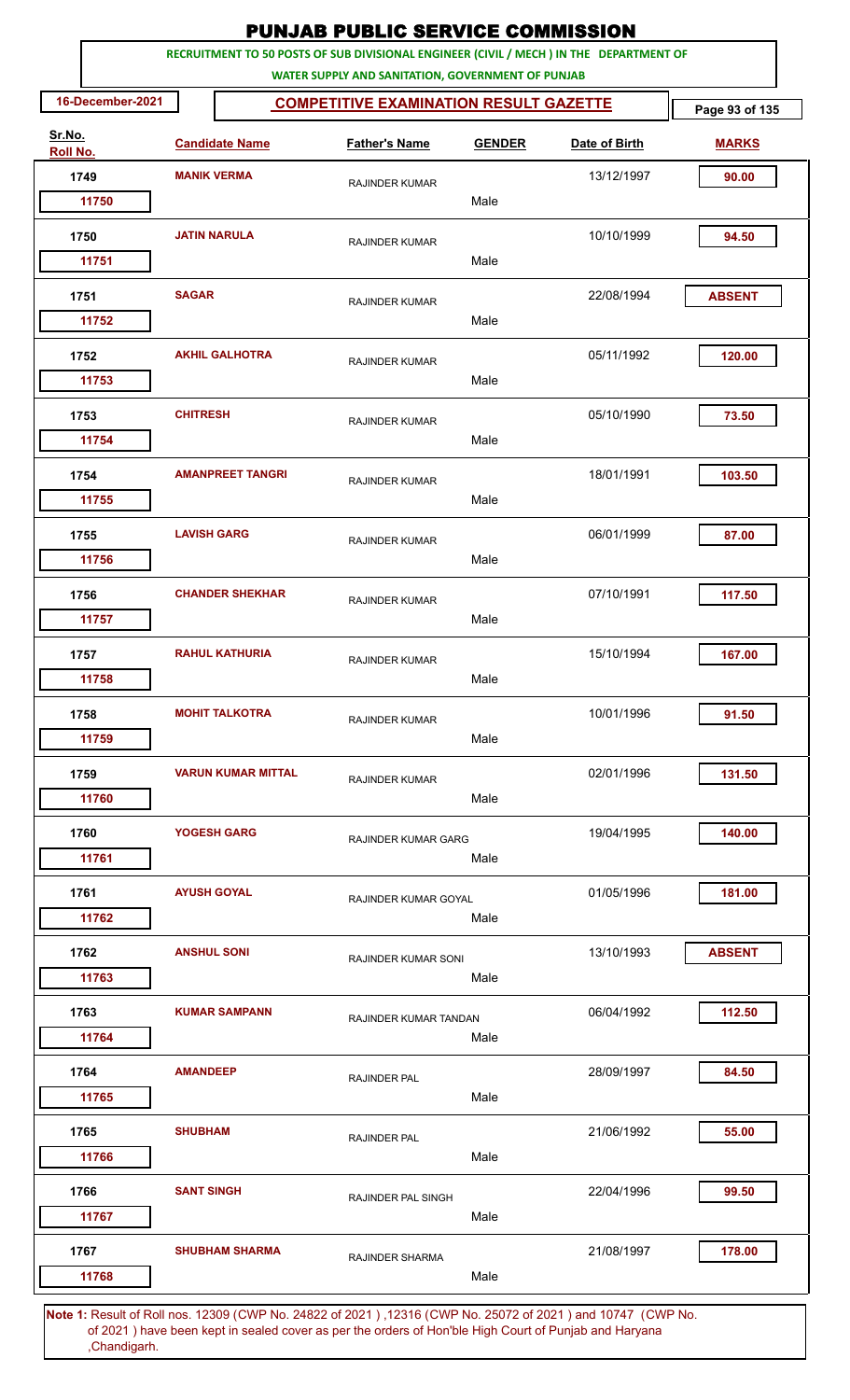|                    |                    |                              | <b>PUNJAB PUBLIC SERVICE COMMISSION</b>                                                                                                      |               |               |                |
|--------------------|--------------------|------------------------------|----------------------------------------------------------------------------------------------------------------------------------------------|---------------|---------------|----------------|
|                    |                    |                              | RECRUITMENT TO 50 POSTS OF SUB DIVISIONAL ENGINEER (CIVIL / MECH ) IN THE DEPARTMENT OF<br>WATER SUPPLY AND SANITATION, GOVERNMENT OF PUNJAB |               |               |                |
| 16-December-2021   |                    |                              | <b>COMPETITIVE EXAMINATION RESULT GAZETTE</b>                                                                                                |               |               | Page 94 of 135 |
| Sr.No.<br>Roll No. |                    | <b>Candidate Name</b>        | <b>Father's Name</b>                                                                                                                         | <b>GENDER</b> | Date of Birth | <b>MARKS</b>   |
| 1768               |                    | <b>JAGDEEP SINGH</b>         | <b>RAJINDER SINGH</b>                                                                                                                        |               | 28/03/1988    | 67.00          |
| 11769              |                    |                              |                                                                                                                                              | Male          |               |                |
| 1769               |                    | <b>SIMARPREET TOGER</b>      | <b>RAJINDER SINGH</b>                                                                                                                        |               | 04/06/1994    | 138.00         |
| 11770              |                    |                              |                                                                                                                                              | Male          |               |                |
| 1770<br>11771      |                    | <b>KULWINDER SINGH</b>       | <b>RAJINDER SINGH</b>                                                                                                                        | Male          | 14/01/1995    | 126.00         |
| 1771<br>11772      | <b>MALHOTRA</b>    | <b>BIRANDEEP SINGH</b>       | <b>RAJINDER SINGH</b>                                                                                                                        | Male          | 15/06/1995    | 157.50         |
| 1772<br>11773      |                    | <b>AMANDEEP SINGH</b>        | <b>RAJINDER SINGH</b>                                                                                                                        | Male          | 17/09/1993    | 117.50         |
| 1773<br>11774      |                    | <b>MANJEET SINGH VIRK</b>    | <b>RAJINDER SINGH</b>                                                                                                                        | Male          | 24/09/1985    | 85.50          |
| 1774<br>11775      |                    | <b>KARAN SINGH AHLUWALIA</b> | RAJINDER SINGH AHLUWALIA                                                                                                                     | Male          | 17/08/1990    | <b>ABSENT</b>  |
| 1775<br>11776      |                    | <b>GURJOT SINGH RATOL</b>    | <b>RAJINDER SINGH RATOL</b>                                                                                                                  | Male          | 11/09/1995    | 79.00          |
| 1776<br>11777      |                    | <b>TANVIR SINGH SIDHU</b>    | RAJINDER SINGH SIDHU                                                                                                                         | Male          | 06/02/1993    | 96.50          |
| 1777<br>11778      |                    | <b>GAGANDEEP SINGH</b>       | <b>RAJINDERJEET SINGH</b>                                                                                                                    | Male          | 25/07/1996    | 64.00          |
| 1778<br>11779      |                    | <b>JASKARAN SINGH</b>        | RAJINDERPAL SINGH                                                                                                                            | Male          | 12/04/1996    | 145.00         |
| 1779<br>11780      | <b>ARCHIT GARG</b> |                              | <b>RAJIV GARG</b>                                                                                                                            | Male          | 07/11/1997    | <b>ABSENT</b>  |
| 1780<br>11781      | <b>AMAN BHATIA</b> |                              | RAJIV KUMAR BHATIA                                                                                                                           | Male          | 31/10/1997    | 101.00         |
| 1781<br>11782      |                    | <b>VISHAL ARORA</b>          | <b>RAJKUMAR</b>                                                                                                                              | Male          | 26/03/1997    | 92.00          |
| 1782<br>11783      |                    | <b>HARSHIL GOYAL</b>         | RAJKUMAR GOYAL                                                                                                                               | Male          | 05/10/1996    | 97.00          |
| 1783<br>11784      | <b>ROHIT</b>       |                              | <b>RAJPAL</b>                                                                                                                                | Male          | 06/09/1994    | 156.00         |
| 1784<br>11785      | <b>VINAY</b>       |                              | <b>RAJPAL BENIWAL</b>                                                                                                                        | Male          | 19/09/1994    | 126.00         |
| 1785<br>11786      |                    | <b>SANDEEP CHHOKAR</b>       | RAJPAL CHHOKAR                                                                                                                               | Male          | 13/11/1993    | 87.50          |
| 1786<br>11787      |                    | <b>NAVDEEP SINGH</b>         | <b>RAJPAL SINGH</b>                                                                                                                          | Male          | 05/05/1992    | 59.00          |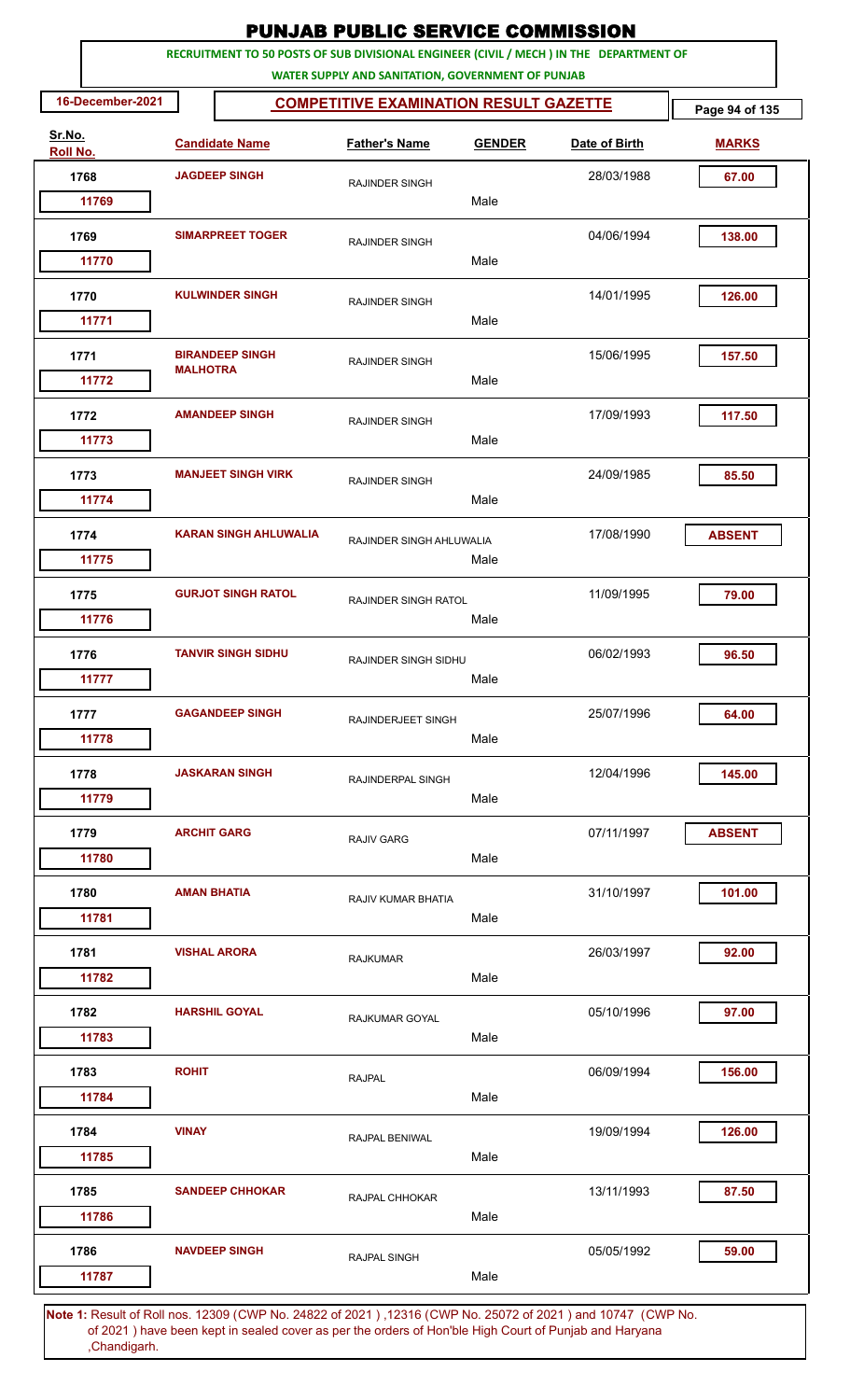|                    |                    |                                                                                                              | <b>PUNJAB PUBLIC SERVICE COMMISSION</b>                                                                                                      |               |               |                |
|--------------------|--------------------|--------------------------------------------------------------------------------------------------------------|----------------------------------------------------------------------------------------------------------------------------------------------|---------------|---------------|----------------|
|                    |                    |                                                                                                              | RECRUITMENT TO 50 POSTS OF SUB DIVISIONAL ENGINEER (CIVIL / MECH ) IN THE DEPARTMENT OF<br>WATER SUPPLY AND SANITATION, GOVERNMENT OF PUNJAB |               |               |                |
| 16-December-2021   |                    |                                                                                                              | <b>COMPETITIVE EXAMINATION RESULT GAZETTE</b>                                                                                                |               |               | Page 95 of 135 |
| Sr.No.<br>Roll No. |                    | <b>Candidate Name</b>                                                                                        | <b>Father's Name</b>                                                                                                                         | <b>GENDER</b> | Date of Birth | <b>MARKS</b>   |
| 1787               |                    | <b>ARSHDEEP SINGH</b>                                                                                        | RAJPAL SINGH                                                                                                                                 |               | 19/09/1996    | 79.50          |
| 11788              |                    |                                                                                                              |                                                                                                                                              | Male          |               |                |
| 1788               |                    | <b>GARVIT ARORA</b>                                                                                          | RAJU ARORA                                                                                                                                   |               | 29/08/1996    | 182.50         |
| 11789              |                    |                                                                                                              |                                                                                                                                              | Male          |               |                |
| 1789<br>11790      |                    | <b>HARPINDER SINGH MAAN</b>                                                                                  | <b>RAJVEER SINGH</b>                                                                                                                         | Male          | 06/11/1994    | 143.00         |
| 1790               |                    | <b>PRABHJOTPAL SINGH</b>                                                                                     |                                                                                                                                              |               | 25/02/1998    | 108.00         |
| 11791              |                    |                                                                                                              | <b>RAJWANT SINGH</b>                                                                                                                         | Male          |               |                |
| 1791               |                    | <b>LOVEDEEP SINGH BRAR</b>                                                                                   | <b>RAJWANT SINGH</b>                                                                                                                         |               | 23/07/1997    | 112.00         |
| 11792              |                    |                                                                                                              |                                                                                                                                              | Male          |               |                |
| 1792<br>11793      |                    | <b>HARMANJEET SINGH</b>                                                                                      | RAJWINDER SINGH                                                                                                                              | Male          | 08/06/1996    | 142.50         |
|                    |                    |                                                                                                              |                                                                                                                                              |               |               |                |
| 1793<br>11794      |                    | <b>KASHISH MITTAL</b>                                                                                        | <b>RAKESH</b>                                                                                                                                | Male          | 19/05/1998    | 69.00          |
| 1794               |                    | <b>SORABH KHULLAR</b>                                                                                        | <b>RAKESH KUMAR</b>                                                                                                                          |               | 30/08/1987    | 66.50          |
| 11795              |                    |                                                                                                              |                                                                                                                                              | Male          |               |                |
| 1795               |                    | <b>NAVRIT BHANDARI</b>                                                                                       | RAKESH BHANDARI                                                                                                                              |               | 01/05/1991    | 135.50         |
| 11796              |                    |                                                                                                              |                                                                                                                                              | Male          |               |                |
| 1796               | <b>ANMOL GARG</b>  |                                                                                                              | <b>RAKESH GARG</b>                                                                                                                           |               | 14/02/1997    | 122.50         |
| 11797              |                    |                                                                                                              |                                                                                                                                              | Male          |               |                |
| 1797               |                    | <b>SHIVANI GARG</b>                                                                                          | <b>RAKESH GARG</b>                                                                                                                           |               | 07/10/1998    | 117.00         |
| 11798              |                    |                                                                                                              |                                                                                                                                              | Female        |               |                |
| 1798               |                    | <b>GOURAV GARG</b>                                                                                           | <b>RAKESH GARG</b>                                                                                                                           |               | 08/05/1994    | 170.50         |
| 11799              |                    |                                                                                                              |                                                                                                                                              | Male          |               |                |
| 1799               |                    | <b>ROHAN GOYAL</b>                                                                                           | RAKESH GOYAL                                                                                                                                 |               | 29/09/1992    | 168.00         |
| 11800              |                    |                                                                                                              |                                                                                                                                              | Male          |               |                |
| 1800               |                    | <b>UDDESH GROVER</b>                                                                                         | <b>RAKESH GROVER</b>                                                                                                                         |               | 06/04/1997    | <b>ABSENT</b>  |
| 11801              |                    |                                                                                                              |                                                                                                                                              | Male          |               |                |
| 1801               | <b>SIMAR GUPTA</b> |                                                                                                              | <b>RAKESH GUPTA</b>                                                                                                                          |               | 13/04/1993    | 123.00         |
| 11802              |                    |                                                                                                              |                                                                                                                                              | Male          |               |                |
| 1802<br>11803      | <b>RIMPY</b>       |                                                                                                              | RAKESH JINDAL                                                                                                                                | Female        | 07/09/1992    | 100.00         |
|                    |                    |                                                                                                              |                                                                                                                                              |               |               |                |
| 1803<br>11804      |                    | <b>AWESHESH JINDAL</b>                                                                                       | RAKESH JINDAL                                                                                                                                | Male          | 27/09/1995    | 82.50          |
| 1804               |                    | <b>SACHIN KHANNA</b>                                                                                         |                                                                                                                                              |               | 09/07/1991    | 71.00          |
| 11805              |                    |                                                                                                              | RAKESH KHANNA                                                                                                                                | Male          |               |                |
| 1805               |                    | <b>DEEPESH GOYAL</b>                                                                                         | <b>RAKESH KUMAR</b>                                                                                                                          |               | 21/08/1997    | 181.00         |
| 11806              |                    |                                                                                                              |                                                                                                                                              | Male          |               |                |
|                    |                    | Note 1: Result of Roll nos. 12309 (CWP No. 24822 of 2021), 12316 (CWP No. 25072 of 2021) and 10747. (CWP No. |                                                                                                                                              |               |               |                |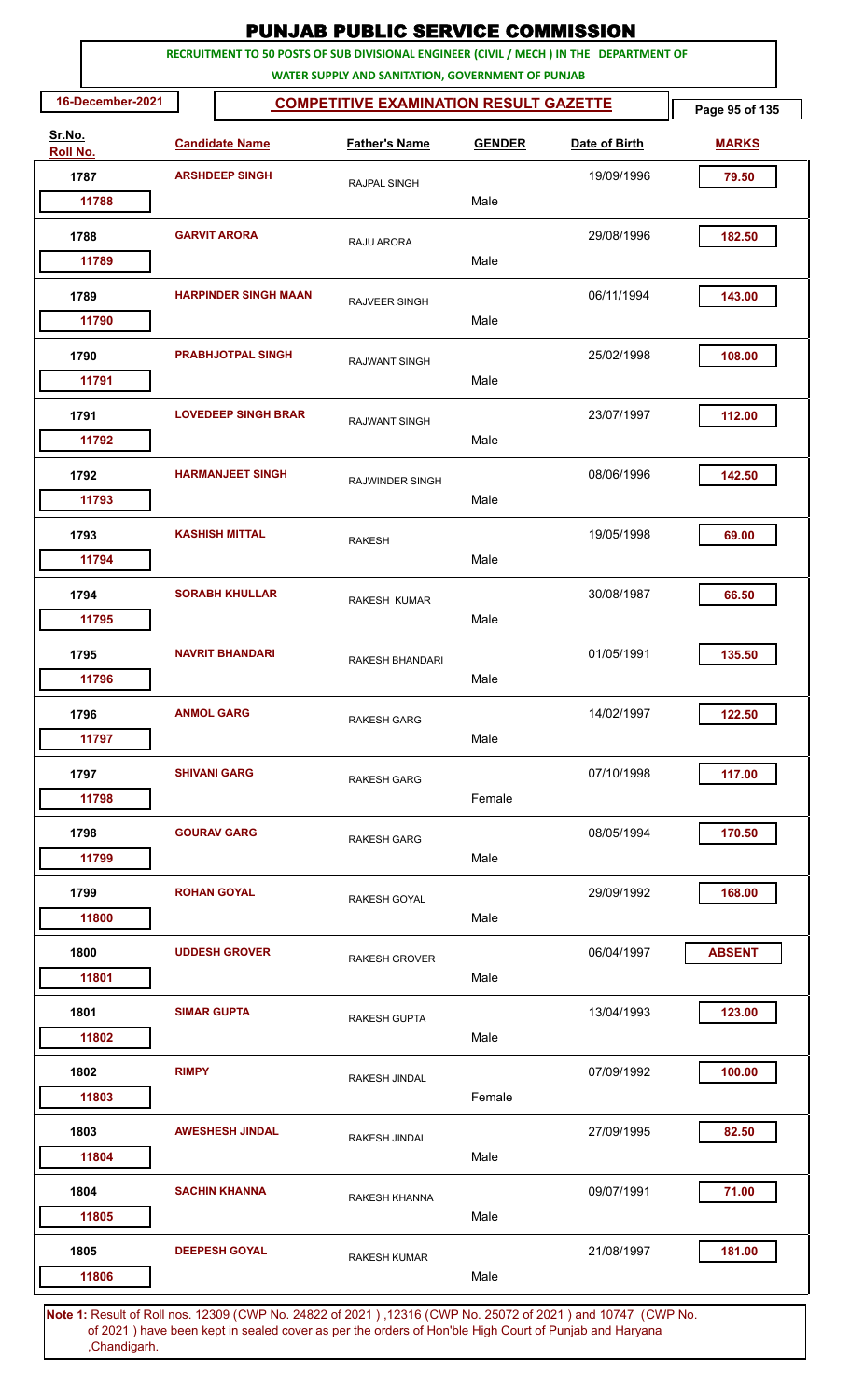|                    |                    |                           | <b>PUNJAB PUBLIC SERVICE COMMISSION</b>                                                                                                      |               |               |                |
|--------------------|--------------------|---------------------------|----------------------------------------------------------------------------------------------------------------------------------------------|---------------|---------------|----------------|
|                    |                    |                           | RECRUITMENT TO 50 POSTS OF SUB DIVISIONAL ENGINEER (CIVIL / MECH ) IN THE DEPARTMENT OF<br>WATER SUPPLY AND SANITATION, GOVERNMENT OF PUNJAB |               |               |                |
| 16-December-2021   |                    |                           | <b>COMPETITIVE EXAMINATION RESULT GAZETTE</b>                                                                                                |               |               | Page 96 of 135 |
| Sr.No.<br>Roll No. |                    | <b>Candidate Name</b>     | <b>Father's Name</b>                                                                                                                         | <b>GENDER</b> | Date of Birth | <b>MARKS</b>   |
| 1806               | <b>ANUJ KESHAV</b> |                           | <b>RAKESH KUMAR</b>                                                                                                                          |               | 01/05/1997    | <b>ABSENT</b>  |
| 11807              |                    |                           |                                                                                                                                              | Male          |               |                |
| 1807               |                    | <b>PRINCE KUMAR</b>       | <b>RAKESH KUMAR</b>                                                                                                                          | Male          | 16/10/1993    | 88.50          |
| 11808              |                    |                           |                                                                                                                                              |               |               |                |
| 1808<br>11809      |                    | <b>ROHIT KUMAR SANDHU</b> | <b>RAKESH KUMAR</b>                                                                                                                          | Male          | 02/03/1994    | 115.00         |
| 1809<br>11810      |                    | <b>ABISHEK KUMAR</b>      | <b>RAKESH KUMAR</b>                                                                                                                          | Male          | 18/08/1996    | <b>ABSENT</b>  |
| 1810<br>11811      |                    | <b>MOHIT KUMAR JINDAL</b> | <b>RAKESH KUMAR</b>                                                                                                                          | Male          | 05/08/1997    | 133.50         |
| 1811<br>11812      |                    | <b>SHUBHAM BHARDWAJ</b>   | <b>RAKESH KUMAR</b>                                                                                                                          | Male          | 28/11/1996    | 67.00          |
| 1812<br>11813      |                    | <b>SANCHIT GUPTA</b>      | <b>RAKESH KUMAR</b>                                                                                                                          | Male          | 19/11/1996    | 87.00          |
| 1813<br>11814      |                    | <b>LAKSHAY SHARMA</b>     | RAKESH KUMAR SHARMA                                                                                                                          | Male          | 29/09/1993    | 144.00         |
| 1814<br>11815      |                    | <b>NAVRATTAN SINGLA</b>   | RAKESH KUMAR SINGLA                                                                                                                          | Male          | 18/06/1997    | 91.50          |
| 1815<br>11816      |                    | <b>JAIPAL MANGLA</b>      | RAKESH MANGLA                                                                                                                                | Male          | 13/09/1997    | 130.50         |
| 1816<br>11817      |                    | <b>PUNEET SHARMA</b>      | RAKESH SHARMA                                                                                                                                | Male          | 07/08/1997    | 102.00         |
| 1817<br>11818      |                    | <b>ASHISH SHARMA</b>      | RAKESH SHARMA                                                                                                                                | Male          | 27/09/1994    | 156.00         |
| 1818<br>11819      | <b>GOBIND PAL</b>  |                           | <b>RAM ANJORE</b>                                                                                                                            | Male          | 07/11/1990    | 93.00          |
| 1819<br>11820      |                    | <b>SUKHWINDER SINGH</b>   | <b>RAM ASARA</b>                                                                                                                             | Male          | 24/10/1994    | 96.00          |
| 1820<br>11821      |                    | <b>JEEVAN LAL HEER</b>    | RAM ASRA                                                                                                                                     | Male          | 15/03/1988    | 60.00          |
| 1821<br>11822      |                    | <b>SHERRY BANSAL</b>      | <b>RAM CHAND</b>                                                                                                                             | Male          | 03/10/1992    | 116.00         |
| 1822<br>11823      | <b>SAURABH</b>     |                           | <b>RAM CHAND</b>                                                                                                                             | Male          | 22/12/1993    | 133.50         |
| 1823<br>11824      | <b>VINOD KUMAR</b> |                           | <b>RAM CHANDER</b>                                                                                                                           | Male          | 27/04/1997    | 152.00         |
| 1824<br>11825      | <b>VARUN</b>       |                           | <b>RAM CHANDER</b>                                                                                                                           | Male          | 19/09/1994    | 150.00         |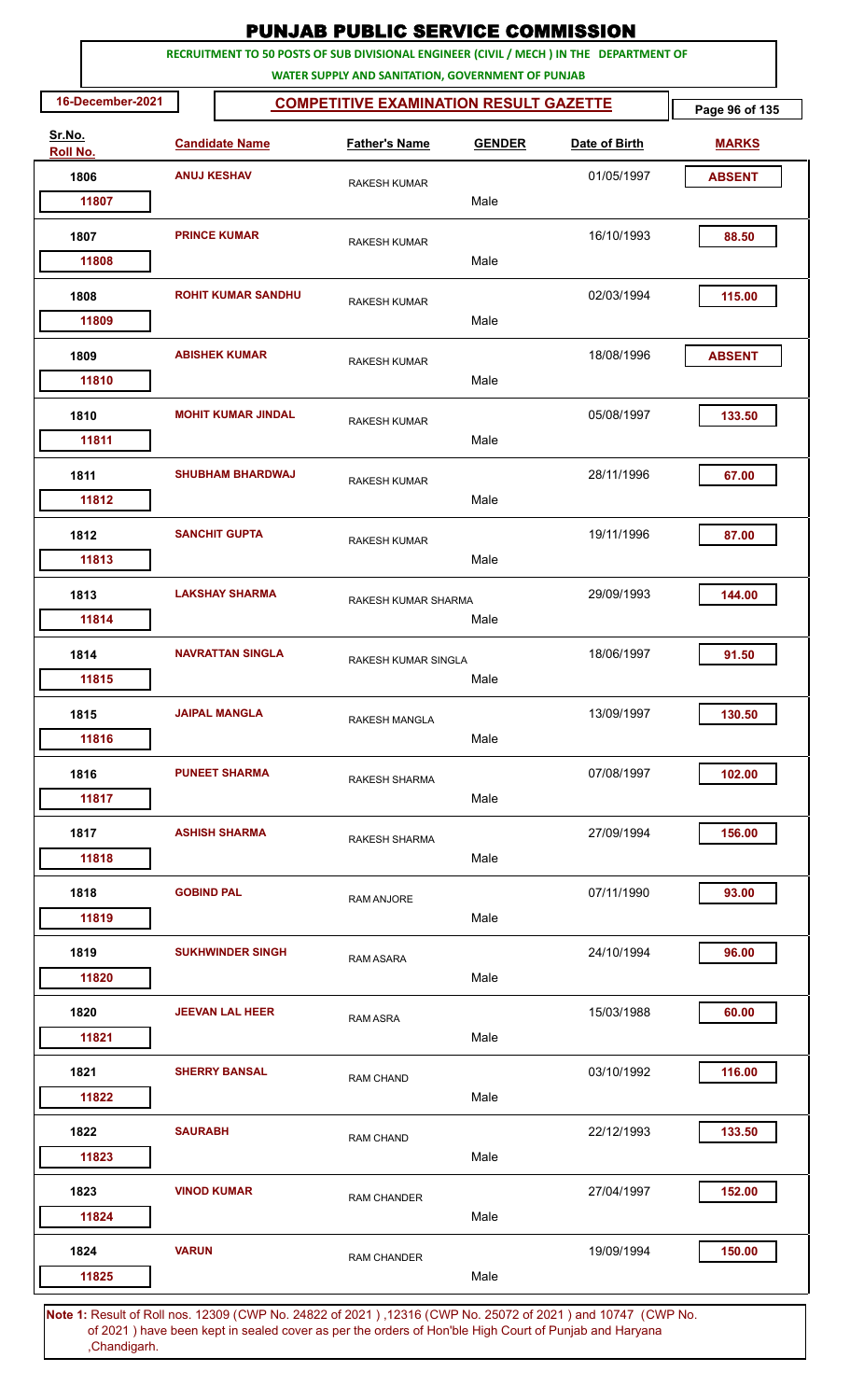|                    |                       |                        | <b>PUNJAB PUBLIC SERVICE COMMISSION</b>                                                                                                      |               |               |                |
|--------------------|-----------------------|------------------------|----------------------------------------------------------------------------------------------------------------------------------------------|---------------|---------------|----------------|
|                    |                       |                        | RECRUITMENT TO 50 POSTS OF SUB DIVISIONAL ENGINEER (CIVIL / MECH ) IN THE DEPARTMENT OF<br>WATER SUPPLY AND SANITATION, GOVERNMENT OF PUNJAB |               |               |                |
| 16-December-2021   |                       |                        | <b>COMPETITIVE EXAMINATION RESULT GAZETTE</b>                                                                                                |               |               | Page 97 of 135 |
| Sr.No.<br>Roll No. | <b>Candidate Name</b> |                        | <b>Father's Name</b>                                                                                                                         | <b>GENDER</b> | Date of Birth | <b>MARKS</b>   |
| 1825               |                       | <b>RAJINDER SINGH</b>  | <b>RAM DASS</b>                                                                                                                              |               | 24/02/1996    | 114.00         |
| 11826              |                       |                        |                                                                                                                                              | Male          |               |                |
| 1826               |                       | <b>SAURABH KARLING</b> | <b>RAM DEV</b>                                                                                                                               |               | 05/08/1988    | 49.00          |
| 11827              |                       |                        |                                                                                                                                              | Male          |               |                |
| 1827               |                       | <b>DEEPAK YADAV</b>    | <b>RAM GOPAL</b>                                                                                                                             | Male          | 11/11/1994    | 58.00          |
| 11828              |                       |                        |                                                                                                                                              |               |               |                |
| 1828<br>11829      | <b>RAHUL GUPTA</b>    |                        | RAM GOPAL GUPTA                                                                                                                              | Male          | 10/01/1994    | 123.50         |
| 1829               | <b>RITESH SINGH</b>   |                        | RAM HET SINGH                                                                                                                                |               | 27/12/1994    | 164.00         |
| 11830              |                       |                        |                                                                                                                                              | Male          |               |                |
| 1830               |                       | <b>MANMINDER SINGH</b> | <b>RAM KARAN</b>                                                                                                                             |               | 09/02/1988    | 87.00          |
| 11831              |                       |                        |                                                                                                                                              | Male          |               |                |
| 1831<br>11832      |                       | <b>ROHIT CHOUDHARY</b> | <b>RAM KARAN SINGH</b>                                                                                                                       | Male          | 22/11/1993    | 82.50          |
|                    |                       |                        |                                                                                                                                              |               |               |                |
| 1832<br>11833      |                       | <b>JASVEER SINGH</b>   | <b>RAM KISHAN</b>                                                                                                                            | Male          | 15/10/1992    | <b>ABSENT</b>  |
| 1833               | <b>NISHANT KAD</b>    |                        |                                                                                                                                              |               | 22/09/1992    | 160.50         |
| 11834              |                       |                        | RAM KISHAN KAD                                                                                                                               | Male          |               |                |
| 1834               | <b>ASHIV KUMAR</b>    |                        | <b>RAM KRISHAN</b>                                                                                                                           |               | 29/12/1996    | 85.50          |
| 11835              |                       |                        |                                                                                                                                              | Male          |               |                |
| 1835               |                       | <b>MANPREET KAMBOJ</b> | RAM KRISHAN KAMBOJ                                                                                                                           |               | 26/11/1996    | 169.50         |
| 11836              |                       |                        |                                                                                                                                              | Male          |               |                |
| 1836<br>11837      | <b>MAYANK</b>         |                        | <b>RAM KUMAR</b>                                                                                                                             | Male          | 27/02/1992    | 66.00          |
|                    |                       |                        |                                                                                                                                              |               |               |                |
| 1837<br>11838      | <b>RAJAT SETHI</b>    |                        | <b>RAM KUMAR</b>                                                                                                                             | Male          | 05/04/1996    | 92.50          |
| 1838               |                       | <b>JAGDEV KUMAR</b>    |                                                                                                                                              |               | 05/07/1996    | 90.50          |
| 11839              |                       |                        | <b>RAM KUMAR</b>                                                                                                                             | Male          |               |                |
| 1839               |                       | <b>KAMAL TANEJA</b>    | <b>RAM KUMAR</b>                                                                                                                             |               | 24/09/1992    | 83.50          |
| 11840              |                       |                        |                                                                                                                                              | Male          |               |                |
| 1840               | <b>ANAND</b>          |                        | <b>RAM KUMAR</b>                                                                                                                             |               | 18/11/1995    | 105.50         |
| 11841              |                       |                        |                                                                                                                                              | Male          |               |                |
| 1841               | <b>AMAN KUMAR</b>     |                        | <b>RAM KUMAR BHAGANIA</b>                                                                                                                    |               | 25/12/1993    | 81.00          |
| 11842              |                       |                        |                                                                                                                                              | Male          |               |                |
| 1842               |                       | <b>AMANDEEP GOYAL</b>  | RAM KUMAR GOYAL                                                                                                                              |               | 21/12/1992    | 39.00          |
| 11843              |                       |                        |                                                                                                                                              | Male          |               |                |
| 1843               |                       | <b>NAROTAM SHARMA</b>  | <b>RAM KUMAR SHARMA</b>                                                                                                                      |               | 15/08/1994    | 115.50         |
| 11844              |                       |                        | 4. Result of Bellings, 19200 (CMD No. 34892 of 2021), 19346 (CMD No. 35072 of 2021) and 10747 (CMD No.                                       | Male          |               |                |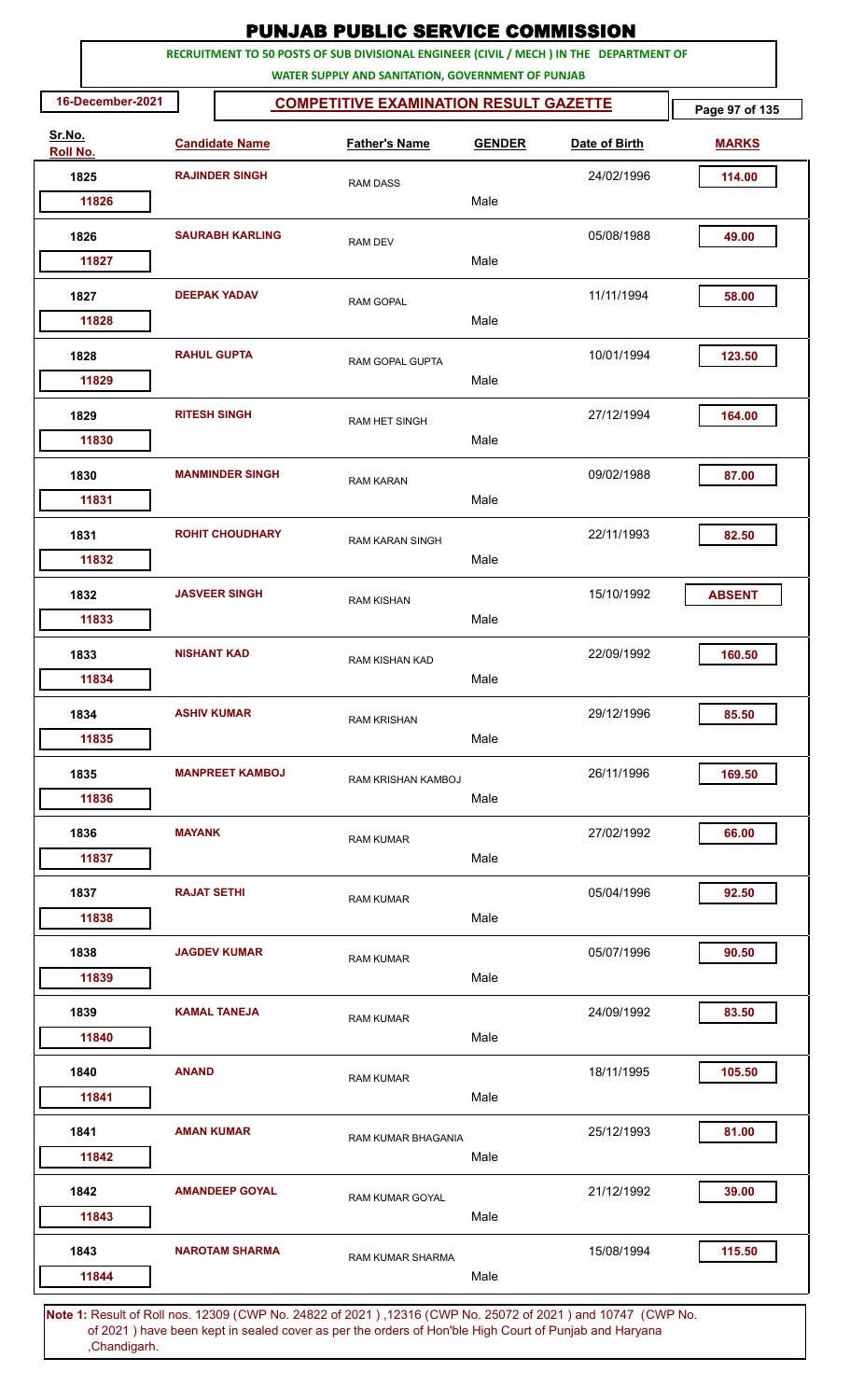|                    |                    |                              | <b>PUNJAB PUBLIC SERVICE COMMISSION</b>                                                                                                      |               |               |                |
|--------------------|--------------------|------------------------------|----------------------------------------------------------------------------------------------------------------------------------------------|---------------|---------------|----------------|
|                    |                    |                              | RECRUITMENT TO 50 POSTS OF SUB DIVISIONAL ENGINEER (CIVIL / MECH ) IN THE DEPARTMENT OF<br>WATER SUPPLY AND SANITATION, GOVERNMENT OF PUNJAB |               |               |                |
| 16-December-2021   |                    |                              | <b>COMPETITIVE EXAMINATION RESULT GAZETTE</b>                                                                                                |               |               | Page 98 of 135 |
| Sr.No.<br>Roll No. |                    | <b>Candidate Name</b>        | <b>Father's Name</b>                                                                                                                         | <b>GENDER</b> | Date of Birth | <b>MARKS</b>   |
| 1844               |                    | <b>ROHIT SUMAN</b>           | <b>RAM KUMAR SUMAN</b>                                                                                                                       |               | 08/11/1993    | 151.50         |
| 11845              |                    |                              |                                                                                                                                              | Male          |               |                |
| 1845               |                    | <b>AMANDEEP KUMAR</b>        | <b>RAM LAL</b>                                                                                                                               |               | 04/07/1996    | 79.00          |
| 11846              |                    |                              |                                                                                                                                              | Male          |               |                |
| 1846<br>11847      |                    | <b>GAGAN GEET GULATI</b>     | RAM LAL GULATI                                                                                                                               | Male          | 11/11/1991    | <b>ABSENT</b>  |
|                    |                    |                              |                                                                                                                                              |               | 27/05/1995    |                |
| 1847<br>11848      |                    | <b>LAKSHYA SHARMA</b>        | <b>RAM LAL SHARMA</b>                                                                                                                        | Male          |               | 85.50          |
| 1848               |                    | <b>SHUBAM KUMAR</b>          | RAM LUBAYA                                                                                                                                   |               | 07/01/1995    | 69.00          |
| 11849              |                    |                              |                                                                                                                                              | Male          |               |                |
| 1849<br>11850      |                    | <b>VIKRAMJEET SINGH</b>      | RAM LUBHAYA                                                                                                                                  | Male          | 21/07/1992    | 74.50          |
|                    |                    |                              |                                                                                                                                              |               |               |                |
| 1850<br>11851      |                    | <b>SANDEEP KUMAR</b>         | <b>RAM NARESH</b>                                                                                                                            | Male          | 18/07/1995    | 105.00         |
| 1851               |                    | <b>CHERISH GARG</b>          |                                                                                                                                              |               | 11/03/1997    | 115.50         |
| 11852              |                    |                              | <b>RAM NIWAS</b>                                                                                                                             | Male          |               |                |
| 1852               |                    | <b>PIYUSH BANSAL</b>         | <b>RAM NIWAS</b>                                                                                                                             |               | 09/01/1999    | 123.00         |
| 11853              |                    |                              |                                                                                                                                              | Male          |               |                |
| 1853               | <b>VINAY KUMAR</b> |                              | <b>RAM PAL</b>                                                                                                                               |               | 02/10/1993    | 109.00         |
| 11854              |                    |                              |                                                                                                                                              | Male          |               |                |
| 1854               | <b>RAJ PAL</b>     |                              | <b>RAM PARKASH</b>                                                                                                                           |               | 22/06/1987    | <b>ABSENT</b>  |
| 11855              |                    |                              |                                                                                                                                              | Male          |               |                |
| 1855               |                    | <b>PARMINDER SINGH</b>       | <b>RAM PARKASH</b>                                                                                                                           |               | 20/05/1996    | 39.00          |
| 11856              |                    |                              |                                                                                                                                              | Male          |               |                |
| 1856               |                    | <b>DAVINDER KUMAR</b>        | <b>RAM PARTAP</b>                                                                                                                            |               | 02/12/1992    | <b>ABSENT</b>  |
| 11857              |                    |                              |                                                                                                                                              | Male          |               |                |
| 1857               |                    | <b>ASHISH ANAND</b>          | <b>RAM SARAN</b>                                                                                                                             |               | 21/03/1992    | 130.00         |
| 11858              |                    |                              |                                                                                                                                              | Male          |               |                |
| 1858               | <b>SANDEEP</b>     |                              | <b>RAM SAWRUP</b>                                                                                                                            |               | 13/08/1990    | 132.00         |
| 11859              |                    |                              |                                                                                                                                              | Male          |               |                |
| 1859<br>11860      |                    | <b>GURJOT KIRAN CHHIBBER</b> | <b>RAM SINGH</b>                                                                                                                             | Male          | 01/08/1998    | 76.50          |
|                    |                    |                              |                                                                                                                                              |               |               |                |
| 1860<br>11861      |                    | <b>RAGJOT KIRAN CHHIBBER</b> | <b>RAM SINGH</b>                                                                                                                             | Male          | 16/12/1995    | 66.00          |
| 1861               |                    | <b>DHANPREET SINGH</b>       |                                                                                                                                              |               | 21/09/1998    | 132.00         |
| 11862              |                    |                              | <b>RAM SINGH</b>                                                                                                                             | Male          |               |                |
| 1862               |                    | <b>SANGAMDEEP SINGH</b>      | <b>RAM SINGH</b>                                                                                                                             |               | 13/04/1990    | 115.00         |
| 11863              |                    |                              |                                                                                                                                              | Male          |               |                |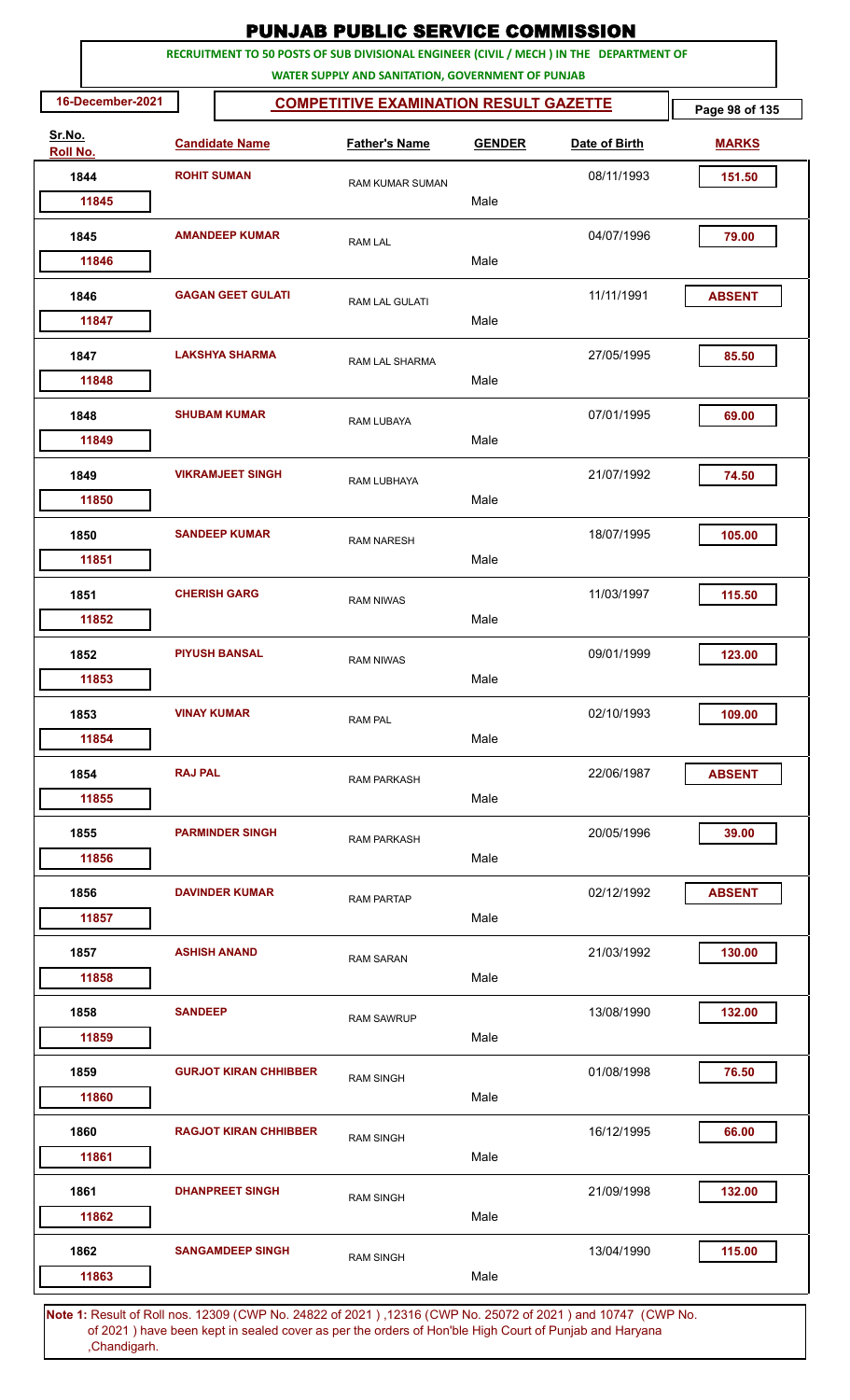|                    |                  |                       |                          | <b>PUNJAB PUBLIC SERVICE COMMISSION</b>           |      |               |                                                                                         |                |
|--------------------|------------------|-----------------------|--------------------------|---------------------------------------------------|------|---------------|-----------------------------------------------------------------------------------------|----------------|
|                    |                  |                       |                          | WATER SUPPLY AND SANITATION, GOVERNMENT OF PUNJAB |      |               | RECRUITMENT TO 50 POSTS OF SUB DIVISIONAL ENGINEER (CIVIL / MECH ) IN THE DEPARTMENT OF |                |
|                    | 16-December-2021 |                       |                          | <b>COMPETITIVE EXAMINATION RESULT GAZETTE</b>     |      |               |                                                                                         | Page 99 of 135 |
| Sr.No.<br>Roll No. |                  | <b>Candidate Name</b> |                          | <b>Father's Name</b>                              |      | <b>GENDER</b> | Date of Birth                                                                           | <b>MARKS</b>   |
| 1863               |                  |                       | <b>JATINDERPAL SINGH</b> | <b>RAM SINGH</b>                                  |      |               | 05/03/1997                                                                              | 137.00         |
|                    | 11864            |                       |                          |                                                   | Male |               |                                                                                         |                |
| 1864               |                  | <b>JAGMEET SINGH</b>  |                          | <b>RAM SINGH</b>                                  |      |               | 13/06/1994                                                                              | 120.50         |
|                    | 11865            |                       |                          |                                                   | Male |               |                                                                                         |                |
| 1865               | 11866            | <b>RAVI KALES</b>     |                          | <b>RAM SINGH</b>                                  | Male |               | 11/06/1989                                                                              | 120.00         |
| 1866               |                  |                       | <b>AMANDEEP KUMAR</b>    |                                                   |      |               | 28/09/1996                                                                              | 179.50         |
|                    | 11867            |                       |                          | <b>RAM TILAK</b>                                  | Male |               |                                                                                         |                |
| 1867               |                  | <b>AJAY PAL</b>       |                          | <b>RAM TIRATH</b>                                 |      |               | 07/07/1994                                                                              | 95.50          |
|                    | 11868            |                       |                          |                                                   | Male |               |                                                                                         |                |
| 1868               | 11869            |                       | <b>ANAND KUMAR</b>       | RAM VINOD MAHATO                                  | Male |               | 16/07/1998                                                                              | 128.00         |
| 1869               |                  |                       | <b>ANKIT KAPOOR</b>      |                                                   |      |               | 09/04/1998                                                                              | <b>ABSENT</b>  |
|                    | 11870            |                       |                          | <b>RAMAN KAPOOR</b>                               | Male |               |                                                                                         |                |
| 1870               |                  |                       | <b>KESHAV GUPTA</b>      | <b>RAMAN KUMAR GUPTA</b>                          |      |               | 08/10/1992                                                                              | 145.00         |
|                    | 11871            |                       |                          |                                                   | Male |               |                                                                                         |                |
| 1871               |                  |                       | <b>GAURAV SHARMA</b>     | RAMDEV SHARMA                                     |      |               | 30/10/1990                                                                              | 50.50          |
|                    | 11872            |                       |                          |                                                   | Male |               |                                                                                         |                |
| 1872               |                  |                       | <b>AKSHAY KUMAR</b>      | <b>RAMESH CHAND</b>                               |      |               | 30/09/1994                                                                              | 86.00          |
|                    | 11873            |                       |                          |                                                   | Male |               |                                                                                         |                |
| 1873               | 11874            | <b>DEEPAK</b>         |                          | <b>RAMESH CHAND</b>                               | Male |               | 16/12/1988                                                                              | 60.00          |
|                    |                  |                       |                          |                                                   |      |               |                                                                                         |                |
| 1874               | 11875            |                       | <b>NEERAJ KANDPAL</b>    | RAMESH KANDPAL                                    | Male |               | 02/09/1995                                                                              | 146.00         |
| 1875               |                  |                       | <b>BHUPESH KATARIA</b>   |                                                   |      |               | 07/10/1990                                                                              | 102.00         |
|                    | 11876            |                       |                          | <b>RAMESH KATARIA</b>                             | Male |               |                                                                                         |                |
| 1876               |                  |                       | <b>JASPER MONTI</b>      | <b>RAMESH KUMAR</b>                               |      |               | 30/07/1996                                                                              | 119.00         |
|                    | 11877            |                       |                          |                                                   | Male |               |                                                                                         |                |
| 1877               |                  |                       | <b>RAMANDEEP SINGH</b>   | <b>RAMESH KUMAR</b>                               |      |               | 14/07/1997                                                                              | 130.00         |
|                    | 11878            |                       |                          |                                                   | Male |               |                                                                                         |                |
| 1878               |                  |                       | <b>SUKHWANT PAL</b>      | <b>RAMESH KUMAR</b>                               |      |               | 11/10/1989                                                                              | 99.00          |
|                    | 11879            |                       |                          |                                                   | Male |               |                                                                                         |                |
| 1879               | 11880            | <b>MOHIT</b>          |                          | <b>RAMESH KUMAR</b>                               | Male |               | 08/01/1980                                                                              | 134.00         |
| 1880               |                  |                       | <b>ABHISHEK KUMAR</b>    |                                                   |      |               | 29/01/1998                                                                              | 68.00          |
|                    | 11881            |                       |                          | <b>RAMESH KUMAR</b>                               | Male |               |                                                                                         |                |
| 1881               |                  | <b>CHIRAG GARG</b>    |                          | <b>RAMESH KUMAR</b>                               |      |               | 25/05/1995                                                                              | 100.50         |
|                    | 11882            |                       |                          |                                                   | Male |               |                                                                                         |                |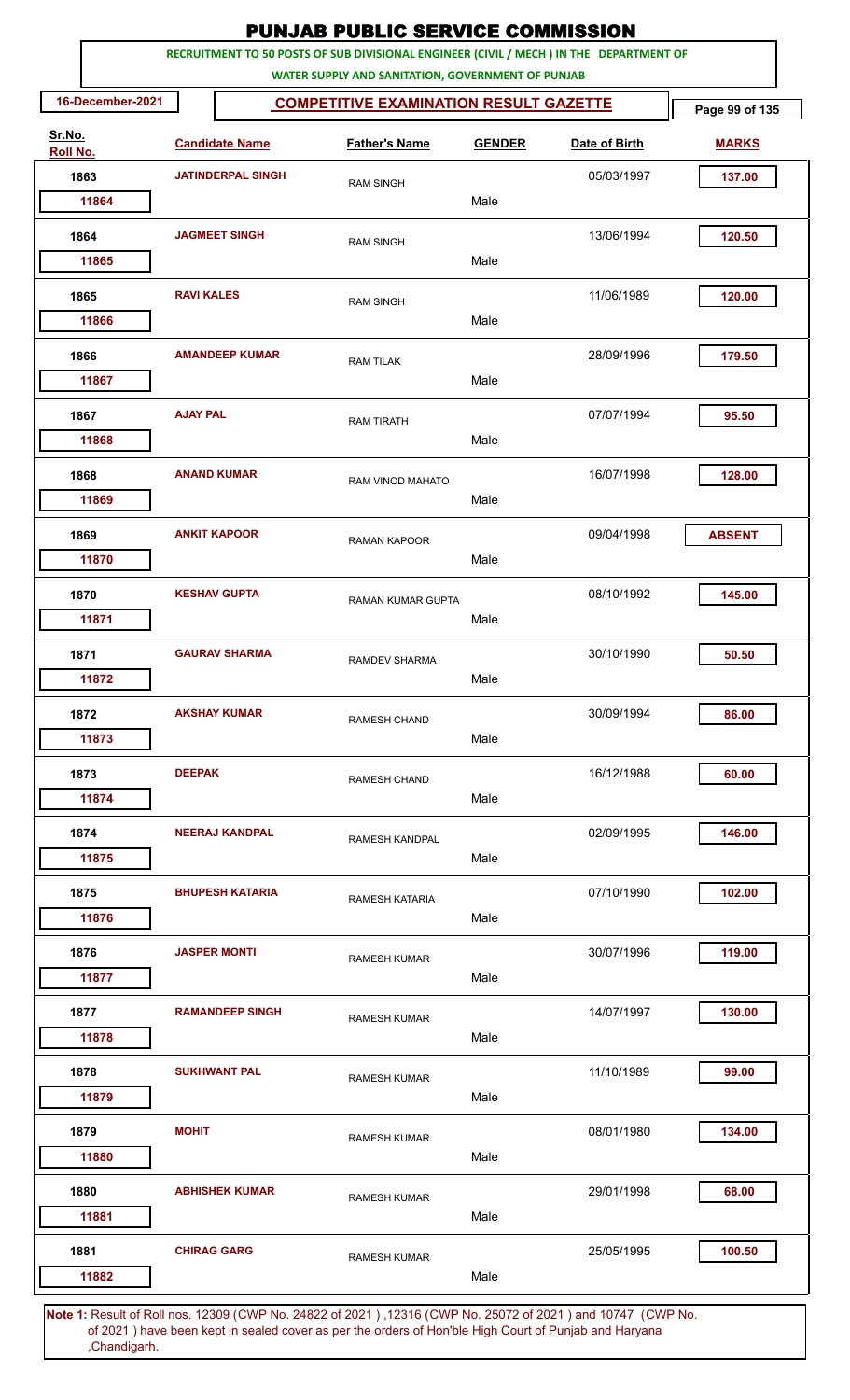|                    |                  |                     |                               | <b>PUNJAB PUBLIC SERVICE COMMISSION</b>           |               |                                                                                         |                 |
|--------------------|------------------|---------------------|-------------------------------|---------------------------------------------------|---------------|-----------------------------------------------------------------------------------------|-----------------|
|                    |                  |                     |                               | WATER SUPPLY AND SANITATION, GOVERNMENT OF PUNJAB |               | RECRUITMENT TO 50 POSTS OF SUB DIVISIONAL ENGINEER (CIVIL / MECH ) IN THE DEPARTMENT OF |                 |
|                    | 16-December-2021 |                     |                               | <b>COMPETITIVE EXAMINATION RESULT GAZETTE</b>     |               |                                                                                         | Page 100 of 135 |
| Sr.No.<br>Roll No. |                  |                     | <b>Candidate Name</b>         | <b>Father's Name</b>                              | <b>GENDER</b> | Date of Birth                                                                           | <b>MARKS</b>    |
| 1882               |                  | <b>VISHAL KUMAR</b> |                               | <b>RAMESH KUMAR</b>                               |               | 20/04/1995                                                                              | 99.00           |
|                    | 11883            |                     |                               |                                                   | Male          |                                                                                         |                 |
| 1883               |                  | <b>GAURAV</b>       |                               | <b>RAMESH KUMAR</b>                               |               | 24/03/1993                                                                              | 108.00          |
|                    | 11884            |                     |                               |                                                   | Male          |                                                                                         |                 |
| 1884               | 11885            |                     | <b>ABHISHEK KUMAR NAMOTRA</b> | <b>RAMESH KUMAR</b>                               | Male          | 01/04/1992                                                                              | <b>ABSENT</b>   |
| 1885               |                  | <b>JAIDEEP</b>      |                               |                                                   |               | 14/12/1996                                                                              | 148.00          |
|                    | 11886            |                     |                               | <b>RAMESH KUMAR</b>                               | Male          |                                                                                         |                 |
| 1886               |                  |                     | <b>NANDAN JINDAL</b>          | <b>RAMESH KUMAR</b>                               |               | 15/11/1998                                                                              | 94.50           |
|                    | 11887            |                     |                               |                                                   | Male          |                                                                                         |                 |
| 1887               | 11888            | <b>VEENU RANI</b>   |                               | <b>RAMESH KUMAR</b>                               | Female        | 11/05/1994                                                                              | 98.50           |
| 1888               |                  |                     | <b>MANINDER KUMAR</b>         |                                                   |               | 24/01/1990                                                                              | <b>ABSENT</b>   |
|                    | 11889            |                     |                               | <b>RAMESH KUMAR</b>                               | Male          |                                                                                         |                 |
| 1889               |                  | <b>ANKUSH SAINI</b> |                               | <b>RAMESH KUMAR</b>                               |               | 08/11/1992                                                                              | <b>ABSENT</b>   |
|                    | 11890            |                     |                               |                                                   | Male          |                                                                                         |                 |
| 1890               |                  |                     | <b>GAURAV BANSAL</b>          | <b>RAMESH KUMAR BANSAL</b>                        |               | 25/12/1987                                                                              | 95.00           |
|                    | 11891            |                     |                               |                                                   | Male          |                                                                                         |                 |
| 1891               |                  | <b>AMAN JINDAL</b>  |                               | <b>RAMESH KUMAR JINDAL</b>                        |               | 15/10/1999                                                                              | 165.00          |
|                    | 11892            |                     |                               |                                                   | Male          |                                                                                         |                 |
| 1892               | 11893            | <b>SAGAR MITTAL</b> |                               | <b>RAMESH KUMAR MITTAL</b>                        | Male          | 15/07/1992                                                                              | <b>ABSENT</b>   |
|                    |                  |                     |                               |                                                   |               |                                                                                         |                 |
| 1893               | 11894            |                     | <b>ANUBHAV SINGLA</b>         | RAMESH KUMAR SINGLA                               | Male          | 24/11/1997                                                                              | 149.50          |
| 1894               |                  |                     | <b>NISHANT MAHAJAN</b>        | <b>RAMESH MAHAJAN</b>                             |               | 03/10/1990                                                                              | 86.00           |
|                    | 11895            |                     |                               |                                                   | Male          |                                                                                         |                 |
| 1895               |                  | <b>MOHIT KUMAR</b>  |                               | <b>RAMESH PAL</b>                                 |               | 11/04/1995                                                                              | 113.00          |
|                    | 11896            |                     |                               |                                                   | Male          |                                                                                         |                 |
| 1896               |                  |                     | <b>GAURAVJIT SARANGAL</b>     | RAMESH SARANGAL                                   |               | 01/09/1997                                                                              | 91.50           |
|                    | 11897            |                     |                               |                                                   | Male          |                                                                                         |                 |
| 1897               |                  | <b>BALRAJ SINGH</b> |                               | <b>RAMJEET SINGH</b>                              |               | 01/12/1980                                                                              | 109.00          |
|                    | 11898            |                     |                               |                                                   | Male          |                                                                                         |                 |
| 1898               | 11899            |                     | <b>LOVEPREET SINGH</b>        | <b>RAMJIT SINGH</b>                               | Male          | 29/06/1997                                                                              | 124.50          |
| 1899               |                  |                     | <b>GURPREET SINGH GILL</b>    |                                                   |               | 03/02/1988                                                                              | 138.00          |
|                    | 11900            |                     |                               | <b>RAMJIT SINGH GILL</b>                          | Male          |                                                                                         |                 |
| 1900               |                  |                     | <b>VIPUL KUMAR HALDU</b>      | RAMKISHAN HALDU                                   |               | 01/06/1980                                                                              | 78.00           |
|                    | 11901            |                     |                               |                                                   | Male          |                                                                                         |                 |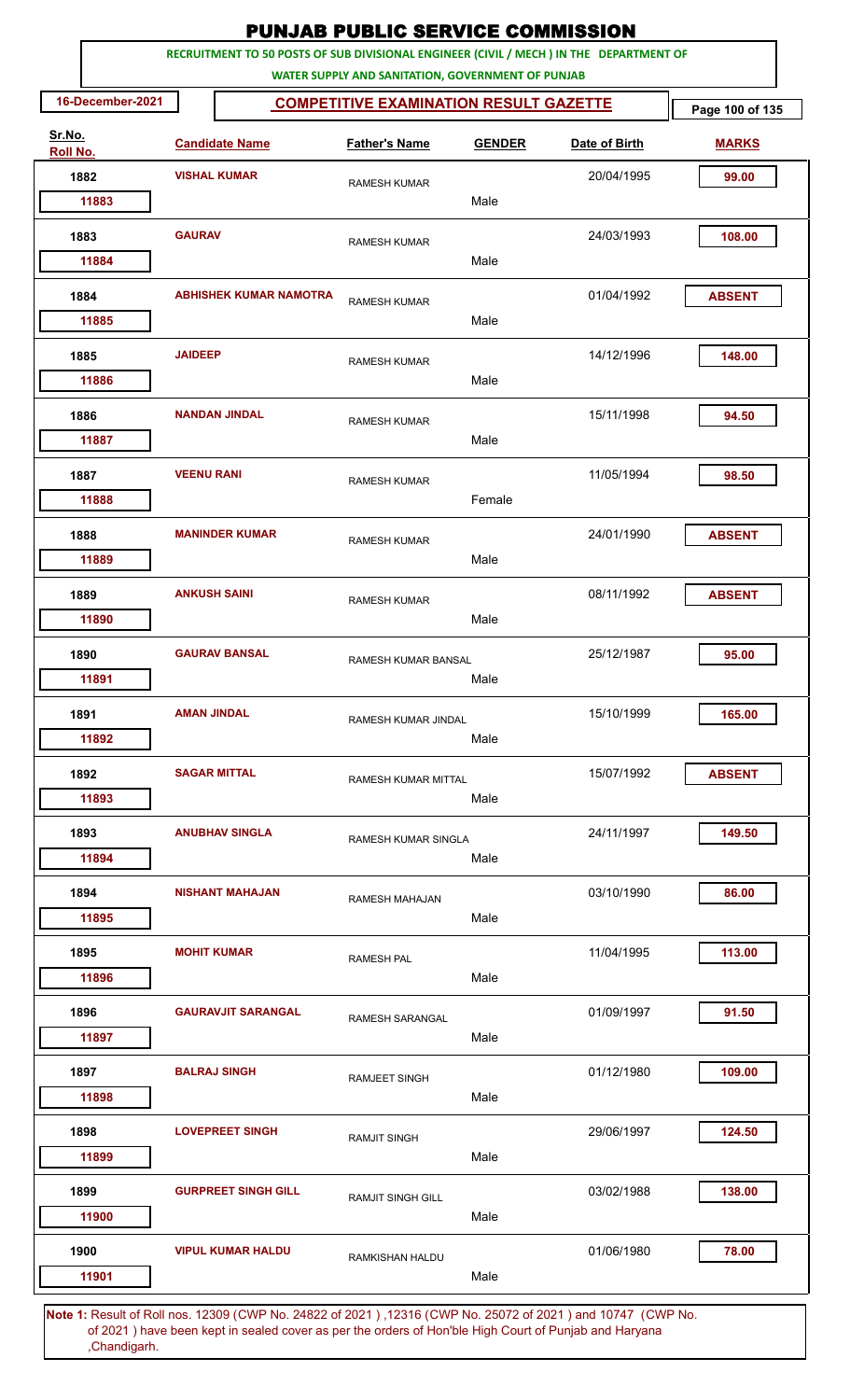| RECRUITMENT TO 50 POSTS OF SUB DIVISIONAL ENGINEER (CIVIL / MECH ) IN THE DEPARTMENT OF<br>WATER SUPPLY AND SANITATION, GOVERNMENT OF PUNJAB<br>16-December-2021<br><b>COMPETITIVE EXAMINATION RESULT GAZETTE</b><br>Sr.No.<br><b>Candidate Name</b><br><b>Father's Name</b><br>Roll No.<br><b>SUBHASH CHANDER</b><br>1901<br><b>RAMKUMAR</b><br>11902<br><b>DHEERAJ</b><br>1902<br><b>RAMNATH</b><br>11903<br>1903<br><b>GURPREET SINGH</b><br><b>RAMPARTAP SINGH</b><br>11904<br>1904<br><b>REENU RANI</b><br><b>RAMPHAL</b><br>11905<br><b>GURINDER SINGH</b><br>1905<br><b>RAMSRUP SINGH</b><br>11906<br>1906<br><b>RAVI GODARA</b><br><b>RAMVEER</b><br>11907<br><b>ASHISH KUMAR</b><br>1907<br><b>RAN SINGH</b><br>11908<br><b>ATINDER PAL SINGH</b><br>1908<br><b>RANBIR SINGH</b><br>11909<br>1909<br><b>JASPREET</b><br><b>RANBIR SINGH</b><br>11910<br><b>DIVANSHU VERMA</b><br>1910<br>RANBIR SINGH VERMA<br>11911<br><b>JAGWINDER SINGH</b><br>1911<br><b>RANDHIR SINGH</b><br>11912<br>1912<br><b>ABHINAV SINGH</b><br><b>RANDHIR SINGH</b><br>11913<br>1913<br><b>AMRITPAL SINGH</b><br><b>RANDHIR SINGH</b><br>11914<br><b>SUSHIL KUMAR GEDAR</b><br>1914<br>RANJEET GEDAR<br>11915<br>1915<br><b>PARDEEP KUMAR</b><br>RANJEET KUMAR<br>11916<br><b>MANPREET RAM</b><br>1916<br><b>RANJEET RAM</b><br>11917<br><b>GURTEJ SINGH</b><br>1917<br><b>RANJEET SINGH</b><br>11918<br>1918<br><b>GURDEEP SINGH</b><br><b>RANJEET SINGH</b><br>11919 | <b>PUNJAB PUBLIC SERVICE COMMISSION</b> |                 |
|-------------------------------------------------------------------------------------------------------------------------------------------------------------------------------------------------------------------------------------------------------------------------------------------------------------------------------------------------------------------------------------------------------------------------------------------------------------------------------------------------------------------------------------------------------------------------------------------------------------------------------------------------------------------------------------------------------------------------------------------------------------------------------------------------------------------------------------------------------------------------------------------------------------------------------------------------------------------------------------------------------------------------------------------------------------------------------------------------------------------------------------------------------------------------------------------------------------------------------------------------------------------------------------------------------------------------------------------------------------------------------------------------------------------------------------------------------------|-----------------------------------------|-----------------|
|                                                                                                                                                                                                                                                                                                                                                                                                                                                                                                                                                                                                                                                                                                                                                                                                                                                                                                                                                                                                                                                                                                                                                                                                                                                                                                                                                                                                                                                             |                                         |                 |
|                                                                                                                                                                                                                                                                                                                                                                                                                                                                                                                                                                                                                                                                                                                                                                                                                                                                                                                                                                                                                                                                                                                                                                                                                                                                                                                                                                                                                                                             |                                         | Page 101 of 135 |
|                                                                                                                                                                                                                                                                                                                                                                                                                                                                                                                                                                                                                                                                                                                                                                                                                                                                                                                                                                                                                                                                                                                                                                                                                                                                                                                                                                                                                                                             | <b>GENDER</b><br>Date of Birth          | <b>MARKS</b>    |
|                                                                                                                                                                                                                                                                                                                                                                                                                                                                                                                                                                                                                                                                                                                                                                                                                                                                                                                                                                                                                                                                                                                                                                                                                                                                                                                                                                                                                                                             | 28/08/1992                              | 76.50           |
|                                                                                                                                                                                                                                                                                                                                                                                                                                                                                                                                                                                                                                                                                                                                                                                                                                                                                                                                                                                                                                                                                                                                                                                                                                                                                                                                                                                                                                                             | Male                                    |                 |
|                                                                                                                                                                                                                                                                                                                                                                                                                                                                                                                                                                                                                                                                                                                                                                                                                                                                                                                                                                                                                                                                                                                                                                                                                                                                                                                                                                                                                                                             | 26/01/1996<br>Male                      | 180.00          |
|                                                                                                                                                                                                                                                                                                                                                                                                                                                                                                                                                                                                                                                                                                                                                                                                                                                                                                                                                                                                                                                                                                                                                                                                                                                                                                                                                                                                                                                             |                                         |                 |
|                                                                                                                                                                                                                                                                                                                                                                                                                                                                                                                                                                                                                                                                                                                                                                                                                                                                                                                                                                                                                                                                                                                                                                                                                                                                                                                                                                                                                                                             | 08/09/1989<br>Male                      | 80.50           |
|                                                                                                                                                                                                                                                                                                                                                                                                                                                                                                                                                                                                                                                                                                                                                                                                                                                                                                                                                                                                                                                                                                                                                                                                                                                                                                                                                                                                                                                             | 19/01/1994                              | 99.00           |
|                                                                                                                                                                                                                                                                                                                                                                                                                                                                                                                                                                                                                                                                                                                                                                                                                                                                                                                                                                                                                                                                                                                                                                                                                                                                                                                                                                                                                                                             | Female                                  |                 |
|                                                                                                                                                                                                                                                                                                                                                                                                                                                                                                                                                                                                                                                                                                                                                                                                                                                                                                                                                                                                                                                                                                                                                                                                                                                                                                                                                                                                                                                             | 08/08/1997<br>Male                      | 51.50           |
|                                                                                                                                                                                                                                                                                                                                                                                                                                                                                                                                                                                                                                                                                                                                                                                                                                                                                                                                                                                                                                                                                                                                                                                                                                                                                                                                                                                                                                                             | 02/01/1995                              | 174.00          |
|                                                                                                                                                                                                                                                                                                                                                                                                                                                                                                                                                                                                                                                                                                                                                                                                                                                                                                                                                                                                                                                                                                                                                                                                                                                                                                                                                                                                                                                             | Male                                    |                 |
|                                                                                                                                                                                                                                                                                                                                                                                                                                                                                                                                                                                                                                                                                                                                                                                                                                                                                                                                                                                                                                                                                                                                                                                                                                                                                                                                                                                                                                                             | 13/01/1996                              | 144.00          |
|                                                                                                                                                                                                                                                                                                                                                                                                                                                                                                                                                                                                                                                                                                                                                                                                                                                                                                                                                                                                                                                                                                                                                                                                                                                                                                                                                                                                                                                             | Male                                    |                 |
|                                                                                                                                                                                                                                                                                                                                                                                                                                                                                                                                                                                                                                                                                                                                                                                                                                                                                                                                                                                                                                                                                                                                                                                                                                                                                                                                                                                                                                                             | 22/08/1995                              | 140.00          |
|                                                                                                                                                                                                                                                                                                                                                                                                                                                                                                                                                                                                                                                                                                                                                                                                                                                                                                                                                                                                                                                                                                                                                                                                                                                                                                                                                                                                                                                             | Male                                    |                 |
|                                                                                                                                                                                                                                                                                                                                                                                                                                                                                                                                                                                                                                                                                                                                                                                                                                                                                                                                                                                                                                                                                                                                                                                                                                                                                                                                                                                                                                                             | 04/07/1997<br>Male                      | 180.50          |
|                                                                                                                                                                                                                                                                                                                                                                                                                                                                                                                                                                                                                                                                                                                                                                                                                                                                                                                                                                                                                                                                                                                                                                                                                                                                                                                                                                                                                                                             | 19/02/1999<br>Male                      | 98.50           |
|                                                                                                                                                                                                                                                                                                                                                                                                                                                                                                                                                                                                                                                                                                                                                                                                                                                                                                                                                                                                                                                                                                                                                                                                                                                                                                                                                                                                                                                             | 06/03/1997<br>Male                      | 171.50          |
|                                                                                                                                                                                                                                                                                                                                                                                                                                                                                                                                                                                                                                                                                                                                                                                                                                                                                                                                                                                                                                                                                                                                                                                                                                                                                                                                                                                                                                                             | 03/01/1997                              | 90.50           |
|                                                                                                                                                                                                                                                                                                                                                                                                                                                                                                                                                                                                                                                                                                                                                                                                                                                                                                                                                                                                                                                                                                                                                                                                                                                                                                                                                                                                                                                             | Male                                    |                 |
|                                                                                                                                                                                                                                                                                                                                                                                                                                                                                                                                                                                                                                                                                                                                                                                                                                                                                                                                                                                                                                                                                                                                                                                                                                                                                                                                                                                                                                                             | 16/10/1992<br>Male                      | 103.00          |
|                                                                                                                                                                                                                                                                                                                                                                                                                                                                                                                                                                                                                                                                                                                                                                                                                                                                                                                                                                                                                                                                                                                                                                                                                                                                                                                                                                                                                                                             | 12/01/1991<br>Male                      | 78.50           |
|                                                                                                                                                                                                                                                                                                                                                                                                                                                                                                                                                                                                                                                                                                                                                                                                                                                                                                                                                                                                                                                                                                                                                                                                                                                                                                                                                                                                                                                             | 07/01/1996<br>Male                      | 65.00           |
|                                                                                                                                                                                                                                                                                                                                                                                                                                                                                                                                                                                                                                                                                                                                                                                                                                                                                                                                                                                                                                                                                                                                                                                                                                                                                                                                                                                                                                                             | 29/11/1999                              | 87.50           |
|                                                                                                                                                                                                                                                                                                                                                                                                                                                                                                                                                                                                                                                                                                                                                                                                                                                                                                                                                                                                                                                                                                                                                                                                                                                                                                                                                                                                                                                             | Male                                    |                 |
|                                                                                                                                                                                                                                                                                                                                                                                                                                                                                                                                                                                                                                                                                                                                                                                                                                                                                                                                                                                                                                                                                                                                                                                                                                                                                                                                                                                                                                                             | 12/04/1991<br>Male                      | 81.00           |
|                                                                                                                                                                                                                                                                                                                                                                                                                                                                                                                                                                                                                                                                                                                                                                                                                                                                                                                                                                                                                                                                                                                                                                                                                                                                                                                                                                                                                                                             | 24/01/1994<br>Male                      | 80.50           |
| <b>PARAMVIR SINGH</b><br>1919<br>RANJIT BEHL<br>11920                                                                                                                                                                                                                                                                                                                                                                                                                                                                                                                                                                                                                                                                                                                                                                                                                                                                                                                                                                                                                                                                                                                                                                                                                                                                                                                                                                                                       | 26/06/1993<br>Male                      | 123.00          |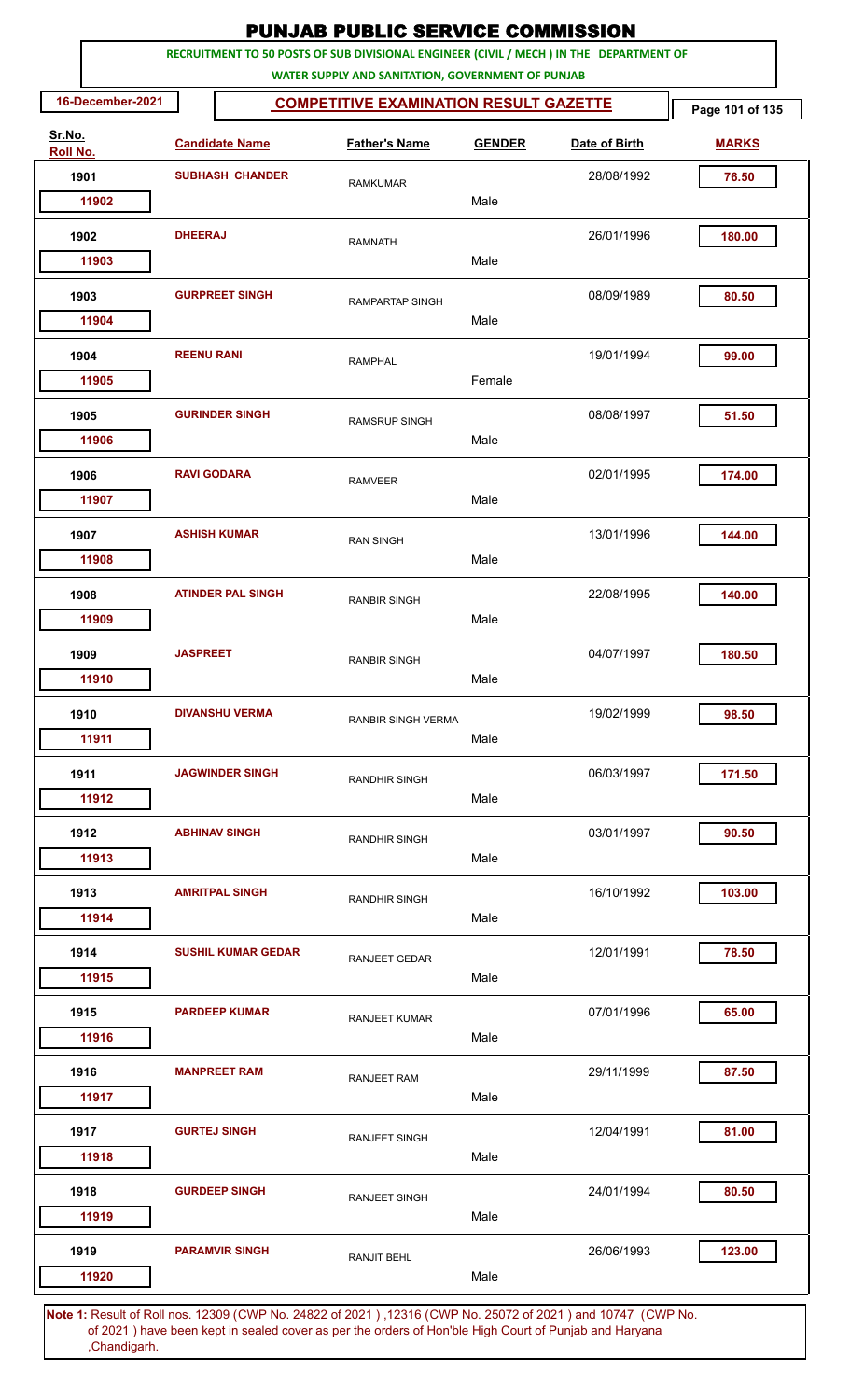|                    |                          | <b>PUNJAB PUBLIC SERVICE COMMISSION</b><br>RECRUITMENT TO 50 POSTS OF SUB DIVISIONAL ENGINEER (CIVIL / MECH ) IN THE DEPARTMENT OF |               |               |                 |
|--------------------|--------------------------|------------------------------------------------------------------------------------------------------------------------------------|---------------|---------------|-----------------|
|                    |                          | WATER SUPPLY AND SANITATION, GOVERNMENT OF PUNJAB                                                                                  |               |               |                 |
| 16-December-2021   |                          | <b>COMPETITIVE EXAMINATION RESULT GAZETTE</b>                                                                                      |               |               | Page 102 of 135 |
| Sr.No.<br>Roll No. | <b>Candidate Name</b>    | <b>Father's Name</b>                                                                                                               | <b>GENDER</b> | Date of Birth | <b>MARKS</b>    |
| 1920               | <b>CHAND</b>             | <b>RANJIT KUMAR</b>                                                                                                                |               | 12/09/1992    | <b>ABSENT</b>   |
| 11921              |                          |                                                                                                                                    | Male          |               |                 |
| 1921               | <b>MANDEEP LAL</b>       | <b>RANJIT LAL</b>                                                                                                                  |               | 18/03/1992    | 81.50           |
| 11922              |                          |                                                                                                                                    | Male          |               |                 |
| 1922               | <b>YUVRAJ SINGH</b>      | <b>RANJIT SINGH</b>                                                                                                                |               | 18/10/1994    | 42.50           |
| 11923              |                          |                                                                                                                                    | Male          |               |                 |
| 1923               | <b>ARSHPREET SINGH</b>   | <b>RANJIT SINGH</b>                                                                                                                |               | 19/04/1998    | 57.00           |
| 11924              |                          |                                                                                                                                    | Male          |               |                 |
| 1924               | <b>GURPREET KAUR</b>     | RANJIT SINGH                                                                                                                       |               | 25/12/1995    | 138.00          |
| 11925              |                          |                                                                                                                                    | Female        |               |                 |
| 1925               | <b>GURPREET SINGH</b>    | RANJIT SINGH                                                                                                                       |               | 27/06/1990    | 116.00          |
| 11926              |                          |                                                                                                                                    | Male          |               |                 |
| 1926               | <b>RAVI SHANKAR</b>      | RANJIT SINGH                                                                                                                       |               | 24/07/1989    | <b>ABSENT</b>   |
| 11927              |                          |                                                                                                                                    | Male          |               |                 |
| 1927               | <b>SIMERJIT SINGH</b>    | RANJIT SINGH                                                                                                                       |               | 19/01/1993    | <b>ABSENT</b>   |
| 11928              |                          |                                                                                                                                    | Male          |               |                 |
| 1928<br>11929      | <b>GURMINDER SINGH</b>   | <b>RANJIT SINGH</b>                                                                                                                | Male          | 01/04/1991    | 108.00          |
|                    |                          |                                                                                                                                    |               |               |                 |
| 1929<br>11930      | <b>JASPREET SINGH</b>    | RANJIT SINGH                                                                                                                       | Male          | 18/08/1997    | 75.50           |
|                    |                          |                                                                                                                                    |               |               |                 |
| 1930<br>11931      | <b>SHARANPREET SINGH</b> | RANJIT SINGH                                                                                                                       | Male          | 19/09/1995    | 136.00          |
| 1931               | <b>AMRINDER SINGH</b>    |                                                                                                                                    |               | 08/07/1993    | 85.50           |
| 11932              |                          | RANJIT SINGH                                                                                                                       | Male          |               |                 |
| 1932               | <b>EKAM SINGH</b>        |                                                                                                                                    |               | 18/12/1995    | <b>ABSENT</b>   |
| 11933              |                          | RANJIT SINGH                                                                                                                       | Male          |               |                 |
| 1933               | <b>AMRITPAL SINGH</b>    |                                                                                                                                    |               | 01/09/1991    | 84.50           |
| 11934              |                          | <b>RANJIT SINGH</b>                                                                                                                | Male          |               |                 |
| 1934               | <b>TARUNDEEP SINGH</b>   | <b>RANJIT SINGH</b>                                                                                                                |               | 12/10/1993    | 129.00          |
| 11935              |                          |                                                                                                                                    | Male          |               |                 |
| 1935               | <b>SURESH</b>            | <b>RANVEER</b>                                                                                                                     |               | 07/03/1992    | 145.00          |
| 11936              |                          |                                                                                                                                    | Male          |               |                 |
| 1936               | <b>SUMIT KUMAR</b>       | <b>RANVEER</b>                                                                                                                     |               | 02/01/2000    | 128.00          |
| 11937              |                          |                                                                                                                                    | Male          |               |                 |
| 1937               | <b>KHUSHPREET SINGH</b>  | RANVEER SINGH                                                                                                                      |               | 18/06/1996    | 83.50           |
| 11938              |                          |                                                                                                                                    | Male          |               |                 |
| 1938               | <b>MOHIT</b>             | <b>RANVEER SINGH</b>                                                                                                               |               | 14/06/1994    | 93.50           |
| 11939              |                          |                                                                                                                                    | Male          |               |                 |
|                    | of Doll not              | 10000 (CMD No. 04900 of 0001) 10016 (CMD No. 05070 of 0001) and 10747 (CMD No                                                      |               |               |                 |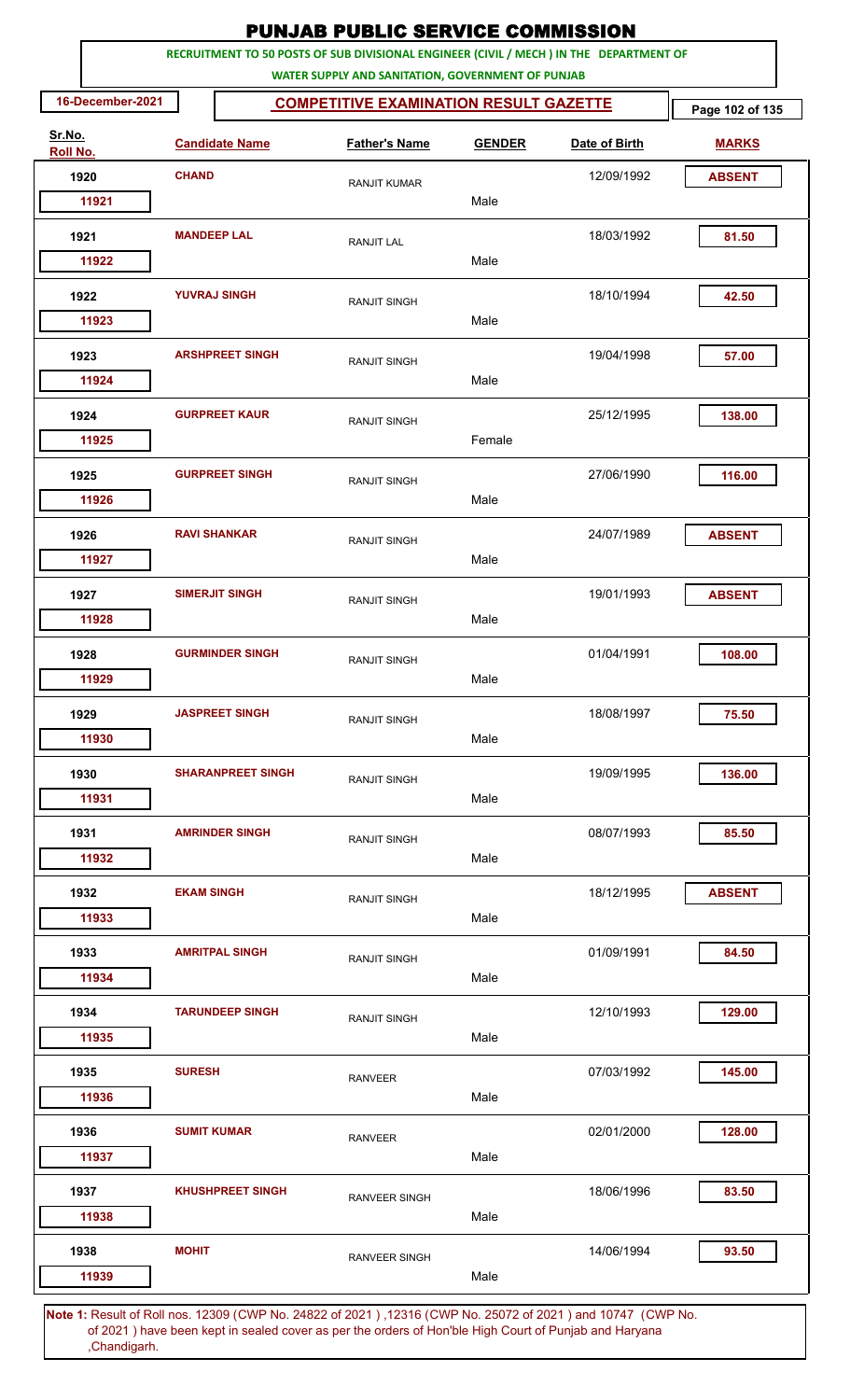|                    |                    |                                | <b>PUNJAB PUBLIC SERVICE COMMISSION</b>                                                                      |               |                                                                                         |                 |
|--------------------|--------------------|--------------------------------|--------------------------------------------------------------------------------------------------------------|---------------|-----------------------------------------------------------------------------------------|-----------------|
|                    |                    |                                | WATER SUPPLY AND SANITATION, GOVERNMENT OF PUNJAB                                                            |               | RECRUITMENT TO 50 POSTS OF SUB DIVISIONAL ENGINEER (CIVIL / MECH ) IN THE DEPARTMENT OF |                 |
| 16-December-2021   |                    |                                | <b>COMPETITIVE EXAMINATION RESULT GAZETTE</b>                                                                |               |                                                                                         | Page 103 of 135 |
| Sr.No.<br>Roll No. |                    | <b>Candidate Name</b>          | <b>Father's Name</b>                                                                                         | <b>GENDER</b> | Date of Birth                                                                           | <b>MARKS</b>    |
| 1939               |                    | <b>DAIZEN KHANNA</b>           | RANVIND KHANNA                                                                                               |               | 14/08/1996                                                                              | 88.00           |
| 11940              |                    |                                |                                                                                                              | Male          |                                                                                         |                 |
| 1940               |                    | <b>GAGANPREET SINGH</b>        | RASHPAL SINGH                                                                                                | Male          | 18/11/1990                                                                              | <b>ABSENT</b>   |
| 11941              |                    |                                |                                                                                                              |               |                                                                                         |                 |
| 1941<br>11942      |                    | <b>NAVJOT SANDHU</b>           | RASHPAL SINGH                                                                                                | Male          | 03/04/1991                                                                              | 130.50          |
| 1942               |                    | <b>HITESHWAR SINGH GULERIA</b> | RASHPAL SINGH GULERIA                                                                                        |               | 18/06/1998                                                                              | <b>ABSENT</b>   |
| 11943              |                    |                                |                                                                                                              | Male          |                                                                                         |                 |
| 1943<br>11944      | <b>SIMRAN KAUR</b> |                                | RASHPAL SINGH SANDHU                                                                                         | Female        | 26/03/1997                                                                              | 150.50          |
| 1944               |                    | <b>SANJEEV KUMAR</b>           | <b>RATAN KUMAR</b>                                                                                           |               | 17/06/1994                                                                              | 88.50           |
| 11945              |                    |                                |                                                                                                              | Male          |                                                                                         |                 |
| 1945<br>11946      | <b>YOGESH</b>      |                                | <b>RATAN SINGH</b>                                                                                           | Male          | 28/01/1995                                                                              | 87.00           |
| 1946               | <b>CHARAN JEET</b> |                                | <b>RATTAN CHAND</b>                                                                                          |               | 23/04/1984                                                                              | 151.50          |
| 11947              |                    |                                |                                                                                                              | Male          |                                                                                         |                 |
| 1947               |                    | <b>MUKESH KUMAR</b>            | <b>RATTAN KUMAR</b>                                                                                          |               | 10/07/1991                                                                              | 142.50          |
| 11948              |                    |                                |                                                                                                              | Male          |                                                                                         |                 |
| 1948               |                    | <b>RAVINDER SINGH</b>          | <b>RATTAN LAL</b>                                                                                            |               | 28/07/1996                                                                              | <b>ABSENT</b>   |
| 11949              |                    |                                |                                                                                                              | Male          |                                                                                         |                 |
| 1949<br>11950      |                    | <b>DEEPAK SHARMA</b>           | RATTAN MANI SHARMA                                                                                           | Male          | 06/09/1993                                                                              | 126.00          |
| 1950               |                    | <b>RAJBIR SINGH GILL</b>       |                                                                                                              |               | 17/02/1992                                                                              | 85.00           |
| 11951              |                    |                                | <b>RATTAN SINGH</b>                                                                                          | Male          |                                                                                         |                 |
| 1951               |                    | <b>SAWRAJPREET SINGH</b>       | <b>RATTAN SINGH</b>                                                                                          |               | 06/08/1992                                                                              | 94.00           |
| 11952              |                    |                                |                                                                                                              | Male          |                                                                                         |                 |
| 1952<br>11953      |                    | <b>RAKESH GOYAL</b>            | RAVI GOYAL                                                                                                   | Male          | 31/07/1991                                                                              | 56.50           |
| 1953               |                    | <b>KARAN GOYAL</b>             | RAVI GOYAL                                                                                                   |               | 27/05/1999                                                                              | 116.50          |
| 11954              |                    |                                |                                                                                                              | Male          |                                                                                         |                 |
| 1954<br>11955      | <b>SUNIL KUMAR</b> |                                | <b>RAVI KUMAR</b>                                                                                            | Male          | 07/05/1991                                                                              | <b>ABSENT</b>   |
|                    |                    |                                |                                                                                                              |               |                                                                                         |                 |
| 1955<br>11956      |                    | <b>GAUTAM JINDAL</b>           | <b>RAVI PARKASH</b>                                                                                          | Male          | 17/03/1996                                                                              | 184.50          |
| 1956               |                    | YOGESH GOYAL                   | <b>RAVIKANT</b>                                                                                              |               | 24/04/1992                                                                              | 114.00          |
| 11957              |                    |                                |                                                                                                              | Male          |                                                                                         |                 |
| 1957<br>11958      |                    | <b>MEENU THAKUR</b>            | <b>RAVINDER KUMAR</b>                                                                                        | Female        | 21/12/1991                                                                              | 91.50           |
|                    |                    |                                | Note 1: Result of Pollings, 12309 (CMP No. 24822 of 2021), 12316 (CMP No. 25072 of 2021) and 10747. (CMP No. |               |                                                                                         |                 |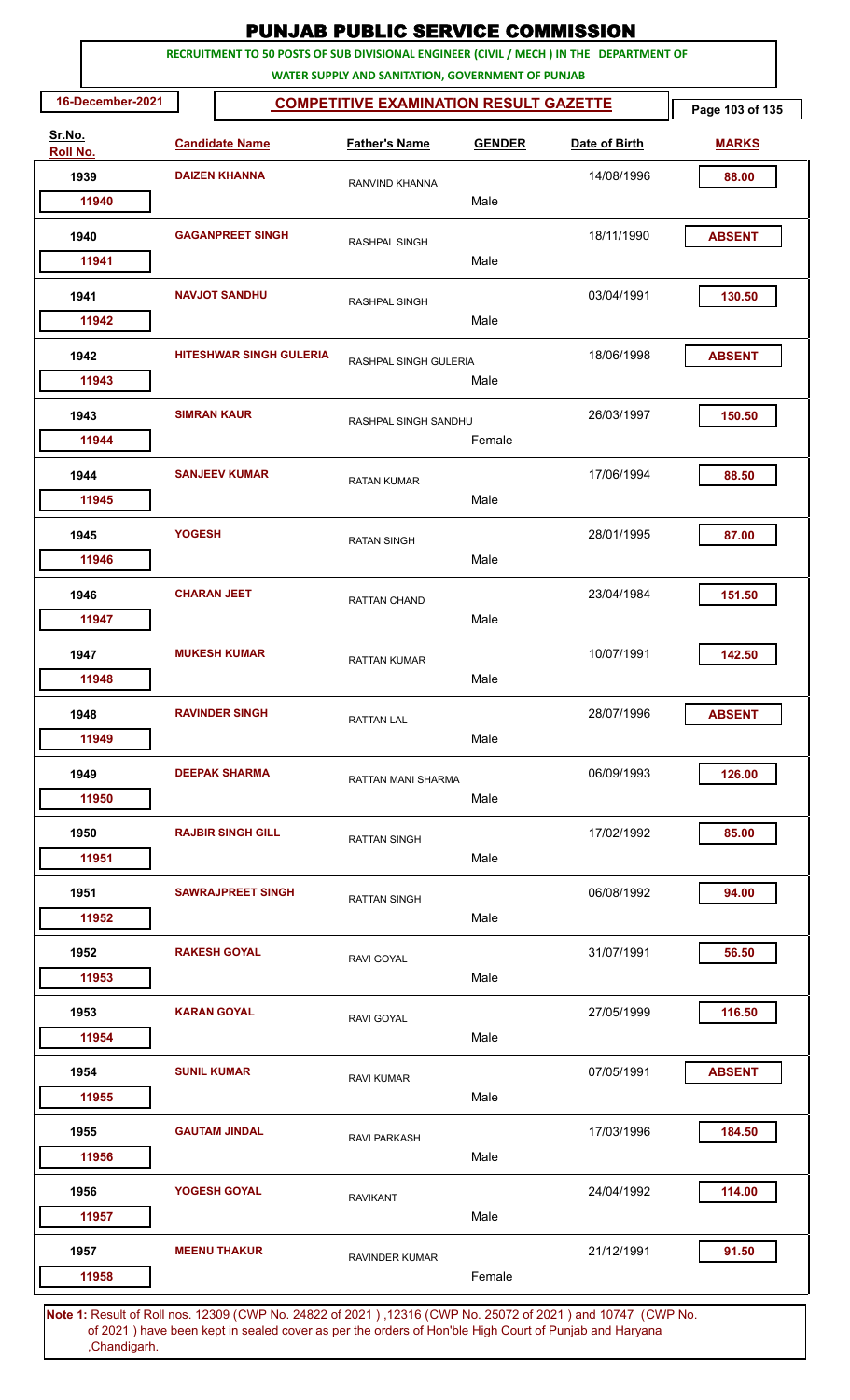|                    |                       |                            | <b>PUNJAB PUBLIC SERVICE COMMISSION</b>                                                               |               |                                                                                         |                 |
|--------------------|-----------------------|----------------------------|-------------------------------------------------------------------------------------------------------|---------------|-----------------------------------------------------------------------------------------|-----------------|
|                    |                       |                            |                                                                                                       |               | RECRUITMENT TO 50 POSTS OF SUB DIVISIONAL ENGINEER (CIVIL / MECH ) IN THE DEPARTMENT OF |                 |
| 16-December-2021   |                       |                            | WATER SUPPLY AND SANITATION, GOVERNMENT OF PUNJAB<br><b>COMPETITIVE EXAMINATION RESULT GAZETTE</b>    |               |                                                                                         | Page 104 of 135 |
| Sr.No.<br>Roll No. | <b>Candidate Name</b> |                            | <b>Father's Name</b>                                                                                  | <b>GENDER</b> | Date of Birth                                                                           | <b>MARKS</b>    |
| 1958               | <b>JATIN THAKUR</b>   |                            | <b>RAVINDER KUMAR</b>                                                                                 |               | 08/08/1994                                                                              | 84.50           |
| 11959              |                       |                            |                                                                                                       | Male          |                                                                                         |                 |
| 1959               |                       | <b>BHUVNESH KUMAR</b>      | <b>RAVINDER KUMAR</b>                                                                                 |               | 01/12/1997                                                                              | 87.00           |
| 11960              |                       |                            |                                                                                                       | Male          |                                                                                         |                 |
| 1960<br>11961      |                       | <b>MOHIT KUMAR</b>         | RAVINDER KUMAR                                                                                        | Male          | 29/10/1994                                                                              | 114.00          |
| 1961<br>11962      |                       | <b>PRINCE JINDAL</b>       | RAVINDER KUMAR JINDAL                                                                                 | Male          | 04/10/1994                                                                              | 140.50          |
| 1962<br>11963      |                       | <b>ROHTASH SHARMA</b>      | RAVINDER KUMAR SHARMA                                                                                 | Male          | 10/11/1992                                                                              | 127.00          |
| 1963<br>11964      | <b>ZINNIA KAUR</b>    |                            | RAVINDER PAL SINGH                                                                                    | Female        | 25/01/1997                                                                              | 65.00           |
| 1964<br>11965      |                       | <b>KARAMJEET SINGH</b>     | RAVINDER SINGH                                                                                        | Male          | 14/08/1993                                                                              | 73.50           |
| 1965<br>11966      |                       | <b>ASHMEET SINGH</b>       | RAVINDER SINGH                                                                                        | Male          | 19/06/1993                                                                              | <b>ABSENT</b>   |
| 1966<br>11967      |                       | <b>PRABHJOT SINGH</b>      | <b>RAVINDER SINGH</b>                                                                                 | Male          | 04/07/1992                                                                              | <b>ABSENT</b>   |
| 1967<br>11968      | <b>CHAGGAR</b>        | <b>SHUBHKARMAN SINGH</b>   | RAVINDER SINGH                                                                                        | Male          | 22/04/1997                                                                              | 95.50           |
| 1968<br>11969      |                       | YASHMEET SINGH             | RAVINDER SINGH                                                                                        | Male          | 22/03/1997                                                                              | <b>ABSENT</b>   |
| 1969<br>11970      | <b>AIII AKH</b>       | <b>PARMINDERJEET SINGH</b> | RAVINDER SINGH AULAKH                                                                                 | Male          | 22/07/1994                                                                              | 77.50           |
| 1970<br>11971      |                       | <b>PRABHJOT SINGH</b>      | <b>RAWEL SINGH</b>                                                                                    | Male          | 22/02/1993                                                                              | 79.50           |
| 1971<br>11972      |                       | <b>MOHIT KUMAR</b>         | <b>RESHAM LAL</b>                                                                                     | Male          | 22/06/1996                                                                              | 75.00           |
| 1972<br>11973      |                       | <b>SUKHWINDER SINGH</b>    | <b>RESHAM SINGH</b>                                                                                   | Male          | 10/12/1992                                                                              | 117.00          |
| 1973<br>11974      |                       | <b>PARMINDER SINGH</b>     | <b>RESHAM SINGH</b>                                                                                   | Male          | 09/04/1993                                                                              | 97.00           |
| 1974<br>11975      |                       | <b>ARVIND KUMAR</b>        | <b>RISAL SINGH</b>                                                                                    | Male          | 14/09/1991                                                                              | 137.50          |
| 1975<br>11976      |                       | <b>PARAS BANSAL</b>        | <b>RISHAV BANSAL</b>                                                                                  | Male          | 25/11/1997                                                                              | <b>ABSENT</b>   |
| 1976<br>11977      |                       | <b>RINKU KALVANIA</b>      | <b>RISHPAL</b>                                                                                        | Male          | 07/06/1993                                                                              | 131.00          |
|                    |                       |                            | 4: Result of Bollings, 12200 (CWD No. 24822 of 2021), 12216 (CWD No. 25072 of 2021) and 10747 (CWD No |               |                                                                                         |                 |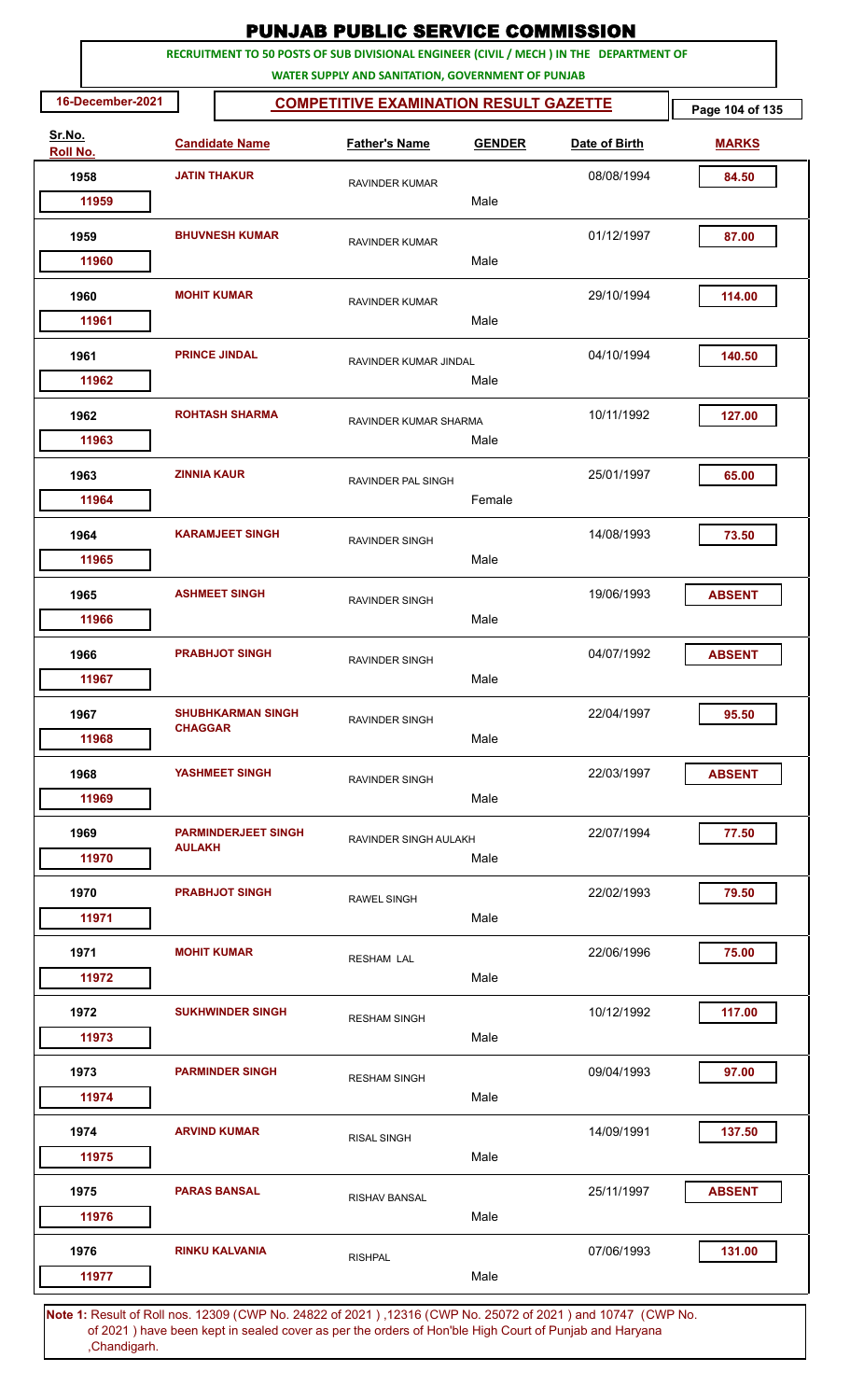|          |                  |                              |                            | <b>PUNJAB PUBLIC SERVICE COMMISSION</b>                                                            |               |               |                 |
|----------|------------------|------------------------------|----------------------------|----------------------------------------------------------------------------------------------------|---------------|---------------|-----------------|
|          |                  |                              |                            | RECRUITMENT TO 50 POSTS OF SUB DIVISIONAL ENGINEER (CIVIL / MECH ) IN THE DEPARTMENT OF            |               |               |                 |
|          | 16-December-2021 |                              |                            | WATER SUPPLY AND SANITATION, GOVERNMENT OF PUNJAB<br><b>COMPETITIVE EXAMINATION RESULT GAZETTE</b> |               |               | Page 105 of 135 |
| Sr.No.   |                  |                              |                            |                                                                                                    |               |               |                 |
| Roll No. |                  | <b>Candidate Name</b>        |                            | <b>Father's Name</b>                                                                               | <b>GENDER</b> | Date of Birth | <b>MARKS</b>    |
| 1977     |                  | <b>JAGTESHVAR SINGH SIDU</b> |                            | ROCKINDER SINGH                                                                                    |               | 01/09/1998    | 117.50          |
|          | 11978            |                              |                            |                                                                                                    | Male          |               |                 |
| 1978     |                  | <b>ADITYA SINGH</b>          |                            | RODASH SINGH                                                                                       | Male          | 17/12/1995    | 140.50          |
|          | 11979            |                              |                            |                                                                                                    |               |               |                 |
| 1979     |                  |                              | <b>JATINDER KUMAR</b>      | ROOP LAL                                                                                           |               | 30/06/1992    | 127.00          |
|          | 11980            |                              |                            |                                                                                                    | Male          |               |                 |
| 1980     |                  |                              | <b>GURDEEP SINGH</b>       | <b>ROORH SINGH</b>                                                                                 |               | 14/08/1996    | 97.00           |
|          | 11981            |                              |                            |                                                                                                    | Male          |               |                 |
| 1981     |                  | <b>SUNIL KUMAR</b>           |                            | <b>ROSHAN LAL</b>                                                                                  |               | 23/07/1993    | 132.00          |
|          | 11982            |                              |                            |                                                                                                    | Male          |               |                 |
| 1982     |                  |                              | <b>LUCKY NAGPAL</b>        | <b>ROSHAN LAL</b>                                                                                  |               | 28/08/1995    | 123.00          |
|          | 11983            |                              |                            |                                                                                                    | Male          |               |                 |
| 1983     |                  |                              | <b>MOHIT TIWANA</b>        | <b>ROSHAN LAL</b>                                                                                  |               | 24/06/1993    | 101.50          |
|          | 11984            |                              |                            |                                                                                                    | Male          |               |                 |
| 1984     |                  | <b>RAJAT CHUGH</b>           |                            | <b>ROSHAN LAL</b>                                                                                  |               | 24/06/1991    | 126.00          |
|          | 11985            |                              |                            |                                                                                                    | Male          |               |                 |
| 1985     |                  |                              | <b>PAWAN KUMAR</b>         | ROSHAN LAL                                                                                         |               | 20/11/1988    | 105.50          |
|          | 11986            |                              |                            |                                                                                                    | Male          |               |                 |
| 1986     |                  |                              | <b>ANSHUL SHEOKAND</b>     | <b>RP SHEOKAND</b>                                                                                 |               | 12/05/1991    | <b>ABSENT</b>   |
|          | 11987            |                              |                            |                                                                                                    | Male          |               |                 |
| 1987     |                  |                              | <b>NEERAJ YADAV</b>        | <b>RUPENDER YADAV</b>                                                                              |               | 09/09/1997    | 119.50          |
|          | 11988            |                              |                            |                                                                                                    | Female        |               |                 |
| 1988     |                  |                              | <b>JOBAN PAL SINGH</b>     | RUPINDER PAL SINGH                                                                                 |               | 25/11/1997    | 80.50           |
|          | 11989            |                              |                            |                                                                                                    | Male          |               |                 |
| 1989     |                  |                              | <b>MEHAKPREET SINGH</b>    | <b>RUPINDER SINGH</b>                                                                              |               | 25/11/1995    | 126.00          |
|          | 11990            |                              |                            |                                                                                                    | Male          |               |                 |
| 1990     |                  | <b>ANSHUL PURI</b>           |                            | S B PURI                                                                                           |               | 28/06/1997    | 99.00           |
|          | 11991            |                              |                            |                                                                                                    | Male          |               |                 |
| 1991     |                  | <b>ARUN KUMAR</b>            |                            | <b>SADA RAM</b>                                                                                    |               | 20/02/1999    | 30.00           |
|          | 11992            |                              |                            |                                                                                                    | Male          |               |                 |
| 1992     |                  |                              | <b>VISHAL BADHAN</b>       | <b>SADA RAM</b>                                                                                    |               | 14/10/1995    | <b>ABSENT</b>   |
|          | 11993            |                              |                            |                                                                                                    | Male          |               |                 |
| 1993     |                  |                              | <b>KUNWAR PARTAP SINGH</b> | SADHU SINGH                                                                                        |               | 17/05/1993    | <b>ABSENT</b>   |
|          | 11994            |                              |                            |                                                                                                    | Male          |               |                 |
| 1994     |                  |                              | <b>GAGANVIR SINGH</b>      | <b>SAGAR SINGH</b>                                                                                 |               | 01/03/1995    | 132.50          |
|          | 11995            |                              |                            |                                                                                                    | Male          |               |                 |
| 1995     |                  |                              | <b>RANVIR SINGH</b>        | <b>SAGAR SINGH</b>                                                                                 |               | 16/01/1994    | 92.50           |
|          | 11996            |                              |                            |                                                                                                    | Male          |               |                 |
|          |                  |                              |                            |                                                                                                    |               |               |                 |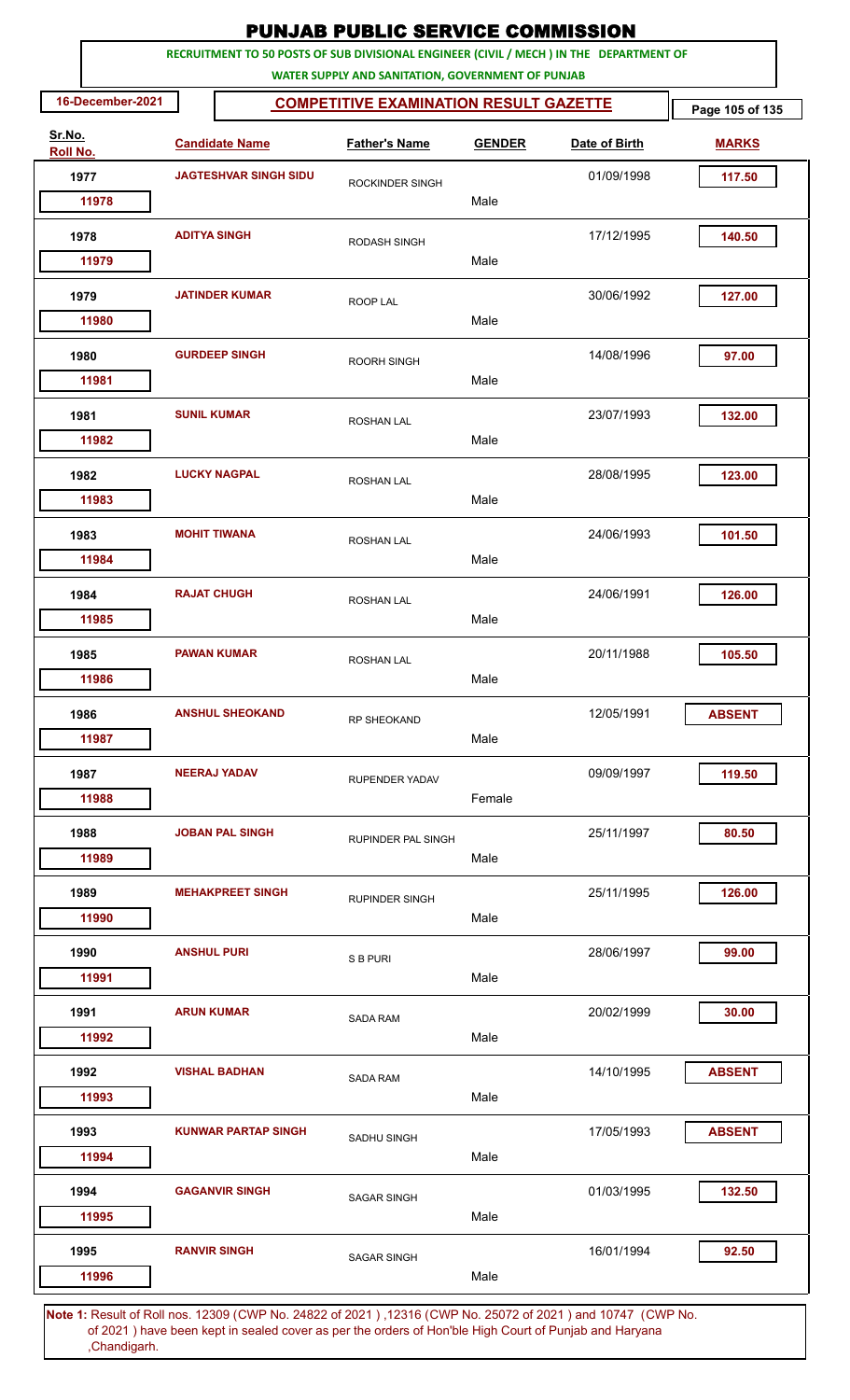|                    |                  |                     |                        | <b>PUNJAB PUBLIC SERVICE COMMISSION</b>                                                            |               |                                                                                         |                 |
|--------------------|------------------|---------------------|------------------------|----------------------------------------------------------------------------------------------------|---------------|-----------------------------------------------------------------------------------------|-----------------|
|                    |                  |                     |                        |                                                                                                    |               | RECRUITMENT TO 50 POSTS OF SUB DIVISIONAL ENGINEER (CIVIL / MECH ) IN THE DEPARTMENT OF |                 |
|                    | 16-December-2021 |                     |                        | WATER SUPPLY AND SANITATION, GOVERNMENT OF PUNJAB<br><b>COMPETITIVE EXAMINATION RESULT GAZETTE</b> |               |                                                                                         | Page 106 of 135 |
| Sr.No.<br>Roll No. |                  |                     | <b>Candidate Name</b>  | <b>Father's Name</b>                                                                               | <b>GENDER</b> | Date of Birth                                                                           | <b>MARKS</b>    |
| 1996               |                  |                     | <b>SANDEEP SINGH</b>   |                                                                                                    |               | 06/06/1987                                                                              | 61.00           |
|                    | 11997            |                     |                        | <b>SAGAR SINGH</b>                                                                                 | Male          |                                                                                         |                 |
| 1997               |                  |                     | <b>GAGANDEEP SINGH</b> | <b>SAGAR SINGH</b>                                                                                 |               | 15/05/1988                                                                              | 56.50           |
|                    | 11998            |                     |                        |                                                                                                    | Male          |                                                                                         |                 |
| 1998               |                  |                     | <b>AMRITPAL SINGH</b>  | <b>SAHIB SINGH</b>                                                                                 |               | 12/05/1992                                                                              | 102.50          |
|                    | 11999            |                     |                        |                                                                                                    | Male          |                                                                                         |                 |
| 1999               | 12000            |                     | <b>ANKUSH SIDANA</b>   | <b>SAJJAN KUMAR</b>                                                                                | Male          | 21/07/1996                                                                              | 126.00          |
|                    |                  |                     |                        |                                                                                                    |               |                                                                                         |                 |
| 2000               | 12001            |                     | <b>AMANDEEP SINGH</b>  | <b>SAJJAN SINGH</b>                                                                                | Male          | 06/08/1995                                                                              | 86.50           |
| 2001               |                  |                     | <b>JASWANT SINGH</b>   | <b>SAJJAN SINGH</b>                                                                                |               | 13/03/1990                                                                              | 141.00          |
|                    | 12002            |                     |                        |                                                                                                    | Male          |                                                                                         |                 |
| 2002               |                  | <b>RAHUL GARG</b>   |                        | <b>SALINDER KUMAR</b>                                                                              |               | 02/08/1995                                                                              | 111.00          |
|                    | 12003            |                     |                        |                                                                                                    | Male          |                                                                                         |                 |
| 2003               |                  | <b>VISHAV DEEP</b>  |                        | SALWINDER PAL                                                                                      |               | 15/03/1993                                                                              | 136.50          |
|                    | 12004            |                     |                        |                                                                                                    | Male          |                                                                                         |                 |
| 2004               | 12005            |                     | <b>KULDEEP SINGH</b>   | SALWINDER SINGH                                                                                    | Male          | 21/06/1991                                                                              | 69.50           |
| 2005               |                  | <b>GAGANDEEP</b>    |                        | <b>SANDEEP KUMAR</b>                                                                               |               | 14/01/1993                                                                              | 129.00          |
|                    | 12006            |                     |                        |                                                                                                    | Male          |                                                                                         |                 |
| 2006               |                  | <b>KAWAN SONI</b>   |                        | <b>SANDEEP KUMAR</b>                                                                               |               | 25/09/1997                                                                              | 124.50          |
|                    | 12007            |                     |                        |                                                                                                    | Female        |                                                                                         |                 |
| 2007               | 12008            |                     | <b>ISHAAN SHARMA</b>   | SANDEEP KUMAR SHARMA                                                                               | Male          | 17/06/1998                                                                              | 150.50          |
|                    |                  |                     |                        |                                                                                                    |               |                                                                                         |                 |
| 2008               | 12009            |                     | <b>SARATH SINGLA</b>   | SANDEEP SINGLA                                                                                     | Male          | 19/12/1998                                                                              | 69.50           |
| 2009               |                  | <b>JATIN SINGLA</b> |                        | SANDEEP SINGLA                                                                                     |               | 26/08/1996                                                                              | <b>ABSENT</b>   |
|                    | 12010            |                     |                        |                                                                                                    | Male          |                                                                                         |                 |
| 2010               |                  |                     | <b>VIKRANT THAKUR</b>  | SANDEEP THAKUR                                                                                     |               | 05/06/1997                                                                              | 163.00          |
|                    | 12011            |                     |                        |                                                                                                    | Male          |                                                                                         |                 |
| 2011               |                  |                     | <b>SUSHANT WALIA</b>   | SANDEEP WALIA                                                                                      |               | 31/08/1993                                                                              | 107.00          |
|                    | 12012            |                     |                        |                                                                                                    | Male          |                                                                                         |                 |
| 2012               | 12013            |                     | <b>SAMIKSH BHALLA</b>  | SANDIP KUMAR BHALLA                                                                                | Male          | 02/02/1997                                                                              | 122.50          |
|                    |                  | <b>SAKSHI</b>       |                        |                                                                                                    |               |                                                                                         | 84.50           |
| 2013               | 12014            |                     |                        | <b>SANJAY</b>                                                                                      | Female        | 28/02/1996                                                                              |                 |
| 2014               |                  |                     | <b>ANKUR GOYAL</b>     | SANJAY GOYAL                                                                                       |               | 24/04/1991                                                                              | 139.50          |
|                    | 12015            |                     |                        |                                                                                                    | Male          |                                                                                         |                 |
|                    |                  |                     |                        | 5000                                                                                               |               |                                                                                         |                 |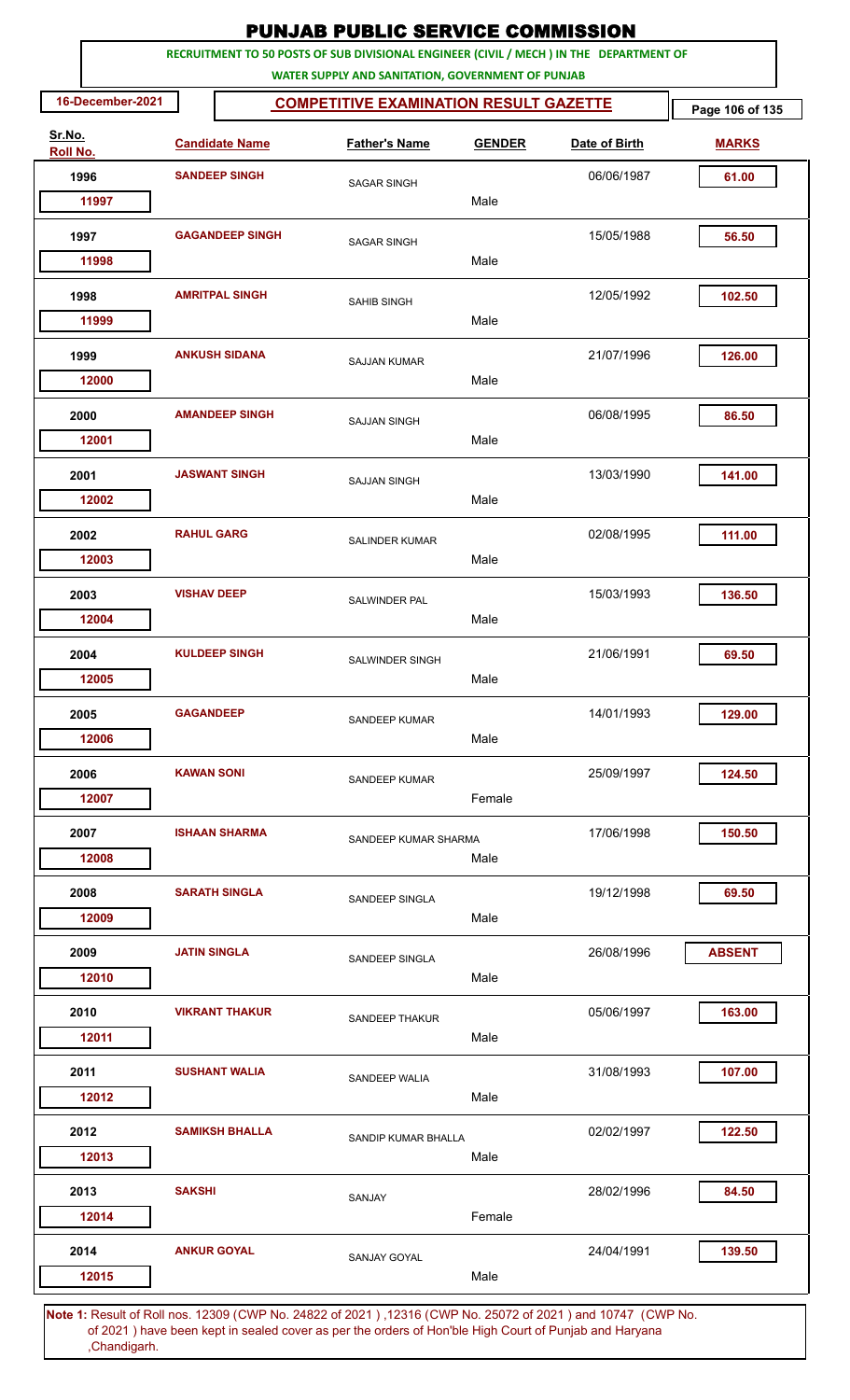|                    |                     |                        | <b>PUNJAB PUBLIC SERVICE COMMISSION</b>                                                                                                      |               |               |                 |
|--------------------|---------------------|------------------------|----------------------------------------------------------------------------------------------------------------------------------------------|---------------|---------------|-----------------|
|                    |                     |                        | RECRUITMENT TO 50 POSTS OF SUB DIVISIONAL ENGINEER (CIVIL / MECH ) IN THE DEPARTMENT OF<br>WATER SUPPLY AND SANITATION, GOVERNMENT OF PUNJAB |               |               |                 |
| 16-December-2021   |                     |                        | <b>COMPETITIVE EXAMINATION RESULT GAZETTE</b>                                                                                                |               |               | Page 107 of 135 |
| Sr.No.<br>Roll No. |                     | <b>Candidate Name</b>  | <b>Father's Name</b>                                                                                                                         | <b>GENDER</b> | Date of Birth | <b>MARKS</b>    |
| 2015               | <b>SRI KRISHNA</b>  |                        | <b>SANJAY KUMAR</b>                                                                                                                          |               | 06/09/1997    | 119.00          |
| 12016              |                     |                        |                                                                                                                                              | Male          |               |                 |
| 2016               | <b>ARYAN SINHA</b>  |                        | <b>SANJAY KUMAR</b>                                                                                                                          |               | 12/12/1998    | 112.50          |
| 12017              |                     |                        |                                                                                                                                              | Male          |               |                 |
| 2017               | <b>ADITYA GARG</b>  |                        | <b>SANJAY KUMAR</b>                                                                                                                          |               | 19/09/1997    | 88.50           |
| 12018              |                     |                        |                                                                                                                                              | Male          |               |                 |
| 2018               |                     | <b>SARTHAK JAIN</b>    | SANJAY KUMAR JAIN                                                                                                                            |               | 09/09/1997    | 90.00           |
| 12019              |                     |                        |                                                                                                                                              | Male          |               |                 |
| 2019               | <b>TAPANDEEP</b>    |                        | <b>SANJAY MATTU</b>                                                                                                                          |               | 09/03/1996    | 112.50          |
| 12020              |                     |                        |                                                                                                                                              | Male          |               |                 |
| 2020               | <b>ADITI TIWARI</b> |                        | <b>SANJAY TIWARI</b>                                                                                                                         |               | 19/06/1994    | 132.00          |
| 12021              |                     |                        |                                                                                                                                              | Female        |               |                 |
| 2021               |                     | <b>MOHIT BANSAL</b>    | SANJEEV BANSAL                                                                                                                               |               | 30/08/1993    | 133.00          |
| 12022              |                     |                        |                                                                                                                                              | Male          |               |                 |
| 2022               |                     | <b>ABHISHEK BANSAL</b> | <b>SANJEEV BANSAL</b>                                                                                                                        |               | 15/10/1995    | 57.50           |
| 12023              |                     |                        |                                                                                                                                              | Male          |               |                 |
| 2023               |                     | <b>GURESHA GOYAL</b>   | SANJEEV GOYAL                                                                                                                                |               | 12/01/1997    | 76.00           |
| 12024              |                     |                        |                                                                                                                                              | Female        |               |                 |
| 2024               | <b>SAHIL GOYAL</b>  |                        | SANJEEV GOYAL                                                                                                                                |               | 19/12/1998    | 100.00          |
| 12025              |                     |                        |                                                                                                                                              | Male          |               |                 |
| 2025               |                     | <b>SHUBHAM GOYAL</b>   | <b>SANJEEV KUMAR</b>                                                                                                                         |               | 30/07/1998    | 171.50          |
| 12026              |                     |                        |                                                                                                                                              | Male          |               |                 |
| 2026               |                     | <b>LOVESH GARG</b>     | SANJEEV KUMAR                                                                                                                                |               | 07/08/1997    | <b>ABSENT</b>   |
| 12027              |                     |                        |                                                                                                                                              | Male          |               |                 |
| 2027               |                     | <b>GAURAV PARASHAR</b> | SANJEEV KUMAR                                                                                                                                |               | 17/05/1990    | 105.00          |
| 12028              |                     |                        |                                                                                                                                              | Male          |               |                 |
| 2028               | <b>JATIN GARG</b>   |                        | SANJEEV KUMAR                                                                                                                                |               | 22/12/1998    | 170.50          |
| 12029              |                     |                        |                                                                                                                                              | Male          |               |                 |
| 2029               | <b>KASHISH</b>      |                        | SANJEEV KUMAR                                                                                                                                |               | 07/03/1998    | 116.50          |
| 12030              |                     |                        |                                                                                                                                              | Male          |               |                 |
| 2030               | <b>SILVIA GUPTA</b> |                        | <b>SANJIV GUPTA</b>                                                                                                                          |               | 29/06/1998    | 100.50          |
| 12031              |                     |                        |                                                                                                                                              | Female        |               |                 |
| 2031               |                     | <b>GAVISH JINDAL</b>   | SANJIV JINDAL                                                                                                                                |               | 04/04/1997    | 80.50           |
| 12032              |                     |                        |                                                                                                                                              | Male          |               |                 |
| 2032               |                     | <b>SAMEER KHURMI</b>   | SANJIV KHURMI                                                                                                                                |               | 29/03/1994    | 146.00          |
| 12033              |                     |                        |                                                                                                                                              | Male          |               |                 |
| 2033               |                     | <b>AYUSH GOYAL</b>     | SANJIV KUMAR GOYAL                                                                                                                           |               | 12/02/1998    | 113.00          |
| 12034              |                     |                        |                                                                                                                                              | Male          |               |                 |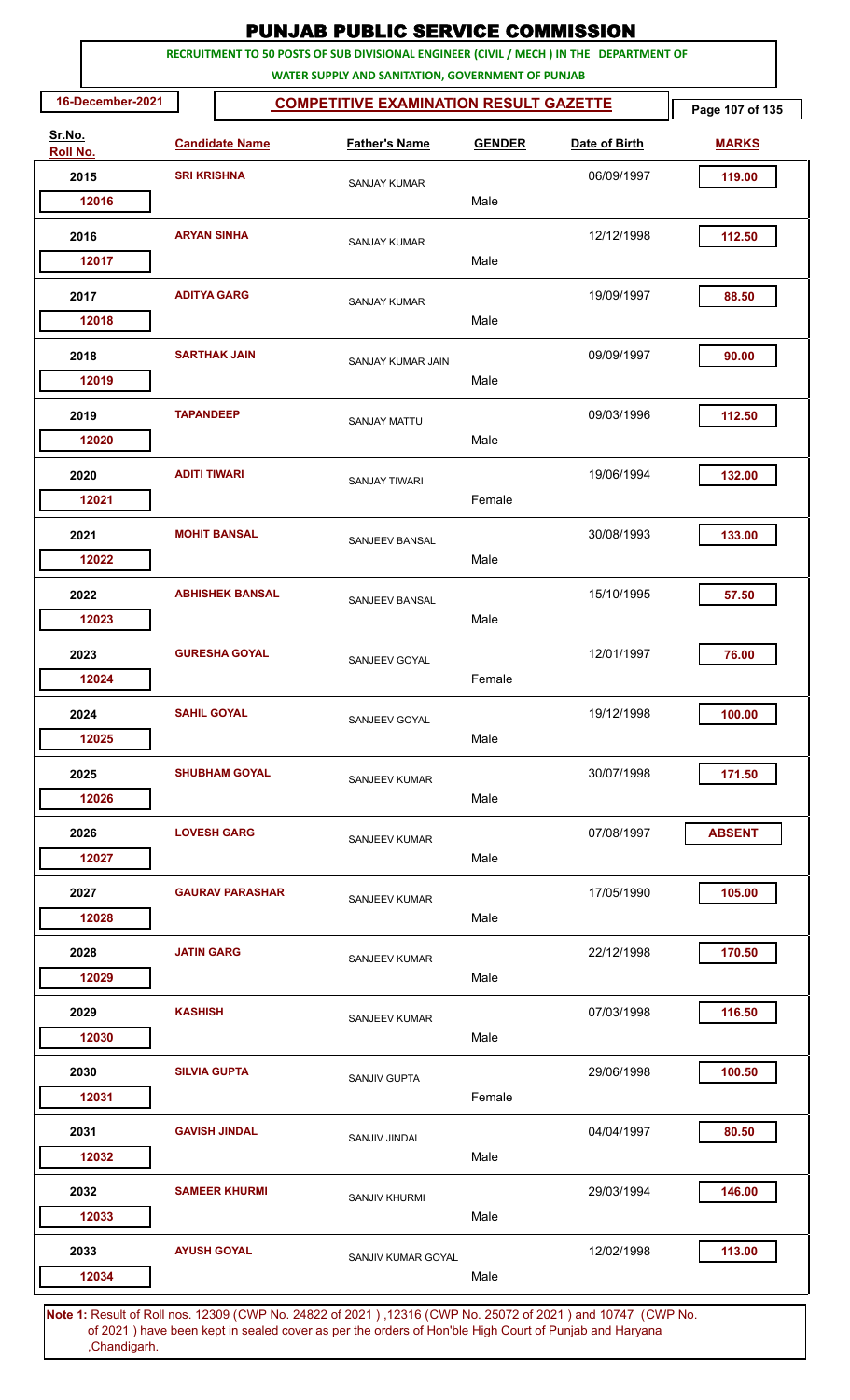|                    |                               | <b>PUNJAB PUBLIC SERVICE COMMISSION</b>                                                                                                      |               |               |                 |
|--------------------|-------------------------------|----------------------------------------------------------------------------------------------------------------------------------------------|---------------|---------------|-----------------|
|                    |                               | RECRUITMENT TO 50 POSTS OF SUB DIVISIONAL ENGINEER (CIVIL / MECH ) IN THE DEPARTMENT OF<br>WATER SUPPLY AND SANITATION, GOVERNMENT OF PUNJAB |               |               |                 |
| 16-December-2021   |                               | <b>COMPETITIVE EXAMINATION RESULT GAZETTE</b>                                                                                                |               |               | Page 108 of 135 |
| Sr.No.<br>Roll No. | <b>Candidate Name</b>         | <b>Father's Name</b>                                                                                                                         | <b>GENDER</b> | Date of Birth | <b>MARKS</b>    |
| 2034               | <b>SUKHWINDER SINGH</b>       | <b>SANSAR CHAND</b>                                                                                                                          |               | 06/10/1992    | <b>ABSENT</b>   |
| 12035              |                               |                                                                                                                                              | Male          |               |                 |
| 2035               | <b>CHETAN CHALOTRA</b>        | <b>SANSAR CHAND</b>                                                                                                                          |               | 21/08/1989    | <b>ABSENT</b>   |
| 12036              |                               |                                                                                                                                              | Male          |               |                 |
| 2036<br>12037      | <b>AJWINDER SINGH</b>         | <b>SANSAR SINGH</b>                                                                                                                          | Male          | 22/10/1998    | <b>ABSENT</b>   |
| 2037<br>12038      | <b>LAKHJINDER SINGH</b>       | <b>SANSAR SINGH</b>                                                                                                                          | Male          | 30/09/1991    | 80.50           |
| 2038<br>12039      | <b>JASWINDER SINGH</b>        | <b>SANT SINGH</b>                                                                                                                            | Male          | 26/06/1985    | 84.00           |
| 2039<br>12040      | <b>GAGANDEEP KAUR</b>         | SANTOKH SINGH                                                                                                                                | Female        | 30/10/1998    | 99.00           |
| 2040<br>12041      | <b>HARMANJOT SINGH</b>        | SANTOKH SINGH                                                                                                                                | Male          | 25/04/1992    | 129.00          |
| 2041<br>12042      | <b>AMARINDER SINGH</b>        | SANTOKH SINGH                                                                                                                                | Male          | 29/06/1993    | 93.00           |
| 2042<br>12043      | <b>GHANSHAM GOYAL</b>         | <b>SANTOSH KUMAR</b>                                                                                                                         | Male          | 06/10/1985    | 126.00          |
| 2043<br>12044      | <b>NAGESH SHARMA</b>          | SANTOSH KUMAR SHARMA                                                                                                                         | Male          | 03/09/1993    | 87.00           |
| 2044<br>12045      | <b>KARANVIR SIDHU</b>         | <b>SARABJIT</b>                                                                                                                              | Male          | 15/06/1997    | 79.50           |
| 2045<br>12046      | <b>RAVJOT SINGH</b>           | SARABJIT SINGH                                                                                                                               | Male          | 19/01/1998    | 37.50           |
| 2046<br>12047      | <b>HARJIT SINGH</b>           | SARABJIT SINGH                                                                                                                               | Male          | 04/05/1993    | 149.50          |
| 2047<br>12048      | <b>JAPSIMRAN KAUR</b>         | SARBJIT SINGH                                                                                                                                | Female        | 24/03/1999    | 106.50          |
| 2048<br>12049      | <b>RAMANDEEP SINGH</b>        | SARBJIT SINGH                                                                                                                                | Male          | 11/10/1995    | 109.50          |
| 2049<br>12050      | <b>NAVDEEP SINGH SACHDEVA</b> | SARBJIT SINGH SACHDEVA                                                                                                                       | Male          | 30/06/1990    | 150.50          |
| 2050<br>12051      | <b>RAVISH TANVEER SINGH</b>   | <b>SARDARA SINGH</b>                                                                                                                         | Male          | 24/10/1990    | 108.50          |
| 2051<br>12052      | <b>VIKRAM JIT SINGH</b>       | <b>SARDARI LAL</b>                                                                                                                           | Male          | 24/10/1993    | <b>ABSENT</b>   |
| 2052<br>12053      | <b>RAVINDER KUMAR</b>         | <b>SARDARI LAL</b>                                                                                                                           | Male          | 26/10/1995    | 39.50           |
|                    |                               |                                                                                                                                              |               |               |                 |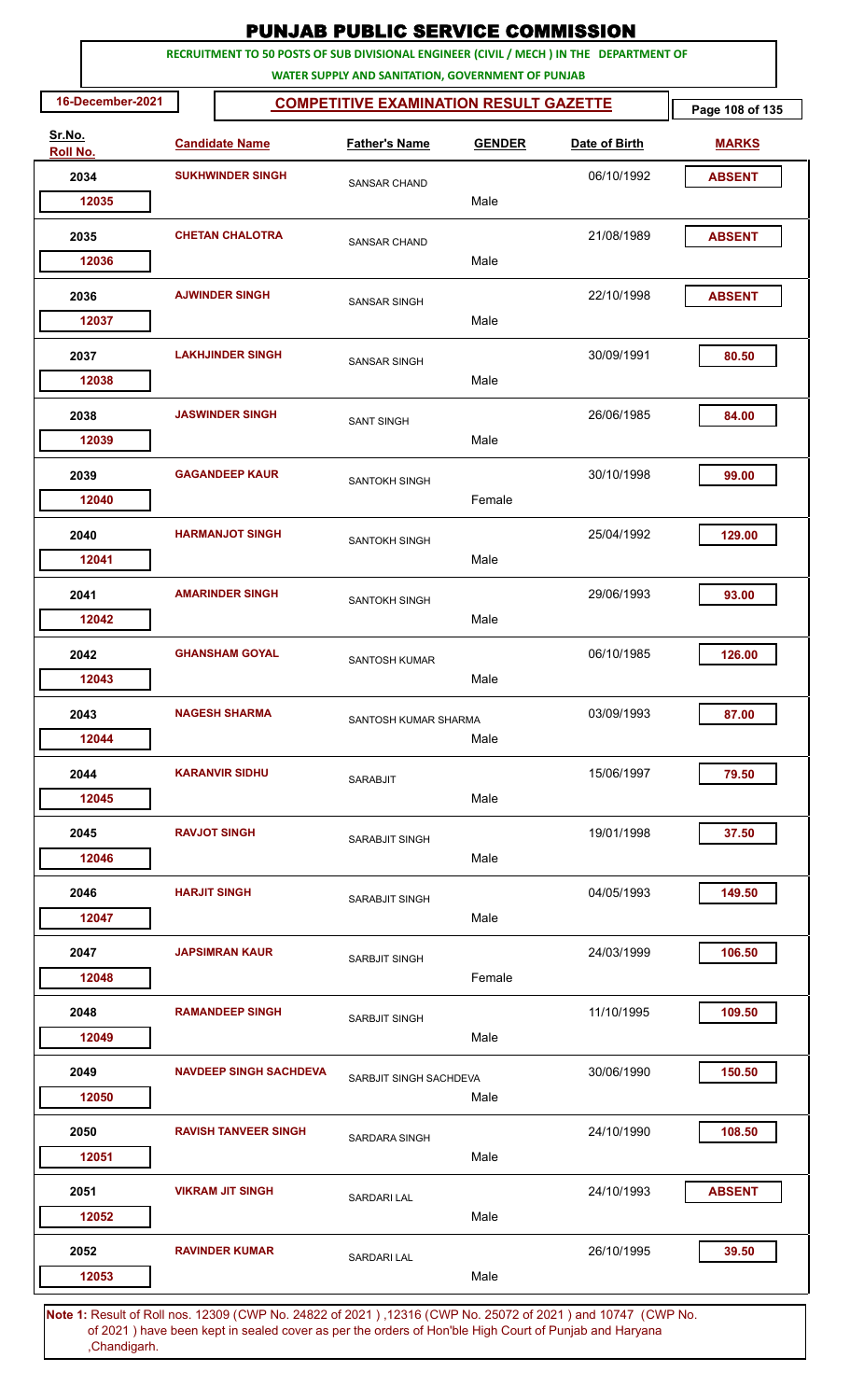|                    |                   |                            | <b>PUNJAB PUBLIC SERVICE COMMISSION</b>                                                                                                      |               |               |                 |
|--------------------|-------------------|----------------------------|----------------------------------------------------------------------------------------------------------------------------------------------|---------------|---------------|-----------------|
|                    |                   |                            | RECRUITMENT TO 50 POSTS OF SUB DIVISIONAL ENGINEER (CIVIL / MECH ) IN THE DEPARTMENT OF<br>WATER SUPPLY AND SANITATION, GOVERNMENT OF PUNJAB |               |               |                 |
| 16-December-2021   |                   |                            | <b>COMPETITIVE EXAMINATION RESULT GAZETTE</b>                                                                                                |               |               | Page 109 of 135 |
| Sr.No.<br>Roll No. |                   | <b>Candidate Name</b>      | <b>Father's Name</b>                                                                                                                         | <b>GENDER</b> | Date of Birth | <b>MARKS</b>    |
| 2053               |                   | <b>PREET ANMOL SINGH</b>   | SARDOOL SINGH SANDHU                                                                                                                         |               | 03/11/1994    | 139.00          |
| 12054              | <b>SANDHU</b>     |                            |                                                                                                                                              | Male          |               |                 |
| 2054               |                   | <b>VIKRAM SINGH JAMWAL</b> | <b>SARJIT SINGH</b>                                                                                                                          |               | 14/07/1988    | 84.00           |
| 12055              |                   |                            |                                                                                                                                              | Male          |               |                 |
| 2055               |                   | <b>SANDEEP SAINI</b>       | SARJIWAN SAINI                                                                                                                               |               | 18/04/1988    | <b>ABSENT</b>   |
| 12056              |                   |                            |                                                                                                                                              | Male          |               |                 |
| 2056               |                   | <b>JAGJOT SINGH</b>        | <b>SARUP SINGH</b>                                                                                                                           |               | 10/03/1996    | 137.50          |
| 12057              |                   |                            |                                                                                                                                              | Male          |               |                 |
| 2057               |                   | <b>OM PARKASH</b>          | <b>SARWAN SINGH</b>                                                                                                                          |               | 09/01/1994    | 63.00           |
| 12058              |                   |                            |                                                                                                                                              | Male          |               |                 |
| 2058               | <b>AMIT KUMAR</b> |                            | <b>SATBIR SINGH</b>                                                                                                                          |               | 14/04/1990    | 114.00          |
| 12059              |                   |                            |                                                                                                                                              | Male          |               |                 |
| 2059               | <b>MOHIT</b>      |                            | SATBIR SINGH                                                                                                                                 |               | 05/12/1996    | 138.50          |
| 12060              |                   |                            |                                                                                                                                              | Male          |               |                 |
| 2060               |                   | <b>CHIRAG BHASIN</b>       | SATINDER KUMAR BHASIN                                                                                                                        |               | 27/08/1994    | 147.00          |
| 12061              |                   |                            |                                                                                                                                              | Male          |               |                 |
| 2061               |                   | <b>ANMOL SINGH SAMRA</b>   | SATINDER PAL SINGH SAMRA                                                                                                                     |               | 07/11/1990    | 94.50           |
| 12062              |                   |                            |                                                                                                                                              | Male          |               |                 |
| 2062               |                   | <b>ROHIT BECTOR</b>        | <b>SATISH BECTOR</b>                                                                                                                         |               | 19/12/1992    | 119.50          |
| 12063              |                   |                            |                                                                                                                                              | Male          |               |                 |
| 2063               |                   | <b>SIDHARATH GOYAL</b>     | <b>SATISH CHANDER</b>                                                                                                                        |               | 25/12/1998    | 69.50           |
| 12064              |                   |                            |                                                                                                                                              | Male          |               |                 |
| 2064               |                   | <b>ANMOL GARG</b>          | SATISH GARG                                                                                                                                  |               | 19/05/1992    | 106.50          |
| 12065              |                   |                            |                                                                                                                                              | Male          |               |                 |
| 2065               |                   | <b>MANDEEP JINDAL</b>      | SATISH JINDAL                                                                                                                                |               | 24/07/1993    | 131.00          |
| 12066              |                   |                            |                                                                                                                                              | Male          |               |                 |
| 2066               |                   | <b>MUNISH KAMBOJ</b>       | SATISH KAMBOJ                                                                                                                                |               | 22/08/1991    | 153.00          |
| 12067              |                   |                            |                                                                                                                                              | Male          |               |                 |
| 2067               |                   | <b>RAJAT KANSAL</b>        | <b>SATISH KANSAL</b>                                                                                                                         |               | 02/08/1990    | 138.00          |
| 12068              |                   |                            |                                                                                                                                              | Male          |               |                 |
| 2068               |                   | <b>RISHABH KAUSHAL</b>     | <b>SATISH KUMAR</b>                                                                                                                          |               | 04/01/1999    | 76.50           |
| 12069              |                   |                            |                                                                                                                                              | Male          |               |                 |
| 2069               | <b>GAURAV</b>     |                            | <b>SATISH KUMAR</b>                                                                                                                          |               | 19/02/1996    | 86.50           |
| 12070              |                   |                            |                                                                                                                                              | Male          |               |                 |
| 2070               |                   | <b>PRAVEEN KUMAR</b>       | <b>SATISH KUMAR</b>                                                                                                                          |               | 09/03/1995    | 135.00          |
| 12071              |                   |                            |                                                                                                                                              | Male          |               |                 |
| 2071               |                   | <b>KARAN KISHORE</b>       | <b>SATISH KUMAR</b>                                                                                                                          |               | 01/08/1997    | 133.50          |
| 12072              |                   |                            |                                                                                                                                              | Male          |               |                 |
|                    |                   |                            | 1. Result of Bollings, 19200 (CMD No. 24922 of 2021), 19216 (CMD No. 25072 of 2021) and 10747 (CMD No                                        |               |               |                 |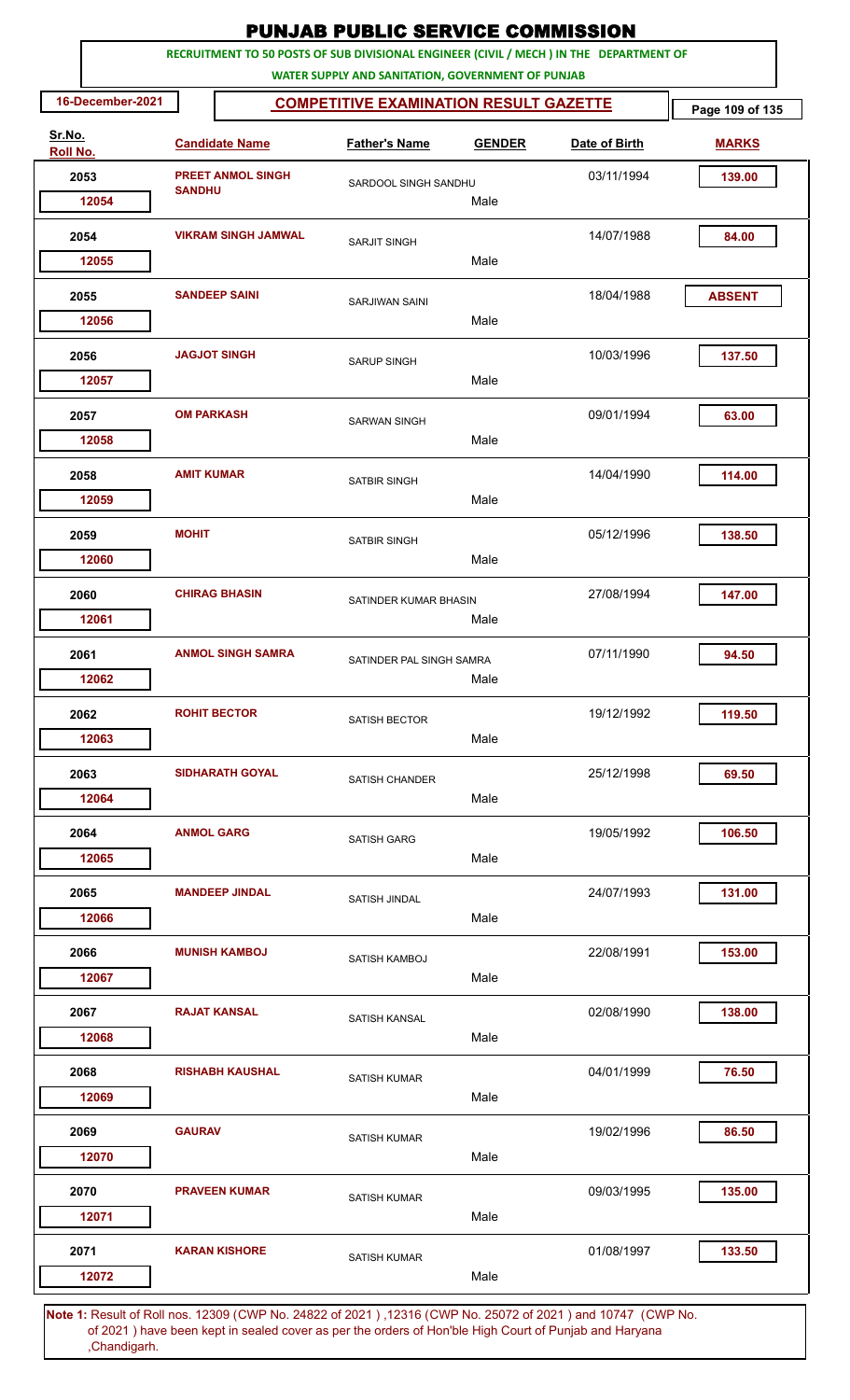|                    |                     |                            | <b>PUNJAB PUBLIC SERVICE COMMISSION</b>                                                                      |               |               |                 |
|--------------------|---------------------|----------------------------|--------------------------------------------------------------------------------------------------------------|---------------|---------------|-----------------|
|                    |                     |                            | RECRUITMENT TO 50 POSTS OF SUB DIVISIONAL ENGINEER (CIVIL / MECH ) IN THE DEPARTMENT OF                      |               |               |                 |
| 16-December-2021   |                     |                            | WATER SUPPLY AND SANITATION, GOVERNMENT OF PUNJAB<br><b>COMPETITIVE EXAMINATION RESULT GAZETTE</b>           |               |               | Page 110 of 135 |
| Sr.No.<br>Roll No. |                     | <b>Candidate Name</b>      | <b>Father's Name</b>                                                                                         | <b>GENDER</b> | Date of Birth | <b>MARKS</b>    |
| 2072               |                     | <b>AKSHAY KUMAR</b>        |                                                                                                              |               | 12/12/1995    | 105.00          |
| 12073              |                     |                            | <b>SATISH KUMAR</b>                                                                                          | Male          |               |                 |
| 2073               | <b>SHWETA</b>       |                            |                                                                                                              |               | 15/10/1994    | 145.50          |
| 12074              |                     |                            | <b>SATISH KUMAR</b>                                                                                          | Female        |               |                 |
| 2074               |                     | <b>MUKUL KAINTH</b>        | <b>SATISH KUMAR</b>                                                                                          |               | 11/06/1997    | 81.50           |
| 12075              |                     |                            |                                                                                                              | Male          |               |                 |
| 2075               | <b>SAHIL GOYAL</b>  |                            | <b>SATISH KUMAR</b>                                                                                          |               | 03/03/1996    | 111.00          |
| 12076              |                     |                            |                                                                                                              | Male          |               |                 |
| 2076               |                     | <b>JUGAL KISHORE</b>       | <b>SATISH KUMAR</b>                                                                                          |               | 16/01/1991    | 81.00           |
| 12077              |                     |                            |                                                                                                              | Male          |               |                 |
| 2077               |                     | <b>ANISH DHATWALIA</b>     | SATISH KUMAR DHATWALIA                                                                                       |               | 22/07/1997    | 90.00           |
| 12078              |                     |                            |                                                                                                              | Male          |               |                 |
| 2078               | <b>TARUN GARG</b>   |                            | SATISH KUMAR GARG                                                                                            |               | 03/08/1998    | 128.50          |
| 12079              |                     |                            |                                                                                                              | Male          |               |                 |
| 2079               |                     | <b>ASHISH GUPTA</b>        | SATISH KUMAR GUPTA                                                                                           |               | 12/04/1992    | <b>ABSENT</b>   |
| 12080              |                     |                            |                                                                                                              | Male          |               |                 |
| 2080               | <b>VIVEK JINDAL</b> |                            | SATISH KUMAR JINDAL                                                                                          |               | 29/04/1998    | 113.00          |
| 12081              |                     |                            |                                                                                                              | Male          |               |                 |
| 2081               |                     | <b>KARTIK MAKKAR</b>       | <b>SATISH MAKKAR</b>                                                                                         |               | 26/10/1993    | 208.50          |
| 12082              |                     |                            |                                                                                                              | Male          |               |                 |
| 2082               |                     | <b>GURDANISHVEER SINGH</b> | <b>SATKIRAN SINGH</b>                                                                                        |               | 06/05/1997    | 66.50           |
| 12083              |                     |                            |                                                                                                              | Male          |               |                 |
| 2083               | <b>ANIL</b>         |                            | <b>SATNAM</b>                                                                                                |               | 19/06/1998    | <b>ABSENT</b>   |
| 12084              |                     |                            |                                                                                                              | Male          |               |                 |
| 2084               |                     | <b>AMITOJ SINGH</b>        | <b>SATNAM KAUR</b>                                                                                           |               | 01/09/1997    | 102.00          |
| 12085              |                     |                            |                                                                                                              | Male          |               |                 |
| 2085               |                     | <b>KARAN KAMBOJ</b>        | <b>SATNAM RAI</b>                                                                                            |               | 01/07/1992    | 115.00          |
| 12086              |                     |                            |                                                                                                              | Male          |               |                 |
| 2086               |                     | <b>GURWINDER SINGH</b>     | SATNAM SINGH                                                                                                 |               | 09/04/1993    | 146.00          |
| 12087              |                     |                            |                                                                                                              | Male          |               |                 |
| 2087               |                     | <b>GURPREET SINGH</b>      | <b>SATNAM SINGH</b>                                                                                          |               | 23/05/1997    | 129.50          |
| 12088              |                     |                            |                                                                                                              | Male          |               |                 |
| 2088               | <b>SUNNY SINGH</b>  |                            | <b>SATNAM SINGH</b>                                                                                          |               | 01/04/1997    | 128.50          |
| 12089              |                     |                            |                                                                                                              | Male          |               |                 |
| 2089               |                     | <b>PANKAJ KUMAR</b>        | <b>SATNAM SINGH</b>                                                                                          |               | 02/08/1995    | <b>ABSENT</b>   |
| 12090              |                     |                            |                                                                                                              | Male          |               |                 |
| 2090               |                     | <b>SANDEEP KUMAR</b>       | <b>SATOSH PARSHAD</b>                                                                                        |               | 30/06/1996    | 177.00          |
| 12091              |                     |                            |                                                                                                              | Male          |               |                 |
|                    |                     |                            | Note 1: Pesult of Pollings, 12300 (CMP No. 24822 of 2021), 12316 (CMP No. 25072 of 2021) and 10747. (CMP No. |               |               |                 |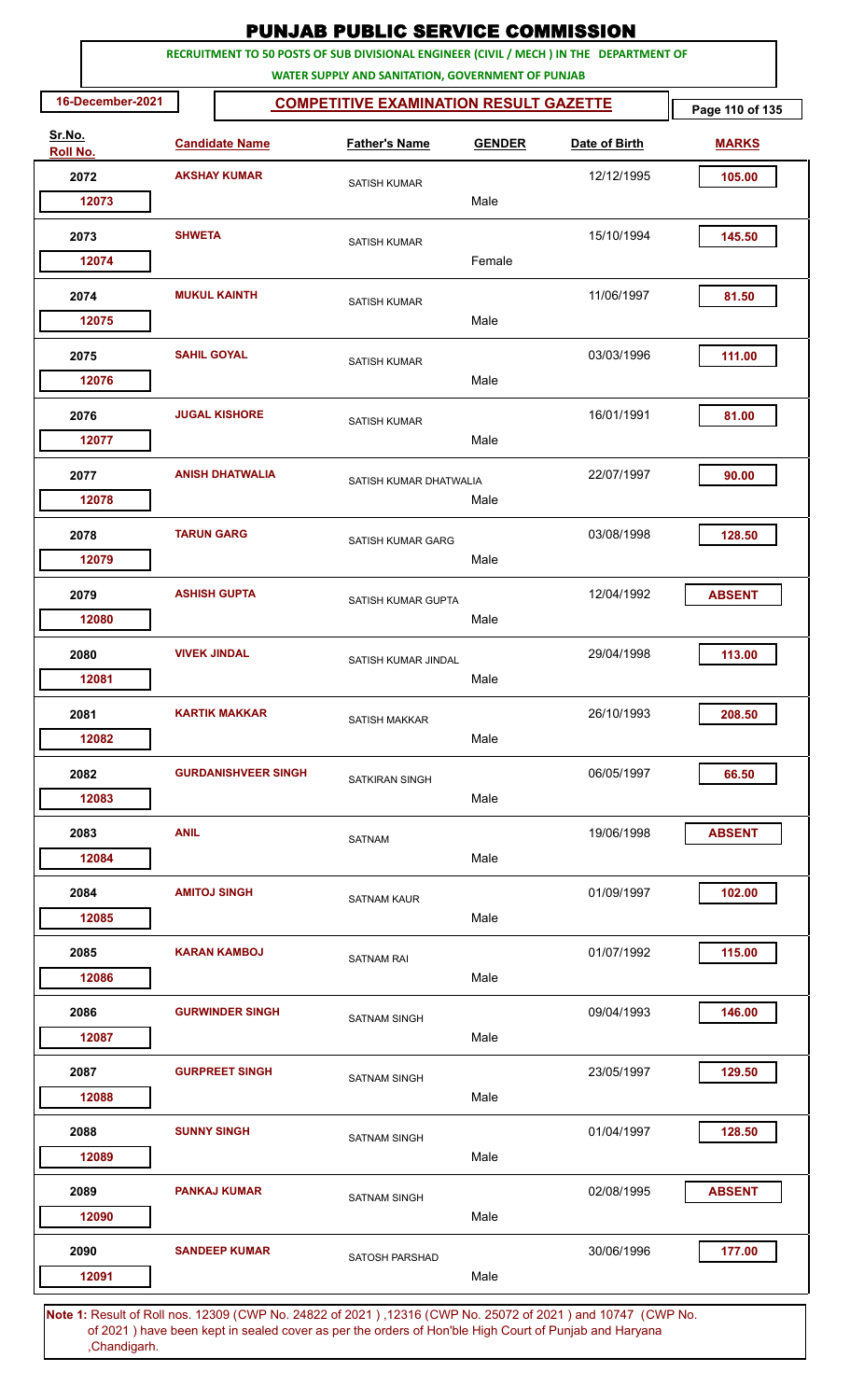|                    |                    |                            | <b>PUNJAB PUBLIC SERVICE COMMISSION</b>                                                                                                      |               |               |                 |
|--------------------|--------------------|----------------------------|----------------------------------------------------------------------------------------------------------------------------------------------|---------------|---------------|-----------------|
|                    |                    |                            | RECRUITMENT TO 50 POSTS OF SUB DIVISIONAL ENGINEER (CIVIL / MECH ) IN THE DEPARTMENT OF<br>WATER SUPPLY AND SANITATION, GOVERNMENT OF PUNJAB |               |               |                 |
| 16-December-2021   |                    |                            | <b>COMPETITIVE EXAMINATION RESULT GAZETTE</b>                                                                                                |               |               | Page 111 of 135 |
| Sr.No.<br>Roll No. |                    | <b>Candidate Name</b>      | <b>Father's Name</b>                                                                                                                         | <b>GENDER</b> | Date of Birth | <b>MARKS</b>    |
| 2091               | <b>PRITHVI RAJ</b> |                            | <b>SATPAL</b>                                                                                                                                |               | 02/10/1997    | 60.50           |
| 12092              |                    |                            |                                                                                                                                              | Male          |               |                 |
| 2092<br>12093      | <b>RAKESH</b>      |                            | <b>SATPAL</b>                                                                                                                                | Male          | 10/06/1993    | 117.00          |
| 2093               | <b>AMRIT</b>       |                            | <b>SATPAL</b>                                                                                                                                |               | 17/06/1994    | 122.00          |
| 12094              |                    |                            |                                                                                                                                              | Female        |               |                 |
| 2094<br>12095      |                    | <b>RAHUL JATOLIA</b>       | SATPAL JATOLIA                                                                                                                               | Male          | 21/06/1998    | 93.00           |
| 2095<br>12096      |                    | <b>GAUTAM CHANDER MEGH</b> | <b>SATPAL MEGH</b>                                                                                                                           | Male          | 08/03/1994    | <b>ABSENT</b>   |
| 2096<br>12097      | <b>SAHIL MIDDA</b> |                            | <b>SATPAL MIDDA</b>                                                                                                                          | Male          | 13/08/1993    | 129.00          |
| 2097<br>12098      |                    | <b>VIJAY PARTAP RANA</b>   | <b>SATPAL RANA</b>                                                                                                                           | Male          | 14/04/1993    | 146.00          |
| 2098               |                    | <b>GURKEERAT SINGH</b>     | SATPAL SINGH                                                                                                                                 |               | 03/04/1996    | 131.00          |
| 12099<br>2099      |                    | <b>SUGAMDEEP KAUR</b>      |                                                                                                                                              | Male          | 22/05/1993    | 76.50           |
| 12100              |                    |                            | SATPAL SINGH                                                                                                                                 | Female        |               |                 |
| 2100<br>12101      |                    | <b>SIMRANJEET SINGH</b>    | <b>SATPAL SINGH</b>                                                                                                                          | Male          | 01/02/1997    | <b>ABSENT</b>   |
| 2101<br>12102      |                    | <b>KANWARDEEP SINGH</b>    | SATPAL SINGH                                                                                                                                 | Male          | 23/09/1998    | 118.00          |
| 2102<br>12103      |                    | <b>ARVINDERPAL SINGH</b>   | SATPAL SINGH                                                                                                                                 | Male          | 26/02/1993    | 122.00          |
| 2103<br>12104      |                    | <b>GURINDERPAL SINGH</b>   | SATPAL SINGH                                                                                                                                 | Male          | 10/04/1990    | 104.00          |
| 2104<br>12105      |                    | <b>BALWINDER SINGH</b>     | SATPAL SINGH                                                                                                                                 | Male          | 07/07/1992    | 99.50           |
| 2105<br>12106      |                    | <b>AMITESHWAR SINGH</b>    | SATSAROOP SINGH                                                                                                                              | Male          | 03/10/1991    | <b>ABSENT</b>   |
| 2106<br>12107      |                    | <b>AMITESHWAR SINGH</b>    | SATSAROOP SINGH                                                                                                                              | Male          | 03/10/1991    | 115.50          |
| 2107<br>12108      |                    | <b>MANINDER PAL SINGH</b>  | SATVINDER PAL                                                                                                                                | Male          | 21/12/1993    | 111.00          |
| 2108<br>12109      |                    | <b>RAKESH KUMAR</b>        | <b>SATVIR SINGH</b>                                                                                                                          | Male          | 06/03/1992    | <b>ABSENT</b>   |
| 2109               |                    | <b>GURPREET SINGH</b>      | <b>SATWANT SINGH</b>                                                                                                                         |               | 05/07/1989    | 138.00          |
| 12110              |                    |                            | 4: Result of Bollings, 12200 (CWD No. 24822 of 2021), 12216 (CWD No. 25072 of 2021) and 10747 (CWD No                                        | Male          |               |                 |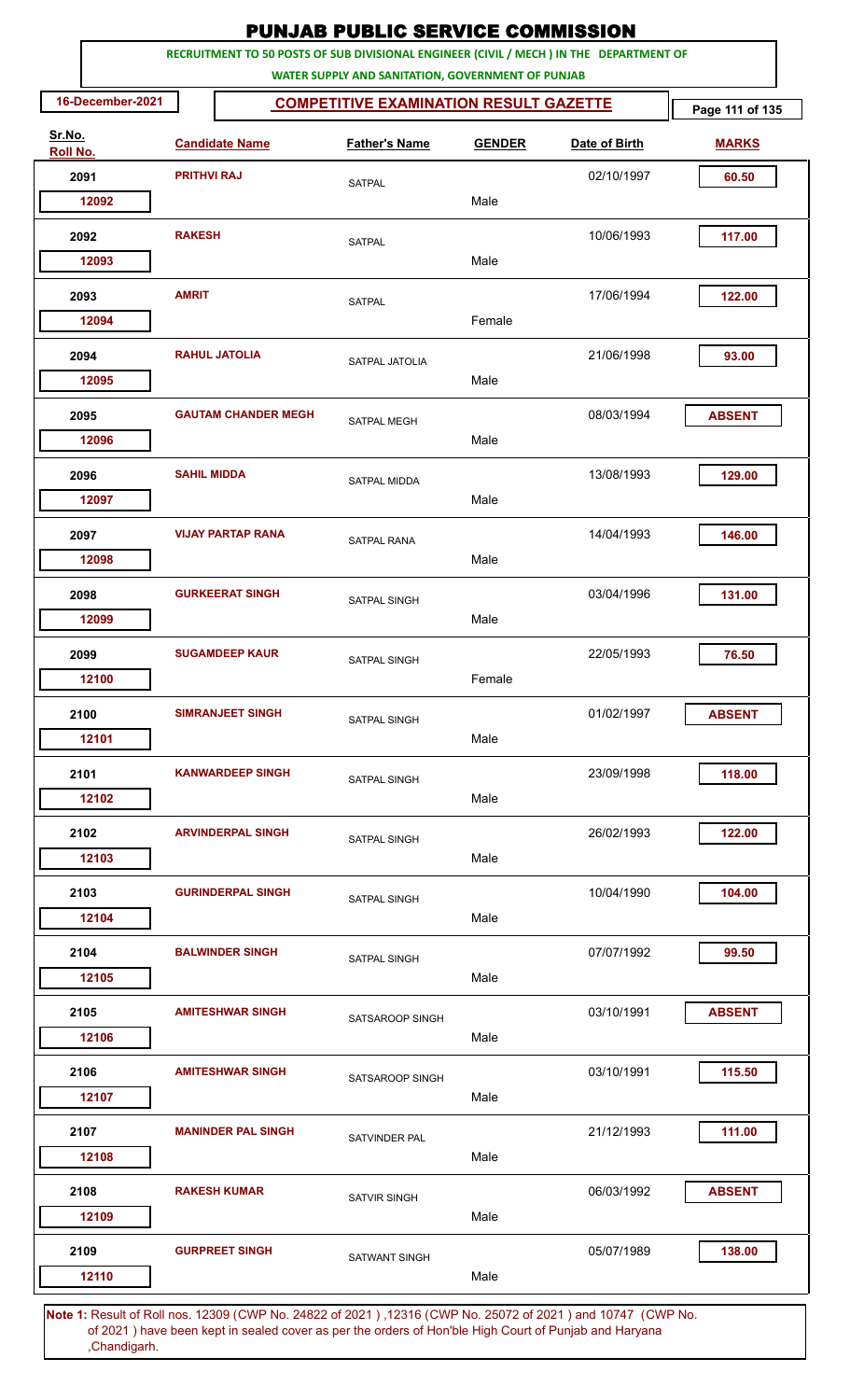|                    |                     |                              | <b>PUNJAB PUBLIC SERVICE COMMISSION</b>                                                                                                      |               |               |                 |
|--------------------|---------------------|------------------------------|----------------------------------------------------------------------------------------------------------------------------------------------|---------------|---------------|-----------------|
|                    |                     |                              | RECRUITMENT TO 50 POSTS OF SUB DIVISIONAL ENGINEER (CIVIL / MECH ) IN THE DEPARTMENT OF<br>WATER SUPPLY AND SANITATION, GOVERNMENT OF PUNJAB |               |               |                 |
| 16-December-2021   |                     |                              | <b>COMPETITIVE EXAMINATION RESULT GAZETTE</b>                                                                                                |               |               | Page 112 of 135 |
| Sr.No.<br>Roll No. |                     | <b>Candidate Name</b>        | <b>Father's Name</b>                                                                                                                         | <b>GENDER</b> | Date of Birth | <b>MARKS</b>    |
| 2110               |                     | <b>TEJESHWAR SINGH</b>       | SATWANT SINGH SIDHU                                                                                                                          |               | 21/08/1994    | 95.50           |
| 12111              |                     |                              |                                                                                                                                              | Male          |               |                 |
| 2111               |                     | <b>NIMRAT PAL SINGH</b>      | SATWINDER PAL SINGH                                                                                                                          | Male          | 05/08/1995    | 139.50          |
| 12112              |                     |                              |                                                                                                                                              |               |               |                 |
| 2112<br>12113      |                     | <b>KARANVEER SINGH SAINI</b> | <b>SATWINDER SINGH</b>                                                                                                                       | Male          | 10/09/1993    | 108.00          |
|                    |                     | <b>KUNWAR PARTAP SINGH</b>   |                                                                                                                                              |               |               |                 |
| 2113<br>12114      |                     |                              | <b>SATWINDER SINGH</b>                                                                                                                       | Male          | 28/09/1994    | 138.00          |
| 2114               |                     | <b>SURAJ KUMAR CHHABRA</b>   | <b>SAWTANTER KUMAR</b>                                                                                                                       |               | 30/07/1991    | 68.00           |
| 12115              |                     |                              |                                                                                                                                              | Male          |               |                 |
| 2115<br>12116      | <b>KAPIL JINDAL</b> |                              | <b>RAGHU NATH</b>                                                                                                                            | Male          | 02/01/1999    | 122.00          |
| 2116               |                     | <b>HUSANDEEP SINGH</b>       |                                                                                                                                              |               | 07/12/1995    | 68.50           |
| 12117              |                     |                              | <b>SEWA SINGH</b>                                                                                                                            | Male          |               |                 |
| 2117               | <b>NITIN KUMAR</b>  |                              | <b>SH RAJ KUMAR</b>                                                                                                                          |               | 18/01/1993    | 106.00          |
| 12118              |                     |                              |                                                                                                                                              | Male          |               |                 |
| 2118               |                     | <b>MANDEEP KUMAR</b>         | <b>SHAM LAL</b>                                                                                                                              |               | 21/03/1995    | <b>ABSENT</b>   |
| 12119              |                     |                              |                                                                                                                                              | Male          |               |                 |
| 2119               | <b>MOHIT SINGH</b>  |                              | <b>SHAM LAL</b>                                                                                                                              |               | 09/02/1998    | 160.00          |
| 12120              |                     |                              |                                                                                                                                              | Male          |               |                 |
| 2120               |                     | <b>MANJIT KUMAR</b>          | <b>SHAM LAL</b>                                                                                                                              |               | 14/04/1992    | 99.00           |
| 12121              |                     |                              |                                                                                                                                              | Male          |               |                 |
| 2121               |                     | <b>GURBEJ SINGH</b>          | <b>SHAM LAL</b>                                                                                                                              |               | 10/10/1994    | 116.50          |
| 12122              |                     |                              |                                                                                                                                              | Male          |               |                 |
| 2122               | <b>JATINDER PAL</b> |                              | <b>SHAM LAL BHATTI</b>                                                                                                                       |               | 11/01/1988    | 73.50           |
| 12123              |                     |                              |                                                                                                                                              | Male          |               |                 |
| 2123               | <b>LUCKY JAIN</b>   |                              | <b>SHAM LAL JAIN</b>                                                                                                                         |               | 06/01/1990    | 145.00          |
| 12124              |                     |                              |                                                                                                                                              | Male          |               |                 |
| 2124               |                     | <b>DHEERAJ SAINI</b>         | <b>SHAM LAL SAINI</b>                                                                                                                        |               | 11/09/1996    | 116.00          |
| 12125              |                     |                              |                                                                                                                                              | Male          |               |                 |
| 2125               | <b>MUKUL</b>        |                              | <b>SHAM SUNDER</b>                                                                                                                           |               | 16/10/1998    | 136.00          |
| 12126              |                     |                              |                                                                                                                                              | Male          |               |                 |
| 2126               |                     | <b>HITESH BANSAL</b>         | SHAMLAL BANSAL                                                                                                                               |               | 16/02/1991    | 103.50          |
| 12127              |                     |                              |                                                                                                                                              | Male          |               |                 |
| 2127               |                     | <b>AASHISH MONGA</b>         | <b>SHAMMI MONGA</b>                                                                                                                          |               | 15/10/1996    | 139.00          |
| 12128              |                     |                              |                                                                                                                                              | Male          |               |                 |
| 2128               |                     | <b>Tejinderpal Singh</b>     | Shamsher Singh                                                                                                                               |               | 12/10/1992    | 141.00          |
| 12129              |                     |                              |                                                                                                                                              | Male          |               |                 |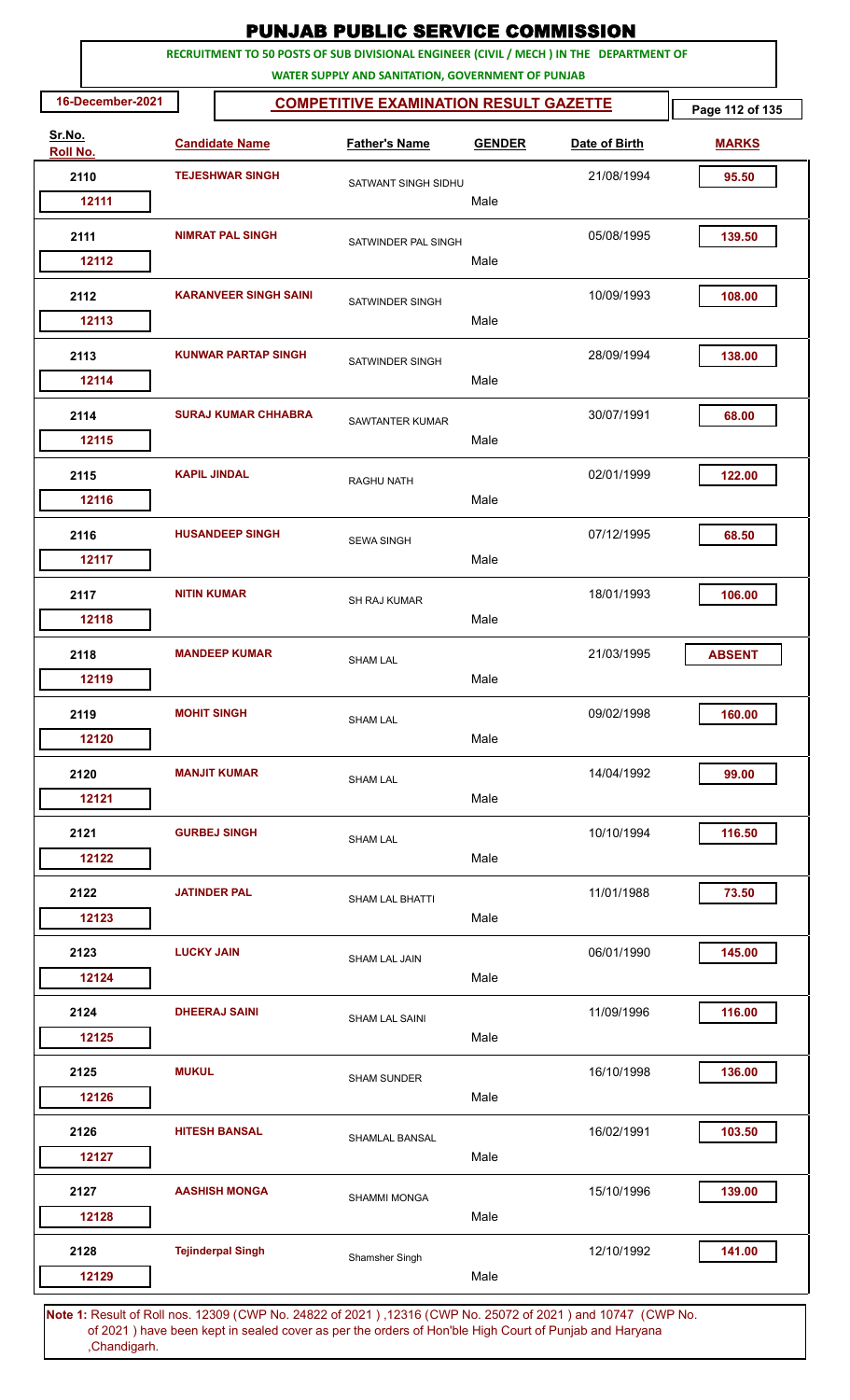|                    |                 |                          | <b>PUNJAB PUBLIC SERVICE COMMISSION</b>                                                                                                      |               |               |                 |
|--------------------|-----------------|--------------------------|----------------------------------------------------------------------------------------------------------------------------------------------|---------------|---------------|-----------------|
|                    |                 |                          | RECRUITMENT TO 50 POSTS OF SUB DIVISIONAL ENGINEER (CIVIL / MECH ) IN THE DEPARTMENT OF<br>WATER SUPPLY AND SANITATION, GOVERNMENT OF PUNJAB |               |               |                 |
| 16-December-2021   |                 |                          | <b>COMPETITIVE EXAMINATION RESULT GAZETTE</b>                                                                                                |               |               | Page 113 of 135 |
| Sr.No.<br>Roll No. |                 | <b>Candidate Name</b>    | <b>Father's Name</b>                                                                                                                         | <b>GENDER</b> | Date of Birth | <b>MARKS</b>    |
| 2129               |                 | <b>JARNAIL SINGH</b>     | <b>SHAMSHER SINGH</b>                                                                                                                        |               | 12/09/1970    | 77.00           |
| 12130              |                 |                          |                                                                                                                                              | Male          |               |                 |
| 2130               |                 | <b>JASPREET SINGH</b>    | <b>SHAMSHER SINGH</b>                                                                                                                        | Male          | 01/06/1994    | 130.50          |
| 12131              |                 |                          |                                                                                                                                              |               |               |                 |
| 2131<br>12132      |                 | <b>AMANDEEP SINGH</b>    | <b>SHAMSHER SINGH</b>                                                                                                                        | Male          | 07/09/1997    | 122.00          |
|                    |                 |                          |                                                                                                                                              |               |               |                 |
| 2132<br>12133      |                 | <b>HARWINDER SINGH</b>   | <b>SHAMSHER SINGH</b>                                                                                                                        | Male          | 18/11/1996    | 142.00          |
| 2133               |                 | <b>AMRITBIR SINGH</b>    | <b>SHAMSHER SINGH</b>                                                                                                                        |               | 06/09/1991    | 123.50          |
| 12134              |                 |                          |                                                                                                                                              | Male          |               |                 |
| 2134<br>12135      |                 | <b>PARAMVEER SINGH</b>   | SHARANJEET SINGH                                                                                                                             | Male          | 21/02/1995    | 133.00          |
| 2135               |                 | <b>JASHANJIT SINGH</b>   |                                                                                                                                              |               | 23/11/1995    | 57.00           |
| 12136              |                 |                          | SHARANJIT SINGH                                                                                                                              | Male          |               |                 |
| 2136               |                 | <b>MEETPAL SINGH</b>     | SHAWINDER SINGH                                                                                                                              |               | 08/08/1994    | 95.50           |
| 12137              |                 |                          |                                                                                                                                              | Male          |               |                 |
| 2137               |                 | <b>MANISH KUMAR</b>      | <b>SHEETAL KUMAR</b>                                                                                                                         |               | 21/02/1992    | 94.50           |
| 12138              |                 |                          |                                                                                                                                              | Male          |               |                 |
| 2138               |                 | <b>SARTAJ SINGH HIRA</b> | SHER SINGH                                                                                                                                   |               | 30/08/1987    | 90.00           |
| 12139              |                 |                          |                                                                                                                                              | Male          |               |                 |
| 2139               | <b>SIMRAN</b>   |                          | SHER SINGH                                                                                                                                   |               | 06/02/1996    | 148.00          |
| 12140              |                 |                          |                                                                                                                                              | Female        |               |                 |
| 2140               |                 | <b>MANJEET SINGH</b>     | SHER SINGH                                                                                                                                   |               | 17/12/1991    | 71.50           |
| 12141              |                 |                          |                                                                                                                                              | Male          |               |                 |
| 2141               |                 | <b>SUMIT KUMAR TOOR</b>  | <b>SHILAK RAM</b>                                                                                                                            |               | 08/06/1996    | 111.00          |
| 12142              |                 |                          |                                                                                                                                              | Male          |               |                 |
| 2142               |                 | <b>ANKUSH JINDAL</b>     | SHINDER PAL                                                                                                                                  |               | 25/02/1994    | 144.50          |
| 12143              |                 |                          |                                                                                                                                              | Male          |               |                 |
| 2143               |                 | <b>ABHISHEK BANGA</b>    | SHINDER PAL BANGA                                                                                                                            |               | 12/05/1992    | 72.50           |
| 12144              |                 |                          |                                                                                                                                              | Male          |               |                 |
| 2144               |                 | <b>INDERJIT SINGH</b>    | SHINDERPAL SINGH                                                                                                                             |               | 25/10/1992    | 111.50          |
| 12145              |                 |                          |                                                                                                                                              | Male          |               |                 |
| 2145               |                 | <b>MANPREET SINGH</b>    | SHINGARA SINGH                                                                                                                               |               | 12/09/1996    | 107.00          |
| 12146              |                 |                          |                                                                                                                                              | Male          |               |                 |
| 2146               | <b>HARPREET</b> |                          | <b>SHIV KUMAR</b>                                                                                                                            |               | 10/09/1997    | 37.50           |
| 12147              |                 |                          |                                                                                                                                              | Male          |               |                 |
| 2147               |                 | <b>PRINCEDEEP PHULL</b>  | <b>SHIV KUMAR</b>                                                                                                                            |               | 14/06/1997    | 121.50          |
| 12148              |                 |                          |                                                                                                                                              | Male          |               |                 |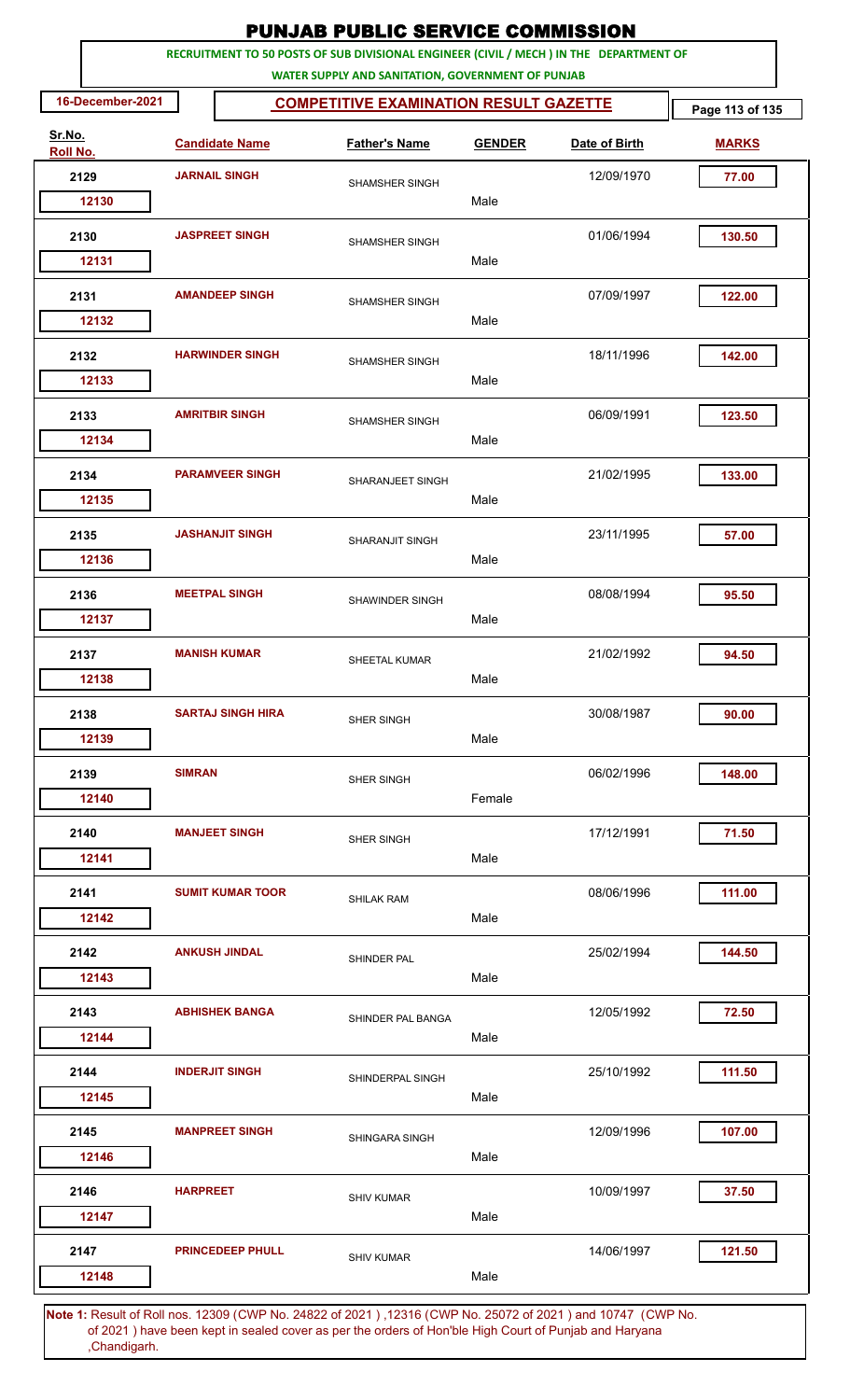|                    |                  |                     |                             | <b>PUNJAB PUBLIC SERVICE COMMISSION</b>                                                                                                      |               |               |                 |
|--------------------|------------------|---------------------|-----------------------------|----------------------------------------------------------------------------------------------------------------------------------------------|---------------|---------------|-----------------|
|                    |                  |                     |                             | RECRUITMENT TO 50 POSTS OF SUB DIVISIONAL ENGINEER (CIVIL / MECH ) IN THE DEPARTMENT OF<br>WATER SUPPLY AND SANITATION, GOVERNMENT OF PUNJAB |               |               |                 |
|                    | 16-December-2021 |                     |                             | <b>COMPETITIVE EXAMINATION RESULT GAZETTE</b>                                                                                                |               |               | Page 114 of 135 |
| Sr.No.<br>Roll No. |                  |                     | <b>Candidate Name</b>       | <b>Father's Name</b>                                                                                                                         | <b>GENDER</b> | Date of Birth | <b>MARKS</b>    |
|                    | 2148             |                     | <b>RAVINDER CHAHAR</b>      | <b>SHIV KUMAR CHAHR</b>                                                                                                                      |               | 17/10/2000    | 127.50          |
|                    | 12149            |                     |                             |                                                                                                                                              | Male          |               |                 |
|                    | 2149             | <b>NIKHIL GOYAL</b> |                             | SHIV KUMAR GOYAL                                                                                                                             |               | 23/02/1995    | 174.50          |
|                    | 12150            |                     |                             |                                                                                                                                              | Male          |               |                 |
|                    | 2150<br>12151    |                     | <b>AYUSH SHARMA</b>         | <b>SHIV KUMAR SHARMA</b>                                                                                                                     | Male          | 03/08/1998    | 127.00          |
|                    |                  |                     |                             |                                                                                                                                              |               |               |                 |
|                    | 2151<br>12152    |                     | <b>PAWAN KUMAR</b>          | <b>SHIV NANDAN PARSAD</b>                                                                                                                    | Male          | 25/03/1988    | 88.50           |
|                    | 2152             |                     | <b>SUDHIR KUMAR</b>         | <b>SHIV SAHAI</b>                                                                                                                            |               | 23/04/1993    | 140.00          |
|                    | 12153            |                     |                             |                                                                                                                                              | Male          |               |                 |
|                    | 2153             |                     | <b>RAJAN SINGH RAWAT</b>    | <b>SHIV SINGH RAWAT</b>                                                                                                                      |               | 10/11/1996    | 143.50          |
|                    | 12154            |                     |                             |                                                                                                                                              | Male          |               |                 |
|                    | 2154             |                     | <b>HARPREET SINGH</b>       | SHIVDEV SINGH                                                                                                                                |               | 02/06/1989    | 119.00          |
|                    | 12155            |                     |                             |                                                                                                                                              | Male          |               |                 |
|                    | 2155             | <b>LUCKY</b>        |                             | <b>SHIVNARAIN</b>                                                                                                                            |               | 17/05/1996    | 142.50          |
|                    | 12156            |                     |                             |                                                                                                                                              | Male          |               |                 |
|                    | 2156             |                     | <b>NAVPREET SINGH SIDHU</b> | SHIVRAJ SINGH SIDHU                                                                                                                          |               | 14/07/1996    | 135.50          |
|                    | 12157            |                     |                             |                                                                                                                                              | Male          |               |                 |
|                    | 2157             |                     | <b>BISDAR SACHIN</b>        | <b>SHRI BISHAN DASS</b>                                                                                                                      |               | 14/06/1996    | 128.00          |
|                    | 12158            |                     |                             |                                                                                                                                              | Male          |               |                 |
|                    | 2158             | <b>ARUN GOYAL</b>   |                             | SHRI RAM GOYAL                                                                                                                               |               | 12/03/2000    | 145.00          |
|                    | 12159            |                     |                             |                                                                                                                                              | Male          |               |                 |
|                    | 2159             | <b>UMESH SETHI</b>  |                             | <b>SHYAM SUNDER</b>                                                                                                                          |               | 08/02/1995    | 131.50          |
|                    | 12160            |                     |                             |                                                                                                                                              | Male          |               |                 |
|                    | 2160             |                     | <b>AKASHDEEP SINGH</b>      | <b>SIKANDER SINGH</b>                                                                                                                        |               | 26/04/1996    | 78.50           |
|                    | 12161            |                     |                             |                                                                                                                                              | Male          |               |                 |
|                    | 2161             |                     | <b>KUWINDER SINGH</b>       | SINDER SINGH                                                                                                                                 |               | 29/07/1994    | 118.50          |
|                    | 12162            |                     |                             |                                                                                                                                              | Male          |               |                 |
|                    | 2162             |                     | <b>SAHIL RAMPAL</b>         | <b>SITA RAM</b>                                                                                                                              |               | 03/02/1992    | 115.50          |
|                    | 12163            |                     |                             |                                                                                                                                              | Male          |               |                 |
|                    | 2163             |                     | <b>PANKAJ KUMAR</b>         | <b>SITA RAM</b>                                                                                                                              |               | 26/07/1991    | 77.00           |
|                    | 12164            |                     |                             |                                                                                                                                              | Male          |               |                 |
|                    | 2164             |                     | <b>DARVESH KAUSHIK</b>      | <b>SITA RAM</b>                                                                                                                              |               | 17/09/1997    | 134.00          |
|                    | 12165            |                     |                             |                                                                                                                                              | Male          |               |                 |
|                    | 2165             |                     | <b>PRASOON SHARMA</b>       | SITA RAM SHARMA                                                                                                                              |               | 30/08/1994    | 154.00          |
|                    | 12166            |                     |                             |                                                                                                                                              | Male          |               |                 |
|                    | 2166             |                     | <b>ISHWAR GARG</b>          | <b>SITAL KUMAR</b>                                                                                                                           |               | 05/12/1995    | 177.00          |
|                    | 12167            |                     |                             |                                                                                                                                              | Male          |               |                 |
|                    |                  |                     |                             |                                                                                                                                              |               |               |                 |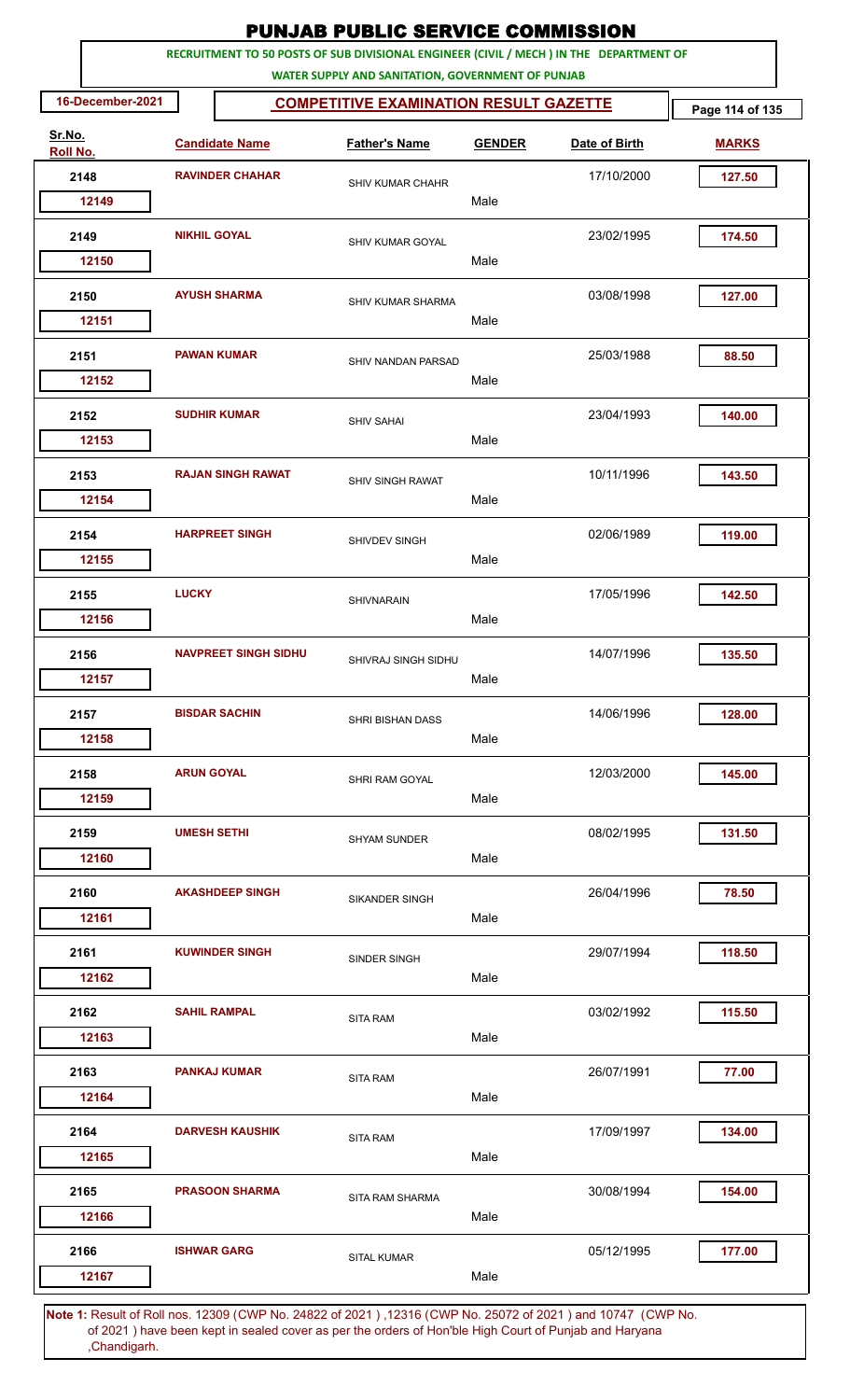|                    |                     |                              | <b>PUNJAB PUBLIC SERVICE COMMISSION</b>                                                                                                      |               |               |                 |
|--------------------|---------------------|------------------------------|----------------------------------------------------------------------------------------------------------------------------------------------|---------------|---------------|-----------------|
|                    |                     |                              | RECRUITMENT TO 50 POSTS OF SUB DIVISIONAL ENGINEER (CIVIL / MECH ) IN THE DEPARTMENT OF<br>WATER SUPPLY AND SANITATION, GOVERNMENT OF PUNJAB |               |               |                 |
| 16-December-2021   |                     |                              | <b>COMPETITIVE EXAMINATION RESULT GAZETTE</b>                                                                                                |               |               | Page 115 of 135 |
| Sr.No.<br>Roll No. |                     | <b>Candidate Name</b>        | <b>Father's Name</b>                                                                                                                         | <b>GENDER</b> | Date of Birth | <b>MARKS</b>    |
| 2167               |                     | <b>ABHISHEK ATTRI</b>        | SITARAM ATTRI                                                                                                                                |               | 24/12/1995    | 116.50          |
| 12168              |                     |                              |                                                                                                                                              | Male          |               |                 |
| 2168               |                     | <b>AMESH SHARMA</b>          | <b>SK SHARMA</b>                                                                                                                             | Male          | 02/04/1991    | 96.00           |
| 12169              |                     |                              |                                                                                                                                              |               |               |                 |
| 2169<br>12170      |                     | <b>NAVJOT KAUR</b>           | <b>SKINDER SINGH</b>                                                                                                                         | Female        | 03/03/1998    | 92.00           |
| 2170<br>12171      |                     | <b>KAMALJEET SAINI</b>       | <b>SOHAN LAL</b>                                                                                                                             | Male          | 29/11/1991    | 42.00           |
| 2171<br>12172      |                     | <b>RAHUL KUMAR</b>           | <b>SOHAN LAL</b>                                                                                                                             | Male          | 29/09/1994    | <b>ABSENT</b>   |
| 2172<br>12173      |                     | <b>MANJOT SHARMA</b>         | SOHAN LAL SHARMA                                                                                                                             | Male          | 18/10/1996    | 153.50          |
| 2173<br>12174      | <b>PREETI</b>       |                              | SOHAN SINGH                                                                                                                                  | Female        | 06/01/1992    | 122.50          |
| 2174<br>12175      |                     | <b>HARDEEP SINGH</b>         | <b>SOHAN SINGH</b>                                                                                                                           | Male          | 15/03/1995    | 116.50          |
| 2175<br>12176      |                     | <b>SAHIBDEEP SINGH SETIA</b> | <b>SOHAN SINGH</b>                                                                                                                           | Male          | 02/02/1994    | 79.00           |
| 2176<br>12177      |                     | <b>JAPJEET SINGH PUNIA</b>   | <b>SOHAN SINGH PUNIA</b>                                                                                                                     | Male          | 30/07/1993    | 57.00           |
| 2177<br>12178      |                     | <b>ATTEYJEET SINGH</b>       | SOHANJEET SINGH                                                                                                                              | Male          | 17/12/1996    | 135.00          |
| 2178<br>12179      |                     | <b>ASHISH DEVGAN</b>         | SOM DUTT DEVGAN                                                                                                                              | Male          | 05/12/1994    | <b>ABSENT</b>   |
| 2179<br>12180      | <b>DHINDSA</b>      | <b>SUKHWINDER SINGH</b>      | <b>SOM LAL</b>                                                                                                                               | Male          | 10/05/1992    | 136.50          |
| 2180<br>12181      |                     | <b>VARUN SHARMA</b>          | <b>SOM NATH</b>                                                                                                                              | Male          | 14/05/1986    | 93.50           |
| 2181<br>12182      |                     | <b>SHIVARPAN SHARMA</b>      | SOM NATH SHARMA                                                                                                                              | Male          | 22/09/1994    | 174.00          |
| 2182<br>12183      |                     | <b>ABHEY VERMA</b>           | <b>SOM NATH VERMA</b>                                                                                                                        | Male          | 11/06/1992    | 92.00           |
| 2183<br>12184      |                     | <b>DALJIT SINGH</b>          | <b>SOM RAJ</b>                                                                                                                               | Male          | 10/04/1994    | 68.00           |
| 2184<br>12185      | <b>SAHIL MITTAL</b> |                              | SUBASH CHAND                                                                                                                                 | Male          | 27/01/1999    | 134.50          |
| 2185<br>12186      |                     | <b>AKSHAY KUMAR</b>          | <b>SUBASH CHANDER</b>                                                                                                                        | Male          | 17/02/1994    | 115.50          |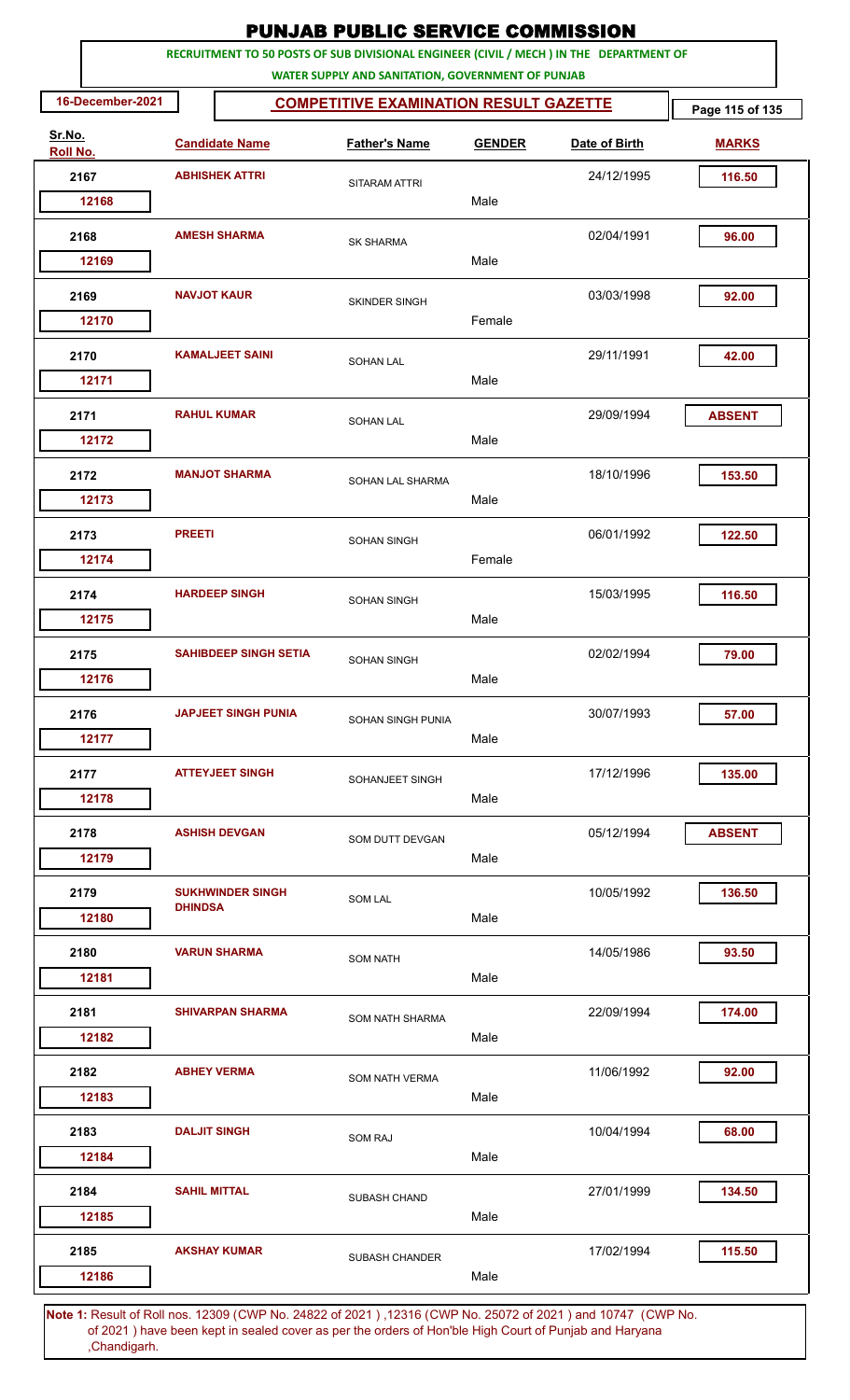|                    |                    |                             | <b>PUNJAB PUBLIC SERVICE COMMISSION</b>                                                                                                      |               |               |                 |
|--------------------|--------------------|-----------------------------|----------------------------------------------------------------------------------------------------------------------------------------------|---------------|---------------|-----------------|
|                    |                    |                             | RECRUITMENT TO 50 POSTS OF SUB DIVISIONAL ENGINEER (CIVIL / MECH ) IN THE DEPARTMENT OF<br>WATER SUPPLY AND SANITATION, GOVERNMENT OF PUNJAB |               |               |                 |
| 16-December-2021   |                    |                             | <b>COMPETITIVE EXAMINATION RESULT GAZETTE</b>                                                                                                |               |               | Page 116 of 135 |
| Sr.No.<br>Roll No. |                    | <b>Candidate Name</b>       | <b>Father's Name</b>                                                                                                                         | <b>GENDER</b> | Date of Birth | <b>MARKS</b>    |
| 2186               |                    | <b>DEEP SHASHWAT SHARMA</b> | <b>SUBASH CHANDER</b>                                                                                                                        |               | 18/12/1997    | 166.00          |
| 12187              |                    |                             |                                                                                                                                              | Male          |               |                 |
| 2187<br>12188      | <b>PUSHPINDER</b>  |                             | SUBASH CHANDER                                                                                                                               | Male          | 03/03/1996    | 178.50          |
|                    |                    |                             |                                                                                                                                              |               |               |                 |
| 2188<br>12189      |                    | <b>MANISH ARORA</b>         | SUBASH CHANDER ARORA                                                                                                                         | Male          | 16/07/1998    | 155.00          |
| 2189               |                    | <b>ASHISH GUPTA</b>         | <b>SUBASH GUPTA</b>                                                                                                                          |               | 12/09/1989    | 94.00           |
| 12190              |                    |                             |                                                                                                                                              | Male          |               |                 |
| 2190<br>12191      |                    | <b>RAHUL BANSAL</b>         | SUBHASH BANSAL                                                                                                                               | Male          | 01/01/1998    | 178.00          |
| 2191<br>12192      |                    | <b>NAVNIT KUMAR</b>         | SUBHASH CHAND                                                                                                                                | Male          | 23/10/1987    | <b>ABSENT</b>   |
| 2192<br>12193      |                    | <b>KOSHAL KUMAR</b>         | SUBHASH CHAND                                                                                                                                | Male          | 01/01/1997    | 133.50          |
| 2193               | <b>PULKIT GARG</b> |                             | SUBHASH CHAND GARG                                                                                                                           |               | 03/04/1996    | 147.00          |
| 12194              |                    |                             |                                                                                                                                              | Male          |               |                 |
| 2194<br>12195      |                    | <b>SHUBHAM KUMAR SINGLA</b> | SUBHASH CHAND SINGLA                                                                                                                         | Male          | 19/09/1994    | 183.00          |
| 2195<br>12196      |                    | <b>SANCHIT BHOGAL</b>       | <b>SUBHASH CHANDER</b>                                                                                                                       | Male          | 19/08/1997    | 65.50           |
| 2196<br>12197      |                    | <b>GAURAV SHARMA</b>        | SUBHASH CHANDER                                                                                                                              | Male          | 22/09/1989    | 102.50          |
| 2197<br>12198      |                    | <b>HARISH KUMAR</b>         | SUBHASH CHANDER                                                                                                                              | Male          | 31/10/1992    | 86.50           |
| 2198<br>12199      |                    | <b>SANDEEP BANSAL</b>       | SUBHASH CHANDER                                                                                                                              | Male          | 27/07/1994    | 114.50          |
| 2199<br>12200      | <b>SHUBHAM</b>     |                             | SUBHASH CHANDER                                                                                                                              | Male          | 09/08/1995    | 123.00          |
| 2200<br>12201      | <b>VIJAY KUMAR</b> |                             | SUBHASH CHANDER                                                                                                                              | Male          | 10/04/1993    | 139.50          |
| 2201<br>12202      | <b>HEMANSHU</b>    |                             | SUBHASH CHANDER                                                                                                                              | Male          | 19/10/1992    | 111.00          |
| 2202<br>12203      |                    | <b>RISHABH BAJAJ</b>        | SUBHASH CHANDER                                                                                                                              | Male          | 07/10/1994    | 192.50          |
| 2203<br>12204      |                    | <b>NARINDER SHARMA</b>      | SUBHASH CHANDER                                                                                                                              | Male          | 20/02/1996    | 38.50           |
| 2204<br>12205      |                    | <b>SIDHANT VATSA</b>        | SUBHASH CHANDER                                                                                                                              | Male          | 01/06/1994    | 123.00          |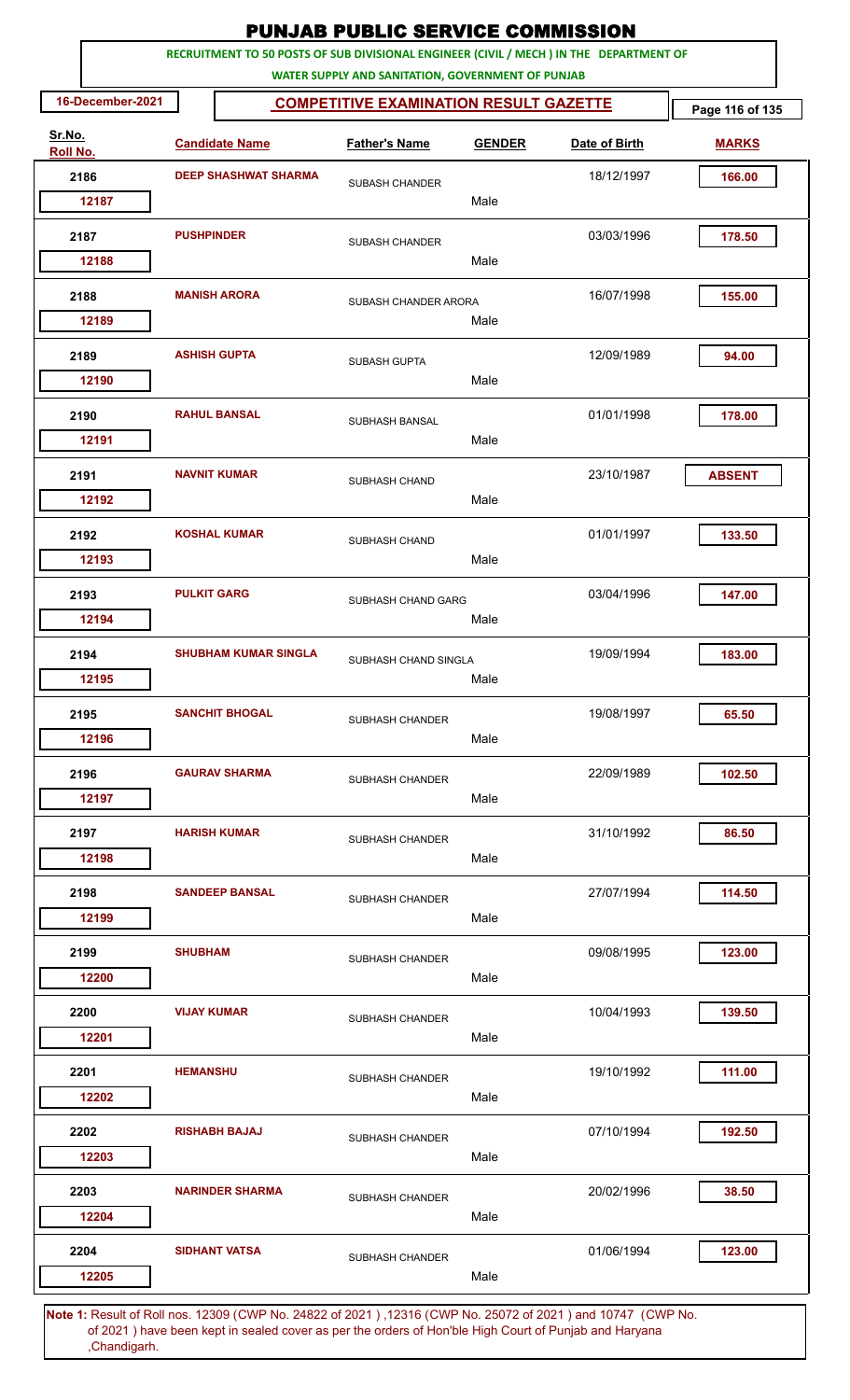|                    |                  |                         |                                                                                         | <b>PUNJAB PUBLIC SERVICE COMMISSION</b>           |               |               |                 |
|--------------------|------------------|-------------------------|-----------------------------------------------------------------------------------------|---------------------------------------------------|---------------|---------------|-----------------|
|                    |                  |                         | RECRUITMENT TO 50 POSTS OF SUB DIVISIONAL ENGINEER (CIVIL / MECH ) IN THE DEPARTMENT OF | WATER SUPPLY AND SANITATION, GOVERNMENT OF PUNJAB |               |               |                 |
|                    | 16-December-2021 |                         |                                                                                         | <b>COMPETITIVE EXAMINATION RESULT GAZETTE</b>     |               |               | Page 117 of 135 |
| Sr.No.<br>Roll No. |                  |                         | <b>Candidate Name</b>                                                                   | <b>Father's Name</b>                              | <b>GENDER</b> | Date of Birth | <b>MARKS</b>    |
|                    | 2205             | <b>ABHIMANYU DHANDA</b> |                                                                                         | SUBHASH CHANDER                                   |               | 14/06/1993    | 105.00          |
|                    | 12206            |                         |                                                                                         |                                                   | Male          |               |                 |
|                    | 2206<br>12207    | <b>ANKUR PATIAL</b>     |                                                                                         | SUBHASH CHANDER PATIAL                            | Male          | 24/12/1992    | 97.50           |
|                    |                  |                         |                                                                                         |                                                   |               |               |                 |
|                    | 2207<br>12208    |                         | <b>TAPAN DHAMIJA</b>                                                                    | SUBHASH DHAMIJA                                   | Male          | 01/06/1994    | 152.50          |
|                    | 2208             |                         | <b>ABHISHEK JINDAL</b>                                                                  | SUBHASH JINDAL                                    |               | 06/07/1994    | 132.50          |
|                    | 12209            |                         |                                                                                         |                                                   | Male          |               |                 |
|                    | 2209<br>12210    |                         | <b>SAHIL KU MAR</b>                                                                     | <b>SUBHASH RANI</b>                               | Male          | 05/05/1993    | 74.50           |
|                    | 2210             | <b>ROHIT VERMA</b>      |                                                                                         | SUBHASH VERMA                                     |               | 30/11/1994    | 90.50           |
|                    | 12211            |                         |                                                                                         |                                                   | Male          |               |                 |
|                    | 2211<br>12212    |                         | <b>GURJOT SINGH BHULLAR</b>                                                             | SUDAGER SINGH BHULLAR                             | Male          | 10/09/1995    | 141.50          |
|                    | 2212             |                         | <b>RAVINDER DUTT</b>                                                                    |                                                   |               | 06/05/1988    | 94.50           |
|                    | 12213            |                         |                                                                                         | <b>SUDAMA RAM</b>                                 | Male          |               |                 |
|                    | 2213             | <b>NITISH KALIA</b>     |                                                                                         | SUDESH KALIA                                      |               | 28/02/1993    | 104.50          |
|                    | 12214            |                         |                                                                                         |                                                   | Male          |               |                 |
|                    | 2214<br>12215    | <b>SUNIL KUMAR</b>      |                                                                                         | <b>SUDESH KUMAR</b>                               | Male          | 08/02/1995    | 107.50          |
|                    |                  |                         |                                                                                         |                                                   |               |               |                 |
|                    | 2215<br>12216    |                         | <b>ANISH KUMAR DHURIA</b>                                                               | <b>SUDHIR KUMAR</b>                               | Male          | 13/08/1998    | 174.00          |
|                    | 2216             |                         | <b>KESHAV RELHAN</b>                                                                    | <b>SUDHIR KUMAR</b>                               |               | 12/11/1995    | 127.50          |
|                    | 12217            |                         |                                                                                         |                                                   | Male          |               |                 |
|                    | 2217<br>12218    |                         | <b>AKSHIT SHARMA</b>                                                                    | SUDHIR SHARMA                                     | Male          | 15/03/1998    | 120.50          |
|                    | 2218             | <b>ABHISHEK</b>         |                                                                                         | <b>SUJAN SINGH</b>                                |               | 08/01/1997    | 81.00           |
|                    | 12219            |                         |                                                                                         |                                                   | Male          |               |                 |
|                    | 2219             |                         | <b>SUSHOBIT RAI</b>                                                                     | <b>SUJEET KUMAR</b>                               |               | 15/12/1995    | 123.00          |
|                    | 12220            |                         |                                                                                         |                                                   | Male          |               |                 |
|                    | 2220<br>12221    |                         | <b>SUMANBIR SINGH</b>                                                                   | <b>SUKHCHAIN SINGH</b>                            | Male          | 17/02/1994    | 109.50          |
|                    | 2221             |                         | <b>HARSHDEEP SINGH KHIVA</b>                                                            |                                                   |               | 11/09/1996    | 56.50           |
|                    | 12222            |                         |                                                                                         | <b>SUKHCHAIN SINGH</b>                            | Male          |               |                 |
|                    | 2222             |                         | <b>GURJIT SINGH</b>                                                                     | <b>SUKHCHAIN SINGH</b>                            |               | 08/11/1988    | 31.50           |
|                    | 12223            |                         |                                                                                         |                                                   | Male          |               |                 |
|                    | 2223<br>12224    |                         | <b>HARSEERAT SINGH KHEHRA</b>                                                           | <b>SUKHCHAIN SINGH</b>                            | Male          | 16/09/1998    | 96.50           |
|                    |                  |                         |                                                                                         |                                                   |               |               |                 |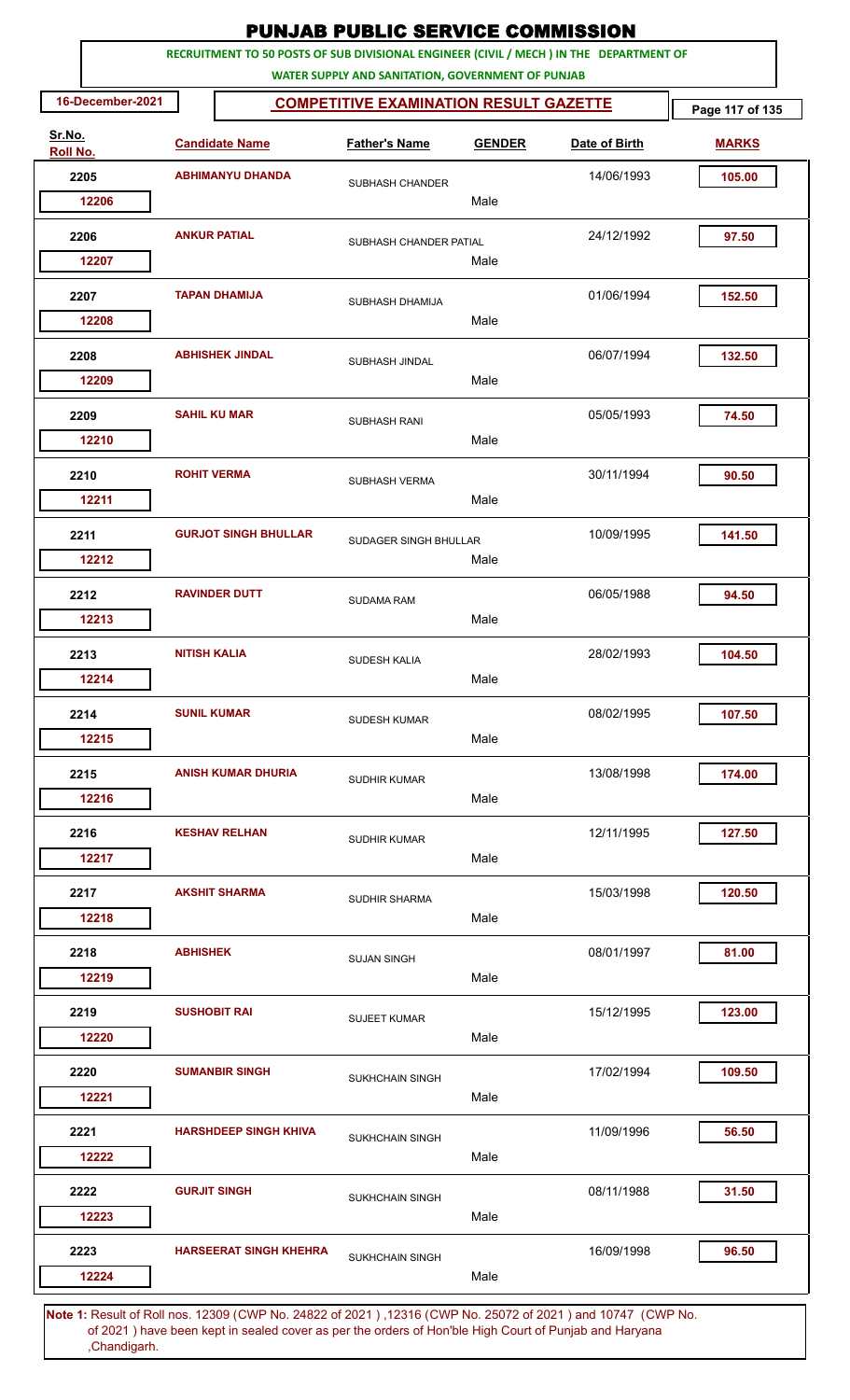|                    |                  |                     |                                                                                         | <b>PUNJAB PUBLIC SERVICE COMMISSION</b>                                                            |               |               |                 |
|--------------------|------------------|---------------------|-----------------------------------------------------------------------------------------|----------------------------------------------------------------------------------------------------|---------------|---------------|-----------------|
|                    |                  |                     | RECRUITMENT TO 50 POSTS OF SUB DIVISIONAL ENGINEER (CIVIL / MECH ) IN THE DEPARTMENT OF |                                                                                                    |               |               |                 |
|                    | 16-December-2021 |                     |                                                                                         | WATER SUPPLY AND SANITATION, GOVERNMENT OF PUNJAB<br><b>COMPETITIVE EXAMINATION RESULT GAZETTE</b> |               |               | Page 118 of 135 |
| Sr.No.<br>Roll No. |                  |                     | <b>Candidate Name</b>                                                                   | <b>Father's Name</b>                                                                               | <b>GENDER</b> | Date of Birth | <b>MARKS</b>    |
|                    | 2224             |                     | <b>MANPREET SHARMA</b>                                                                  | SUKHCHAINJEET SHARMA                                                                               |               | 28/04/1992    | 121.00          |
|                    | 12225            |                     |                                                                                         |                                                                                                    | Male          |               |                 |
|                    | 2225             |                     | <b>BHASKAR JOSHI</b>                                                                    | SUKHDEV JOSHI                                                                                      |               | 26/07/1985    | 72.00           |
|                    | 12226            |                     |                                                                                         |                                                                                                    | Male          |               |                 |
|                    | 2226             |                     | <b>HARPARTAP SINGH</b>                                                                  | <b>SUKHDEV SINGH</b>                                                                               |               | 20/01/1992    | 111.00          |
|                    | 12227            |                     |                                                                                         |                                                                                                    | Male          |               |                 |
|                    | 2227             |                     | <b>HARPREET KAUR</b>                                                                    | <b>SUKHDEV SINGH</b>                                                                               |               | 06/03/1992    | 112.00          |
|                    | 12228            |                     |                                                                                         |                                                                                                    | Female        |               |                 |
|                    | 2228<br>12229    |                     | <b>SANDEEP KAUR</b>                                                                     | <b>SUKHDEV SINGH</b>                                                                               | Female        | 15/10/1990    | 74.50           |
|                    |                  |                     |                                                                                         |                                                                                                    |               |               |                 |
|                    | 2229<br>12230    |                     | <b>BALDEEP SINGH</b>                                                                    | <b>SUKHDEV SINGH</b>                                                                               | Male          | 03/07/1996    | 130.50          |
|                    | 2230             |                     | <b>MANMEET SINGH</b>                                                                    |                                                                                                    |               | 12/11/1997    | 146.50          |
|                    | 12231            |                     |                                                                                         | <b>SUKHDEV SINGH</b>                                                                               | Male          |               |                 |
|                    | 2231             |                     | <b>KHUSHDEEP SINGH</b>                                                                  | <b>SUKHDEV SINGH</b>                                                                               |               | 07/08/1996    | 156.00          |
|                    | 12232            |                     |                                                                                         |                                                                                                    | Male          |               |                 |
|                    | 2232             |                     | <b>NAVJOT SINGH</b>                                                                     | <b>SUKHDEV SINGH</b>                                                                               |               | 07/02/1989    | 114.50          |
|                    | 12233            |                     |                                                                                         |                                                                                                    | Male          |               |                 |
|                    | 2233             |                     | <b>NAVNEET SINGH</b>                                                                    | <b>SUKHDEV SINGH</b>                                                                               |               | 26/06/1995    | 113.00          |
|                    | 12234            |                     |                                                                                         |                                                                                                    | Male          |               |                 |
|                    | 2234             |                     | <b>BHAGWAN SINGH</b>                                                                    | <b>SUKHDEV SINGH</b>                                                                               |               | 08/05/1994    | 103.00          |
|                    | 12235            |                     |                                                                                         |                                                                                                    | Male          |               |                 |
|                    | 2235             |                     | <b>GURASHISH SINGH</b>                                                                  | SUKHDEV SINGH                                                                                      |               | 05/08/1998    | 60.00           |
|                    | 12236            |                     |                                                                                         |                                                                                                    | Male          |               |                 |
|                    | 2236             |                     | <b>AGIAPAL SINGH</b>                                                                    | <b>SUKHDEV SINGH</b>                                                                               |               | 02/08/1998    | 93.50           |
|                    | 12237            |                     |                                                                                         |                                                                                                    | Male          |               |                 |
|                    | 2237             | <b>SATBIR SINGH</b> |                                                                                         | <b>SUKHDEV SINGH</b>                                                                               |               | 25/07/1991    | 69.00           |
|                    | 12238            |                     |                                                                                         |                                                                                                    | Male          |               |                 |
|                    | 2238<br>12239    |                     | <b>NAVDEEP SINGH</b>                                                                    | SUKHDEV SINGH                                                                                      | Male          | 02/06/1989    | 75.00           |
|                    |                  |                     |                                                                                         |                                                                                                    |               |               |                 |
|                    | 2239<br>12240    |                     | <b>KEWALJEET SINGH</b>                                                                  | <b>SUKHDEV SINGH</b>                                                                               | Male          | 07/10/1979    | 88.00           |
|                    |                  |                     |                                                                                         |                                                                                                    |               |               |                 |
|                    | 2240<br>12241    |                     | <b>MANBIR SINGH DHOT</b>                                                                | SUKHDEV SINGH DHOT                                                                                 | Male          | 26/01/1992    | <b>ABSENT</b>   |
|                    | 2241             |                     | <b>MONEY KARAN SINGH UPPAL</b>                                                          |                                                                                                    |               | 28/08/1992    | 55.00           |
|                    | 12242            |                     |                                                                                         | SUKHDEV SINGH UPPAL                                                                                | Male          |               |                 |
|                    | 2242             |                     | <b>JAGJEET SINGH</b>                                                                    | SUKHJINDER SINGH                                                                                   |               | 29/01/1995    | 52.00           |
|                    | 12243            |                     |                                                                                         |                                                                                                    | Male          |               |                 |
|                    |                  |                     |                                                                                         |                                                                                                    |               |               |                 |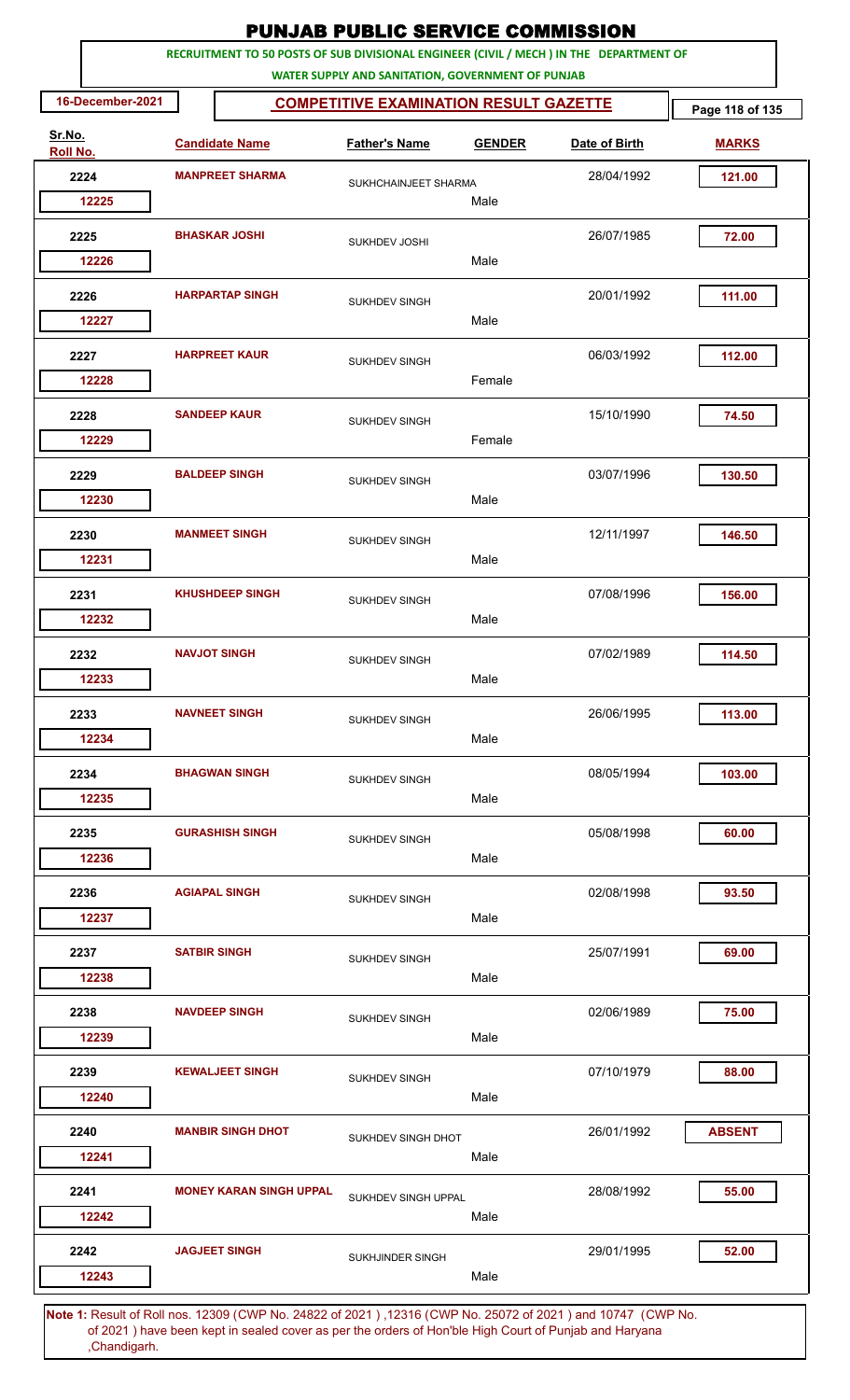|                    |                  |                        |                            | <b>PUNJAB PUBLIC SERVICE COMMISSION</b>                                                                                                      |               |               |                 |
|--------------------|------------------|------------------------|----------------------------|----------------------------------------------------------------------------------------------------------------------------------------------|---------------|---------------|-----------------|
|                    |                  |                        |                            | RECRUITMENT TO 50 POSTS OF SUB DIVISIONAL ENGINEER (CIVIL / MECH ) IN THE DEPARTMENT OF<br>WATER SUPPLY AND SANITATION, GOVERNMENT OF PUNJAB |               |               |                 |
|                    | 16-December-2021 |                        |                            | <b>COMPETITIVE EXAMINATION RESULT GAZETTE</b>                                                                                                |               |               | Page 119 of 135 |
| Sr.No.<br>Roll No. |                  |                        | <b>Candidate Name</b>      | <b>Father's Name</b>                                                                                                                         | <b>GENDER</b> | Date of Birth | <b>MARKS</b>    |
| 2243               |                  |                        | <b>MANJINDER SINGH</b>     | SUKHJINDER SINGH                                                                                                                             |               | 16/09/1994    | 91.50           |
|                    | 12244            |                        |                            |                                                                                                                                              | Male          |               |                 |
| 2244               |                  | <b>SHARANVEER KAUR</b> |                            | <b>SUKHJIT SINGH</b>                                                                                                                         |               | 19/02/1996    | 112.50          |
|                    | 12245            |                        |                            |                                                                                                                                              | Female        |               |                 |
| 2245               | 12246            |                        | <b>MANDEEP SINGH</b>       | <b>SUKHMANDER SINGH</b>                                                                                                                      | Male          | 03/02/1998    | 87.50           |
|                    |                  |                        |                            |                                                                                                                                              |               |               |                 |
| 2246               | 12247            |                        | <b>NAVDEEP SINGH</b>       | SUKHMANDER SINGH                                                                                                                             | Male          | 01/01/1997    | 86.50           |
| 2247               |                  |                        | <b>AMARPREET SINGH</b>     | SUKHMANDER SINGH MAHAL                                                                                                                       |               | 13/02/1990    | 54.50           |
|                    | 12248            |                        |                            |                                                                                                                                              | Male          |               |                 |
| 2248               | 12249            |                        | <b>GAGANDEEP SINGH</b>     | SUKHMINDER SINGH                                                                                                                             | Male          | 10/07/1990    | 98.00           |
| 2249               | 12250            | <b>DHALIWAL</b>        | <b>GURSIMRANJIT SINGH</b>  | SUKHMINDER SINGH DHALIWAL                                                                                                                    | Male          | 08/10/1989    | 78.00           |
| 2250               |                  |                        | <b>NAVPREET SINGH</b>      | <b>SUKHNINDER SINGH</b>                                                                                                                      |               | 19/08/1995    | 136.00          |
|                    | 12251            |                        |                            |                                                                                                                                              | Male          |               |                 |
| 2251               | 12252            |                        | <b>AKALMURAT SINGH</b>     | <b>SUKHNINDER SINGH</b>                                                                                                                      | Male          | 09/09/1996    | <b>ABSENT</b>   |
| 2252               |                  |                        | <b>GURKIRTAN SHARMA</b>    |                                                                                                                                              |               | 06/02/1992    | 115.50          |
|                    | 12253            |                        |                            | <b>SUKHPAL SHARMA</b>                                                                                                                        | Male          |               |                 |
|                    | 2253<br>12254    |                        | <b>HARSHVIR SINGH</b>      | SUKHPAL SINGH                                                                                                                                | Male          | 10/11/1997    | 123.00          |
| 2254               | 12255            |                        | <b>JASPREET SINGH</b>      | SUKHPAL SINGH                                                                                                                                | Male          | 13/03/1989    | <b>ABSENT</b>   |
|                    |                  |                        |                            |                                                                                                                                              |               |               |                 |
| 2255               | 12256            |                        | <b>RAMANDEEP KAUR GILL</b> | SUKHPAL SINGH GILL                                                                                                                           | Female        | 02/11/1993    | 171.00          |
|                    | 2256<br>12257    |                        | <b>JAGJOT SINGH</b>        | SUKHVINDER JIT SINGH                                                                                                                         | Male          | 18/04/1999    | 121.50          |
|                    |                  |                        |                            |                                                                                                                                              |               |               |                 |
| 2257               | 12258            |                        | <b>PARAMVEER SINGH</b>     | SUKHVINDER SINGH                                                                                                                             | Male          | 08/09/1992    | 174.00          |
| 2258               |                  |                        | <b>BALPREET SINGH</b>      | SUKHVINDER SINGH                                                                                                                             |               | 15/11/1993    | 85.50           |
|                    | 12259            |                        |                            |                                                                                                                                              | Male          |               |                 |
| 2259               |                  | <b>DHILL ON</b>        | <b>HUSANPREET SINGH</b>    | SUKHVINDER SINGH                                                                                                                             |               | 25/04/1993    | 147.00          |
|                    | 12260            |                        |                            |                                                                                                                                              | Male          |               |                 |
| 2260               | 12261            |                        | <b>SWARN SINGH</b>         | SUKHVINDER SINGH                                                                                                                             | Male          | 18/02/1997    | 57.50           |
| 2261               |                  |                        | <b>AMANJOT SINGH</b>       | <b>SUKHVIR SINGH</b>                                                                                                                         |               | 20/12/1994    | 63.00           |
|                    | 12262            |                        |                            |                                                                                                                                              | Male          |               |                 |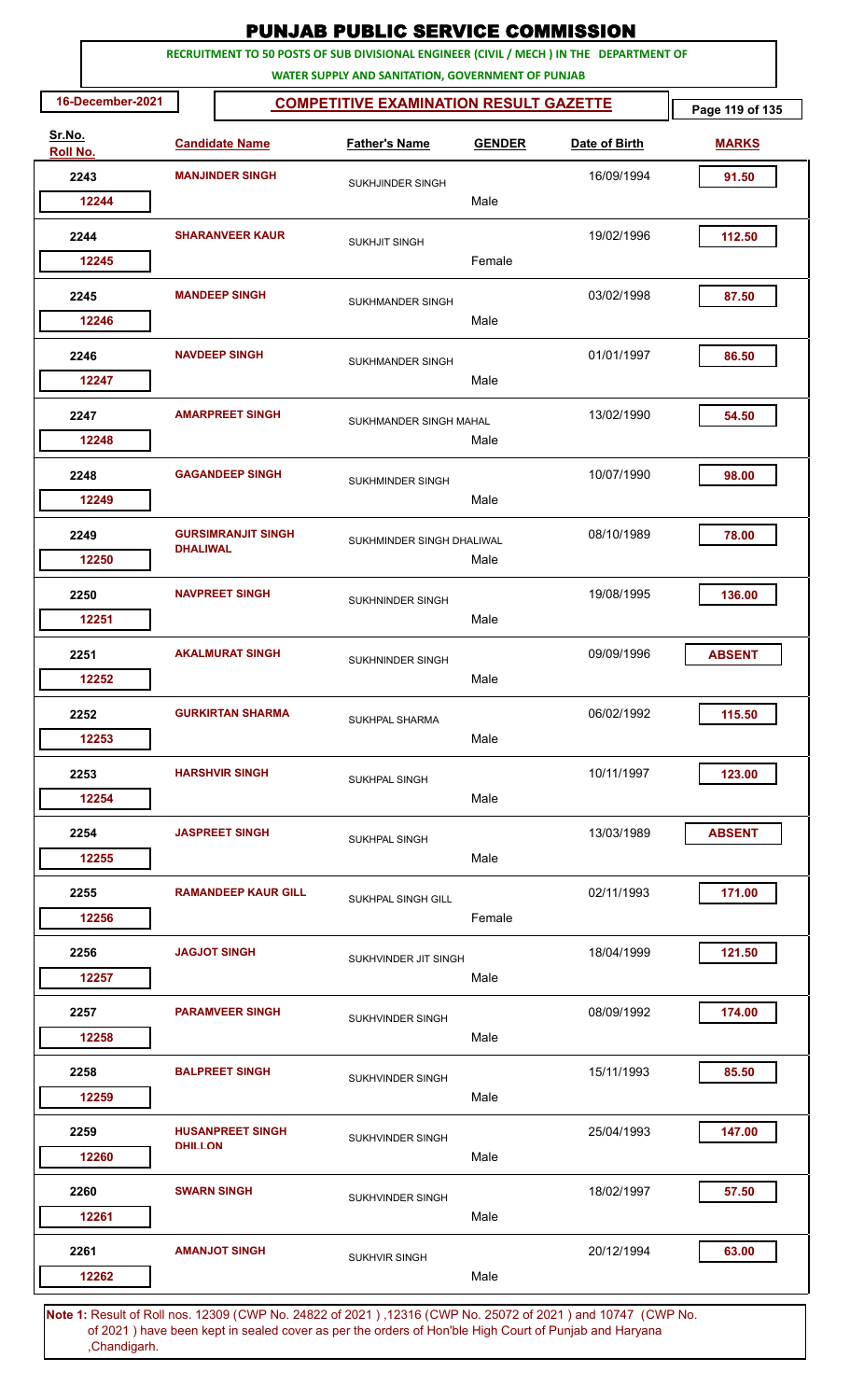|                    |                  |                |                          | <b>PUNJAB PUBLIC SERVICE COMMISSION</b>                                                                                                      |               |               |                 |
|--------------------|------------------|----------------|--------------------------|----------------------------------------------------------------------------------------------------------------------------------------------|---------------|---------------|-----------------|
|                    |                  |                |                          | RECRUITMENT TO 50 POSTS OF SUB DIVISIONAL ENGINEER (CIVIL / MECH ) IN THE DEPARTMENT OF<br>WATER SUPPLY AND SANITATION, GOVERNMENT OF PUNJAB |               |               |                 |
|                    | 16-December-2021 |                |                          | <b>COMPETITIVE EXAMINATION RESULT GAZETTE</b>                                                                                                |               |               | Page 120 of 135 |
| Sr.No.<br>Roll No. |                  |                | <b>Candidate Name</b>    | <b>Father's Name</b>                                                                                                                         | <b>GENDER</b> | Date of Birth | <b>MARKS</b>    |
|                    | 2262             |                | <b>GAGANPREET WALIA</b>  | SUKHWANT SINGH                                                                                                                               |               | 09/08/1998    | 144.00          |
|                    | 12263            |                |                          |                                                                                                                                              | Male          |               |                 |
|                    | 2263             | <b>RANJODH</b> |                          | <b>SUKHWANT SINGH</b>                                                                                                                        |               | 02/10/1993    | 98.00           |
|                    | 12264            |                |                          |                                                                                                                                              | Male          |               |                 |
|                    | 2264<br>12265    |                | <b>KARANDEEP SINGH</b>   | <b>SUKHWANT SINGH</b>                                                                                                                        | Male          | 22/10/1994    | 107.00          |
|                    | 2265             |                | <b>SANDEEP SINGH</b>     |                                                                                                                                              |               | 08/03/1994    | 93.00           |
|                    | 12266            |                |                          | <b>SUKHWANT SINGH</b>                                                                                                                        | Male          |               |                 |
|                    | 2266             |                | <b>HARDAS SINGH SRAN</b> | SUKHWANT SINGH SRAN                                                                                                                          |               | 19/12/1991    | 70.00           |
|                    | 12267            |                |                          |                                                                                                                                              | Male          |               |                 |
|                    | 2267<br>12268    |                | <b>ADITYA KANSAL</b>     | SUKHWINDER PAL                                                                                                                               | Male          | 05/06/1997    | 150.50          |
|                    | 2268             |                | <b>GURPREET SINGH</b>    | SUKHWINDER PAL SINGH                                                                                                                         |               | 22/01/1995    | 79.00           |
|                    | 12269            |                |                          |                                                                                                                                              | Male          |               |                 |
|                    | 2269             |                | <b>GAGANPREET KAUR</b>   | SUKHWINDER SINGH                                                                                                                             |               | 05/06/1997    | 101.00          |
|                    | 12270            |                |                          |                                                                                                                                              | Female        |               |                 |
|                    | 2270             |                | <b>GURMEET SINGH</b>     | SUKHWINDER SINGH                                                                                                                             |               | 15/06/1993    | 130.50          |
|                    | 12271            |                |                          |                                                                                                                                              | Male          |               |                 |
| 2271               | 12272            |                | <b>HARPREET SINGH</b>    | SUKHWINDER SINGH                                                                                                                             | Male          | 08/05/1993    | 100.50          |
|                    |                  |                |                          |                                                                                                                                              |               |               |                 |
|                    | 2272<br>12273    |                | <b>SAMEER DOGRA</b>      | SUKHWINDER SINGH                                                                                                                             | Male          | 11/10/1991    | 81.50           |
|                    |                  |                | <b>MANDEEP KAUR</b>      |                                                                                                                                              |               | 06/05/1993    |                 |
|                    | 2273<br>12274    |                |                          | SUKHWINDER SINGH                                                                                                                             | Female        |               | 102.50          |
|                    | 2274             |                | <b>BRAHMJOT SINGH</b>    |                                                                                                                                              |               | 26/10/1995    | 109.00          |
|                    | 12275            |                |                          | SUKHWINDER SINGH                                                                                                                             | Male          |               |                 |
|                    | 2275             |                | <b>ISHANDEEP SINGH</b>   | SUKHWINDER SINGH                                                                                                                             |               | 19/07/1994    | 137.00          |
|                    | 12276            |                |                          |                                                                                                                                              | Male          |               |                 |
|                    | 2276             |                | <b>GURWINDER SINGH</b>   | SUKHWINDER SINGH                                                                                                                             |               | 15/08/1996    | 137.50          |
|                    | 12277            |                |                          |                                                                                                                                              | Male          |               |                 |
|                    | 2277             |                | <b>GAGANPREET SINGH</b>  | SUKHWINDER SINGH                                                                                                                             |               | 03/11/1993    | <b>ABSENT</b>   |
|                    | 12278            |                |                          |                                                                                                                                              | Male          |               |                 |
|                    | 2278<br>12279    |                | <b>HARPREET SINGH</b>    | SUKHWINDER SINGH                                                                                                                             | Male          | 20/12/1996    | 77.00           |
|                    | 2279             |                | <b>PARMINDER SINGH</b>   |                                                                                                                                              |               | 17/01/1997    | 119.50          |
|                    | 12280            |                |                          | <b>SUKHWINDER SINGH</b>                                                                                                                      | Male          |               |                 |
|                    | 2280             |                | <b>BIKRAMJEET SINGH</b>  | SUKHWINDER SINGH                                                                                                                             |               | 25/04/1993    | 100.50          |
|                    | 12281            |                |                          |                                                                                                                                              | Male          |               |                 |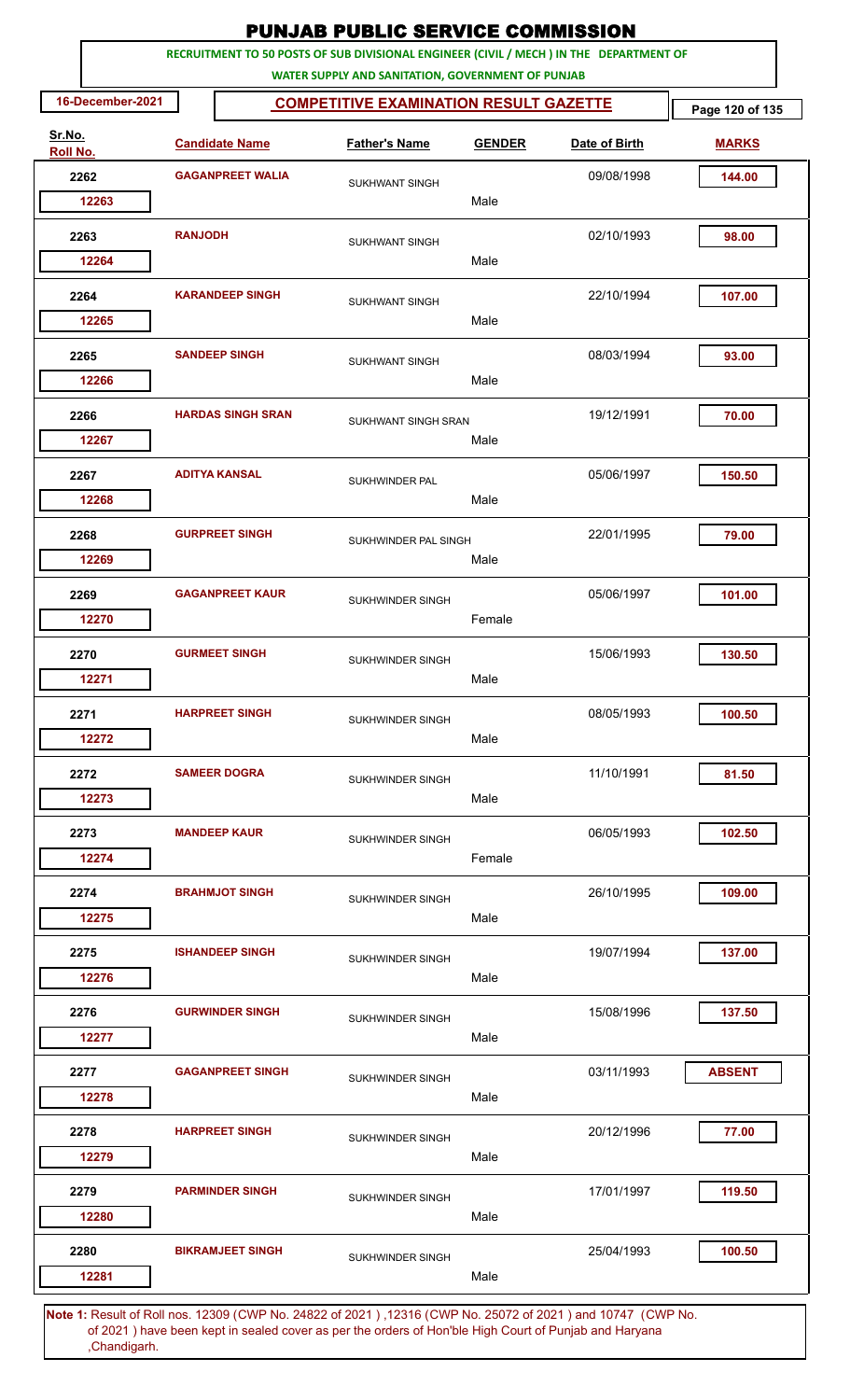|                    |                      |                           | <b>PUNJAB PUBLIC SERVICE COMMISSION</b>                                                                                                      |               |               |                 |
|--------------------|----------------------|---------------------------|----------------------------------------------------------------------------------------------------------------------------------------------|---------------|---------------|-----------------|
|                    |                      |                           | RECRUITMENT TO 50 POSTS OF SUB DIVISIONAL ENGINEER (CIVIL / MECH ) IN THE DEPARTMENT OF<br>WATER SUPPLY AND SANITATION, GOVERNMENT OF PUNJAB |               |               |                 |
| 16-December-2021   |                      |                           | <b>COMPETITIVE EXAMINATION RESULT GAZETTE</b>                                                                                                |               |               | Page 121 of 135 |
| Sr.No.<br>Roll No. |                      | <b>Candidate Name</b>     | <b>Father's Name</b>                                                                                                                         | <b>GENDER</b> | Date of Birth | <b>MARKS</b>    |
| 2281               |                      | <b>MANINDERJIT SINGH</b>  | <b>SULAKHAN SINGH</b>                                                                                                                        |               | 23/07/1995    | 117.00          |
| 12282              |                      |                           |                                                                                                                                              | Male          |               |                 |
| 2282               | <b>DEEPAK SINGAL</b> |                           | SUNDER LAL SINGAL                                                                                                                            |               | 28/10/1994    | 147.00          |
| 12283              |                      |                           |                                                                                                                                              | Male          |               |                 |
| 2283<br>12284      |                      | <b>AMANDEEP KUMAR</b>     | <b>SUNDER PAL</b>                                                                                                                            | Male          | 20/10/1998    | 61.50           |
| 2284               |                      | <b>SUHARSH KAMBOJ</b>     |                                                                                                                                              |               | 11/11/1996    | 132.50          |
| 12285              |                      |                           | <b>SUNIL KAMBOJ</b>                                                                                                                          | Male          |               |                 |
| 2285               |                      | <b>KARANVEER SINGH</b>    | <b>SUNIL KUMAR</b>                                                                                                                           |               | 13/03/1992    | 78.50           |
| 12286              |                      |                           |                                                                                                                                              | Male          |               |                 |
| 2286<br>12287      |                      | <b>ROHAN MANCHANDA</b>    | SUNIL KUMAR MANCHANDA                                                                                                                        | Male          | 07/12/1996    | 153.00          |
| 2287               |                      | <b>SHIVANI MALHOTRA</b>   |                                                                                                                                              |               | 16/06/1991    | 161.00          |
| 12288              |                      |                           | <b>SUNIL MALHOTRA</b>                                                                                                                        | Female        |               |                 |
| 2288               |                      | <b>NITIN VASUDEVA</b>     | SUNIL VASUDEVA                                                                                                                               |               | 21/08/1998    | 141.50          |
| 12289              |                      |                           |                                                                                                                                              | Male          |               |                 |
| 2289               |                      | <b>NAVPREET SINGH</b>     | SUPINDER SINGH                                                                                                                               |               | 07/08/1995    | 48.00           |
| 12290              |                      |                           |                                                                                                                                              | Male          |               |                 |
| 2290               |                      | <b>JASBIR SINGH</b>       | <b>SURAT SINGH</b>                                                                                                                           |               | 31/01/1991    | 120.00          |
| 12291              |                      |                           |                                                                                                                                              | Male          |               |                 |
| 2291               |                      | <b>DILPREET SINGH</b>     | <b>SURDIP SINGH</b>                                                                                                                          |               | 01/03/1994    | 88.00           |
| 12292              |                      |                           |                                                                                                                                              | Male          |               |                 |
| 2292               | <b>AMAN DUDDI</b>    |                           | SURENDER DUDDI                                                                                                                               |               | 07/05/1994    | 121.00          |
| 12293              |                      |                           |                                                                                                                                              | Male          |               |                 |
| 2293<br>12294      |                      | <b>NIKHIL KUMAR MAHAR</b> | <b>SURENDER KUMAR</b>                                                                                                                        | Male          | 19/09/1996    | 121.00          |
|                    |                      |                           |                                                                                                                                              |               |               |                 |
| 2294<br>12295      | <b>SAKANT</b>        |                           | <b>SURENDER KUMAR</b>                                                                                                                        | Male          | 22/05/1999    | 213.00          |
|                    |                      |                           |                                                                                                                                              |               |               |                 |
| 2295<br>12296      |                      | <b>VINOD KUMAR</b>        | SURENDER SINGH                                                                                                                               | Male          | 08/01/1993    | 108.00          |
|                    |                      |                           |                                                                                                                                              |               |               |                 |
| 2296<br>12297      |                      | <b>ASHUTOSH RAWAT</b>     | SURENDRA SINGH RAWAT                                                                                                                         | Male          | 09/07/1994    | 143.00          |
| 2297               |                      | <b>SANJIV KUMAR</b>       | <b>SURESH CHAND</b>                                                                                                                          |               | 06/09/1993    | 102.00          |
| 12298              |                      |                           |                                                                                                                                              | Male          |               |                 |
| 2298               |                      | <b>RAHUL DUGGAL</b>       | SURESH DUGGAL                                                                                                                                |               | 26/11/1991    | 110.50          |
| 12299              |                      |                           |                                                                                                                                              | Male          |               |                 |
| 2299               |                      | <b>ANKESH KUMAR</b>       | <b>SURESH KUMAR</b>                                                                                                                          |               | 24/12/1994    | 71.00           |
| 12300              |                      |                           |                                                                                                                                              | Male          |               |                 |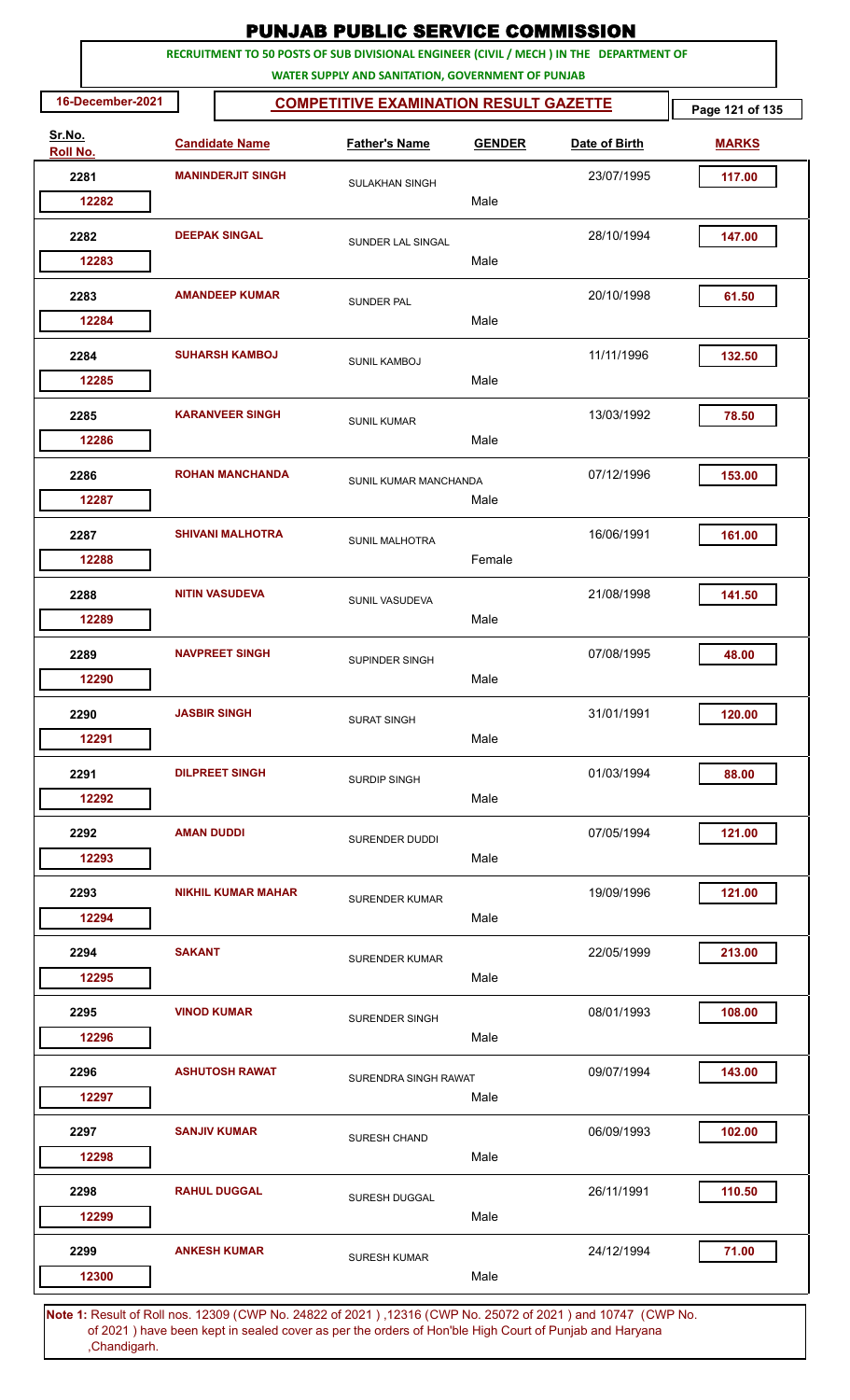|                    |                    |                                            | <b>PUNJAB PUBLIC SERVICE COMMISSION</b>                                                                                                      |               |               |                 |
|--------------------|--------------------|--------------------------------------------|----------------------------------------------------------------------------------------------------------------------------------------------|---------------|---------------|-----------------|
|                    |                    |                                            | RECRUITMENT TO 50 POSTS OF SUB DIVISIONAL ENGINEER (CIVIL / MECH ) IN THE DEPARTMENT OF<br>WATER SUPPLY AND SANITATION, GOVERNMENT OF PUNJAB |               |               |                 |
| 16-December-2021   |                    |                                            | <b>COMPETITIVE EXAMINATION RESULT GAZETTE</b>                                                                                                |               |               | Page 122 of 135 |
| Sr.No.<br>Roll No. |                    | <b>Candidate Name</b>                      | <b>Father's Name</b>                                                                                                                         | <b>GENDER</b> | Date of Birth | <b>MARKS</b>    |
| 2300               | <b>VINAY KUMAR</b> |                                            | <b>SURESH KUMAR</b>                                                                                                                          |               | 25/08/1993    | 100.50          |
| 12301              |                    |                                            |                                                                                                                                              | Male          |               |                 |
| 2301               |                    | <b>DEEPAK KUMAR</b><br><b>SURESH KUMAR</b> |                                                                                                                                              |               | 29/11/1993    | 164.50          |
| 12302              |                    |                                            |                                                                                                                                              | Male          |               |                 |
| 2302<br>12303      |                    | <b>HARWINDER SINGH</b>                     | <b>SURESH KUMAR</b>                                                                                                                          | Male          | 10/02/1995    | 132.00          |
| 2303<br>12304      |                    | <b>SHUBHAM SHARMA</b>                      | <b>SURESH KUMAR</b>                                                                                                                          | Male          | 06/11/1996    | 94.00           |
|                    |                    |                                            |                                                                                                                                              |               |               |                 |
| 2304<br>12305      |                    | <b>DEVESH KUMAR</b>                        | <b>SURESH KUMAR</b>                                                                                                                          | Male          | 25/07/1997    | 117.50          |
| 2305               | <b>SHIVAM</b>      |                                            | <b>SURESH KUMAR</b>                                                                                                                          |               | 13/02/1997    | 154.50          |
| 12306              |                    |                                            |                                                                                                                                              | Male          |               |                 |
| 2306<br>12307      |                    | <b>VISHAL SHARMA</b>                       | <b>SURESH KUMAR</b>                                                                                                                          | Male          | 23/11/1997    | 95.00           |
| 2307               |                    | <b>SHIVAM VASUDEV</b>                      |                                                                                                                                              |               | 27/02/1997    | 90.50           |
| 12308              |                    |                                            | <b>SURESH KUMAR</b>                                                                                                                          | Male          |               |                 |
| 2308               |                    | <b>RACHIT SINGLA</b>                       | <b>SURESH KUMAR</b>                                                                                                                          |               | 20/08/1996    | 105.50          |
| 12310              |                    |                                            |                                                                                                                                              | Male          |               |                 |
| 2309               | <b>PRASHANT</b>    |                                            | <b>SURESH KUMAR</b>                                                                                                                          | Male          | 25/12/1996    | 144.00          |
| 12311              |                    |                                            |                                                                                                                                              |               |               |                 |
| 2310<br>12312      |                    | <b>MOHIT BANSAL</b>                        | SURESH KUMAR BANSAL                                                                                                                          | Male          | 10/01/1996    | 115.00          |
| 2311               |                    | <b>SACHIN MITTAL</b>                       |                                                                                                                                              |               | 05/04/1997    | 126.00          |
| 12313              |                    |                                            | <b>SURESH MITTAL</b>                                                                                                                         | Male          |               |                 |
| 2312               | <b>HARISH SOOD</b> |                                            | SURESH SOOD                                                                                                                                  |               | 21/02/1996    | 84.00           |
| 12314              |                    |                                            |                                                                                                                                              | Male          |               |                 |
| 2313               | <b>ARYAN ANEJA</b> |                                            | SURINDER ANEJA                                                                                                                               |               | 27/06/1998    | 153.50          |
| 12315              |                    |                                            |                                                                                                                                              | Male          |               |                 |
| 2314<br>12317      |                    | <b>VARINDER SINGLA</b>                     | SURINDER KUMAR                                                                                                                               | Male          | 13/01/1995    | 108.00          |
| 2315               |                    | <b>SAHIL SHARMA</b>                        |                                                                                                                                              |               | 23/04/1996    | 80.50           |
| 12318              |                    |                                            | <b>SURINDER KUMAR</b>                                                                                                                        | Male          |               |                 |
| 2316               | <b>LOVEPREET</b>   |                                            | SURINDER KUMAR                                                                                                                               |               | 18/09/1995    | 103.50          |
| 12319              |                    |                                            |                                                                                                                                              | Male          |               |                 |
| 2317               | <b>LOVE GOYAL</b>  |                                            | SURINDER KUMAR                                                                                                                               |               | 31/08/1995    | 154.50          |
| 12320              |                    |                                            |                                                                                                                                              | Male          |               |                 |
| 2318               | <b>GAGANDEEP</b>   |                                            | <b>SURINDER KUMAR</b>                                                                                                                        |               | 18/10/1993    | 96.00           |
| 12321              |                    |                                            | 4. Result of Dell nee 19200 (CMD No. 24822 of 2021), 19246 (CMD No. 25072 of 2021) and 10747 (CMD No                                         | Male          |               |                 |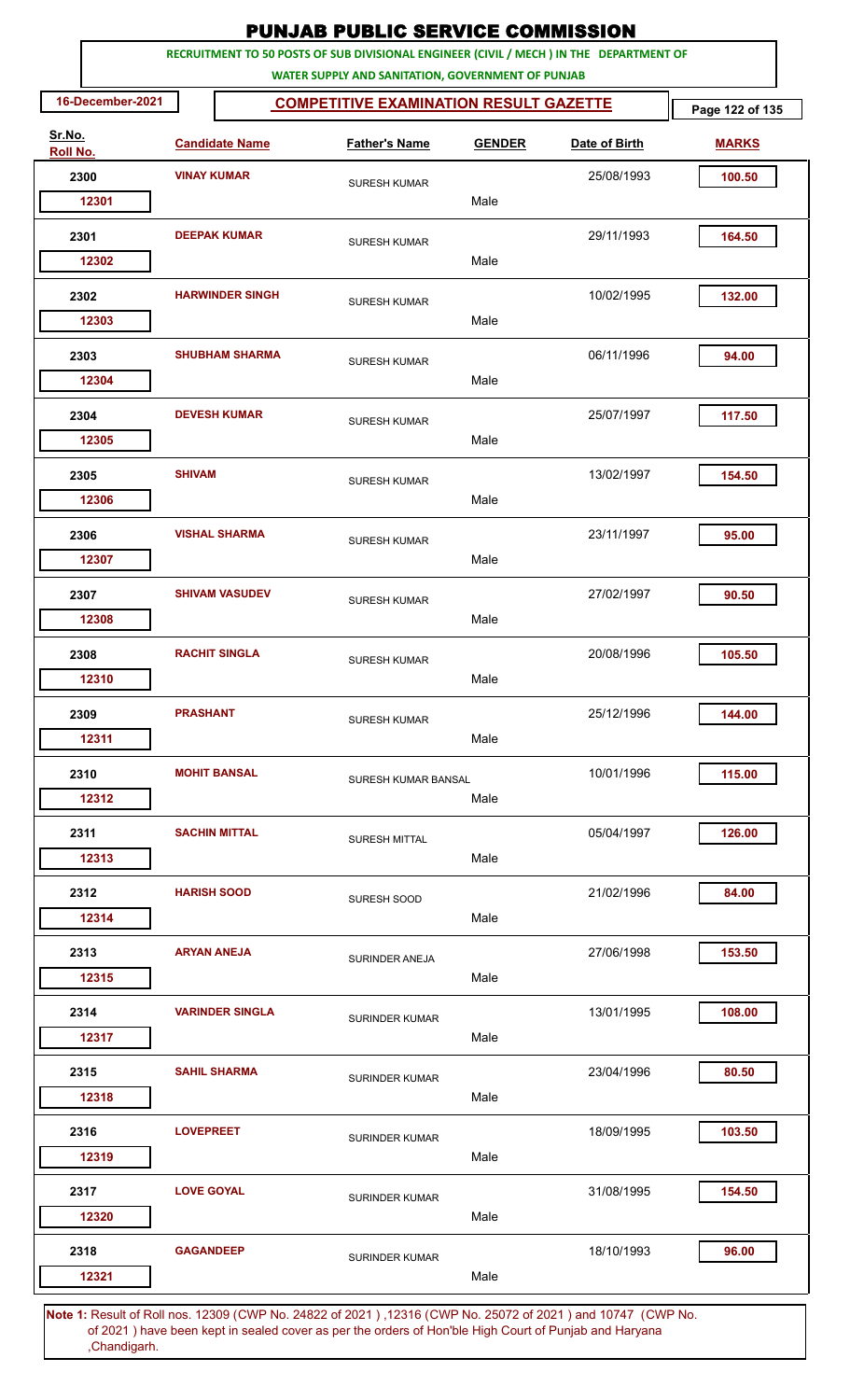|                    | RECRUITMENT TO 50 POSTS OF SUB DIVISIONAL ENGINEER (CIVIL / MECH ) IN THE DEPARTMENT OF<br>WATER SUPPLY AND SANITATION, GOVERNMENT OF PUNJAB |                                               |               |               |                 |  |  |  |  |  |  |
|--------------------|----------------------------------------------------------------------------------------------------------------------------------------------|-----------------------------------------------|---------------|---------------|-----------------|--|--|--|--|--|--|
| 16-December-2021   |                                                                                                                                              | <b>COMPETITIVE EXAMINATION RESULT GAZETTE</b> |               |               | Page 123 of 135 |  |  |  |  |  |  |
| Sr.No.<br>Roll No. | <b>Candidate Name</b>                                                                                                                        | <b>Father's Name</b>                          | <b>GENDER</b> | Date of Birth | <b>MARKS</b>    |  |  |  |  |  |  |
| 2319               | <b>AMIT</b>                                                                                                                                  | <b>SURINDER KUMAR</b>                         |               | 29/10/1990    | 123.50          |  |  |  |  |  |  |
| 12322              |                                                                                                                                              |                                               | Male          |               |                 |  |  |  |  |  |  |
| 2320               | <b>RAHUL</b>                                                                                                                                 | <b>SURINDER KUMAR</b>                         |               | 26/05/1992    | 72.50           |  |  |  |  |  |  |
| 12323              |                                                                                                                                              |                                               | Male          |               |                 |  |  |  |  |  |  |
| 2321               | <b>AMIT KUMAR GARG</b>                                                                                                                       | SURINDER KUMAR                                |               | 29/01/1992    | 149.50          |  |  |  |  |  |  |
| 12324              |                                                                                                                                              |                                               | Male          |               |                 |  |  |  |  |  |  |
| 2322<br>12325      | <b>KRISHAN GOPAL</b>                                                                                                                         | <b>SURINDER KUMAR</b>                         | Male          | 30/03/1993    | 77.00           |  |  |  |  |  |  |
|                    |                                                                                                                                              |                                               |               |               |                 |  |  |  |  |  |  |
| 2323<br>12326      | <b>MANPREET KUMAR</b>                                                                                                                        | <b>SURINDER KUMAR</b>                         | Male          | 04/06/1992    | 80.00           |  |  |  |  |  |  |
| 2324               | <b>SALIL KUMAR GARG</b>                                                                                                                      |                                               |               | 28/05/1993    | 67.00           |  |  |  |  |  |  |
| 12327              |                                                                                                                                              | <b>SURINDER KUMAR</b>                         | Male          |               |                 |  |  |  |  |  |  |
| 2325               | <b>TARUN KUMAR</b>                                                                                                                           | <b>SURINDER KUMAR</b>                         |               | 27/08/1990    | 117.50          |  |  |  |  |  |  |
| 12328              |                                                                                                                                              |                                               | Male          |               |                 |  |  |  |  |  |  |
| 2326               | <b>RAMIL BHATIA</b>                                                                                                                          | SURINDER KUMAR BHATIA                         |               | 22/04/1997    | 142.00          |  |  |  |  |  |  |
| 12329              |                                                                                                                                              |                                               | Male          |               |                 |  |  |  |  |  |  |
| 2327               | <b>RUPAL KUMAR GARG</b>                                                                                                                      | SURINDER KUMAR GARG                           |               | 20/08/1996    | 30.00           |  |  |  |  |  |  |
| 12330              |                                                                                                                                              |                                               | Male          |               |                 |  |  |  |  |  |  |
| 2328               | <b>SUDHANSHU GUPTA</b>                                                                                                                       | SURINDER KUMAR GUPTA                          |               | 21/11/1993    | 161.50          |  |  |  |  |  |  |
| 12331              |                                                                                                                                              |                                               | Male          |               |                 |  |  |  |  |  |  |
| 2329               | <b>DEVANSH JINDAL</b>                                                                                                                        | SURINDER KUMAR JINDAL                         |               | 14/11/1994    | 126.00          |  |  |  |  |  |  |
| 12332              |                                                                                                                                              |                                               | Male          |               |                 |  |  |  |  |  |  |
| 2330<br>12333      | <b>AYUSH JINDAL</b>                                                                                                                          | SURINDER KUMAR JINDAL                         | Male          | 23/09/1996    | 114.00          |  |  |  |  |  |  |
| 2331               | <b>PANKAJ MITTAL</b>                                                                                                                         |                                               |               | 13/08/1991    | 137.50          |  |  |  |  |  |  |
| 12334              |                                                                                                                                              | <b>SURINDER MOHAN</b>                         | Male          |               |                 |  |  |  |  |  |  |
| 2332               | <b>GOURAV JAIN</b>                                                                                                                           |                                               |               | 17/08/1995    | 96.00           |  |  |  |  |  |  |
| 12335              |                                                                                                                                              | SURINDER MOHAN                                | Male          |               |                 |  |  |  |  |  |  |
| 2333               | <b>NANDINI DHALIA</b>                                                                                                                        | SURINDER MOHAN DHALIA                         |               | 25/01/1995    | 108.00          |  |  |  |  |  |  |
| 12336              |                                                                                                                                              |                                               | Female        |               |                 |  |  |  |  |  |  |
| 2334               | <b>SONAKSHI ASOTRA</b>                                                                                                                       | SURINDER NATH                                 |               | 23/10/1994    | 128.00          |  |  |  |  |  |  |
| 12337              |                                                                                                                                              |                                               | Female        |               |                 |  |  |  |  |  |  |
| 2335               | <b>NEERU RANI</b>                                                                                                                            | SURINDER PAL                                  |               | 11/07/1992    | 116.00          |  |  |  |  |  |  |
| 12338              |                                                                                                                                              |                                               | Female        |               |                 |  |  |  |  |  |  |
| 2336               | <b>RAKESH KUMAR</b>                                                                                                                          | SURINDER PAL                                  |               | 11/02/1992    | 140.50          |  |  |  |  |  |  |
| 12339              |                                                                                                                                              |                                               | Male          |               |                 |  |  |  |  |  |  |
| 2337<br>12340      | <b>MANOJ KUMAR</b>                                                                                                                           | SURINDER PAL                                  | Male          | 26/09/1985    | <b>ABSENT</b>   |  |  |  |  |  |  |
|                    | Note 1: Result of Roll pes, 19200 (CWD No. 24822 of 2021), 19246 (CWD No. 25072 of 2021) and 10747 (CWD No.                                  |                                               |               |               |                 |  |  |  |  |  |  |

PUNJAB PUBLIC SERVICE COMMISSION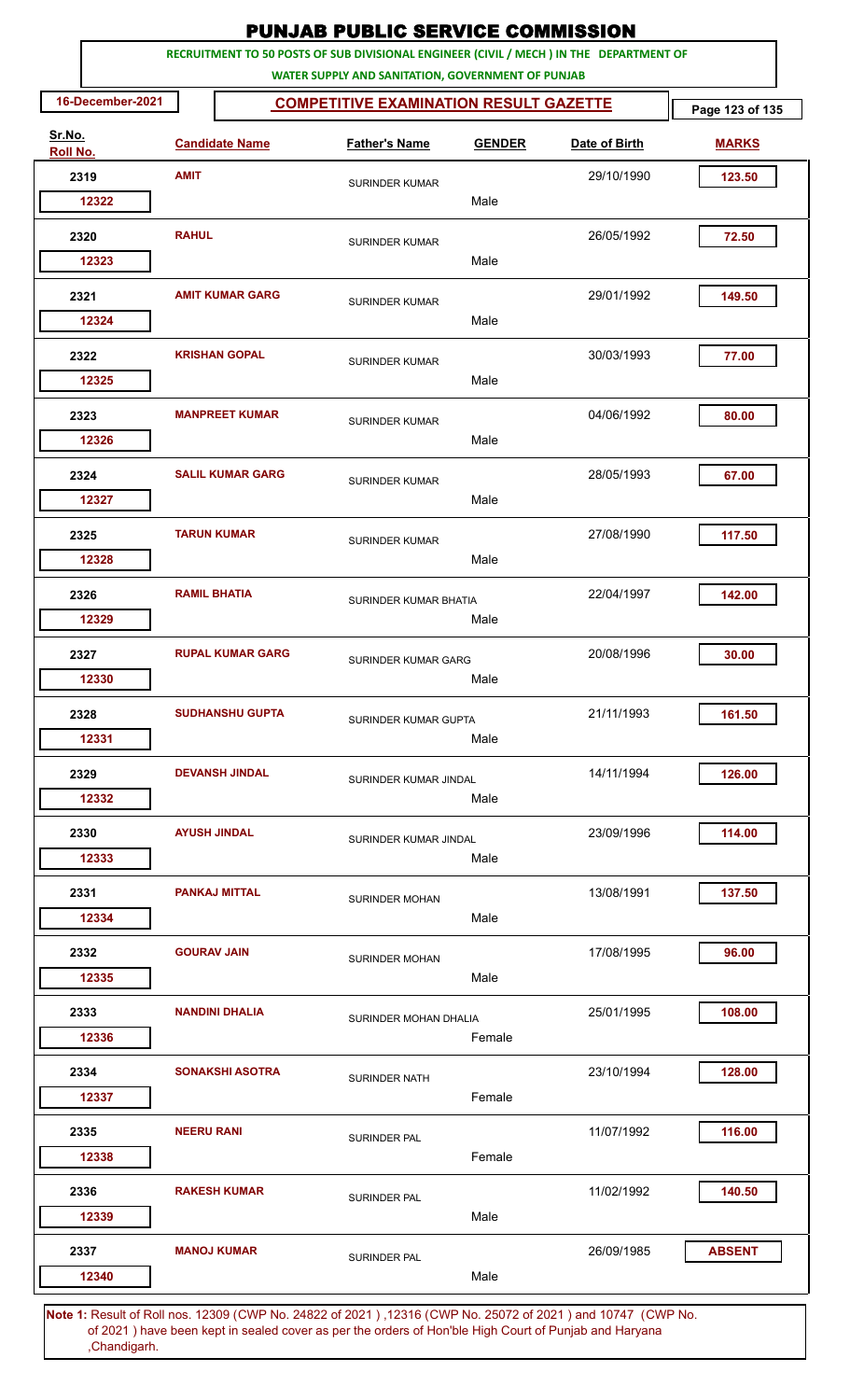|                    |                  |                       |                             | <b>PUNJAB PUBLIC SERVICE COMMISSION</b>                                                                                                      |               |                                                                                    |                 |
|--------------------|------------------|-----------------------|-----------------------------|----------------------------------------------------------------------------------------------------------------------------------------------|---------------|------------------------------------------------------------------------------------|-----------------|
|                    |                  |                       |                             | RECRUITMENT TO 50 POSTS OF SUB DIVISIONAL ENGINEER (CIVIL / MECH ) IN THE DEPARTMENT OF<br>WATER SUPPLY AND SANITATION, GOVERNMENT OF PUNJAB |               |                                                                                    |                 |
|                    | 16-December-2021 |                       |                             | <b>COMPETITIVE EXAMINATION RESULT GAZETTE</b>                                                                                                |               |                                                                                    | Page 124 of 135 |
| Sr.No.<br>Roll No. |                  |                       | <b>Candidate Name</b>       | <b>Father's Name</b>                                                                                                                         | <b>GENDER</b> | Date of Birth                                                                      | <b>MARKS</b>    |
|                    | 2338             | <b>RAMAKANT</b>       |                             | SURINDER PAL GARG                                                                                                                            |               | 18/04/1992                                                                         | 139.50          |
|                    | 12341            |                       |                             |                                                                                                                                              | Male          |                                                                                    |                 |
|                    | 2339             | <b>DILPREET SINGH</b> |                             | SURINDER PAL SINGH                                                                                                                           | Male          | 21/11/1996                                                                         | 170.50          |
|                    | 12342            |                       |                             |                                                                                                                                              |               |                                                                                    |                 |
|                    | 2340<br>12343    |                       | <b>SUKHRIPPEN PAL SINGH</b> | SURINDER PAL SINGH                                                                                                                           | Male          | 17/10/1997                                                                         | 156.00          |
|                    | 2341<br>12344    |                       | <b>NAVKASH SINGH BRAR</b>   | SURINDER PAL SINGH BRAR                                                                                                                      | Male          | 23/12/1994                                                                         | 134.50          |
|                    | 2342<br>12345    |                       | <b>AKASHDEEP SINGH</b>      | <b>SURINDER SINGH</b>                                                                                                                        | Male          | 11/08/1997                                                                         | 99.00           |
|                    | 2343<br>12346    |                       | <b>SUMEET SINGH</b>         | SURINDER SINGH                                                                                                                               | Male          | 08/10/1997                                                                         | 146.00          |
|                    | 2344<br>12347    |                       | <b>AMANJOT SINGH</b>        | <b>SURINDER SINGH</b>                                                                                                                        | Male          | 13/10/1996                                                                         | 82.50           |
|                    | 2345<br>12348    |                       | <b>BALDEEP SINGH</b>        | SURINDER SINGH                                                                                                                               | Male          | 26/07/1997                                                                         | <b>ABSENT</b>   |
|                    | 2346             |                       | <b>ANKUSH SAINI</b>         | <b>SURINDER SINGH</b>                                                                                                                        |               | 26/12/1992                                                                         | 81.00           |
|                    | 12349            |                       |                             |                                                                                                                                              | Male          |                                                                                    |                 |
|                    | 2347<br>12350    |                       | <b>RAJBANS SINGH</b>        | <b>SURINDER SINGH</b>                                                                                                                        | Male          | 04/07/1991                                                                         | 156.00          |
|                    | 2348             | <b>SAHIL</b>          |                             | SURINDER SINGH                                                                                                                               |               | 18/07/1997                                                                         | 189.00          |
|                    | 12351            |                       |                             |                                                                                                                                              | Male          |                                                                                    |                 |
|                    | 2349<br>12352    | <b>SANDEEP</b>        |                             | <b>SURINDER SINGH</b>                                                                                                                        | Male          | 06/02/1994                                                                         | 70.50           |
|                    | 2350<br>12353    |                       | <b>JASPINDER SINGH</b>      | <b>SURINDER SINGH</b>                                                                                                                        | Male          | 13/08/1994                                                                         | 158.00          |
|                    | 2351<br>12354    |                       | <b>GURJOT SINGH</b>         | SURINDER SINGH                                                                                                                               | Male          | 08/01/1995                                                                         | 113.00          |
|                    | 2352<br>12355    |                       | <b>SANDEEP SINGH</b>        | SURINDER SINGH                                                                                                                               | Male          | 20/09/1992                                                                         | 92.00           |
|                    | 2353<br>12356    |                       | <b>JASJIT SINGH SODHI</b>   | SURINDER SINGH SODHI                                                                                                                         | Male          | 05/09/1991                                                                         | 145.50          |
|                    | 2354<br>12357    |                       | <b>HARPREET SANDHU</b>      | SURINDERPAL SANDHU                                                                                                                           | Male          | 13/11/1993                                                                         | 137.50          |
|                    | 2355<br>12358    |                       | <b>RANBEER SINGH</b>        | <b>SURJEET SINGH</b>                                                                                                                         | Male          | 05/01/1995                                                                         | 41.00           |
|                    | 2356<br>12359    |                       | <b>JAGDEEP SINGH</b>        | <b>SURJEET SINGH</b>                                                                                                                         | Male          | 19/03/1990                                                                         | 82.00           |
|                    | <b>EDAILBAN</b>  |                       |                             |                                                                                                                                              |               | $10000$ (CMD No. 248882 of 2004), 19348 (CMD No. 25072 of 2004) and 10747 (CMD No. |                 |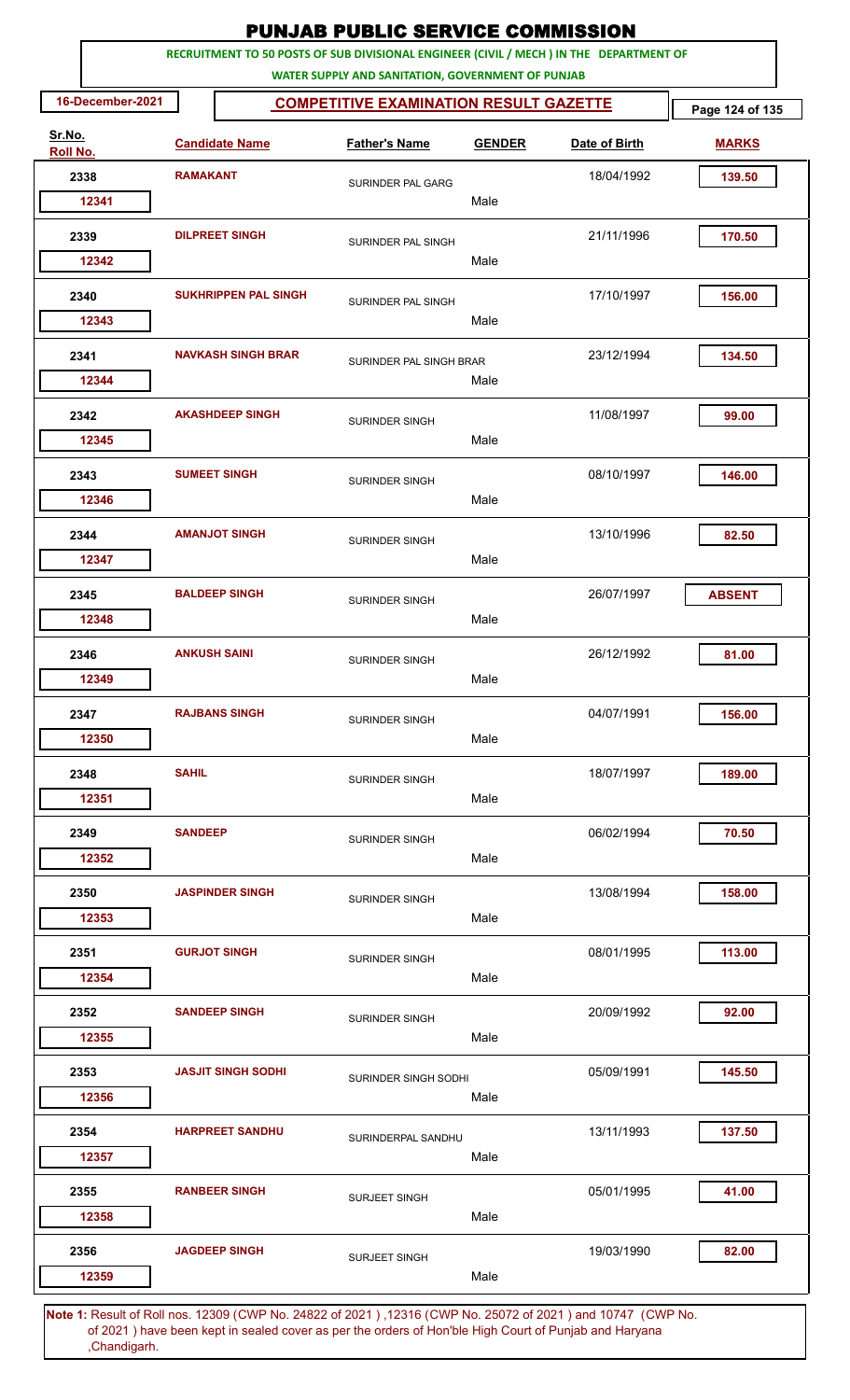|                    |               |                             | <b>PUNJAB PUBLIC SERVICE COMMISSION</b>                                                                                                      |               |               |                 |
|--------------------|---------------|-----------------------------|----------------------------------------------------------------------------------------------------------------------------------------------|---------------|---------------|-----------------|
|                    |               |                             | RECRUITMENT TO 50 POSTS OF SUB DIVISIONAL ENGINEER (CIVIL / MECH ) IN THE DEPARTMENT OF<br>WATER SUPPLY AND SANITATION, GOVERNMENT OF PUNJAB |               |               |                 |
| 16-December-2021   |               |                             | <b>COMPETITIVE EXAMINATION RESULT GAZETTE</b>                                                                                                |               |               | Page 125 of 135 |
| Sr.No.<br>Roll No. |               | <b>Candidate Name</b>       | <b>Father's Name</b>                                                                                                                         | <b>GENDER</b> | Date of Birth | <b>MARKS</b>    |
| 2357               |               | <b>BHUPINDER SINGH</b>      | <b>SURJEET SINGH</b>                                                                                                                         |               | 15/07/1991    | 53.50           |
| 12360              |               |                             |                                                                                                                                              | Male          |               |                 |
| 2358               |               | <b>PARAMJEET SINGH</b>      | SURJEET SINGH                                                                                                                                |               | 12/12/1992    | 97.00           |
| 12361              |               |                             |                                                                                                                                              | Male          |               |                 |
| 2359<br>12362      |               | <b>SATNAM SINGH</b>         | SURJEET SINGH                                                                                                                                | Male          | 01/01/1993    | 136.00          |
| 2360               |               | <b>ABHISHEK GILL</b>        |                                                                                                                                              |               | 22/03/1993    | 69.00           |
| 12363              |               |                             | SURJEET SINGH GILL                                                                                                                           | Male          |               |                 |
| 2361               |               | <b>SUDHIR KUMAR</b>         | <b>SURJIT KUMAR</b>                                                                                                                          |               | 14/04/1997    | <b>ABSENT</b>   |
| 12364              |               |                             |                                                                                                                                              | Male          |               |                 |
| 2362<br>12365      | <b>DIKSHA</b> |                             | <b>SURJIT RAM</b>                                                                                                                            | Female        | 31/08/1995    | 69.50           |
| 2363               |               | <b>JASPREET SINGH</b>       | <b>SURJIT SINGH</b>                                                                                                                          |               | 28/01/1991    | <b>ABSENT</b>   |
| 12366              |               |                             |                                                                                                                                              | Male          |               |                 |
| 2364               |               | <b>PRABHJOT SINGH</b>       | <b>SURJIT SINGH</b>                                                                                                                          |               | 15/11/1998    | 85.50           |
| 12367              |               |                             |                                                                                                                                              | Male          |               |                 |
| 2365               |               | <b>AMANDEEP SINGH</b>       | <b>SURJIT SINGH</b>                                                                                                                          |               | 14/06/1992    | 99.50           |
| 12368              |               |                             |                                                                                                                                              | Male          |               |                 |
| 2366               |               | <b>JASWINDER SINGH MANN</b> | <b>SURJIT SINGH</b>                                                                                                                          |               | 14/08/1984    | 111.00          |
| 12369              |               |                             |                                                                                                                                              | Male          |               |                 |
| 2367               |               | <b>RAJINDER SINGH</b>       | <b>SURJIT SINGH</b>                                                                                                                          |               | 05/12/1993    | 57.50           |
| 12370              |               |                             |                                                                                                                                              | Male          |               |                 |
| 2368               |               | <b>SURINDER SINGH</b>       | <b>SURJIT SINGH</b>                                                                                                                          |               | 04/11/1994    | 35.00           |
| 12371              |               |                             |                                                                                                                                              | Male          |               |                 |
| 2369<br>12372      |               | <b>BALWINDER SINGH</b>      | <b>SURJIT SINGH</b>                                                                                                                          | Male          | 17/02/1997    | 75.00           |
| 2370               |               | <b>SANDEEP SINGH</b>        | <b>SURJIT SINGH</b>                                                                                                                          |               | 14/10/1993    | 89.50           |
| 12373              |               |                             |                                                                                                                                              | Male          |               |                 |
| 2371               |               | <b>RAVINDER SINGH</b>       | <b>SURJIT SINGH</b>                                                                                                                          |               | 12/06/1996    | 125.00          |
| 12374              |               |                             |                                                                                                                                              | Male          |               |                 |
| 2372               |               | <b>JATINDER SINGH</b>       | <b>SURJIT SINGH</b>                                                                                                                          |               | 11/03/1992    | 81.50           |
| 12375              |               |                             |                                                                                                                                              | Male          |               |                 |
| 2373               |               | <b>SUKHRAJ SINGH</b>        | <b>SURJIT SINGH</b>                                                                                                                          |               | 02/10/1997    | 119.50          |
| 12376              |               |                             |                                                                                                                                              | Male          |               |                 |
| 2374               |               | <b>GURJIT SINGH</b>         | <b>SURJIT SINGH</b>                                                                                                                          |               | 23/05/1982    | 104.50          |
| 12377              |               |                             |                                                                                                                                              | Male          |               |                 |
| 2375               |               | <b>SHUBHKARMAN SINGH</b>    | <b>SURJIT SINGH</b>                                                                                                                          |               | 14/07/1996    | 126.00          |
| 12378              |               |                             |                                                                                                                                              | Male          |               |                 |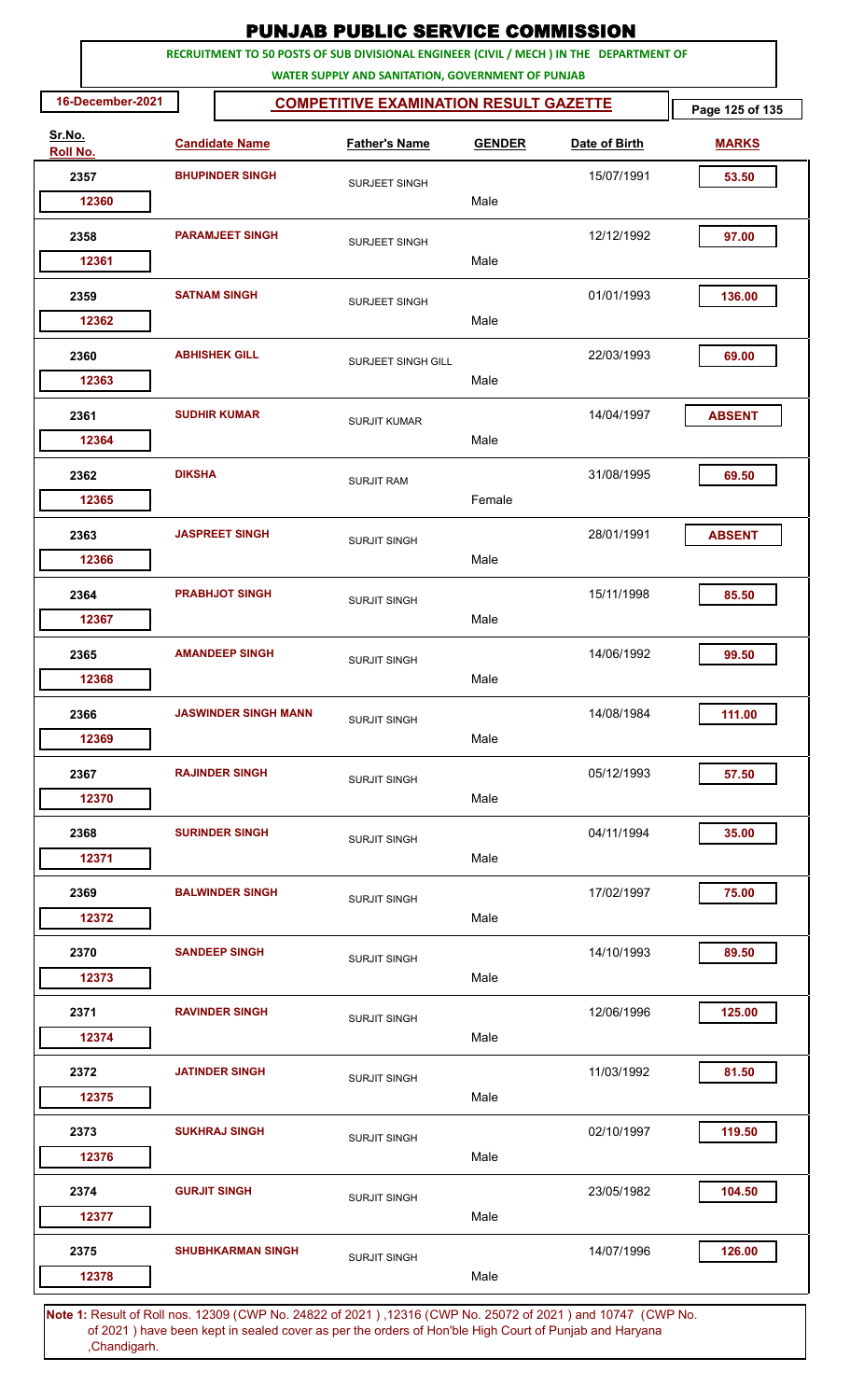|                    |                  |                             |                            | <b>PUNJAB PUBLIC SERVICE COMMISSION</b>                                                                                                      |               |               |                 |
|--------------------|------------------|-----------------------------|----------------------------|----------------------------------------------------------------------------------------------------------------------------------------------|---------------|---------------|-----------------|
|                    |                  |                             |                            | RECRUITMENT TO 50 POSTS OF SUB DIVISIONAL ENGINEER (CIVIL / MECH ) IN THE DEPARTMENT OF<br>WATER SUPPLY AND SANITATION, GOVERNMENT OF PUNJAB |               |               |                 |
|                    | 16-December-2021 |                             |                            | <b>COMPETITIVE EXAMINATION RESULT GAZETTE</b>                                                                                                |               |               | Page 126 of 135 |
| Sr.No.<br>Roll No. |                  |                             | <b>Candidate Name</b>      | <b>Father's Name</b>                                                                                                                         | <b>GENDER</b> | Date of Birth | <b>MARKS</b>    |
|                    | 2376             |                             | <b>JASPREET SINGH</b>      | <b>SURJIT SINGH</b>                                                                                                                          |               | 03/03/1987    | <b>ABSENT</b>   |
|                    | 12379            |                             |                            |                                                                                                                                              | Male          |               |                 |
|                    | 2377             | <b>NAVPREET SINGH RATHI</b> |                            | <b>SURJIT SINGH RATHI</b>                                                                                                                    |               | 15/07/1992    | 85.00           |
|                    | 12380            |                             |                            |                                                                                                                                              | Male          |               |                 |
|                    | 2378<br>12381    |                             | <b>JAGMEET SINGH SIDHU</b> | SURJIT SINGH SIDHU                                                                                                                           | Male          | 10/11/1997    | 87.50           |
|                    | 2379             |                             | <b>RAMAN MOHAN</b>         |                                                                                                                                              |               | 22/02/1994    | 180.50          |
|                    | 12382            |                             |                            | <b>SUSHIL KUMAR</b>                                                                                                                          | Male          |               |                 |
|                    | 2380             |                             | <b>RAMAN KUMAR</b>         | <b>SUSHIL KUMAR</b>                                                                                                                          | Male          | 05/08/1996    | 56.50           |
|                    | 12383            |                             |                            |                                                                                                                                              |               |               |                 |
|                    | 2381<br>12384    | <b>JATIN GARG</b>           |                            | <b>SUSHIL KUMAR</b>                                                                                                                          | Male          | 22/05/1996    | 140.00          |
|                    | 2382             | <b>ANUJ MEHTA</b>           |                            |                                                                                                                                              |               | 28/02/1997    | 125.50          |
|                    | 12385            |                             |                            | <b>SUSHIL KUMAR</b>                                                                                                                          | Male          |               |                 |
|                    | 2383             |                             | <b>SOURAV MEHTA</b>        | <b>SUSHIL KUMAR</b>                                                                                                                          |               | 14/10/1993    | 129.00          |
|                    | 12386            |                             |                            |                                                                                                                                              | Male          |               |                 |
|                    | 2384             | <b>ANUJ MENRAI</b>          |                            | <b>SUSHIL KUMAR</b>                                                                                                                          |               | 26/06/1989    | <b>ABSENT</b>   |
|                    | 12387            |                             |                            |                                                                                                                                              | Male          |               |                 |
|                    | 2385             |                             | <b>RAHUL KUMAR</b>         | <b>SUSHIL KUMAR</b>                                                                                                                          |               | 13/01/1993    | 114.00          |
|                    | 12388            |                             |                            |                                                                                                                                              | Male          |               |                 |
|                    | 2386             |                             | <b>AKSHYAT BANSAL</b>      | SUSHIL KUMAR BANSAL                                                                                                                          |               | 17/03/1997    | 149.50          |
|                    | 12389            |                             |                            |                                                                                                                                              | Male          |               |                 |
|                    | 2387             |                             | <b>SIDHANT CHOPRA</b>      | SUSHIL KUMAR CHOPRA                                                                                                                          |               | 08/10/1992    | 128.00          |
|                    | 12390            |                             |                            |                                                                                                                                              | Male          |               |                 |
|                    | 2388<br>12391    |                             | <b>RISHAV GUPTA</b>        | SUSHIL KUMAR GUPTA                                                                                                                           | Male          | 14/01/1996    | 165.00          |
|                    | 2389             |                             | <b>PUNEET KUMAR</b>        |                                                                                                                                              |               | 28/10/1997    | 166.50          |
|                    | 12392            | <b>SARHARWAI</b>            |                            | SUSHIL KUMAR SABHARWAL                                                                                                                       | Male          |               |                 |
|                    | 2390             |                             | <b>SOPHIA UPPAL</b>        | SUSHIL UPPAL                                                                                                                                 |               | 10/01/1996    | 145.50          |
|                    | 12393            |                             |                            |                                                                                                                                              | Female        |               |                 |
|                    | 2391             | <b>TEGBIR SINGH</b>         |                            | <b>SUSHMINDER SINGH</b>                                                                                                                      |               | 14/11/1995    | 172.50          |
|                    | 12394            |                             |                            |                                                                                                                                              | Male          |               |                 |
|                    | 2392             |                             | <b>HARPREET SINGH</b>      | <b>SWARAN SINGH</b>                                                                                                                          |               | 15/03/1995    | 75.00           |
|                    | 12395            |                             |                            |                                                                                                                                              | Male          |               |                 |
|                    | 2393<br>12396    |                             | <b>VISHAL KUMAR</b>        | <b>SWARN SINGH</b>                                                                                                                           | Male          | 25/09/1994    | 72.00           |
|                    |                  |                             |                            |                                                                                                                                              |               |               |                 |
|                    | 2394<br>12397    | <b>ONKAR SINGH</b>          |                            | <b>SWARN SINGH</b>                                                                                                                           | Male          | 06/05/1991    | 70.50           |
|                    |                  |                             |                            |                                                                                                                                              |               |               |                 |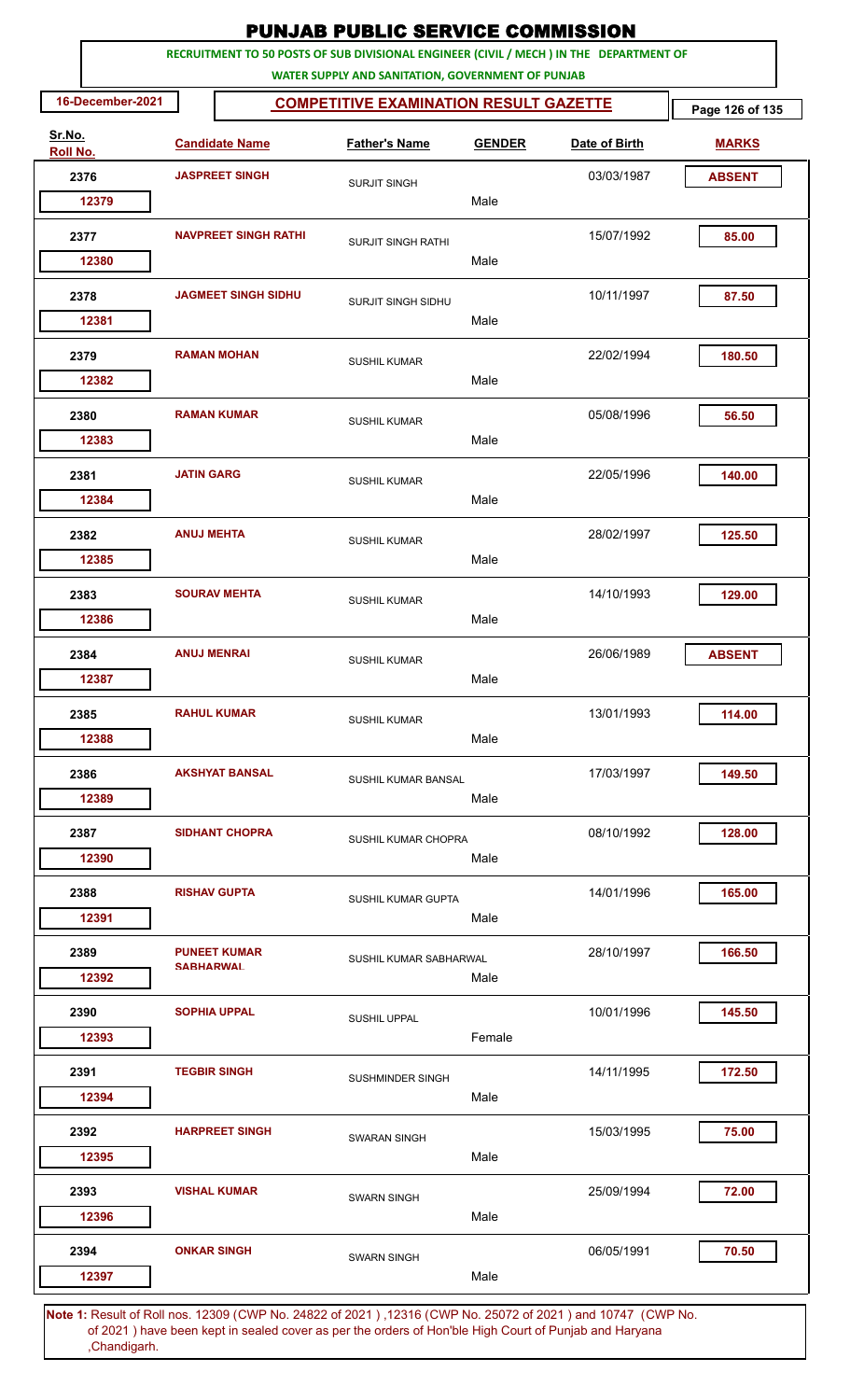|                    |                  |                         |                             | <b>PUNJAB PUBLIC SERVICE COMMISSION</b>                                                                                                      |               |               |                 |
|--------------------|------------------|-------------------------|-----------------------------|----------------------------------------------------------------------------------------------------------------------------------------------|---------------|---------------|-----------------|
|                    |                  |                         |                             | RECRUITMENT TO 50 POSTS OF SUB DIVISIONAL ENGINEER (CIVIL / MECH ) IN THE DEPARTMENT OF<br>WATER SUPPLY AND SANITATION, GOVERNMENT OF PUNJAB |               |               |                 |
|                    | 16-December-2021 |                         |                             | <b>COMPETITIVE EXAMINATION RESULT GAZETTE</b>                                                                                                |               |               | Page 127 of 135 |
| Sr.No.<br>Roll No. |                  |                         | <b>Candidate Name</b>       | <b>Father's Name</b>                                                                                                                         | <b>GENDER</b> | Date of Birth | <b>MARKS</b>    |
|                    | 2395             |                         | <b>ASHUTOSH SHARMA</b>      | T N SHARMA                                                                                                                                   |               | 22/02/1993    | 128.50          |
|                    | 12398            |                         |                             |                                                                                                                                              | Male          |               |                 |
|                    | 2396             | <b>PARMESHWAR SINGH</b> |                             | <b>TAJINDER SINGH</b>                                                                                                                        |               | 26/09/1986    | 121.50          |
|                    | 12399            |                         |                             |                                                                                                                                              | Male          |               |                 |
|                    | 2397<br>12400    |                         | <b>HARMANJIT SINGH GILL</b> | <b>TALWINDERJIT SINGH</b>                                                                                                                    | Male          | 03/07/1996    | 148.00          |
|                    | 2398             |                         | <b>ASHUTOSH TIWARI</b>      | <b>TARAKNATH TIWARI</b>                                                                                                                      |               | 11/11/1995    | 98.50           |
|                    | 12401            |                         |                             |                                                                                                                                              | Male          |               |                 |
|                    | 2399<br>12402    |                         | <b>VINNINDER SINGH</b>      | <b>TARINDER SINGH</b>                                                                                                                        | Male          | 13/06/1997    | 181.00          |
|                    | 2400             |                         | <b>DAMANDEEP SINGH</b>      |                                                                                                                                              |               | 19/09/1994    | 145.00          |
|                    | 12403            |                         |                             | <b>TARLOCHAN SINGH</b>                                                                                                                       | Male          |               |                 |
|                    | 2401             |                         | <b>NAVDEEP SINGH</b>        | <b>TARLOCHAN SINGH</b>                                                                                                                       |               | 19/10/1994    | 79.50           |
|                    | 12404            |                         |                             |                                                                                                                                              | Male          |               |                 |
|                    | 2402             | <b>LALIT KUMAR</b>      |                             | <b>TARLOK RAJ</b>                                                                                                                            |               | 30/03/1998    | 102.00          |
|                    | 12405            |                         |                             |                                                                                                                                              | Male          |               |                 |
|                    | 2403             |                         | <b>GAGANDEEP SINGH</b>      | <b>TARLOK SINGH</b>                                                                                                                          |               | 26/01/1997    | 88.00           |
|                    | 12406            |                         |                             |                                                                                                                                              | Male          |               |                 |
|                    | 2404             |                         | <b>SUMEET KUMAR</b>         | <b>TARSEM KUMAR</b>                                                                                                                          |               | 16/10/1996    | 208.00          |
|                    | 12407            |                         |                             |                                                                                                                                              | Male          |               |                 |
|                    | 2405             |                         | <b>RAJAT ARORA</b>          | <b>TARSEM KUMAR</b>                                                                                                                          |               | 15/07/1997    | 101.00          |
|                    | 12408            |                         |                             |                                                                                                                                              | Male          |               |                 |
|                    | 2406             | <b>AMIT KUMAR</b>       |                             | <b>TARSEM KUMAR</b>                                                                                                                          |               | 23/04/1994    | 163.00          |
|                    | 12409            |                         |                             |                                                                                                                                              | Male          |               |                 |
|                    | 2407<br>12410    |                         | <b>SANDEEP KUMAR</b>        | <b>TARSEM LAL</b>                                                                                                                            | Male          | 24/03/1995    | 125.50          |
|                    | 2408             | <b>AJAY KUMAR</b>       |                             | <b>TARSEM LAL</b>                                                                                                                            |               | 24/10/1995    | 78.50           |
|                    | 12411            |                         |                             |                                                                                                                                              | Male          |               |                 |
|                    | 2409             | <b>ARUN KUMAR</b>       |                             | <b>TARSEM LAL</b>                                                                                                                            |               | 25/11/1987    | 101.00          |
|                    | 12412            |                         |                             |                                                                                                                                              | Male          |               |                 |
|                    | 2410             |                         | <b>PRINCE KAKKAR</b>        | <b>TARSEM LAL KAKKAR</b>                                                                                                                     |               | 20/02/1993    | 138.00          |
|                    | 12413            |                         |                             |                                                                                                                                              | Male          |               |                 |
|                    | 2411             | <b>AMRIK SINGH</b>      |                             | <b>TARSEM RAJ</b>                                                                                                                            |               | 19/10/1992    | 61.50           |
|                    | 12414            |                         |                             |                                                                                                                                              | Male          |               |                 |
|                    | 2412<br>12415    |                         | <b>KAMALJEET KOMAL</b>      | <b>TARSEM SINGH</b>                                                                                                                          | Female        | 25/07/1996    | 64.00           |
|                    | 2413             |                         | <b>PAWANDEEP SINGH</b>      | <b>TARSEM SINGH</b>                                                                                                                          |               | 10/01/1994    | 90.00           |
|                    | 12416            |                         |                             |                                                                                                                                              | Male          |               |                 |
|                    |                  |                         |                             | f Delinee, 19200 (CMD Ne, 24002 of 2021), 19216 (CMD Ne, 25072 of 2021) and 10747, (CMD Ne                                                   |               |               |                 |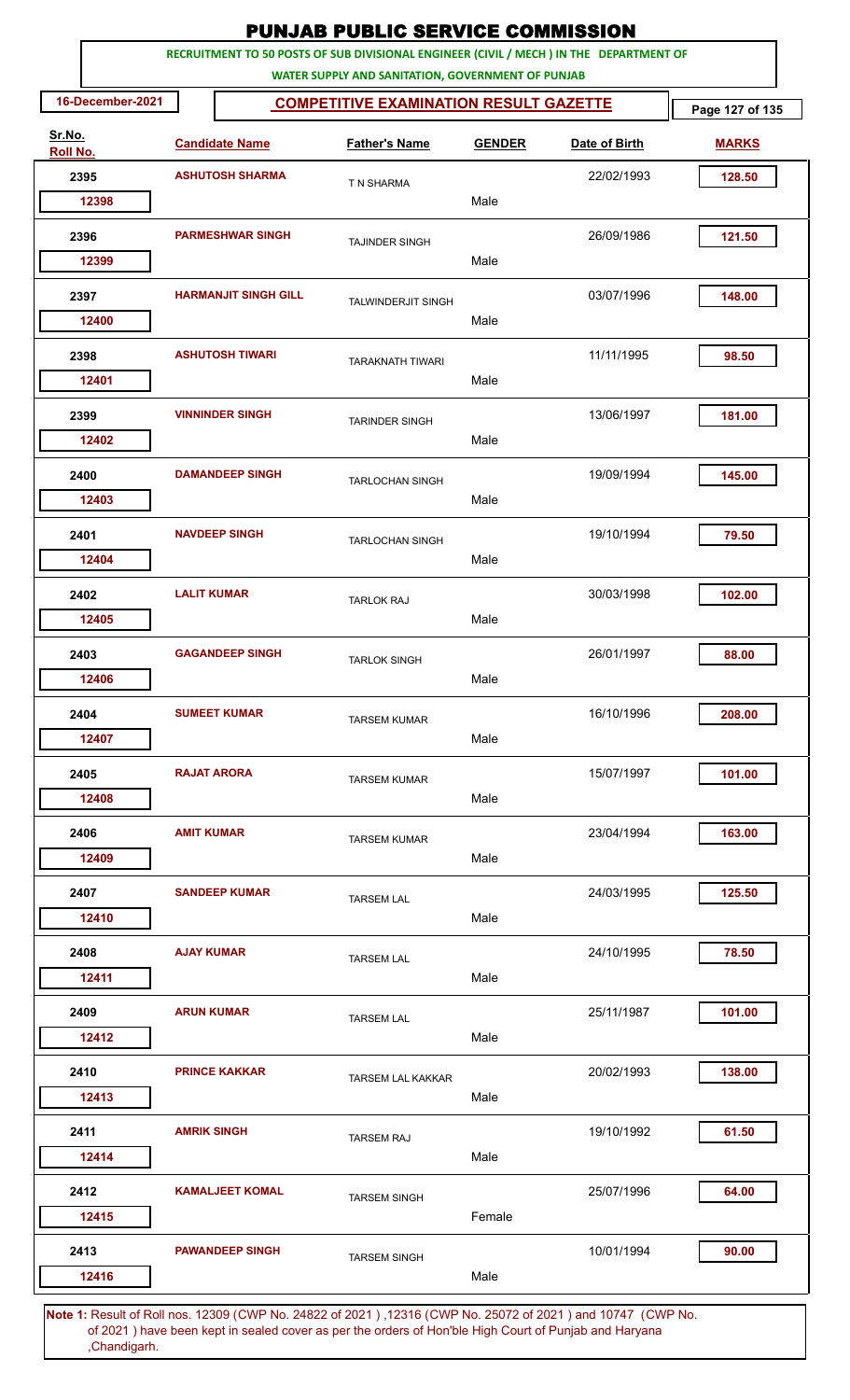|                    |                  |                     |                             | <b>PUNJAB PUBLIC SERVICE COMMISSION</b>                                                                                                      |               |               |                 |
|--------------------|------------------|---------------------|-----------------------------|----------------------------------------------------------------------------------------------------------------------------------------------|---------------|---------------|-----------------|
|                    |                  |                     |                             | RECRUITMENT TO 50 POSTS OF SUB DIVISIONAL ENGINEER (CIVIL / MECH ) IN THE DEPARTMENT OF<br>WATER SUPPLY AND SANITATION, GOVERNMENT OF PUNJAB |               |               |                 |
|                    | 16-December-2021 |                     |                             | <b>COMPETITIVE EXAMINATION RESULT GAZETTE</b>                                                                                                |               |               | Page 128 of 135 |
| Sr.No.<br>Roll No. |                  |                     | <b>Candidate Name</b>       | <b>Father's Name</b>                                                                                                                         | <b>GENDER</b> | Date of Birth | <b>MARKS</b>    |
|                    | 2414             | <b>AMRITA</b>       |                             | <b>TARSEM SINGH</b>                                                                                                                          |               | 12/01/1994    | 103.00          |
|                    | 12417            |                     |                             |                                                                                                                                              | Female        |               |                 |
|                    | 2415             |                     | <b>KULJEET SINGH BAINS</b>  | <b>TARSEM SINGH</b>                                                                                                                          |               | 12/03/1990    | <b>ABSENT</b>   |
|                    | 12418            |                     |                             |                                                                                                                                              | Male          |               |                 |
|                    | 2416             |                     | <b>JASPREET SINGH</b>       | <b>TARSEM SINGH</b>                                                                                                                          |               | 10/08/1991    | 78.00           |
|                    | 12419            |                     |                             |                                                                                                                                              | Male          |               |                 |
|                    | 2417             |                     | <b>PRINCEJEET SINGH</b>     | <b>TARSEM SINGH</b>                                                                                                                          |               | 21/07/1995    | 99.50           |
|                    | 12420            |                     |                             |                                                                                                                                              | Male          |               |                 |
|                    | 2418             |                     | <b>GURINDER SINGH MAHLA</b> | <b>TARSEM SINGH MAHLA</b>                                                                                                                    |               | 20/09/1982    | 103.50          |
|                    | 12421            |                     |                             |                                                                                                                                              | Male          |               |                 |
|                    | 2419             | <b>SHRUTICA</b>     |                             | <b>TARUN GARG</b>                                                                                                                            |               | 07/12/1994    | 114.00          |
|                    | 12422            |                     |                             |                                                                                                                                              | Female        |               |                 |
|                    | 2420             |                     | <b>SARBRINDER SINGH</b>     | <b>TEHAL SINGH</b>                                                                                                                           |               | 02/05/1993    | 138.00          |
|                    | 12423            |                     |                             |                                                                                                                                              | Male          |               |                 |
|                    | 2421             |                     | <b>ABHISHEK SAINI</b>       | <b>TEJA RAM SAINI</b>                                                                                                                        |               | 06/04/1998    | 141.00          |
|                    | 12424            |                     |                             |                                                                                                                                              | Male          |               |                 |
|                    | 2422             |                     | <b>HARPREET SINGH</b>       | <b>TEJA SINGH</b>                                                                                                                            |               | 27/09/1993    | 158.50          |
|                    | 12425            |                     |                             |                                                                                                                                              | Male          |               |                 |
|                    | 2423             |                     | <b>DEEPRUPINDER KAUR</b>    | TEJINDER PAL SINGH                                                                                                                           |               | 18/01/1995    | 135.00          |
|                    | 12426            |                     |                             |                                                                                                                                              | Female        |               |                 |
|                    | 2424             | <b>HARVIR SINGH</b> |                             | <b>TEJINDER SINGH</b>                                                                                                                        |               | 28/02/1993    | 109.50          |
|                    | 12427            |                     |                             |                                                                                                                                              | Male          |               |                 |
|                    | 2425             |                     | <b>ANGADJOT SINGH</b>       | <b>TEJINDER SINGH</b>                                                                                                                        |               | 01/09/1994    | 114.00          |
|                    | 12428            |                     |                             |                                                                                                                                              | Male          |               |                 |
|                    | 2426             |                     | <b>NEERAJ KUMAR</b>         | <b>TEK CHAND</b>                                                                                                                             |               | 02/10/1978    | <b>ABSENT</b>   |
|                    | 12429            |                     |                             |                                                                                                                                              | Male          |               |                 |
|                    | 2427             |                     | <b>SUKHVEER SINGH</b>       | <b>TEK SINGH</b>                                                                                                                             |               | 16/01/1992    | 76.00           |
|                    | 12430            |                     |                             |                                                                                                                                              | Male          |               |                 |
|                    | 2428             |                     | <b>GOBIND KUMAR</b>         | <b>TELU RAM</b>                                                                                                                              |               | 18/06/1997    | 123.00          |
|                    | 12431            |                     |                             |                                                                                                                                              | Male          |               |                 |
|                    | 2429             |                     | <b>SATISH KUMAR</b>         | <b>TELU RAM</b>                                                                                                                              |               | 06/04/1993    | 82.50           |
|                    | 12432            |                     |                             |                                                                                                                                              | Male          |               |                 |
|                    | 2430             |                     | <b>SURENDRA PRASAD</b>      | <b>THAKUR PRASAD</b>                                                                                                                         |               | 24/07/1990    | 142.50          |
|                    | 12433            |                     |                             |                                                                                                                                              | Male          |               |                 |
|                    | 2431             |                     | <b>DAVINDER SINGH</b>       | <b>THANA SINGH</b>                                                                                                                           |               | 08/08/1992    | 128.00          |
|                    | 12434            |                     |                             |                                                                                                                                              | Male          |               |                 |
|                    | 2432             |                     | <b>PRABHJOT SINGH</b>       | <b>THARVINDER SINGH</b>                                                                                                                      |               | 19/02/1997    | 171.00          |
|                    | 12435            |                     |                             |                                                                                                                                              | Male          |               |                 |
|                    |                  |                     |                             | Note 1: Result of Roll nos. 12309 (CWP No. 24822 of 2021). 12316 (CWP No. 25072 of 2021) and 10747. (CWP No.                                 |               |               |                 |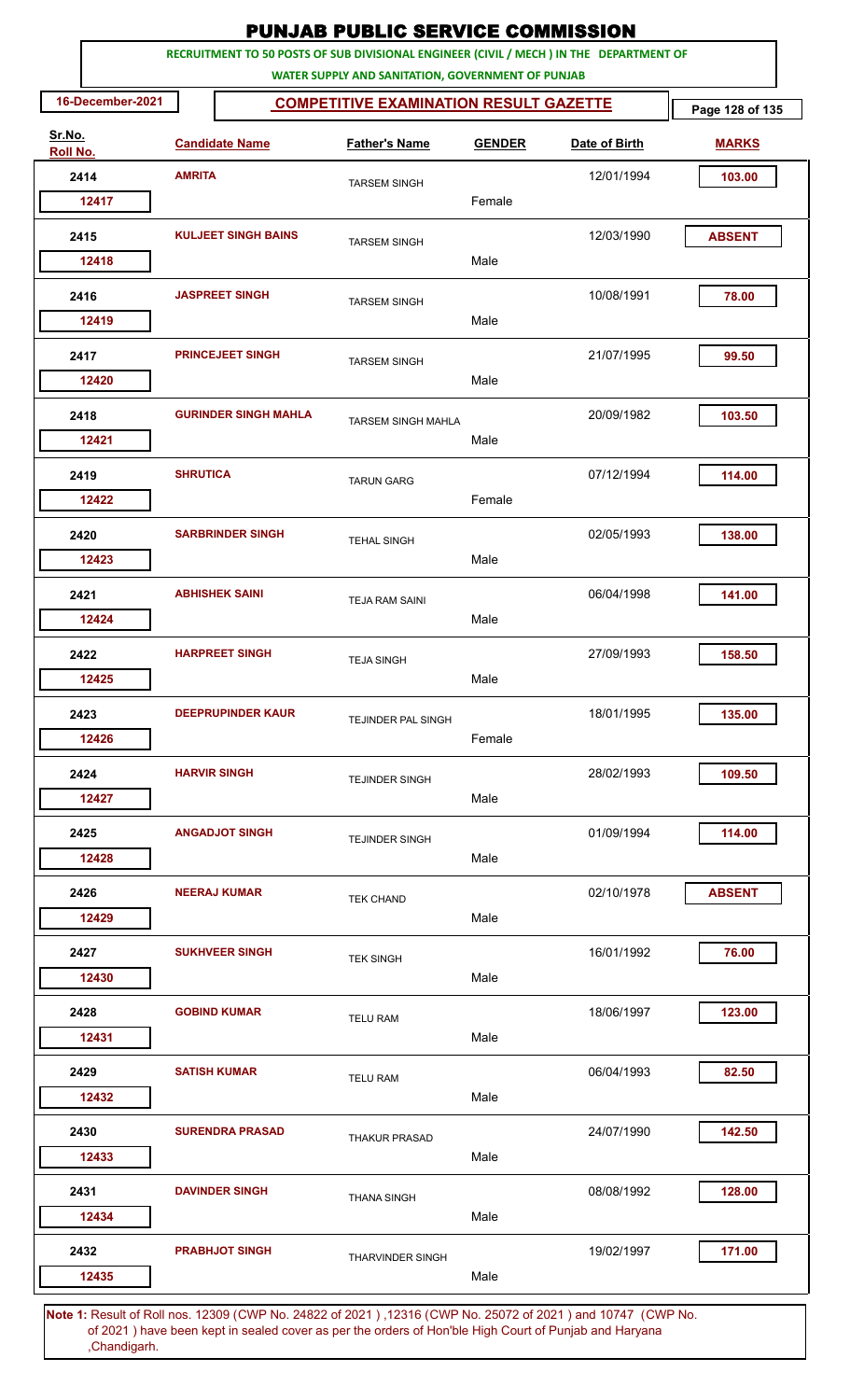|                    |                   |                             | <b>PUNJAB PUBLIC SERVICE COMMISSION</b>                                                                                                      |               |               |                 |
|--------------------|-------------------|-----------------------------|----------------------------------------------------------------------------------------------------------------------------------------------|---------------|---------------|-----------------|
|                    |                   |                             | RECRUITMENT TO 50 POSTS OF SUB DIVISIONAL ENGINEER (CIVIL / MECH ) IN THE DEPARTMENT OF<br>WATER SUPPLY AND SANITATION, GOVERNMENT OF PUNJAB |               |               |                 |
| 16-December-2021   |                   |                             | <b>COMPETITIVE EXAMINATION RESULT GAZETTE</b>                                                                                                |               |               | Page 129 of 135 |
| Sr.No.<br>Roll No. |                   | <b>Candidate Name</b>       | <b>Father's Name</b>                                                                                                                         | <b>GENDER</b> | Date of Birth | <b>MARKS</b>    |
| 2433               |                   | <b>HARDEEP SINGH</b>        | <b>TIKKA RAM</b>                                                                                                                             |               | 25/01/1997    | 129.50          |
| 12436              |                   |                             |                                                                                                                                              | Male          |               |                 |
| 2434               |                   | <b>JATINDER KUMAR</b>       | <b>TILAK RAJ</b>                                                                                                                             |               | 18/05/1990    | 83.50           |
| 12437              |                   |                             |                                                                                                                                              | Male          |               |                 |
| 2435               |                   | <b>SANDEEP KUMAR</b>        | <b>TILAK RAJ</b>                                                                                                                             |               | 21/11/1988    | <b>ABSENT</b>   |
| 12438              |                   |                             |                                                                                                                                              | Male          |               |                 |
| 2436               |                   | <b>JEEVAN KUMAR</b>         | <b>TILAK RAJ</b>                                                                                                                             |               | 21/01/1996    | 47.50           |
| 12439              |                   |                             |                                                                                                                                              | Male          |               |                 |
| 2437               |                   | <b>GAGAN KUMAR</b>          | <b>TILAK RAJ</b>                                                                                                                             | Male          | 21/01/1996    | 35.50           |
| 12440              |                   |                             |                                                                                                                                              |               |               |                 |
| 2438<br>12441      |                   | <b>DUVINDER KUMAR</b>       | <b>TILAK RAJ</b>                                                                                                                             | Male          | 04/02/1996    | 153.00          |
|                    |                   |                             |                                                                                                                                              |               |               |                 |
| 2439<br>12442      |                   | <b>SIDDHANT DHIMAN</b>      | TILAK RAJ DHIMAN                                                                                                                             | Male          | 30/07/1998    | 79.50           |
|                    |                   |                             |                                                                                                                                              |               |               |                 |
| 2440<br>12443      |                   | <b>MUKESH BAJAJ</b>         | TIRATH RAM BAJAJ                                                                                                                             | Male          | 05/10/1991    | 109.00          |
| 2441               |                   | <b>MANPREET SINGH JAURA</b> |                                                                                                                                              |               | 30/12/1996    | 144.00          |
| 12444              |                   |                             | <b>TIRATH SINGH</b>                                                                                                                          | Male          |               |                 |
| 2442               |                   | <b>JASHANJOT SINGH</b>      | <b>TRILOCHAN SINGH</b>                                                                                                                       |               | 17/02/1998    | 61.50           |
| 12445              |                   |                             |                                                                                                                                              | Male          |               |                 |
| 2443               | <b>ANUPAM RAI</b> |                             | <b>TRILOKI NATH RAI</b>                                                                                                                      |               | 16/01/1991    | 82.50           |
| 12446              |                   |                             |                                                                                                                                              | Male          |               |                 |
| 2444               |                   | <b>MANDEEP SINGH</b>        | <b>UDAYBHAN SINGH</b>                                                                                                                        |               | 01/01/1994    | 113.00          |
| 12447              |                   |                             |                                                                                                                                              | Male          |               |                 |
| 2445               |                   | <b>NAVDEEP SINGH</b>        | <b>UGGAR SINGH</b>                                                                                                                           |               | 20/11/1990    | 91.00           |
| 12448              |                   |                             |                                                                                                                                              | Male          |               |                 |
| 2446               |                   | <b>PALWINDER SINGH</b>      | <b>UJAGAR SINGH</b>                                                                                                                          |               | 18/11/1993    | 96.00           |
| 12449              |                   |                             |                                                                                                                                              | Male          |               |                 |
| 2447               |                   | <b>ANKIT KUMAR</b>          | <b>UPENDRA SINGH</b>                                                                                                                         |               | 05/02/1991    | 155.00          |
| 12450              |                   |                             |                                                                                                                                              | Male          |               |                 |
| 2448               |                   | <b>MANSANJAM SINGH SRA</b>  | UPKARAN PAUL SINGH SRA                                                                                                                       |               | 01/06/1998    | 125.00          |
| 12451              |                   |                             |                                                                                                                                              | Male          |               |                 |
| 2449<br>12452      |                   | <b>MANISH KUMAR</b>         | <b>VAJIR SINGH</b>                                                                                                                           | Male          | 03/07/1998    | 111.00          |
|                    |                   |                             |                                                                                                                                              |               |               |                 |
| 2450<br>12453      |                   | <b>RAJNISH KUMAR</b>        | <b>VARINDER KUMAR</b>                                                                                                                        | Male          | 18/11/1994    | 138.00          |
| 2451               | <b>AMANDEEP</b>   |                             |                                                                                                                                              |               | 01/02/1993    | 130.00          |
| 12454              |                   |                             | <b>VARINDER KUMAR</b>                                                                                                                        | Male          |               |                 |
|                    |                   |                             | 10004                                                                                                                                        |               |               |                 |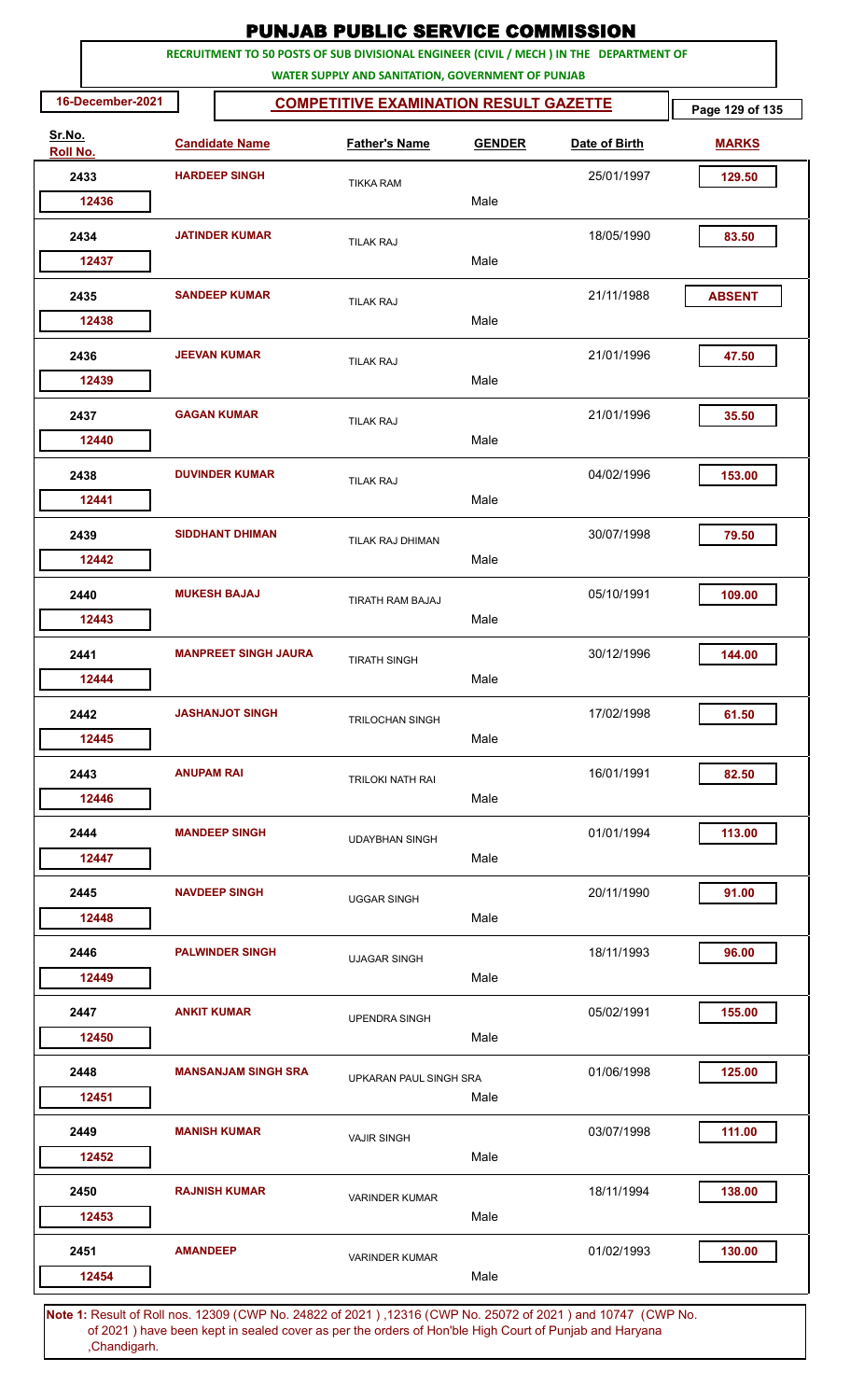|                                                                                                              |                        |                             | <b>PUNJAB PUBLIC SERVICE COMMISSION</b>                                                                                                      |                                 |               |                 |
|--------------------------------------------------------------------------------------------------------------|------------------------|-----------------------------|----------------------------------------------------------------------------------------------------------------------------------------------|---------------------------------|---------------|-----------------|
|                                                                                                              |                        |                             | RECRUITMENT TO 50 POSTS OF SUB DIVISIONAL ENGINEER (CIVIL / MECH ) IN THE DEPARTMENT OF<br>WATER SUPPLY AND SANITATION, GOVERNMENT OF PUNJAB |                                 |               |                 |
| 16-December-2021                                                                                             |                        |                             | <b>COMPETITIVE EXAMINATION RESULT GAZETTE</b>                                                                                                |                                 |               | Page 130 of 135 |
| Sr.No.<br>Roll No.                                                                                           |                        | <b>Candidate Name</b>       | <b>Father's Name</b>                                                                                                                         | <b>GENDER</b>                   | Date of Birth | <b>MARKS</b>    |
| 2452                                                                                                         |                        | <b>ANMOL BANSAL</b>         | VARINDER KUMAR BANSAL                                                                                                                        |                                 | 23/11/1993    | 62.50           |
| 12455                                                                                                        |                        |                             | Male                                                                                                                                         |                                 |               |                 |
| 2453<br>12456                                                                                                |                        | <b>NEETI SHARMA</b>         |                                                                                                                                              | VARINDER KUMAR SHARMA<br>Female |               | 154.50          |
| 2454                                                                                                         | <b>RAMANDEEP SINGH</b> |                             | <b>VARINDER PAUL SINGH</b>                                                                                                                   |                                 | 02/01/1989    | 60.00           |
| 12457                                                                                                        |                        |                             |                                                                                                                                              | Male                            |               |                 |
| 2455<br>12458                                                                                                | <b>SHIVAM</b>          |                             | <b>VED PARKASH</b>                                                                                                                           | Male                            | 12/11/1999    | 45.00           |
|                                                                                                              |                        |                             |                                                                                                                                              |                                 |               |                 |
| 2456<br>12459                                                                                                |                        | <b>DAVINDER KUMAR</b>       | <b>VED PARKASH</b>                                                                                                                           | Male                            | 07/06/1991    | 109.50          |
| 2457<br>12460                                                                                                | <b>ABHISHEK</b>        |                             | <b>VED PARKASH</b>                                                                                                                           | Male                            | 06/07/1995    | 61.00           |
| 2458                                                                                                         | <b>AKASHDEEP</b>       |                             | <b>VED PARKASH</b>                                                                                                                           |                                 | 13/03/1995    | 84.50           |
| 12461                                                                                                        |                        |                             |                                                                                                                                              | Male                            |               |                 |
| 2459<br>12462                                                                                                |                        | <b>HIMANSHU GARG</b>        | <b>VED PARKASH</b>                                                                                                                           | Male                            | 06/08/1994    | 115.00          |
|                                                                                                              |                        |                             |                                                                                                                                              |                                 |               |                 |
| 2460<br>12463                                                                                                | <b>RAJESH</b>          |                             | <b>VEERBHAN</b>                                                                                                                              | Male                            | 19/10/1994    | 147.50          |
| 2461<br>12464                                                                                                |                        | <b>ARUN KISHOR</b>          | <b>VIAS DEV</b>                                                                                                                              | Male                            | 25/06/1995    | 123.00          |
|                                                                                                              |                        |                             |                                                                                                                                              |                                 |               |                 |
| 2462<br>12465                                                                                                |                        | <b>MANDEEP KUMAR</b>        | <b>VIDHI CHAND</b>                                                                                                                           | Male                            | 20/05/1992    | 100.50          |
| 2463<br>12466                                                                                                | <b>RAHUL</b>           |                             | VIJAY                                                                                                                                        | Male                            | 25/10/1993    | 99.00           |
|                                                                                                              |                        |                             |                                                                                                                                              |                                 |               |                 |
| 2464<br>12467                                                                                                | <b>PUNIT GUPTA</b>     |                             | <b>VIJAY GUPTA</b>                                                                                                                           | Male                            | 31/05/1993    | 167.00          |
| 2465<br>12468                                                                                                |                        | <b>ANURAG JINDAL</b>        | <b>VIJAY JINDAL</b>                                                                                                                          | Male                            | 22/08/1993    | 145.50          |
| 2466                                                                                                         |                        | <b>KANWAR BHUVAN PRATAP</b> | <b>VIJAY KANWAR</b>                                                                                                                          |                                 | 25/12/1993    | 120.00          |
| 12469                                                                                                        | <b>SINGH</b>           |                             |                                                                                                                                              | Male                            |               |                 |
| 2467<br>12470                                                                                                | <b>VIKAS</b>           |                             | <b>VIJAY KAPOOR</b>                                                                                                                          | Male                            | 17/09/1995    | 149.00          |
| 2468                                                                                                         |                        | <b>VIKRANT KAUSHAL</b>      |                                                                                                                                              |                                 | 29/05/1995    | 75.00           |
| 12471                                                                                                        |                        |                             | <b>VIJAY KAUSHAL</b>                                                                                                                         | Male                            |               |                 |
| 2469                                                                                                         |                        | <b>RAJAN TRIHAL</b>         | <b>VIJAY KUMAR</b>                                                                                                                           |                                 | 27/10/1994    | <b>ABSENT</b>   |
| 12472<br>2470                                                                                                |                        | <b>PIYUSH GARG</b>          |                                                                                                                                              | Male                            | 16/12/1995    | 127.00          |
| 12473                                                                                                        |                        |                             | <b>VIJAY KUMAR</b>                                                                                                                           | Male                            |               |                 |
| Note 1: Pesult of Pollings, 12309 (CWP No. 24822 of 2021), 12316 (CWP No. 25072 of 2021) and 10747. (CWP No. |                        |                             |                                                                                                                                              |                                 |               |                 |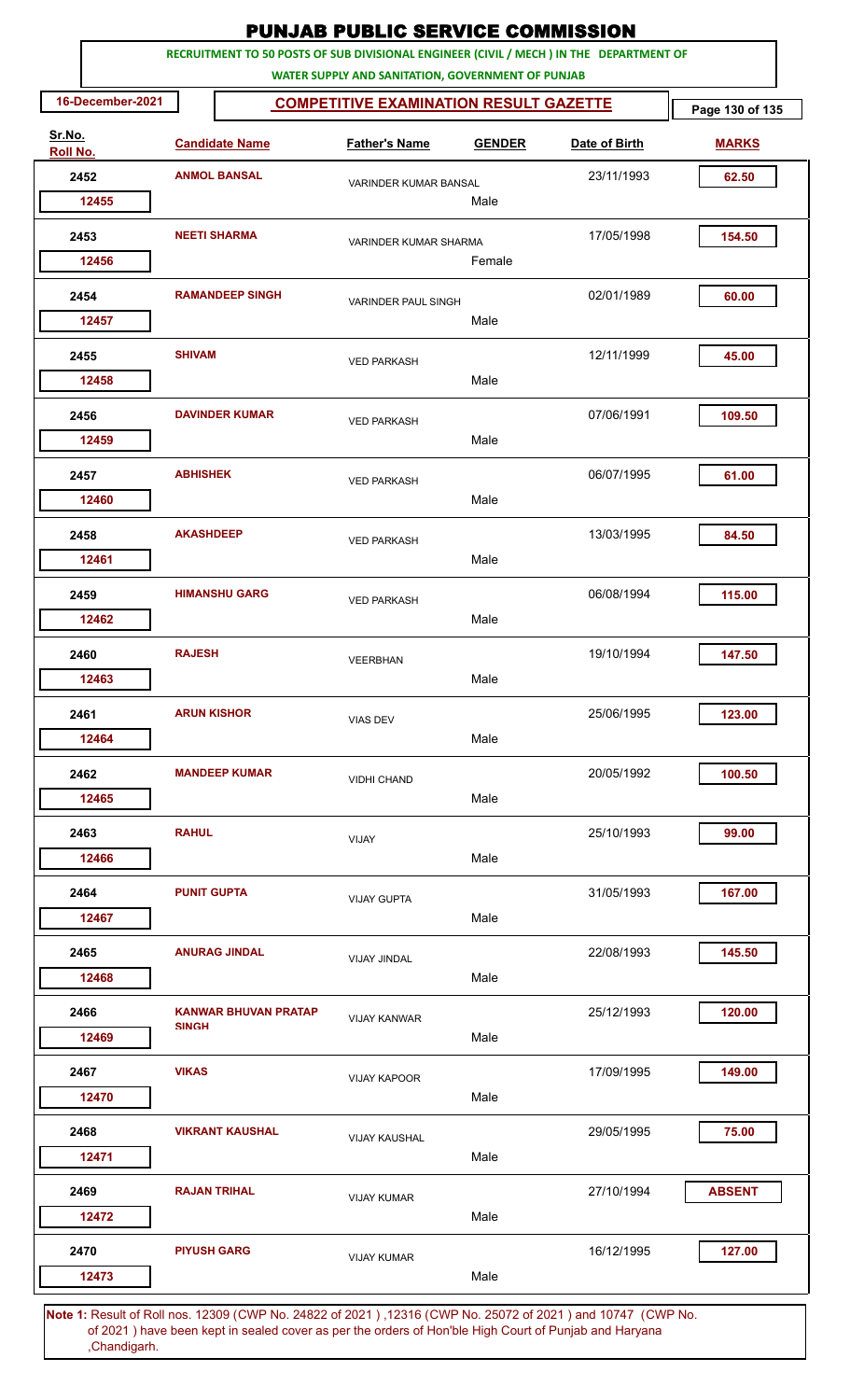|                    |                        |                             | <b>PUNJAB PUBLIC SERVICE COMMISSION</b>                                                                                                      |               |               |                 |
|--------------------|------------------------|-----------------------------|----------------------------------------------------------------------------------------------------------------------------------------------|---------------|---------------|-----------------|
|                    |                        |                             | RECRUITMENT TO 50 POSTS OF SUB DIVISIONAL ENGINEER (CIVIL / MECH ) IN THE DEPARTMENT OF<br>WATER SUPPLY AND SANITATION, GOVERNMENT OF PUNJAB |               |               |                 |
| 16-December-2021   |                        |                             | <b>COMPETITIVE EXAMINATION RESULT GAZETTE</b>                                                                                                |               |               | Page 131 of 135 |
| Sr.No.<br>Roll No. |                        | <b>Candidate Name</b>       | <b>Father's Name</b>                                                                                                                         | <b>GENDER</b> | Date of Birth | <b>MARKS</b>    |
| 2471               |                        | <b>AKASHDEEP SINGH</b>      | <b>VIJAY KUMAR</b>                                                                                                                           |               | 29/05/1996    | 162.00          |
| 12474              |                        |                             |                                                                                                                                              | Male          |               |                 |
| 2472               | <b>ABHISHEK SHARMA</b> |                             | <b>VIJAY KUMAR</b>                                                                                                                           |               | 18/09/1995    | 157.00          |
| 12475              |                        |                             |                                                                                                                                              | Male          |               |                 |
| 2473<br>12476      |                        | <b>SAHIL CHHABRA</b>        | <b>VIJAY KUMAR</b>                                                                                                                           | Male          | 27/12/1996    | 147.00          |
|                    |                        | <b>RAJAT KUMAR</b>          |                                                                                                                                              |               |               |                 |
| 2474<br>12477      |                        |                             | <b>VIJAY KUMAR</b>                                                                                                                           | Male          | 13/06/1995    | 118.50          |
| 2475               | <b>RUPANT</b>          |                             | <b>VIJAY KUMAR</b>                                                                                                                           |               | 31/08/1996    | <b>ABSENT</b>   |
| 12478              |                        |                             |                                                                                                                                              | Male          |               |                 |
| 2476               |                        | <b>PIYUSH ANEJA</b>         | <b>VIJAY KUMAR</b>                                                                                                                           |               | 28/10/1997    | 132.50          |
| 12479              |                        |                             |                                                                                                                                              | Male          |               |                 |
| 2477               |                        | <b>MANOJ KUMAR</b>          | <b>VIJAY KUMAR</b>                                                                                                                           |               | 11/01/1992    | 111.50          |
| 12480              |                        |                             |                                                                                                                                              | Male          |               |                 |
| 2478               |                        | <b>NIRAJ KUMAR</b>          | <b>VIJAY KUMAR</b>                                                                                                                           |               | 21/11/1991    | 79.50           |
| 12481              |                        |                             |                                                                                                                                              | Male          |               |                 |
| 2479               |                        | <b>KANAV BANSAL</b>         | <b>VIJAY KUMAR BANSAL</b>                                                                                                                    |               | 03/05/1995    | <b>ABSENT</b>   |
| 12482              |                        |                             |                                                                                                                                              | Male          |               |                 |
| 2480               | <b>NITIN GARG</b>      |                             | <b>VIJAY KUMAR GARG</b>                                                                                                                      |               | 09/12/1996    | 168.00          |
| 12483              |                        |                             |                                                                                                                                              | Male          |               |                 |
| 2481               |                        | <b>ABHISHEKH KAUSHAL</b>    | <b>VIJAY KUMAR KAUSHAL</b>                                                                                                                   |               | 17/09/1994    | 75.50           |
| 12484              |                        |                             |                                                                                                                                              | Male          |               |                 |
| 2482               |                        | <b>HIMANSHU KHANNA</b>      | VIJAY KUMAR KHANNA                                                                                                                           |               | 22/01/1989    | 67.50           |
| 12485              |                        |                             |                                                                                                                                              | Male          |               |                 |
| 2483               |                        | <b>AMAN NARANG</b>          | <b>VIJAY KUMAR NARANG</b>                                                                                                                    |               | 22/08/1991    | 117.50          |
| 12486              |                        |                             |                                                                                                                                              | Male          |               |                 |
| 2484               |                        | <b>JATIN SHARMA</b>         | <b>VIJAY KUMAR SHARMA</b>                                                                                                                    |               | 30/01/1995    | 129.50          |
| 12487              |                        |                             |                                                                                                                                              | Male          |               |                 |
| 2485               |                        | <b>SAURABH KUMAR SHARMA</b> | VIJAY KUMAR SHARMA                                                                                                                           |               | 02/06/1990    | 117.00          |
| 12488              |                        |                             |                                                                                                                                              | Male          |               |                 |
| 2486               |                        | <b>AKSHAY SHARMA</b>        | <b>VIJAY SHARMA</b>                                                                                                                          |               | 13/09/1995    | 110.50          |
| 12489              |                        |                             |                                                                                                                                              | Male          |               |                 |
| 2487               |                        | <b>VIVEKSHEEL RAJPUT</b>    | <b>VIJAY SINGH RAJPUT</b>                                                                                                                    |               | 03/01/1988    | 65.00           |
| 12490              |                        |                             |                                                                                                                                              | Male          |               |                 |
| 2488               |                        | <b>SHUBHAM GOEL</b>         | <b>VIKAS GOEL</b>                                                                                                                            |               | 26/03/1996    | 123.00          |
| 12491              |                        |                             |                                                                                                                                              | Male          |               |                 |
| 2489               | <b>PARAS GARG</b>      |                             | <b>VINAY KUMAR</b>                                                                                                                           |               | 23/01/2000    | 187.50          |
| 12492              |                        |                             |                                                                                                                                              | Male          |               |                 |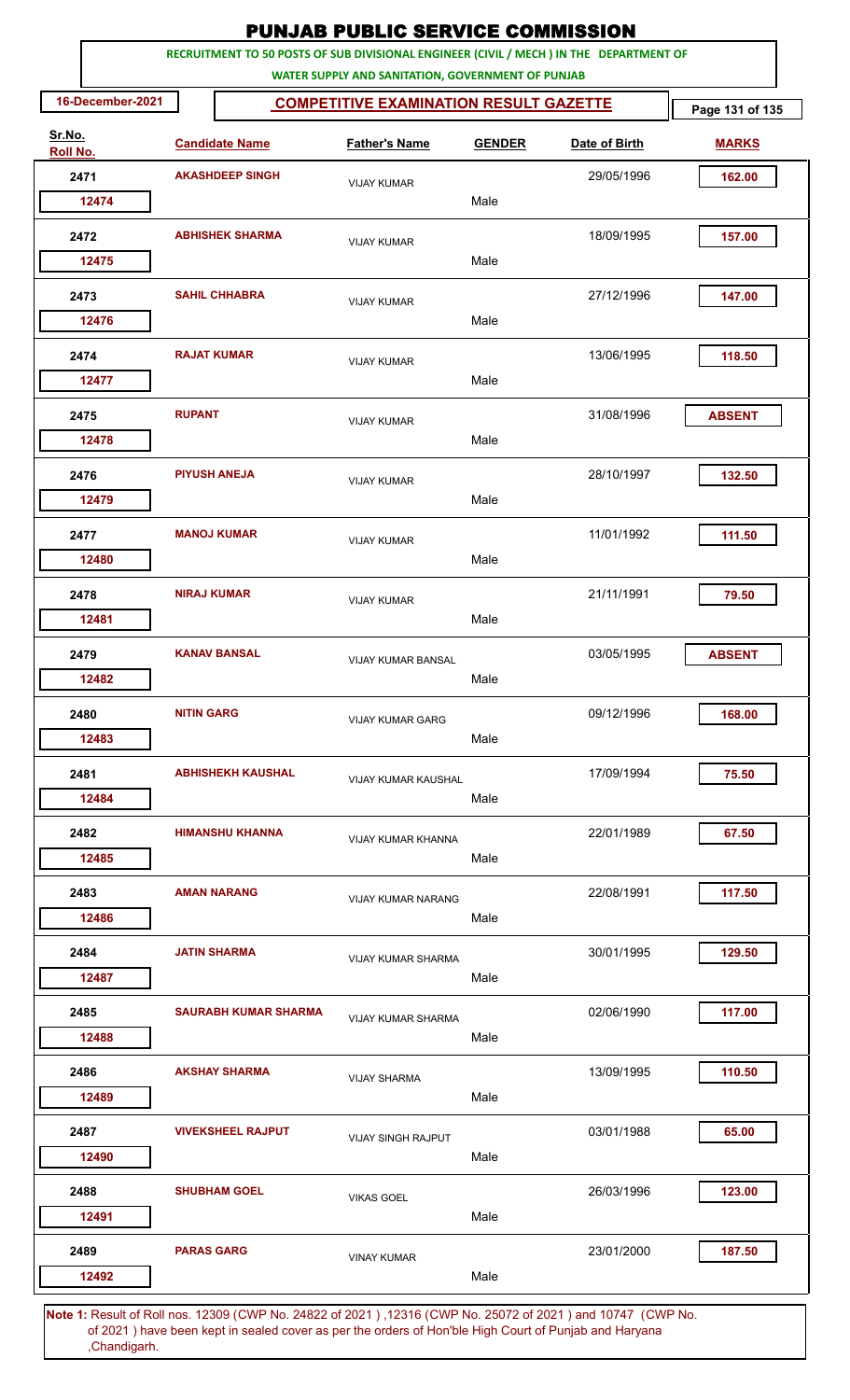|                    |                  |                      |                         | <b>PUNJAB PUBLIC SERVICE COMMISSION</b>           |               |                                                                                                        |                 |
|--------------------|------------------|----------------------|-------------------------|---------------------------------------------------|---------------|--------------------------------------------------------------------------------------------------------|-----------------|
|                    |                  |                      |                         | WATER SUPPLY AND SANITATION, GOVERNMENT OF PUNJAB |               | RECRUITMENT TO 50 POSTS OF SUB DIVISIONAL ENGINEER (CIVIL / MECH ) IN THE DEPARTMENT OF                |                 |
|                    | 16-December-2021 |                      |                         | <b>COMPETITIVE EXAMINATION RESULT GAZETTE</b>     |               |                                                                                                        | Page 132 of 135 |
| Sr.No.<br>Roll No. |                  |                      | <b>Candidate Name</b>   | <b>Father's Name</b>                              | <b>GENDER</b> | Date of Birth                                                                                          | <b>MARKS</b>    |
|                    | 2490             |                      | <b>ATUL MALHOTRA</b>    | <b>VINAY KUMAR MALHOTRA</b>                       |               | 23/09/1996                                                                                             | 101.50          |
|                    | 12493            |                      |                         |                                                   | Male          |                                                                                                        |                 |
| 2491               |                  | <b>MANAV MAHAJAN</b> |                         | <b>VINAY MAHAJAN</b>                              |               | 03/10/1994                                                                                             | 109.00          |
|                    | 12494            |                      |                         |                                                   | Male          |                                                                                                        |                 |
|                    | 2492<br>12495    |                      | <b>DEEPAK KUMAR</b>     | <b>VINOD KUMAR</b>                                | Male          | 13/01/2000                                                                                             | 194.50          |
|                    |                  |                      | <b>NIKHIL BANSAL</b>    |                                                   |               | 12/11/1996                                                                                             |                 |
|                    | 2493<br>12496    |                      |                         | <b>VINOD KUMAR</b>                                | Male          |                                                                                                        | 77.50           |
|                    | 2494             |                      | <b>KHITESH GOYAL</b>    | <b>VINOD KUMAR</b>                                |               | 23/04/1995                                                                                             | 164.50          |
|                    | 12497            |                      |                         |                                                   | Male          |                                                                                                        |                 |
|                    | 2495<br>12498    |                      | <b>VIVEK SHARMA</b>     | <b>VINOD KUMAR</b>                                | Male          | 25/08/1993                                                                                             | 110.00          |
|                    | 2496             | <b>MOHIT CHUGH</b>   |                         |                                                   |               | 26/08/1995                                                                                             | 149.00          |
|                    | 12499            |                      |                         | <b>VINOD KUMAR</b>                                | Male          |                                                                                                        |                 |
|                    | 2497             |                      | <b>BHUPESH KUMAR</b>    | <b>VINOD KUMAR</b>                                |               | 26/04/1997                                                                                             | 101.00          |
|                    | 12500            |                      |                         |                                                   | Male          |                                                                                                        |                 |
|                    | 2498             |                      | <b>KARAN SINGLA</b>     | <b>VINOD KUMAR</b>                                |               | 10/01/1998                                                                                             | 133.50          |
|                    | 12501            |                      |                         |                                                   | Male          |                                                                                                        |                 |
| 2499               |                  | <b>GOURAV</b>        |                         | <b>VINOD KUMAR</b>                                |               | 24/08/1992                                                                                             | 151.00          |
|                    | 12502            |                      |                         |                                                   | Male          |                                                                                                        |                 |
|                    | 2500             |                      | <b>HEEMANSHU GARG</b>   | <b>VINOD KUMAR</b>                                |               | 13/10/1998                                                                                             | 112.50          |
|                    | 12503            |                      |                         |                                                   | Male          |                                                                                                        |                 |
| 2501               |                  |                      | <b>PARTEEK MARWAHA</b>  | <b>VINOD KUMAR</b>                                |               | 01/08/1995                                                                                             | 99.50           |
|                    | 12504            |                      |                         |                                                   | Male          |                                                                                                        |                 |
|                    | 2502             |                      | <b>DEEPANSHU GUPTA</b>  | <b>VINOD KUMAR GUPTA</b>                          |               | 15/07/1998                                                                                             | 104.00          |
|                    | 12505            |                      |                         |                                                   | Male          |                                                                                                        |                 |
|                    | 2503             |                      | <b>SHUBHAM KHURANA</b>  | VINOD KUMAR KHURANA                               |               | 30/04/1994                                                                                             | 69.50           |
|                    | 12506            |                      |                         |                                                   | Male          |                                                                                                        |                 |
|                    | 2504             |                      | <b>JATIN SHARMA</b>     | VINOD KUMAR SHARMA                                |               | 23/04/1996                                                                                             | 147.00          |
|                    | 12507            |                      |                         |                                                   | Male          |                                                                                                        |                 |
|                    | 2505             |                      | <b>ABHILASHA SHARMA</b> | <b>VINOD KUMAR SHARMA</b>                         |               | 20/10/1994                                                                                             | 96.50           |
|                    | 12508            |                      |                         |                                                   | Female        |                                                                                                        |                 |
|                    | 2506             |                      | <b>KARUN BANSAL</b>     | <b>VIPAN BANSAL</b>                               |               | 21/02/1994                                                                                             | 97.00           |
|                    | 12509            |                      |                         |                                                   | Male          |                                                                                                        |                 |
| 2507               |                  | <b>SHAMLI</b>        |                         | <b>VIPAN KUMAR</b>                                |               | 15/07/1998                                                                                             | 129.50          |
|                    | 12510            |                      |                         |                                                   | Female        |                                                                                                        |                 |
| 2508               |                  | <b>SHANU GARG</b>    |                         | <b>VIPAN KUMAR</b>                                |               | 04/07/1996                                                                                             | 138.00          |
|                    | 12511            |                      |                         |                                                   | Male          |                                                                                                        |                 |
|                    |                  |                      |                         |                                                   |               | 4. Result of Bellings, 19200 (CMD No. 34892 of 2021), 19346 (CMD No. 35072 of 2021) and 10747 (CMD No. |                 |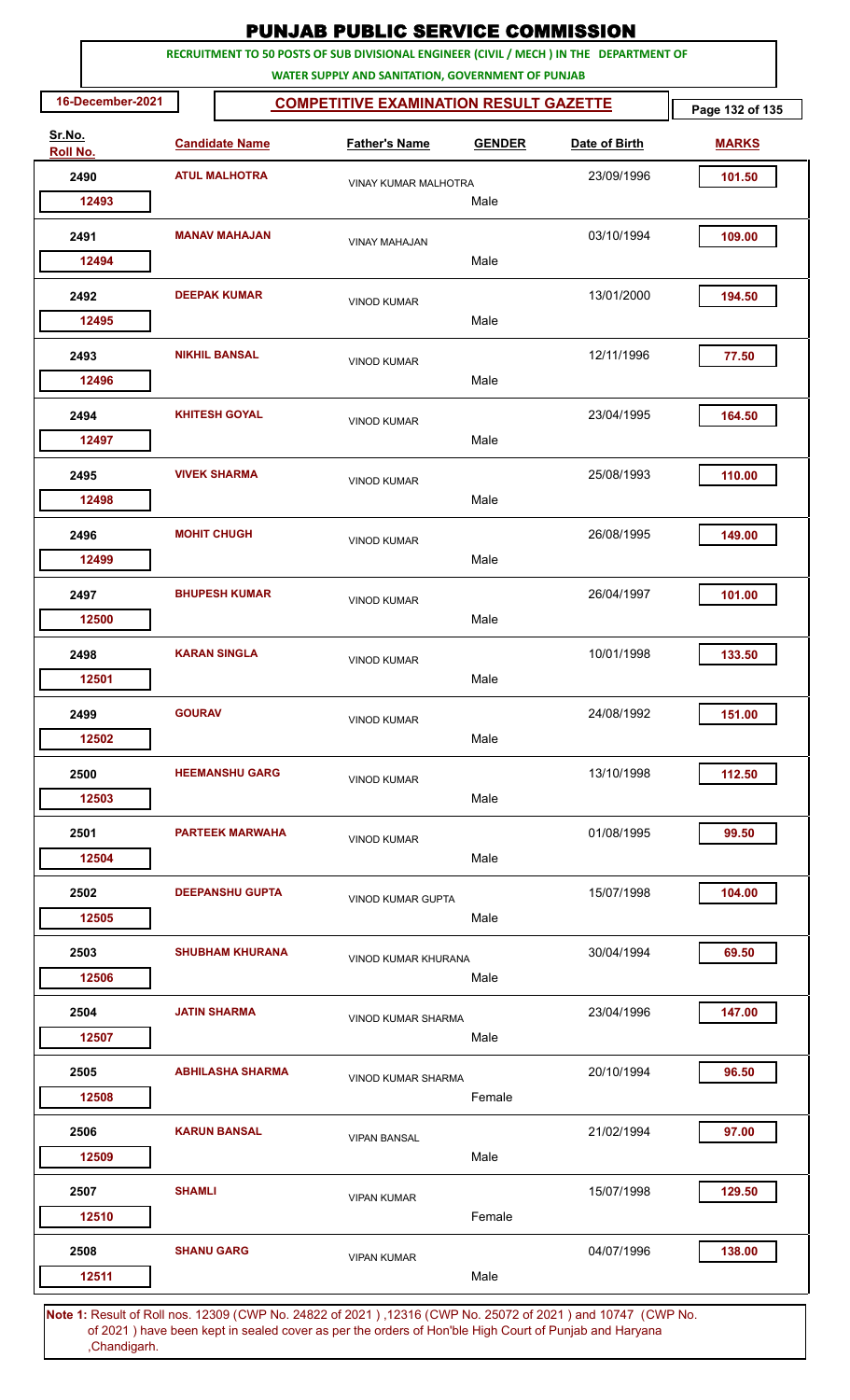| RECRUITMENT TO 50 POSTS OF SUB DIVISIONAL ENGINEER (CIVIL / MECH ) IN THE DEPARTMENT OF<br>WATER SUPPLY AND SANITATION, GOVERNMENT OF PUNJAB<br>16-December-2021<br><b>COMPETITIVE EXAMINATION RESULT GAZETTE</b><br>Page 133 of 135<br>Sr.No.<br><b>Candidate Name</b><br><b>Father's Name</b><br><b>GENDER</b><br>Date of Birth<br><b>MARKS</b><br>Roll No.<br><b>MUKUL BANSAL</b><br>2509<br>02/04/1998<br>100.00<br><b>VIPAN KUMAR BANSAL</b><br>Male<br>12512<br><b>VARUN</b><br>17/10/1994<br>119.00<br>2510<br><b>VIPAN KUMAR GUPTA</b><br>Male<br>12513<br>17/02/1993<br>2511<br><b>ROHIT MEHTA</b><br>144.00<br><b>VIPAN KUMAR MEHTA</b><br>Male<br>12514<br><b>SUNISHTHA</b><br>2512<br>16/11/1991<br><b>ABSENT</b><br><b>VIPON GOSWAMI</b><br>Female<br>12515<br><b>DEEPAK GHAI</b><br>04/09/1993<br>143.00<br>2513<br><b>VIRENDER KUMAR</b><br>Male<br>12516<br><b>MANPREET</b><br>02/01/1994<br>2514<br>150.50<br><b>VIRINDER PAL</b><br>12517<br>Male<br><b>SUKHPREET SINGH PANNU</b><br>11/03/1993<br>2515<br>75.00<br><b>VIRSA SINGH PANNU</b><br>12518<br>Male<br><b>LALIT KUMAR</b><br>07/04/1990<br>106.00<br>2516<br><b>VISHAN DUTT</b><br>Male<br>12519<br>24/08/1985<br>2517<br><b>NITIN SANJAY</b><br>87.00<br><b>VYASJEE</b><br>Male<br>12520<br><b>ANKUSH GOYAL</b><br>2518<br>13/08/1995<br>96.00<br><b>WALAITY RAM</b><br>Male<br>12521<br><b>ANKUSH GOYAL</b><br>06/10/1998<br>139.00<br>2519<br>YASH PAL GOYAL<br>12522<br>Male<br>2520<br><b>HITESH BANSAL</b><br>23/07/1998<br>132.00<br>YASH PAUL<br>Male<br>12523<br><b>SAHIL GRANG</b><br>2521<br>26/12/1995<br>59.50<br>YASH PAUL<br>12524<br>Male<br><b>ANUPAM RANIKESH NAYAL</b><br>29/01/1994<br>140.50<br>2522<br>YASHWANT SINGH<br>Male<br>12525<br>01/09/1996<br>2523<br><b>SHUBHAM SHARMA</b><br>170.00<br><b>YK SHARMA</b><br>Male<br>12526<br><b>MEENU</b><br>2524<br>27/05/1993<br>119.50<br>YOGENDRA PAL<br>Female<br>12527<br><b>BRIJESH KUMAR AGGARWAL</b><br>04/06/1997<br>161.50<br>2525<br>YOGESH KUMAR AGGARWAL<br>12528<br>Male<br>08/07/1998<br><b>ABSENT</b><br>2526<br><b>YATISH PHUL</b><br>YOGESH PHUL<br>Male<br>12529<br><b>GAGANDEEP GARG</b><br>04/12/1997<br>2527<br>99.00<br>YOGRAJ GARG<br>Male<br>12530 |  | <b>PUNJAB PUBLIC SERVICE COMMISSION</b> |  |  |  |  |  |  |  |
|---------------------------------------------------------------------------------------------------------------------------------------------------------------------------------------------------------------------------------------------------------------------------------------------------------------------------------------------------------------------------------------------------------------------------------------------------------------------------------------------------------------------------------------------------------------------------------------------------------------------------------------------------------------------------------------------------------------------------------------------------------------------------------------------------------------------------------------------------------------------------------------------------------------------------------------------------------------------------------------------------------------------------------------------------------------------------------------------------------------------------------------------------------------------------------------------------------------------------------------------------------------------------------------------------------------------------------------------------------------------------------------------------------------------------------------------------------------------------------------------------------------------------------------------------------------------------------------------------------------------------------------------------------------------------------------------------------------------------------------------------------------------------------------------------------------------------------------------------------------------------------------------------------------------------------------------------------------------------------------------------------------------------------------------------------------------------------------------------------------------------------------------------------------------------------------------------------------------------|--|-----------------------------------------|--|--|--|--|--|--|--|
|                                                                                                                                                                                                                                                                                                                                                                                                                                                                                                                                                                                                                                                                                                                                                                                                                                                                                                                                                                                                                                                                                                                                                                                                                                                                                                                                                                                                                                                                                                                                                                                                                                                                                                                                                                                                                                                                                                                                                                                                                                                                                                                                                                                                                           |  |                                         |  |  |  |  |  |  |  |
|                                                                                                                                                                                                                                                                                                                                                                                                                                                                                                                                                                                                                                                                                                                                                                                                                                                                                                                                                                                                                                                                                                                                                                                                                                                                                                                                                                                                                                                                                                                                                                                                                                                                                                                                                                                                                                                                                                                                                                                                                                                                                                                                                                                                                           |  |                                         |  |  |  |  |  |  |  |
|                                                                                                                                                                                                                                                                                                                                                                                                                                                                                                                                                                                                                                                                                                                                                                                                                                                                                                                                                                                                                                                                                                                                                                                                                                                                                                                                                                                                                                                                                                                                                                                                                                                                                                                                                                                                                                                                                                                                                                                                                                                                                                                                                                                                                           |  |                                         |  |  |  |  |  |  |  |
|                                                                                                                                                                                                                                                                                                                                                                                                                                                                                                                                                                                                                                                                                                                                                                                                                                                                                                                                                                                                                                                                                                                                                                                                                                                                                                                                                                                                                                                                                                                                                                                                                                                                                                                                                                                                                                                                                                                                                                                                                                                                                                                                                                                                                           |  |                                         |  |  |  |  |  |  |  |
|                                                                                                                                                                                                                                                                                                                                                                                                                                                                                                                                                                                                                                                                                                                                                                                                                                                                                                                                                                                                                                                                                                                                                                                                                                                                                                                                                                                                                                                                                                                                                                                                                                                                                                                                                                                                                                                                                                                                                                                                                                                                                                                                                                                                                           |  |                                         |  |  |  |  |  |  |  |
|                                                                                                                                                                                                                                                                                                                                                                                                                                                                                                                                                                                                                                                                                                                                                                                                                                                                                                                                                                                                                                                                                                                                                                                                                                                                                                                                                                                                                                                                                                                                                                                                                                                                                                                                                                                                                                                                                                                                                                                                                                                                                                                                                                                                                           |  |                                         |  |  |  |  |  |  |  |
|                                                                                                                                                                                                                                                                                                                                                                                                                                                                                                                                                                                                                                                                                                                                                                                                                                                                                                                                                                                                                                                                                                                                                                                                                                                                                                                                                                                                                                                                                                                                                                                                                                                                                                                                                                                                                                                                                                                                                                                                                                                                                                                                                                                                                           |  |                                         |  |  |  |  |  |  |  |
|                                                                                                                                                                                                                                                                                                                                                                                                                                                                                                                                                                                                                                                                                                                                                                                                                                                                                                                                                                                                                                                                                                                                                                                                                                                                                                                                                                                                                                                                                                                                                                                                                                                                                                                                                                                                                                                                                                                                                                                                                                                                                                                                                                                                                           |  |                                         |  |  |  |  |  |  |  |
|                                                                                                                                                                                                                                                                                                                                                                                                                                                                                                                                                                                                                                                                                                                                                                                                                                                                                                                                                                                                                                                                                                                                                                                                                                                                                                                                                                                                                                                                                                                                                                                                                                                                                                                                                                                                                                                                                                                                                                                                                                                                                                                                                                                                                           |  |                                         |  |  |  |  |  |  |  |
|                                                                                                                                                                                                                                                                                                                                                                                                                                                                                                                                                                                                                                                                                                                                                                                                                                                                                                                                                                                                                                                                                                                                                                                                                                                                                                                                                                                                                                                                                                                                                                                                                                                                                                                                                                                                                                                                                                                                                                                                                                                                                                                                                                                                                           |  |                                         |  |  |  |  |  |  |  |
|                                                                                                                                                                                                                                                                                                                                                                                                                                                                                                                                                                                                                                                                                                                                                                                                                                                                                                                                                                                                                                                                                                                                                                                                                                                                                                                                                                                                                                                                                                                                                                                                                                                                                                                                                                                                                                                                                                                                                                                                                                                                                                                                                                                                                           |  |                                         |  |  |  |  |  |  |  |
|                                                                                                                                                                                                                                                                                                                                                                                                                                                                                                                                                                                                                                                                                                                                                                                                                                                                                                                                                                                                                                                                                                                                                                                                                                                                                                                                                                                                                                                                                                                                                                                                                                                                                                                                                                                                                                                                                                                                                                                                                                                                                                                                                                                                                           |  |                                         |  |  |  |  |  |  |  |
|                                                                                                                                                                                                                                                                                                                                                                                                                                                                                                                                                                                                                                                                                                                                                                                                                                                                                                                                                                                                                                                                                                                                                                                                                                                                                                                                                                                                                                                                                                                                                                                                                                                                                                                                                                                                                                                                                                                                                                                                                                                                                                                                                                                                                           |  |                                         |  |  |  |  |  |  |  |
|                                                                                                                                                                                                                                                                                                                                                                                                                                                                                                                                                                                                                                                                                                                                                                                                                                                                                                                                                                                                                                                                                                                                                                                                                                                                                                                                                                                                                                                                                                                                                                                                                                                                                                                                                                                                                                                                                                                                                                                                                                                                                                                                                                                                                           |  |                                         |  |  |  |  |  |  |  |
|                                                                                                                                                                                                                                                                                                                                                                                                                                                                                                                                                                                                                                                                                                                                                                                                                                                                                                                                                                                                                                                                                                                                                                                                                                                                                                                                                                                                                                                                                                                                                                                                                                                                                                                                                                                                                                                                                                                                                                                                                                                                                                                                                                                                                           |  |                                         |  |  |  |  |  |  |  |
|                                                                                                                                                                                                                                                                                                                                                                                                                                                                                                                                                                                                                                                                                                                                                                                                                                                                                                                                                                                                                                                                                                                                                                                                                                                                                                                                                                                                                                                                                                                                                                                                                                                                                                                                                                                                                                                                                                                                                                                                                                                                                                                                                                                                                           |  |                                         |  |  |  |  |  |  |  |
|                                                                                                                                                                                                                                                                                                                                                                                                                                                                                                                                                                                                                                                                                                                                                                                                                                                                                                                                                                                                                                                                                                                                                                                                                                                                                                                                                                                                                                                                                                                                                                                                                                                                                                                                                                                                                                                                                                                                                                                                                                                                                                                                                                                                                           |  |                                         |  |  |  |  |  |  |  |
|                                                                                                                                                                                                                                                                                                                                                                                                                                                                                                                                                                                                                                                                                                                                                                                                                                                                                                                                                                                                                                                                                                                                                                                                                                                                                                                                                                                                                                                                                                                                                                                                                                                                                                                                                                                                                                                                                                                                                                                                                                                                                                                                                                                                                           |  |                                         |  |  |  |  |  |  |  |
|                                                                                                                                                                                                                                                                                                                                                                                                                                                                                                                                                                                                                                                                                                                                                                                                                                                                                                                                                                                                                                                                                                                                                                                                                                                                                                                                                                                                                                                                                                                                                                                                                                                                                                                                                                                                                                                                                                                                                                                                                                                                                                                                                                                                                           |  |                                         |  |  |  |  |  |  |  |
|                                                                                                                                                                                                                                                                                                                                                                                                                                                                                                                                                                                                                                                                                                                                                                                                                                                                                                                                                                                                                                                                                                                                                                                                                                                                                                                                                                                                                                                                                                                                                                                                                                                                                                                                                                                                                                                                                                                                                                                                                                                                                                                                                                                                                           |  |                                         |  |  |  |  |  |  |  |
|                                                                                                                                                                                                                                                                                                                                                                                                                                                                                                                                                                                                                                                                                                                                                                                                                                                                                                                                                                                                                                                                                                                                                                                                                                                                                                                                                                                                                                                                                                                                                                                                                                                                                                                                                                                                                                                                                                                                                                                                                                                                                                                                                                                                                           |  |                                         |  |  |  |  |  |  |  |
|                                                                                                                                                                                                                                                                                                                                                                                                                                                                                                                                                                                                                                                                                                                                                                                                                                                                                                                                                                                                                                                                                                                                                                                                                                                                                                                                                                                                                                                                                                                                                                                                                                                                                                                                                                                                                                                                                                                                                                                                                                                                                                                                                                                                                           |  |                                         |  |  |  |  |  |  |  |
|                                                                                                                                                                                                                                                                                                                                                                                                                                                                                                                                                                                                                                                                                                                                                                                                                                                                                                                                                                                                                                                                                                                                                                                                                                                                                                                                                                                                                                                                                                                                                                                                                                                                                                                                                                                                                                                                                                                                                                                                                                                                                                                                                                                                                           |  |                                         |  |  |  |  |  |  |  |
|                                                                                                                                                                                                                                                                                                                                                                                                                                                                                                                                                                                                                                                                                                                                                                                                                                                                                                                                                                                                                                                                                                                                                                                                                                                                                                                                                                                                                                                                                                                                                                                                                                                                                                                                                                                                                                                                                                                                                                                                                                                                                                                                                                                                                           |  |                                         |  |  |  |  |  |  |  |
|                                                                                                                                                                                                                                                                                                                                                                                                                                                                                                                                                                                                                                                                                                                                                                                                                                                                                                                                                                                                                                                                                                                                                                                                                                                                                                                                                                                                                                                                                                                                                                                                                                                                                                                                                                                                                                                                                                                                                                                                                                                                                                                                                                                                                           |  |                                         |  |  |  |  |  |  |  |
|                                                                                                                                                                                                                                                                                                                                                                                                                                                                                                                                                                                                                                                                                                                                                                                                                                                                                                                                                                                                                                                                                                                                                                                                                                                                                                                                                                                                                                                                                                                                                                                                                                                                                                                                                                                                                                                                                                                                                                                                                                                                                                                                                                                                                           |  |                                         |  |  |  |  |  |  |  |
|                                                                                                                                                                                                                                                                                                                                                                                                                                                                                                                                                                                                                                                                                                                                                                                                                                                                                                                                                                                                                                                                                                                                                                                                                                                                                                                                                                                                                                                                                                                                                                                                                                                                                                                                                                                                                                                                                                                                                                                                                                                                                                                                                                                                                           |  |                                         |  |  |  |  |  |  |  |
|                                                                                                                                                                                                                                                                                                                                                                                                                                                                                                                                                                                                                                                                                                                                                                                                                                                                                                                                                                                                                                                                                                                                                                                                                                                                                                                                                                                                                                                                                                                                                                                                                                                                                                                                                                                                                                                                                                                                                                                                                                                                                                                                                                                                                           |  |                                         |  |  |  |  |  |  |  |
|                                                                                                                                                                                                                                                                                                                                                                                                                                                                                                                                                                                                                                                                                                                                                                                                                                                                                                                                                                                                                                                                                                                                                                                                                                                                                                                                                                                                                                                                                                                                                                                                                                                                                                                                                                                                                                                                                                                                                                                                                                                                                                                                                                                                                           |  |                                         |  |  |  |  |  |  |  |
|                                                                                                                                                                                                                                                                                                                                                                                                                                                                                                                                                                                                                                                                                                                                                                                                                                                                                                                                                                                                                                                                                                                                                                                                                                                                                                                                                                                                                                                                                                                                                                                                                                                                                                                                                                                                                                                                                                                                                                                                                                                                                                                                                                                                                           |  |                                         |  |  |  |  |  |  |  |
|                                                                                                                                                                                                                                                                                                                                                                                                                                                                                                                                                                                                                                                                                                                                                                                                                                                                                                                                                                                                                                                                                                                                                                                                                                                                                                                                                                                                                                                                                                                                                                                                                                                                                                                                                                                                                                                                                                                                                                                                                                                                                                                                                                                                                           |  |                                         |  |  |  |  |  |  |  |
|                                                                                                                                                                                                                                                                                                                                                                                                                                                                                                                                                                                                                                                                                                                                                                                                                                                                                                                                                                                                                                                                                                                                                                                                                                                                                                                                                                                                                                                                                                                                                                                                                                                                                                                                                                                                                                                                                                                                                                                                                                                                                                                                                                                                                           |  |                                         |  |  |  |  |  |  |  |
|                                                                                                                                                                                                                                                                                                                                                                                                                                                                                                                                                                                                                                                                                                                                                                                                                                                                                                                                                                                                                                                                                                                                                                                                                                                                                                                                                                                                                                                                                                                                                                                                                                                                                                                                                                                                                                                                                                                                                                                                                                                                                                                                                                                                                           |  |                                         |  |  |  |  |  |  |  |
|                                                                                                                                                                                                                                                                                                                                                                                                                                                                                                                                                                                                                                                                                                                                                                                                                                                                                                                                                                                                                                                                                                                                                                                                                                                                                                                                                                                                                                                                                                                                                                                                                                                                                                                                                                                                                                                                                                                                                                                                                                                                                                                                                                                                                           |  |                                         |  |  |  |  |  |  |  |
|                                                                                                                                                                                                                                                                                                                                                                                                                                                                                                                                                                                                                                                                                                                                                                                                                                                                                                                                                                                                                                                                                                                                                                                                                                                                                                                                                                                                                                                                                                                                                                                                                                                                                                                                                                                                                                                                                                                                                                                                                                                                                                                                                                                                                           |  |                                         |  |  |  |  |  |  |  |
|                                                                                                                                                                                                                                                                                                                                                                                                                                                                                                                                                                                                                                                                                                                                                                                                                                                                                                                                                                                                                                                                                                                                                                                                                                                                                                                                                                                                                                                                                                                                                                                                                                                                                                                                                                                                                                                                                                                                                                                                                                                                                                                                                                                                                           |  |                                         |  |  |  |  |  |  |  |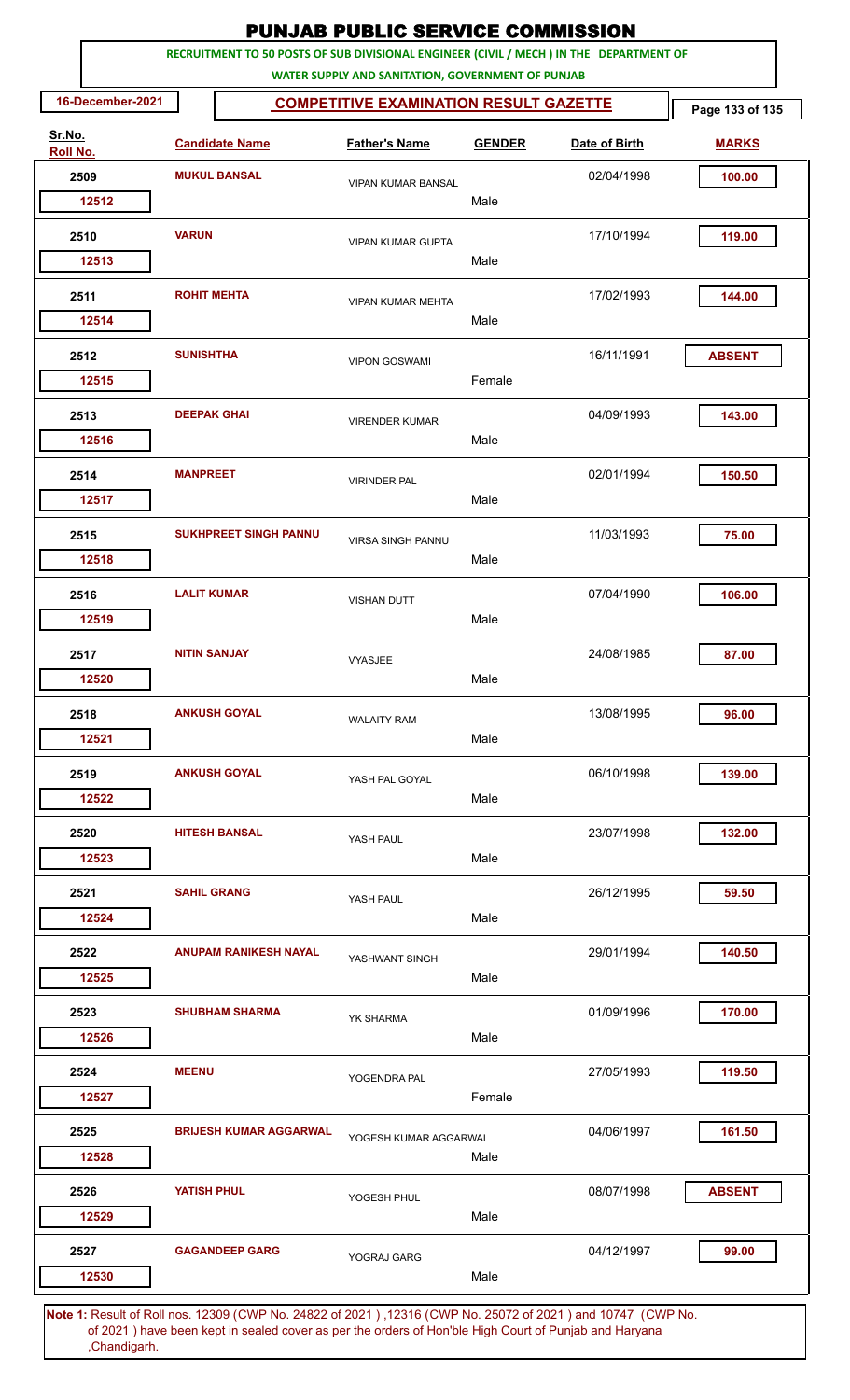|                    |                                                                                                    |                             | <b>PUNJAB PUBLIC SERVICE COMMISSION</b>                                                               |               |               |                                 |  |
|--------------------|----------------------------------------------------------------------------------------------------|-----------------------------|-------------------------------------------------------------------------------------------------------|---------------|---------------|---------------------------------|--|
|                    |                                                                                                    |                             | RECRUITMENT TO 50 POSTS OF SUB DIVISIONAL ENGINEER (CIVIL / MECH ) IN THE DEPARTMENT OF               |               |               |                                 |  |
| 16-December-2021   | WATER SUPPLY AND SANITATION, GOVERNMENT OF PUNJAB<br><b>COMPETITIVE EXAMINATION RESULT GAZETTE</b> |                             |                                                                                                       |               |               |                                 |  |
| Sr.No.<br>Roll No. |                                                                                                    | <b>Candidate Name</b>       | <b>Father's Name</b>                                                                                  | <b>GENDER</b> | Date of Birth | Page 134 of 135<br><b>MARKS</b> |  |
| 2528               |                                                                                                    | <b>ARSHDEEP SINGH</b>       | <b>ZORA SINGH</b>                                                                                     |               | 03/09/1994    | 109.00                          |  |
| 12531              |                                                                                                    |                             |                                                                                                       | Male          |               |                                 |  |
| 2529<br>12532      | <b>AMANDEEP SINGH MATTU</b>                                                                        |                             | VARINDER PAL SINGH MATTU                                                                              | Male          | 02/07/1987    | 72.50                           |  |
| 2530<br>12533      | <b>SAHDEV</b>                                                                                      |                             | <b>AMICHAND</b>                                                                                       | Male          | 03/05/1996    | 145.00                          |  |
| 2531               | <b>KASHISH KATHURIA</b>                                                                            |                             | <b>ASHOK KUMAR KATHURIA</b>                                                                           |               | 13/04/1997    | 162.00                          |  |
| 12534<br>2532      |                                                                                                    | <b>GURWINDER SINGH</b>      | <b>BAHADUR SINGH</b>                                                                                  | Female        | 03/07/1997    | 75.00                           |  |
| 12535              |                                                                                                    |                             |                                                                                                       | Male          |               |                                 |  |
| 2533<br>12536      |                                                                                                    | <b>NAVNEET SINGH RANA</b>   | <b>BHIM SINGH</b>                                                                                     | Male          | 22/07/1992    | 74.50                           |  |
| 2534<br>12537      |                                                                                                    | <b>MALWINDER SINGH</b>      | <b>BIKKAR SINGH</b>                                                                                   | Male          | 15/01/1989    | 75.00                           |  |
| 2535<br>12538      |                                                                                                    | <b>RAMAN KUMAR</b>          | <b>DES RAJ</b>                                                                                        | Male          | 28/04/1990    | 104.00                          |  |
| 2536               |                                                                                                    | <b>SIMARJEET SINGH</b>      | <b>JAGDEV SINGH</b>                                                                                   | Male          | 18/03/1987    | 95.00                           |  |
| 12539<br>2537      |                                                                                                    | <b>SACHLEEN SINGH BAJWA</b> | <b>KARNAIL SINGH</b>                                                                                  |               | 13/10/1991    | 42.00                           |  |
| 12540<br>2538      | <b>PARTEEK</b>                                                                                     |                             | <b>NIRMAL SINGH</b>                                                                                   | Male          | 10/12/1990    | 64.50                           |  |
| 12541<br>2539      |                                                                                                    | <b>MANPREET SINGH</b>       | PRITAM SINGH                                                                                          | Male          | 19/09/1991    | 51.50                           |  |
| 12542              |                                                                                                    |                             |                                                                                                       | Male          |               |                                 |  |
| 2540<br>12543      |                                                                                                    | <b>AVIKAL MOUDGIL</b>       | RAJINDER KUMAR MOUDGIL                                                                                | Male          | 30/03/1991    | 43.00                           |  |
| 2541<br>12544      | <b>LALIT KHATRI</b>                                                                                |                             | <b>RAKESH KHATRI</b>                                                                                  | Male          | 15/07/1984    | 24.00                           |  |
| 2542<br>12545      |                                                                                                    | <b>MANDEEP KAUR</b>         | <b>SALINDER SINGH</b>                                                                                 | Female        | 07/06/1993    | 99.50                           |  |
| 2543<br>12546      | <b>TANUJ SINGH</b>                                                                                 |                             | SATYA PAL SINGH                                                                                       | Male          | 17/01/1995    | 69.50                           |  |
| 2544<br>12547      |                                                                                                    | <b>RAJINDER SINGH</b>       | <b>SUKHVIR SINGH</b>                                                                                  | Male          | 16/08/1995    | 44.50                           |  |
| 2545<br>12548      |                                                                                                    | <b>VARINDER PAL</b>         | <b>SURJEET RAM</b>                                                                                    | Male          | 22/08/1991    | 74.00                           |  |
| 2546               | <b>VICKY</b>                                                                                       |                             | <b>UDAY PARKASH</b>                                                                                   |               | 02/05/1995    | 90.00                           |  |
| 12549              |                                                                                                    |                             | 1: Result of Bollings, 12200 (CWD No. 24822 of 2021), 12216 (CWD No. 25072 of 2021) and 10747 (CWD No | Male          |               |                                 |  |